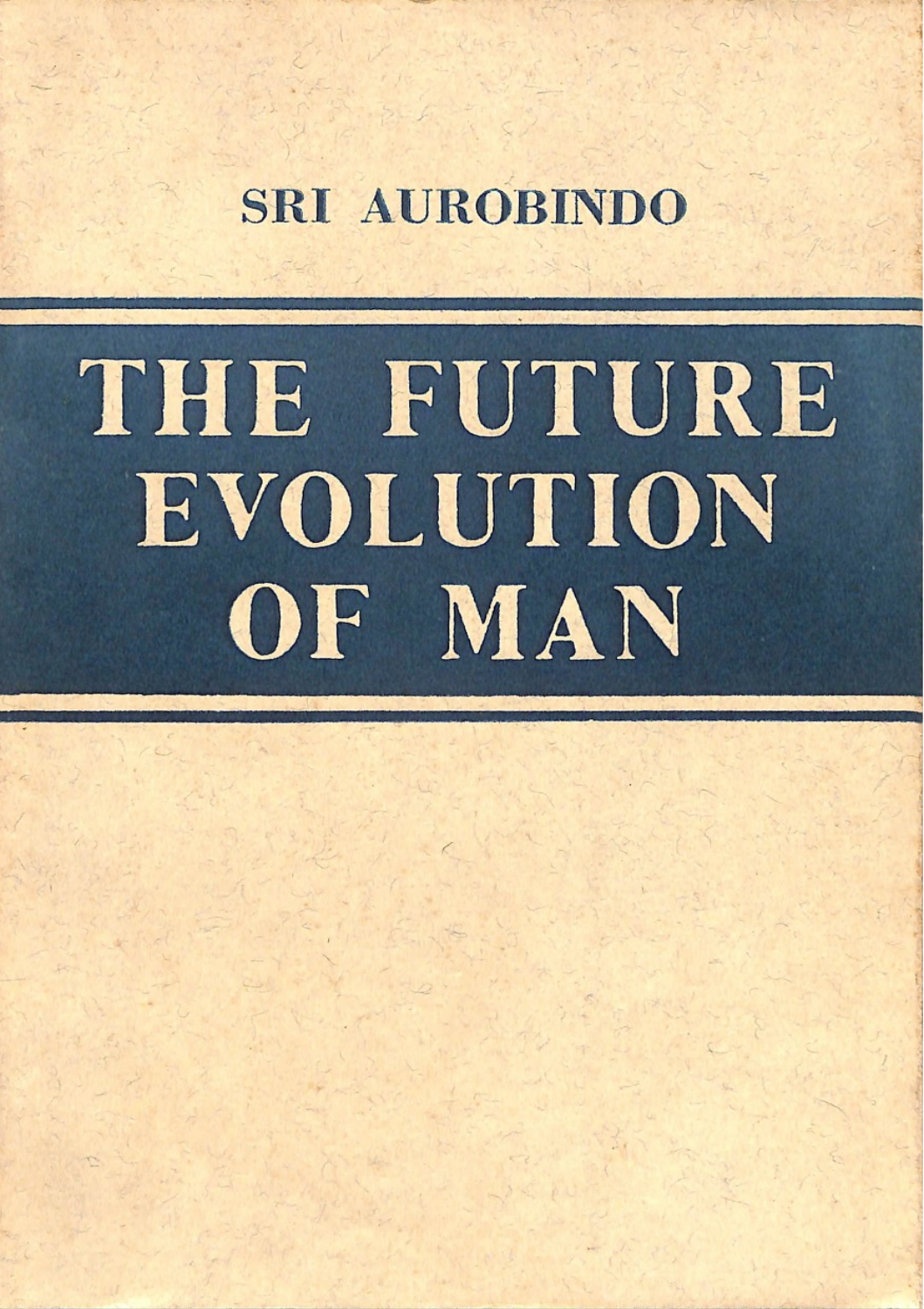SRI AUROBINDO

# **THE FUTURE EVOLUTION OF MAN**

# *The Divine Life upon Earth*

COMPILED WITH A SUMMARY AND NOTES BY P. B. SAINT-HILAIRE

> SRI AUROBINDO ASHRAM **PONDICHERRY** INDIA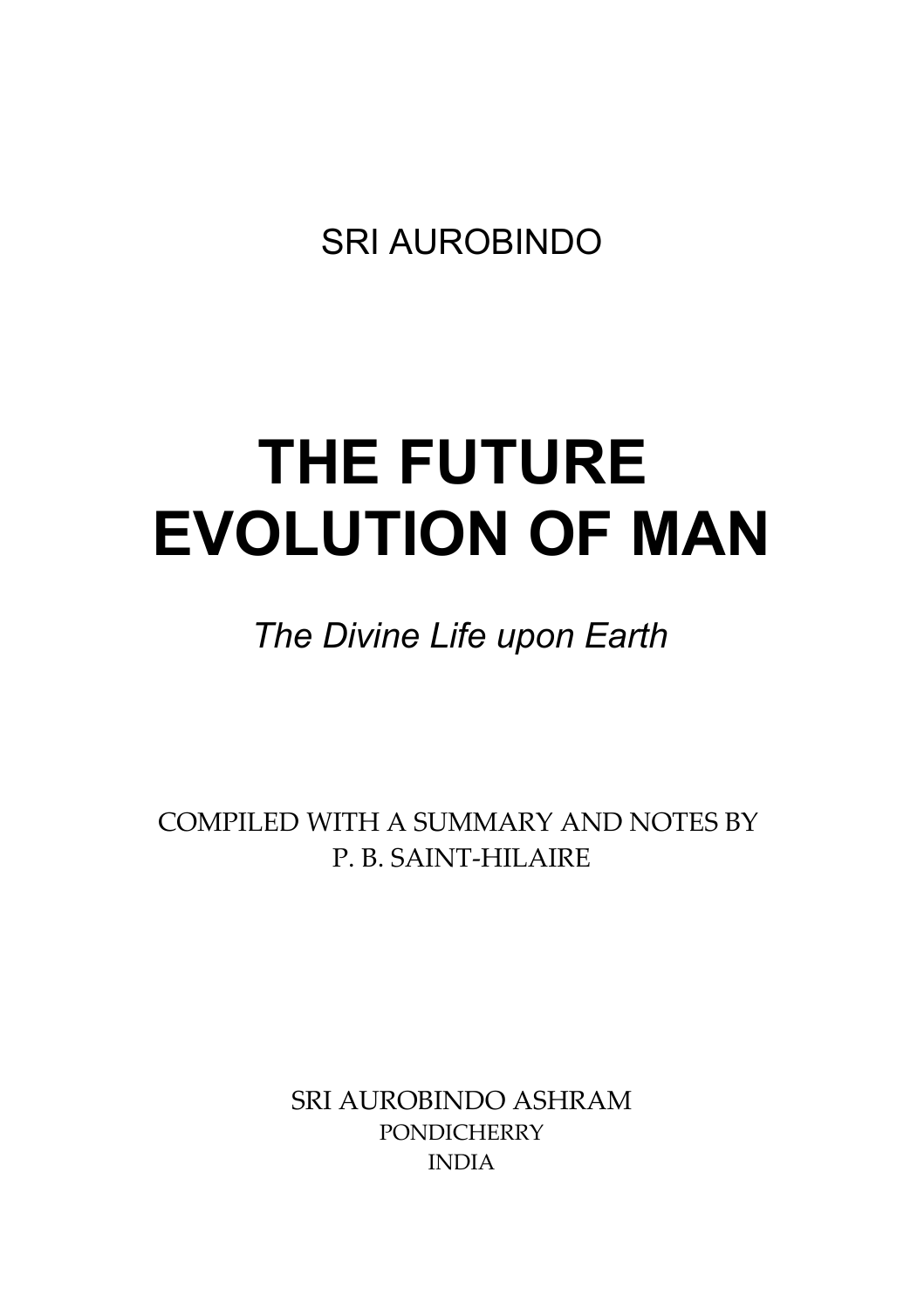This e-book has been prepared by *Auro e-Books*, a project dedicated to conversion, publishing and distribution of ebooks on Well-Being and Spirituality.



Discover more e-books and other activities on our website: [www.auro-ebooks.com](http://www.auro-ebooks.com/)

FIRST PUBLISHED IN 1963

SECOND EDITION JUNE 1971

This book is copyright under the Berne Convention. Apart from any fair dealing for the purpose of private study, research, criticism or review, as permitted under the Copyright Act, 1956, no portion may be reproduced by any process without written permission. Enquiries should be addressed to the publisher.

© Sri Aurobindo Ashram 1974

Third edition January 1974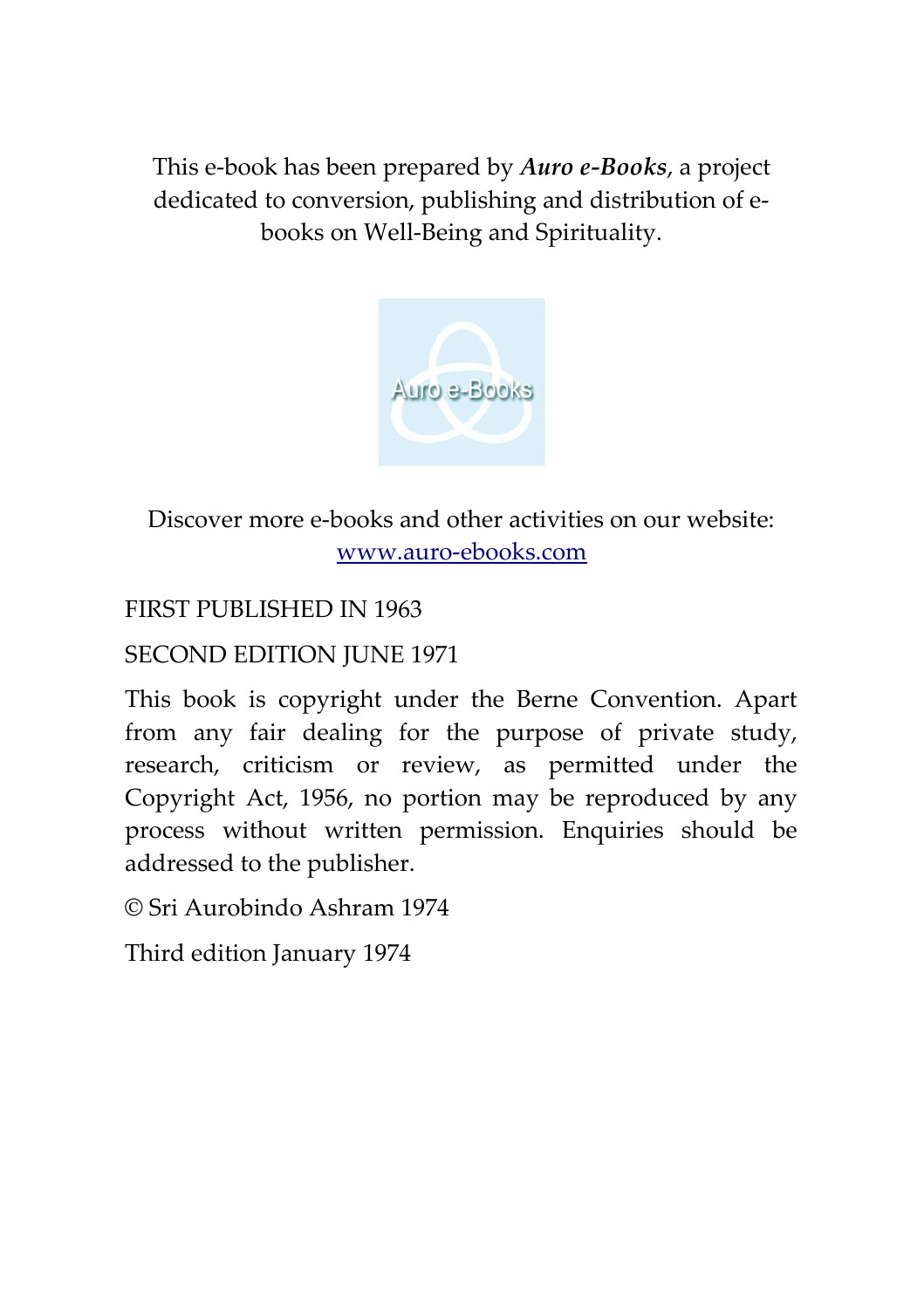# **Contents**

| 4. Standards of Conduct and Spiritual Freedom56 |  |
|-------------------------------------------------|--|
|                                                 |  |
|                                                 |  |
|                                                 |  |
|                                                 |  |
|                                                 |  |
|                                                 |  |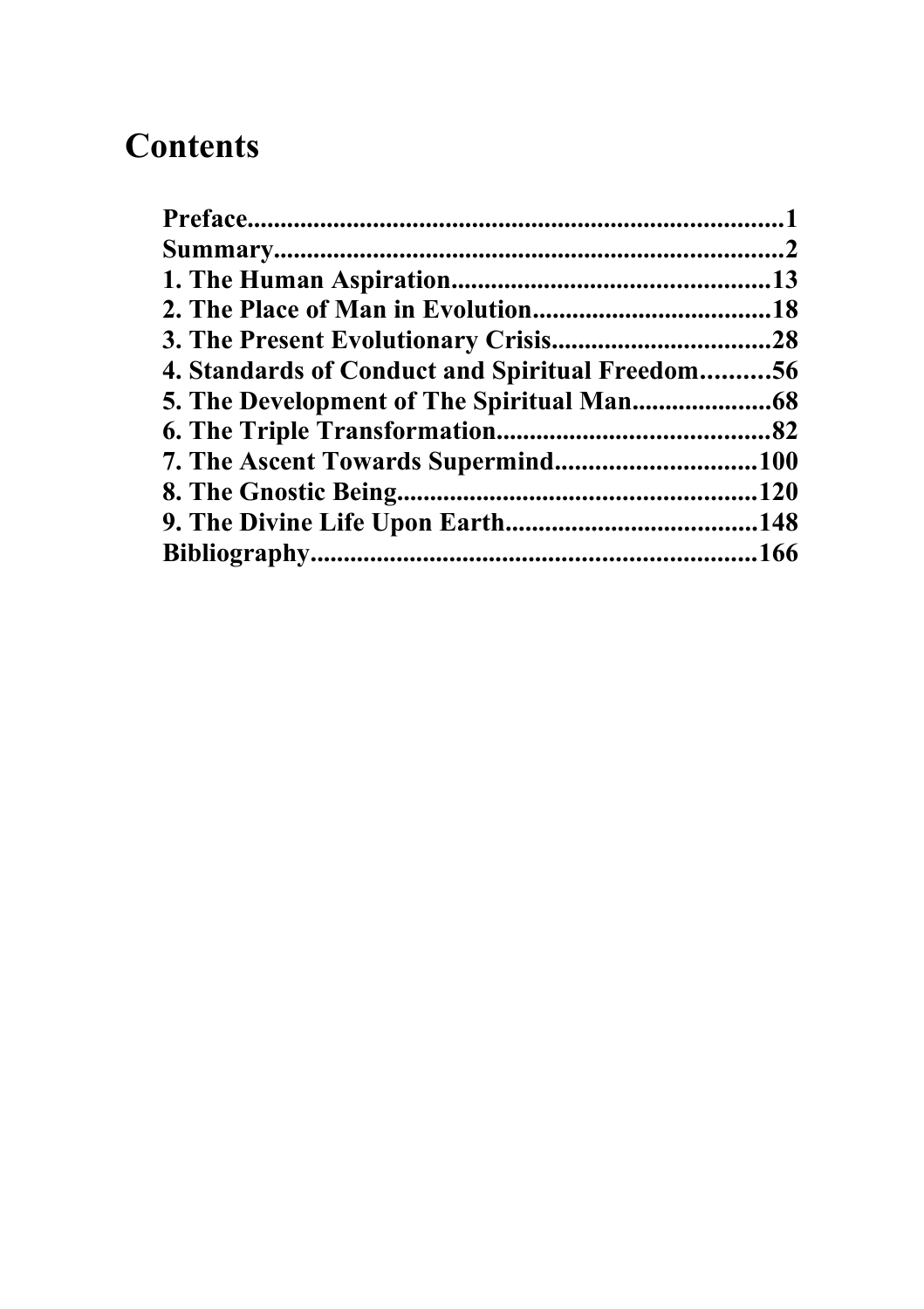# <span id="page-4-0"></span>**PREFACE**

Man today is becoming poignantly aware of his power to influence for good or evil his own destiny. At this critical moment when he questions his future, we believe it important to present to the public the most significant passages from those books of Sri Aurobindo which deal with this problem, the future evolution of humanity.

The quotations contained in this small volume are taken from the three following works:

- THE LIFE DIVINE
- THE HUMAN CYCLE
- THE SYNTHESIS OF YOGA

At the end of the volume are given a few notes explaining theterms used by Sri Aurobindo and a bibliography.

Our aim will be accomplished if the reader is induced to turn to the original works.

P. B. SAINT-HILAIRE

*Sri Aurobindo Ashram Pondicherry, India August 15, 1962*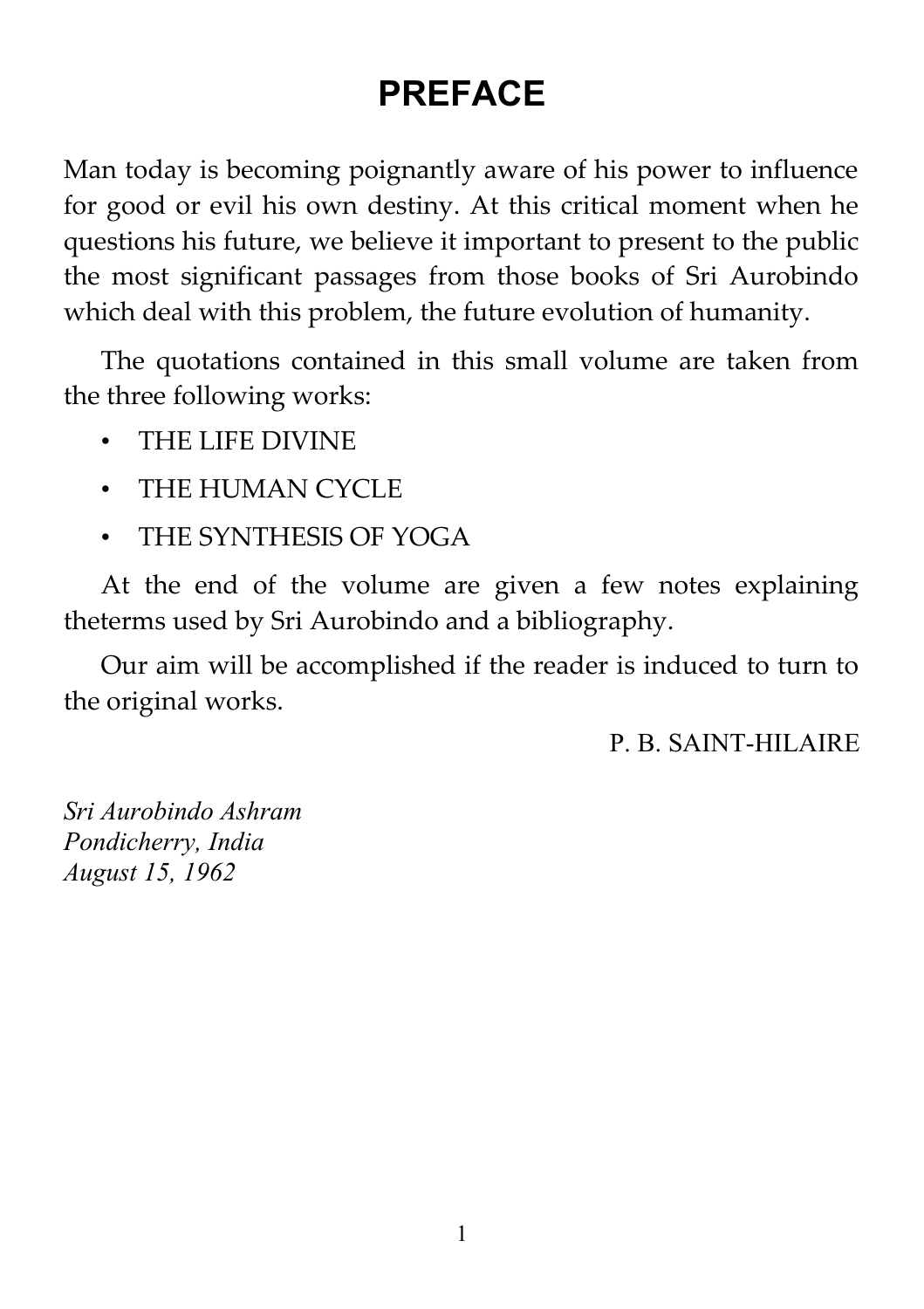# <span id="page-5-0"></span>**Summary**

#### **I. THE HUMAN ASPIRATION**

Man's highest aspiration – his seeking for perfection, his longing for freedom and mastery, his search after pure truth and unmixed delight – is in flagrant contradiction with his present existence and normal experience.

Such contradiction is part of Nature's general method; it is a sign that she is working towards a greater harmony. The reconciliation is achieved by an evolutionary progress.

Life evolves out of Matter, Mind out of Life, because they are already involved there: Matter is a form of veiled Life, Life a form of veiled Mind. May not Mind be a form and veil of a higher power, the Spirit, which would be supramental in its nature? Man's highest aspiration would then only indicate the gradual unveiling of the Spirit within, the preparation of a higher life upon earth.

#### **II. THE PLACE OF MAN IN EVOLUTION**

An evolution of consciousness is the central motive of terrestrial existence. The evolutionary working of Nature has a double process: an evolution of forms, an evolution of the soul.

Man occupies the crest of the evolutionary wave. With him occurs the passage from an unconscious to a conscious evolution.

At each step one receives an intimation of what the following step will be.

The nature of the next step is indicated by the deep aspirations awakening in the human race.

A change of consciousness is the major fact of the next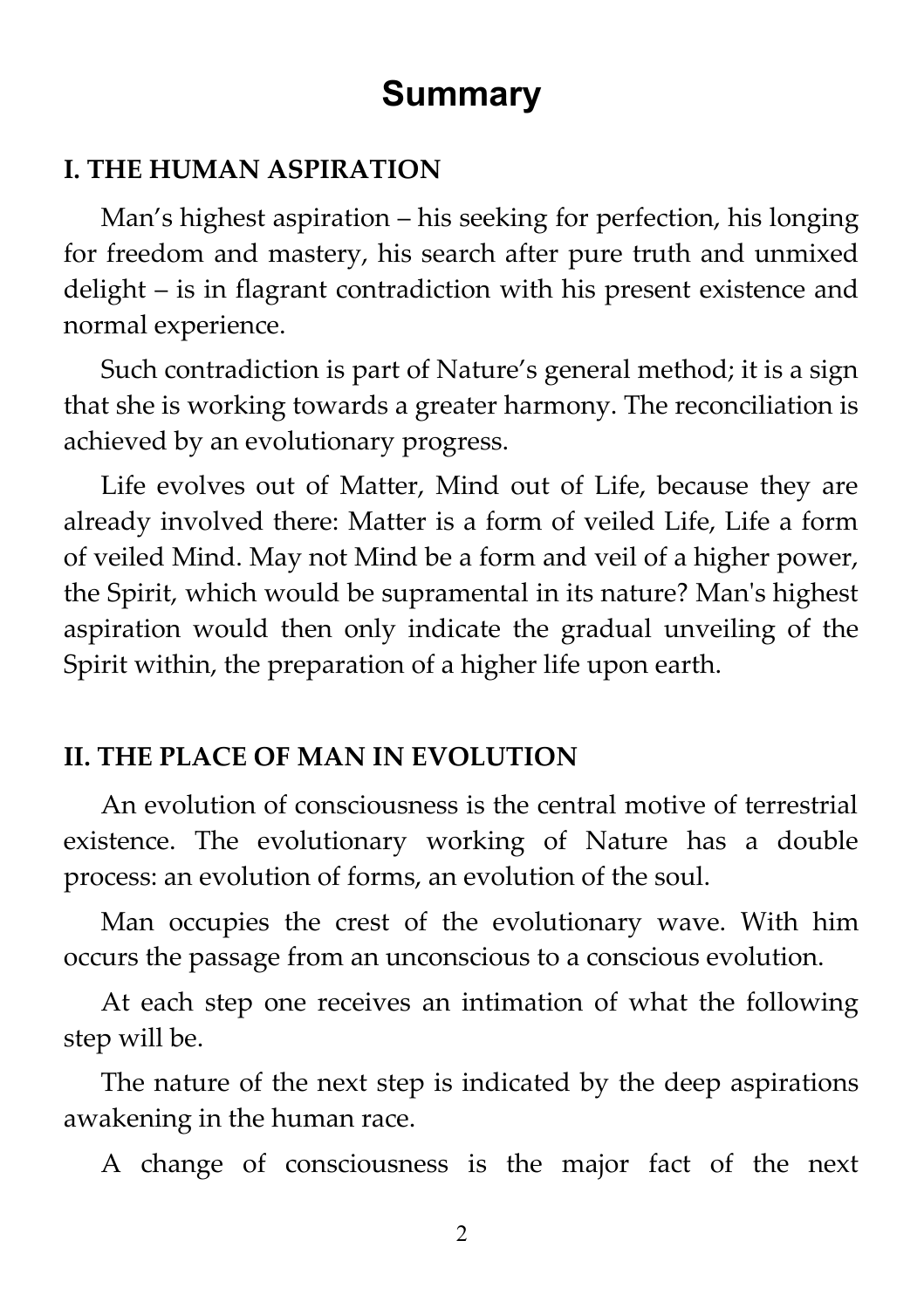evolutionary transformation, and the consciousness itself, by its own mutation, will impose and effect any necessary mutation of the body.

There is no reason to suppose that this transformation is impossible on earth. In fact, it would give the truest meaning to earthly existence.

Man's urge towards spirituality is an undeniable indication of the inner drive of the Spirit within towards emergence, its insistence towards the next step of its manifestation.

#### **III. THE PRESENT EVOLUTIONARY CRISIS**

It is often claimed that reason is the highest faculty of man and that it has enabled him to master himself and to master Nature. Has reason really succeeded?

When reason applies itself to life and action it becomes partial and passionate and the servant of other forces than the pure truth.

Why does man have faith in reason? Because reason has a legitimate function to fulfil, for which it is perfectly adapted; and this is to justify and illumine for man his various experiences and to give him faith and conviction in holding on to the enlarging of his consciousness.

But reason cannot arrive at any final truth because it can neither get to the root of things nor embrace their totality. It deals with the finite, the separate and has no measure for the all and the infinite.

The limitations of reason become very strikingly apparent when it is confronted with the religious life.

What is religion really and essentially and why is it outside the realm of reason?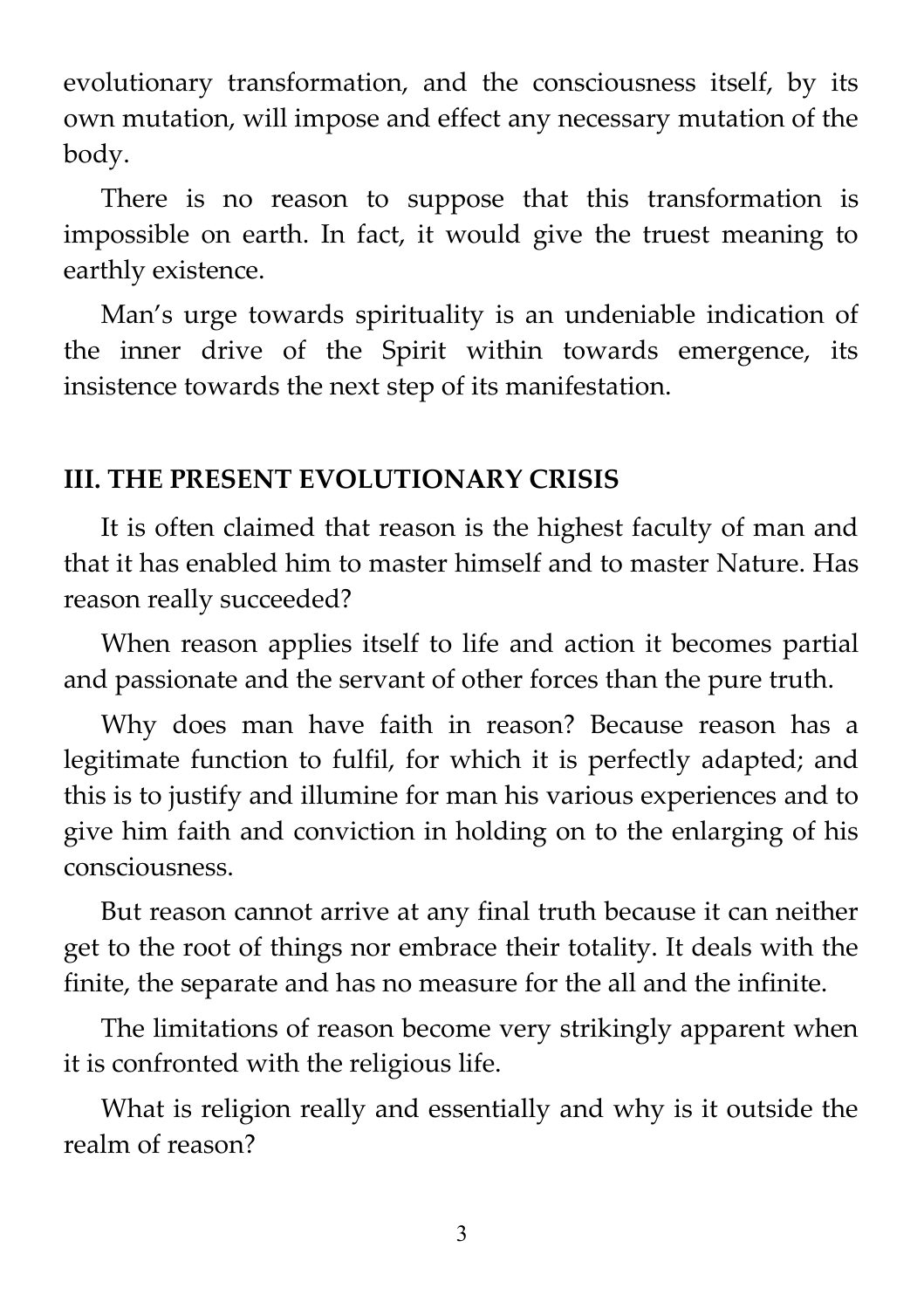Can religion then be the guide of human life? It is a fact that in ancient times society gave a pre-eminent place to religion.

But, on the other hand, humanity – and in particular that portion of humanity which was the standard-bearer of progress – has revolted against the predominance of religion.

Very often the accredited religions have opposed progress and sided with the forces of obscurity and oppression. And it has needed a denial, a revolt of the oppressed human mind and heart to correct these errors and set religion right. This would not have been so if religion were the true and sufficient guide of the whole of human life.

If religion has failed, it is because it has confused the essential with the adventitious. True religion is spiritual religion, it is a seeking after God, the opening of the deepest life of the soul to the indwelling Godhead, the eternal Omnipresence. Dogmas, cults, moral codes are aids and props; they may be offered to man but not imposed on him.

Moreover, religion often considers spiritual life as made up of renunciation and mortification. Religion thus becomes a force that discourages life and it cannot, therefore, be a true law and guide for life.

In spirituality then, restored to its true sense, we must seek for the directing light and the harmonizing law.

On the other hand, modern man has not solved the problem of the relation of the individual to the society. What are their respective roles in the spiritual progress of mankind?

It is wrong to demand that the individual subordinate himself to the collectivity or merge in it, because it is by its most advanced individuals that the collectivity progresses and they can really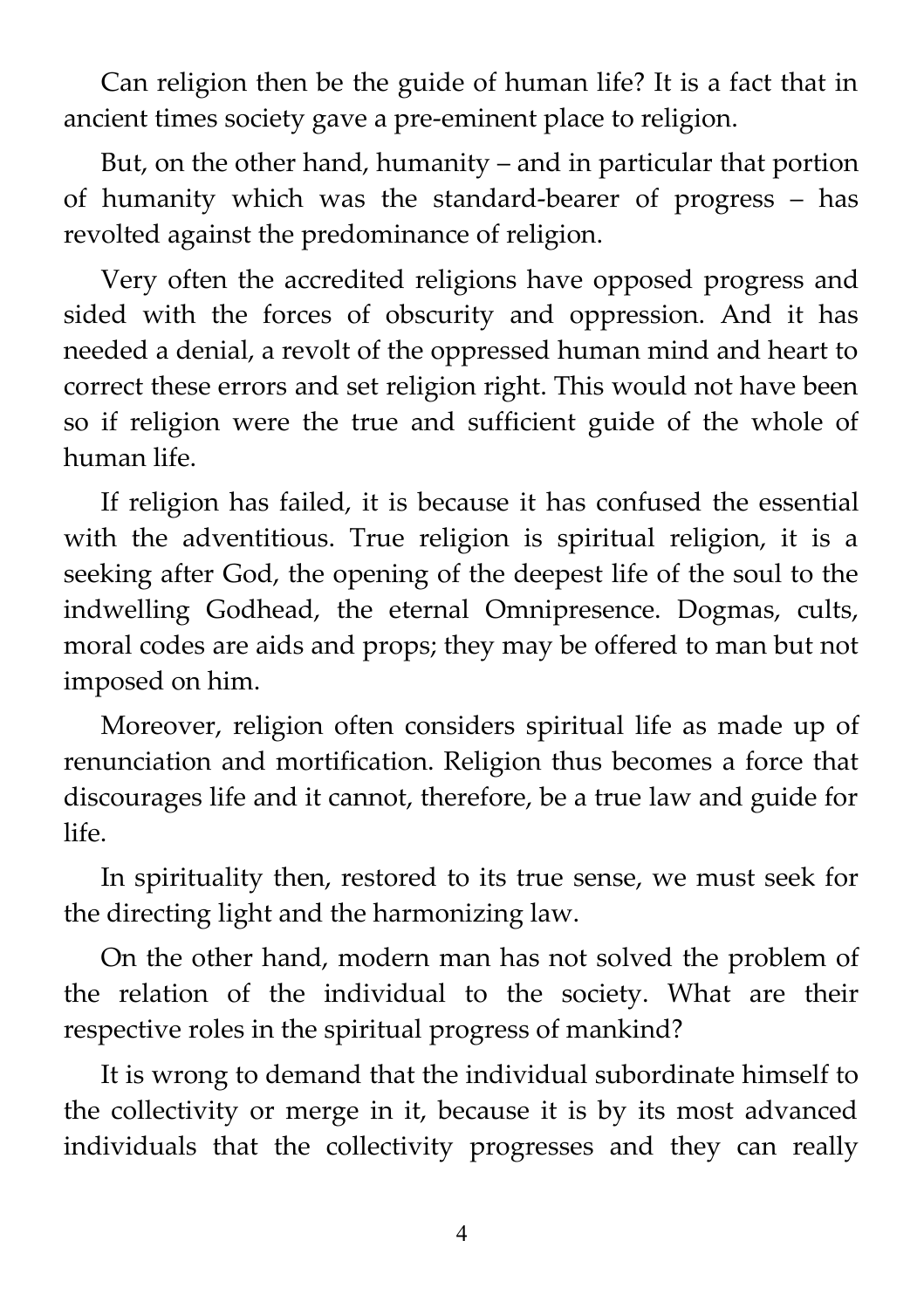advance only if they are free. But it is true that as the individual advances spiritually, he finds himself more and more united with the collectivity and the All.

The present evolutionary crisis comes from a disparity between the limited faculties of man – mental, ethical and spiritual – and the technical and economical means at his disposal.

Without an inner change man can no longer cope with the gigantic development of the outer life.

The exaltation of the collectivity, of the State, only substitutes the collective ego for the individual ego.

If humanity is to survive, a radical transformation of human nature is indispensable.

#### **IV. STANDARDS OF CONDUCT AND SPIRITUAL FREEDOM**

Since perfection is progressive, good and evil are shifting quantities and change from time to time their meaning and value.

Four main principles successively govern human conduct. The first two are personal need and the good of the collectivity.

A conflict is born of the opposition of the two instinctive tendencies which govern human action: the individualist and the gregarious.

In order to settle this conflict, a new principle comes in, other and higher than the two conflicting instincts, and aiming both to override and to reconcile them. This third principle is the ethical ideal.

But conflicts do not subside; they seem rather to multiply. Moral laws are arbitrary and rigid; when applied to life, they are obliged to come to terms with it and end in compromises which deprive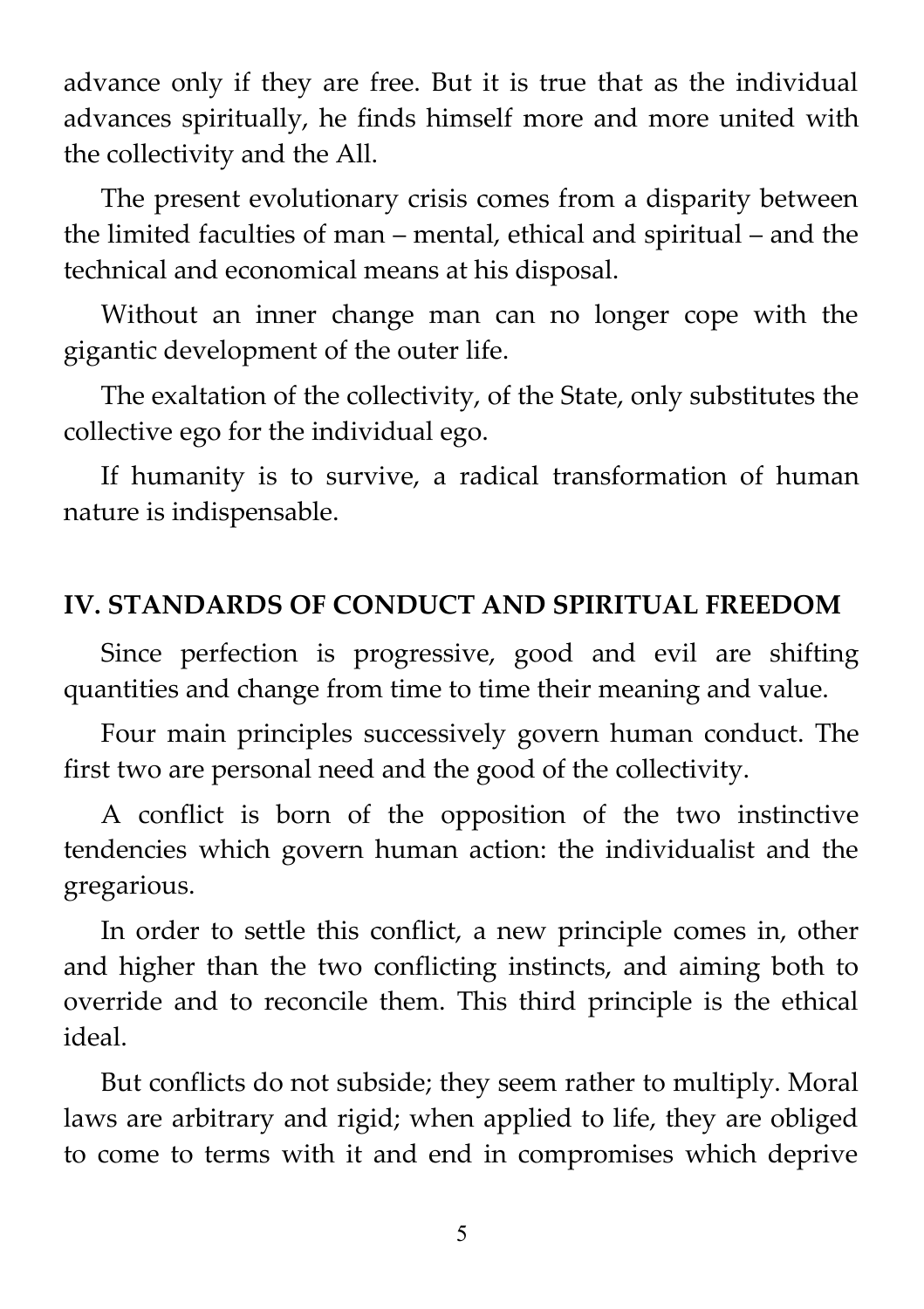them of all power.

Behind the ethical law, which is a false image, a greater truth of a vast consciousness without fetters unveils itself, the supreme law of our divine nature. It determines perfectly our relations with each being and with the totality of the universe, and it also reveals the exact rhythm of the direct expression of the Divine in us. It is the fourth and supreme principle of action, which is at the same time imperative law and absolute freedom.

#### **V. THE DEVELOPMENT OF THE SPIRITUAL MAN**

Spirituality is something else than intellectuality; its appearance is the sign that a Power greater than mind is striving to emerge in its turn.

Spirituality is a progressive awakening to the inner reality of our being, to a spirit, self, soul which is other than our mind, life and body. It is an inner aspiration to know, to enter into contact and union with the greater Reality beyond, which also pervades the universe and dwells in us, and, as a result of that aspiration, that contact and that union, a turning, a conversion, a birth into a new being.

In her attempt to open up the inner being, Nature has followed four main lines – religion, occultism, spiritual thought and an inner spiritual realization and experience.

Only spiritual realization and experience can achieve the change of the mental being into a spiritual being.

Mysticism and spirituality have been criticized from two points of view. These criticisms should be examined before proceeding further: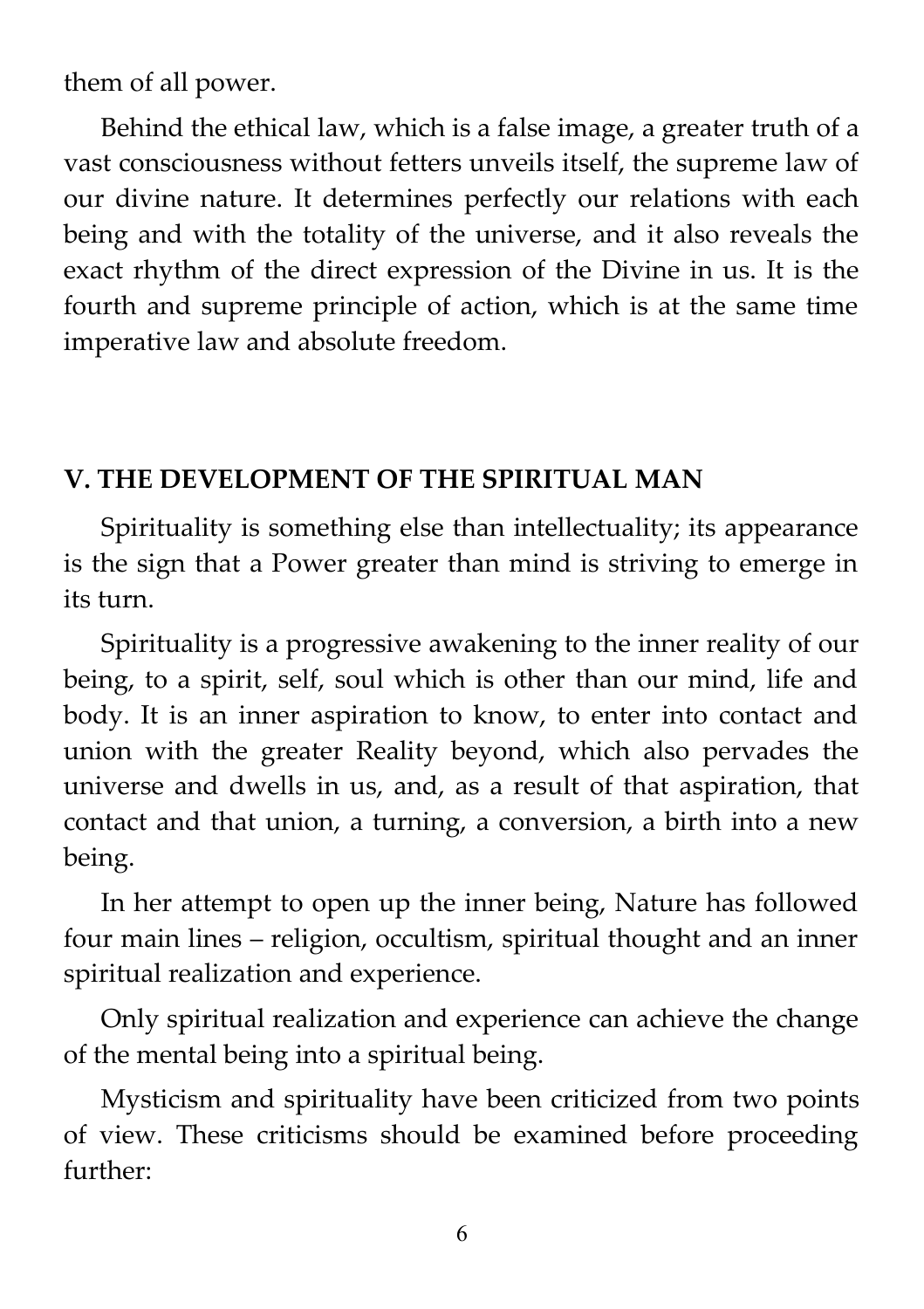- 1. The mystic turns away from life.
- 2. Mystical knowledge is purely subjective.

#### **VI. THE TRIPLE TRANSFORMATION**

If the final goal of terrestrial evolution were only to awaken man to the supreme Reality and to release him from ignorance and bondage, so that the liberated soul could find elsewhere a higher state of being or merge into this supreme Reality, the task would be accomplished with the advent of the spiritual man. But there is also in us an aspiration for the mastery of Nature and her transformation, for a greater perfection in the earthly existence itself.

To be established permanently, this new order of existence demands a radical change of the entire human nature. In this transformation, there are three phases.

The first phase of this transformation can be called psychic: the soul, or psychic being, has to come forward and take the lead of the whole being.

In the course of evolution, the soul, in order to emerge successfully and turn the being towards the supreme Reality, uses three dynamic images of this supreme Reality: Truth, Beauty and Good. Three ways thus open before the seeker.

1. The way of the intellect or of knowledge.

2. The way of the heart or of emotion.

3. The way of the will or of action.

These three ways, combined and followed concurrently, have a most powerful effect.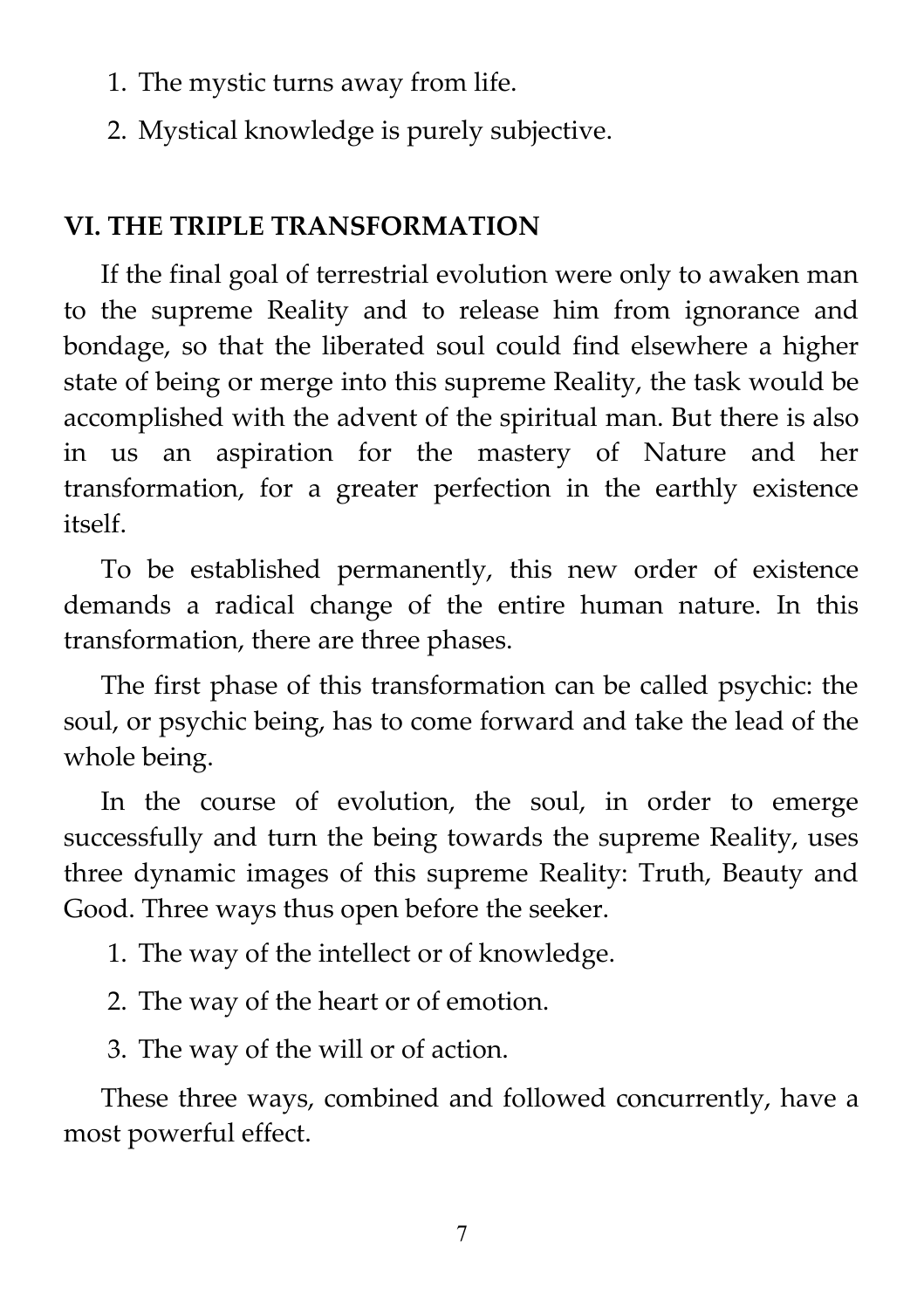A shifting of the consciousness, a withdrawal within, becomes imperative at this stage, in order to reach the central being, the true Soul, and to allow it to become the guide and sovereign of the nature.

Two principal results follow this emergence: first an effective guidance and mastery which unmask and reject all that is false and obscure or all that opposes the divine realization; then, a spontaneous influx of spiritual experiences of all kinds.

The second phase of the transformation may be called spiritual; it is an opening to an Infinity above us, an eternal Presence, a boundless Self, an infinite Existence, an infinity of Consciousness, an infinity of Bliss, an All-Power.

The spiritual change culminates in a permanent ascension from the lower consciousness to the higher consciousness, followed by an effective permanent descent of the higher nature into the lower.

A new consciousness begins to form with new forces of thought and sight, and a power of direct spiritual realization which is more than thought or sight.

To make this new creation permanent and perfect, the very foundation of our nature of ignorance must be transfigured and a greater power, a supramental Force must intervene to accomplish that transfiguration. This is the third phase: the supramental transformation.

#### **VII. THE ASCENT TOWARDS SUPERMIND**

It is difficult to conceive intellectually what the Supermind is; and to describe it, another language would be needed than the poor abstract counters of the mind.

The transition from mind to Supermind is a passage from

8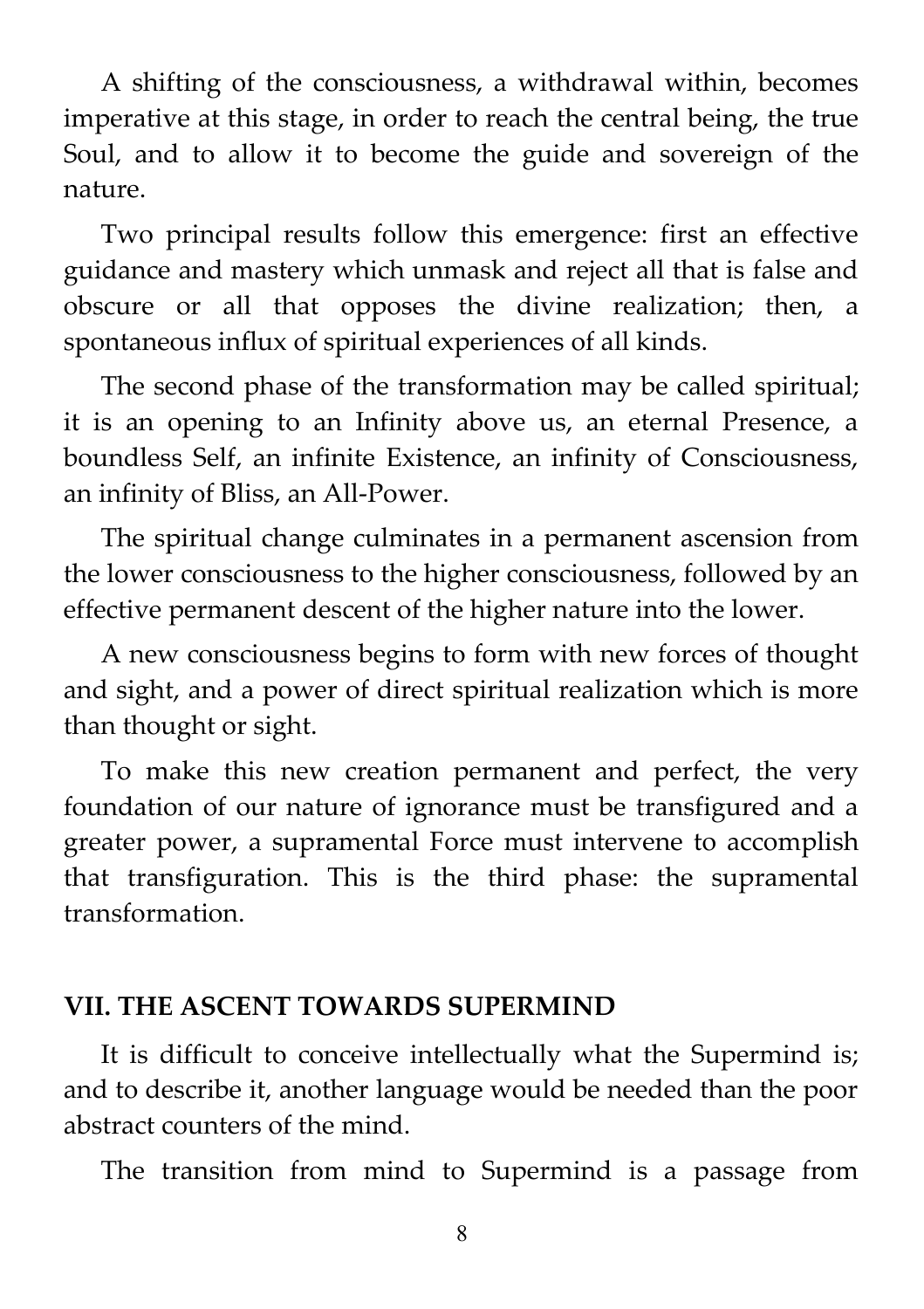Nature into Supernature. For that very reason it cannot be achieved by a mere effort of our mind or our unaided aspiration. Overmind and Supermind are involved and hidden in the earth-nature; but, in order that they may emerge in us, there is needed a pressure of the same powers already formulated in their full natural force on their own superconscient planes. The powers of the Superconscience must descend into us and uplift us and transform our being.

What should be the preparation for the supramental transformation? First, an increasing control of the individual over his own nature and a more and more conscious participation in the action of the Supernature.

A second condition consists in a conscious obedience, a surrender of our whole being, to the light, the truth and force from above.

A third condition is the unification of the whole being around the true self and the opening of the individual to the cosmic consciousness.

Four steps of ascent lead from the human intelligence to the Supermind; these are:

- 1. Higher Mind.
- 2. Illumined Mind.
- 3. Intuitive Mind.
- 4. Overmind.

The Overmind descent is not sufficient to transform wholly the Inconscience, the Supramental Force alone is capable of achieving this.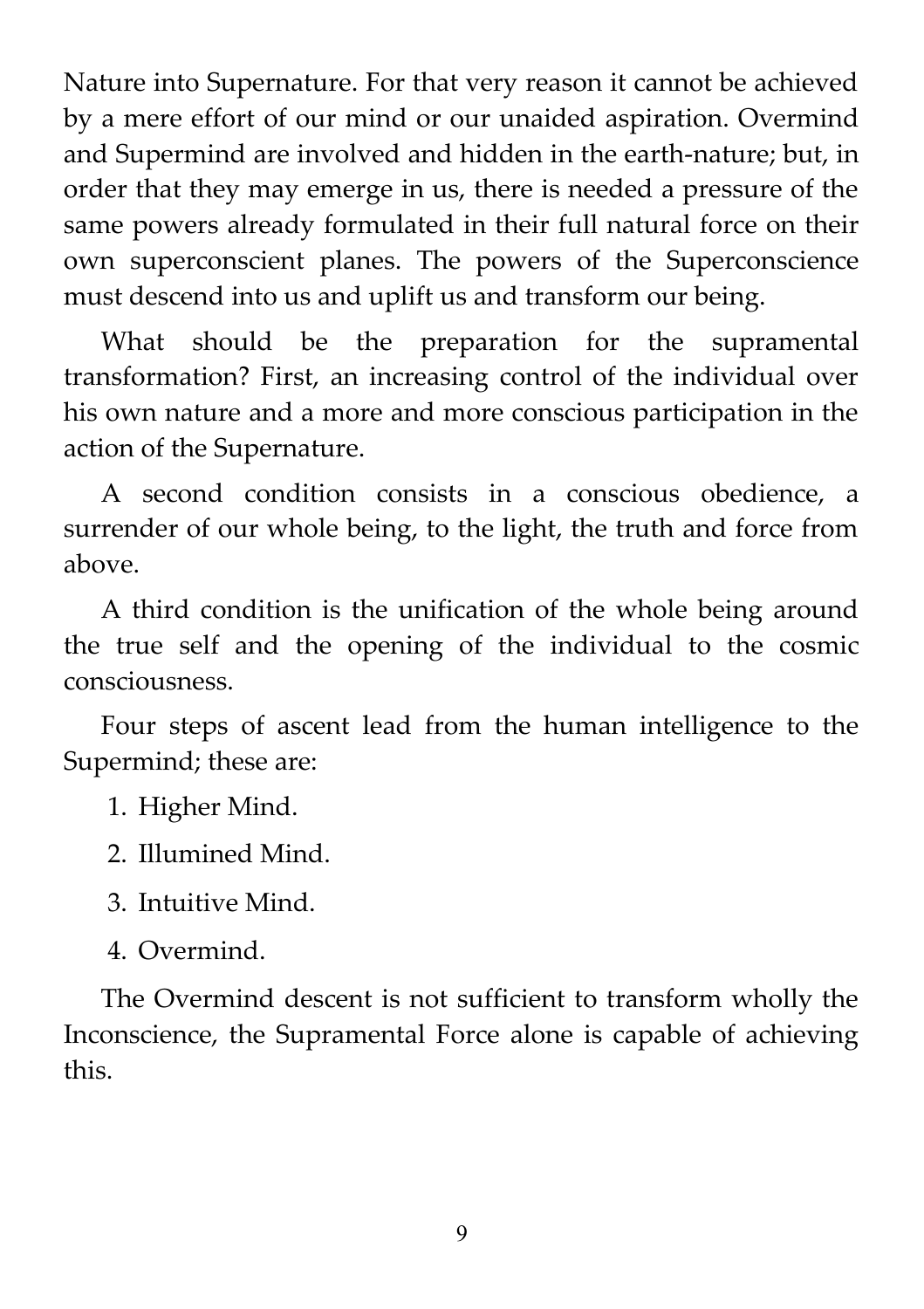#### **VIII. THE GNOSTIC BEING**

The difficulty in understanding and describing the supramental nature comes from the fact that in its very essence, it is consciousness and power of the Infinite.

One can, however, describe in a general way the passage from the Overmind to the Supermind and form an idea of the supramental existence in its initial step.

The supramental or gnostic being will be the perfect consummation of the spiritual man.

The law of the Supermind is unity fulfilled in diversity; unity does not imply uniformity.

The supramental being will realize the harmony of his individual self with the cosmic Self, of his individual will and action with the cosmic Will and Action.

The transcendence aspect of the spiritual life is indispensable for the freedom of the Spirit; but it will harmonize with the manifested existence and give it an unshakable foundation. For the gnostic being, to act in the world does not signify a lapse from unity.

The gnostic consciousness will proceed towards an integral knowledge. And that will not be a revelation or a delivery of light out of darkness, but of light out of light.

The joy of an intimate self-revealing diversity of the One, the multitudinous union and happy interaction within the One, will give a fully perfected sense to the gnostic life.

Matter will reveal itself as an instrument of the manifestation of Spirit; a new liberated and sovereign acceptance of material Nature will then be possible.

The body will become a faithful and capable instrument,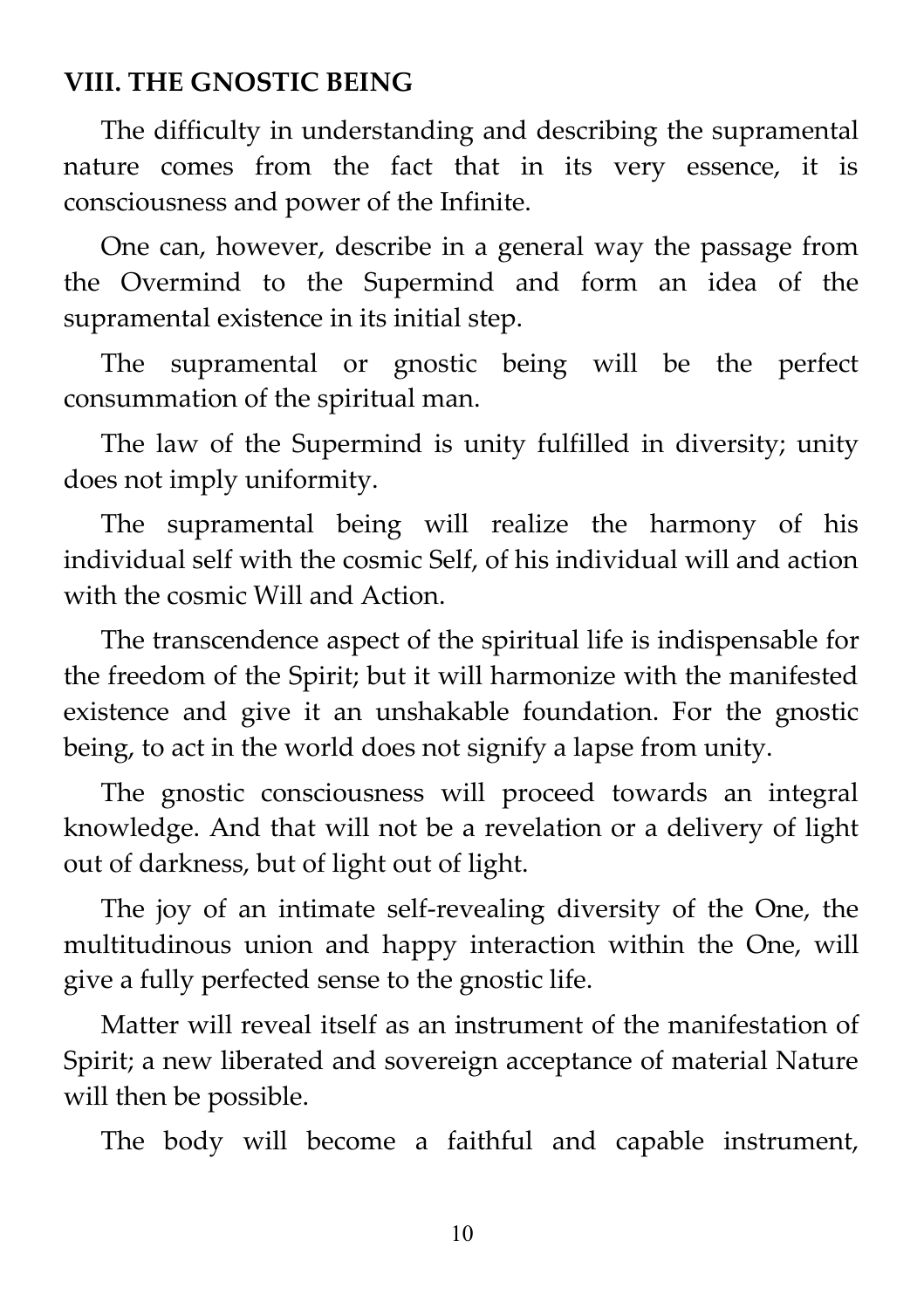perfectly responsive to the Spirit.

Health, strength, duration, bodily happiness and ease, liberation from suffering, are a part of the physical perfection which the gnostic evolution is called upon to realize.

A vast calm and a deep delight of the gnostic existence rise together in a growing intensity and culminate in an eternal ecstasy. In the universal phenomenon is revealed the eternal Bliss, Ananda.

Two questions remain to be examined, which are important for the human conception of life.

1. What is the place of personality in the gnostic being?

In the gnostic consciousness personality and impersonality are not opposing principles; they are inseparable aspects of one and the same reality.

What will be the nature of the gnostic person?

2. If there is a gnostic personality and if it is in some way responsible for its acts, what is the place of the ethical element in the gnostic nature, what is its perfection and its fulfilment?

The gnostic life will reconcile freedom and order. There will be an entire accord between the free expression of the Individual and his obedience to the inherent law of the supreme and universal Truth of things.

All mental standards would disappear because their necessity would cease; the authentic law of identity with the Divine Self would have replaced them.

#### **IX. THE DIVINE LIFE UPON EARTH**

To be wholly and integrally conscious of oneself and of all the truth of one's being is what is implied by the perfect emergence of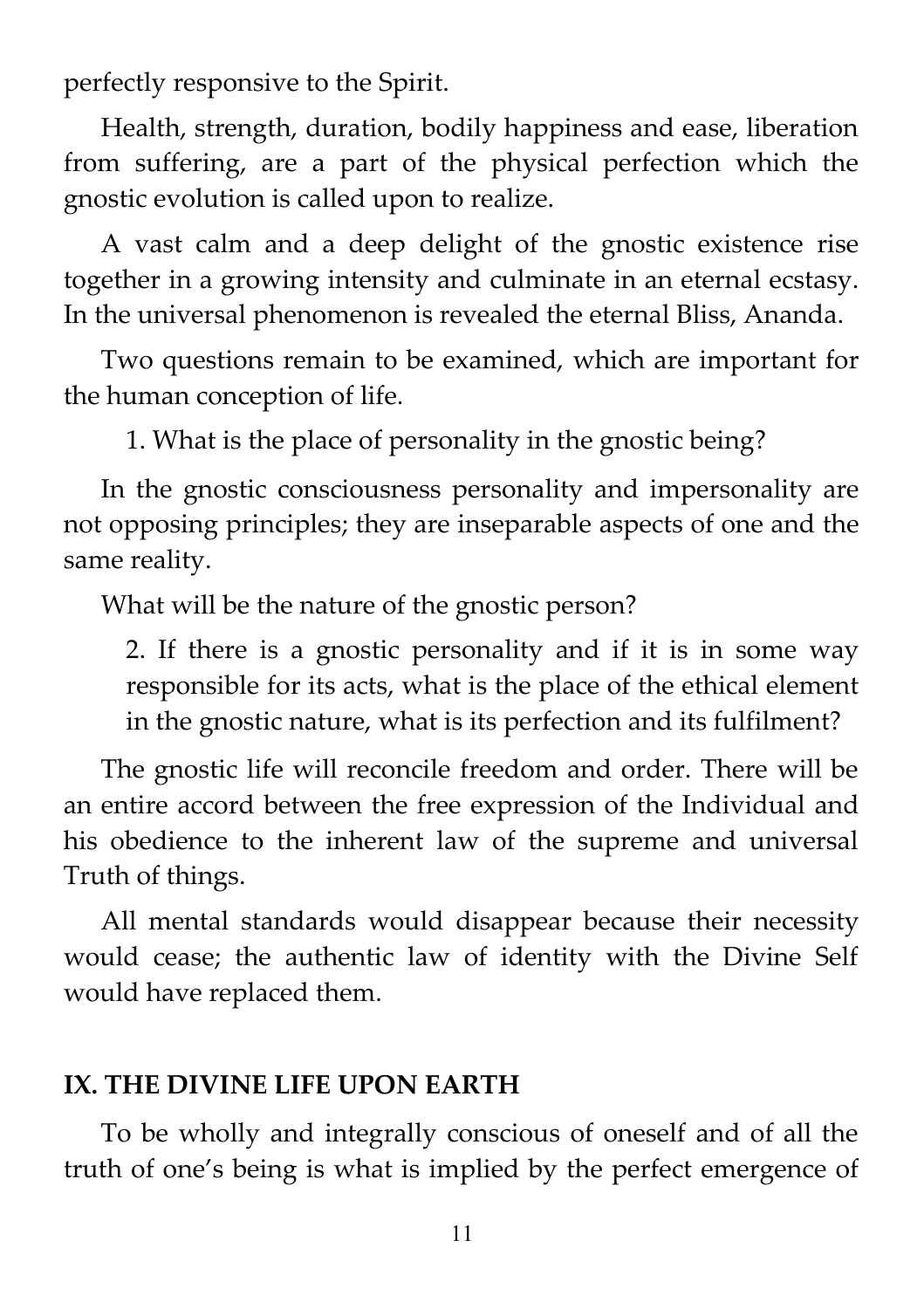the individual consciousness, and it is that towards which evolution tends. All being is one, and to be fully conscious means to be integrated with the consciousness of all, with the universal self and force and action.

The plenitude of this consciousness can only be attained by realizing the identity of the individual self with the transcendent Self, the supreme Reality.

This realization demands a turning of the consciousness inward. The ordinary human consciousness is turned outward and sees the surface of things only. It recoils from entering the inner depths which appear dark and where it is afraid of losing itself. Yet the entry into this obscurity, this void, this silence is only the passage to a greater existence.

Indeed, this inward-turning movement is not an imprisonment in the personal self; it is the first step towards a true universality.

The law of the divine life is universality in action, organized by an all-seeing Will, with the sense of the true oneness of all.

New powers of consciousness and new faculties will develop in the gnostic being who will use them in a natural, normal and spontaneous way both for knowledge and for action.

The life of gnostic beings might fitly be characterized as a superhuman or divine life. But it must not be confused with past and present ideas of supermanhood.

It would be a misconception to think that a life in the full light of Knowledge would lose its charm and become an insipid monotony. The gnostic manifestation of life would be more full and fruitful and its interest more vivid than the creative interest offered to us by the world of Ignorance.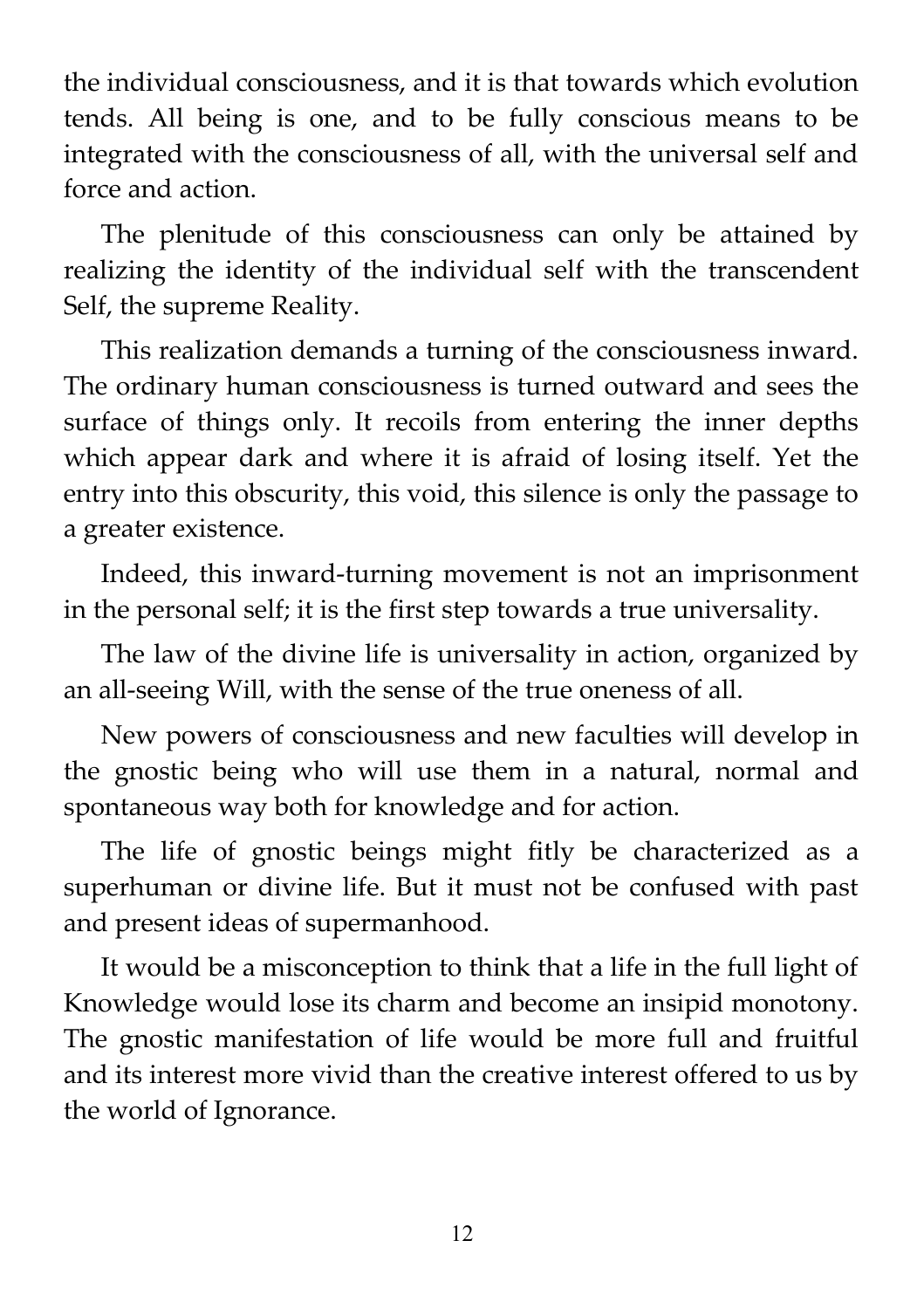#### <span id="page-16-0"></span>**CHAPTER 1**

# **THE HUMAN ASPIRATION**

*Man's highest aspiration – his seeking for perfection, his longing for freedom and mastery, his search after pure truth and unmixed delight – is in flagrant contradiction with his present existence and normal experience.*

THE earliest preoccupation of man in his awakened thoughts and, as it seems, his inevitable and ultimate preoccupation, – for it survives the longest periods of scepticism and returns after every banishment, – is also the highest which his thought can evisage. It manifests itself in the divination of Godhead, the impulse towards perfection, the search after pure Truth and unmixed Bliss, the sense of a secret immortality. The ancient dawns of human knowledge have left us their witness to this constant aspiration; today we see a humanity satiated but not satisfied by victorious analysis of the externalities of Nature preparing to return to its primeval longings. The earliest formula of Wisdom promises to be its last, – God, Light, Freedom, Immortality.

These persistent ideals of the race are at once the contradiction of its normal experience and the affirmation of higher and deeper experiences which are abnormal to humanity and only to be attained in their organized entirety, by a revolutionary individual effort or an evolutionary general progression. To know, possess and be the divine being in an animal and egoistic consciousness, to convert our twilt or obscure physical mentality into the plenary supramental illumination, to build peace and a self-existent bliss where there is only a stress of transitory satisfactions besieged by physical pain and emotional suffering, to establish an infinite

13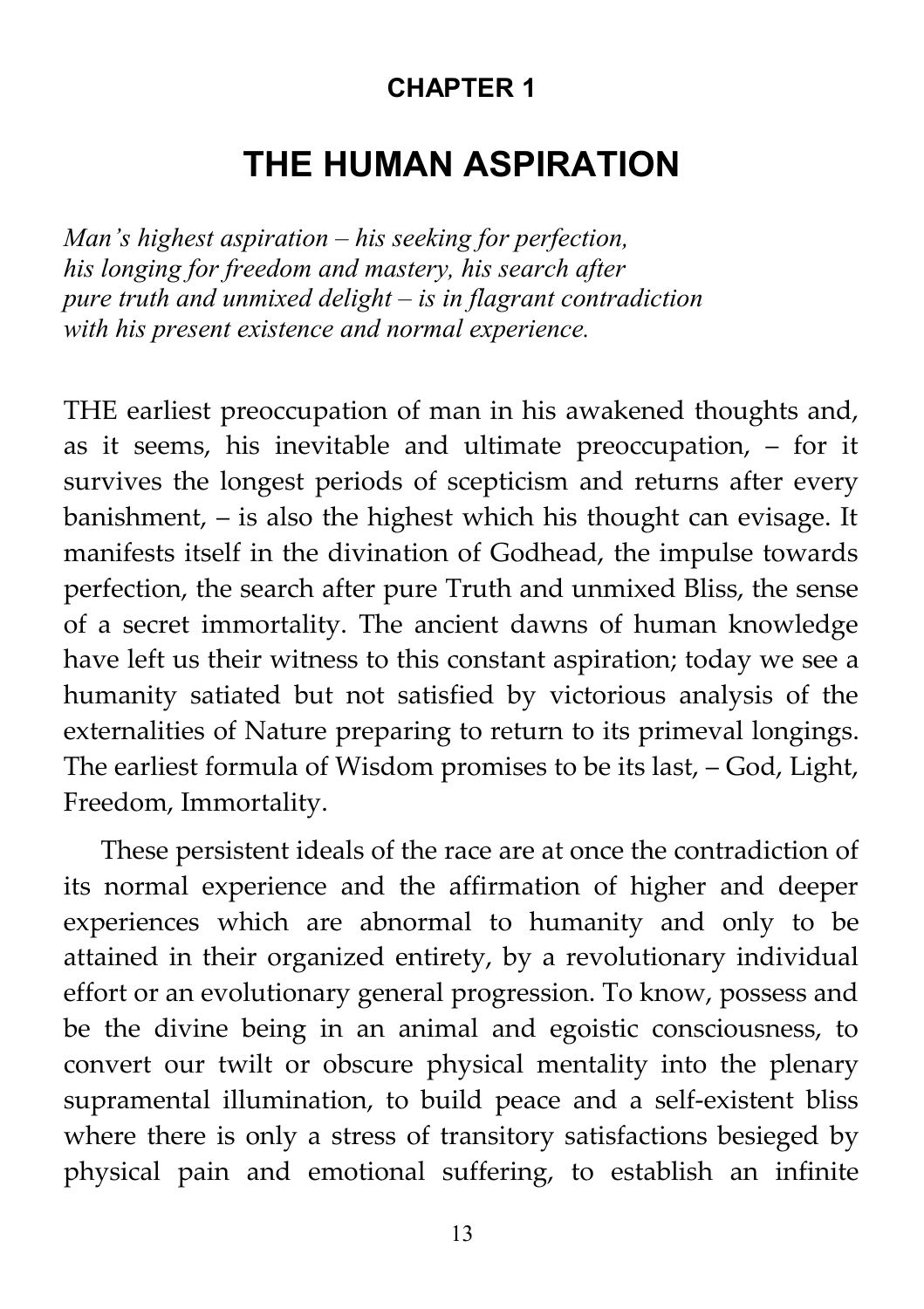freedom in a world which presents itself as a group of mechanical necessities, to discover and realize the immortal life in a body subjected to death and constant mutation, – this is offered to us as the manifestation of God in Matter and the goal of Nature in her terrestrial evolution. To the ordinary material intellect which takes its present organization of consciousness for the limit of its possibilities, the direct contradiction of the unrealized ideals with the realized fact is a final argument against their validity. But if we take a more deliberate view of the world's workings, that direct opposition appears rather as part of Nature's profoundest method and the seal of her completest sanction.

#### LD.I, I

For all problems of existence are essentially problems of harmony. They arise from the perception of an unsolved discord and the instinct of an undiscovered agreement or unity. To rest content with an unsolved discord is possible for the practical and more animal part of man, but impossible for his fully awakened mind, and usually even his practical parts only escape from the general necessity either by shutting out the problem or by accepting a rough, utilitarian and unillumined compromise. For essentially, all Nature seeks a harmony, life and matter in their own sphere as much as mind in the arrangement of its perceptions. The greater the apparent disorder of the materials offered or the apparent disparateness, even to irreconcilable opposition, of the elements that have to be utilized, the stronger is the spur, and it drives towards a more subtle and puissant order than can normally be the result of a less difficult endeavour. The accordance of active Life with a material of form in which the condition of activity itself seems to be inertia, is one problem of opposites that Nature has solved and seeks always to solve better with greater complexities;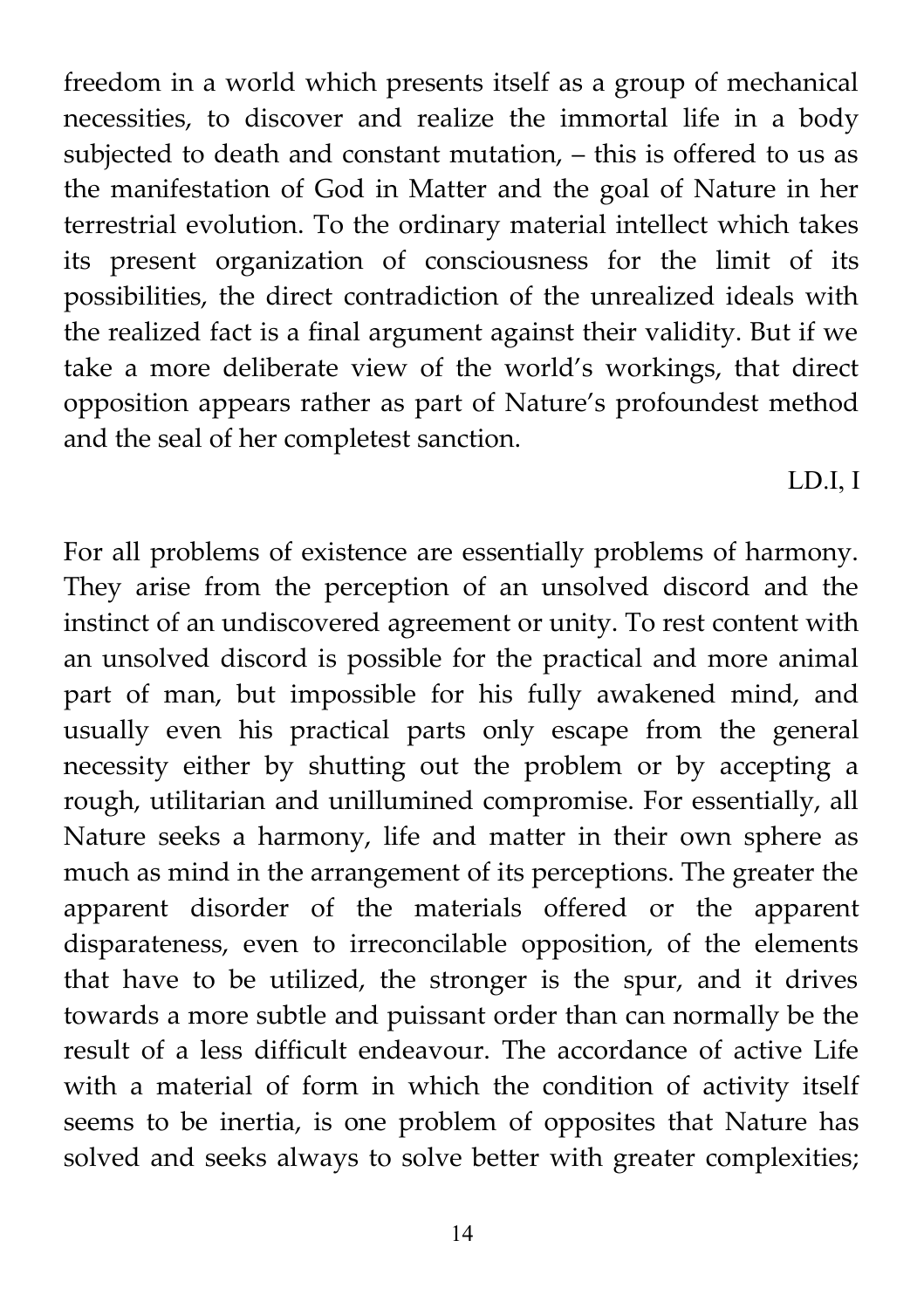for its perfect solution would be the material immortality of a fully organized mind-supporting animal body.

The accordance of conscious mind and conscious will with a form and a life in themselves not overtly self-conscious and capable at best of a mechanical or subconscious will is another problem of opposites in which she has produced astonishing results and aims always at higher marvels; for there her ultimate miracle would be an animal consciousness no longer seeking but possessed of Truth and Light, with the practical omnipotence which would result from the possesssion of a direct and perfected knowledge. Not only, then, is the upward impulse of man towards the accordance of yet higher opposites in itself, but it is the only logical completion of a rule and an effort that seem to be a fundamental method of Nature and the very sense of her universal strivings.

LD.I, I

*Life evolves out of Matter, Mind out of Life, because they are already involved there: Matter is a form of veiled Life, Life a form of veiled Mind. May not Mind be a form and veil of a higher power, the Spirit, which would be supramental in its nature? Man's highest aspiration would then only indicate the gradual unveiling of the Spirit within, the preparation of a higher life upon earth.*

We speak of the evolution of Life in Matter, the evolution of Mind in Matter; but evolution is a word which merely states the phenomenon without explaining it. For there seems to be no reason why Life should evolve out of material elements or Mind out of living form, unless we accept the Vedantic solution that Life is already involved in Matter and Mind in Life because in essence Matter is a form of veiled Life, Life a form of veiled Consciousness.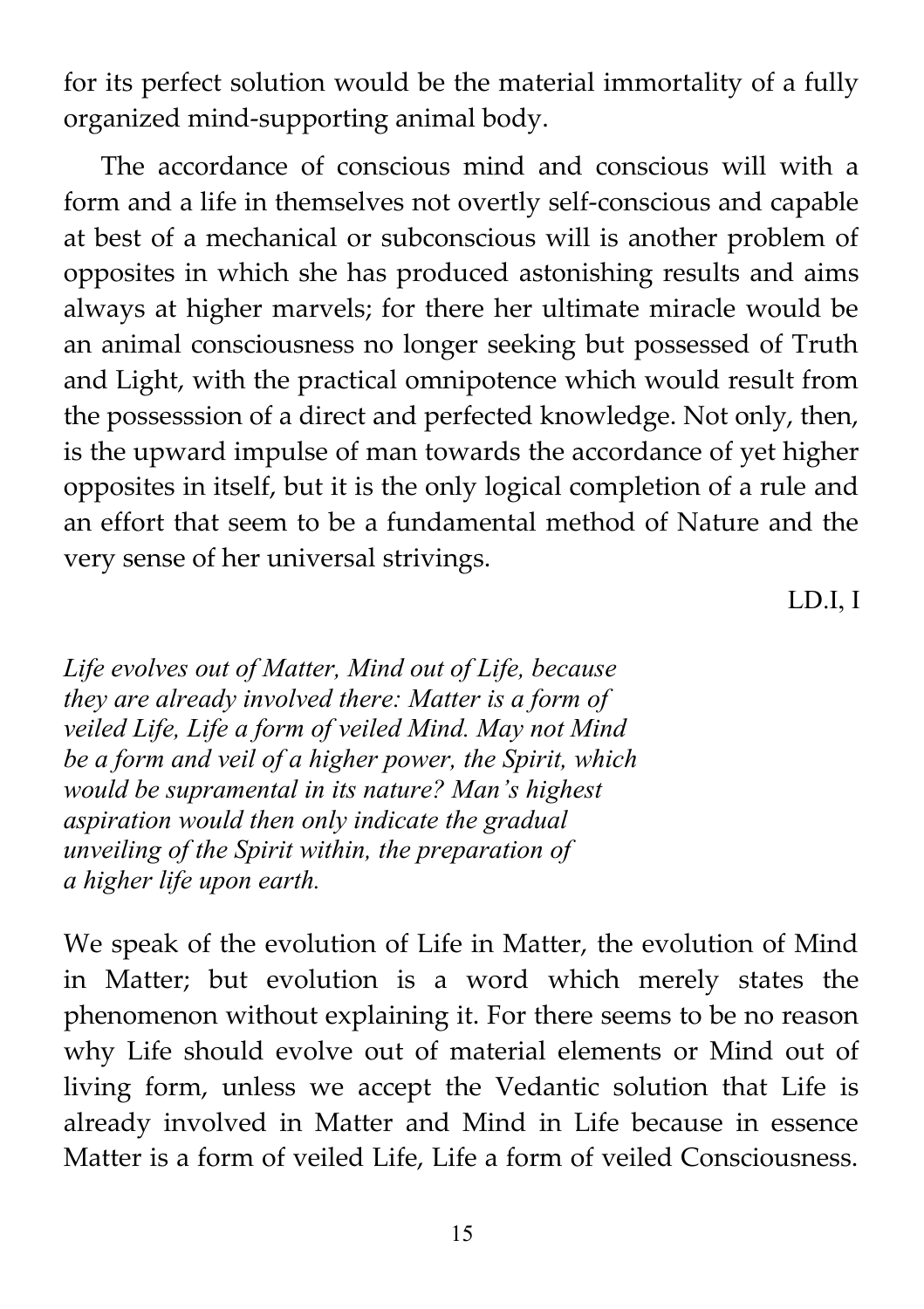And then there seems to be little objection to a farther step in the series and the admission that mental consciousness may itself be only a form and a veil of higher states which are beyond Mind. In that case, the unconquerable impulse of man towards God, Light, Bliss, Freedom, Immortality presents itself in its right place in the chain as simply the imperative impulse by which Nature is seeking to evolve beyond Mind, and appears to be as natural, true and just as the impulse towards Life which she has planted in certain forms of Matter or the impulse towards Mind which she has planted in certain forms of Life. As there, so here, the impulse exists more or less obscurely in her different vessels with an ever-ascending series in the power of its will-to-be; as there, so here, it is gradually evolving and bound fully to evolve the necessary organs and faculties. As the impulse towards Mind ranges from the more sensitive reactions of Life in the metal and the plant up to its full organization in man, so in man himself there is the same ascending series, the preparation, if nothing more, of a higher and divine life. The animal is a living laboratory in which Nature has, it is said, worked out man. Man himself may well be a thinking and living laboratory in whom and with whose conscious co-operation she wills to work out the superman, the god. Or shall we not say, rather, to manifest God? For if evolution is the progressive manifestation by Nature of that which slept or worked in her, involved, it is also the overt realization of that which she secretly is. We cannot, then, bid her pause at a given stage of her evolution, nor have we the right to condemn with the religionist as perverse and presumptuous or with the Rationalist as a disease or hallucination any intention she may evince or effort she may make to go beyond. If it be true that Spirit is involved in Matter and apparent Nature is secret God, then the manifestation of the divine in himself and the realization of God within and without are the highest and most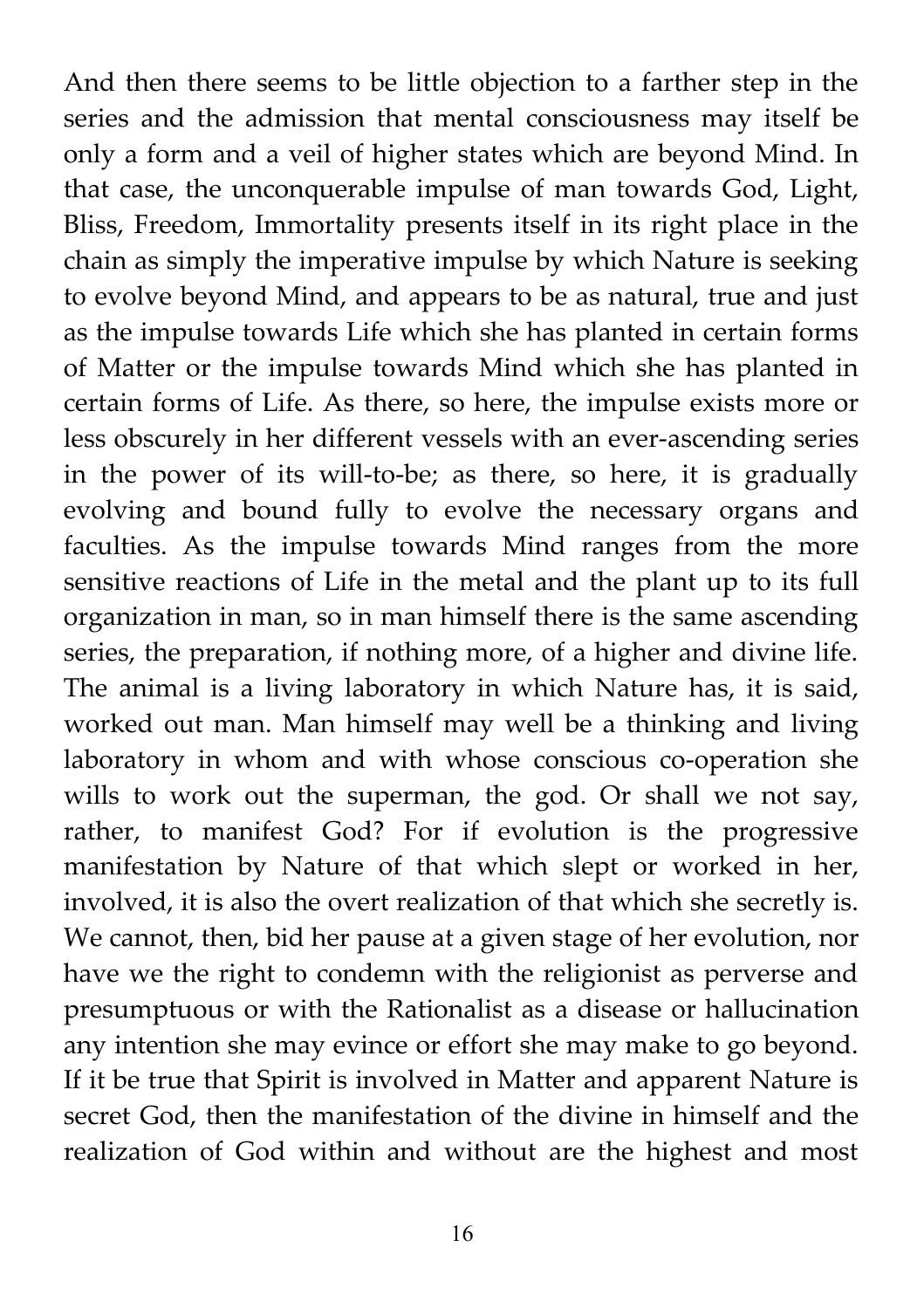legitimate aim possible to man upon earth.

Thus the eternal paradox and eternal truth of a divine life in an animal body, an immortal aspiration or reality inhabiting a moral tenement, a single and universal consciousness representing itself in limited minds and divided egos, a transcendent, indefinable, timeless and spaceless Being who alone renders time and space and cosmos possible, and in all these the higher truth realizable by the lower term, justify themselves to the deliberate reason as well as to the persistent instinct or intuition of mankind.

LD.I, I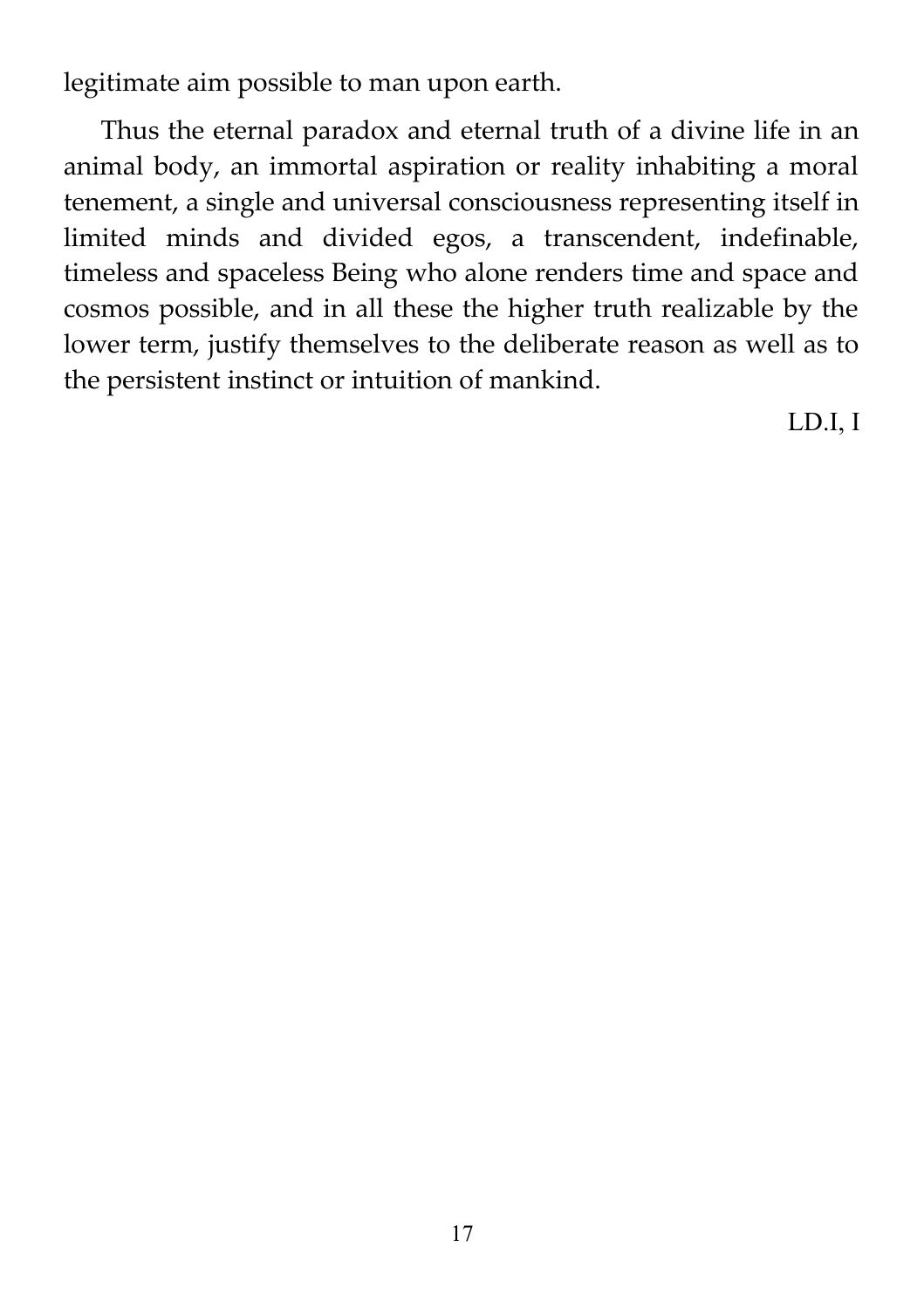#### <span id="page-21-0"></span>**CHAPTER II**

# **THE PLACE OF MAN IN EVOLUTION**

*An evolution of consciousness is the central motive of terrestrial existence. The evolutionary working of Nature has a double process: an evolution of forms, an evolution of the soul.*

A SPIRITUAL evolution, an evolution of consciousness in Matter in a constant developing self-formation till the form can reveal the indwelling spirit, is . . . the key-note, the central significant motive of the terrestrial existence. This significance is concealed at the outset by the involution<sup>[1](#page-175-0)</sup> of the Spirit,<sup>[2](#page-176-0)</sup> the Divine Reality, in a dense material Inconscience; a veil of Inconscience, a veil of insensibility of Matter hides the universal Consciousness-Force<sup>[3](#page-177-0)</sup> which works within it, so that the Energy, which is the first form the Force of creation assumes in the physical universe, appears to be itself inconscient and yet does the works of a vast occult intelligence. The obscure mysterious creatrix ends indeed by delivering the secret consciousness out of its thick and tenebrous prison; but she delivers it slowly, little by little, in minute infinitesimal drops, in thin jets, in small vibrant concretions of energy and substance, of life, of mind, as if that were all she could get out through the crass obstacle, the dull reluctant medium of an inconscient stuff of existence. At first she houses herself in forms of Matter which appear to be altogether unconscious, then struggles towards mentality in the guise of living Matter and attains to it imperfectly in the conscious animal. This consciousness is at first rudimentary, mostly a half subconscious or just conscious instinct; it develops slowly till in more organized forms of living Matter it reaches its climax of intelligence and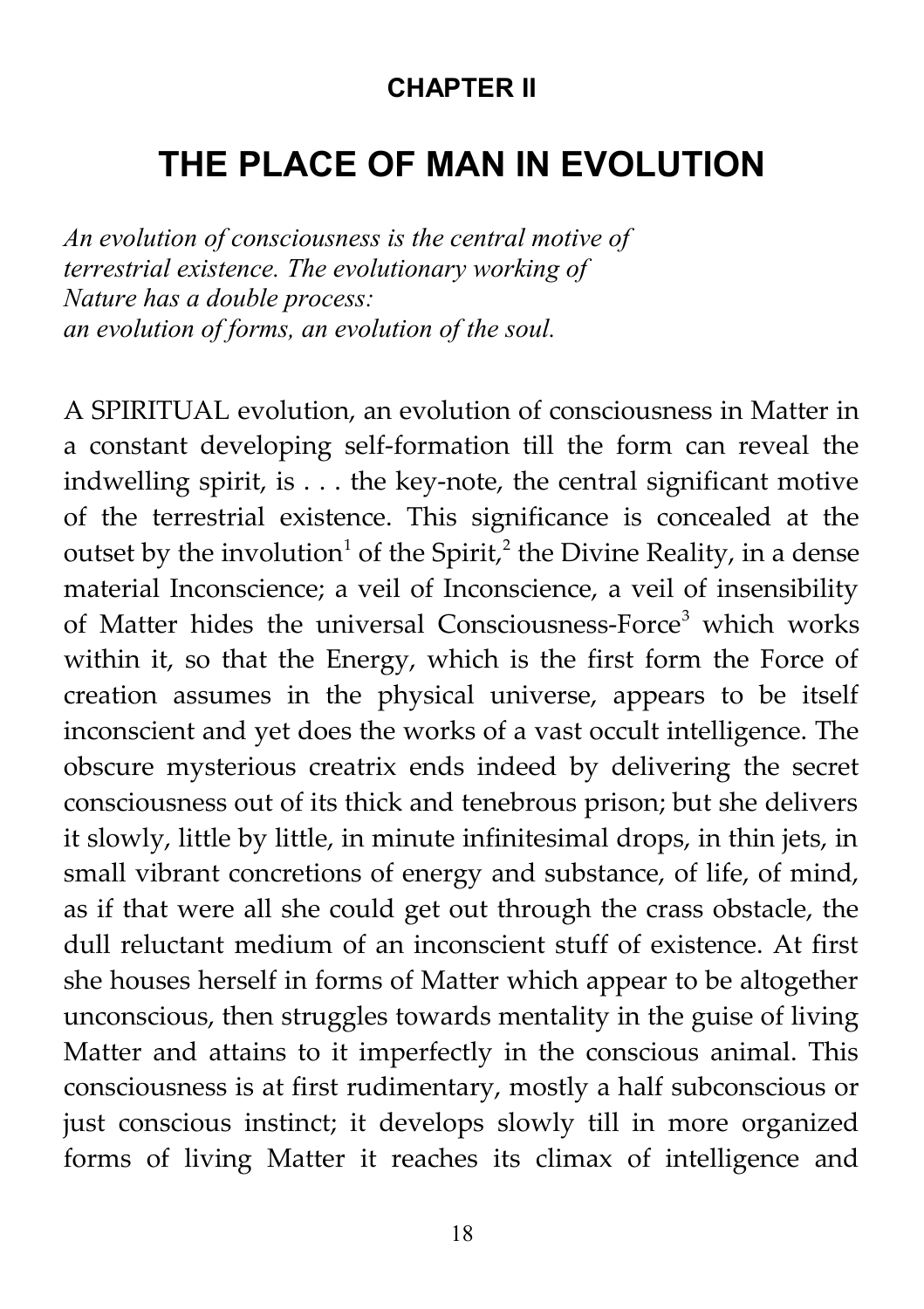exceeds itself in Man, the thinking animal who develops into the reasoning mental being but carries along with him even at his highest elevation the mould of original animality, the dead weight of subconscience of body, the downward pull of gravitation towards the original Inertia and Nescience, the control of an inconscient material Nature over his conscious evolution, its power for limitation, its law of difficult development, its immense force for retardation and frustration. This control by the original Inconscience over the consciousness emerging from it takes the general shape of a mentality struggling towards knowledge but itself, in what seems to be its fundamental nature, an Ignorance. Thus hampered and burdened, mental man has still to evolve out of himself the fully conscious being, a divine manhood or a spiritual and supramental supermanhood which shall be the next product of the evolution. That transition will mark the passage from the evolution in the Ignorance to a greater evolution in the Knowledge, founded and proceeding in the light of the Superconscient and no longer in the darkness of the Ignorance and Inconscience.

This terrestrial evolutionary working of Nature from Matter to Mind<sup>[4](#page-177-1)</sup> and beyond it has a double process: there is an outward visible process of physical evolution with birth as its machinery, for each evolved form of body housing its own evolved power of consciousness is maintained and kept in continuity by heredity; there is, at the same time, an invisible process of soul evolution with rebirth into ascending grades of form and consciousness as its machinery. The first by itself would mean only a cosmic evolution; for the individual would be a quickly perishing instrument, and the race, a more abiding collective formulation, would be the real step in the progressive manifestation of the cosmic Inhabitant, the universal Spirit: rebirth is an indispensable condition for any long duration and evolution of the individual being in the earth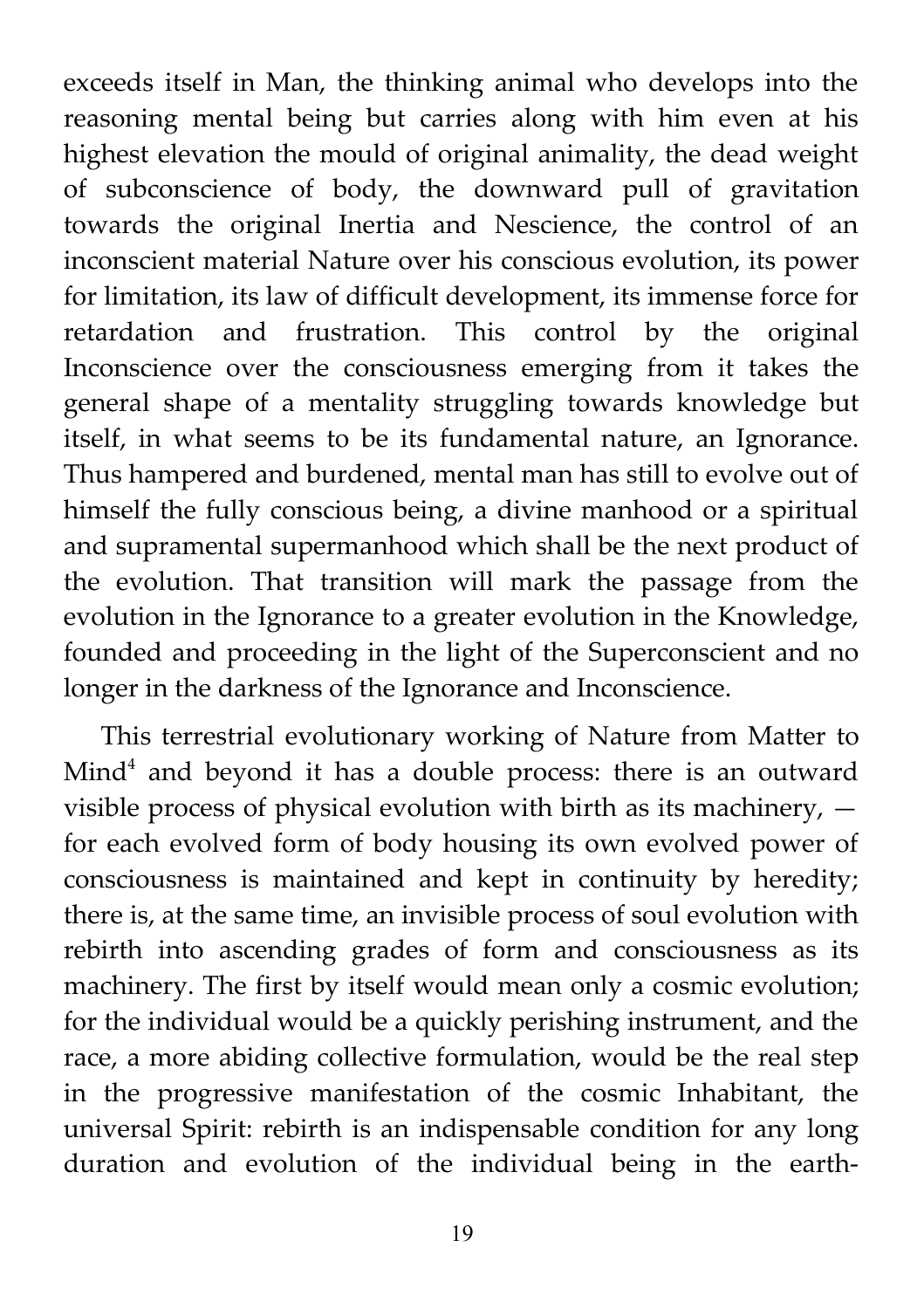existence. Each grade of cosmic manifestation, each type of form that can house the indwelling spirit, is turned by rebirth into a means for the individual soul, the psychic entity, $5$  to manifest more and more of its concealed consciousness; each life becomes a step in a victory over Matter by a greater progression of consciousness in it which shall make eventually Matter itself a means for the full manifestation of the Spirit.

LD.II, 23

#### *Man occupies the crest of the evolutionary wave. With him occurs the passage from an* unconscious *to a conscious evolution.*

It must be observed that the appearance of human mind and body on the earth marks a crucial step, a decisive change in the course and process of the evolution; it is not merely a continuation of the old lines. Up till this advent of a developed thinking mind in Matter evolution had been effected, not by the self-aware aspiration, intention, will or seeking of the living being, but subconsciously or subliminally by the automatic operation of Nature. This was so because the evolution began from the Inconscience and the secret Consciousness had not emerged sufficiently from it to operate through the self-aware participating individual will of its living creature. But in man the necessary change has been made, — the being has become awake and aware of himself; there has been made manifest in Mind its will to develop, to grow in knowledge, to deepen the inner and widen the outer existence, to increase the capacities of the nature. Man has seen that there can be a higher status of consciousness than his own; the evolutionary oestrus is there in his parts of mind and life, the aspiration to exceed himself is delivered and articulate within him: he has become conscious of a soul, discovered the self and spirit. In him, then, the substitution of a conscious for a subconscious evolution has become conceivable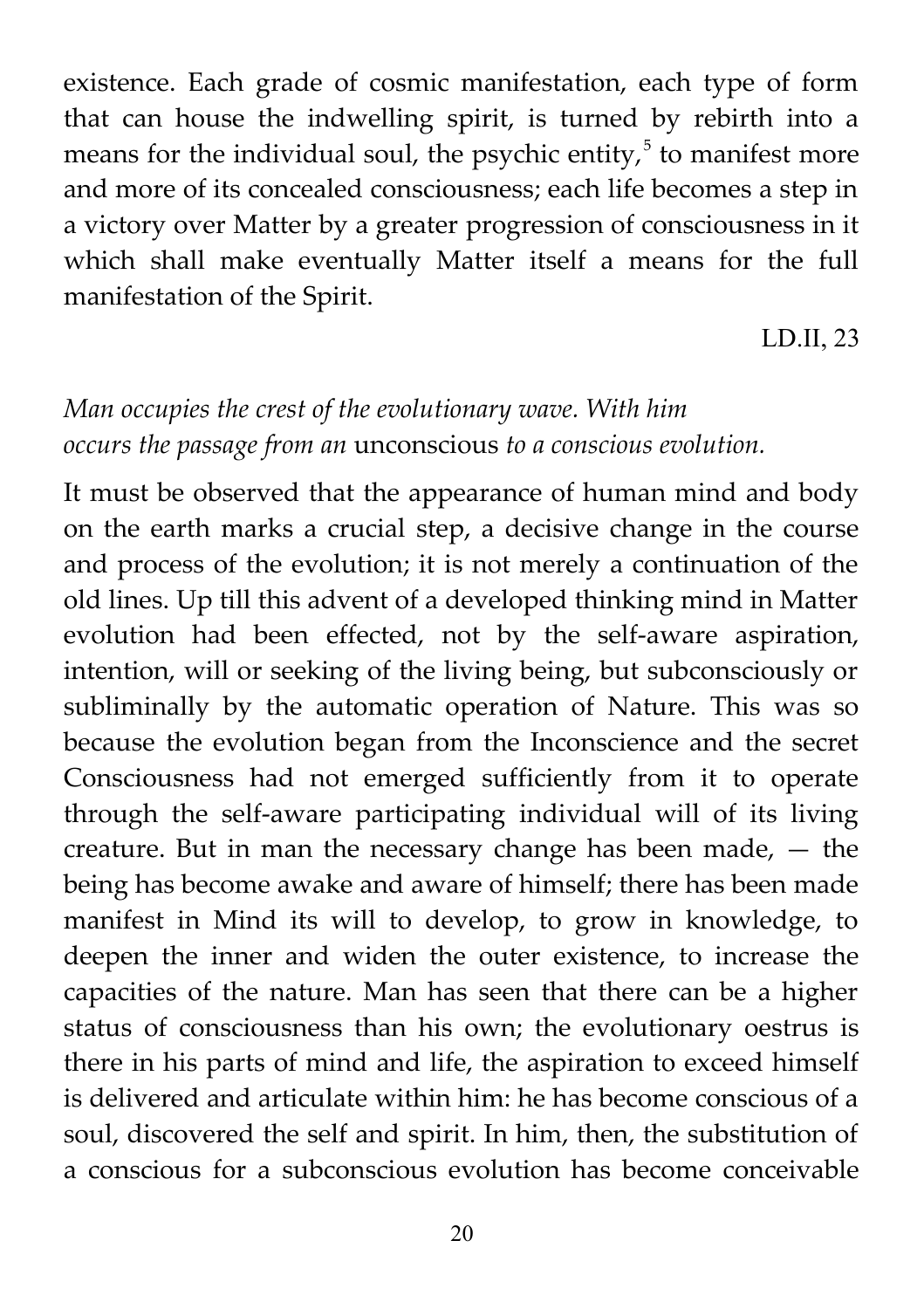and practicable, and it may well be concluded that the aspiration, the urge, the persistent endeavour in him is a sure sign of Nature's will for a higher way of fulfilment, the emergence of a greater status.

LD.II, 23

#### *At each step one receives an intimation of what the following step will be.*

Already, in what seems to be inconscient in Life, the signs of sensation coming towards the surface are visible; in moving and breathing life the emergence of sensitive mind is apparent and the preparation of thinking mind is not entirely hidden, while in thinking mind, when it develops, there appear at an early stage the rudimentary strivings and afterwards the more developed seekings of a spiritual consciousness. As plant life contains in itself the obscure possibility of the conscious animal, as the animal mind is astir with the movements of feeling and perception and the rudiments of conception that are the first ground for man the thinker, so man the mental being is sublimated by the endeavour of the evolutionary Energy to develop out of him the spiritual man, the fully conscious being, man exceeding his first material self and discoverer of his true self and highest nature.

LD.II, 24

#### *The nature of the next step is indicated by the deep aspirations awakening in the human race.*

The action of the evolutionary Nature in a type of being and consciousness is first to develop the type to its utmost capacity by just such a subtilization and increasing complexity till it is ready for her bursting of the shell, the ripened decisive emergence, reversal,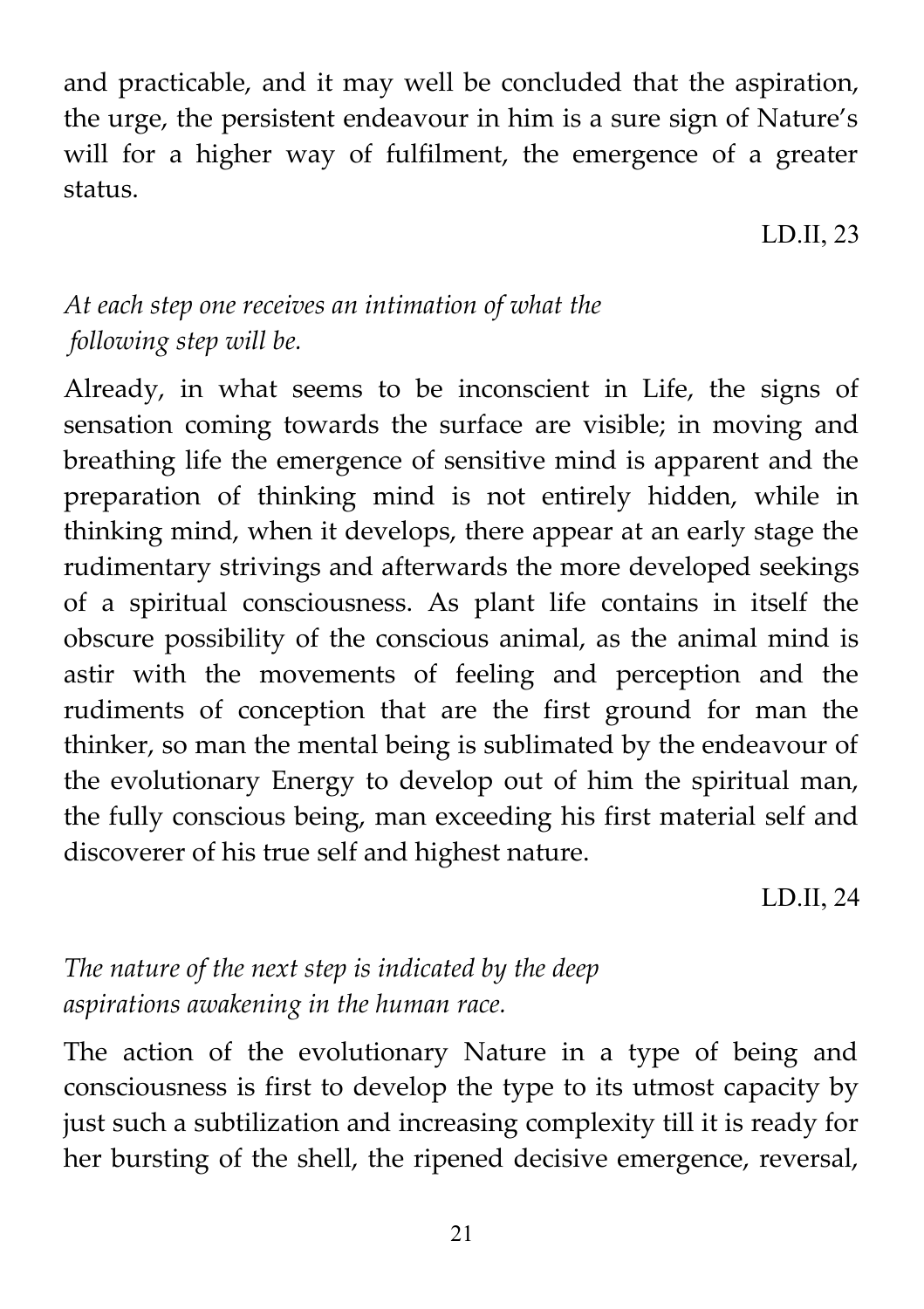turning over of consciousness on itself that constitutes a new stage in the evolution. If it be supposed that her next step is the spiritual and supramental being, the stress of spirituality in the race may be taken as a sign that that is Nature's intention, the sign too of the capacity of man to operate in himself or aid her to operate the transition. If the appearance in animal being of a type similar in some respects to the ape-kind but already from the beginning endowed with the elements of humanity was the method of the human evolution, the appearance in the human being of a spiritual type resembling mental-animal humanity but already with the stamp of the spiritual aspiration on it would be the obvious method of Nature for the evolutionary production of the spiritual and supramental being.

It is pertinently suggested that if such an evolutionary culmination is intended and man is to be its medium, it will only be a few especially evolved human beings who will form the new type and move towards the new life; that once done, the rest of humanity will sink back from a spiritual aspiration no longer necessary for Nature's purpose and remain quiescent in its normal status. It can equally be reasoned that the human gradation must be preserved if there is really an ascent of the soul by reincarnation through the evolutionary degrees towards the spiritual summit; for otherwise the most necessary of all the intermediate steps will be lacking. It must be conceded at once that there is not the least probability or possibility of the whole human race rising in a block to the supramental level; what is suggested is nothing so revolutionary and astonishing, but only the capacity in the human mentality, when it has reached a certain level or a certain point of stress of the evolutionary impetus, to press towards a higher plane of consciousness and its embodiment in the being. The being will necessarily undergo by this embodiment a change from the normal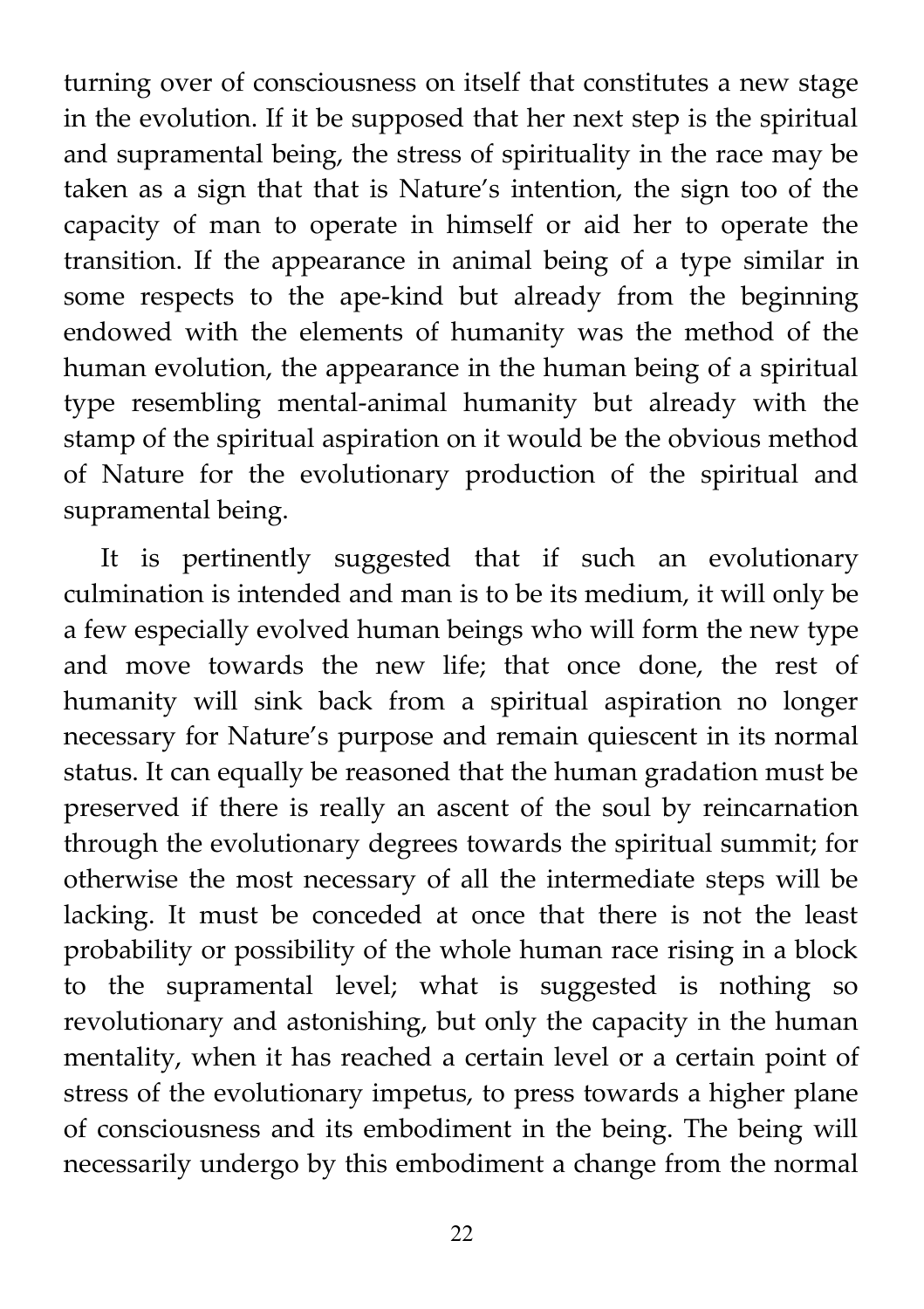constitution of its nature, a change certainly of its mental and emotional and sensational constitution and also to a great extent of the body-consciousness and the physical conditioning of our life and energies; but the change of consciousness will be the chief factor, the initial movement, the physical modification will be a subordinate factor, a consequence. This transmutation of the consciousness will always remain possible to the human being when the flame of the soul, the psychic<sup>[6](#page-178-0)</sup> kindling, becomes potent in heart and mind and the nature is ready. The spiritual aspiration is innate in man; for he is, unlike the animal, aware of imperfection and limitation and feels that there is something to be attained beyond what he now is: this urge towards self-exceeding is not likely ever to die out totally in the race. The human mental status will be always there, but it will be there not only as a degree in the scale of rebirth, but as an open step towards the spiritual and supramental status.

LD.II, 23

*A change of consciousness is the major fact of the next evolutionary transformation, and the consciousness itself, by its own mutation, will impose and effect any necessary mutation of the body.*

In the previous stages of the evolution Nature's first care and effort had to be directed towards a change in the physical organization, for only so could there be a change of consciousness; this was a necessity imposed by the insufficiency of the force of consciousness already in formation to effect a change in the body. But in man a reversal is possible, indeed inevitable; for it is through his consciousness, through its transmutation and no longer through a new bodily organism as a first instrumentation that the evolution can and must be effected. In the inner reality of things a change of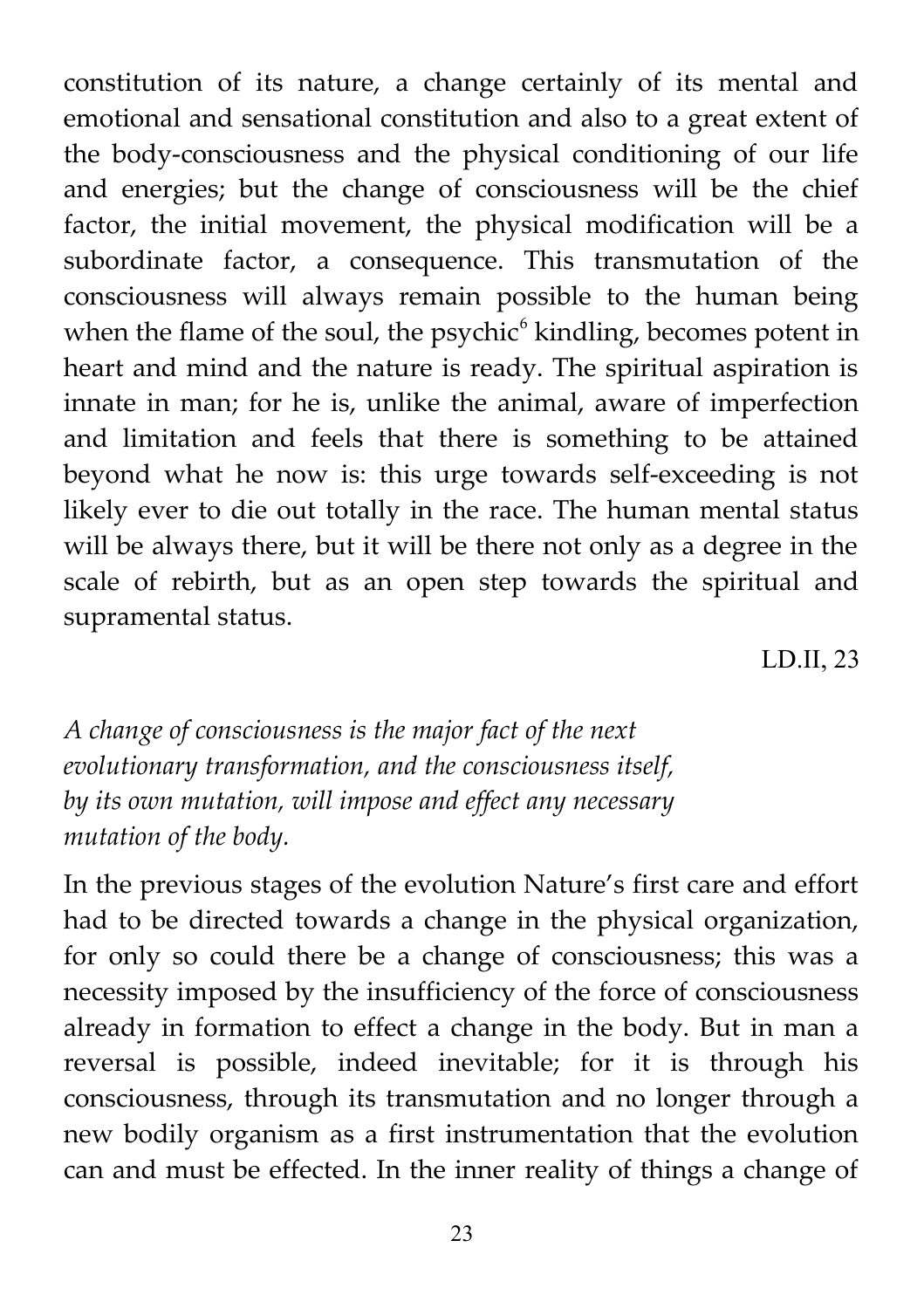consciousness was always the major fact, the evolution has always had a spiritual significance and the physical change was only instrumental; but this relation was concealed by the first abnormal balance of the two factors, the body of the external Inconscience outweighing and obscuring in importance the spiritual element, the conscious being. But once the balance has been righted, it is no longer the change of body that must precede the change of consciousness; the consciousness itself by its mutation will necessitate and operate whatever mutation is needed for the body. It has to be noted that the human mind has already shown a capacity to aid Nature in the evolution of new types of plant and animal; it has created new forms of its environment, developed by knowledge and discipline considerable changes in its own mentality. It is not an impossibility that man should aid Nature consciously also in his own spiritual and physical evolution and transformation. The urge to it is already there and partly effective, though still incompletely understood and accepted by the surface mentality; but one day it may understand, go deeper within itself and discover the means, the secret energy, the intended operation of the Consciousness-Force within which is the hidden reality of what we call Nature.

All these are conclusions that can be arrived at even from the observation of the outward phenomena of Nature's progression, her surface evolution of being and of consciousness in the physical birth and the body. But there is the other, the invisible factor; there is rebirth, the progress of the soul by ascent from grade to grade of the evolving existence, and in the grades to higher and higher types of bodily and mental instrumentation. In this progression the psychic entity is still veiled, even in man the conscious mental being, by its instruments, by mind and life and body; it is unable to manifest fully, held back from coming to the front where it can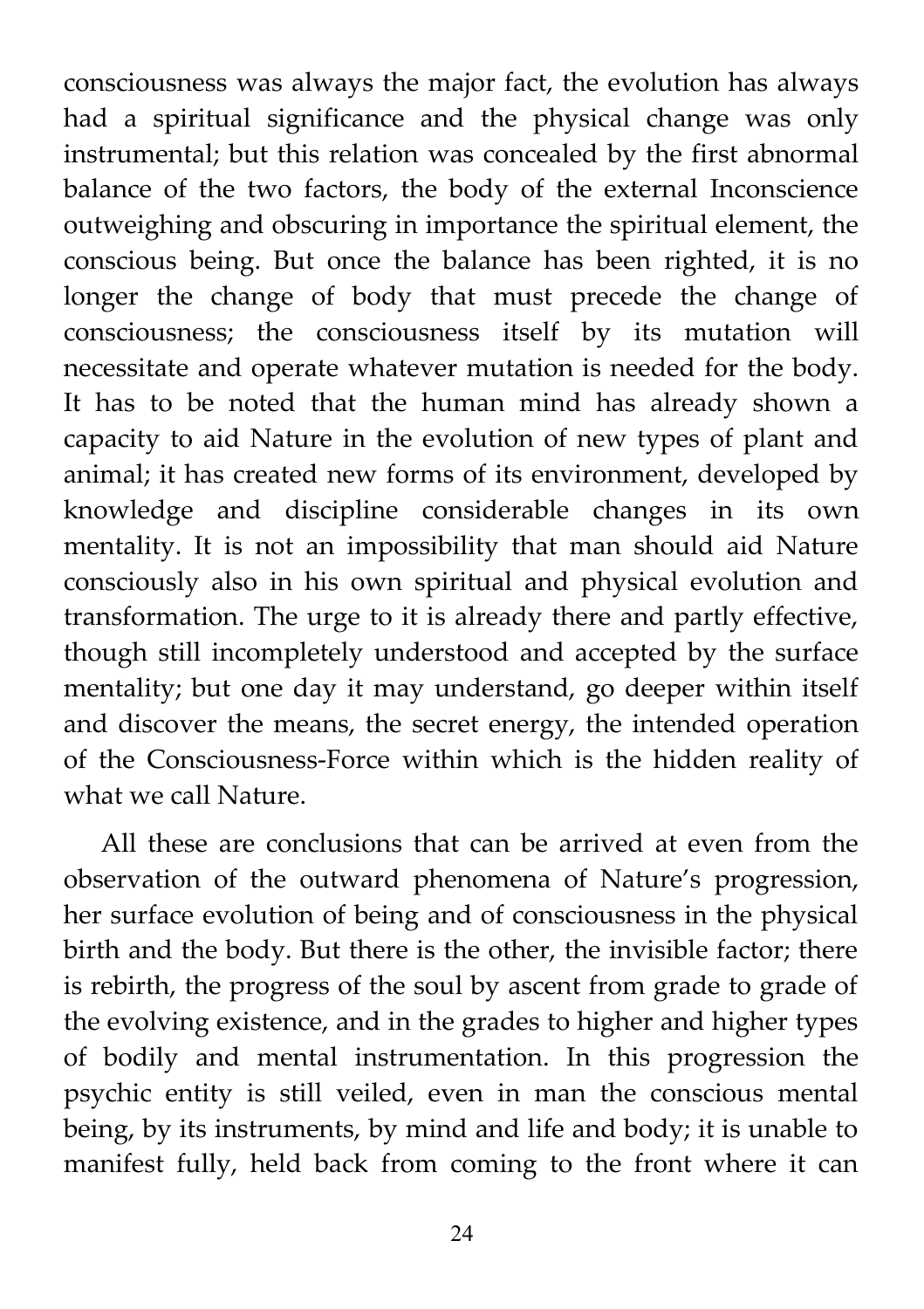stand out as the master of its nature, obliged to submit to a certain determination by the instruments, to a domination of Purusha by Prakriti.<sup>[7](#page-178-1)</sup> But in man the psychic part of the personality is able to develop with a much greater rapidity than in the inferior creation, and a time can arrive when the soul entity is close to the point at which it will emerge from behind the veil into the open and become the master of its instrumentation in Nature. But this will mean that the secret indwelling spirit, the Daemon, the Godhead within is on the point of emergence; and, when it emerges, it can hardly be doubted that its demand will be, as indeed it already is in the mind itself when it undergoes the inner psychic influence, for a diviner, a more spiritual existence. In the nature of the earth life where the mind is an instrument of the Ignorance, this can only be effected by a change of consciousness, a transition from a foundation in Ignorance to a foundation in Knowledge, from the mental to a supramental consciousness, a supramental instrumentation of Nature.

LD.II, 23

*There is no reason to suppose that this transformation is impossible on earth. In fact, it would give the truest meaning to earthly existence.*

There is no conclusive validity in the reasoning that because this is a world of Ignorance, such a transformation can only be achieved by a passage to a heaven beyond or cannot be achieved at all and the demand of the psychic entity is itself ignorant and must be replaced by a merger of the soul in the Absolute. This conclusion could only be solely valid if Ignorance were the whole meaning, substance and power of the world-manifestation or if there were no element in World-Nature itself through which there could be an exceeding of the ignorant mentality that still burdens our present status of being.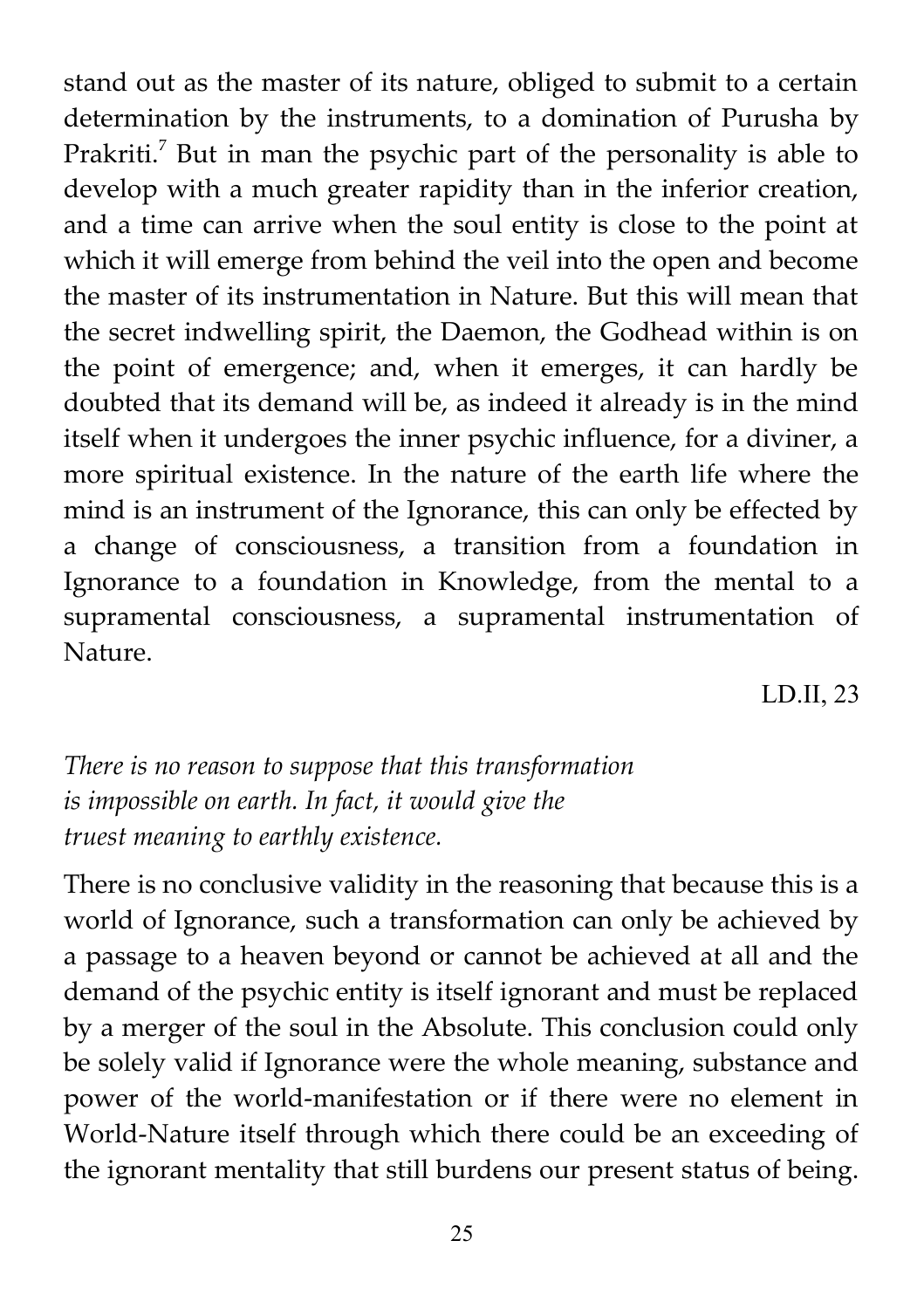But the Ignorance is only a portion of this World-Nature; it is not the whole of it, not the original power or creator: it is in its higher origin a self-limiting Knowledge and even in its lower origin, its emergence out of the sheer material Inconscience, it is a suppressed Consciousness labouring to find, to recover itself, to manifest Knowledge, which is its true character, as the foundation of existence. In universal Mind itself there are ranges above our mentality which are instruments of the cosmic truth-cognition, and into these the mental being can surely rise; for already it rises towards them in supernormal conditions or receives from them without yet knowing or possessing them intuitions, spiritual intimations, large influxes of illumination or spiritual capacity. All these ranges are conscious of what is beyond them, and the highest of them is directly open to the Supermind, $<sup>8</sup>$  $<sup>8</sup>$  $<sup>8</sup>$  aware of the Truth-</sup> consciousness which exceeds it. Moreover, in the evolving being itself, those greater powers of consciousness are here, supporting mind-truth, underlying its action which screens them; this Supermind and those Truth-powers uphold Nature by their secret presence: even, truth of mind is their result, a diminished operation, a representation in partial figures. It is, therefore, not only natural but seems inevitable that these higher powers of Existence should manifest here in Mind as Mind itself has manifested in Life and Matter.

LD.II, 23

*Man's urge towards spirituality is an undeniable indication of the inner drive of the Spirit within towards emergence, its insistence towards the next step of its manifestation.*

If a spiritual unfolding on earth is the hidden truth of our birth into Matter, if it is fundamentally an evolution of consciousness that has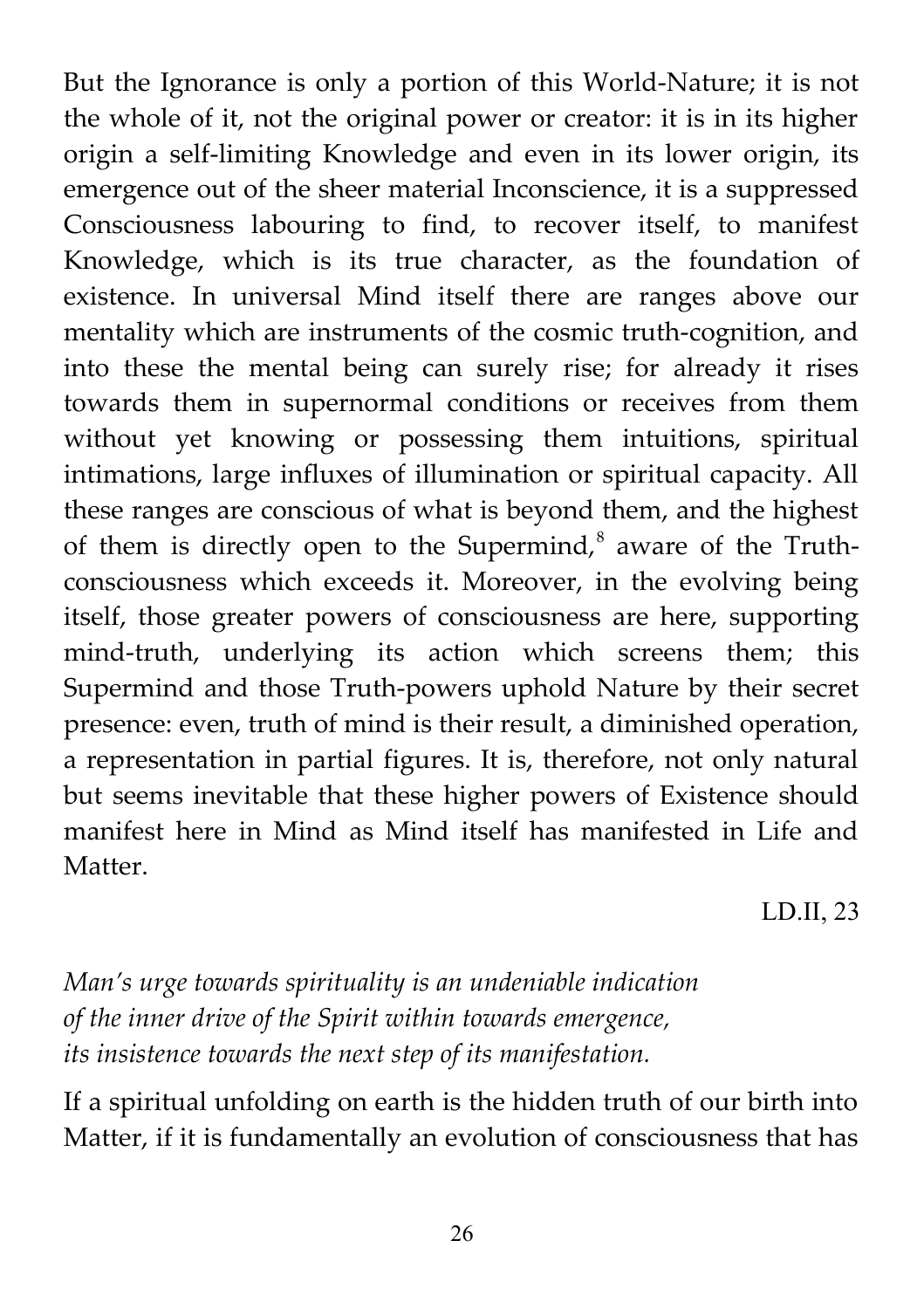been taking place in Nature, then man as he is cannot be the last term of that evolution: he is too imperfect an expression of the spirit, mind itself a too limited form and instrumentation; mind is only a middle term of consciousness, the mental being can only be a transitional being. If, then, man is incapable of exceeding mentality, he must be surpassed and supermind and superman must manifest and take the lead of the creation. But if his mind is capable of opening to what exceeds it, then there is no reason why man himself should not arrive at supermind and supermanhood or at least lend his mentality, life and body to an evolution of that greater term of the Spirit manifesting in Nature.

LD.II, 23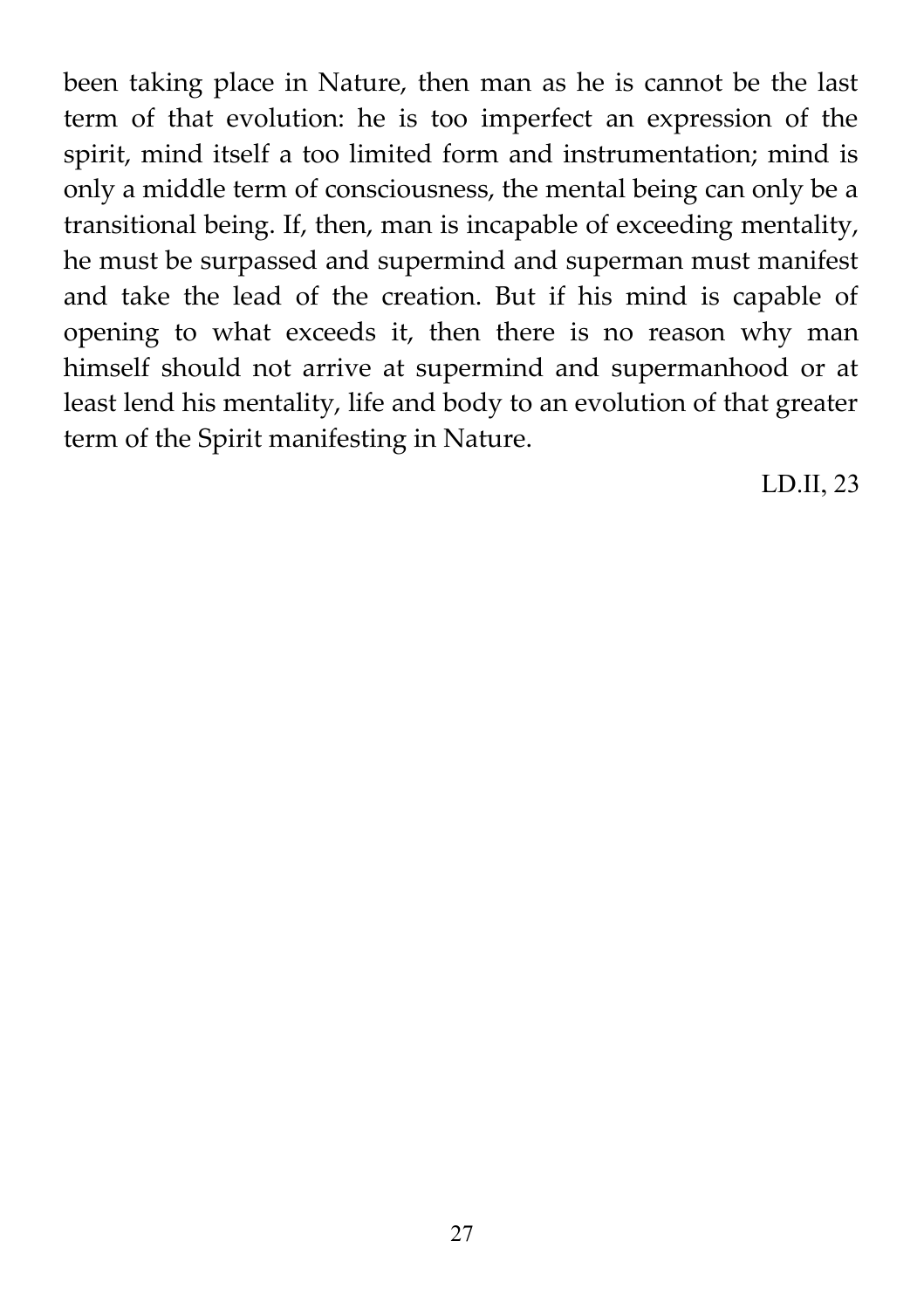#### <span id="page-31-0"></span>**CHAPTER III**

## **THE PRESENT EVOLUTIONARY CRISIS**

*It is often claimed that reason is the highest faculty of man and that it has enabled him to master himself and to master Nature. Has reason really succeeded?*

*. . .* Apart from the stumbling action of the world, there has been a labour of the individual thinker in man and this has achieved a higher quality and risen to a loftier and clearer atmosphere above the general human thought-levels. Here there has been the work of a reason that seeks always after knowledge and strives patiently to find out truth for itself, without bias, without the interference of distorting interests, to study everything, to analyse everything, to know the principle and process of everything. Philosophy, Science, learning, the reasoned arts, all the agelong labour of the critical reason in man have been the result of this effort. In the modern era under the impulsion of Science this effort assumed enormous proportions and claimed for a time to examine successfully and lay down finally the true principle and the sufficient rule of process not only for all the activities of Nature, but for all the activities of man. It has done great things, but it has not been in the end a success. The human mind is beginning to perceive that it has left the heart of almost every problem untouched and illumined only outsides and a certain range of processes. There has been a great and ordered classification and mechanization, a great discovery and practical result of increasing knowledge, but only on the physical surface of things. Vast abysses of Truth lie below in which are concealed the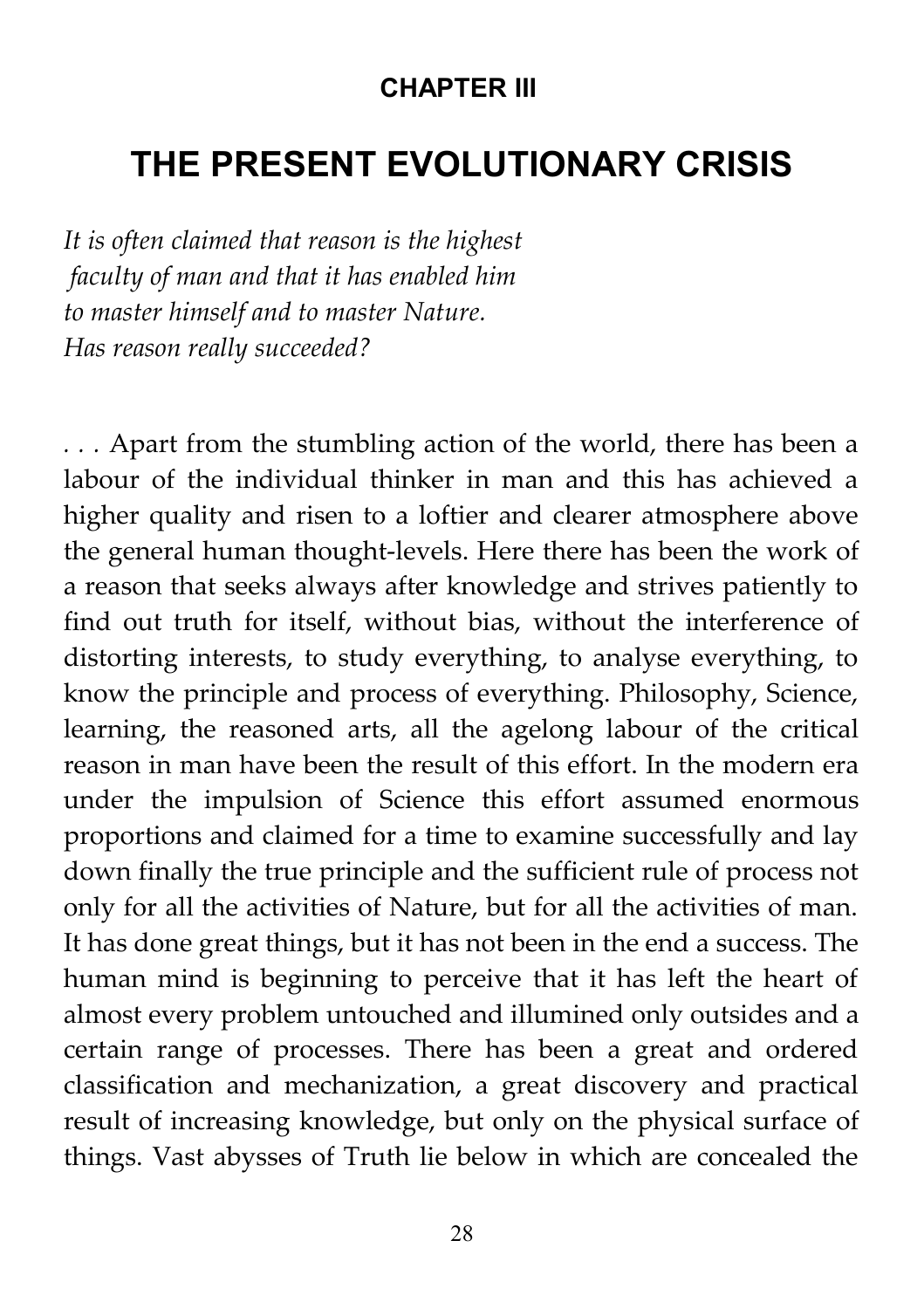real springs, the mysterious powers and secretly decisive influences of existence. It is a question whether the intellectual reason will ever be able to give us an adequate account of these deeper and greater things or subject them to the intelligent will as it has succeeded in explaining and canalizing, though still imperfectly, yet with much show of triumphant result, the forces of physical Nature. But these other powers are much larger, subtler, deeper down, more hidden, elusive and variable than those of physical Nature.

The whole difficulty of the reason in trying to govern our existence is that because of its own inherent limitations it is unable to deal with life in its complexity, or in its integral movements; it is compelled to break it up into parts, to make more or less artificial classifications, to build systems with limited data which are contradicted, upset or have to be continually modified by other data, to work out a selection of regulated potentialities which is broken down by the bursting of a new wave of yet unregulated potentialities.

HC. II

*When reason applies itself to life and action it becomes partial and passionate and the servant of other forces than the pure truth.*

But even if the intellect keeps itself as impartial and disinterested as possible, — and altogether impartial, altogether disinterested the human intellect cannot be unless it is content to arrive at an entire divorce from practice or a sort of large but ineffective tolerantism, eclecticism or sceptical curiosity,  $-$  still the truths it discovers or the ideas it promulgates become, the moment they are applied to life, the plaything of forces over which the reason has little control. Science pursuing its cold and even way has made discoveries which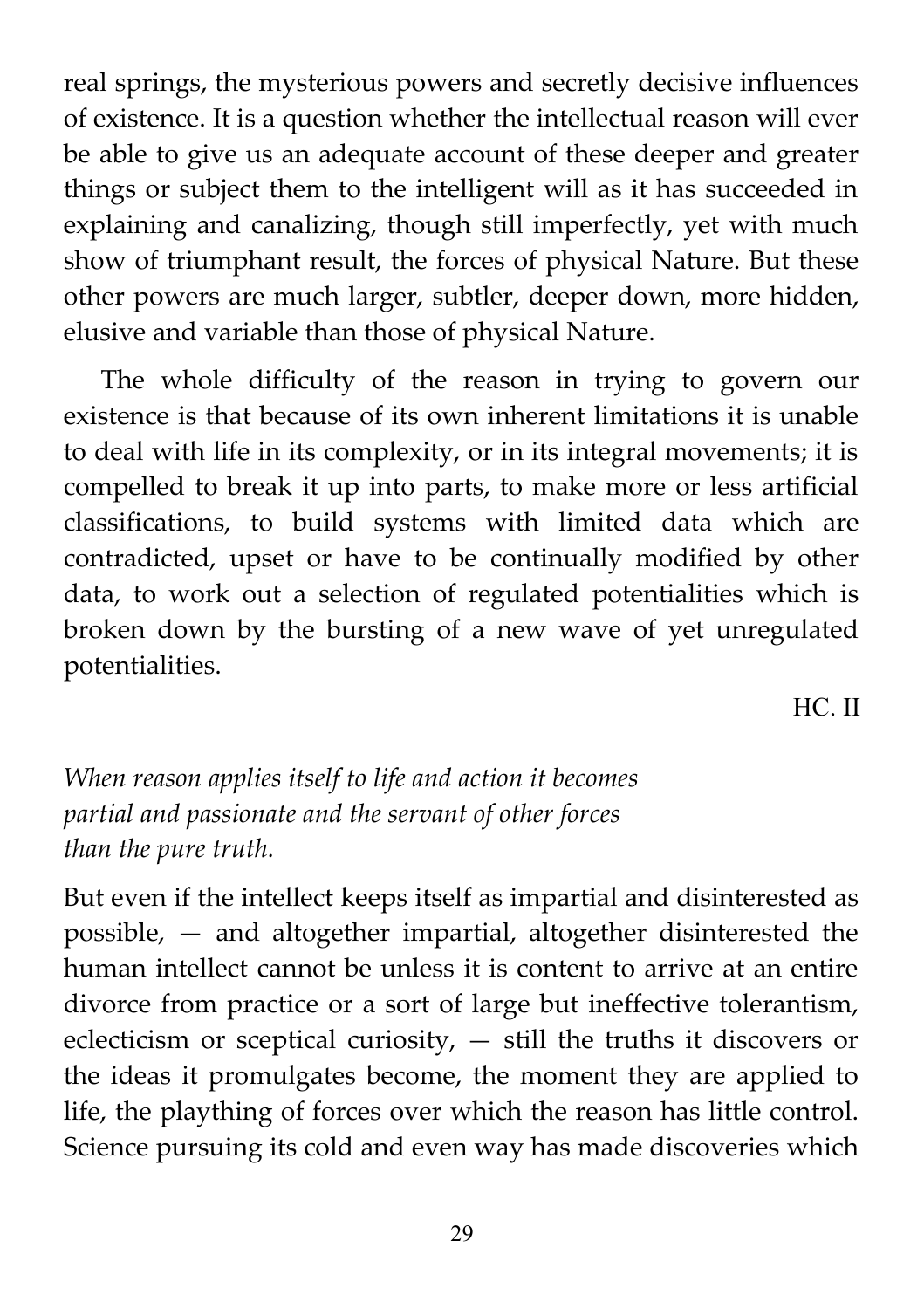have served on one side a practical humanitarianism, on the other supplied monstrous weapons to egoism and mutual destruction; it has made possible a gigantic efficiency of organization which has been used on one side for the economic and social amelioration of the nations and on the other for turning each into a colossal battering-ram of aggression, ruin and slaughter. It has given rise on the one side to a large rationalistic and altruistic humanitarianism, on the other it has justified a godless egoism, vitalism, vulgar will to power and success. It has drawn mankind together and given it a new hope and at the same time crushed it with the burden of a monstrous commercialism. Nor is this due, as is so often asserted, to its divorce from religion or to any lack of idealism. Idealistic philosophy has been equally at the service of the powers of good and evil and provided an intellectual conviction both for reaction and for progress. Organized religion itself has often enough in the past hounded men to crime and massacre and justified obscurantism and oppression.

The truth is that upon which we are now insisting, that reason is in its nature an imperfect light with a large but still restricted mission and that once it applies itself to life and action it becomes subject to what it studies and the servant and counsellor of the forces in whose obscure and ill-understood struggle it intervenes. It can in its nature be used and has always been used to justify any idea, theory of life, system of society or government, ideal of individual or collective action to which the will of man attaches itself for the moment or through the centuries. In philosophy it gives equally good reasons for monism and pluralism or for any halting-place between them, for the belief in Being or for the belief in Becoming, for optimism and pessimism, for activism and quietism. It can justify the most mystic religionism and the most positive atheism, get rid of God or see nothing else. In aesthetics it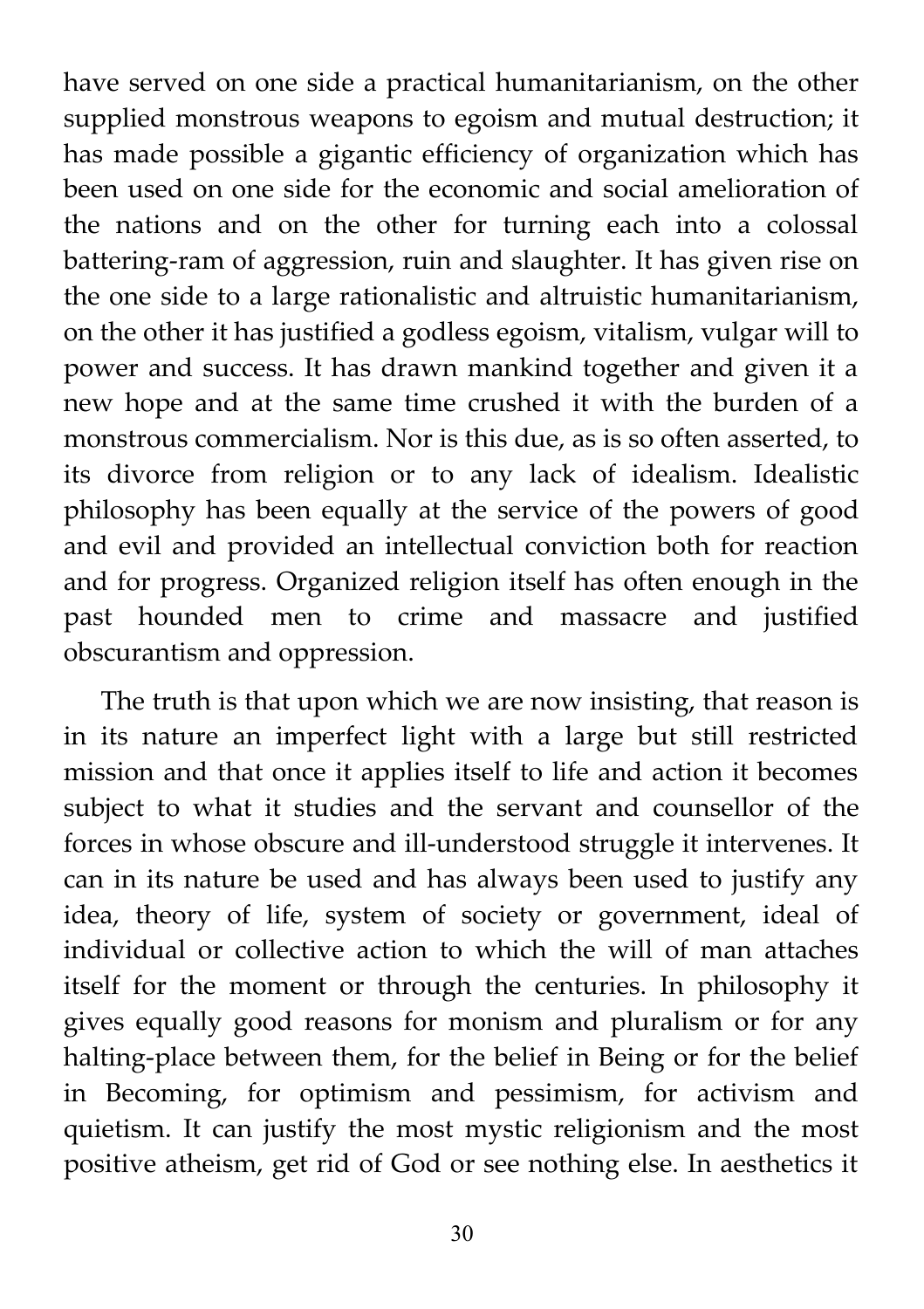supplies the basis equally for classicism and romanticism, for an idealistic, religious or mystic theory of art or for the most earthy realism. It can with equal power base austerely a strict and narrow moralism or prove triumphantly the thesis of the antinomian. It has been the sufficient and convincing prophet of every kind of autocracy or oligarchy and of every species of democracy; it supplies excellent and satisfying reasons for competitive individualism and equally excellent and satisfying reasons for communism or against communism and for State socialism or for one variety of socialism against another. It can place itself with equal effectivity at the service of utilitarianism, economism, hedonism, aestheticism, sensualism, ethicism, idealism, or any other essential need or activity of man and build around it a philosophy, a political and social system, a theory of conduct and life. Ask it not to lean to one idea alone, but to make an eclectic combination or a synthetic harmony and it will satisfy you; only, there being any number of possible combinations or harmonies, it will equally well justify the one or the other and set up or throw down any one of them according as the spirit in man is attracted to or withdraws from it. For it is really that which decides and the reason is only a brilliant servant and minister of this veiled and secret sovereign.

HC. I2

Why *does man have faith in reason? Because reason has a legitimate function to fulfil, for which it is perfectly adapted; and this is to justify and illumine for man his various experiences and to give him faith and conviction in holding on to the enlarging of his consciousness.*

This truth is hidden from the rationalist because he is supported by two constant articles of faith, first that his own reason is right and the reason of others who differ from him is wrong, and secondly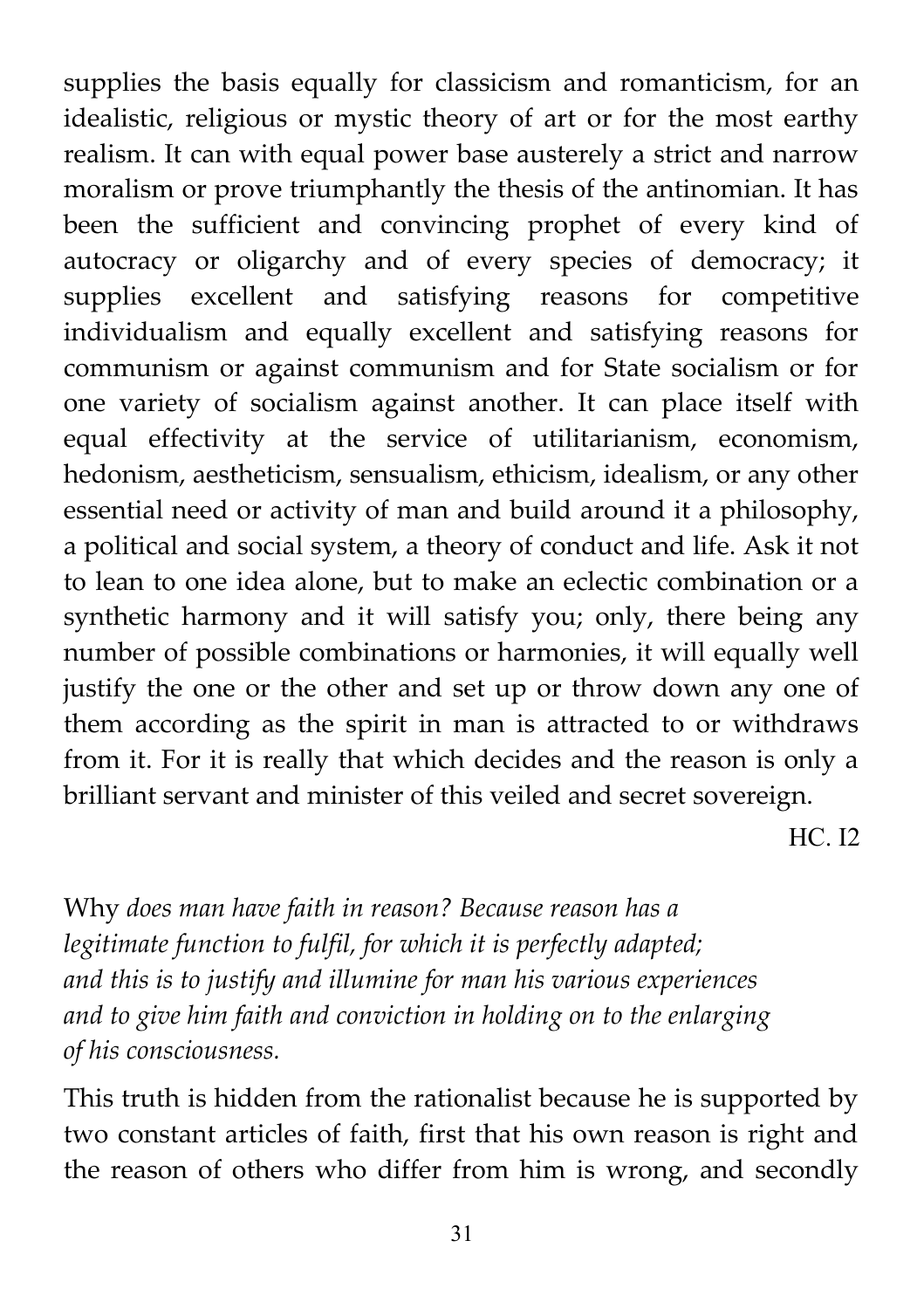that whatever may be the present deficiencies of the human intellect, the collective human reason will eventually arrive at purity and be able to found human thought and life securely on a clear rational basis entirely satisfying to the intelligence. His first article of faith is no doubt the common expression of our egoism and arrogant fallibility, but it is something more; it expresses this truth that it is the legitimate function of the reason to justify to man his action and his hope and the faith that is in him and to give him that idea and knowledge, however restricted, and that dynamic conviction, however narrow and intolerant, which he needs in order that he may live, act and grow in the highest light available to him. The reason cannot grasp all truth in its embrace because truth is too infinite for it; but still it does grasp the something of it which we immediately need, and its insufficiency does not detract from the value of its work, but is rather the measure of its value. For man is not intended to grasp the whole truth of his being at once, but to move towards it through a succession of experiences and a constant, though not by any means perfectly continuous selfenlargement. The first business of reason then is to justify and enlighten to him his various experiences and to give him faith and conviction in holding on to his self-enlargings. It justifies to him now this, now that, the experiences of the moment, the receding light of the past, the half-seen vision of the future. Its inconstancy, its divisibility against itself, its power of sustaining opposite views are the whole secret of its value. It would not do indeed for it to support too conflicting views in the same individual, except at moments of awakening and transition, but in the collective body of men and in the successions of Time that is its whole business. For so man moves towards the infinity of the Truth by the experience of its variety; so his reason helps him to build, change, destroy what he has built and prepare a new construetion, in a word, to progress,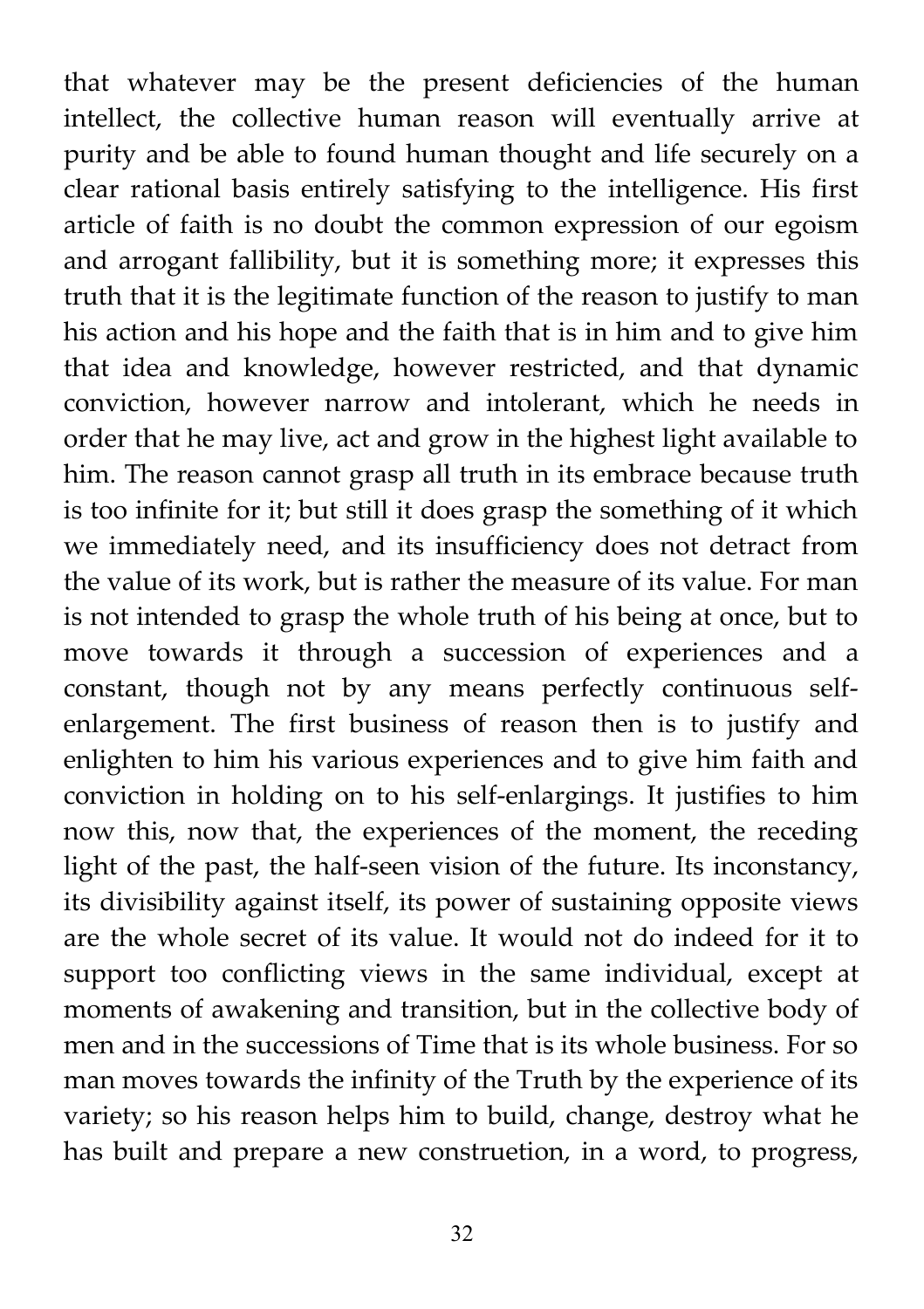grow, enlarge himself in his self-knowledge and world-knowledge and their works.

HC. I2

*But reason cannot arrive at any final truth because it can neither get to the root of things nor embrace their totality. It deals with the finite, the separate and has no measure for the all and the infinite.*

The second article of faith of the believer in reason is also an error and yet contains a truth. The reason cannot arrive at any final truth because it can neither get to the root of things nor embrace the totality of their secrets; it deals with the finite, the separate, the limited aggregate, and has no measure for the all and the infinite. Nor can reason found a perfect life for man or a perfect society. A purely rational human life would be a life baulked and deprived of its most powerful dynamic sources; it would be a substitution of the minister for the sovereign. A purely rational society could not come into being and, if it could be born, either could not live or would sterilize and petrify human existence. The root powers of human life, its intimate causes are below, irrational, and they are above, suprarational. But this is true that by constant enlargement, purification, openness the reason of man is bound to arrive at an intelligent sense even of that which is hidden from it, a power of passive yet sympathetic reflection of the Light that surpasses it. Its limit is reached, its function is finished when it can say to man. There is a Soul, a Self, a God in the world and in man who works concealed and all is his self-concealing and gradual self-unfolding. His minister I have been, slowly to unseal your eyes, remove the thick integuments of your vision until there is only my own luminous veil between you and him. Remove that and make the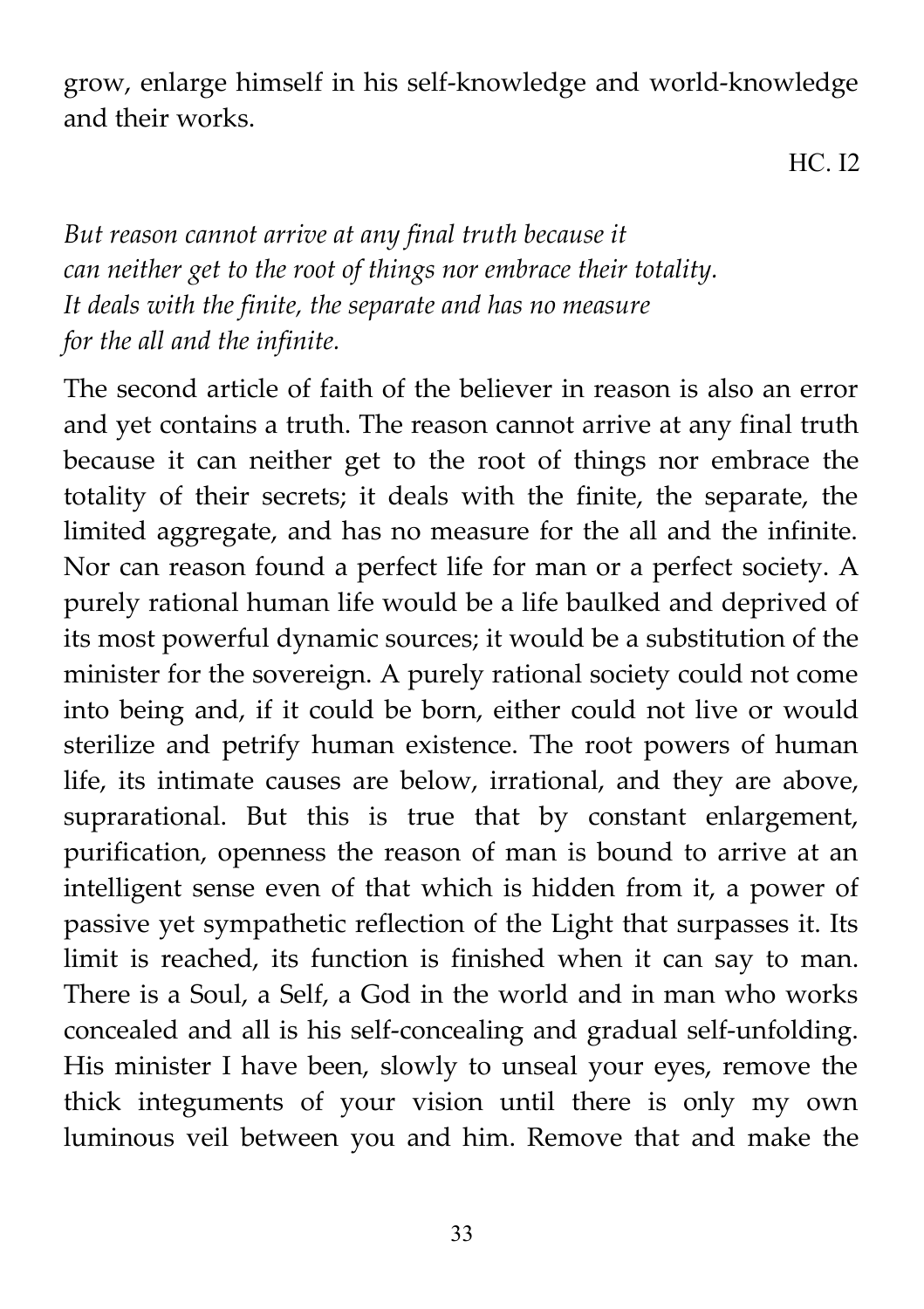soul of man one in fact and nature with this Divine; then you will know yourself, discover the highest and widest law of your being, become the possessors or at least the receivers and instruments of a higher will and knowledge than mine and lay hold at last on the true secret and the whole sense of a human and yet divine living.

HC. I2

## *The limitations of reason become very strikingly apparent when it is confronted with the religious life.*

Here is a realm at which the intellectual reason gazes with the bewildered mind of a foreigner who hears a language of which the words and the spirit are unintelligible to him and sees everywhere forms of life and principles of thought and action which are absolutely strange to his experience.

The unaided intellectual reason faced with the phenomena of the religious life is naturally apt to adopt one of two attitudes, both of them shallow in the extreme, hastily presumptuous and erroneous. Either it views the whole thing as a mass of superstition, a mystical nonsense, a farrago of ignorant barbaric survivals, — that was the extreme spirit of the rationalist now happily, though not dead, yet much weakened and almost moribund,  $-$  or it patronizes religion, tries to explain its origins, to get rid of it by the process of explaining it away; or it labours gently or forcefully to reject or correct its superstitions, crudities, absurdities, to purify it into an abstract nothingness or persuade it to purify itself in the light of the reasoning intelligence; or it allows it a role, leaves it perhaps for the edification of the ignorant, admits its value as a moralizing influence or its utility to the State for keeping the lower classes in order, even perhaps tries to invent that strange chimera, a rational religion. HC. I3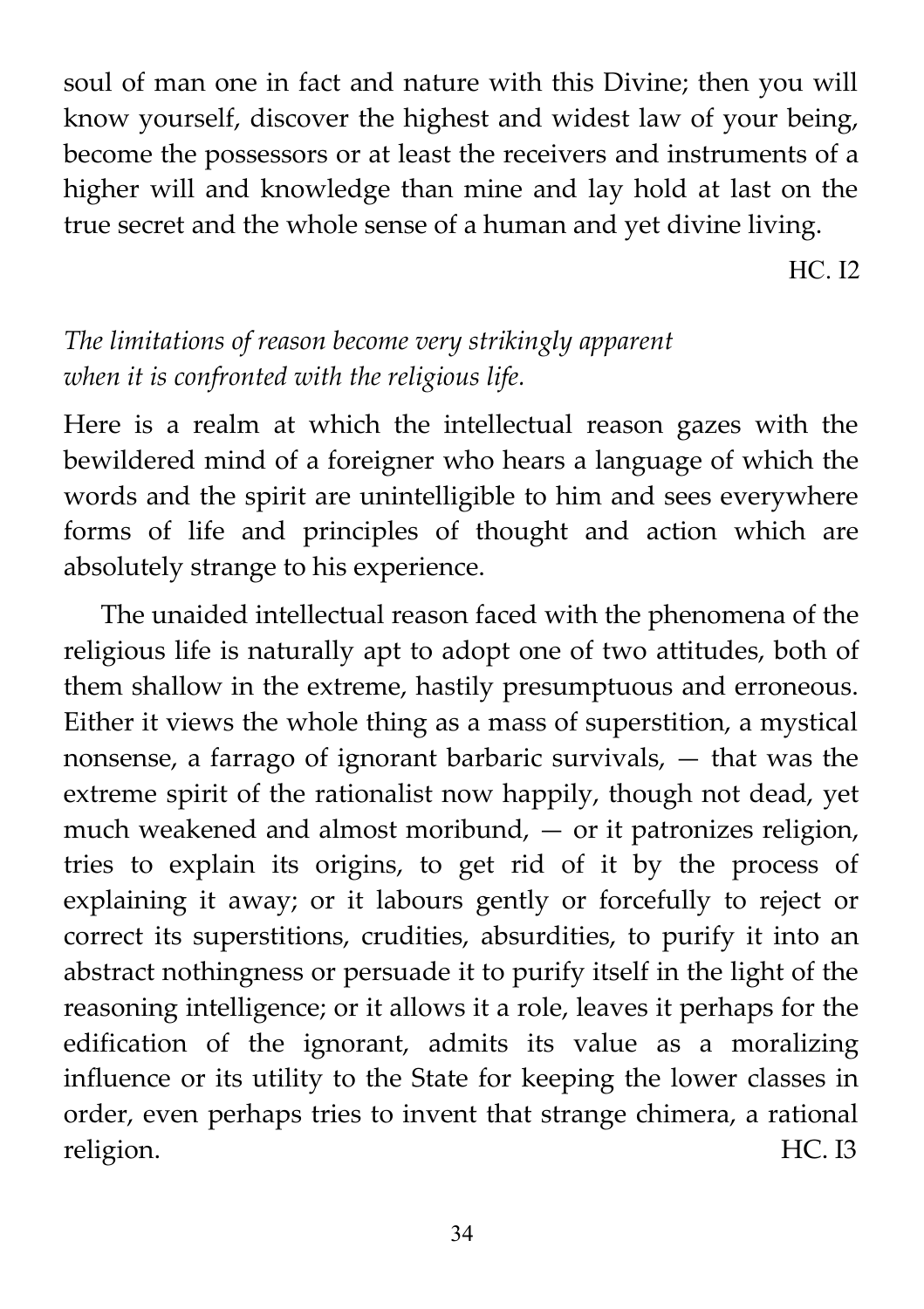## *What is religion really and essentially and why is it outside the realm of reason?*

The deepest heart, the inmost essence of religion, apart from its outward machinery of creed, cult, ceremony and symbol, is the search for God and the finding of God. Its aspiration is to discover the Infinite, the Absolute, the One, the Divine, who is all these things and yet no abstraction but a Being. Its work is a sincere living out of the true and intimate relations between man and God, relations of unity, relations of difference, relations of an illuminated knowledge, an ecstatic love and delight, an absolute surrender and service, a casting of every part of our existence out of its normal status into an uprush of man towards the Divine and a descent of the Divine into man. All this has nothing to do with the realm of reason or its normal activities; its aim, its sphere, its process is suprarational. The knowledge of God is not to be gained by weighing the feeble arguments of reason for or against his existence: it is to be gained only by a self-transcending and absolute consecration, aspiration and experience. Nor does that experience proceed by anything like rational scientific experiment or rational philosophic thinking. Even in those parts of religious discipline which seem most to resemble scientific experiment, the method is a verification of things which exceed the reason and its timid scope. Even in those parts of religious knowledge which seem most to resemble intellectual operations, the illuminating faculties are not imagination, logic and rational judgment, but revelations, inspirations, intuitions, intuitive discernments that leap down to us from a plane of suprarational light. The love of God is an infinite and absolute feeling which does not admit of any rational limitation and does not use a language of rational worship and adoration; the delight in God is that peace and bliss which passes all understanding. The surrender to God is the surrender of the whole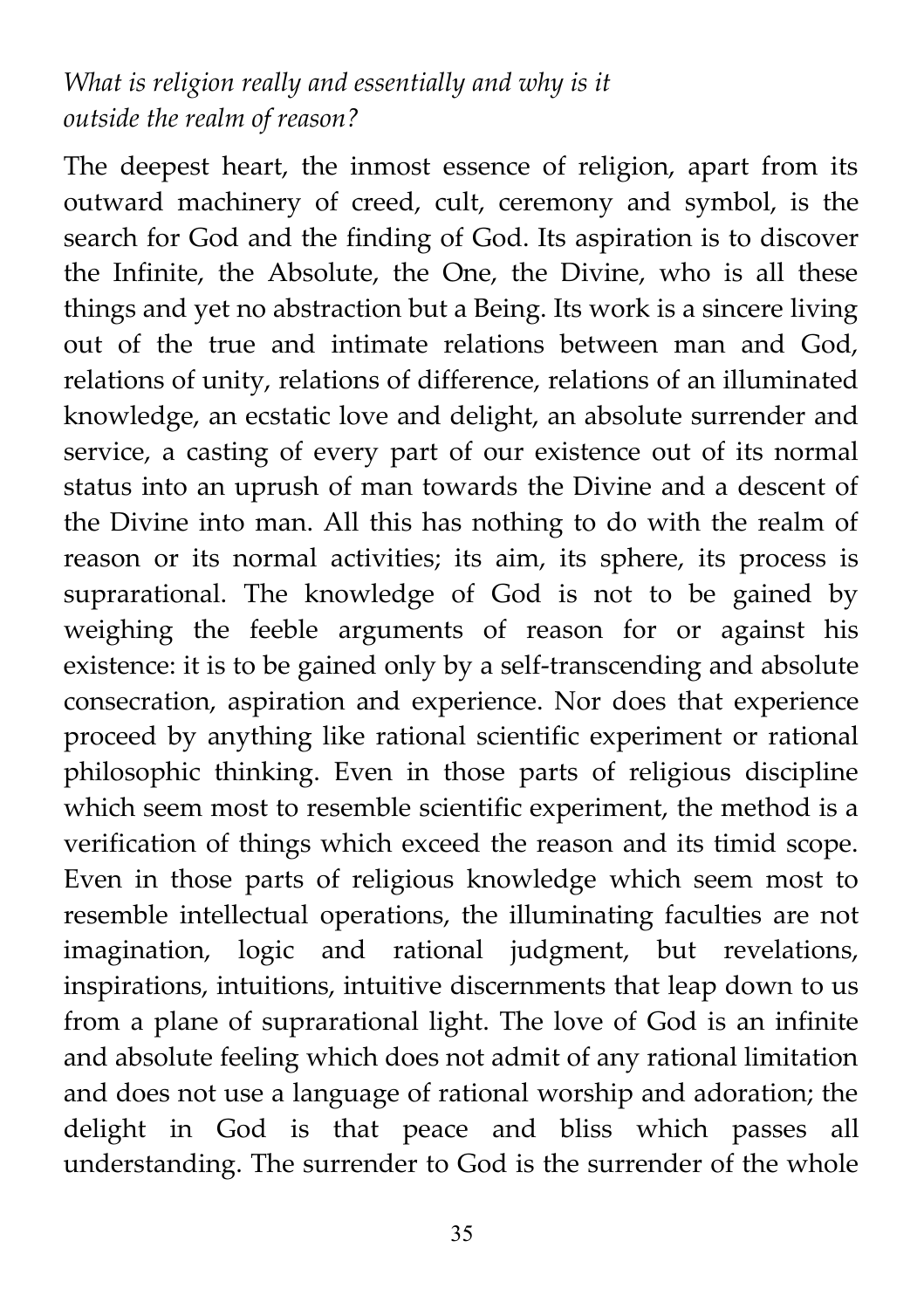being to a suprarational light, will, power and love and his service takes no account of the compromises with life which the practical reason of man uses as the best part of its method in the ordinary conduct of mundane existence. Wherever religion really finds itself, wherever it opens itself to its own spirit,  $-$  there is plenty of that sort of religious practice which is halting, imperfect, half-sincere, only half-sure of itself and in which reason can get in a word,  $-$  its way is absolute and its fruits are ineffable.

HC. I3

*Can religion then be the guide of human life? It is a fact that in ancient times society gave a pre-eminent place to religion.*

Since the infinite, the absolute and transcendent, the universal, the One is the secret summit of existence and to reach the spiritual consciousness and the Divine the ultimate goal and aim of our being and therefore of the whole development of the individual and the collectivity in all its parts and all its activities, reason cannot be the last and highest guide . . . For reason stops short of the Divine and only compromises with the problems of life . . . Where then are we to find the directing light and the regulating and harmonizing principle?

The first answer which will suggest itself, the answer constantly given by the Asiatic mind, is that we shall find it directly and immediately in religion.

A certain pre-eminence of religion, the overshadowing or at least the colouring of life, an overtopping of all the other instincts and fundamental ideas by the religious instinct and the religious idea is, we may note, not peculiar to Asiatic civilizations, but has always been more or less the normal state of the human mind and of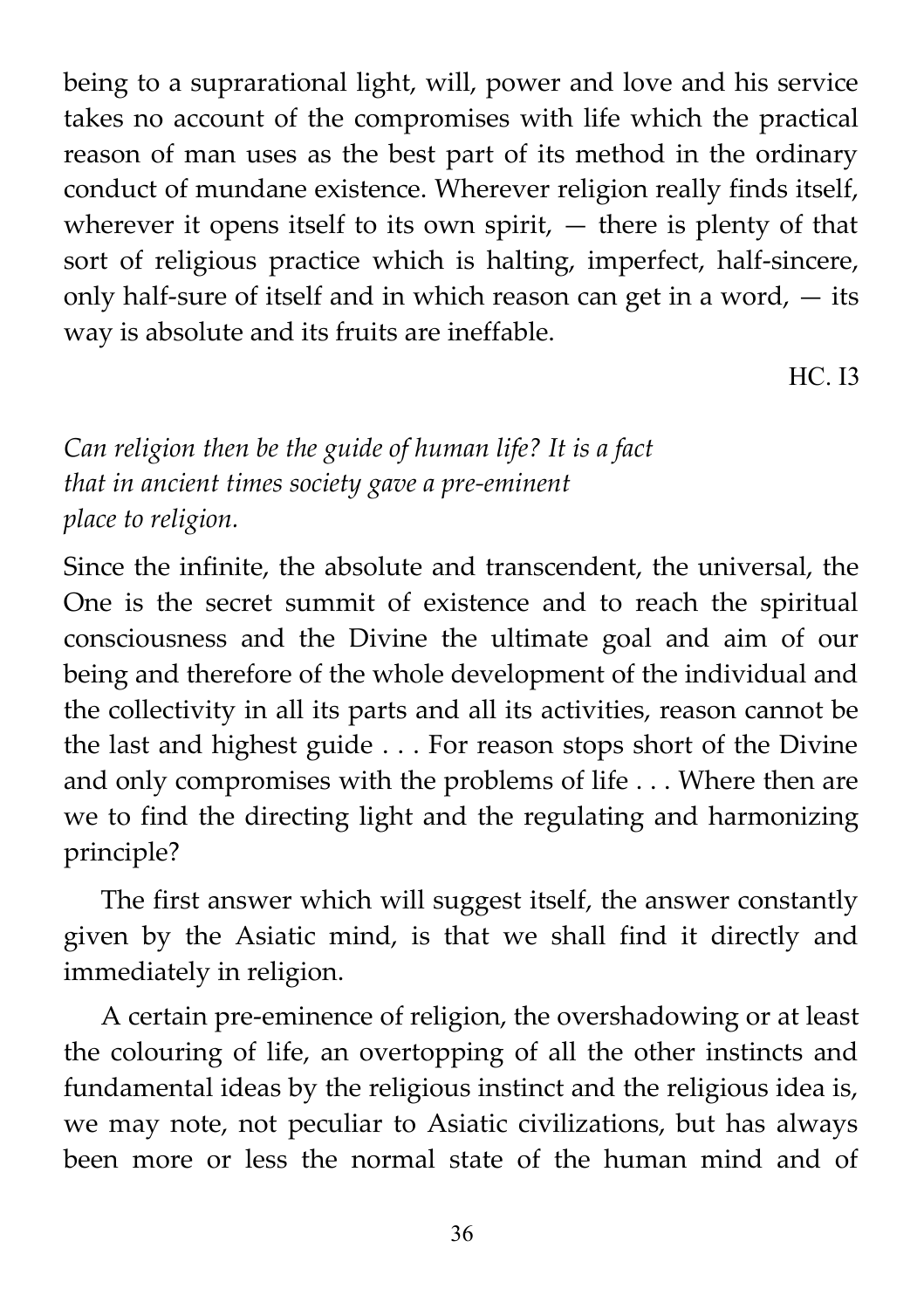human societies . . . We must suppose then that in this leading, this predominant part assigned to religion by the normal human collectivity there is some great need and truth of our natural being to which we must always after however long an infidelity return.

HC. I7

*But, on the other hand, humanity — and in particular that portion of humanity which was the standard-bearer of progress has revolted against the predominance of religion.*

On the other hand, we must recognize the fact that in a time of great activity, of high aspiration, of deep sowing, of rich fruit-bearing, such as the modern age with all its faults and errors has been, a time especially when humanity got rid of much that was cruel, evil, ignorant, dark, odious, not by the power of religion, but by the power of the awakened intelligence and of human idealism and sympathy, this predominance of religion has been violently attacked and rejected by that portion of humanity which was for that time the standard-bearer of thought and progress, Europe after the Renascence, modern Europe.

HC. I7

*Very often the accredited religions have opposed progress and sided with the forces of obscurity and oppression. And it has needed a denial, a revolt of the oppressed human mind and heart to correct these errors and set religion right. This would not have been so if religion were the true and sufficient guide of the whole of human life.*

We need not follow the rationalistic or atheistic mind through all its aggressive indictment of religion. We need not for instance lay a too excessive stress on the superstitions, aberrations, violences, crimes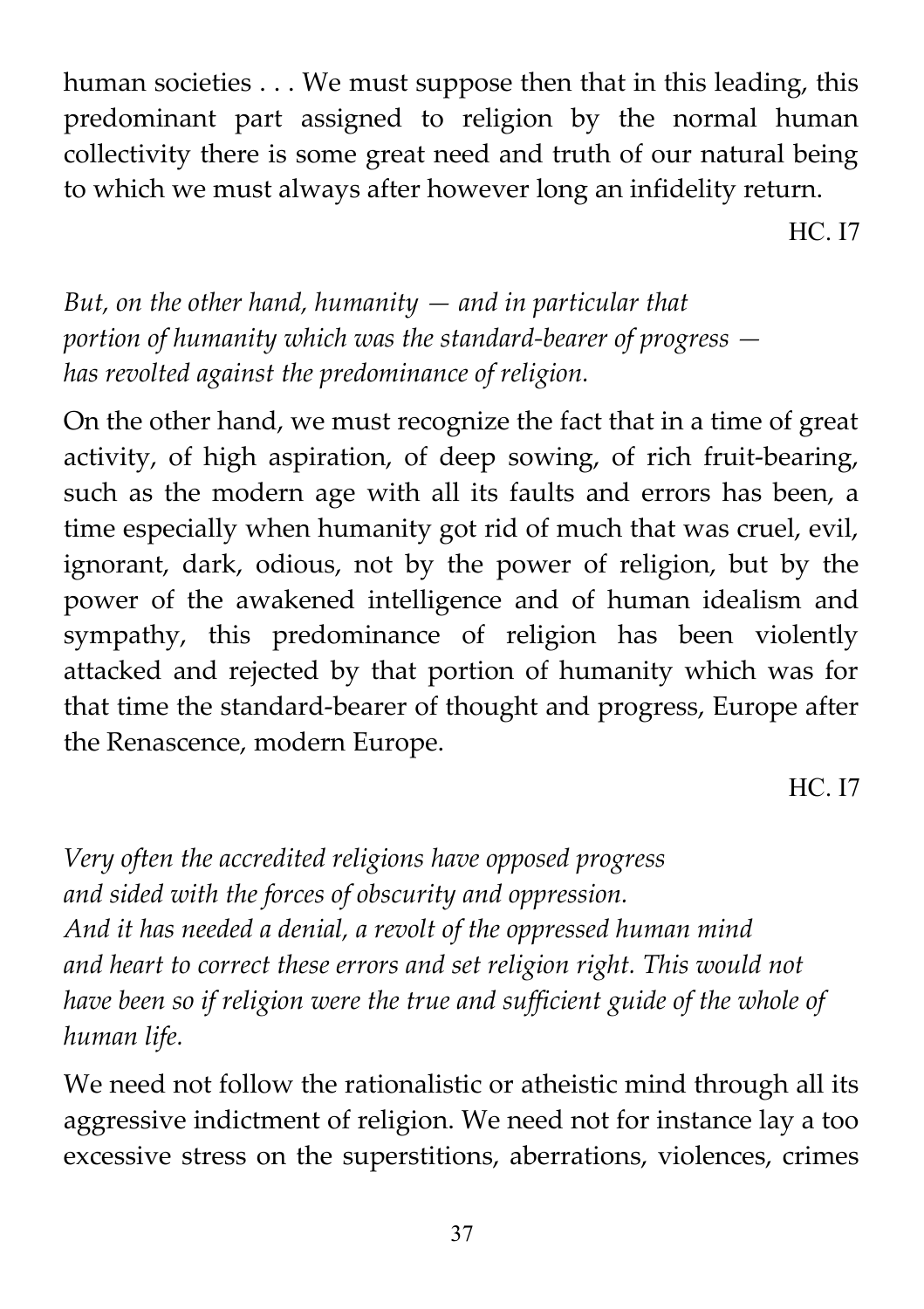even, which Churches and cults and creeds have favoured, admitted, sanctioned, supported or exploited for their own benefit ... As well might one cite the crimes and errors which have been committed in the name of liberty or of order as a sufficient condemnation of the ideal of liberty or the ideal of social order. But we have to note the fact that such a thing was possible and to find its explanation . . . We must observe the root of this evil, which is not in true religion itself, but in its infrarational parts, not in spiritual faith and aspiration, but in our ignorant human confusion of religion with a particular creed, sect, cult, religious society or Church....

The whole root of the historic insufficiency of religion as a guide and control of human society lies there. Churches and creeds have, for example, stood violently in the way of philosophy and science, burned a Giordano Bruno, imprisoned a Galileo, and so generally misconducted themselves in this matter that philosophy and science had in self-defence to turn upon Religion and rend her to pieces in order to get a free field for their legitimate development; and this because men in the passion and darkness of their vital nature had chosen to think that religion was bound up with certain fixed intellectual conceptions about God and the world which could not stand scrutiny, and therefore scrutiny had to be put down by fire and sword; scientific and philosophical truth had to be denied in order that religious error might survive. We see too that a narrow religious spirit often oppresses and impoverishes the joy and beauty of life, either from an intolerant asceticism or, as the Puritans attempted it, because they could not see that religious austerity is not the whole of religion, though it may be an important side of it, is not the sole ethico-religious approach to God, since love, charity, gentleness, tolerance, kindliness are also and even more divine, and they forgot or never knew that God is love and beauty as well as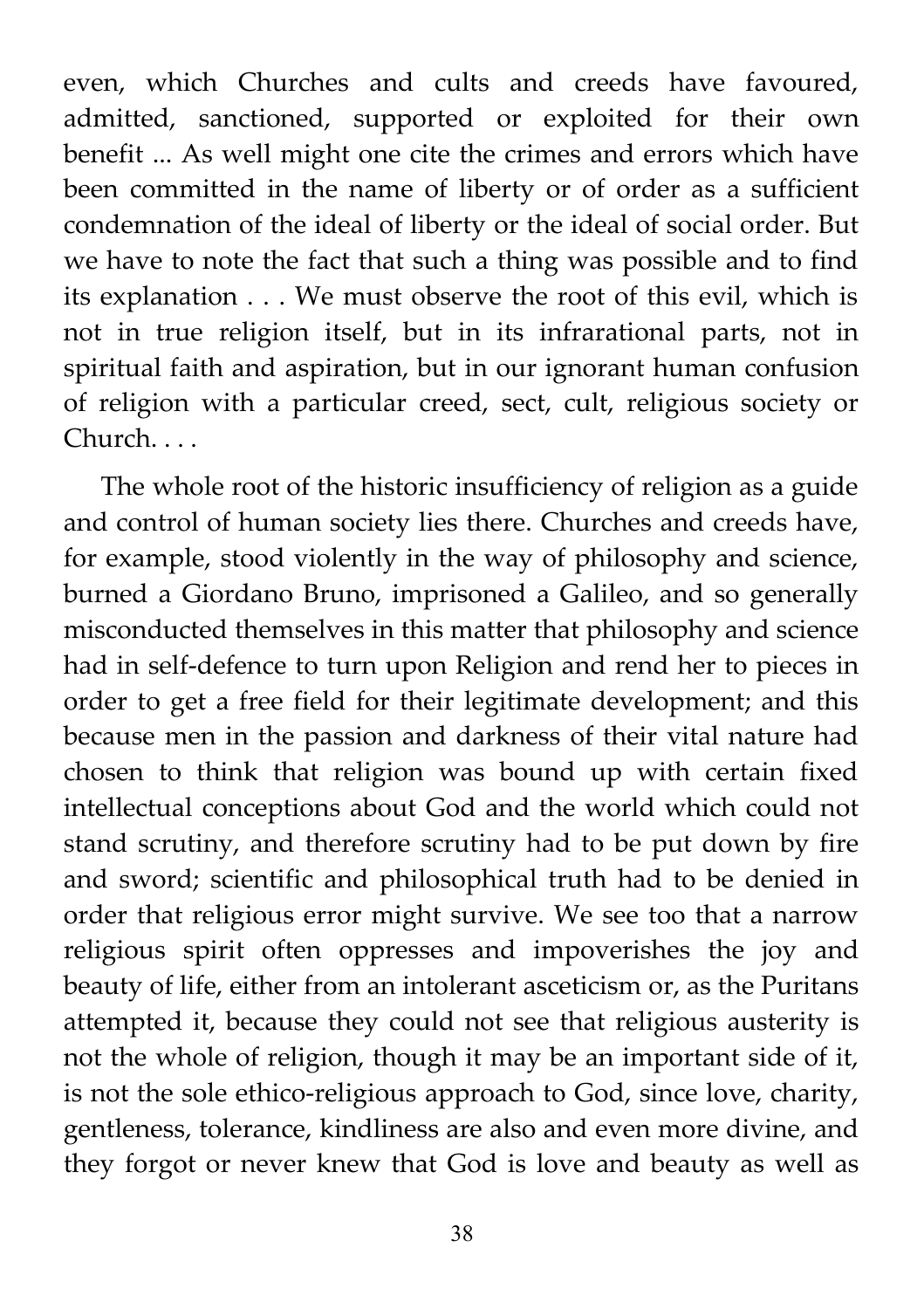purity. In politics religion has often thrown itself on the side of power and resisted the coming of larger political ideals, because it was itself, in the form of a Church, supported by power and because it confused religion with the Church, or because it stood for a false theocracy, forgetting that true theocracy is the kingdom of God in man and not the kingdom of a Pope, a priesthood or a sacerdotal class. So too it has often supported a rigid and outworn social system, because it thought its own life bound up with social forms with which it happened to have been associated during a long portion of its own history and erroneously concluded that even a necessary change there would be a violation of religion and a danger to its existence. As if so mighty and inward a power as the religious spirit in man could be destroyed by anything so small as the change of a social form or so outward as a social readjustment! This error in its many shapes has been the great weakness of religion as practised in the past and the opportunity and justification for the revolt of the intelligence, the aesthetic sense, the social and political idealism, even the ethical spirit of the human being against what should have been its own highest tendency and law.

HC. I7

*If religion has failed, it is because it has confused the essential with the adventitious. True religion is spiritual religion, it is a seeking after God, the opening of the deepest life of the soul to the indwelling Godhead, the eternal Omnipresence. Dogmas, cults, moral codes are aids and props; they may be offered to man but not imposed on him.*

It is true in a sense that religion should be the dominant thing in life, its light and law, but religion as it should be and is in its inner nature, its fundamental law of being, a seeking after God, the cult of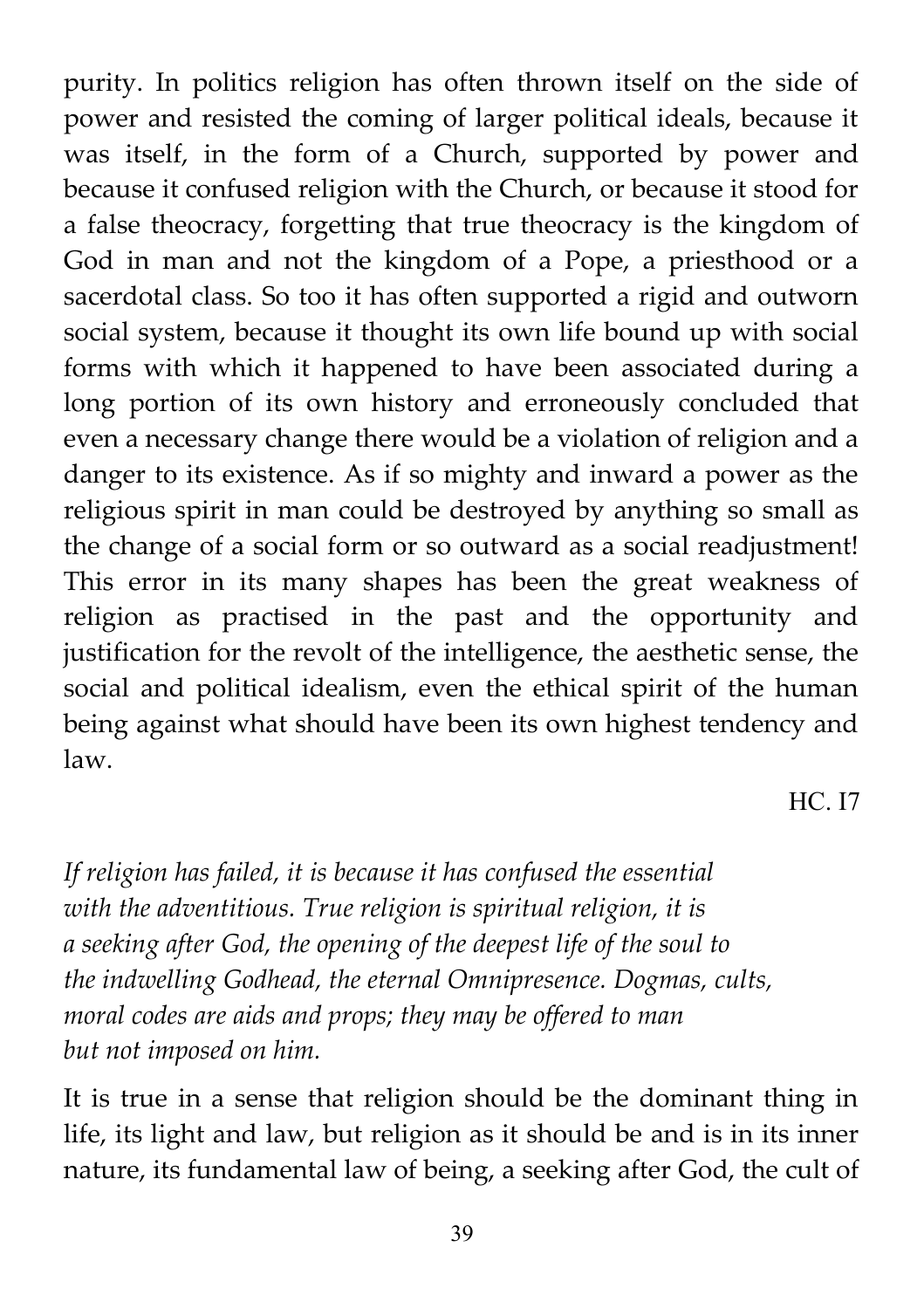spirituality, the opening of the deepest life of the soul to the indwelling Godhead, the eternal Omnipresence. On the other hand, it is true that religion when it identifies itself only with a creed, a cult, a Church, a system of ceremonial forms, may well become a retarding force and there may therefore arise a necessity for the human spirit to reject its control over the varied activities of life. There are two aspects of religion, true religion and religionism. True religion is spiritual religion, that which seeks to live in the spirit, in what is beyond the intellect, beyond the aesthetic and ethical and practical being of man, and to inform and govern these members of our being by the higher light and law of the spirit. Religionism, on the contrary, entrenches itself in some narrow pietistic exaltation of the lower members or lays exclusive stress on intellectual dogmas, forms and ceremonies, on some fixed and rigid moral code, on some religio-political, or religio-social system. Not that these things are altogether negligible or that they must be unworthy or unnecessary or that a spiritual religion need disdain the aid of forms, ceremonies, creeds or systems. On the contrary, they are needed by man because the lower members have to be exalted and raised before they can be fully spiritualized, before they can directly feel the spirit and obey its law. An intellectual formula is often needed by the thinking and reasoning mind, a form or ceremony by the aesthetic temperament or other parts of the infrarational being, a set moral code by man's vital nature in their turn towards the inner life. But these things are aids and supports, not the essence; precisely because they belong to the rational and infrarational parts, they can be nothing more and, if too blindly insisted on, may even hamper the suprarational light. Such as they are, they have to be offered to man and used by him, but not to be imposed on him as his sole law by a forced and inflexible domination. In the use of them toleration and free permission of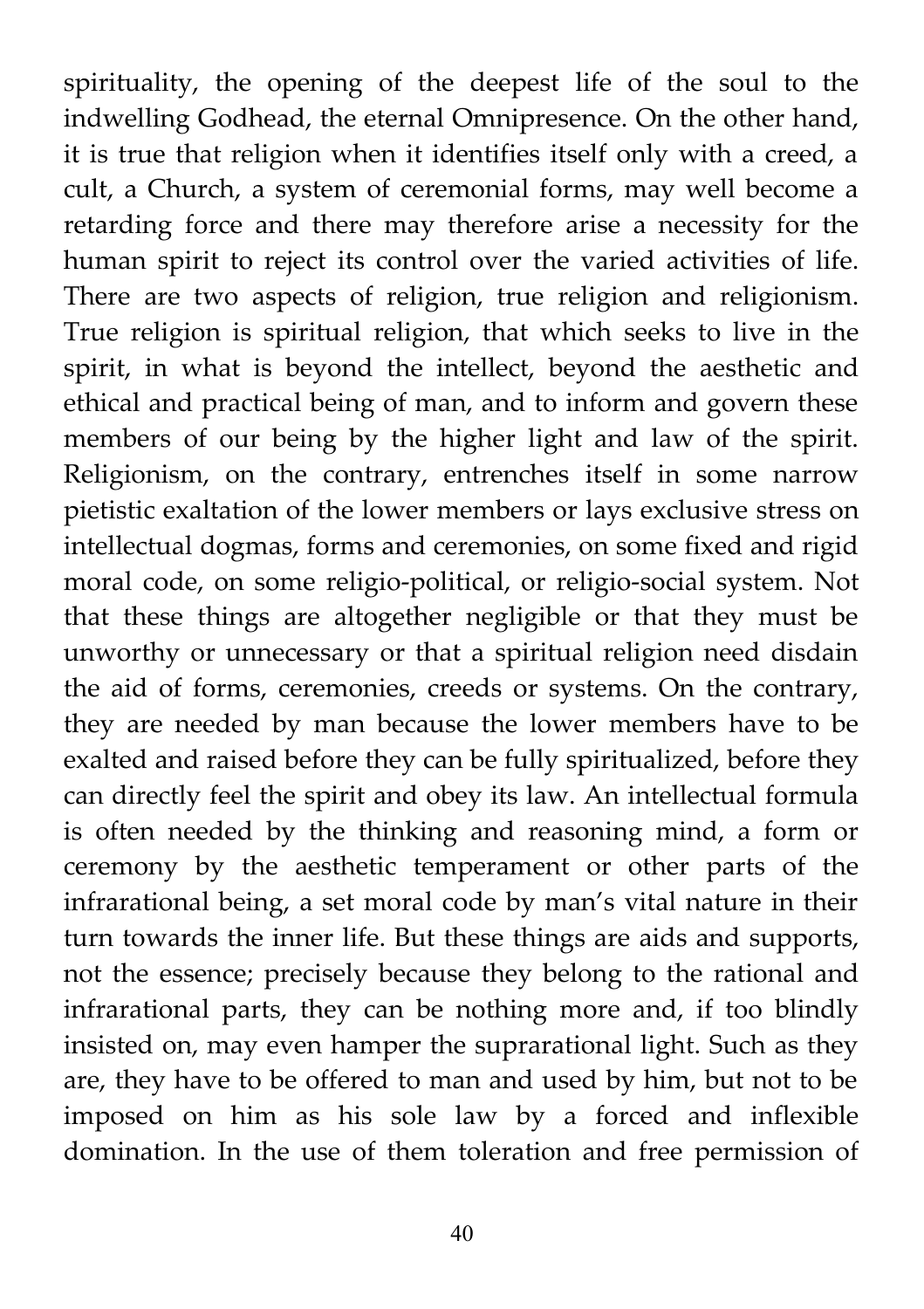variation is the first rule which should be observed. The spiritual essence of religion is alone the one thing supremely needful, the thing to which we have always to hold and subordinate to it every other element or motive.

HC. I7

*Moreover, religion often considers spiritual life as made up of renunciation and mortification. Religion thus becomes a force that discourages life and it cannot, therefore, be a true law and guide for life.*

But here comes in an ambiguity which brings in a deeper source of divergence. For by spirituality religion seems often to mean something remote from earthly life, different from it, hostile to it. It seems to condemn the pursuit of earthly aims as a trend opposed to the turn to a spiritual life and the hopes of man on earth as an illusion or a vanity incompatible with the hopes of man in heaven. The spirit then becomes something aloof which man can only reach by throwing away the life of his lower members. Either he must abandon this nether life after a certain point, when it has served its purpose, or must persistently discourage, mortify and kill it. If that be the true sense of religion, then obviously religion has no positive message for human society in the proper field of social effort, hope and aspiration or for the individual in any of the lower members of his being. For each principle of our nature seeks naturally for perfection in its own sphere and, if it is to obey a higher power, it must be because that power gives it a greater perfection and a fuller satisfaction even in its own field. But if perfectibility is denied to it and therefore the aspiration to perfection taken away by the spiritual urge, then it must either lose faith in itself and the power to pursue the natural expansion of its energies and activities or it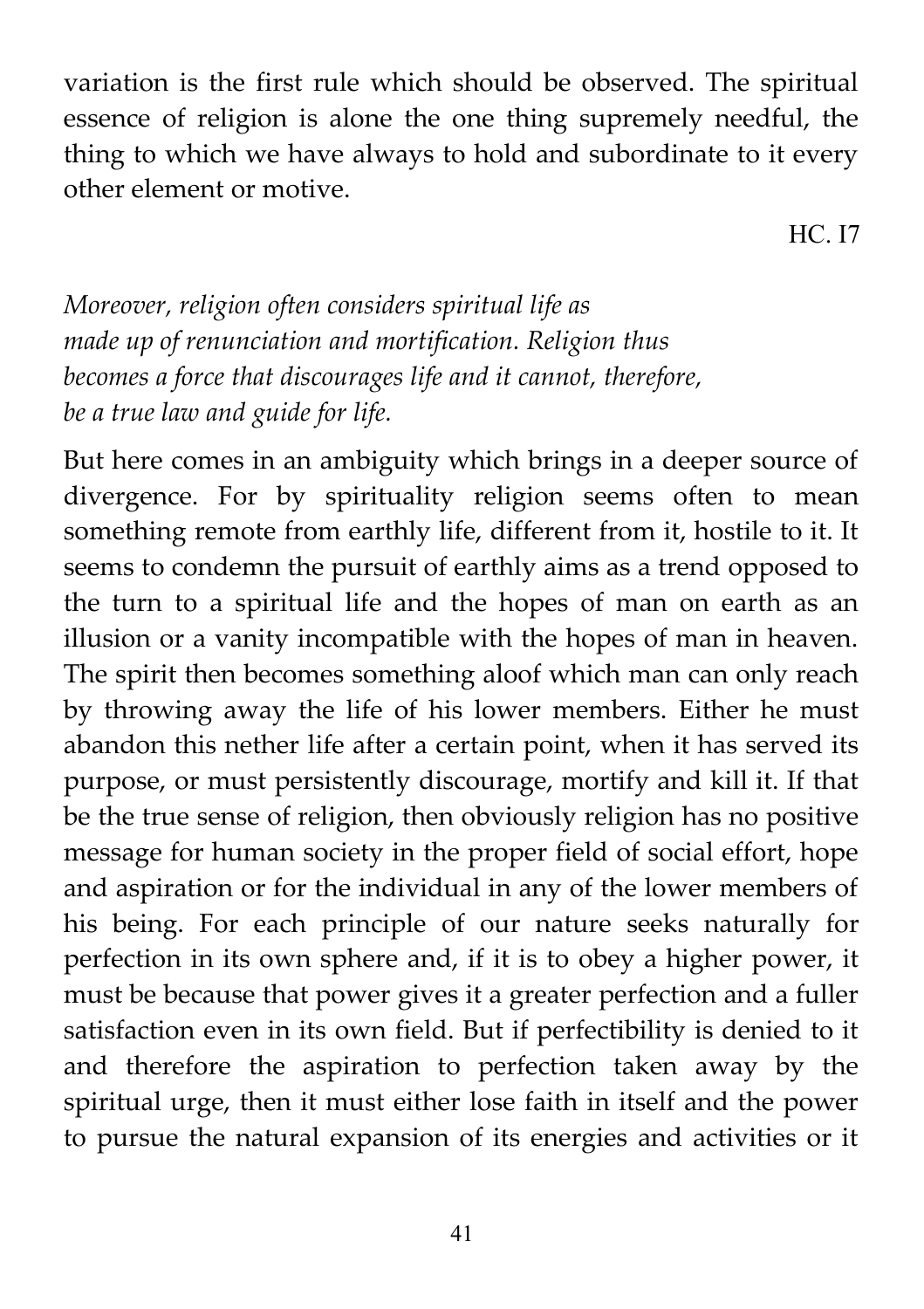must reject the call of the spirit in order to follow its own bend and law, *dharma.*<sup>[9](#page-179-0)</sup> This quarrel between earth and heaven, between the spirit and its members becomes still more sterilizing if spirituality takes the form of a religion of sorrow and suffering and austere mortification and the gospel of the vanity of things; in its exaggeration it leads to such nightmares of the soul as that terrible gloom and hopelessness of the Middle Ages in their worst moment when the one hope of mankind seemed to be in the approaching and expected end of the world, an inevitable and desirable *Pralaya.*[10](#page-179-1) But even in less pronounced and intolerant forms of this pessimistic attitude with regard to the world, it becomes a force for the discouragement of life and cannot, therefore, be a true law and guide for life. All pessimism is to that extent a denial of the Spirit, of its fullness and power, an impatience with the ways of God in the world, an insufficient faith in the divine Wisdom and Will that created the world and for ever guide it. It admits a wrong notion about that supreme Wisdom and Power and therefore cannot itself be the supreme wisdom and power of the spirit to which the world can look for guidance and for the uplifting of its whole life towards the Divine. . . .

The world-shunning monk, the mere ascetic may indeed well find by this turn his own individual and peculiar salvation, the spiritual recompense of his renunciation and *tapasya,*[11](#page-179-2) as the materialist may find by his own exclusive method the appropriate rewards of his energy and concentrated seeking; but neither can be the true guide of mankind and its law-giver. The monastic attitude implies a fear, an aversion, a distrust of life and its aspirations, and one cannot wisely guide that with which one is entirely out of sympathy, that which one wishes to minimize and discourage. The sheer ascetic spirit, if it directed life and human society, could only prepare it to be a means for denying itself and getting away from its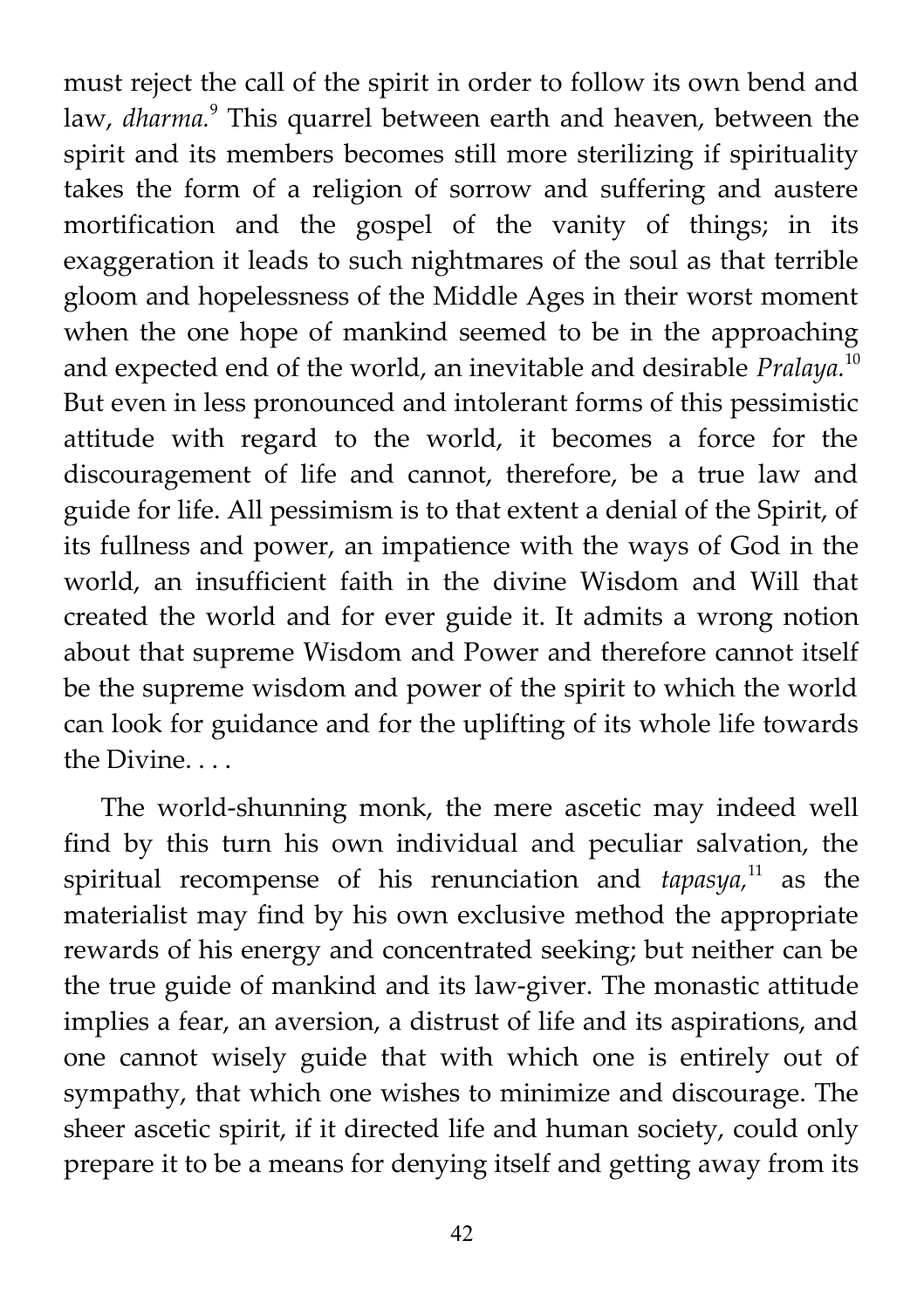own motives. An ascetic guidance might tolerate the lower activities, but only with a view to persuade them in the end to minimize and finally cease from their own action.

HC. I7

## *In spirituality then, restored to its true sense, we must seek for the directing light and the harmonizing law.*

But a spirituality which draws back from life to envelop it without being dominated by it does not labour under this disability. The spiritual man who can guide human life towards its perfection is typified in the ancient Indian idea of the Rishi, $12$  one who has lived fully the life of man and found the word of the supra-intellectual, supramental, spiritual truth. He has risen above these lower limitations and can view all things from above, but also he is in sympathy with their effort and can view them from within; he has the complete inner knowledge and the higher surpassing knowledge. Therefore he can guide the world humanly as God guides it divinely, because like the Divine he is in the life of the world and yet above it.

In spirituality, then, understood in this sense, we must seek for the directing light and the harmonizing law, and in religion only in proportion as it identifies itself with this spirituality. So long as it falls short of this, it is one human activity and power among others, and, even if it be considered the most important and the most powerful, it cannot wholly guide the others. If it seeks always to fix them into the limits of a creed, an unchangeable law, a particular system, it must be prepared to see them revolting from its control; for although they may accept this impress for a time and greatly profit by it in the end they must move by the law of their being towards a freer activity and an untrammelled movement.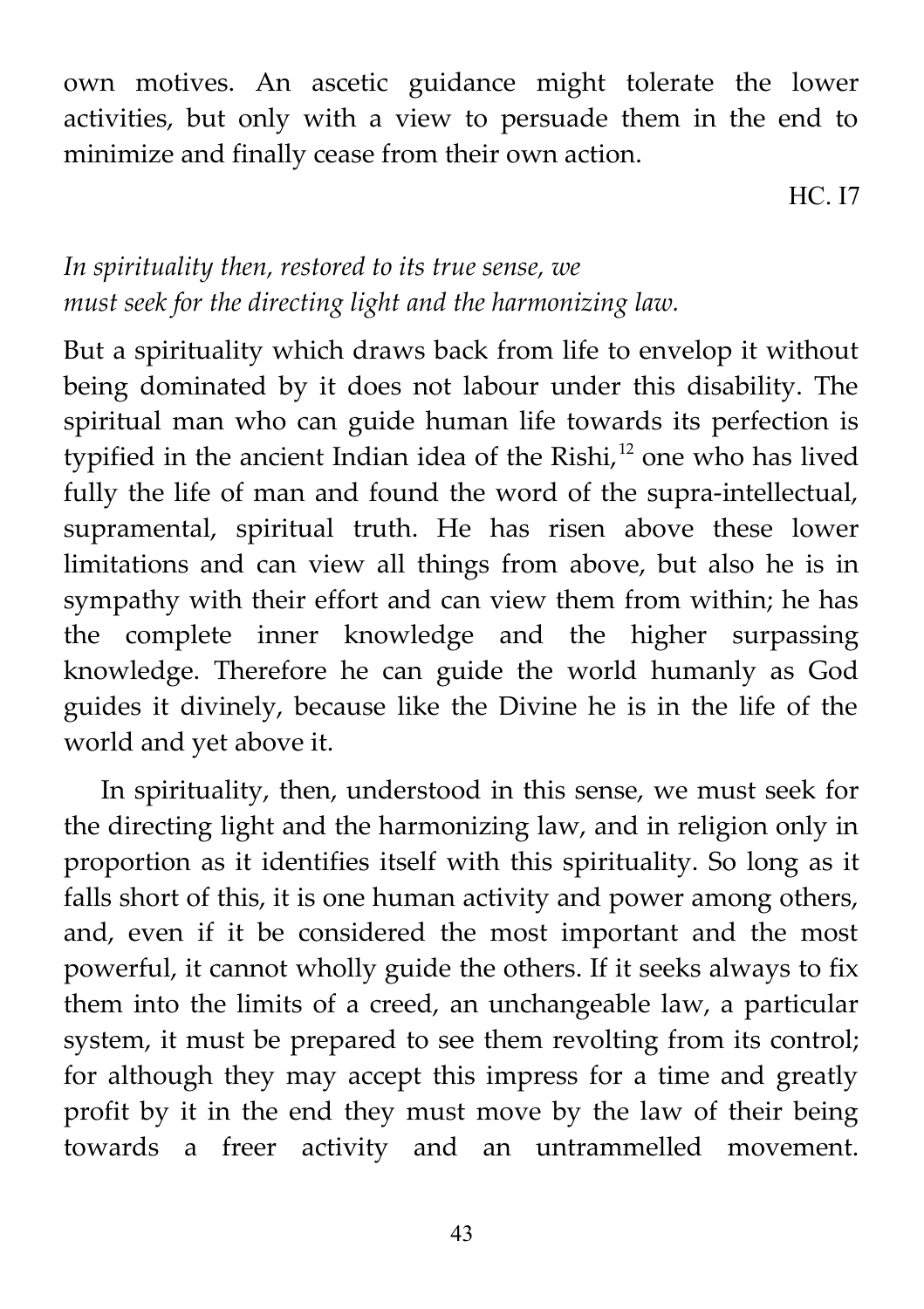Spirituality respects the freedom of the human soul, because it is itself fulfilled by freedom; and the deepest meaning of freedom is the power to expand and grow towards perfection by the law of one's own nature, *dharma.*

HC. I7

## *On the other hand, modern man has not solved the problem of the relation of the individual to the society. What are their respective roles in the spiritual progress of mankind?*

In our human aspiration towards a personal perfection and the perfection of the life of the race the elements of the future evolution are foreshadowed and striven after, but in a confusion of halfenlightened knowledge; there is a discord between the necessary elements, an opposing emphasis, a profusion of rudimentary unsatisfying and ill-accorded solutions. These sway between the three principal preoccupations of our idealism, — the complete single development of the human being in himself, the perfectibility of the individual, a full development of the collective being, the perfectibility of society and, more pragmatically restricted, the perfect or best possible relations of individual with individual and society and of community with community. An exclusive or dominant emphasis is laid sometimes on the individual, sometimes on the collectivity or society, sometimes on a right and balanced relation between the individual and the collective human whole.

In recent times the whole stress has passed to the life of the race, to a search for the perfect society, and latterly to a concentration on the right organization and scientific mechanization of the life of mankind as a whole; the individual now tends more to be regarded only as a member of the collectivity, a unit of the race whose existence must be subordinated to the common aims and total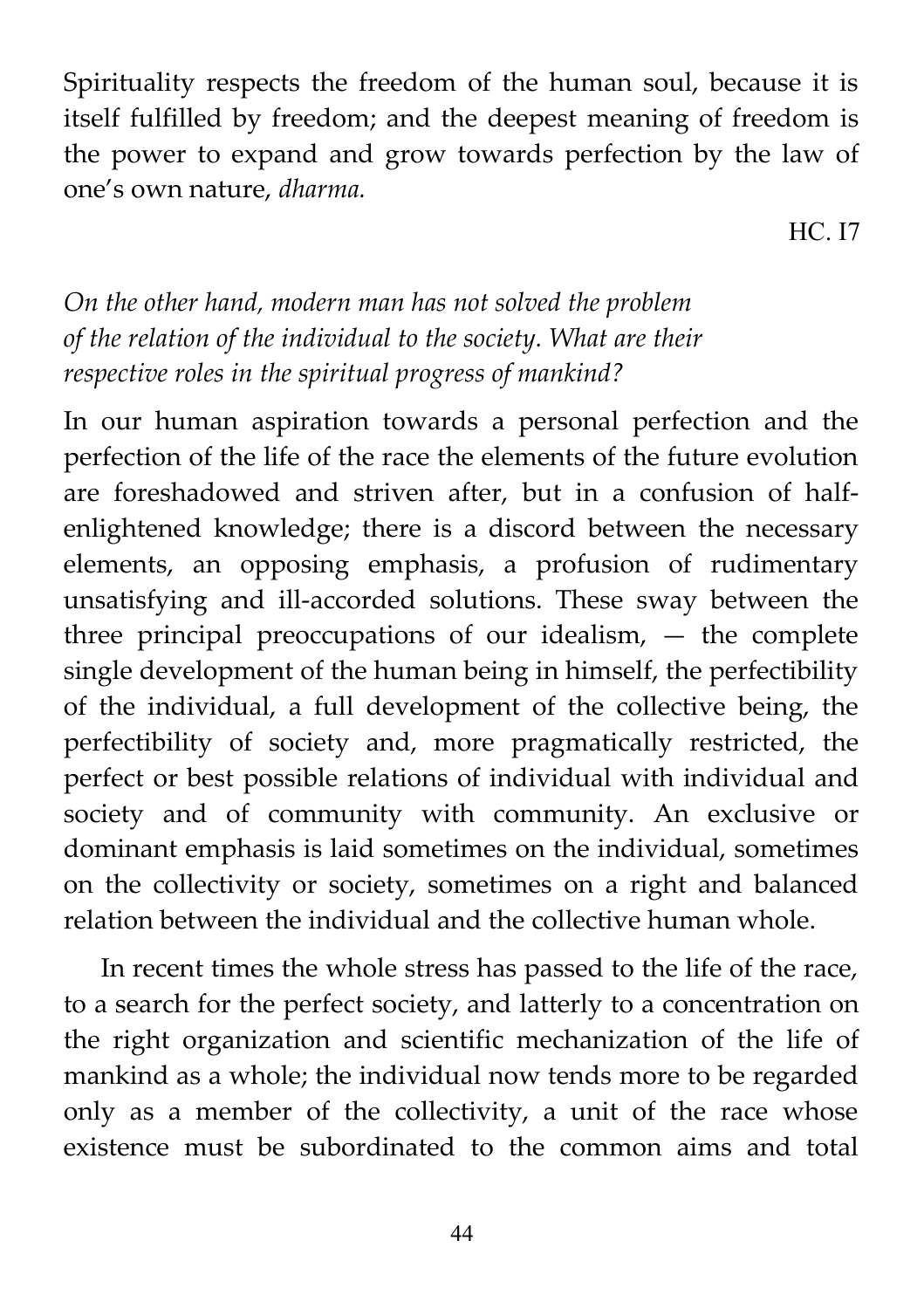interest of the organized society, and much less or not at all as a mental or spiritual being with his own right and power of existence. This tendency has not yet reached its acme everywhere, but everywhere it is rapidly increasing and heading towards dominance.

Thus, in the vicissitudes of human thought, on one side the individual is moved or invited to discover and pursue his own selfaffirmation, his own development of mind and life and body, his own spiritual perfection; on the other he is called on to efface and subordinate himself and to accept the ideas, ideals, will, instincts, interests of the community as his own. He is moved by Nature to live for himself and by something deep within him to affirm his individuality; he is called upon by society and by a certain mental idealism to live for humanity or for the greater good of the community. The principle of self and its interest is met and opposed by the principle of altruism. The State erects its godhead and demands his obedience, submission, subordination, selfimmolation; the individual has to affirm against this exorbitant claim the rights of his ideals, his ideas, his personality, his conscience. It is evident that all this conflict of standards is a groping of the mental Ignorance of man seeking to find its way and grasping different sides of the truth but unable by its want of integrality in knowledge to harmonize them together. A unifying and harmonizing knowledge can alone find the way, but that knowledge belongs to a deeper principle of our being to which oneness and integrality are native. It is only by finding that in ourselves that we can solve the problem of our existence and with it the problem of the true way of individual and communal living.

There is a Reality, a truth of all existence which is greater and more abiding than all its formations and manifestations; to find that truth and Reality and live in it, achieve the most perfect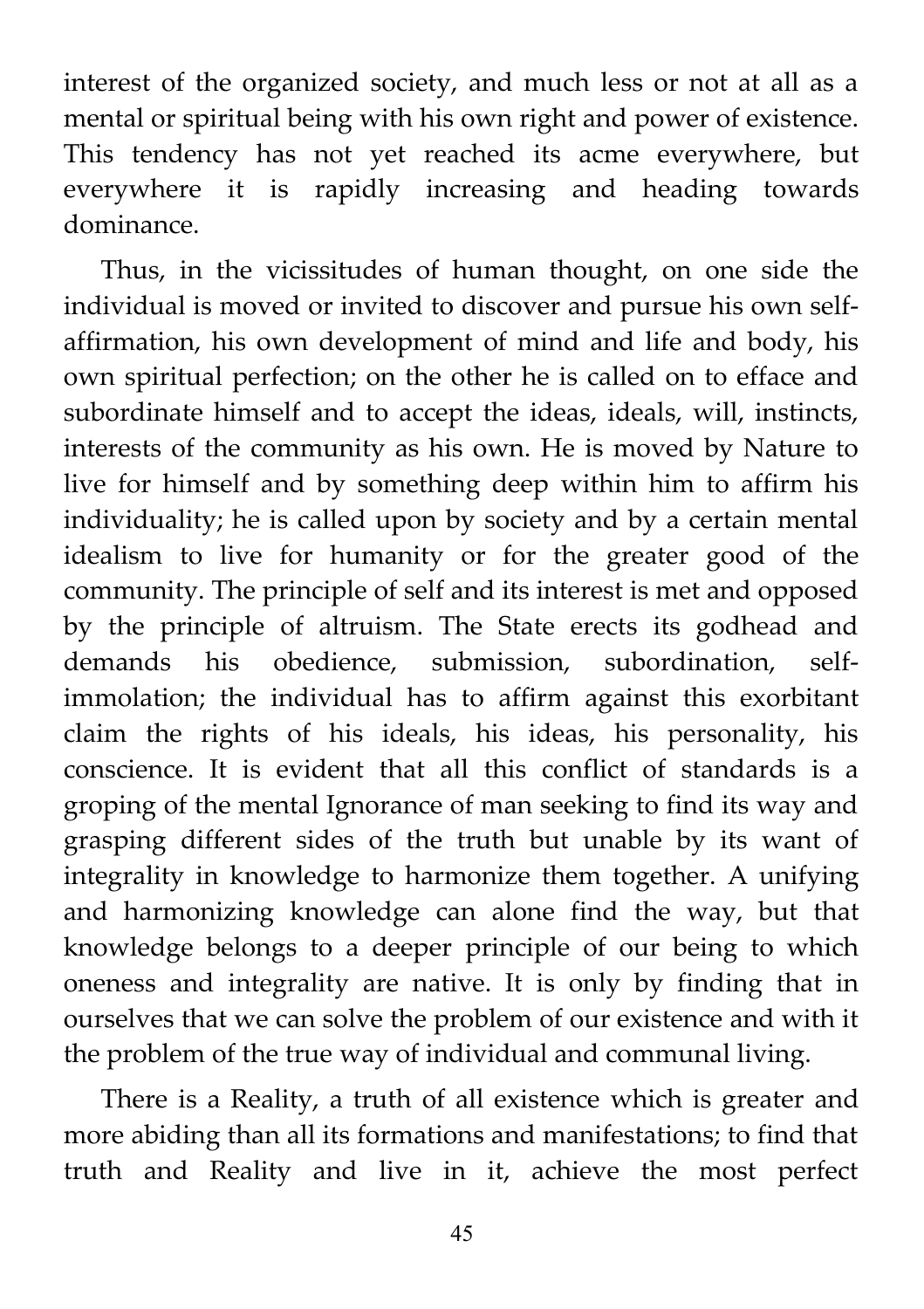manifestation and formation possible of it, must be the secret of perfection whether of individual or communal being. This Reality is there within each thing and gives to each of its formations its power of being and value of being. The universe is a manifestation of the Reality, and there is a truth of the universal existence, a Power of cosmic being, an all-self or world-spirit. Humanity is a formation or manifestation of the Reality in the universe, and there is a truth and self of humanity, a human spirit, a destiny of human life. The community is a formation of the Reality, a manifestation of the spirit of man, and there is a truth, a self, a power of the collective being. The individual is a formation of the Reality, and there is a truth of the individual, an individual self, soul or spirit that expresses itself through the individual mind, life and body and can express itself too in something that goes beyond mind, life and body, something even that goes beyond humanity. For our humanity is not the whole of the Reality or its best possible selfformation or self-expression, — the Reality has assumed before man existed an infra-human formation and self-creation and can assume after him or in him a suprahuman formation and self-creation.

LD.II, 28

*It is wrong to demand that the individual subordinate himself to the collectivity or merge in it, because it is by its most advanced individuals that the collectivity progresses and they can really advance only if they are free. But it is true that as the individual advances spiritually, he finds himself more and more united with the collectivity and the All.*

The individual is indeed the key of the evolutionary movement; for it is the individual who finds himself, who becomes conscious of the Reality. The movement of the collectivity is a largely subconscious mass movement; it has to formulate and express itself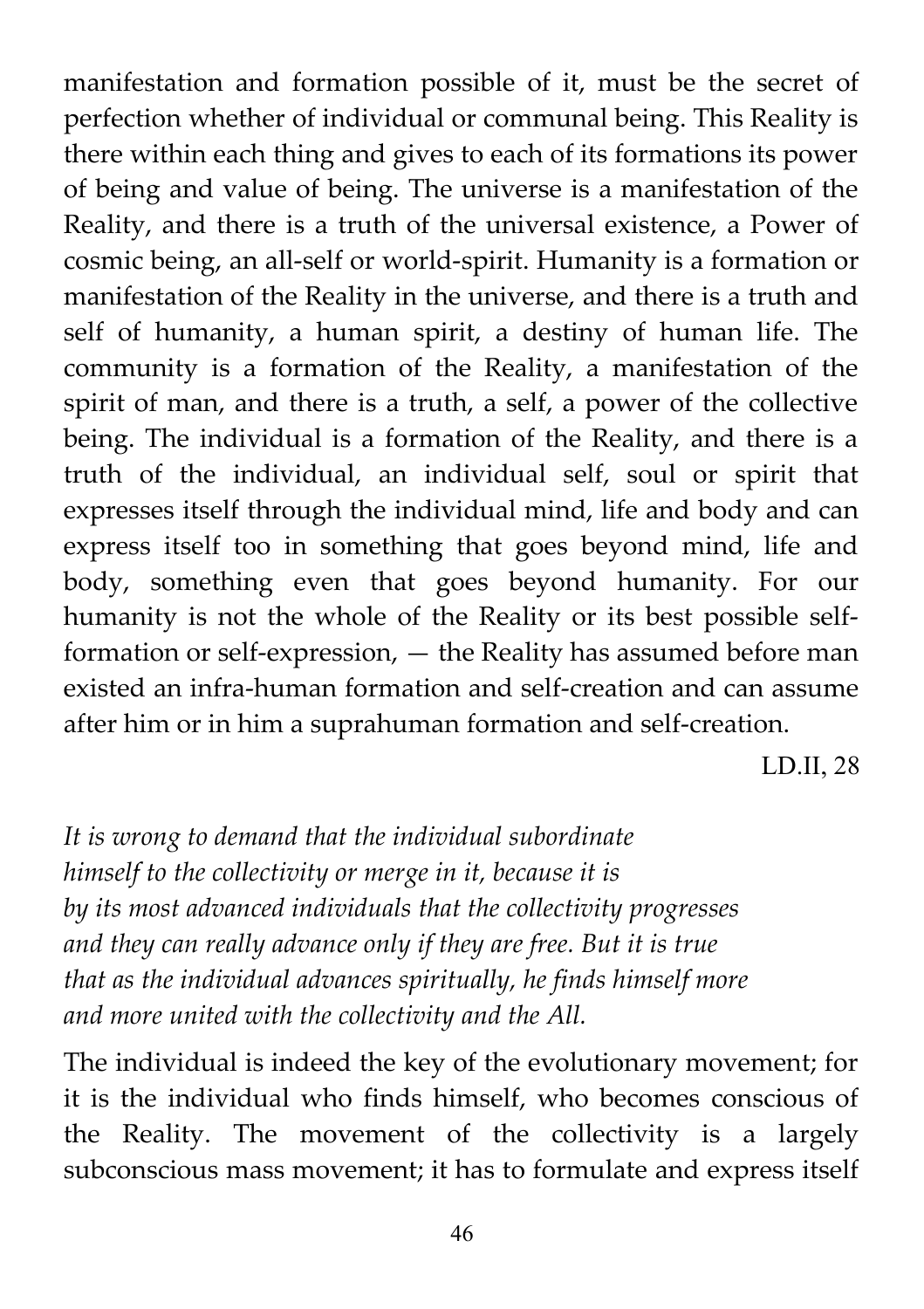through the individuals to become conscious: its general mass consciousness is always less evolved than the consciousness of its most developed individuals, and it progresses in so far as it accepts their impress or develops what they develop. The individual does not owe his ultimate allegiance either to the State which is a machine or to the community which is a part of life and not the whole life: his allegiance must be to the Truth, the Self, the Spirit, the Divine which is in him and in all; not to subordinate or lose himself in the mass, but to find and express that truth of being in himself and help the community and humanity in its seeking for its own truth and fullness of being must be his real object of existence. But the extent to which the power of the individual life or the spiritual Reality within it becomes operative, depends on his own development: so long as he is undeveloped, he has to subordinate in many ways his undeveloped self to whatever is greater than it. As he develops, he moves towards a spiritual freedom, but this freedom is not something entirely separate from all-existence; it has a solidarity with it because that too is the self, the same spirit. As he moves towards spiritual freedom, he moves also towards spiritual oneness. The spiritually realized, the liberated man is preoccupied, says the Gita, $^{13}$  $^{13}$  $^{13}$  with the good of all beings; Buddha discovering the way of Nirvana $14$  must turn back to open that way to those who are still under the delusion of their constructive instead of their real being or non-being; Vivekananda, $15$  drawn by the Absolute, feels also the call of the disguised Godhead in humanity and most the call of the fallen and the suffering, the call of the self to the self in the obscure body of the universe. For the awakened individual the realization of his truth of being and his inner liberation and perfection must be his primary seeking,  $-$  first, because that is the call of the Spirit within him, but also because it is only by liberation and perfection and realizaton of the truth of being that man can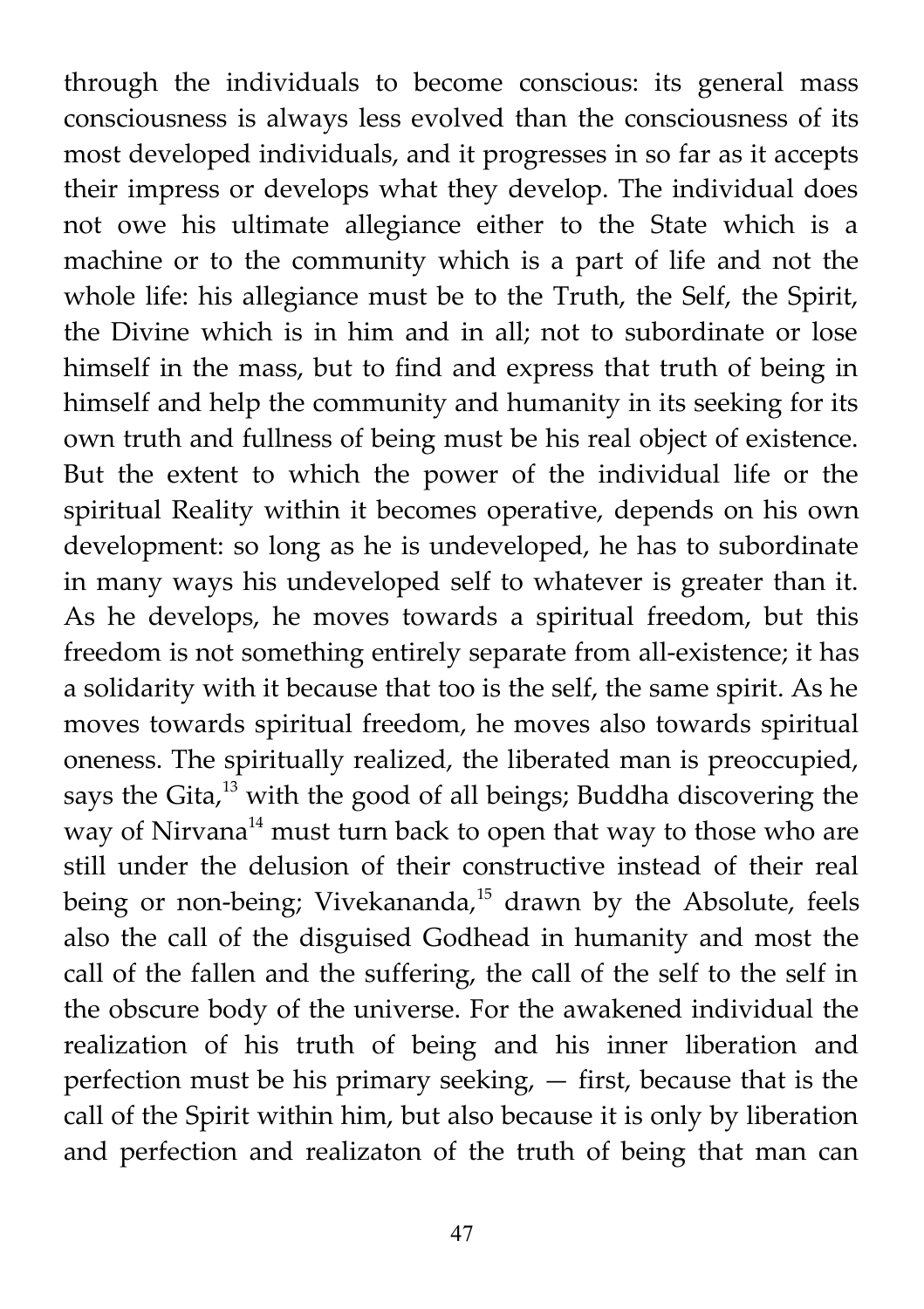arrive at truth of living. A perfected community also can exist only by the perfection of its individuals, and perfection can come only by the discovery and affirmation in life by each of his own spiritual being and the discovery by all of their spiritual unity and a resultant life unity.

LD.II, 28

*The present evolutionary crisis comes from a disparity between the limited faculties of man* — *mental, ethical and spiritual — and the technical and economical means at his disposal.*

At present mankind is undergoing an evolutionary crisis in which is concealed a choice of its destiny; for a stage has been reached in which the human mind has achieved in certain directions an enormous development while in others it stands arrested and bewildered and can no longer find its way. A structure of the external life has been raised up by man's ever-active mind and lifewill, a structure of an unmanageable hugeness and complexity, for the service of his mental, vital, physical claims and urges, a complex political, social, administrative, economic, cultural machinery, an organized collective means for his intellectual, sensational, aesthetic and material satisfaction. Man has created a system of civilization which has become too big for his limited mental capacity and understanding and his still more limited spiritual and moral capacity to utilize and manage, a too dangerous servant of his blundering  $ego^{16}$  $ego^{16}$  $ego^{16}$  and its appetites. For no greater seeing mind, no intuitive soul of knowledge has yet come to his surface of consciousness which could make this basic fullness of life a condition for the free growth of something that exceeded it. This new fullness of the means of life might be, by its power for a release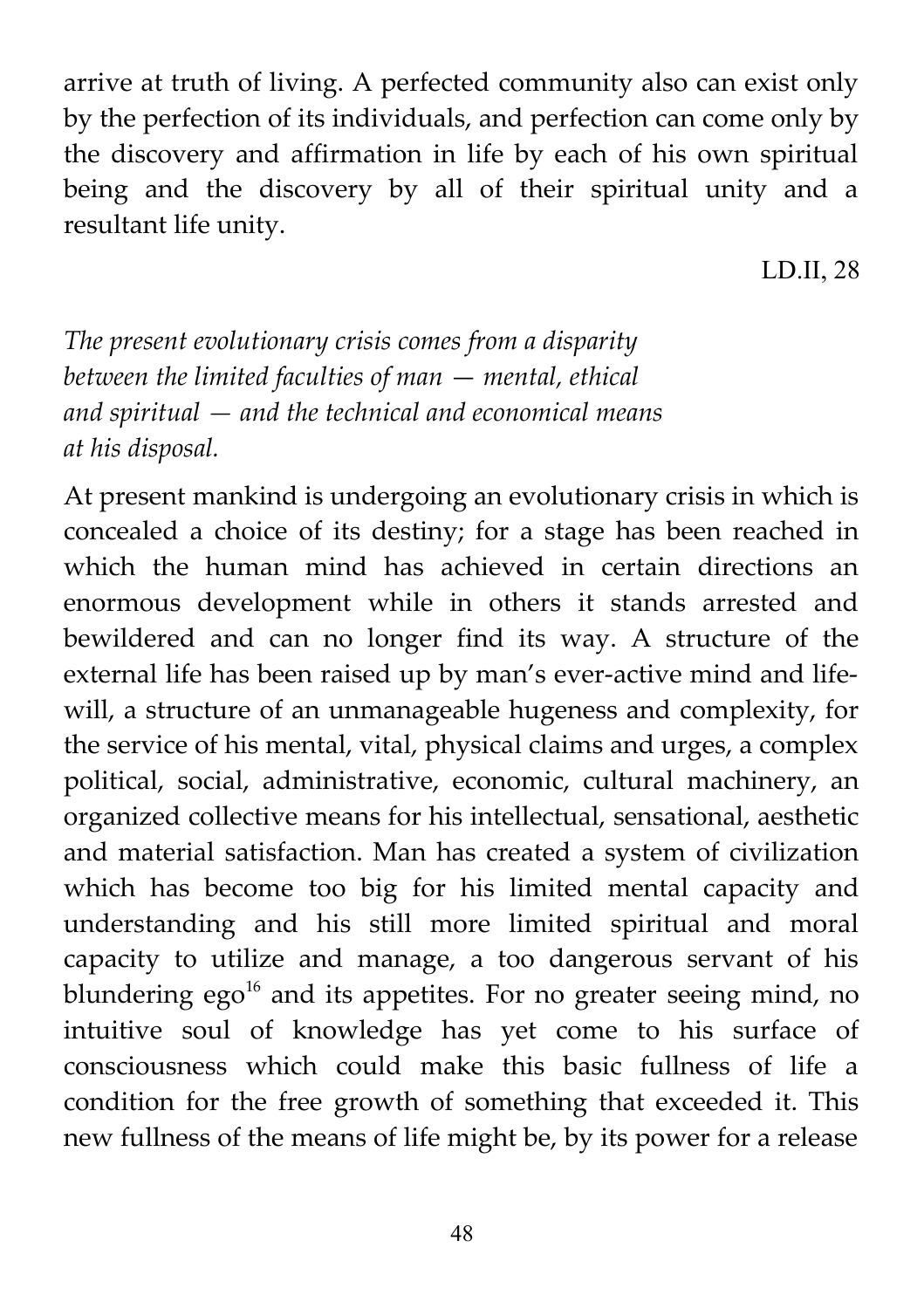from the incessant unsatisfied stress of his economic and physical needs, an opportunity for the full pursuit of other and greater aims surpassing the material existence, for the discovery of a higher truth and good and beauty, for the discovery of a greater and diviner spirit which would intervene and use life for a higher perfection of the being: but it is being used instead for the multiplication of new wants and an aggressive expansion of the collective ego. At the same time Science has put at his disposal many potencies of the universal Force and has made the life of humanity materially one; but what uses this universal Force is a little human individual or communal ego with nothing universal in its light of knowledge or its movements, no inner sense or power which would create in this physical drawing together of the human world a true life unity, a mental unity or a spiritual oneness. All that is there is a chaos of clashing mental ideas, urges of individual and collective physical want and need, vital claims and desires, impulses of an ignorant life-push, hungers and calls for life satisfaction of individuals, classes, nations, a rich fungus of political and social and economic nostrums and notions, a hustling medley of slogans and panaceas for which men are ready to oppress and be oppressed, to kill and be killed, to impose them somehow or other by the immense and too formidable means placed at his disposal, in the belief that this is his way out to something ideal. The evolution of human mind and life must necessarily lead towards an increasing universality; but on a basis of ego and segmenting and dividing mind this opening to the universal can only create a vast pullulation of unaccorded ideas and impulses, a surge of enormous powers and desires, a chaotic mass of unassimilated and intermixed mental, vital and physical material of a larger existence which, because it is not taken up by a creative harmonizing light of the spirit, must welter in a universalized confusion and discord out of which it is impossible to build a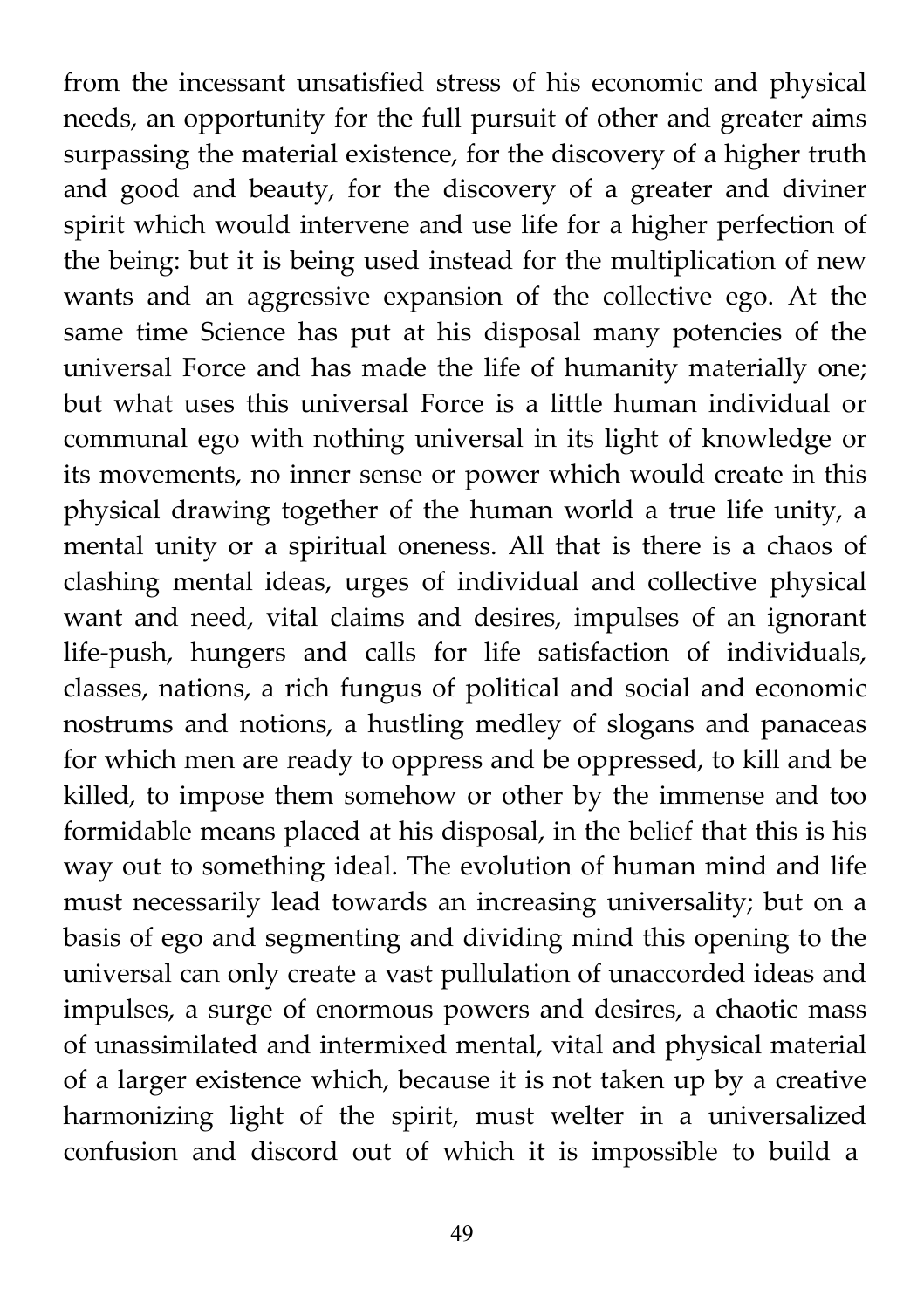#### *Without an inner change man can no longer cope with the gigantic development of the outer life.*

A life of unity, mutuality and harmony born of a deeper and wider truth of our being is the only truth of life that can successfully replace the imperfect mental constructions of the past which were a combination of association and regulated conflict, an accommodation of egos and interests grouped or dovetailed into each other to form a society, a consolidation by common general life-motives, a unification by need and the pressure of struggle with outside forces. It is such a change and such a reshaping of life for which humanity is blindly beginning to seek, now more and more with a sense that its very existence depends upon finding the way. The evolution of mind working upon life has developed an organization of the activity of mind and use of matter which can no longer be supported by human capacity without an inner change. An accommodation of the ego-centric human individuality, separative even in association, to a system of living which demands unity, perfect mutuality, harmony, is imperative. But because the burden which is being laid on mankind is too great for the present littleness of the human personality and its petty mind and small life-instincts, because it cannot operate the needed change, because it is using this new apparatus and organization to serve the old infraspiritual and infrarational life-self of humanity, the destiny of the race seems to be heading dangerously, as if impatiently and in spite of itself, under the drive of the vital ego seized by colossal forces which are on the same scale as the huge mechanical organization of life and scientific knowledge which it has evolved, a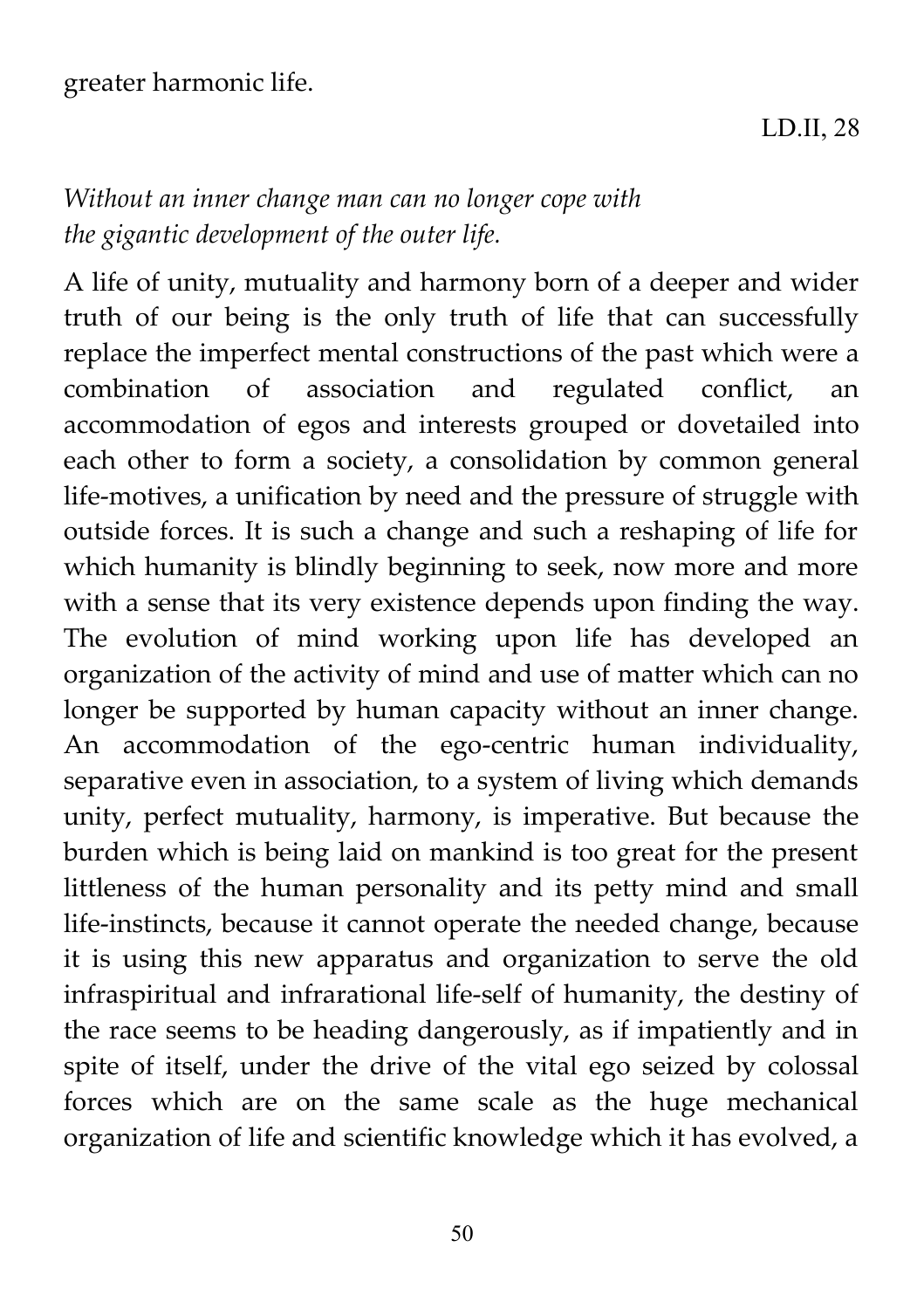scale too large for its reason and will to handle, into a prolonged confusion and perilous crisis and darkness of violent shifting incertitude. Even if this turns out to be a passing phase or appearance and a tolerable structural accommodation is found which will enable mankind to proceed less catastrophically on its uncertain journey, this can only be a respite. For the problem is fundamental and in putting it evolutionary Nature in man is confronting herself with a critical choice which must one day be solved in the true sense if the race is to arrive or even to survive.

LD.II, 28

## *The exaltation of the collectivity,* of *the State, only substitutes the collective ego for the individual ego.*

A rational and scientific formula of the vitalistic and materialistic human being and his life, a search for a perfected economic society and the democratic cultus of the average man are all that the modern mind presents us in this crisis as a light for its solution. Whatever the truth supporting these ideas, this is clearly not enough to meet the need of a humanity which is missioned to evolve beyond itself or, at any rate, if it is to live, must evolve far beyond anything that it at present is. A life-instinct in the race and in the average man himself has felt the inadequacy and has been driving towards a reversal of values or a discovery of new values and a transfer of life to a new foundation. This has taken the form of an attempt to find a simple and ready-made basis of unity, mutuality, harmony for the common life, to enforce it by a suppression of the competitive clash of egos and so to arrive at a life of identity for the community in place of a life of difference. But to realize these desirable ends the means adopted have been the forcible and successful materialization of a few restricted ideas or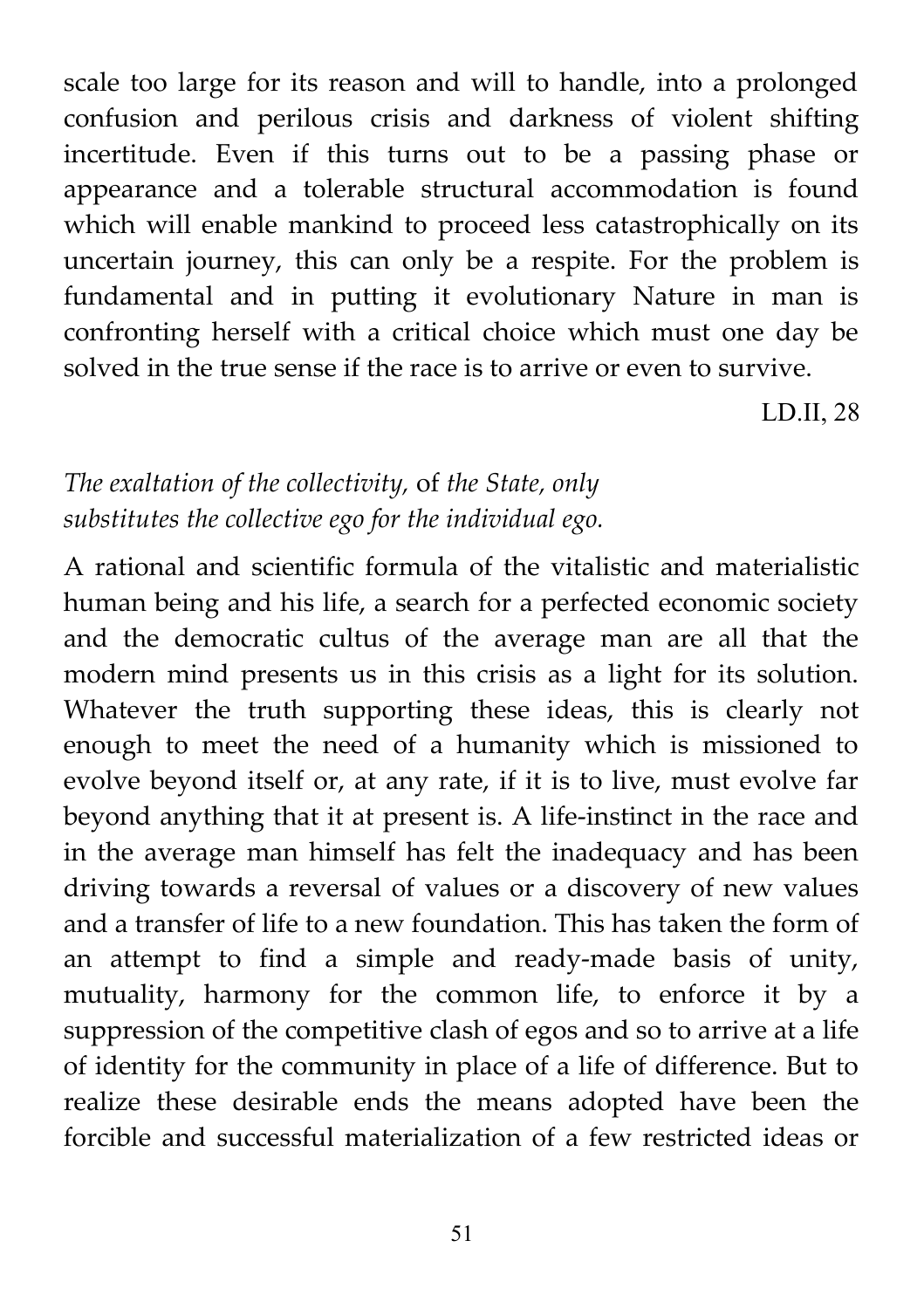slogans enthroned to the exclusion of all other thought, the suppression of the mind of the individual, a mechanized compression of the elements of life, a mechanized unity and drive of the life-force, a coercion of man by the State, the substitution of the communal for the individual ego. The communal ego is idealized as the soul of the nation, the race, the community; but this is a colossal and may turn out to be a fatal error. A forced and imposed unanimity of mind, life, action raised to their highest tension under the drive of something which is thought to be greater, the collective soul, the collective life, is the formula found. But this obscure collective being is not the soul or self of the community; it is a life-force that rises from the subconscient and, if denied the light of guidance by the reason, can be driven only by dark massive forces which are powerful but dangerous for the race because they are alien to the conscious evolution of which man is the trustee and bearer. It is not in this direction that evolutionary Nature has pointed mankind; this is a reversion towards something that she had left behind her.

LD.II, 28

## *If humanity is to survive, a radical transformation of human nature is indispensable.*

But it has not been found in experience, whatever might have once been hoped, that education and intellectual training by itself can change man; it only provides the human individual and collective ego with better information and a more efficient machinery for its self-affirmation, but leaves it the same unchanged human ego. Nor can human mind and life be cut into perfection  $-$  even into what is thought to be perfection, a constructed substitute,  $-$  by any kind of social machinery; matter can be so cut, thought can be so cut, but in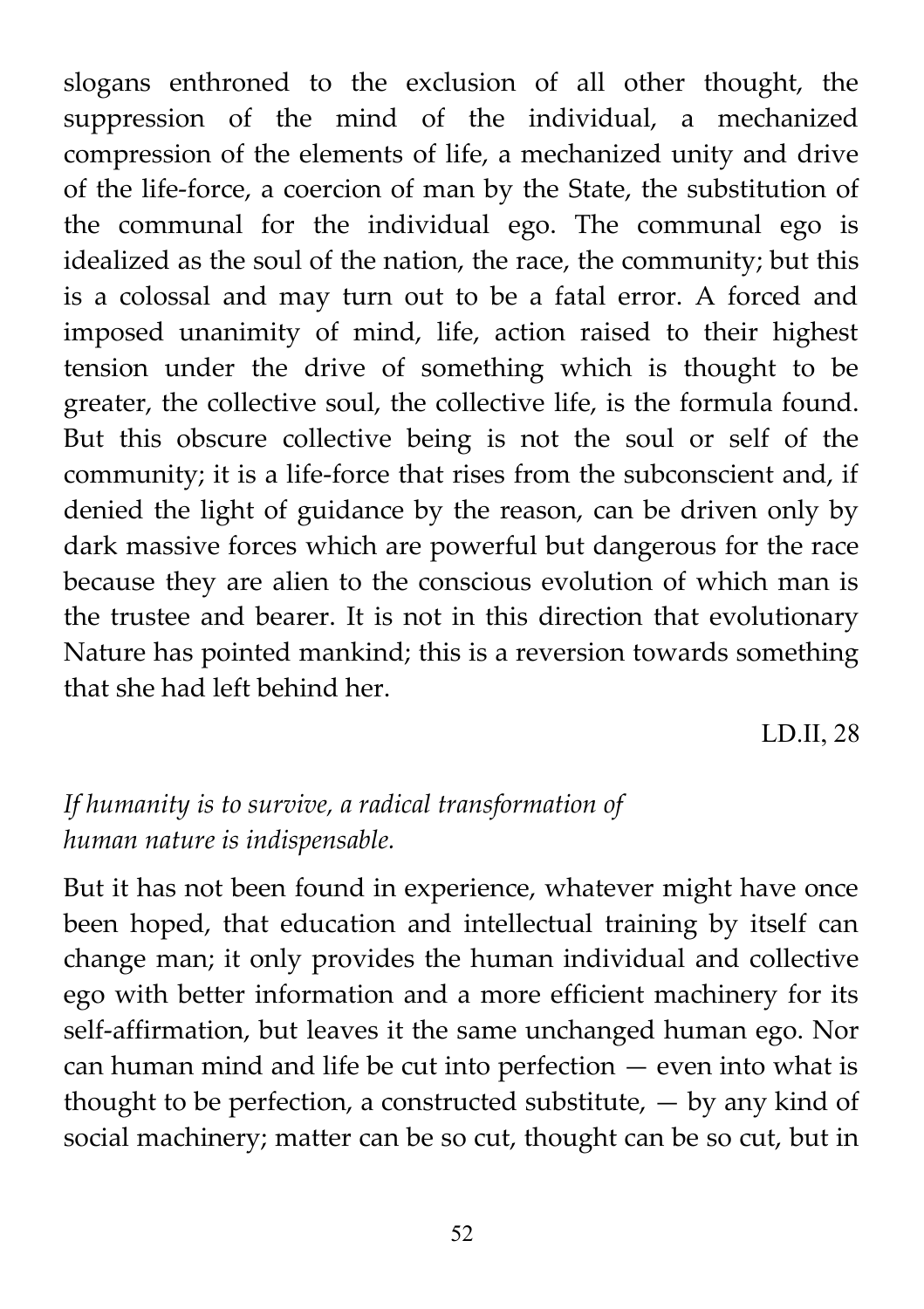our human existence matter and thought are only instruments for the soul and the life-force. Machinery cannot form the soul and lifeforce into standardized shapes; it can at best coerce them, make soul and mind inert and stationary and regulate the life's outward action; but if this is to be effectively done, coercion and compression of the mind and life are indispensable and that again spells either unprogressive stability or decadence.

There is the possibility that in the swing back from a mechanistic idea of life and society the human mind may seek refuge in a return to the religious idea and a society governed or sanctioned by religion. But organized religion, though it can provide a means of inner uplift for the individual and preserve in it or behind it a way for his opening to spiritual experience, has not changed human life and society; it could not do so because, in governing society, it had to compromise with the lower parts of life and could not insist on the inner change of the whole being; it could insist only on a credal adherence, a formal acceptance of its ethical standards and a conformity to institution, ceremony and ritual. Religion so conceived can give a religio-ethical colour or surface tinge, sometimes, if it maintains a strong kernel of inner experience, it can generalize to some extent an incomplete spiritual tendency; but it does not transform the race, it cannot create a new principle of the human existence. A total spiritual direction given to the whole life and the whole nature can alone lift humanity beyond itself. Another possible conception akin to the religious solution is the guidance of society by men of spiritual attainment, the brotherhood or unity of all in the faith or in the discipline, the spiritualization of life and society by the taking up of the old machinery of life into such a unification or inventing a new machinery. This too has been attempted before without success; it was the original founding idea of more than one religion: but the human ego and vital nature were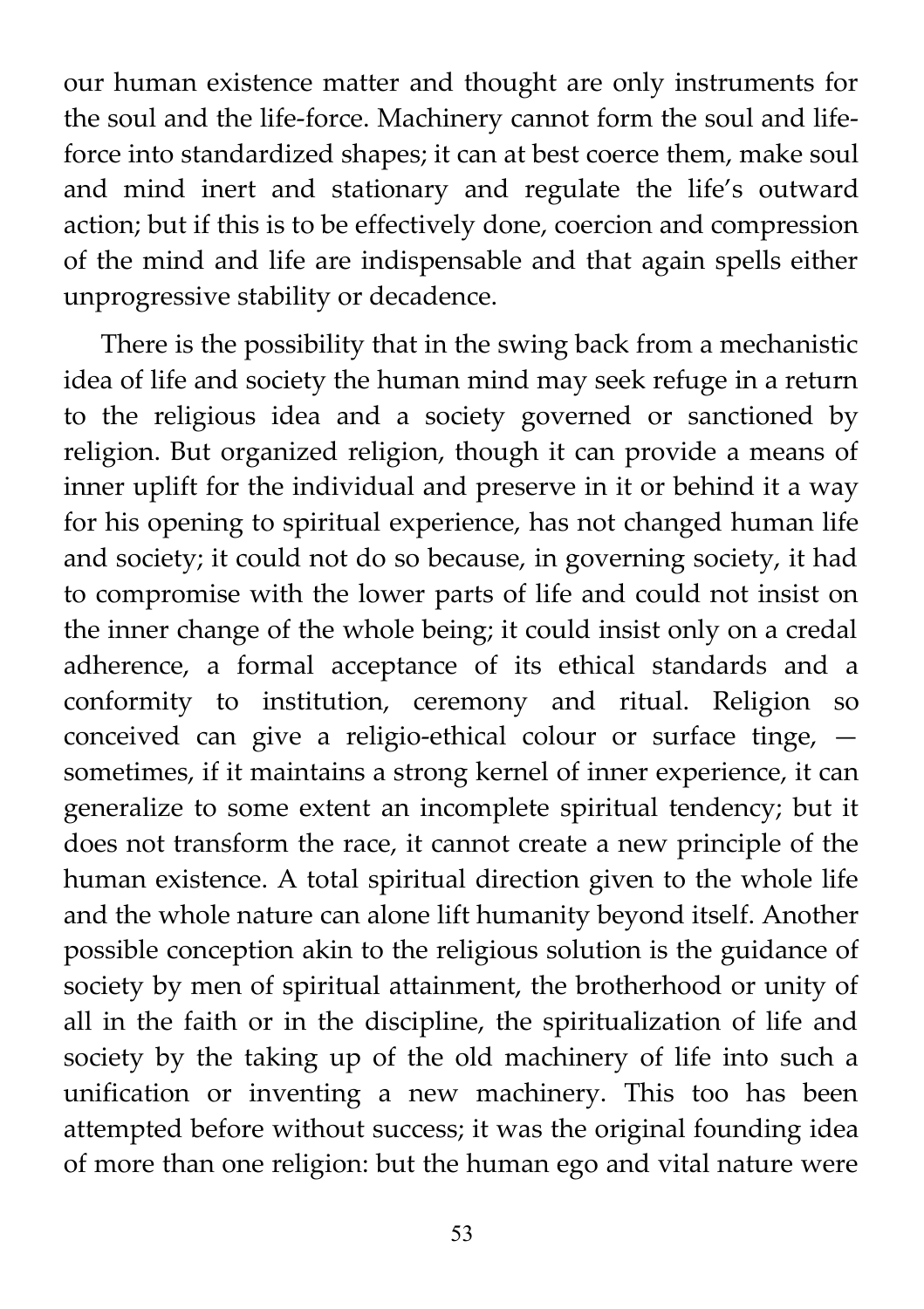too strong for a religious idea working on the mind and by the mind to overcome its resistance. It is only the full emergence of the soul, the full descent of the native light and power of the Spirit and the consequent replacement or transformation and uplifting of our insufficient mental and vital nature by a spiritual and supramental supernature that can effect this evolutionary miracle.

At first sight this insistence on a radical change of nature might seem to put off all the hope of humanity to a distant evolutionary future; for the transcendence of our normal human nature, a transcendence of our mental, vital and physical being, has the appearance of an endeavour too high and difficult and at present, for man as he is, impossible. Even if it were so, it would still remain the sole possibility for the transmutation of life; for to hope for a true change of human life without a change of human nature is an irrational and unspiritual proposition; it is to ask for something unnatural and unreal, an impossible miracle. But what is demanded by this change is not something altogether distant, alien to our existence and radically impossible; for what has to be developed is there in our being and not something outside it: what evolutionary Nature presses for, is an awakening to the knowledge of self, the discovery of self, the manifestation of the self and spirit within us and the release of its self-knowledge, its self-power, its native selfinstrumentation. It is, besides, a step for which the whole of evolution has been a preparation and which is brought closer at each crisis of human destiny when the mental and vital evolution of the being touches a point where intellect and vital force reach some acme of tension and there is a need either for them to collapse, to sink back into a torpor of defeat or a repose of unprogressive quiescence or to rend their way through the veil against which they are straining. What is necessary is that there should be a turn in humanity felt by some or many towards the vision of this change, a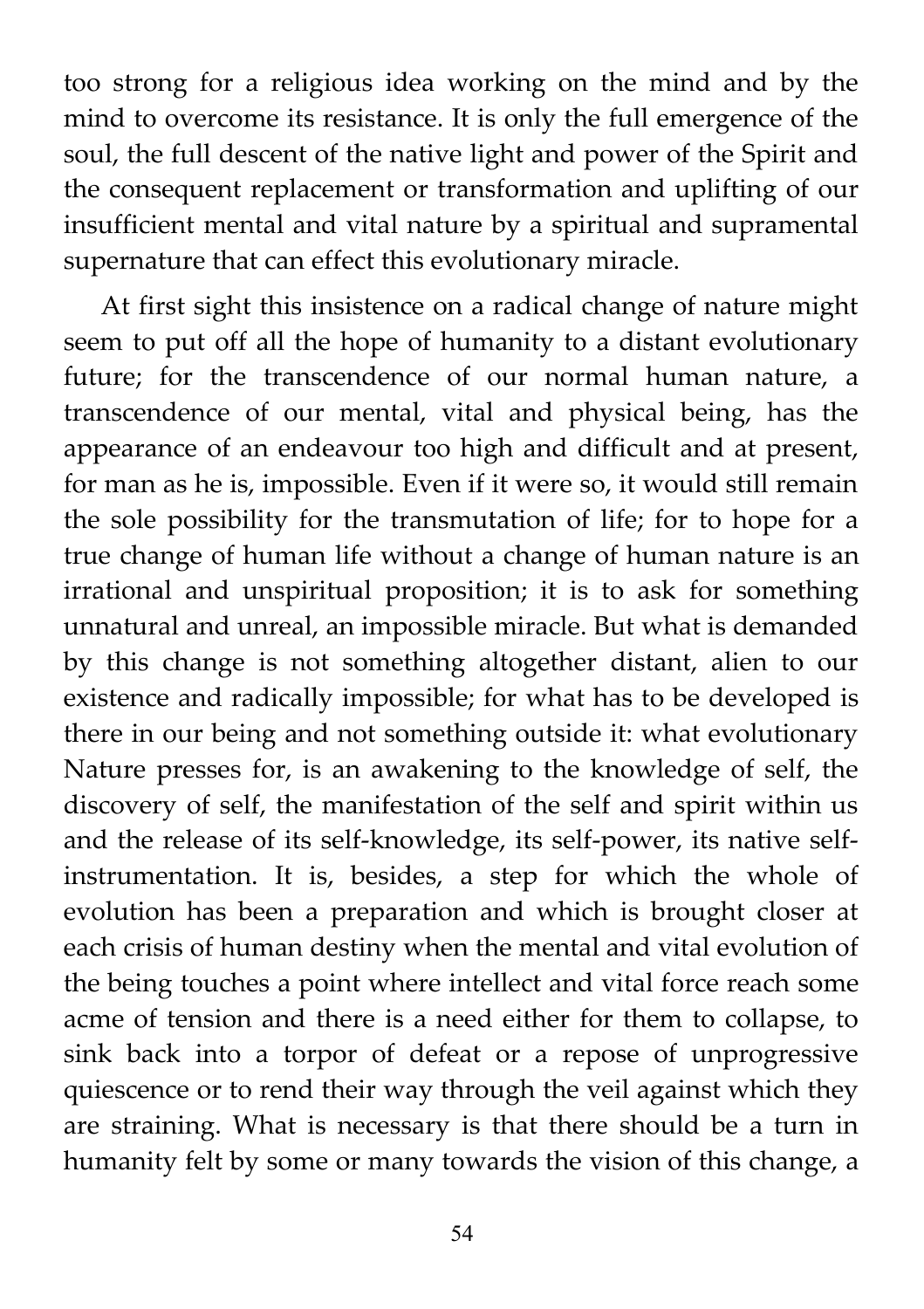feeling of its imperative need, the sense of its possibility, the will to make it possible in themselves and to find the way. That trend is not absent and it must increase with the tension of the crisis in human world-destiny; the need of an escape or a solution, the feeling that there is no other solution than the spiritual cannot but grow and become more imperative under the urgency of critical circumstance. To that call in the being there must always be some answer in the Divine Reality and in Nature.

LD.II, 28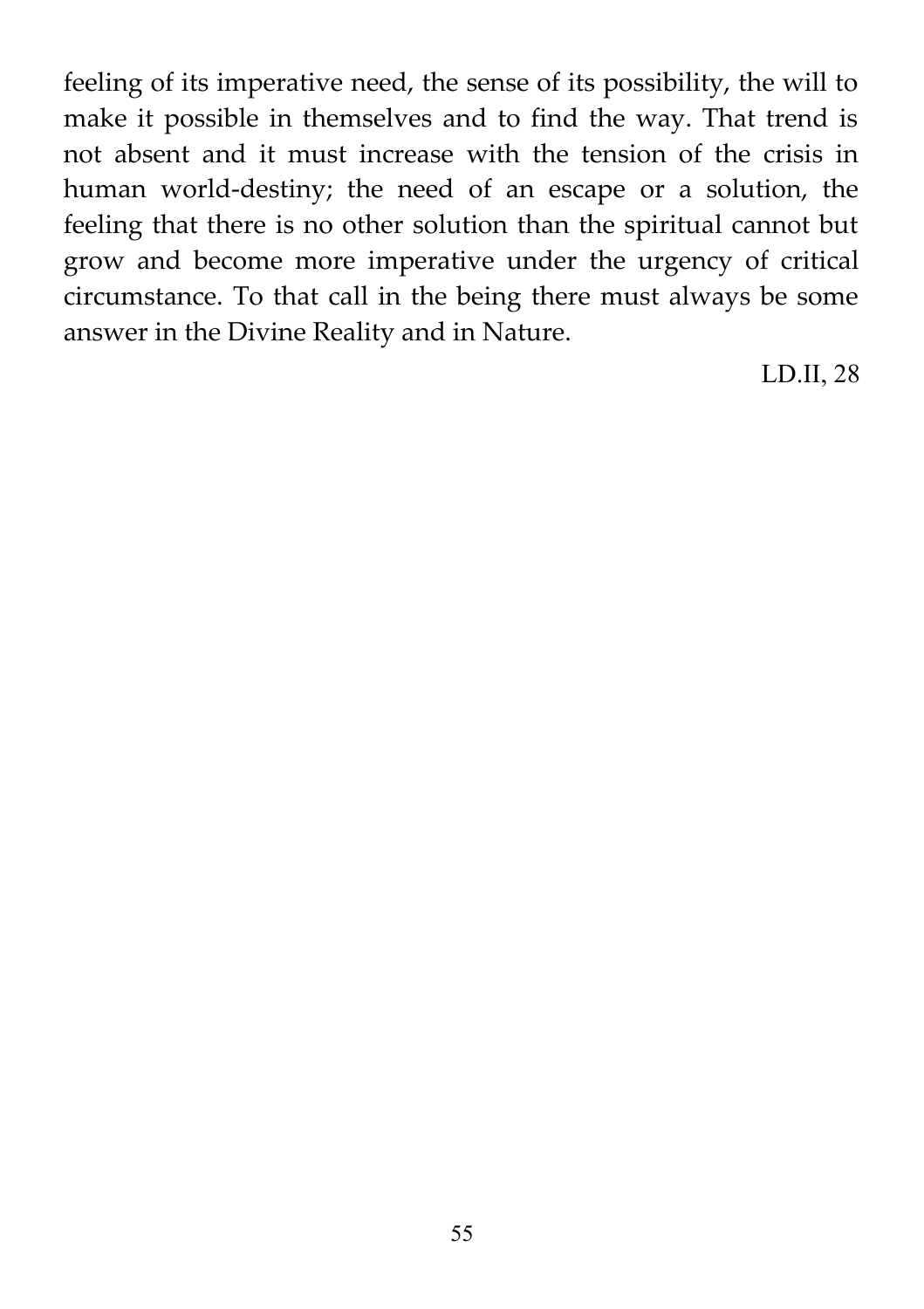#### **CHAPTER IV**

# **STANDARDS OF CONDUCT AND SPIRITUAL FREEDOM**

*Since perfection is progressive, good and evil are shifting quantities and change from time to time their meaning and value.*

IF we are to be free in the Spirit, if we are to be subject only to the supreme Truth, we must discard the idea that our mental or moral laws are binding on the Infinite or that there can be anything sacrosanct, absolute or eternal even in the highest of our existing standards of conduct. To form higher and higher temporary standards as long as they are needed is to serve the Divine in his world march; to erect rigidly an absolute standard is to attempt the erection of a barrier against the eternal waters in their outflow. Once the nature-bound soul realizes this truth, it is delivered from the duality of good and evil. For good is all that helps the individual and the world towards their divine fullness, and evil is all that retards or breaks up that increasing perfection. But since the perfection is progressive, evolutive in Time, good and evil are also shifting quantities and change from time to time their meaning and value. This thing which is evil now and in its present shape must be abandoned was once helpful and necessary to the general and individual progress. That other thing which we now regard as evil may well become in another form and arrangement an element in some future perfection. And on the spiritual level we transcend even this distinction, for we discover the purpose and divine utility of all these things that we call good and evil. Then we have to reject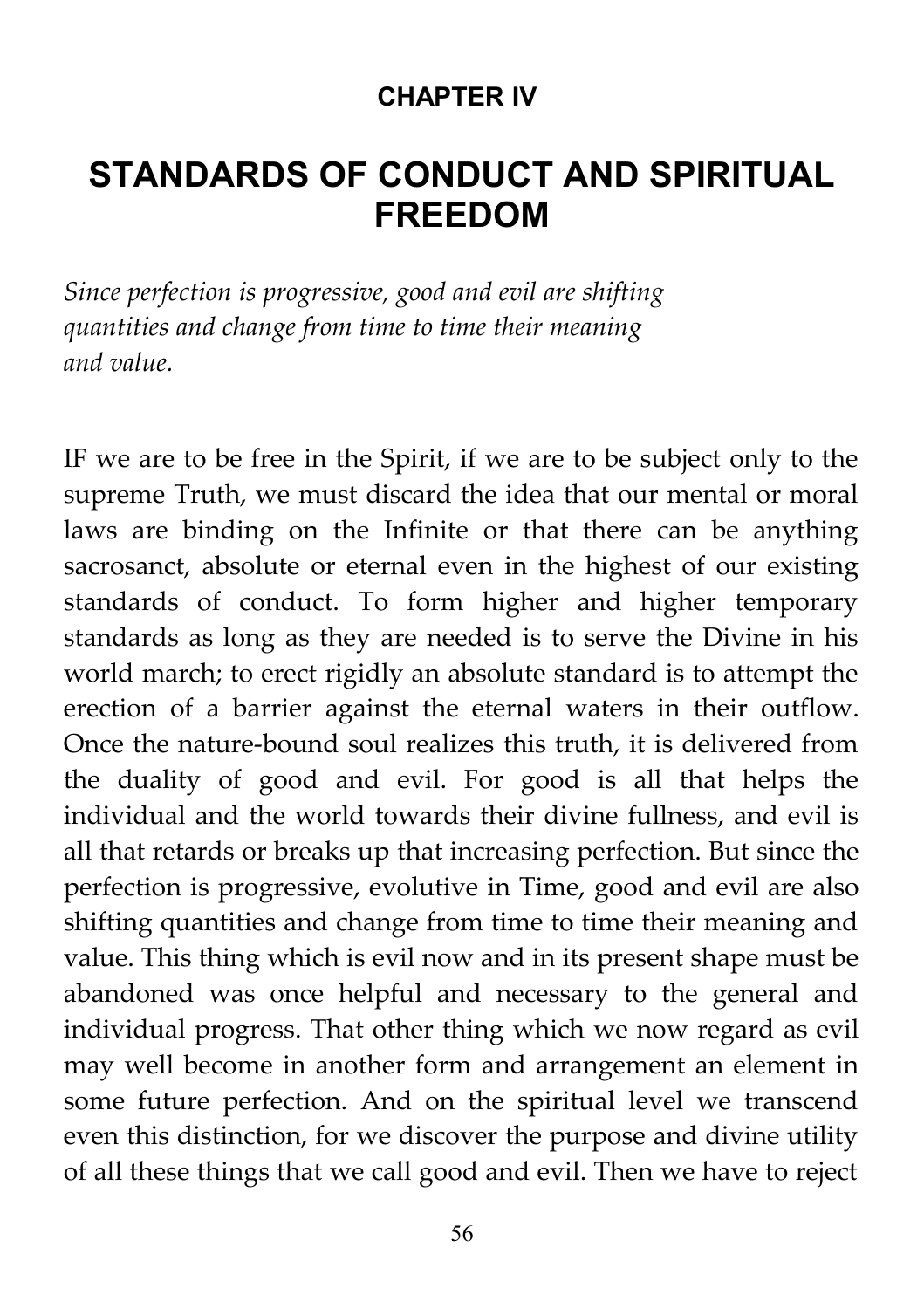the falsehood in them and all that is distorted, ignorant and obscure in that which is called good no less than in that which is called evil. For we have then to accept only the true and the divine, but to make no other distinction in the eternal processes.

To those who can act only on a rigid standard, to those who can feel only the human and not the divine values, this truth may seem to be a dangerous concession which is likely to destroy the very foundation of morality, confuse all conduct and establish only chaos. Certainly, if the choice must be between an eternal and unchanging ethics and no ethics at all, it would have that result for man in his ignorance. But even on the human level, if we have light enough and flexibility enough to recognize that a standard of conduct may be temporary and yet necessary for its time and to observe it faithfully until it can be replaced by a better, then we suffer no such loss, but lose only the fanaticism of an imperfect and intolerant virtue. In its place we gain openness and a power of continual moral progression, charity, the capacity to enter into an understanding sympathy with all this world of struggling and stumbling creatures and by that charity a better right and a greater strength to help it upon its way. In the end where the human closes and the divine commences, where the mental disappears into the supramental consciousness and the finite precipitates itself into the infinite, all evil disappears into a transcendent divine Good which becomes universal on every plane of consciousness that it touches.

This, then, stands fixed for us that all standards by which we may seek to govern our conduct are only our temporary, imperfect and evolutive attempts to represent to ourselves our stumbling mental progress in the universal self-realization towards which Nature moves. But the divine manifestation cannot be bound by our little rules and fragile sanctities; for the consciousness behind it is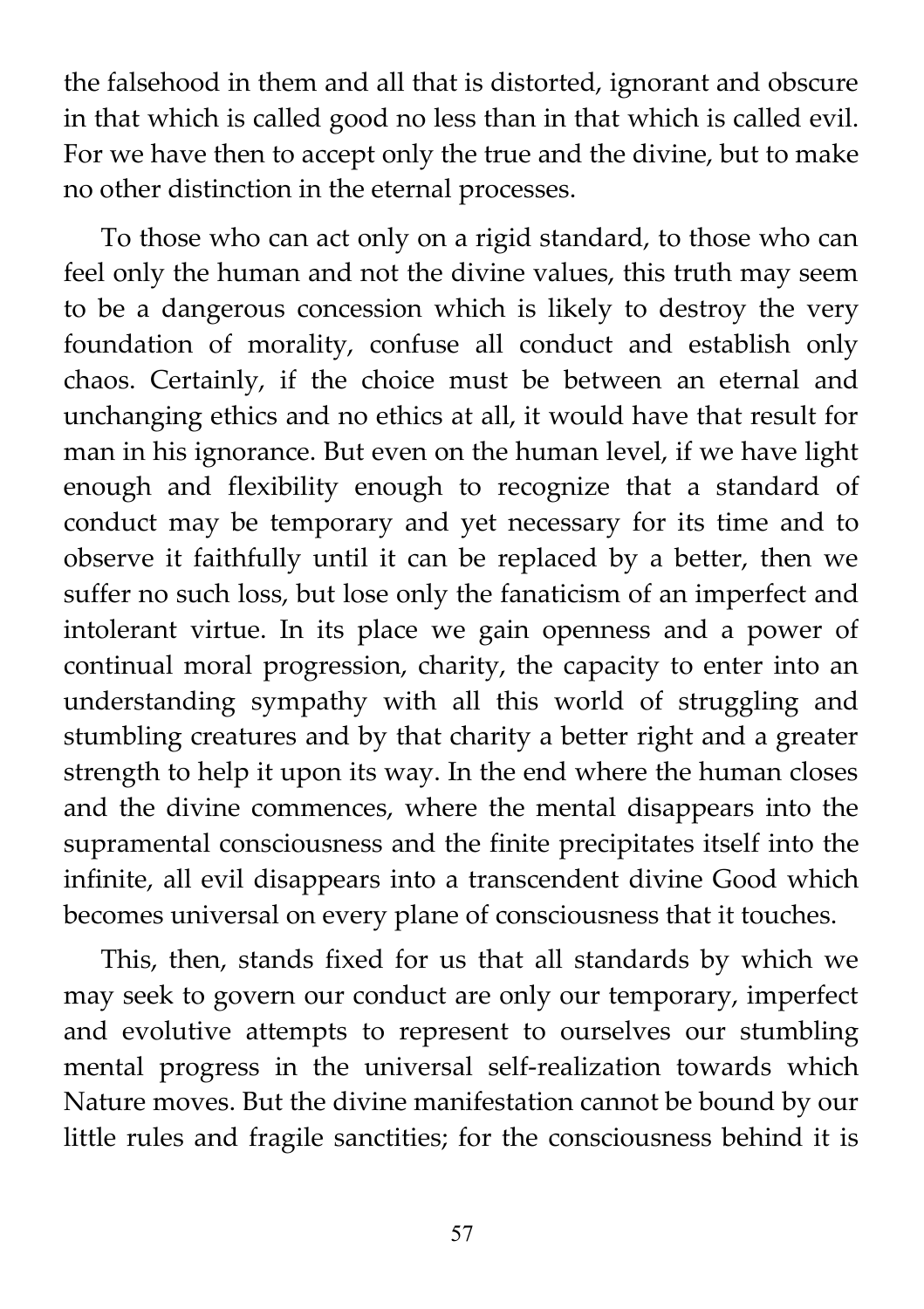too vast for these things. Once we have grasped this fact, disconcerting enough to the absolutism of our reason, we shall better be able to put in their right place in regard to each other the successive standards that govern the different stages in the growth of the individual and the collective march of mankind. At the most general of them we may cast a passing glance. For we have to see how they stand in relation to that other standardless, spiritual and supramental mode of working for which Yoga seeks and to which it moves by the surrender of the individual to the divine Will and, more effectively, through his ascent by this surrender to the greater consciousness in which a certain identity with the dynamic Eternal becomes possible.

SY.I, 7

### *Four main principles successively govern human conduct. The first two are personal need and the good of the collectivity.*

There are four main standards of human conduct that make an ascending scale. The first is personal need, preference and desire; the second is the law and good of the collectivity; the third is an ideal ethic; the last is the highest divine law of the nature.

Man starts on the long career of his evolution with only the first two of these four to enlighten and lead him; for they constitute the law of his animal and vital existence, and it is as the vital and physical animal man that he begins his progress. The true business of man upon earth is to express in the type of humanity a growing image of the Divine; whether knowingly or unknowingly, it is to this end that Nature is working in him under the thick veil of her inner and outer processes. But the material or animal man is ignorant of the inner aim of life; he knows only its needs and its desires and he has necessarily no other guide to what is required of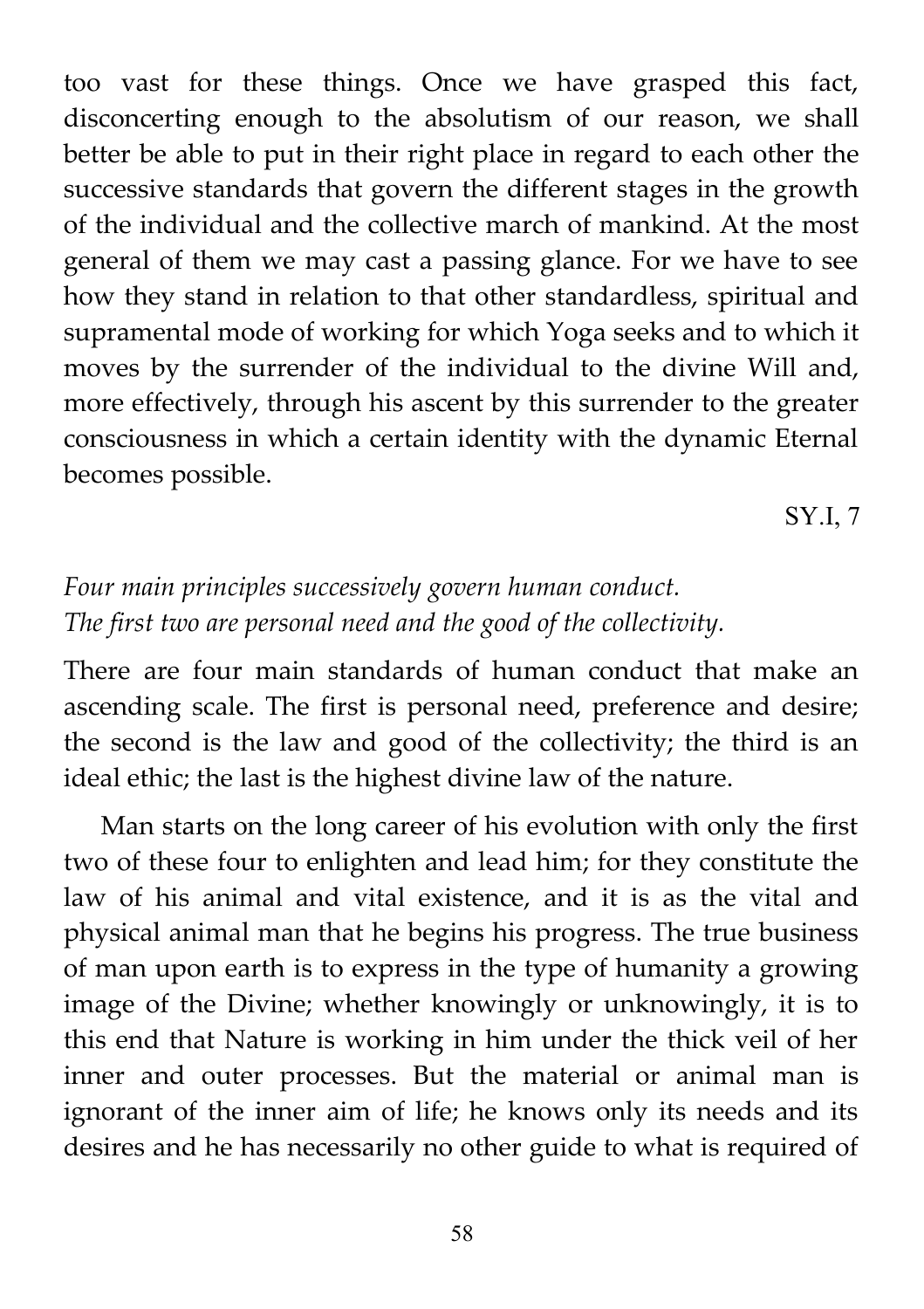him than his own perception of need and his own stirrings and pointings of desire. To satisfy his physical and vital demands and necessities before all things else and, in the next rank, whatever emotional or mental cravings or imaginations or dynamic notions rise in him must be the first natural rule of his conduct. The sole balancing or overpowering law that can modify or contradict this pressing natural claim is the demand put on him by the ideas, needs and desires of his family, community or tribe, the herd, the pack of which he is a member.

In itself this seemingly larger and overriding law is no more than an extension of the vital and animal principle that governs the individual elementary man; it is the law of the pack or herd. The individual identifies partially his life with the life of a certain number of other individuals with whom he is associated by birth, choice or circumstance. And since the existence of the group is necessary for his own existence and satisfaction, in time, if not from the first, its preservation, the fulfilment of its needs and the satisfaction of its collective notions, desires, habits of living, without which it would not hold together, must come to take a primary place. The satisfaction of personal idea and feeling, need and desire, propensity and habit has to be constantly subordinated, by the necessity of the situation and not from any moral or altruistic motive, to the satisfaction of the ideas and feelings, needs and desires, propensities and habits, not of this or that other individual or number of individuals, but of the society as a whole. This social need is the obscure matrix of morality and of man's ethical impulse.

Man has in him two distinct master impulses, the individualistic and the communal, a personal life and a social life, a personal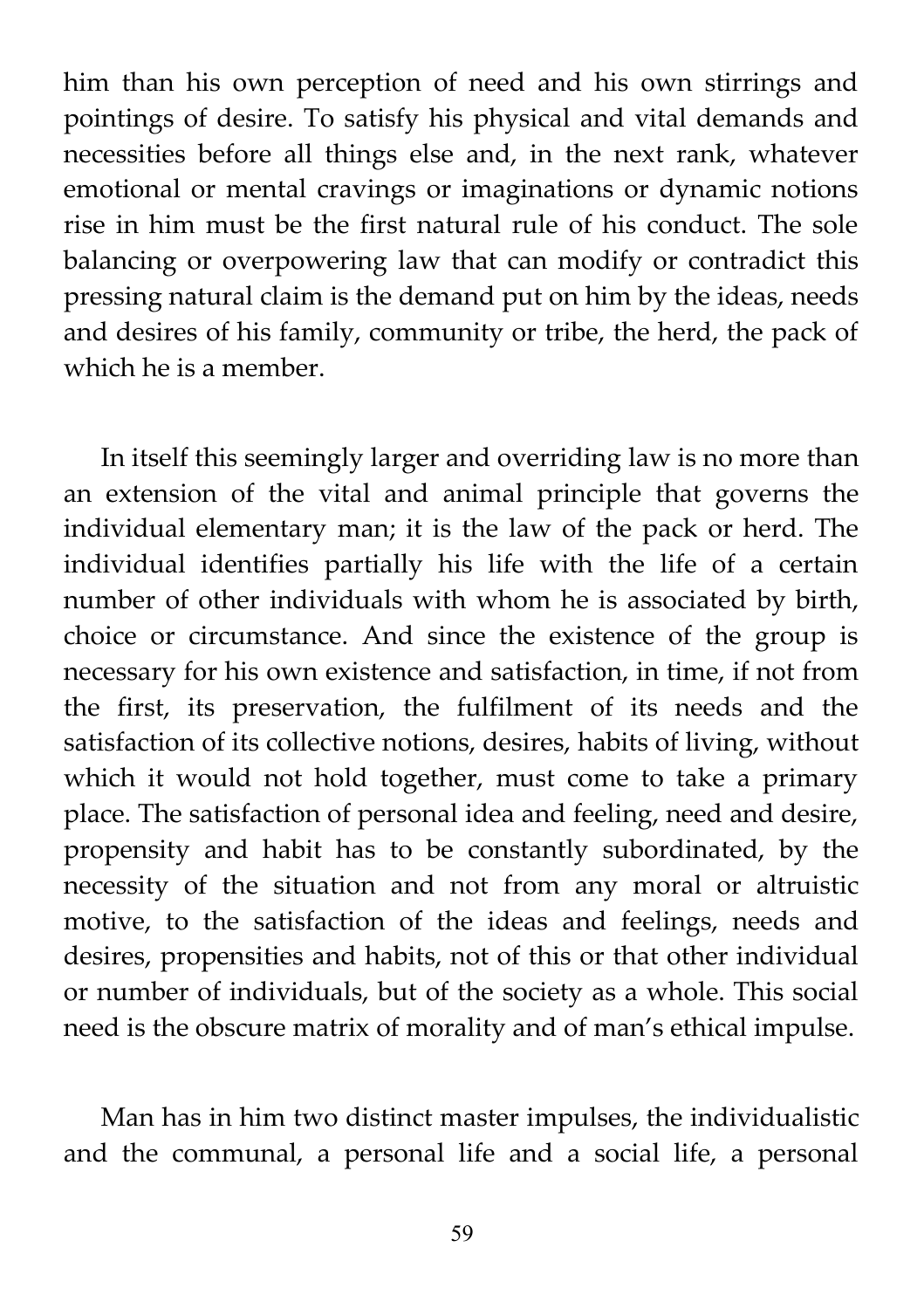motive of conduct and a social motive of conduct. The possibility of their opposition and the attempt to find their equation lie at the very roots of human civilization and persist in other figures when he has passed beyond the vital animal into a highly individualized mental and spiritual progress.

The existence of a social law external to the individual is at different times a considerable advantage and a disadvantage to the development of the divine in man. It is an advantage at first when man is crude and incapable of self-control and self-finding, because it erects a power other than that of his personal egoism through which that egoism may be induced or compelled to moderate its savage demands, to discipline its irrational and often violent movements and even to lose itself sometimes in a larger and less personal egoism. It is a disadvantage to the adult spirit ready to transcend the human formula because it is an external standard which seeks to impose itself on him from outside, and the condition of his perfection is that he shall grow from within and in an increasing freedom, not by the suppression but by the transcendence of his perfected individuality, not any longer by a law imposed on him that trains and disciplines his members but by the soul from within breaking through all previous forms to possess with its light and transmute his members.

SY.I, 7

A *conflict is born of the opposition of the two instinctive tendencies which govern human action: the individualist and the gregarious.*

In the conflict of the claims of society with the claims of the individual two ideal and absolute solutions confront one another. There is the demand of the group that the individual should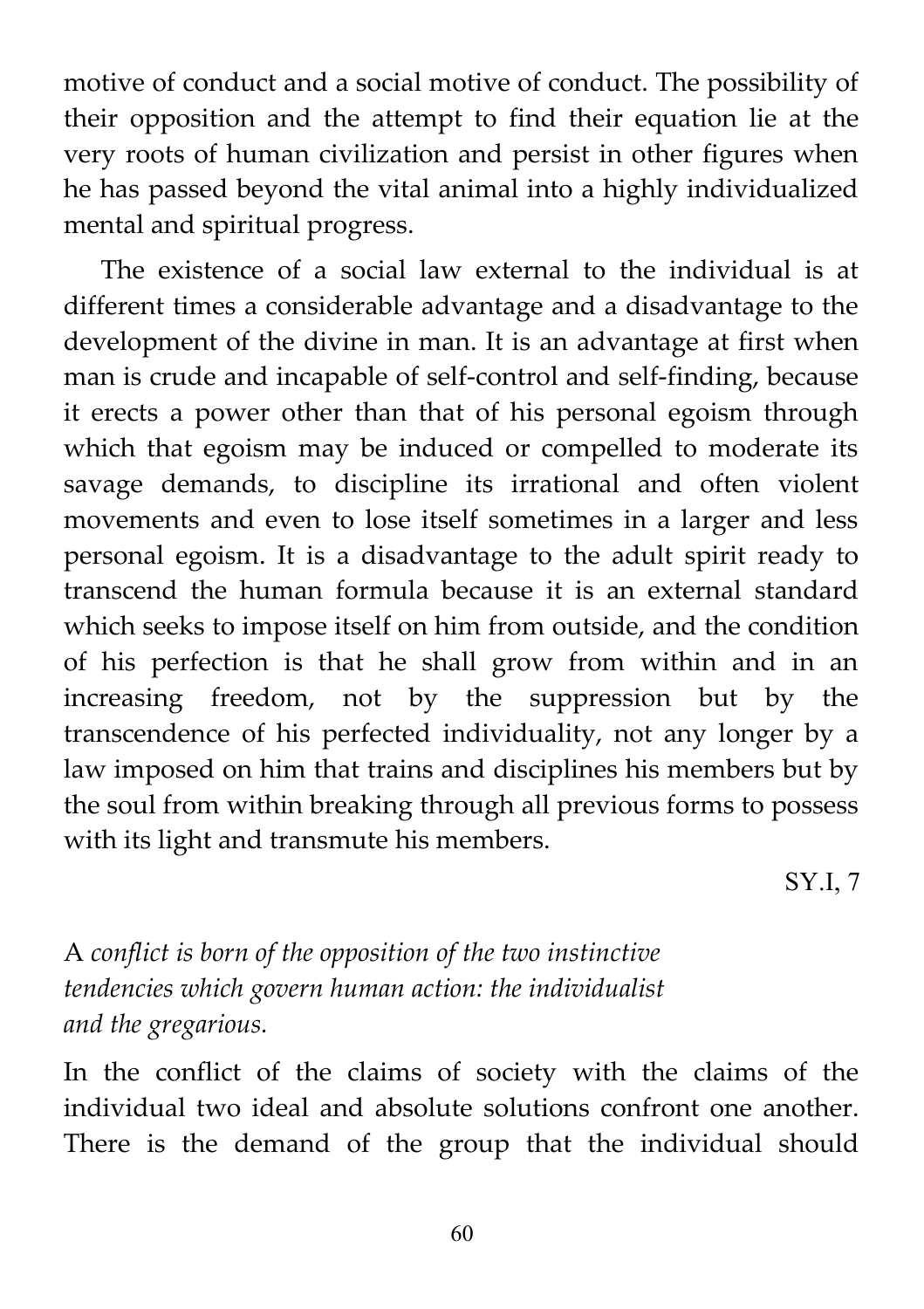subordinate himself more or less completely or even lose his independent existence in the community, the smaller must be immolated or self-offered to the larger unit. He must accept the need of the society as his own need, the desire of the society as his own desire; he must live not for himself but for the tribe, clan, commune or nation of which he is a member. The ideal and absolute solution from the individual's standpoint would be a society that existed not for itself, for its all-overriding collective purpose, but for the good of the individual and his fulfilment, for the greater and more perfect life of all its members. Representing as far as possible his best self and helping him to realize it, it would respect the freedom of each of its members and maintain itself not by law and force but by the free and spontaneous consent of its constituent persons.

And in the present balance of humanity there is seldom any real danger of exaggerated individualism breaking up the social integer. There is continually a danger that the exaggerated pressure of the social mass by its heavy unenlightened mechanical weight may suppress or unduly discourage the free development of the individual spirit. For man in the individual can be more easily enlightened, conscious, open to clear influences; man in the mass is still obscure, half-conscious, ruled by universal forces that escape its mastery and its knowledge.

SY.I, 7

*In order to settle this conflict, a new principle comes in, other and higher than the two conflicting instincts, and aiming both to override and to reconcile them. This third principle is the ethical ideal.*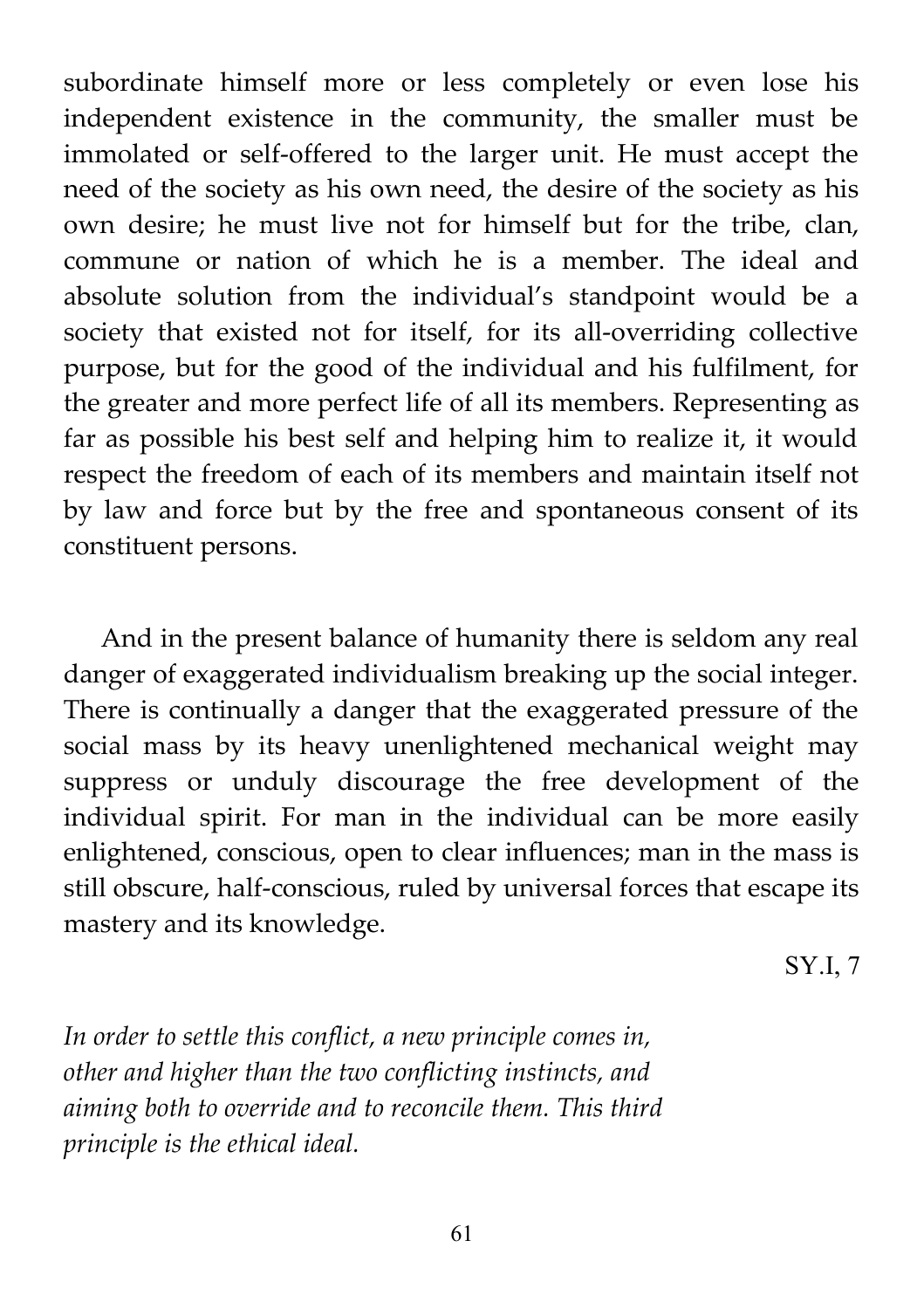Above the natural individual law which sets up as our one standard of conduct the satisfaction of our individual needs, preferences and desires and the natural communal law which sets up as a superior standard the satisfaction of the needs, preferences and desires of the community as a whole, there has to arise the notion of an ideal moral law which is not the satisfaction of need and desire, but controls and even coerces or annuls them in the interests of an ideal order that is not animal, not vital and physical, but mental, a creation of the mind s seeking for light and knowledge and right rule and right movement and true order. The moment this notion becomes powerful in man, he begins to escape from the engrossing vital and material into the mental life ... It is therefore essentially an individual standard; it is not a creation of the mass mind. The thinker is the individual; it is he who calls out and throws into forms that which would otherwise remain subconscious in the amorphous human whole. The moral striver is also the individual; self-discipline, not under the yoke of an outer law, but in obedience to an internal light, is essentially an individual effort. But by positing his personal standard as the translation of an absolute moral ideal the thinker imposes it, not on himself alone, but on all the individuals whom his thought can reach and penetrate. And as the mass of individuals come more and more to accept it in idea if only in an imperfect practice or no practice, society also is compelled to obey the new orientation. It absorbs the ideative influence and tries, not with any striking success, to mould its institutions into new forms touched by these higher ideals. But always its instinct is to translate them into binding law, into pattern forms, into mechanic custom, into an external social compulsion upon its living units.

For, long after the individual has become partially free, a moral organism capable of conscious growth, aware of an inward life,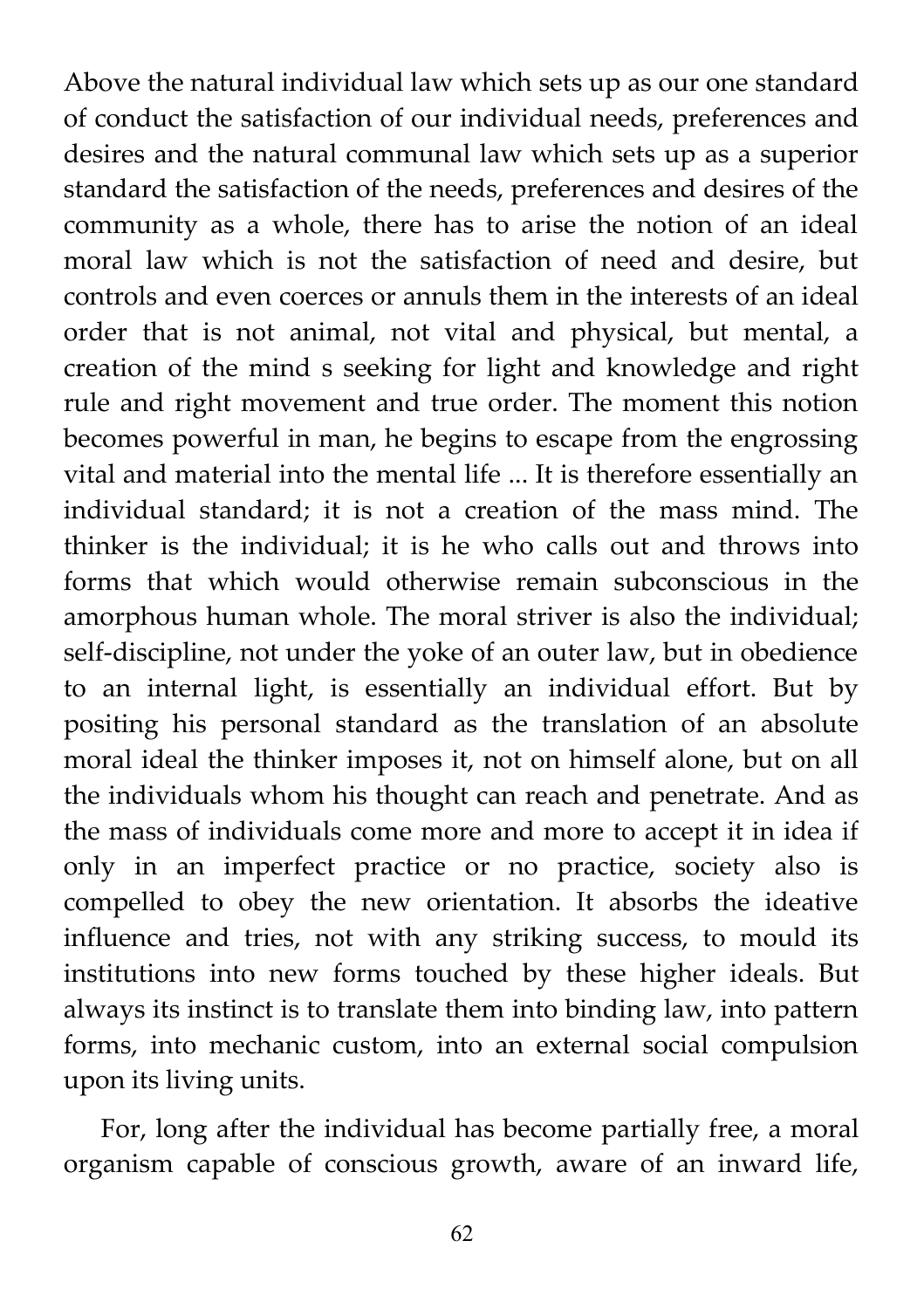eager for spiritual progress, society continues to be external in its methods, a material and economic organism, mechanical, more intent upon status and self-preservation than on growth and selfperfection. The greatest present triumph of the thinking and progressive individual over the instinctive and static society has been the power he has acquired by his thought-will to compel it to think also, to open itself to the idea of social justice and righteousness, communal sympathy and mutual compassion, to feel after the rule of reason rather than blind custom as the test of its institutions and to look on the mental and moral assent of its individuals as at least one essential element in the validity of its laws. Ideally at least, to consider light rather than force as its sanction, moral development and not vengeance or restraint as the object even of its penal action, is becoming just possible to the communal mind. The greatest future triumph of the thinker will come when he can persuade the individual integer and the collective whole to rest their life-relation and its union and stability upon a free and harmonious consent and self-adaptation, and shape and govern the external by the internal truth rather than to constrain the inner spirit by the tyranny of the external form and structure.

#### SY.I, 7

*But conflicts do not subside; they seem rather to multiply. Moral laws are arbitrary and rigid; when applied to life, they are obliged to come to terms with it and end in compromises which deprive them of all power.*

But even this success that he has gained is rather a thing in potentiality than in actual accomplishment. There is always a disharmony and a discord between the moral law in the individual and the law of his needs and desires, between the moral law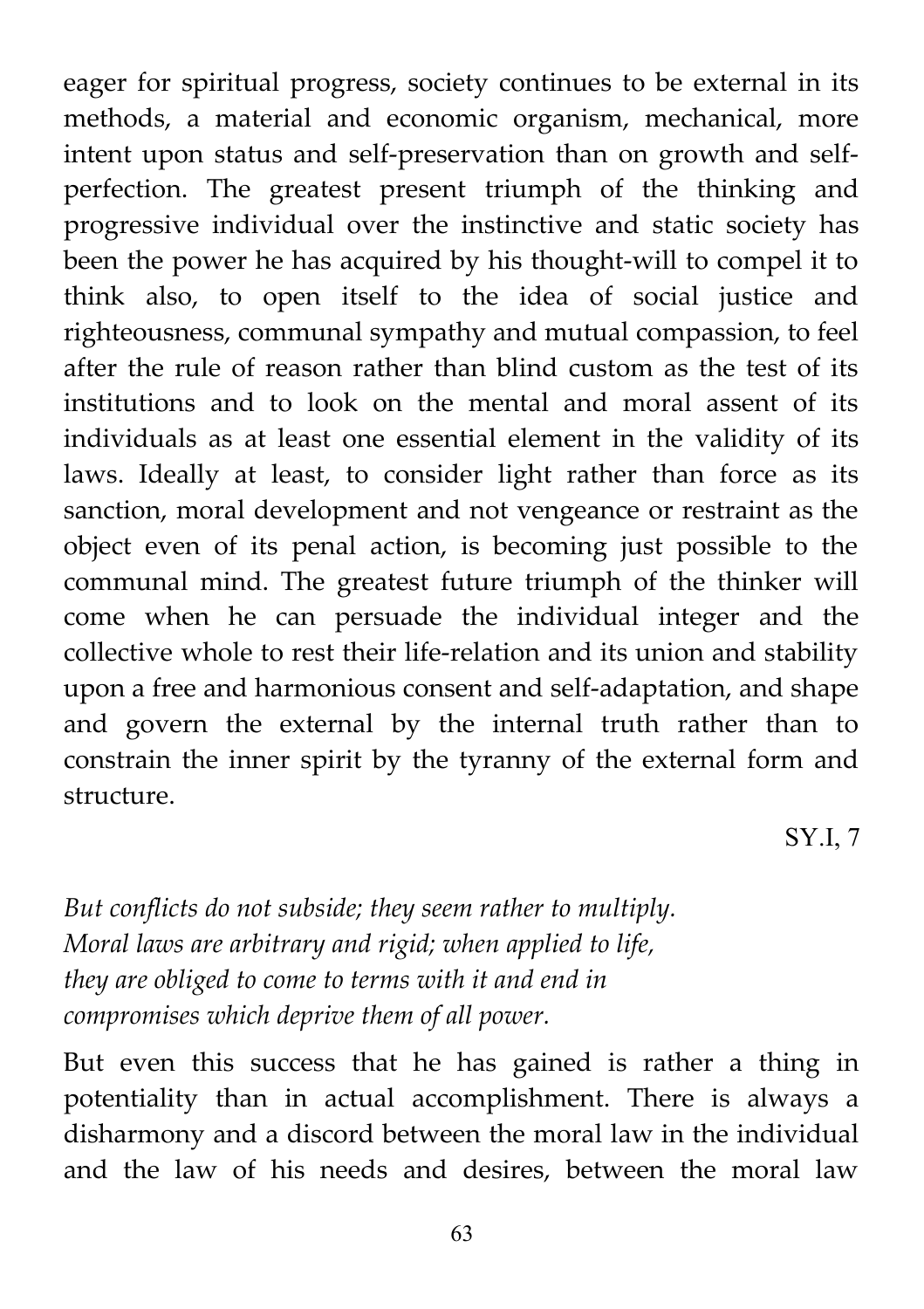proposed to society and the physical and vital needs, desires, customs, prejudices, interests and passions of the caste, the clan, the religious community, the society, the nation. The moralist erects in vain his absolute ethical standard and calls upon all to be faithful to it without regard to consequences.

The first reason is that our moral ideals are themselves for the most part ill-evolved, ignorant and arbitrary, mental constructions rather than transcriptions of the eternal truths of the spirit. Authoritative and dogmatic, they assert certain absolute standards in theory, but in practice every existing system of ethics proves either in application unworkable or is in fact a constant coming short of the absolute standard to which the ideal pretends. If our ethical system is a compromise or a makeshift, it gives at once a principle of justification to the further sterilizing compromises which society and the individual hasten to make with it. And if it insists on absolute love, justice, right with an uncompromising insistence, it soars above the head of human possibility and is professed with lip homage but ignored in practice. Even it is found that it ignores other elements in humanity which equally insist on survival but refuse to come within the moral formula. For just as the individual law of desire contains within it invaluable elements of the infinite whole which have to be protected against the tyranny of the absorbing social idea, the innate impulses too both of individual and of collective man contain in them invaluable elements which escape the limits of any ethical formula yet discovered and are yet necessary to the fullness and harmony of an eventual divine perfection.

Moreover, absolute love, absolute justice, absolute right reason in their present application by a bewildered and imperfect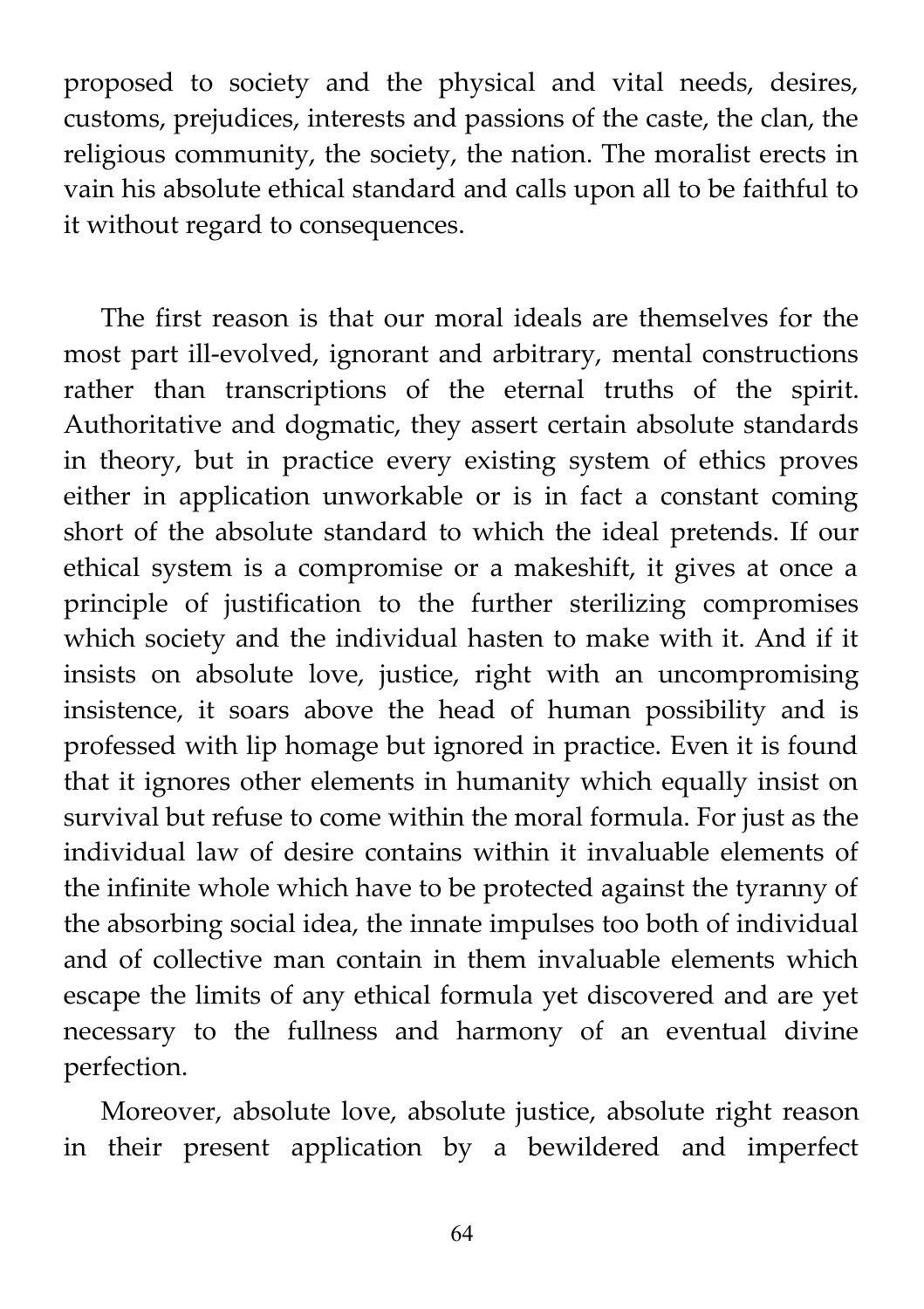humanity come easily to be conflicting principles. Justice often demands what love abhors. Right reason dispassionately considering the facts of nature and human relations in search of a satisfying norm or rule is unable to admit without modification either any reign of absolute justice or any reign of absolute love. And in fact man's absolute justice easily turns out to be in practice a sovereign injustice; for his mind, onesided and rigid in its constructions, puts forward a onesided partial and rigorous scheme or figure and claims for it totality and absoluteness and an application that ignores the subtler truth of things and the plasticity of life. All our standards turned into action either waver on a flux of compromises or err by this partiality and unelastic structure. Humanity sways from one orientation to another; the race moves upon a zigzag path led by conflicting claims and, on the whole, works out instinctively what Nature intends, but with much waste and suffering, rather than either what it desires or what it holds to be right or what the highest light from above demands from the embodied spirit.

SY.I, 7

*Behind the ethical law, which is a false image, a greater truth of a vast consciousness without fetters unveils itself, the supreme law of our divine nature. It determines perfectly our relations with each being and with the totality of the universe, and it also reveals the exact rhythm of the direct expression of the Divine in us. It is the fourth and supreme principle of action, which is at the same time imperative law and absolute freedom.*

The fact is that when we have reached the cult of absolute ethical qualities and erected the categorical imperative of an ideal law, we have not come to the end of our search or touched the truth that delivers . . . And behind the inadequacy of these ethical conceptions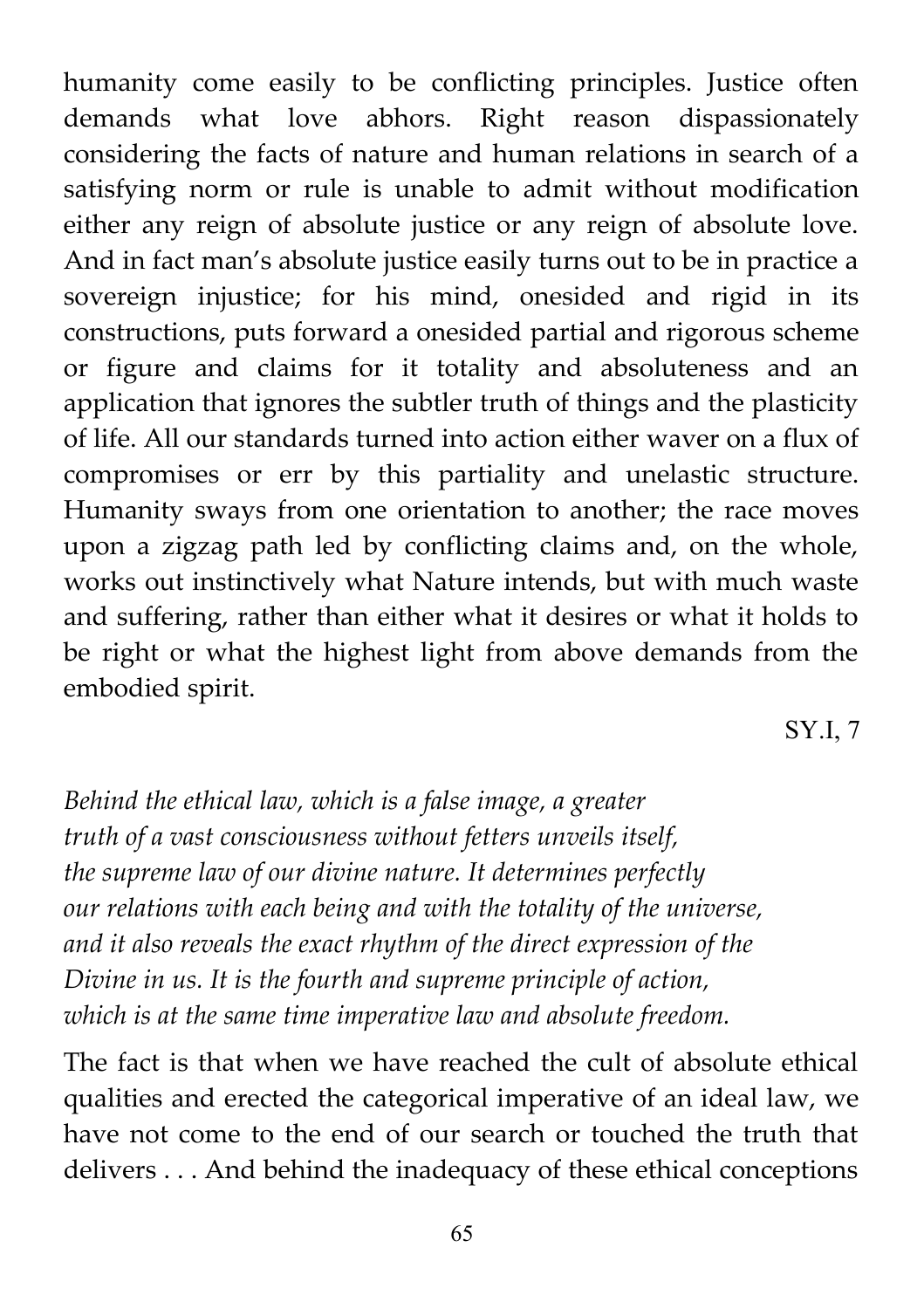something too is concealed that does attach to a supreme Truth; there is here the glimmer of a light and power that are part of a yet unreached divine Nature. But the mental idea of these things is not that light and the moral formulation of them is not that power. These are only representative constructions of the mind that cannot embody the divine spirit which they vainly endeavour to imprison in their categorical formulas. Beyond the mental and moral being in us is a greater divine being that is spiritual and supramental; for it is only through a large spiritual plane where the mind's formulas dissolve in a white flame of direct inner experience that we can reach beyond mind and pass from its constructions to the vastness and freedom of the supramental realities. There alone can we touch the harmony of the divine powers that are poorly mispresented to our mind or framed into a false figure by the conflicting or wavering elements of the moral law. There alone the unification of the transformed vital and physical and the illumined mental man becomes possible in that supramental spirit which is at once the secret source and goal of our mind and life and body. There alone is there any possibility of an absolute justice, love and right — far other than that which we imagine — at one with each other in the light of a supreme divine knowledge. There alone can there be a reconciliation of the conflict between our members.

In other words there is, above society's external law and man's moral law and beyond them, though feebly and ignorantly aimed at by something within them, a larger truth of a vast unbound consciousness, a law divine towards which both these blind and gross formulations are progressive faltering steps that try to escape from the natural law of the animal to a more exalted light or universal rule. That divine standard, since the godhead in us is our spirit moving towards its own concealed perfection, must be a supreme spiritual law and truth of our nature. Again, as we are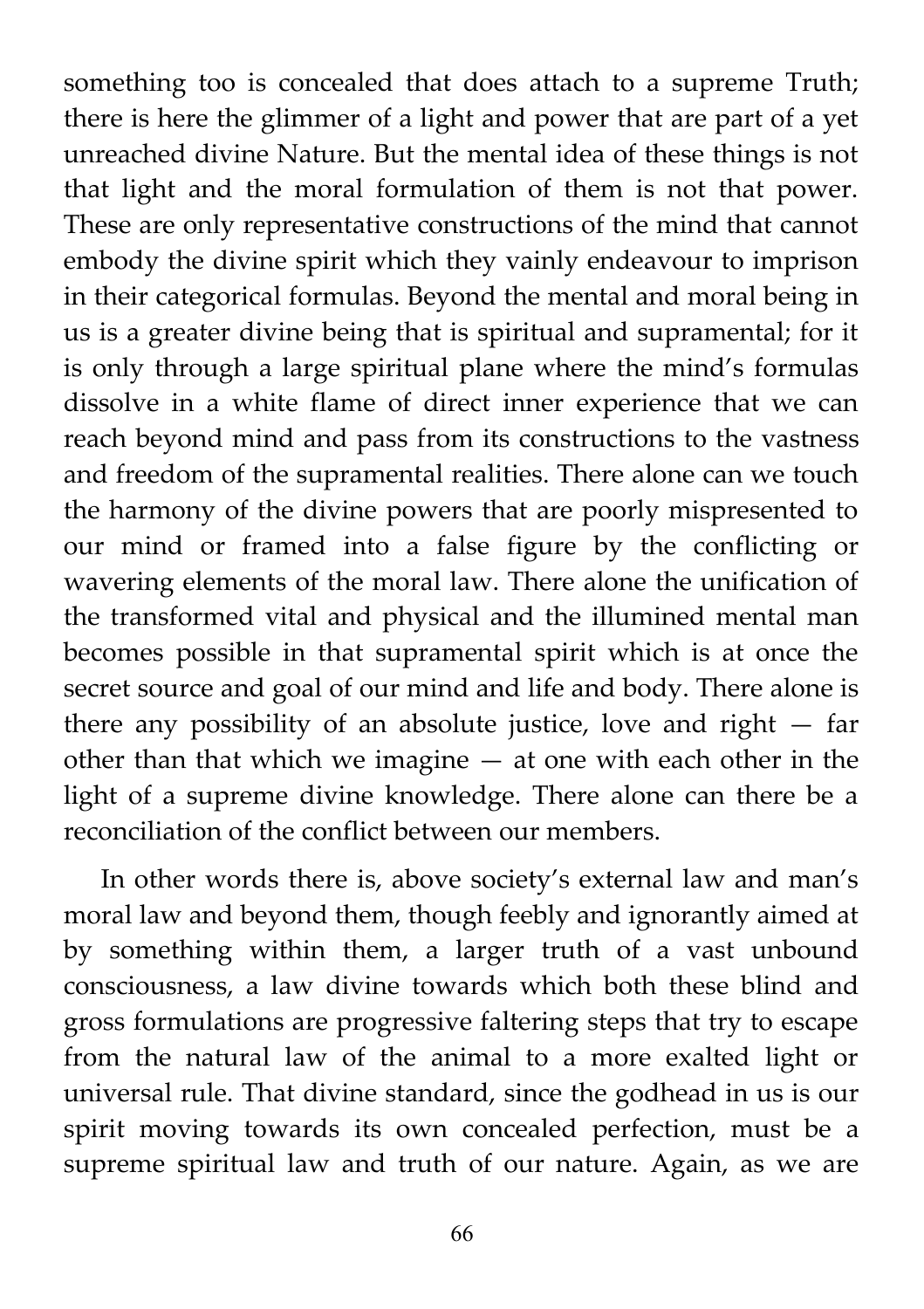embodied beings in the world with a common existence and nature and yet individual souls capable of direct touch with the Transcendent, this supreme truth of ourselves must have a double character. It must be a law and truth that discovers the perfect movement, harmony, rhythm of a great spiritualized collective life and determines perfectly our relations with each being and all beings in Nature's varied oneness. It must be at the same time a law and truth that discovers to us at each moment the rhythm and exact steps of the direct expression of the Divine in the soul, mind, life, body of the individual creature. And we find in experience that this supreme light and force of action in its highest expression is at once an imperative law and an absolute freedom. It is an imperative law because it governs by immutable Truth our every inner and outer movement. And yet at each moment and in each movement the absolute freedom of the Supreme handles the perfect plasticity of our conscious and liberated nature.

SY.I, 7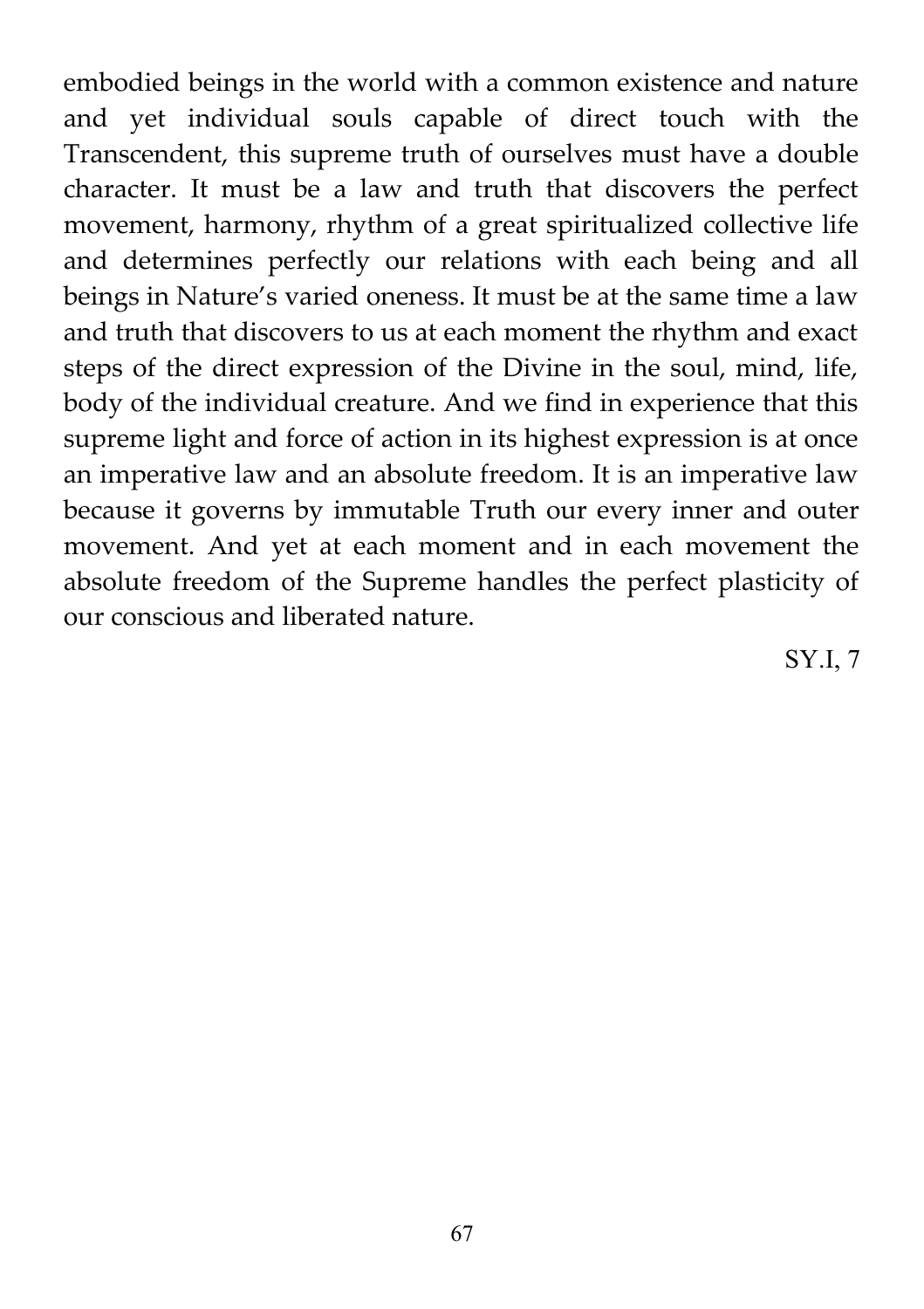#### **CHAPTER V**

## **THE DEVELOPMENT OF THE SPIRITUAL MAN**

*Spirituality is something else than intellectuality; its appearance is the sign that a Power greater than mind is striving to emerge in its turn.*

IT is quite true that to a surface view life seems only an operation of Matter, mind an activity of life, and it might seem to follow that what we call the soul or spirit is only a power of mentality, soul a fine form of mind, spirituality a high activity of the embodied mental being. But this is a superficial view of things due to the thought's concentrating on the appearance and process and not looking at what lies behind the process. One might as well on the same lines have concluded that electricity is only a product or operation of water and cloud matter, because it is in such a field that lightning emerges; but a deeper inquiry has shown that both cloud and water have, on the contrary, the energy of electricity as their foundation, their constituent power or energy-substance: that which seems to be a result is  $-$  in its reality, though not in its form — the origin; the effect is in the essence pre-existent to the apparent cause, the principle of the emergent activity precedent to its present field of action. So it is throughout evolutionary Nature; Matter could not have become animate if the principle of life had not been there constituting Matter and emerging as a phenomenon of life-inmatter; life-in-matter could not have begun to feel, perceive, think, reason, if the principle of mind had not been there behind life and substance, constituting it as its field of operation and emergent in the phenomenon of a thinking life and body: so too spirituality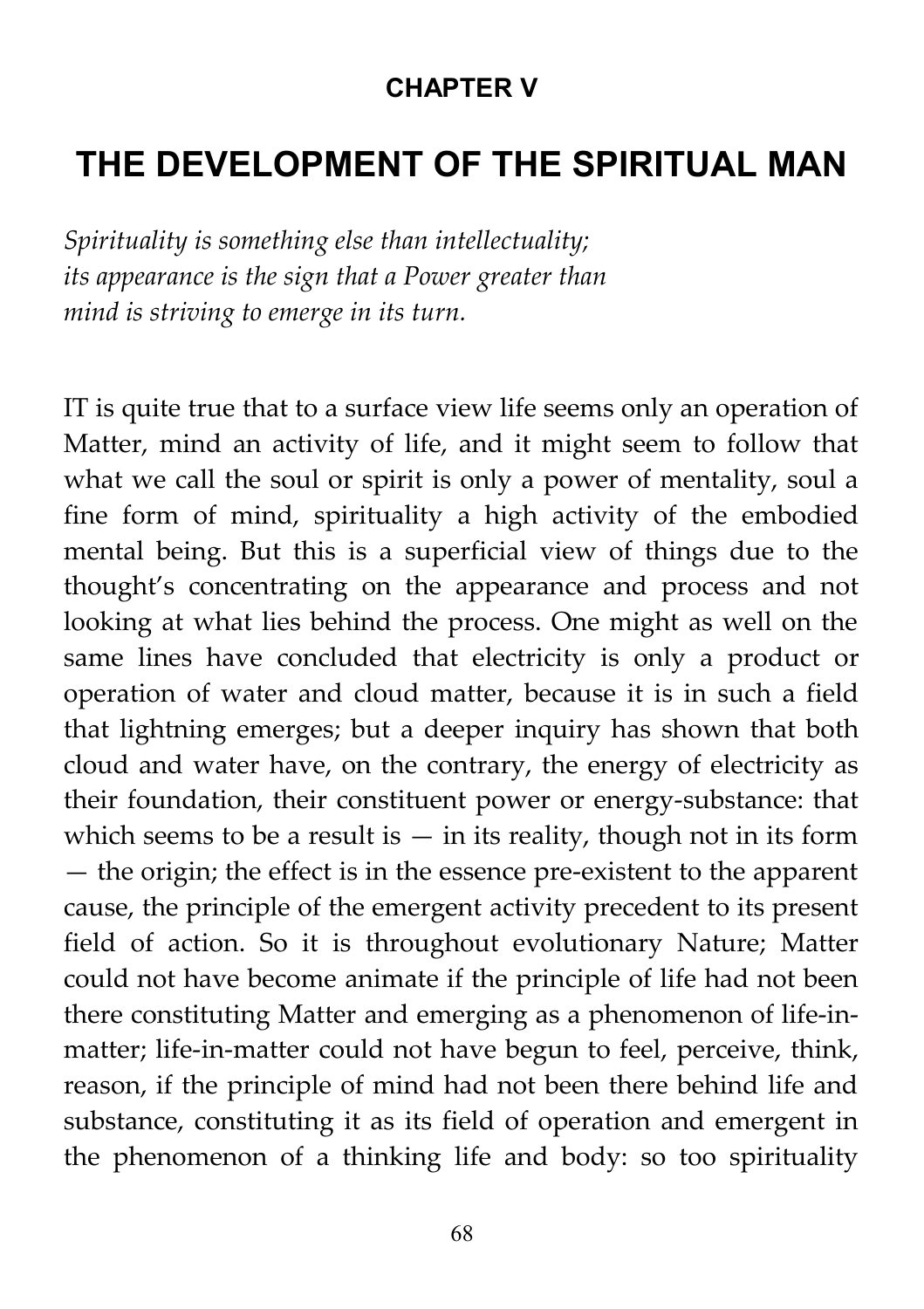emerging in mind is the sign of a power which itself has founded and constituted life, mind and body and is now emerging as a spiritual being in a living and thinking body. How far this emergence will go, whether it will become dominant and transform its instrument, is a subsequent question; but what is necessary first to posit is the existence of spirit as something else than mind and greater than mind, spirituality as something other than mentality and the spiritual being therefore as something distinct from the mental being: spirit is a final evolutionary emergence because it is the original involutionary element and factor. Evolution is an inverse action of the involution: what is an ultimate and last derivation in the involution is the first to appear in the evolution; what was original and primal in the involution is in the evolution the last and supreme emergence.

LD.II, 24

*Spirituality is a progressive awakening to the inner reality of our being, to a spirit, self, soul which is other than our mind, life and body. It is an inner aspiration to know, to enter into contact and union with the greater Reality beyond, which also pervades the universe and dwells in us, and, as a result of that aspiration, that contact and that union, a turning, a conversion, a birth into a new being.*

In the animal mind is not quite distinct from its own life-matrix and life-matter; its movements are so involved in the life movements that it cannot detach itself from them, cannot stand separate and observe them; but in man mind has become separate, he can become aware of his mental operations as distinct from his life operations, his thought and will can disengage themselves from his sensations and impulses, desires and emotional reactions, can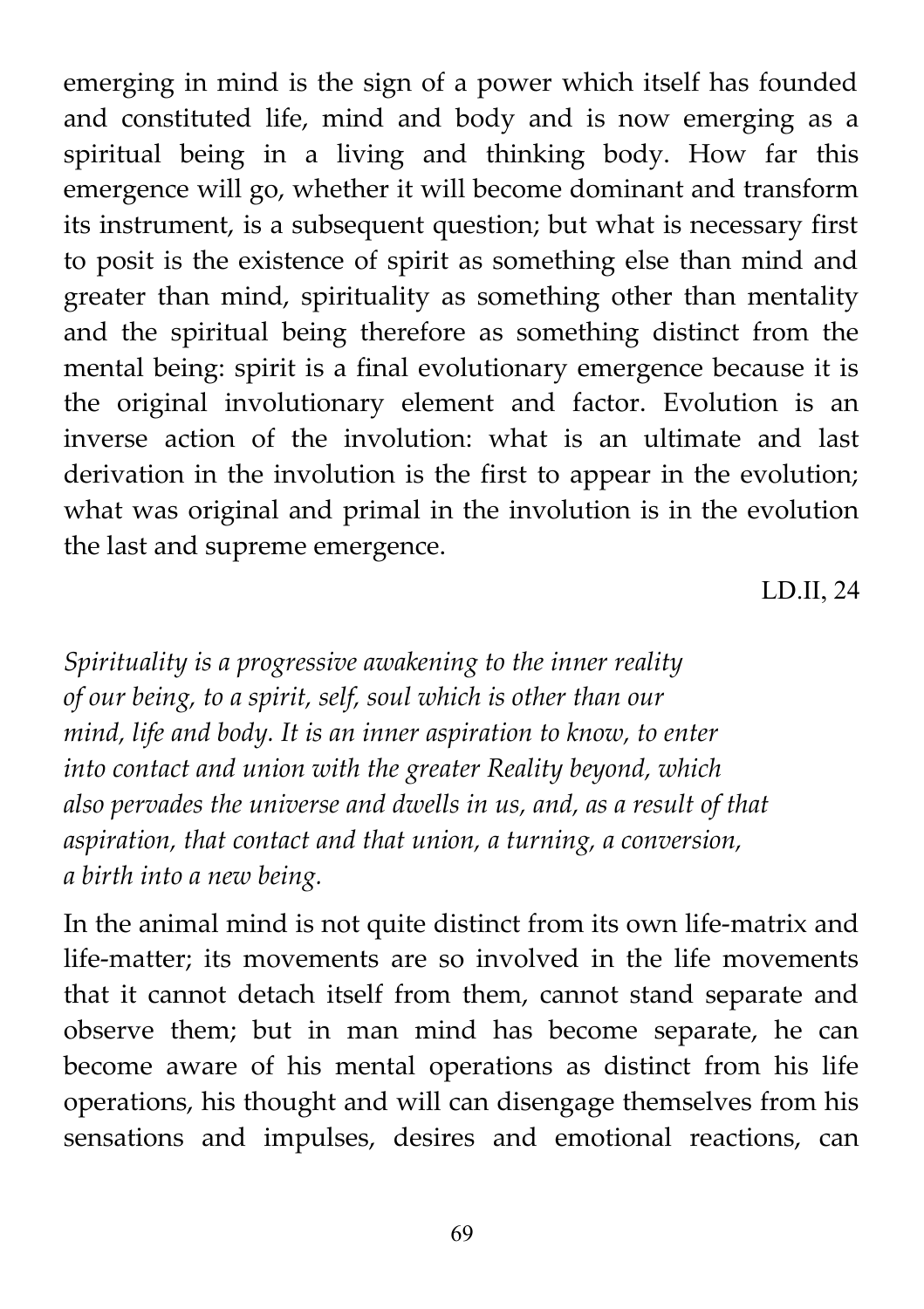become detached from them, observe and control them, sanction or cancel their functioning : he does not as yet know the secrets of his being well enough to be aware of himself decisively and with certitude as a mental being in a life and body, but he has that impression and can take inwardly that position. So too at first soul in man does not appear as something quite distinct from mind and from mentalised life; its movements are involved in the mind movements, its operations seem to be mental and emotional activities; the mental human being is not aware of a soul in him standing back from the mind and life and body, detaching itself, seeing and controlling and moulding their action and formation: but, as the inner evolution proceeds, this is precisely what can, must and does happen,  $-$  it is the long-delayed but inevitable next step in our evolutionary destiny. There can be a decisive emergence in which the being separates itself from thought and sees itself in an inner silence as the spirit in mind, or separates itself from the life movements, desires, sensations, kinetic impulses and is aware of itself as the spirit supporting life, or separates itself from the body sense and knows itself as a spirit ensouling Matter: this is the discovery of ourselves as the Purusha, a mental being or a life-soul or a subtle self supporting the body. This is taken by many as a sufficient discovery of the true self and in a certain sense they are right; for it is the self or spirit that so represents itself in regard to the activities of Nature, and this revelation of its presence is enough to disengage the spiritual element: but self-discovery can go farther, it can even put aside all relation to form or action of Nature. For it is seen that these selves are representations of a divine Entity to which mind, life and body are only forms and instruments: we are then the Soul looking at Nature, knowing all her dynamisms in us, not by mental perception and observation, but by an intrinsic consciousness and its direct sense of things and its intimate exact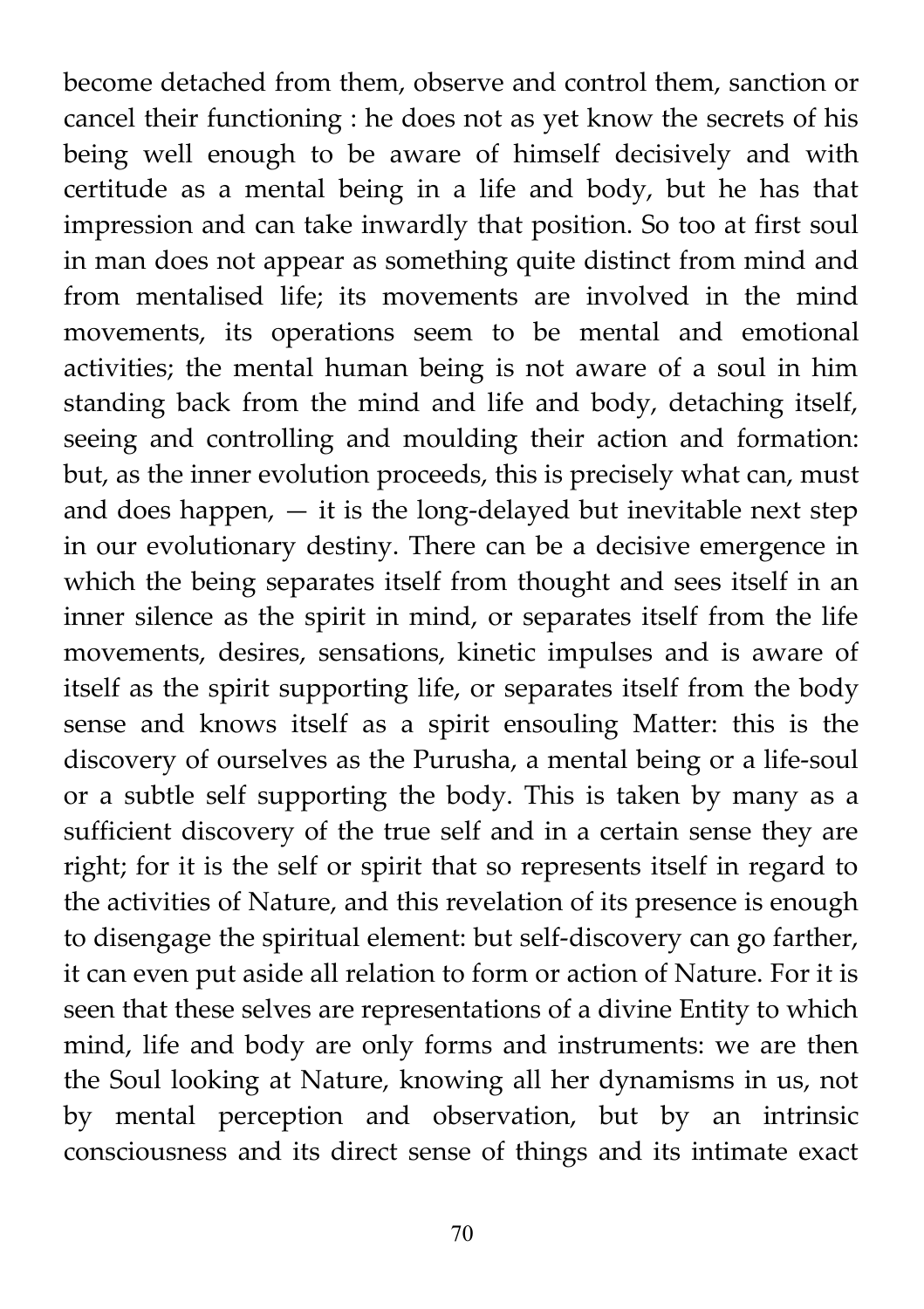vision, able therefore by its emergence to put a close control on our nature and change it. When there is a complete silence in the being, either a stillness of the whole being or a stillness behind unaffected by surface movements, then we can become aware of a Self, a spiritual substance of our being, an existence exceeding even the soul individuality, spreading itself into universality, surpassing all dependence on any natural form or action, extending itself upward into a transcendence of which the limits are not visible. It is these liberations of the spiritual part in us which are the decisive steps of the spiritual evolution in Nature.

When there is the decisive emergence, one sign of it is the status or action in us of an inherent, intrinsic, self-existent consciousness which knows itself by the mere fact of being, knows all that is in itself in the same way, by identity with it, begins even to see all that to our mind seems external in the same manner, by a movement of identity or by an intrinsic direct consciousness which envelops, penetrates, enters into its object, discovers itself in the object, is aware in it of something that is not mind or life or body. There is, then, evidently a spiritual consciousness which is other than the mental, and it testifies to the existence of a spiritual being in us which is other than our surface mental personality. But at first this consciousness may confine itself to a status of being separate from the action of our ignorant surface nature, observing it, limiting itself to knowledge, to a seeing of things with a spiritual sense and vision of existence. For action it may still depend upon the mental, vital, bodily instruments, or it may allow them to act according to their own nature and itself remain satisfied with self-experience and selfknowledge, with an inner liberation, an eventual freedom: but it may also and usually does exercise a certain authority, governance,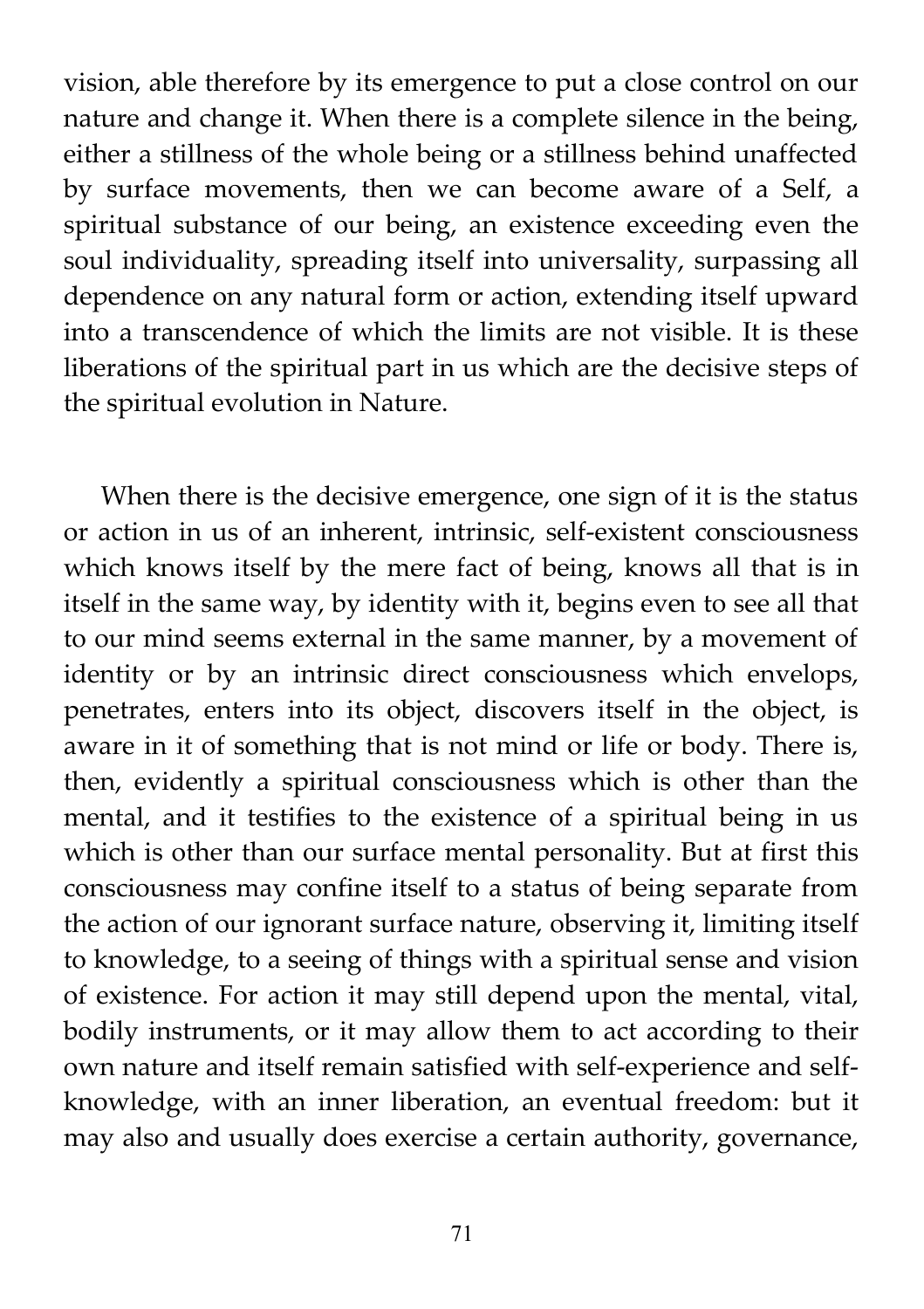influence on thought, life movement, physical action, a purifying uplifting control compelling them to move in a higher and purer truth of themselves, to obey or be an instrumentation of an influx of some diviner Power or a luminous direction which is not mental but spiritual and can be recognized as having a certain divine character, — the inspiration of a greater Self or the command of the Ruler of all being, the Ishwara.<sup>[17](#page-180-0)</sup> Or the nature may obey the psychic entity's intimations, move in an inner light, follow an inner guidance. This is already a considerable evolution and amounts to a beginning at least of a psychic and spiritual transformation. But it is possible to go farther; for the spiritual being, once inwardly liberated, can develop in mind the higher states of being that are its own natural atmosphere and bring down a supramental energy and action which are proper to the Truth-consciousness; the ordinary mental instrumentation, life-instrumentation, physical instrumentation even, could then be entirely transformed and become parts no longer of an ignorance however much illumined, but of a supramental creation which would be the true action of a spiritual truth-consciousness and knowledge.

It must therefore be emphasized that spirituality is not a high intellectuality, not idealism, not an ethical turn of mind or moral purity and austerity, not religiosity or an ardent and exalted emotional fervour, not even a compound of all these excellent things; a mental belief, creed or faith, an emotional aspiration, a regulation of conduct according to a religious or ethical formula are not spiritual achievement and experience. These things are of considerable value to mind and life; they are of value to the spiritual evolution itself as preparatory movements disciplining, purifying or giving a suitable form to the nature; but they still belong to the mental evolution,  $-$  the beginning of a spiritual

72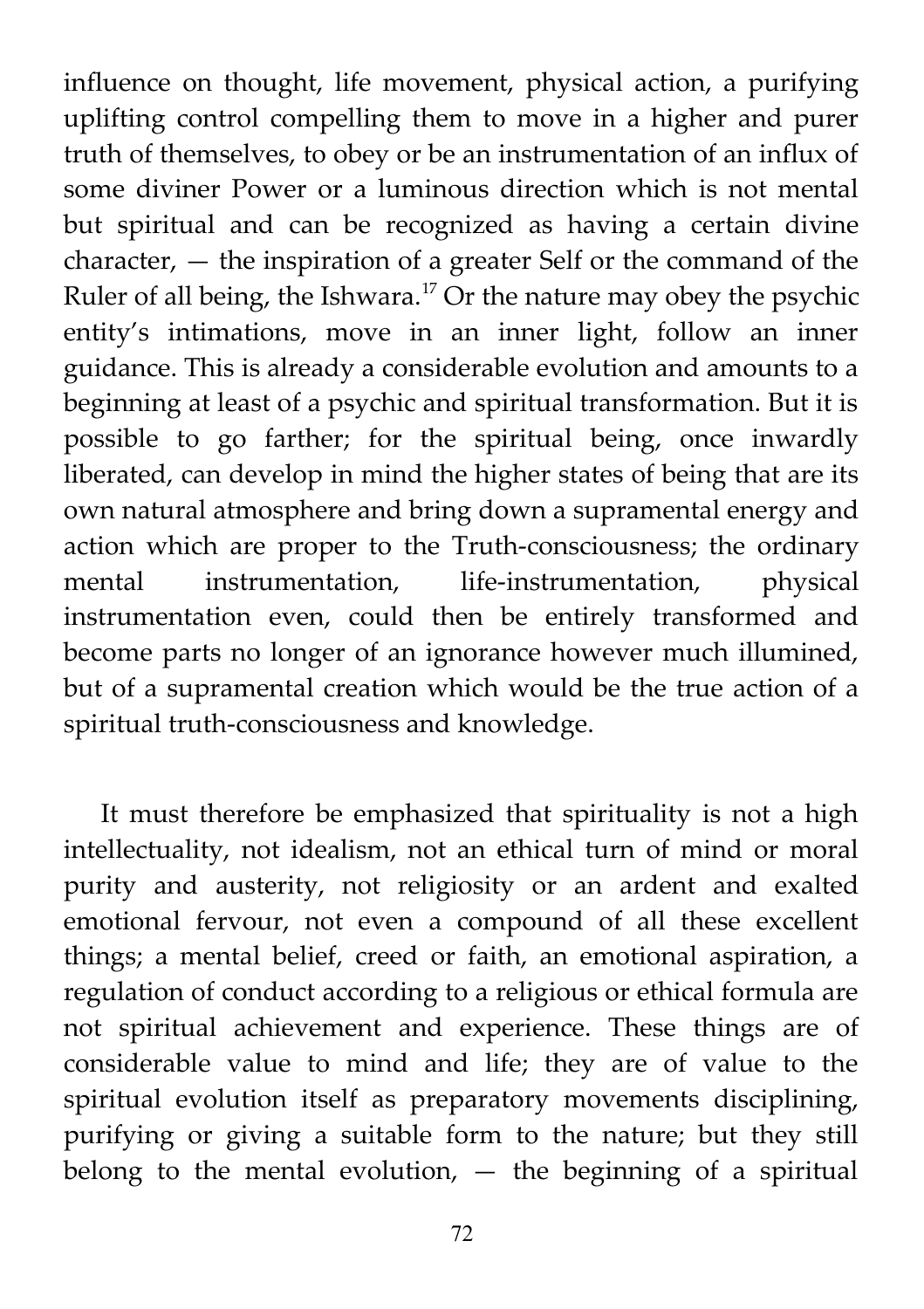realization, experience, change is not yet there. Spirituality is in its essence an awakening to the inner reality of our being, to a spirit, self, soul which is other than our mind, life and body, an inner aspiration to know, to feel, to be that, to enter into contact with the greater Reality beyond and pervading the universe which inhabits also our own being, to be in communion with It and union with It, and a turning, a conversion, a transformation of our whole being as a result of the aspiration, the contact, the union, a growth or waking into a new becoming or new being, a new self, a new nature.

LD.II, 24

*In her attempt to open up the inner being, Nature has followed four main lines* — *religion, occultism, spiritual thought and an inner spiritual realization and experience.*

There are four main lines which Nature has followed in her attempt to open up the inner being, — religion, occultism, spiritual thought and an inner spiritual realization and experience : the three first are approaches, the last is the decisive avenue of entry. All these four powers have worked by a simultaneous action, more or less connected, sometimes in a variable collaboration, sometimes in dispute with each other, sometimes in a separate independence. Religion has admitted an occult element in its ritual, ceremony, sacraments; it has leaned upon spiritual thinking, deriving from it sometimes a creed or theology, sometimes its supporting spiritual philosophy, — the former, ordinarily, is the occidental method, the latter the oriental: but spiritual experience is the final aim and achievement of religion, its sky and summit.

Each of these means or approaches corresponds to something in our total being and therefore to something necessary to the total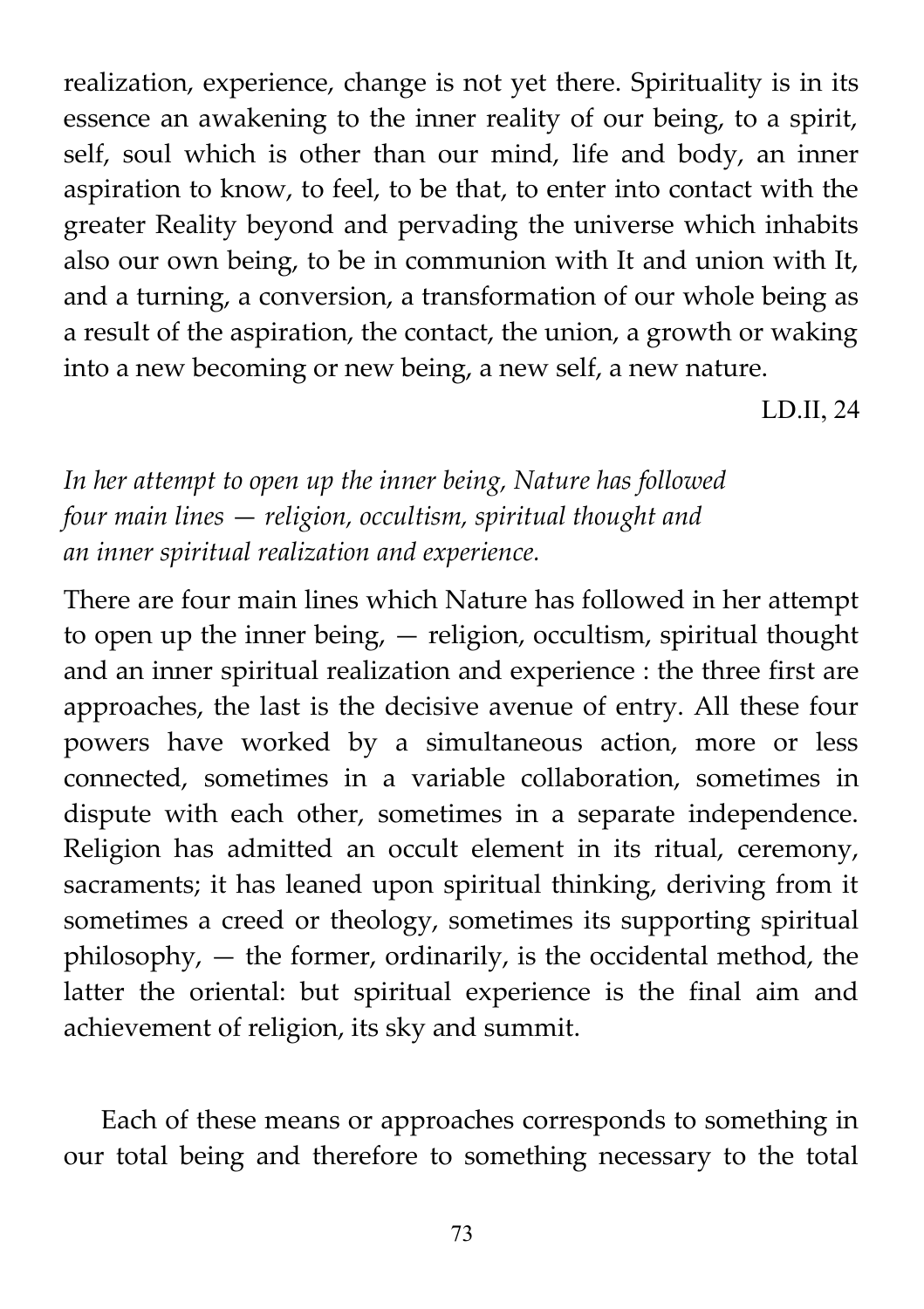aim of her evolution. There are four necessities of man's selfexpansion if he is not to remain this being of the surface ignorance seeking obscurely after the truth of things and collecting and systematizing fragments and sections of knowledge, the small limited and half-competent creature of the cosmic Force which he now is in his phenomenal nature. He must know himself and discover and utilize all his potentialities: but to know himself and the world completely he must go behind his own and its exterior, he must dive deep below his own mental surface and the physical surface of Nature. This he can only do by knowing his inner mental, vital, physical and psychic being<sup>[18](#page-180-1)</sup> and its powers and movements and the universal laws and processes of the occult Mind and Life which stand behind the material front of the universe: that is the field of occultism, if we take the word in its widest significance. He must know also the hidden Power or Powers that control the world: if there is a Cosmic Self or Spirit or a Creator, he must be able to enter into relation with It or Him and be able to remain in whatever contact or communion is possible, get into some kind of tune with the master Beings of the universe or with the universal Being and its universal will or a supreme Being and His supreme will, follow the law It gives him and the assigned or revealed aim of his life and conduct, raise himself towards the highest height that It demands of him in his life now or in his existence hereafter; if there is no such universal or supreme Spirit or Being, he must know what there is and how to lift himself to it out of his present imperfection and impotence. This approach is the aim of religion: its purpose is to link the human with the Divine and in so doing sublimate the thought and life and flesh so that they may admit the rule of the soul and spirit. But this knowledge must be something more than a creed or a mystic revelation; his thinking mind must be able to accept it, to correlate it with the principle of things and the observed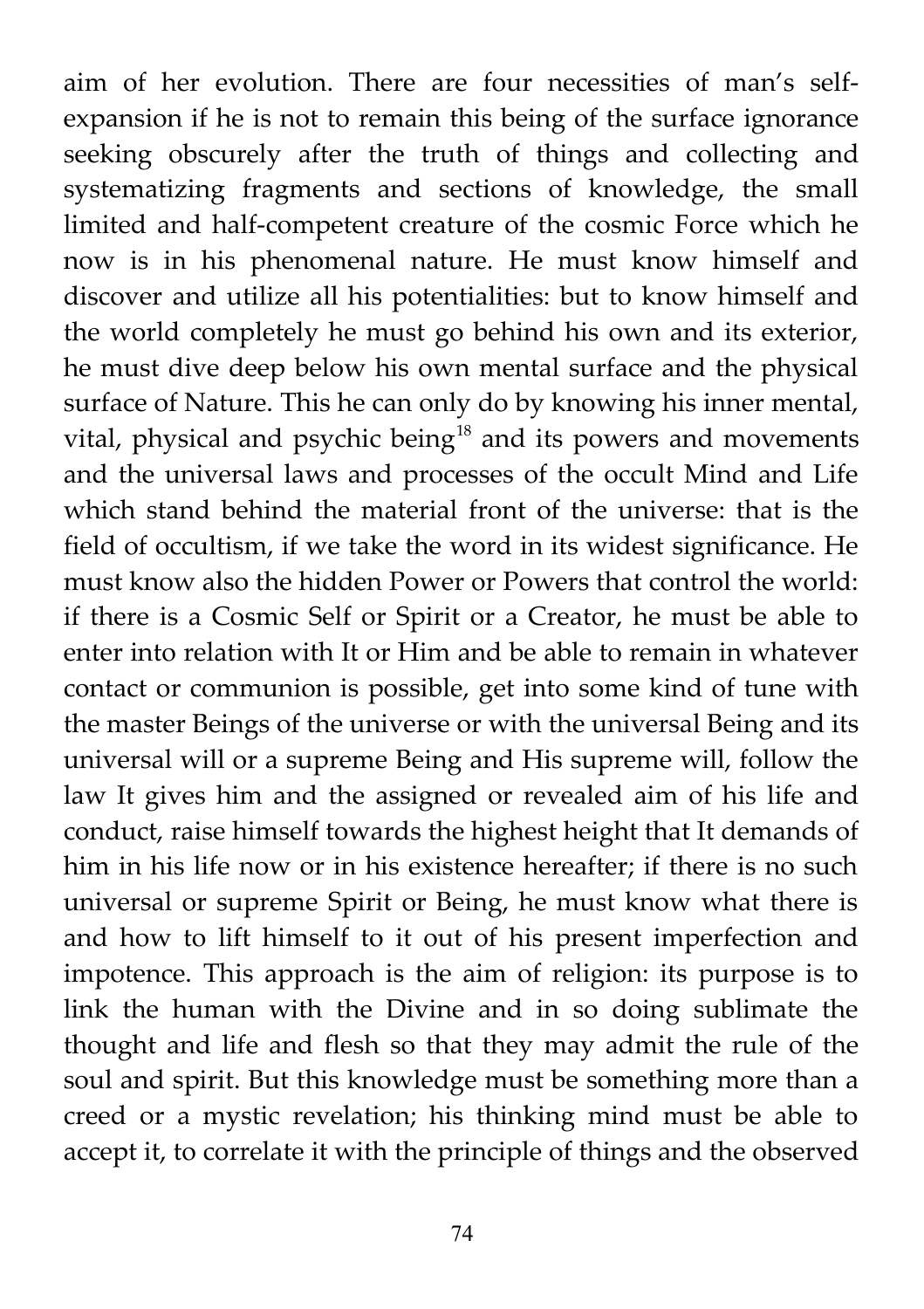truth of the universe: this is the work of philosophy, and in the field of the truth of the spirit it can only be done by a spiritual philosophy, whether intellectual in its method or intuitive. But all knowledge and endeavour can reach its fruition only if it is turned into experience and has become a part of the consciousness and its established operations; in the spiritual field of all this religious, occult or philosophical knowledge and endeavour must, to bear fruition, end in an opening up of the spiritual consciousness, in experiences that found and continually heighten, expand and enrich that consciousness and in the building of a life and action that is in conformity with the truth of the spirit: this is the work of spiritual realization and experience.

LD.II, 24

## *Only spiritual realization and experience can achieve the change* of *the mental being into a spiritual being.*

But none of these [first] three lines of approach can by themselves entirely fulfil the greater and ulterior intention of Nature; they cannot create in mental man the spiritual being, unless and until they open the door to spiritual experience. It is only by an inner realization of what these approaches are seeking after, by an overwhelming experience or by many experiences building up an inner change, by a transmutation of the consciousness, by a liberation of the spirit from its present veil of mind, life and body that there can emerge the spiritual being. That is the final line of the soul's progress towards which the others are pointing and, when it is ready to disengage itself from the preliminary approaches, then the real work has begun and the turning-point of the change is no longer distant. Till then all that the human mental being has reached is a familiarity with the idea of things beyond him, with the possibility of an other-worldly movement, with the ideal of some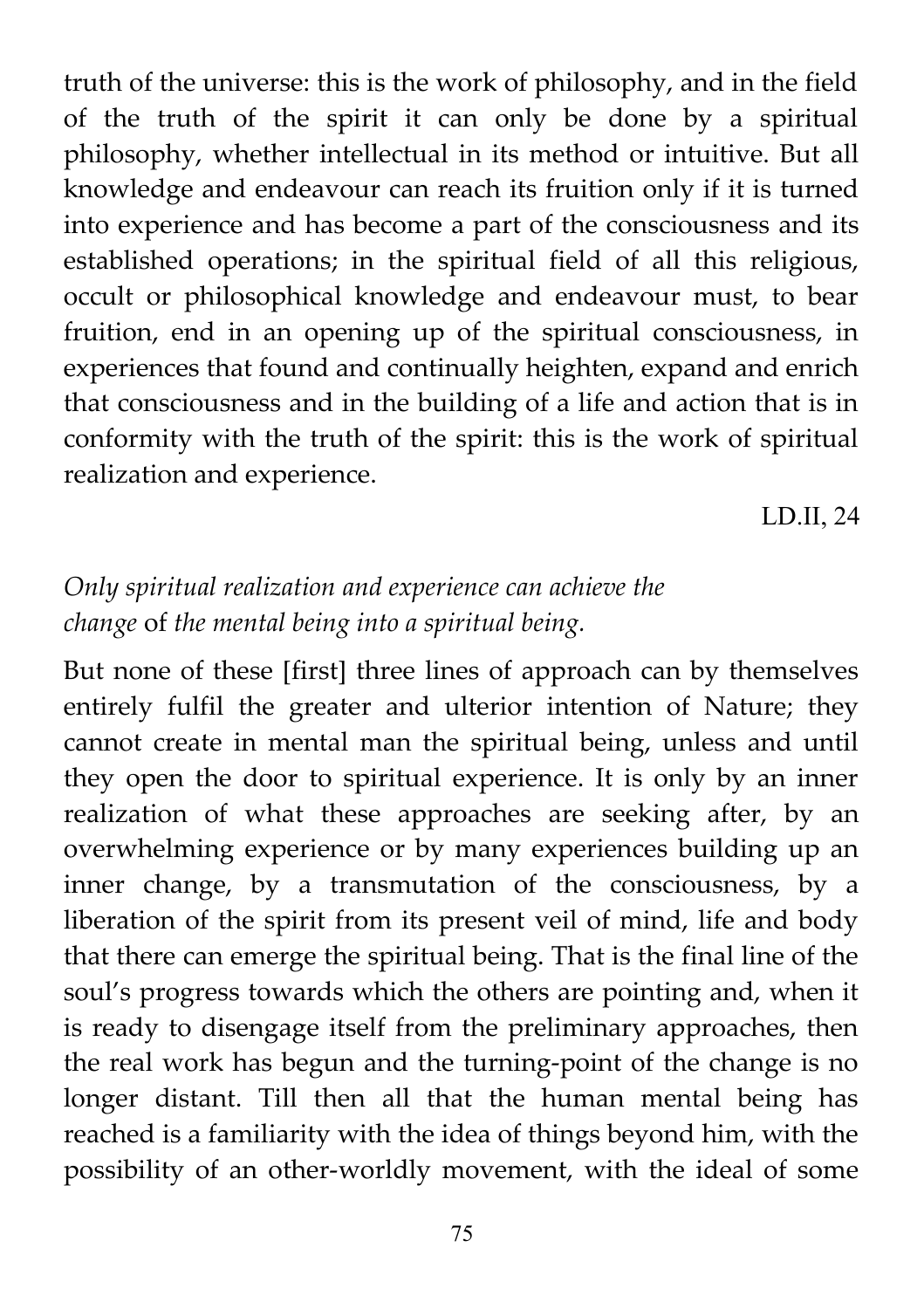ethical perfection; he may have made too some contact with greater Powers or Realities which help his mind or heart or life. A change there may be, but not the transmutation of the mental into the spiritual being. Religion and its thought and ethics and occult mysticism in ancient times produced the priest and the mage, the man of piety, the just man, the man of wisdom, many high points of mental manhood; but it is only after spiritual experience through the heart and mind began that we see arise the saint, the prophet, the Rishi, the Yogi, the seer, the spiritual sage and the mystic, and it is the religions in which these types of spiritual manhood came into being that have endured, covered the globe and given mankind all its spiritual aspiration and culture.

The last or highest emergence is the liberated man who has realized the Self and Spirit within him, entered into the cosmic consciousness, passed into union with the Eternal and, so far as he still accepts life and action, acts by the light and energy of the Power within him working through his human instruments of Nature. The largest formulation of this spiritual change and achievement is a total liberation of soul, mind, heart and action, a casting of them all into the sense of the cosmic Self and the Divine Reality. The spiritual evolution of the individual has then found its way and thrown up its range of Himalayan eminence and its peaks of highest nature. Beyond this height and largeness there opens only the supramental ascent or the incommunicable Transcendence.

LD.II, 24

*Mysticism and spirituality have been criticized from two points of view. These criticisms should be examined before proceeding further:*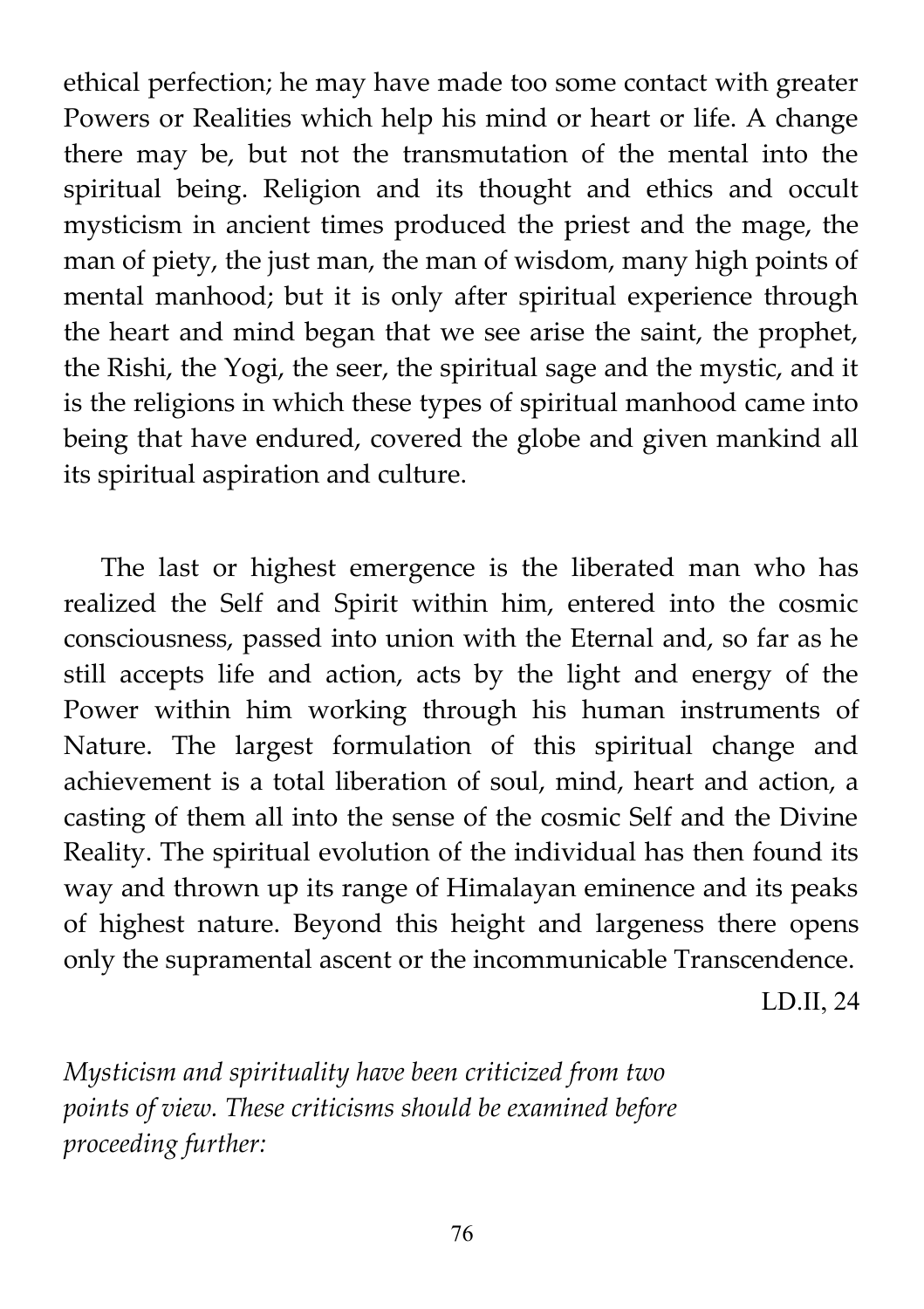#### I. *The mystic turns away from life.*

*. . .* The mystic in this view is the man who turns aside into the unreal, into occult regions of a self-constructed land of chimeras and loses his way there . . . The mystic either detaches himself from life as the other-worldly ascetic or the aloof visionary and therefore cannot help life, or else he brings no better solution or result than the practical man or the man of intellect and reason.

[To this kind of criticism one can reply that the true task of spirituality] is not to solve human problems on the past or present mental basis, but to create a new foundation of our being and our life and knowledge. The ascetic or other-worldly tendency of the mystic is an extreme affirmation of his refusal to accept the limitations imposed by material Nature: for his very reason of being is to go beyond her; if he cannot transform her, he must leave her. At the same time the spiritual man has not stood back altogether from the life of humanity; for the sense of unity with all beings, the stress of a universal love and compassion, the will to spend the energies for the good of all creatures, $19$  are central to the dynamic outflowering of the spirit: he has turned therefore to help, he has guided as did the ancient Rishis or the prophets, or stooped to create and, where he has done so with something of the direct power of the Spirit, the results have been prodigious. But the solution of the problem which spirituality offers is not a solution by external means, though these also have to be used, but by an inner change, a transformation of the consciousness and nature.

If no decisive but only a contributory result, an accretion of some new finer elements to the sum of the consciousness, has been the general consequence and there has been no life-transformation, it is because man in the mass has always deflected the spiritual impulsion, recanted from the spiritual ideal or held it only as a form

77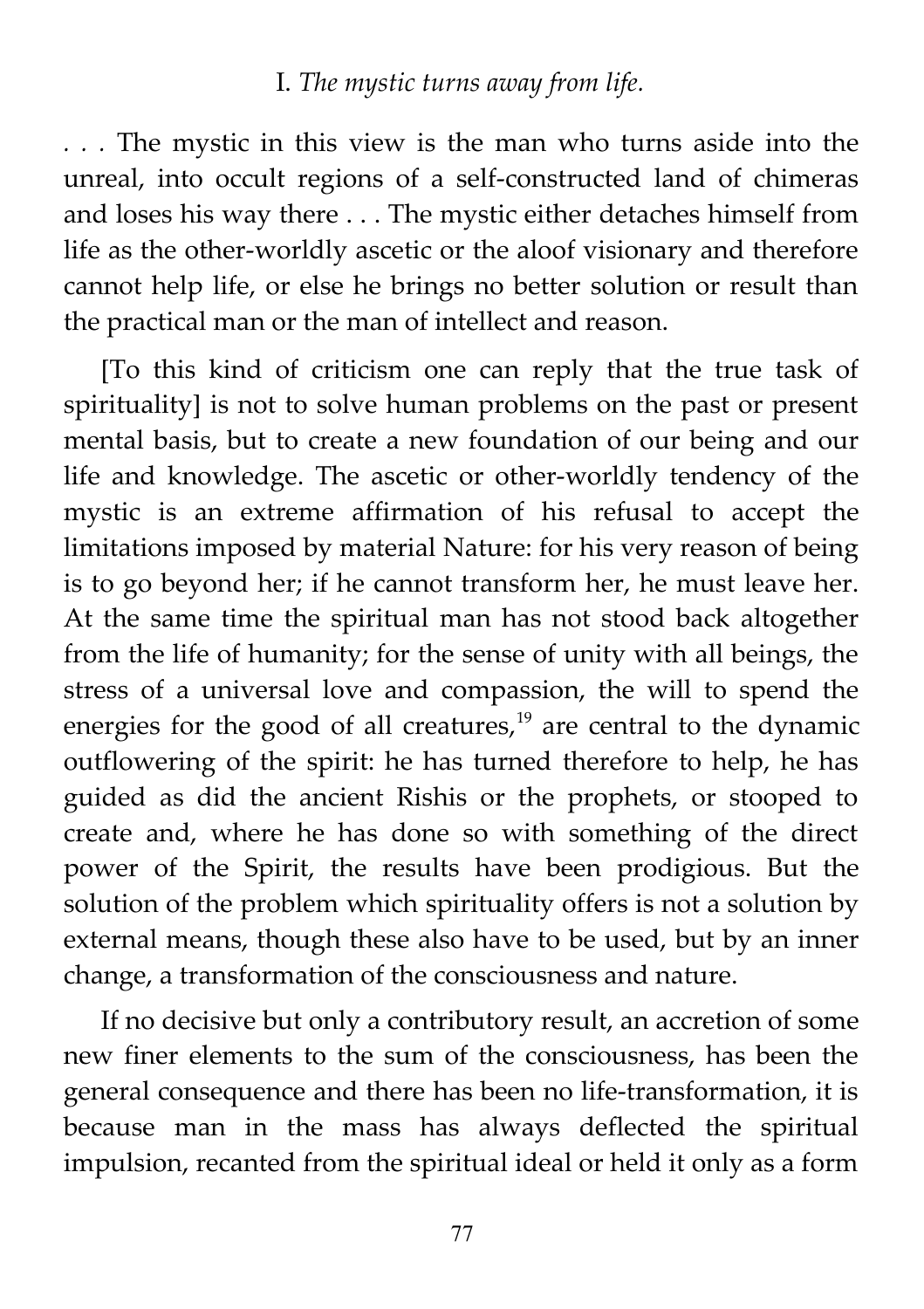and rejected the inward change. Spirituality cannot be called upon to deal with life by a non-spiritual method or attempt to cure its ills by the panaceas, the political, social or other mechanical remedies which the mind is constantly attempting and which have always failed and will continue to fail to solve anything. The most drastic changes made by these means change nothing; for the old ills exist in a new form: the aspect of the outward environment is altered, but man remains what he was; he is still an ignorant mental being misusing or not effectively using his knowledge, moved by ego and governed by vital desires and passions and the needs of the body, unspiritual and superficial in his outlook, ignorant of his own self and the forces that drive and use him. His life constructions have a value as expressions of his individual and collective being in the stage to which they have reached or as a machinery for the convenience and welfare of his vital and physical parts and a field and medium for his mental growth, but they cannot take him beyond his present self or serve as a machinery to transform him; his and their perfection can only come by his farther evolution. Only a spiritual change, an evolution of his being from the superficial mental towards the deeper spiritual consciousness, can make a real and effective difference. To discover the spiritual being in himself is the main business of the spiritual man and to help others towards the same evolution is his real service to the race; till that is done, an outward help can succour and alleviate, but nothing or very little more is possible.

It is true that the spiritual tendency has been to look more beyond life than towards life. It is true also that the spiritual change has been individual and not collective; its result has been successful in the man, but unsuccessful or only indirectly operative in the human mass. The spiritual evolution of Nature is still in process and incomplete,  $-$  one might almost say, still only beginning,  $-$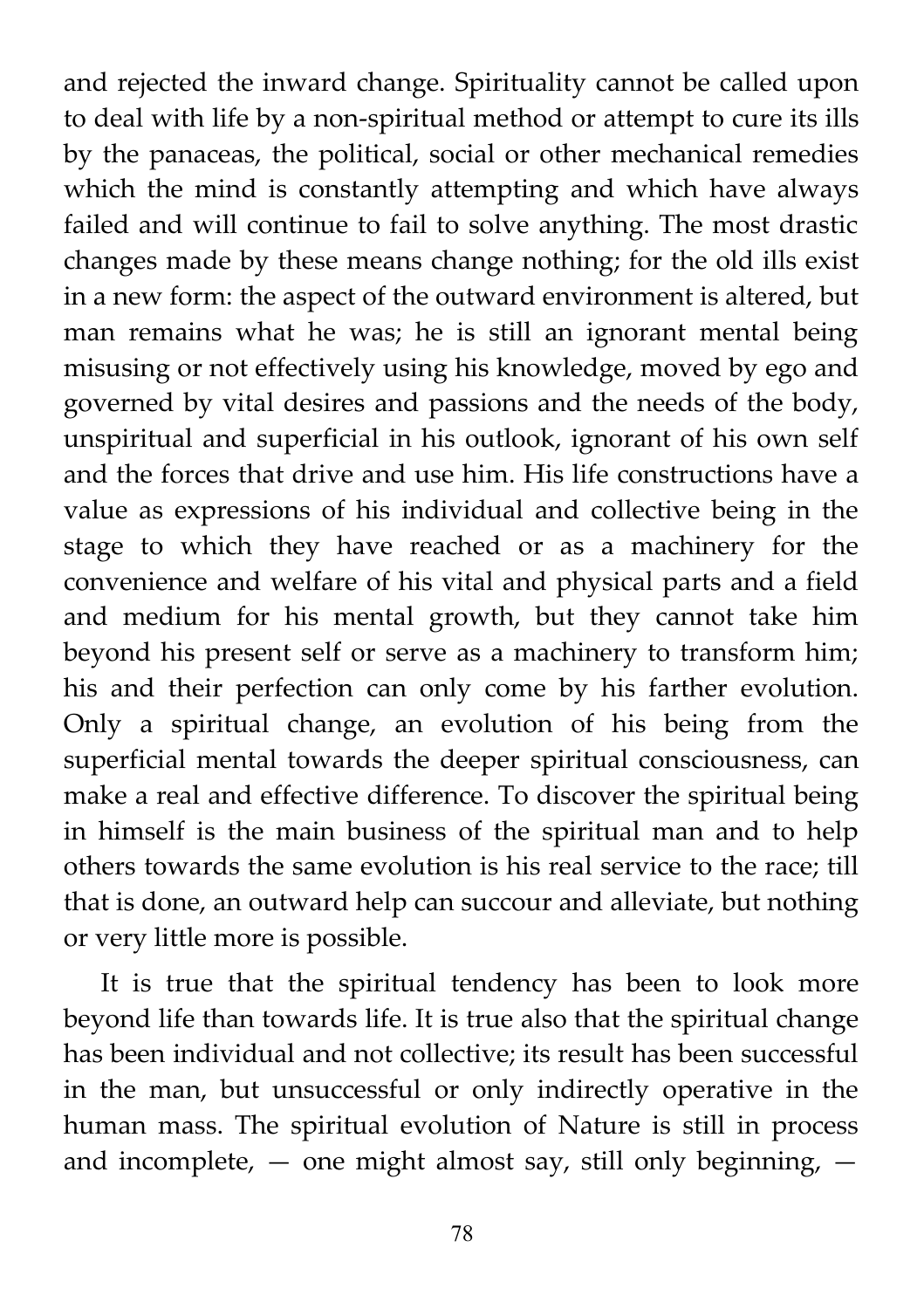and its main preoccupation has been to affirm and develop a basis of spiritual consciousness and knowledge and to create more and more a foundation or formation for the vision of that which is eternal in the truth of the spirit.

## 2. *Mystical knowledge is purely subjective.*

Another objection to the mystic and his knowledge is urged, not against its effect upon life but against his method of the discovery of Truth and against the Truth that he discovers . . . But it is urged that the actual result of this method is not one truth common to all, there are great differences; the conclusion suggested is that this knowledge is not truth at all but a subjective mental formation. But this objection is based on a misunderstanding of the nature of spiritual knowledge. Spiritual truth is a truth of the spirit, not a truth of the intellect, not a mathematical theorem or a logical formula. It is a truth of the Infinite, one in an infinite diversity, and it can assume an infinite variety of aspects and formations: in the spiritual evolution it is inevitable that there should be a many-sided passage and reaching to the one Truth, a many-sided seizing of it; this many-sidedness is the sign of the approach of the soul to a living reality, not to an abstraction or a constructed figure of things that can be petrified into a dead or stony formula. The hard logical and intellectual notion of truth as a single idea which all must accept, one idea or system of ideas defeating all other ideas or systems, or a single limited fact or single formula of facts which all must recognize, is an illegitimate transference from the limited truth of the physical field to the much more complex and plastic field of life and mind and spirit.

This transference has been responsible for much harm; it brings into thought narrowness, limitation, an intolerance of the necessary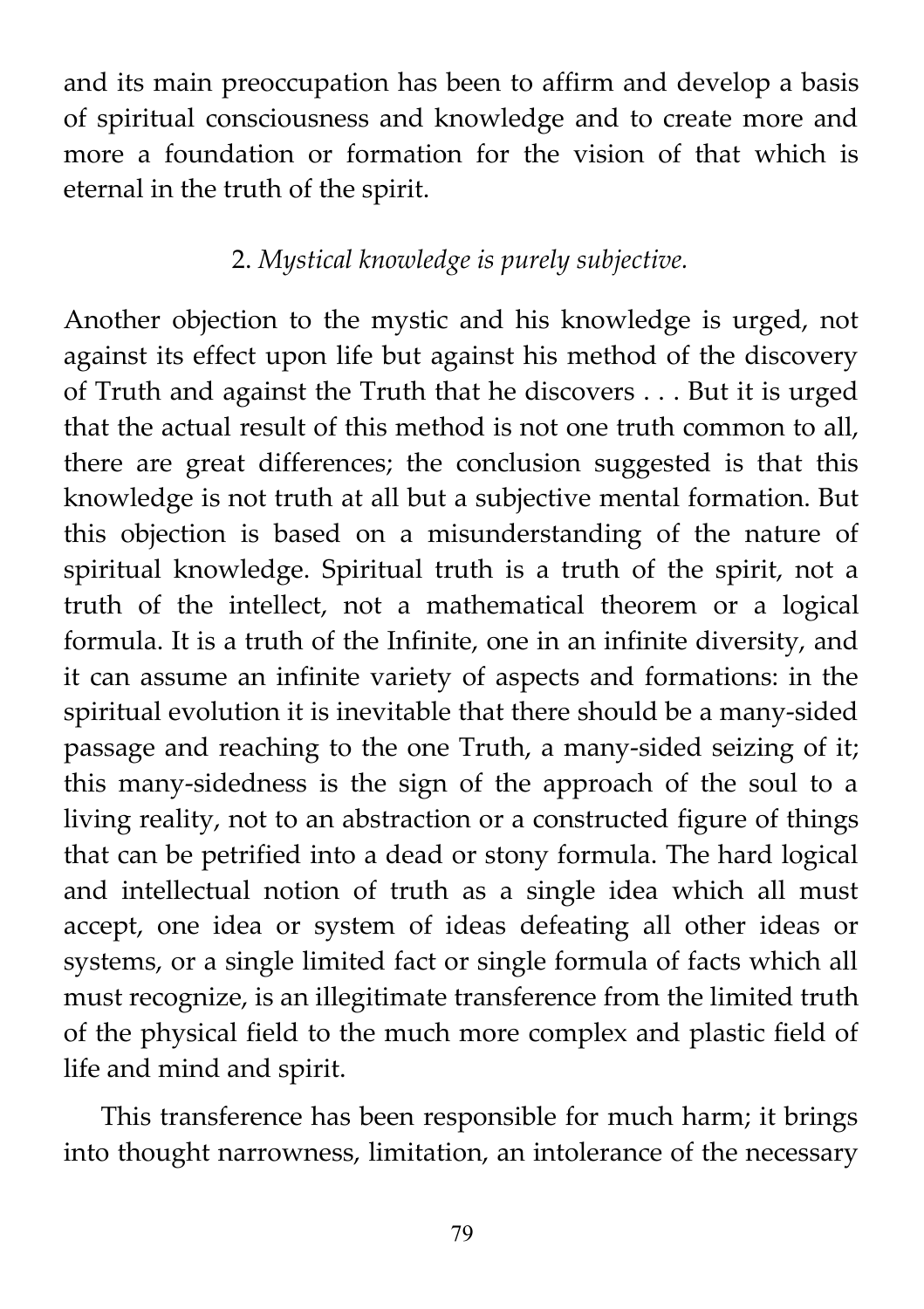variation and multiplicity of view-points without which there can be no totality of truth-finding, and by the narrowness and limitation much obstinacy in error. It reduces philosophy to an endless maze of sterile disputes; religion has been invaded by this misprision and infected with credal dogmatism, bigotry and intolerance. The truth of the spirit is a truth of being and consciousness and not a truth of thought: mental ideas can only represent or formulate some facet, some mind-translated principle or power of it or enumerate its aspects, but to know it one has to grow into it and be it; without that growing and being there can be no true spiritual knowledge. The fundamental truth of spiritual experience is one, its consciousness is one, everywhere it follows the same general lines and tendencies of awakening and growth into spiritual being; for these are the imperatives of the spiritual consciousness. But also there are, based on those imperatives, numberless possibilities of variation of experience and expression: the centralization and harmonization of these possibles, but also the intensive sole following out of any line of experience are both of them necessary movements of the emerging spiritual Conscious-Force within us. Moreover, the accommodation of mind and life to the spiritual truth, its expression in them, must vary with the mentality of the seeker so long as he has not risen above all need of such accommodation or such limiting expression. It is this mental and vital element which has created the oppositions that still divide spiritual seekers or enter into their differing affirmations of the truth that they experience. This difference and variation is needed for the freedom of spiritual search and spiritual growth: to overpass differences is quite possible, but that is most easily done in pure experience; in mental formulation the difference must remain until one can exceed mind altogether and in a highest consciousness integralize, unify and harmonize the many-sided truth of the Spirit.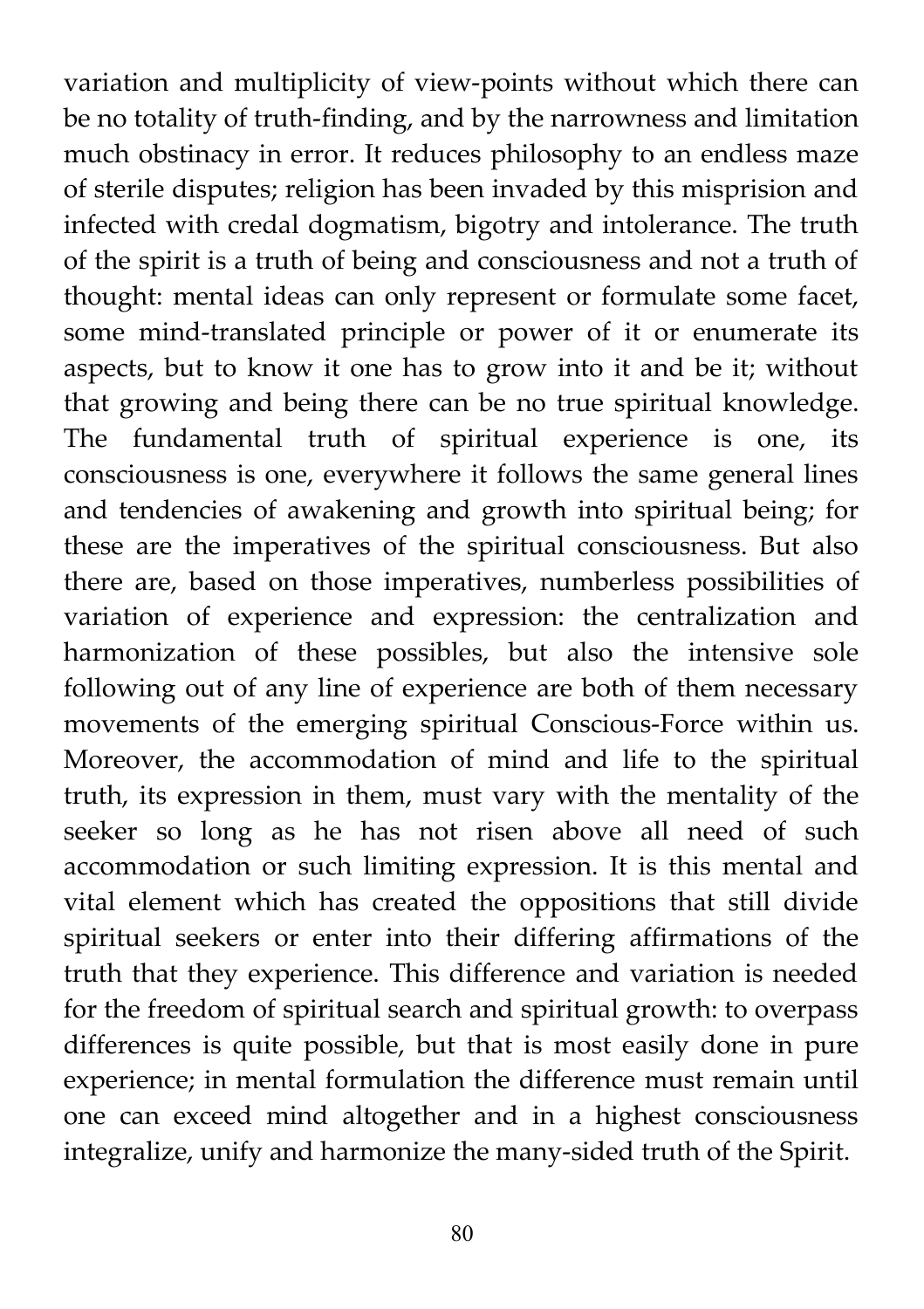The supreme Self is one, but the souls of the Self are many and as is the soul's formation of nature, so will be its spiritual selfexpression. A diversity in oneness is the law of the manifestation; the supramental unification and integration must harmonize these diversities, but to abolish them is not the intention of the Spirit in Nature.

LD.II, 24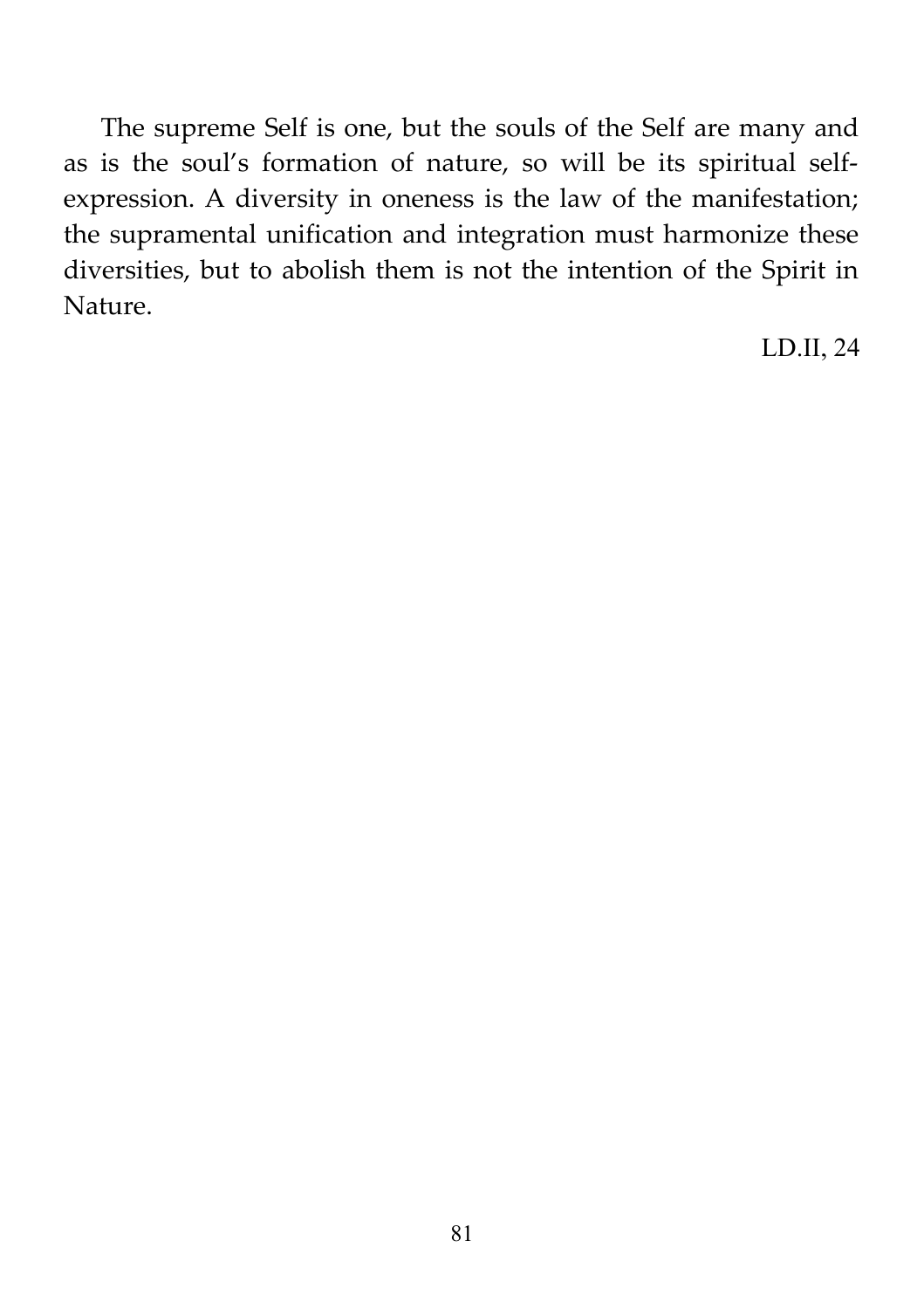## **CHAPTER VI**

# **THE TRIPLE TRANSFORMATION**

If *the final goal of terrestrial evolution were only to awaken man to the supreme Reality and to release him from ignorance and bondage, so that the liberated soul could find elsewhere a higher state of being or merge into this supreme Reality, the task would be accomplished with the advent of the spiritual man. But there is also in us an aspiration for the mastery of Nature and her transformation, for a greater perfection in the earthly existence itself.*

IF it is the sole intention of Nature in the evolution of the spiritual man to awaken him to the supreme Reality and release him from herself, or from the Ignorance in which she as the Power of the Eternal has masked herself, by a departure into a higher status of being elsewhere, if this step in the evolution is a close and an exit, then in the essence her work has been already accomplished and there is nothing more to be done. The ways have been built, the capacity to follow them has been developed, the goal or last height of the creation is manifest; all that is left is for each soul to reach individually the right stage and turn of its development, enter into the spiritual ways and pass by its own chosen path out of this inferior existence. But we have supposed that there is a farther intention, — not only a revelation of the Spirit, but a radical and integral transformation of Nature. There is a will in her to effectuate a true manifestation of the embodied life of the Spirit, to complete what she has begun by a passage from the Ignorance to the Knowledge, to throw off her mask and to reveal herself as the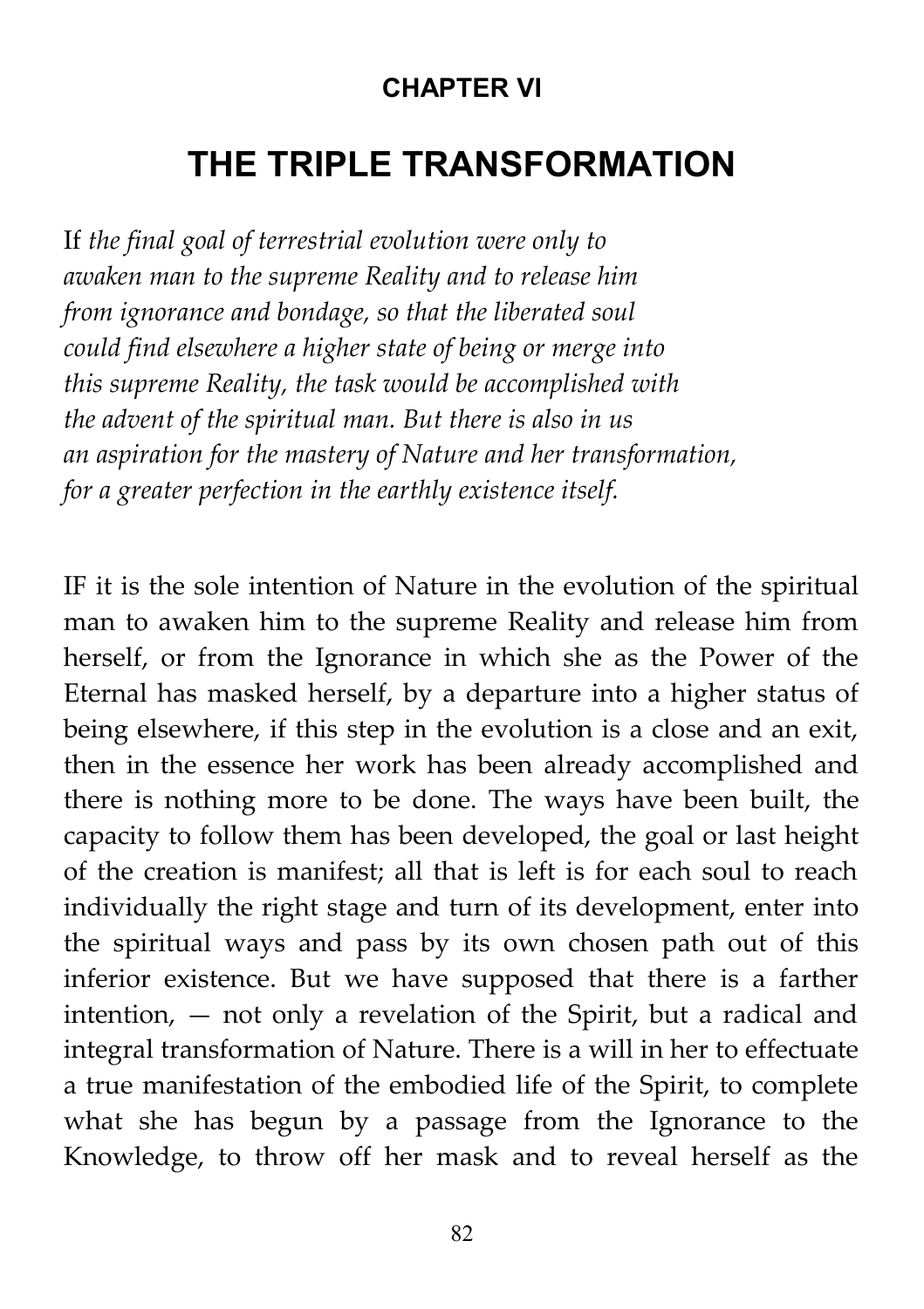luminous Consciousness-Force carrying in her the eternal Existence and its universal Delight of being. It then becomes obvious that there is something not yet accomplished, there becomes clear to view the much that has still to be done . . . there is a height still to be reached, a wideness still to be covered by the eye of vision, the wing of the will, the self-affirmation of the spirit in the material universe. What the evolutionary Power has done is to make a few individuals aware of their souls, conscious of their selves, aware of the eternal being that they are, to put them into communion with the Divinity or the reality which is concealed by her appearances: a certain change of nature prepares, accompanies or follows upon this illumination, but it is not the complete and radical change which establishes a secure and settled new principle, a new creation, a permanent new order of being in the field of terrestrial Nature. The spiritual man has evolved, but not the supramental being who shall thenceforward be the leader of that Nature.

LD.II, 25

*To be established permanently, this new order of existence demands a radical change of the entire human nature. In this transformation, there are three phases.*

It must become the normal nature of a new type of being; as mind is established here on a basis of Ignorance seeking for Knowledge and growing into Knowledge, so supermind must be established here on a basis of Knowledge growing into its own greater Light. But this cannot be so long as the spiritual-mental being has not risen fully to supermind and brought down its powers into terrestrial existence. For the gulf between mind and supermind has to be bridged, the closed passages opened and roads of ascent and descent created where there is now a void and a silence . . . There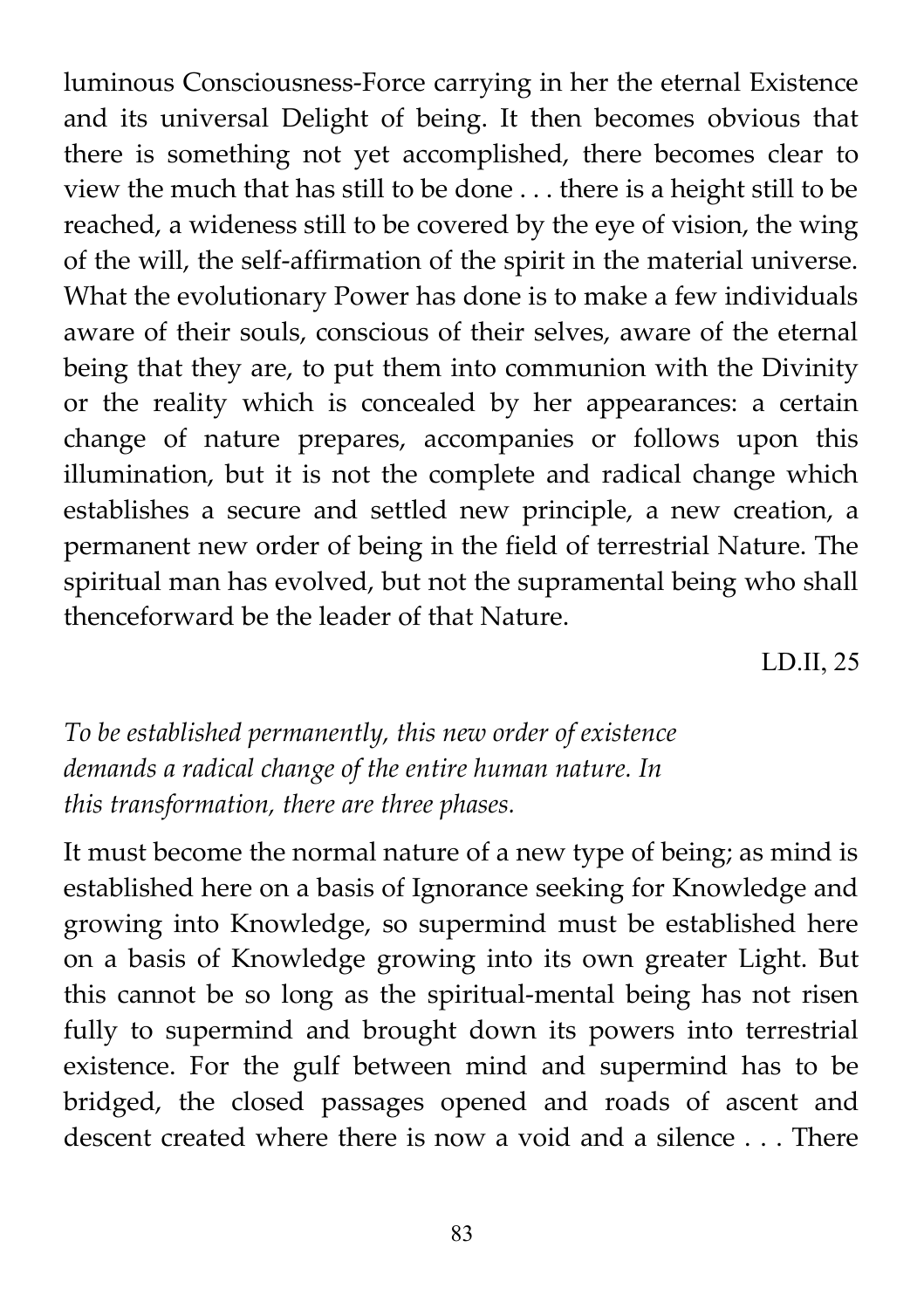must first be the psychic change, the conversion of our whole present nature into a soul-instrumentation; on that or along with that there must be the spiritual change, the descent of a higher Light, Knowledge, Power, Force, Bliss, Purity into the whole being, even into the lowest recesses of the life and body, even into the darkness of our subconscience; last, there must supervene the supramental transmutation, — there must take place as the crowning movement the ascent into the supermind and the transforming descent of the supramental Consciousness into our entire being and nature.

LD.II, 25

## *The first phase of this transformation can be called psychic: the soul, or psychic being, has to come forward and take the lead of the whole being.*

At the beginning the soul in Nature, the psychic entity, whose unfolding is the first step towards a spiritual change, is an entirely veiled part of us, although it is that by which we exist and persist as individual beings in Nature. The other parts of our natural composition are not only mutable but perishable; but the psychic entity in us persists and is fundamentally the same always: it contains all essential possibilities of our manifestation but is not constituted by them; it is not limited by what it manifests, not contained by the incomplete forms of the manifestation, not tarnished by the imperfections and impurities, the defects and deprivations of the surface being. It is an ever-pure flame of the divinity in things and nothing that comes to it, nothing that enters into our experience can pollute its purity or extinguish the flame. This spiritual stuff is immaculate and luminous and, because it is perfectly luminous, it is immediately, intimately, directly aware of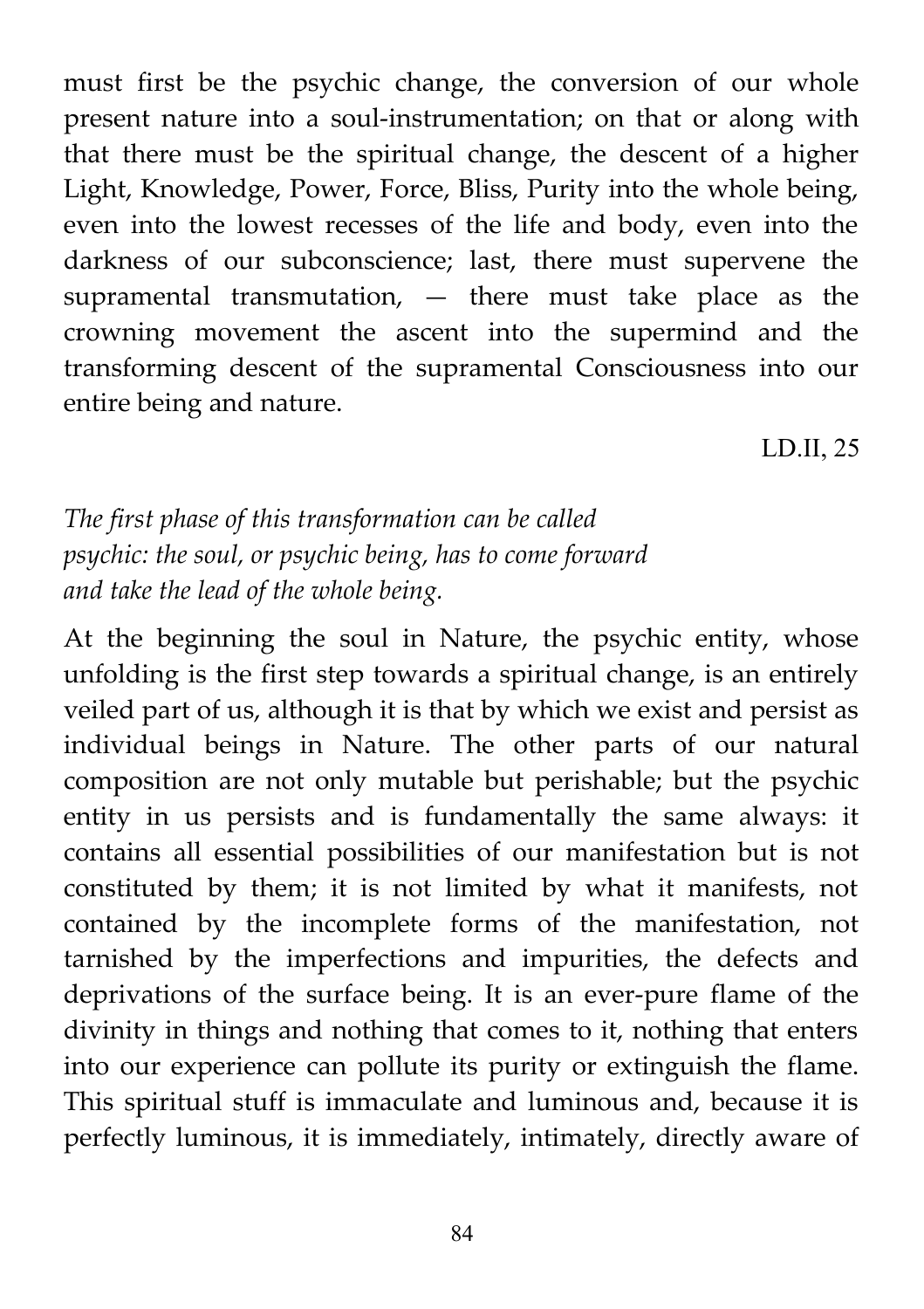truth of being and truth of nature; it is deeply conscious of truth and good and beauty because truth and good and beauty are akin to its own native character, forms of something that is inherent in its own substance. It is aware also of all that contradicts these things, of all that deviates from its own native character, of falsehood and evil and the ugly and the unseemly; but it does not become these things nor is it touched or changed by these opposites of itself which so powerfully affect its outer instrumentation of mind, life and body. For the soul, the permanent being in us, puts forth and uses mind, life and body as its instruments, undergoes the envelopment of their conditions, but it is other and greater than its members.

If the psychic entity had been from the beginning unveiled and known to its ministers, not a secluded King in a screened chamber, the human evolution would have been a rapid soul-outflowering, not the difficult, chequered and disfigured development it now is; but the veil is thick and we know not the secret Light within us, the light in the hidden crypt of the heart's innermost sanctuary. Intimations rise to our surface from the psyche, but our mind does not detect their source; it takes them for its own activities because, before even they come to the surface, they are clothed in mental substance ; thus ignorant of their authority, it follows or does not follow them according to its bent or turn at the moment. If the mind obeys the urge of the vital ego, then there is little chance of the psychic at all controlling the nature or manifesting in us something of its secret spiritual stuff and native movement; or, if the mind is over-confident to act in its own smaller light, attached to its own judgment, will and action of knowledge, then also the soul will remain veiled and quiescent and wait for the mind's farther evolution. For the psychic part within is there to support the natural evolution, and the first natural evolution must be the development of body, life and mind, successively, and these must act each in its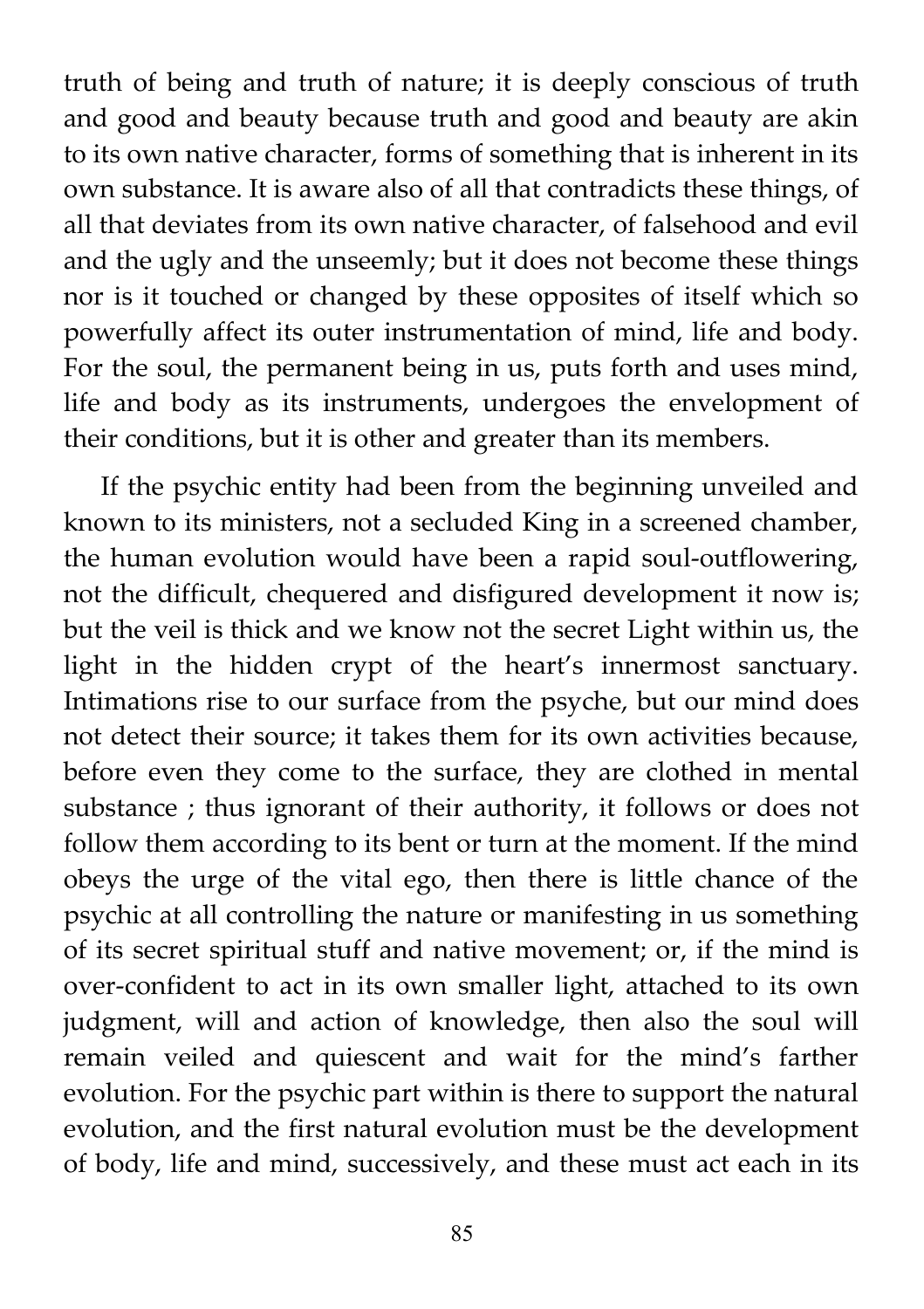own kind or together in their ill-assorted partnership in order to grow and have experience and evolve. The soul gathers the essence of all our mental, vital and bodily experience and assimilates it for the farther evolution of our existence in Nature; but this action is occult and not obtruded on the surface. In the early material and vital stages of the evolution of being there is indeed no consciousness of soul; there are psychic activities, but the instrumentation, the form of these activities are vital and physical — or mental when the mind is active. For even the mind, so long as it is primitive or is developed but still too external, does not recognize their deeper character.

Man is in his self a unique Person, but he is also in his manifestation of self a multiperson; he will never succeed in being master of himself until the Person imposes itself on his multipersonality and governs it: but this can only be imperfectly done by the surface mental will and reason; it can be perfectly done only if he goes within and finds whatever central being is by its predominant influence at the head of all his expression and action. In inmost truth it is his soul that is this central being, but in outer fact it is often one or other of the part beings in him that rules, and this representative of the soul, this deputy self he can mistake for the inmost soul principle.

LD.II, 25

*In the course of evolution, the soul, in order to emerge successfully and turn the being towards the supreme Reality, uses three dynamic images of this supreme Reality: Truth, Beauty and Good. Three ways thus open before the seeker.*

A first condition of the soul's complete emergence is a direct contact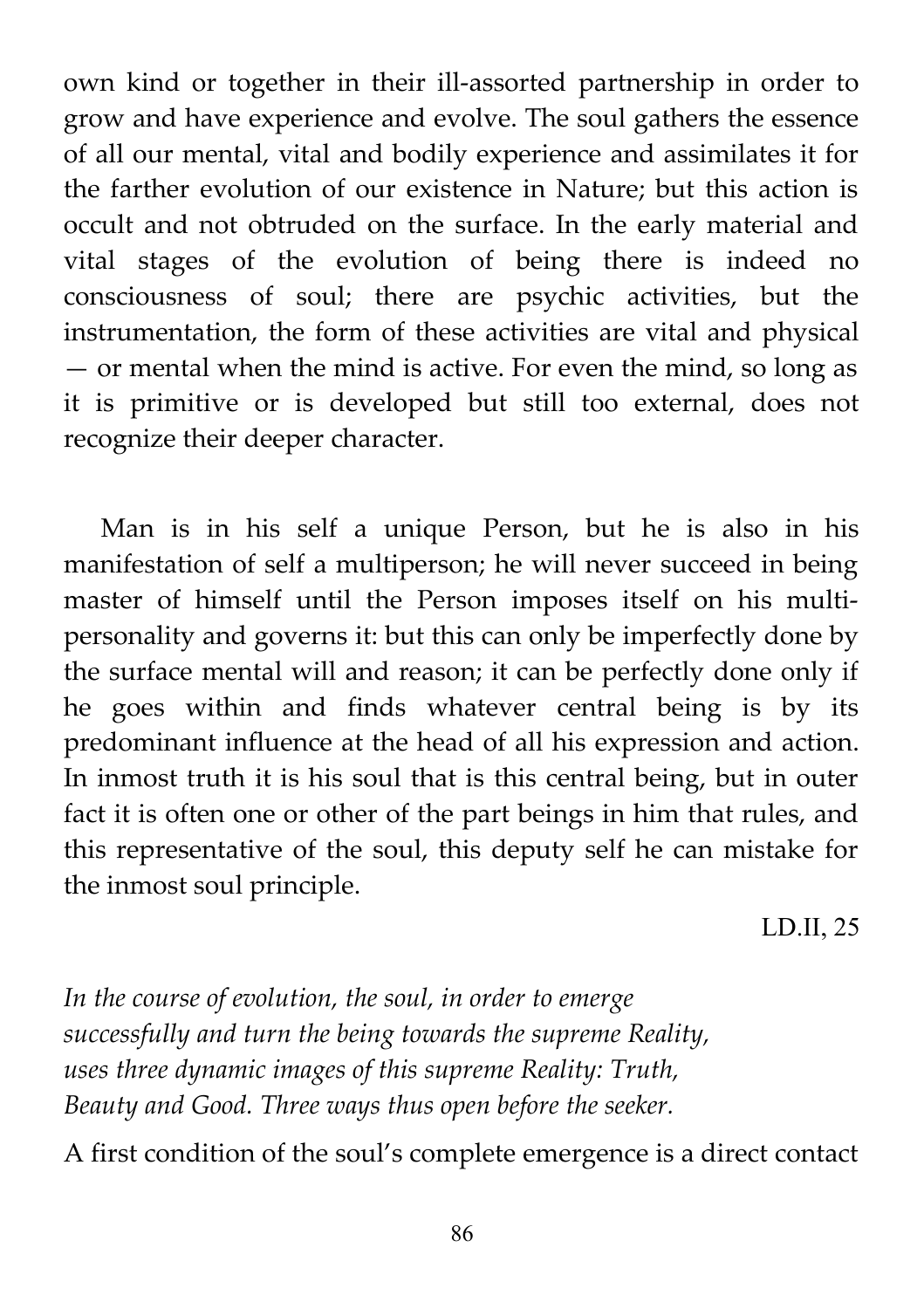in the surface being with the spiritual Reality. Because it comes from that, the psychic element in us turns always towards whatever in phenomenal Nature seems to belong to a higher Reality and can be accepted as its sign and character. At first, it seeks this Reality through the good, the true, the beautiful, through all that is pure and fine and high and noble: but although this touch through outer signs and characters can modify and prepare the nature, it cannot entirely or most inwardly and profoundly change it. For such an inmost change the direct contact with the Reality itself is indispensable since nothing else can so deeply touch the foundations of our being and stir it or cast the nature by its stir into a ferment of transmutation. Mental representations, emotional and dynamic figures have their use and value; Truth, Good and Beauty are in themselves primary and potent figures of the Reality, and even in their forms as seen by the mind, as felt by the heart, as realized in the life can be lines of an ascent: but it is in a spiritual substance and being of them and of itself that That which they represent has to come into our experience.

LD.II, 25

#### I.*The way of the intellect or of knowledge.*

The soul may attempt to achieve this contact mainly through the thinking mind as intermediary and instrument; it puts a psychic impression on the intellect and the larger mind of insight and intuitional intelligence and turns them in that direction. At its highest the thinking mind is drawn always towards the impersonal; in its search it becomes conscious of a spiritual essence, an impersonal Reality which expresses itself in all these outward signs and characters but is more than any formation or manifesting figure. It feels something of which it becomes intimately and

87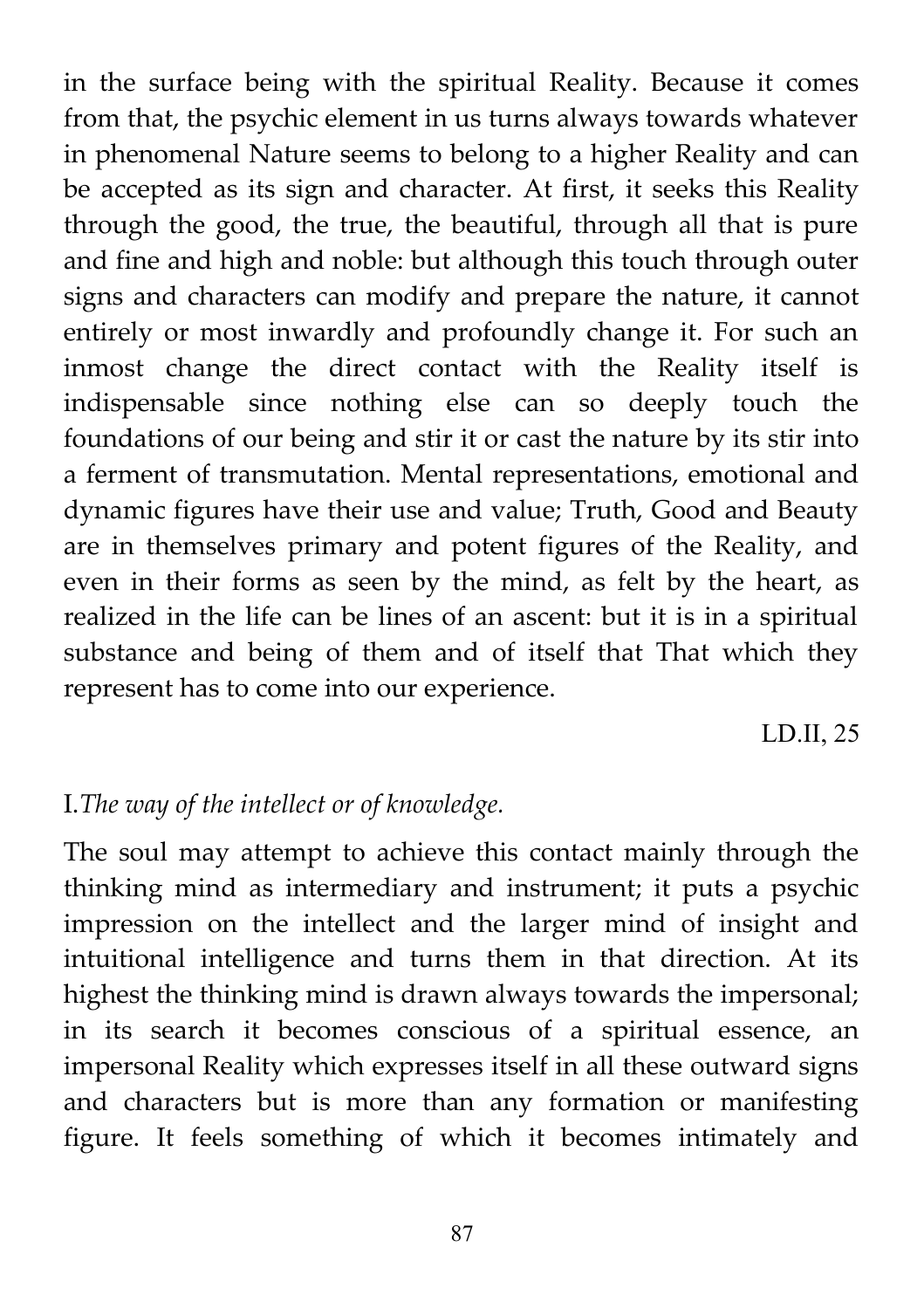invisibly aware, — a supreme Truth, a supreme Good, a supreme Beauty, a supreme Purity, a supreme Bliss; it bears the increasing touch, less and less impalpable and abstract, more and more spiritually real and concrete, the touch and pressure of an Eternity and Infinity which is all this that is and more. There is a pressure from this Impersonality that seeks to mould the whole mind into a form of itself; at the same time the impersonal secret and law of things becomes more and more visible. The mind develops into the mind of the sage, at first the high mental thinker, then the spiritual sage who has gone beyond the abstractions of thought to the beginnings of a direct experience. As a result the mind becomes pure, large, tranquil, impersonal; there is a similar tranquillizing influence on the parts of life: but otherwise the result may remain incomplete; for the mental change leads more naturally towards an inner status and an outer quietude, but, poised in this purifying quietism, not drawn like the vital parts towards a discovery of new life-energies, does not press for a full dynamic effect on the nature.

A higher endeavour through the mind does not change this balance; for the tendency of the spiritualized mind is to go on upwards and, since above itself the mind loses its hold on forms, it is into a vast formless and featureless impersonality that it enters. It becomes aware of the unchanging Self, the sheer Spirit, the pure bareness of an essential Existence, the formless Infinite and the nameless Absolute. This culmination can be arrived at more directly by tending immediately beyond all forms and figures, beyond all ideas of good or evil or true or false or beautiful or unbeautiful to That which exceeds all dualities, to the experience of a supreme oneness, infinity, eternity or other ineffable sublimation of the mind's ultimate and extreme percept of Self or Spirit. A spiritualized consciousness is achieved and the life falls quiet, the body ceases to need and to clamour, the soul itself merges into the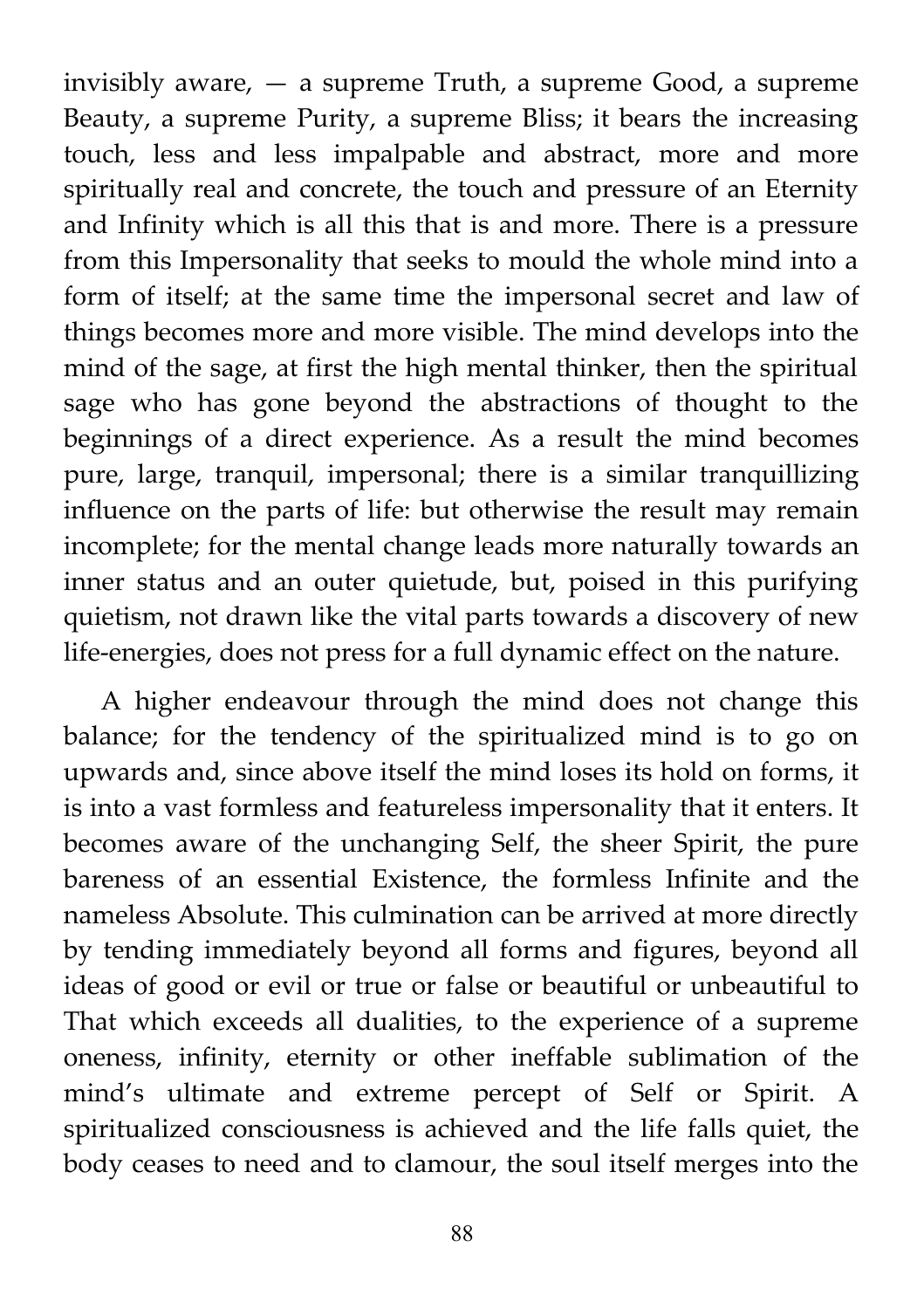spiritual silence. But this transformation through the mind does not give us the integral transformation; the psychic transmutation is replaced by a spiritual change on the rare and high summits, but this is not the complete divine dynamization of Nature.

LD.II, 25

#### 2. *The way of the heart or of emotion.*

A second approach made by the soul to the direct contact is through the heart: this is its own more close and rapid way because its occult seat is there, just behind in the heart-centre, in close contact with the emotional being in us; it is consequently through the emotions that it can act best at the beginning with its native power, with its living force of concrete experience. It is through a love and adoration of the All-beautiful and All-blissful, the All-Good, the True, the spiritual Reality of love, that the approach is made; the aesthetic and emotional parts join together to offer the soul, the life, the whole nature to that which they worship. This approach through adoration can get its full power and impetus only when the mind goes beyond impersonality to the awareness of a supreme Personal Being: then all becomes intense, vivid, concrete; the heart's emotion, feeling, spiritualized sense reach their absolute; an entire self-giving becomes possible, imperative. The nascent spiritual man makes his appearance in the emotional nature as the devotee, the *bhakta;*[20](#page-181-1) if, in addition, he becomes directly aware of his soul and its dictates, unites his emotional with his psychic personality and changes his life and vital parts by purity, God-ecstasy, the love of God and men and all creatures into a thing of spiritual beauty, full of divine light and good, he develops into the saint and reaches the highest inner experience and most considerable change of nature proper to this way of approach to the Divine Being. But for the purpose of an integral transformation this too is not enough; there must be a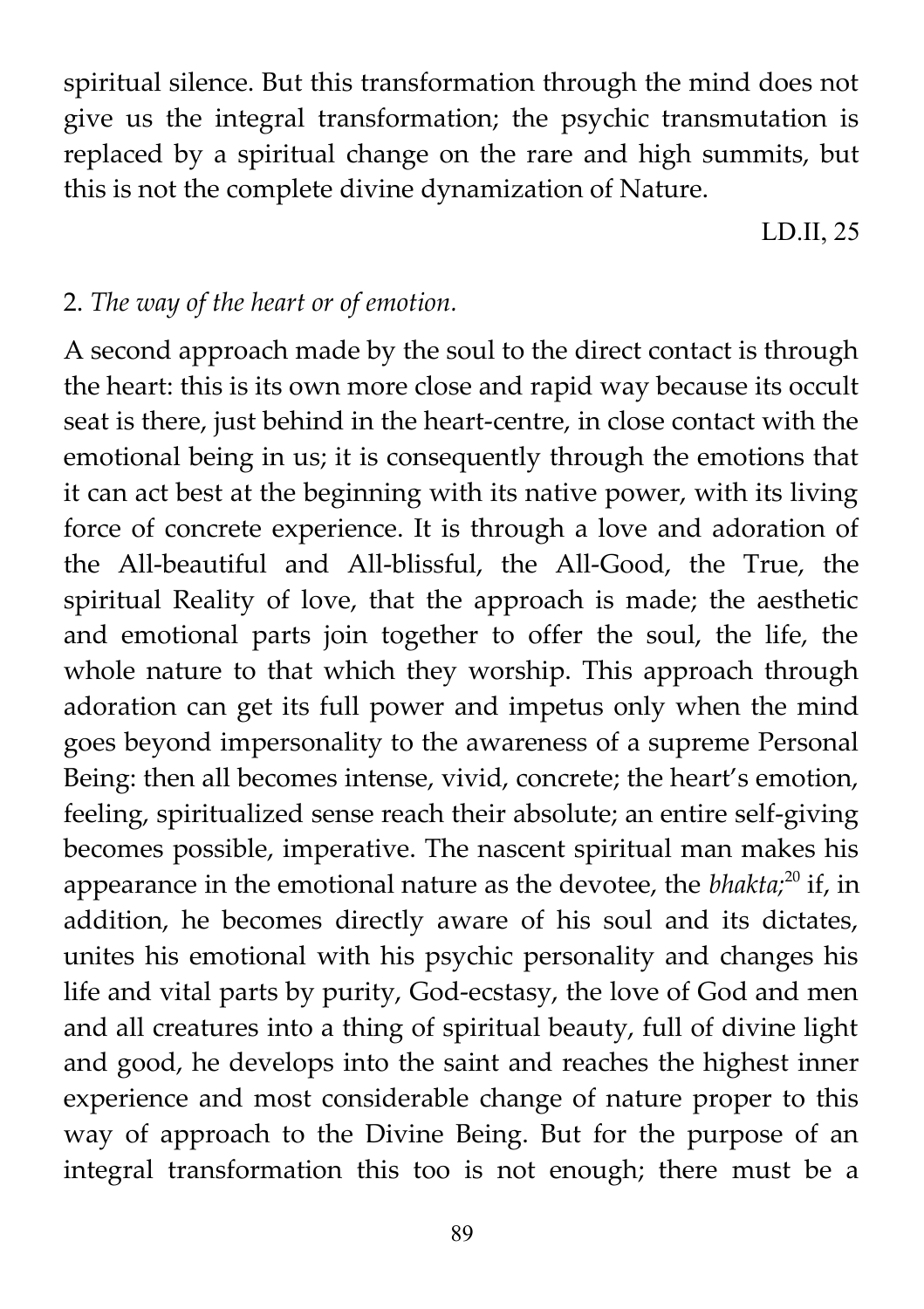transmutation of the thinking mind and all the vital and physical parts of consciousness in their own character.

LD.II, 25

### 3. *The way of the will or of action.*

This larger change can be partly attained by adding to the experiences of the heart a consecration of the pragmatic will which must succeed in carrying with it  $-$  for otherwise it cannot be effective  $-$  the adhesion of the dynamic vital part which supports the mental dynamis and is our first instrument of outer action. This consecration of the will in works proceeds by a gradual elimination of the ego-will and its motive-power of desire; the ego subjects itself to some higher law and finally effaces itself, seems not to exist or exists only to serve a higher Power or a higher Truth or to offer its will and acts to the Divine Being as an instrument. The law of being and action or the light of Truth which then guides the seeker, may be a clarity or power or principle which he perceives on the highest height of which his mind is capable; or it may be a truth of the divine Will which he feels present and working within him or guiding him by a Light or a Voice or a Force or a Divine Person or Presence. In the end by this way one arrives at a consciousness in which one feels the Force or Presence acting within and moving or governing all the actions and the personal will is entirely surrendered or identified with that greater Truth-Will, Truth-Power or Truth-Presence.

LD.II, 25

*These three ways, combined and followed concurrently*, *have a most powerful effect.*

A combination of all these three approaches, the approach of the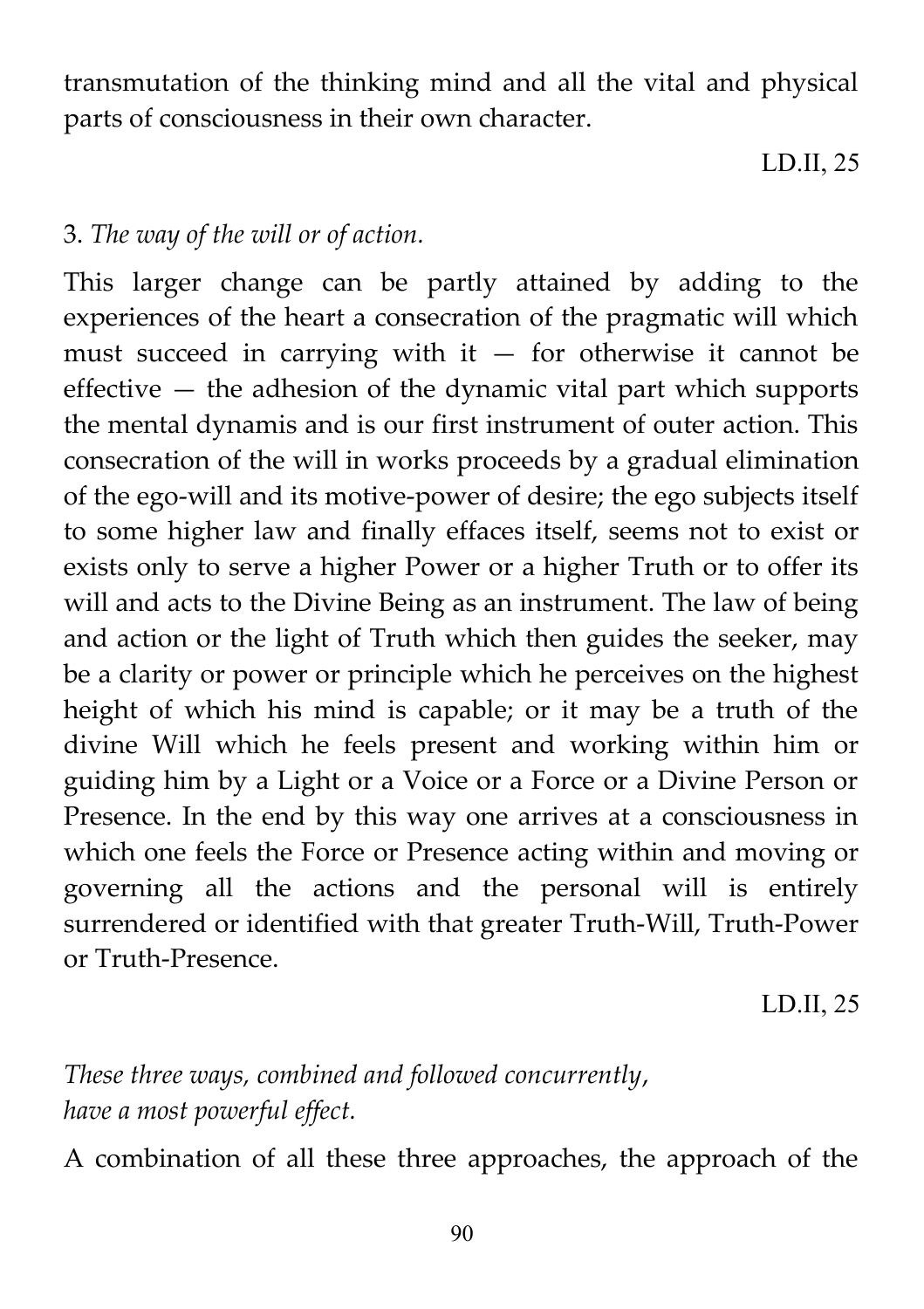mind, the approach of the will, the approach of the heart, creates a spiritual or psychic condition of the surface being and nature in which there is a larger and more complex openness to the psychic light within us and to the spiritual Self or the Ishwara, to the Reality now felt above and enveloping and penetrating us. In the nature there is a more powerful and many-sided change, a spiritual building and self-creation, the appearance of a composite perfection of the saint, the selfless worker and the man of spiritual knowledge.

LD.II, 25

*A shifting of the consciousness, a withdrawal within, becomes imperative at this stage, in order to reach the central being, the true Soul, and to allow it to become the guide and sovereign of the nature.*

But, for this change to arrive at its widest totality and profound completeness, the consciousness has to shift its centre and its static and dynamic position from the surface to the inner being; it is there that we must find the foundation for our thought, life and action. For to stand outside on our surface and to receive from the inner being and follow its intimations is not a sufficient transformation; one must cease to be the surface personality and become the inner Person, the Purusha ... It then becomes possible to pass through to the depths of our being and from the depths so reached a new consciousness can be formed, both behind the exterior self and in it, joining the depths to the surface. There must grow up within us or there must manifest a consciousness more and more open to the deeper and the higher being, more and more laid bare to the cosmic Self and Power and to what comes down from the Transcendence, turned to a higher Peace, permeable to a greater light, force and ecstasy, a consciousness that exceeds the small personality and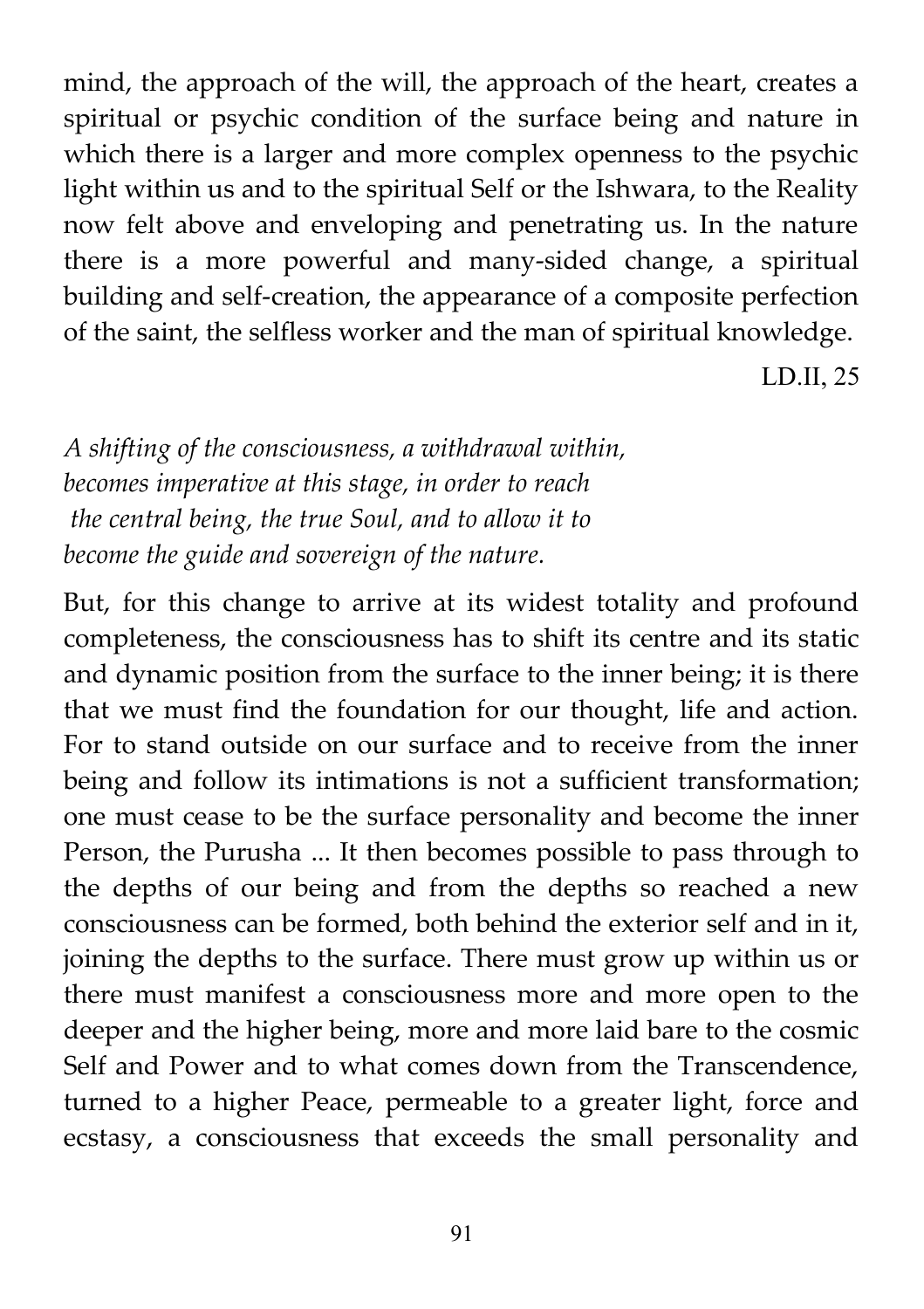surpasses the limited light and experience of the surface mind, the limited force and aspiration of the normal life consciousness, the obscure and limited responsiveness of the body.

For this penetration into the luminous crypt of the soul one has to get through all the intervening vital stuff to the psychic centre within us, however long, tedious or difficult may be the process. The method of detachment from the insistence of all mental and vital and physical claims and calls and impulsions, a concentration in the heart, austerity, self-purification and rejection of the old mind movements and life movements, rejection of the ego of desire, rejection of false needs and false habits, are all useful aids to this difficult passage: but the strongest, most central way is to found all such or other methods on a self-offering and surrender of ourselves and of our parts of nature to the Divine Being, the Ishwara. A strict obedience to the wise and intuitive leading of a Guide is also normal and necessary for all but a few specially gifted seekers.

LD.II, 25

*Two principal results follow this emergence: first an effective guidance and mastery which unmask and reject all that is false and obscure or all that opposes the divine realization; then, a spontaneous influx of spiritual experiences of all kinds.*

As the crust of the outer nature cracks, as the walls of inner separation break down, the inner light gets through, the inner fire burns in the heart, the substance of the nature and the stuff of consciousness refine to a greater subtlety and purity, and the deeper psychic experiences, those which are not solely of an inner mental or inner vital character, become possible in this subtler, purer, finer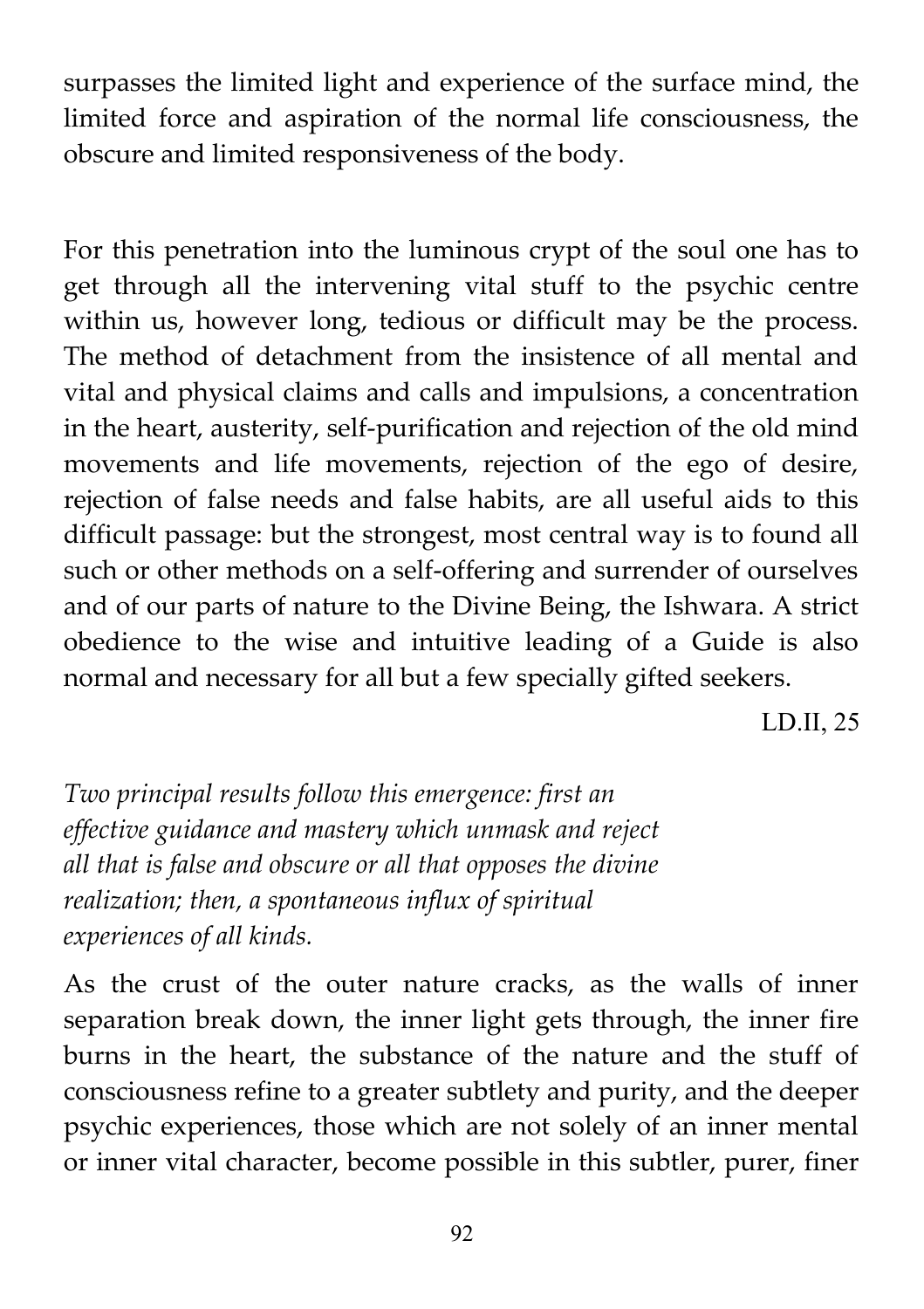substance; the soul begins to unveil itself, the psychic personality reaches its full stature. The soul, the psychic entity, then manifests itself as the central being which upholds mind and life and body and supports all the other powers and functions of the Spirit; it takes up its greater function as the guide and ruler of the nature. A guidance, a governance begins from within which exposes every movement to the light of Truth, repels what is false, obscure, opposed to the divine realization: every region of the being, every nook and corner of it, every movement, formation, direction, inclination of thought, will, emotion, sensation, action, reaction, motive, disposition, propensity, desire, habit of the conscious or subconscious physical, even the most concealed, camouflaged, mute, recondite, is lighted up with the unerring psychic light, their confusions dissipated, their tangles disentangled, their obscurities, deceptions, self-deceptions precisely indicated and removed; all is purified, set right, the whole nature harmonized, modulated in the psychic key, put in spiritual order.

This is the first result, but the second is a free inflow of all kinds of spiritual experience, experience of the Self, experience of the Ishwara and the Divine Shakti, experience of cosmic consciousness, a direct touch with cosmic forces and with the occult movements of universal Nature, a psychic sympathy and unity and inner communication and interchanges of all kinds with other beings and with Nature, illuminations of the mind by knowledge, illuminations of the heart by love and devotion and spiritual joy and ecstasy, illuminations of the sense and the body by higher experience, illuminations of dynamic action in the truth and largeness of a purified mind and heart and soul, the certitudes of the divine light and guidance, the joy and power of the divine force working in the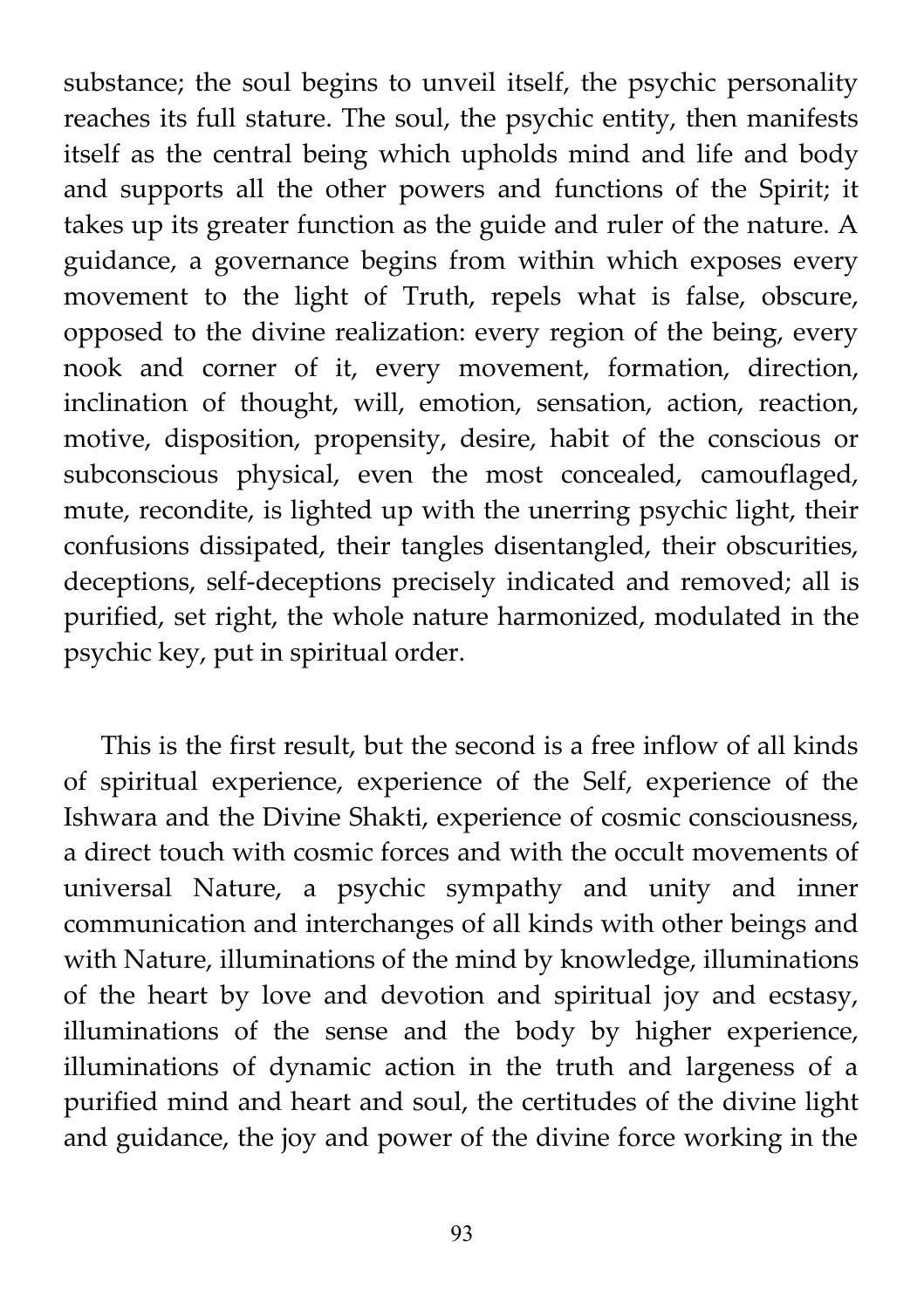will and the conduct. These experiences are the result of an opening outward of the inner and inmost being and nature; for then there comes into play the soul's power of unerring inherent consciousness, its vision, its touch on things which is superior to any mental cognition; there is there, native to the psychic consciousness in its pure working, an immediate sense of the world and its beings, a direct inner contact with them and a direct contact with the Self and with the Divine,  $-$  a direct knowledge, a direct sight of Truth and of all truths, a direct penetrating spiritual emotion and feeling, a direct intuition of right will and right action, a power to rule and to create an order of the being not by the gropings of the superficial self, but from within, from the inner truth of self and things and the occult realities of Nature.

LD.II, 25

*The second phase of the transformation may be called spiritual; it is an opening to an Infinity above us, an eternal Presence, a boundless Self, an infinite Existence, an infinity of Consciousness, an infinity of Bliss, an All-Power.*

But all this change and all this experience, though psychic and spiritual in essence and character, would still be, in its parts of lifeeffectuation, on the mental, vital and physical level . . . A highest spiritual transformation must intervene on the psychic or psychospiritual change; the psychic movement inward to the inner being, the Self or Divinity within us, must be completed by an opening upward to a supreme spiritual status or a higher existence. This can be done by our opening into what is above us, by an ascent of consciousness into the ranges of overmind $^{21}$  $^{21}$  $^{21}$  and supramental nature in which the sense of self and spirit is ever unveiled and permanent and in which the self-luminous instrumentation of the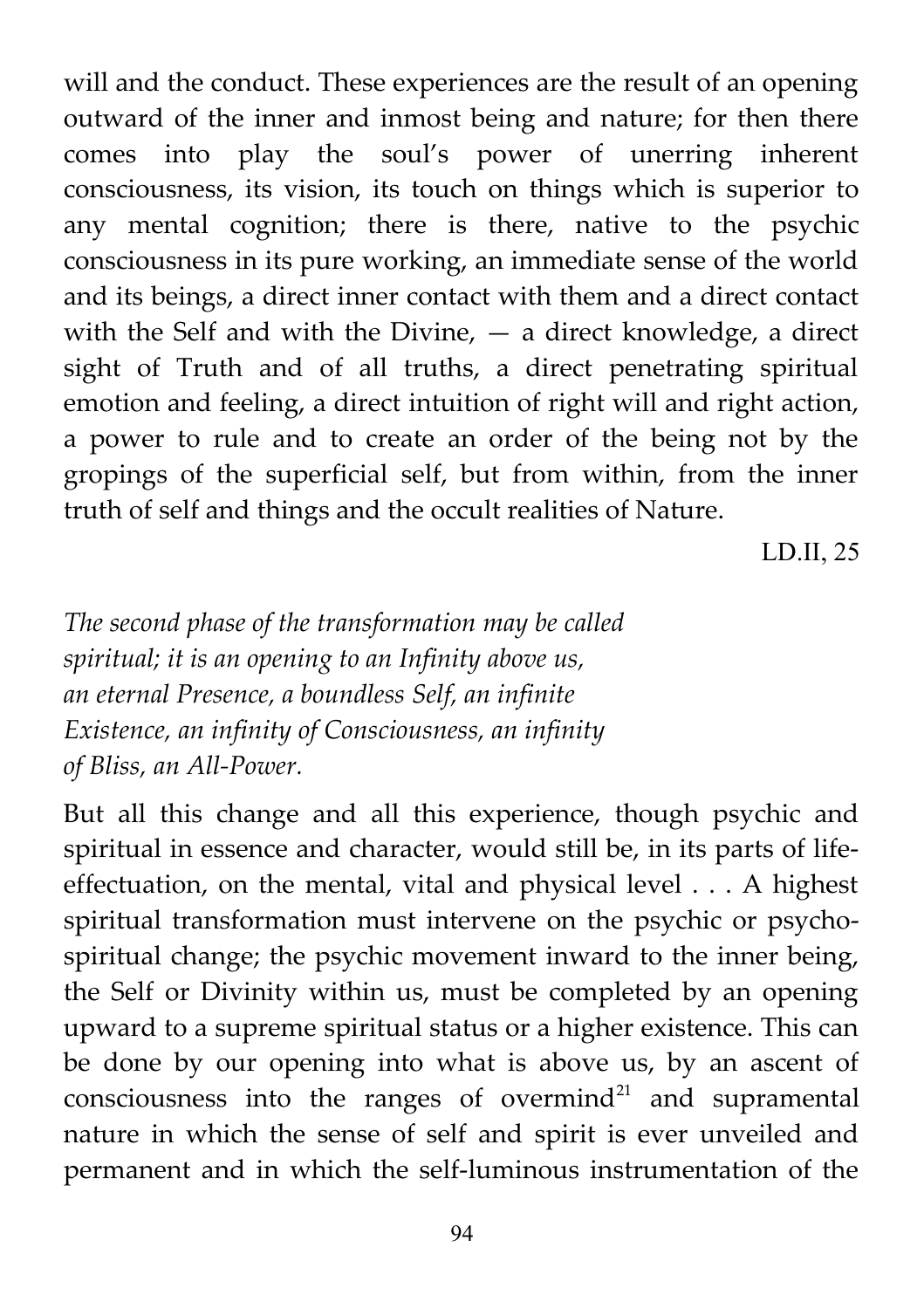self and spirit is not restricted or divided as in our mind-nature, life-nature, body-nature. This also the psychic change makes possible; for as it opens us to the cosmic consciousness now hidden from us by many walls of limiting individuality, so also it opens us to what is now superconscient to our normality because it is hidden from us by the strong, hard and bright lid of mind,  $-$  mind constricting, dividing and separative. The lid thins, is slit, breaks asunder or opens and disappears under the pressure of the psychospiritual change and the natural urge of the new spiritualized consciousness towards that of which it is an expression here.

If the rift in the lid of mind is made, what happens is an opening of vision to something above us or a rising up towards it or a descent of its powers into our being. What we see by the opening of vision is an Infinity above us, an eternal Presence or an infinite Existence, an infinity of consciousness, an infinity of bliss,  $-$  a boundless Self, a boundless Light, a boundless Power, a boundless Ecstasy. It may be that for a long time all that is obtained is the occasional or frequent or constant vision of it and a longing and aspiration, but without anything further, because, although something in the mind, heart or other part of the being has opened to this experience, the lower nature as a whole is too heavy and obscure as yet for more. But there may be, instead of this first wide awareness from below or subsequently to it, an ascension of the mind to heights above: the nature of these heights we may not know or clearly discern, but some consequence of the ascent is felt; there is often too an awareness of infinite ascension and return but no record or translation of that higher state.

LD.II, 25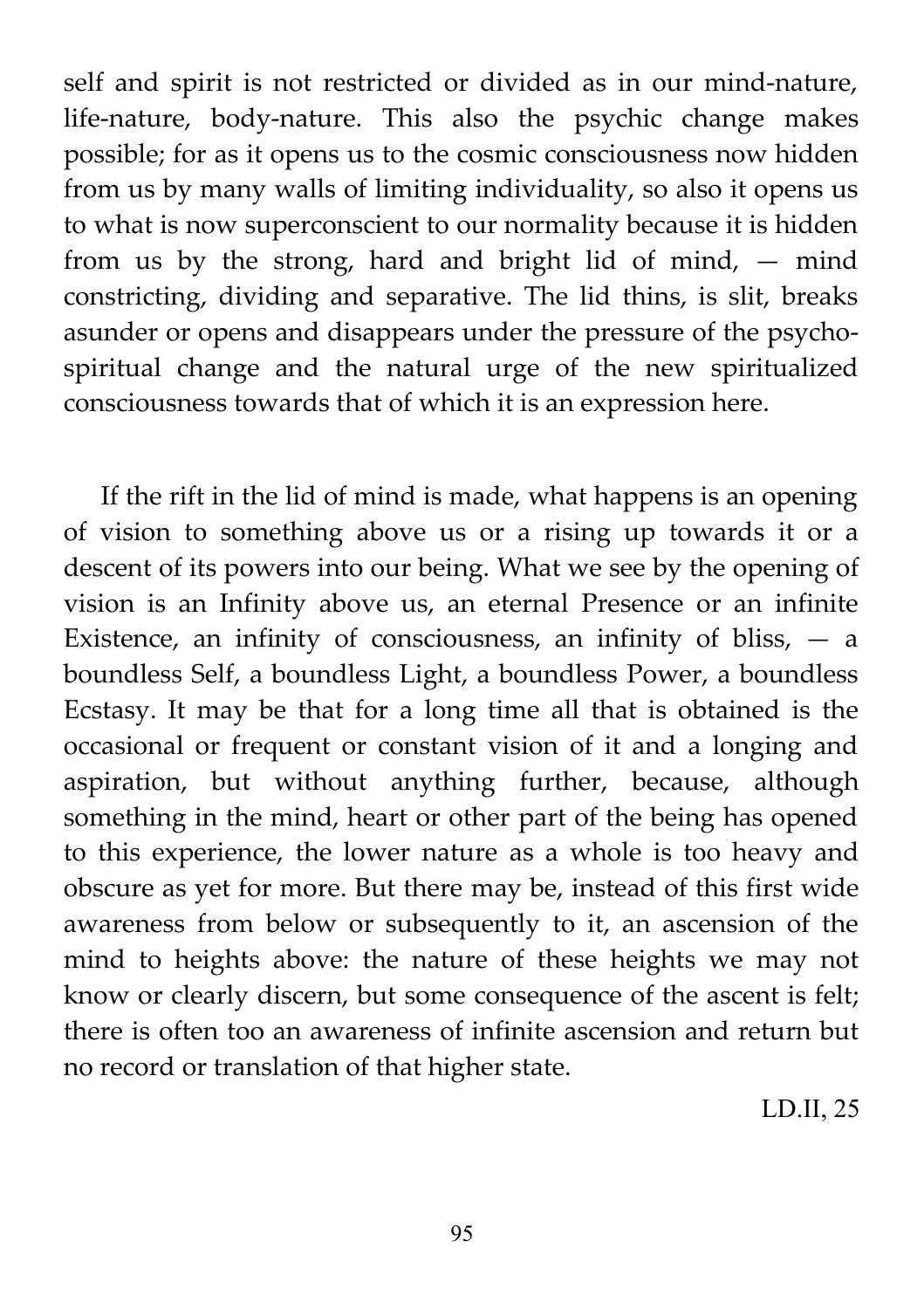*The spiritual change culminates in a permanent ascension from the lower consciousness to the higher consciousness, followed by an effective permanent descent of the higher nature into the lower.*

In time the ascent comes to be made at will and the consciousness brings back and retains some effect or some gain of its temporary sojourn in these higher countries of the spirit. These ascents take place for many in trance, but are perfectly possible in a concentration of the waking consciousness or, where that consciousness has become sufficiently psychic, at any unconcentrated moment by an upward attraction or affinity. But these two types of contact with the superconscient, though they can be powerfully illuminating, ecstatic or liberating, are by themselves insufficiently effective: for the full spiritual transformation more is needed, a permanent ascension from the lower into the higher consciousness and an effectual permanent descent of the higher into the lower nature.

LD.II, 25

*A new consciousness begins to form with new forces of thought and sight, and a power of direct spiritual realization which is more than thought or sight.*

This experience of descent can take place as a result of the other two movements or automatically before either has happened, through a sudden rift in the lid or a percolation, a downpour or an influx. A light descends and touches or envelops or penetrates the lower being, the mind, the life or the body; or a presence or a power or a stream of knowledge pours in waves or currents, or there is a flood of bliss or a sudden ecstasy; the contact with the superconscient has been established. For such experiences repeat themselves till they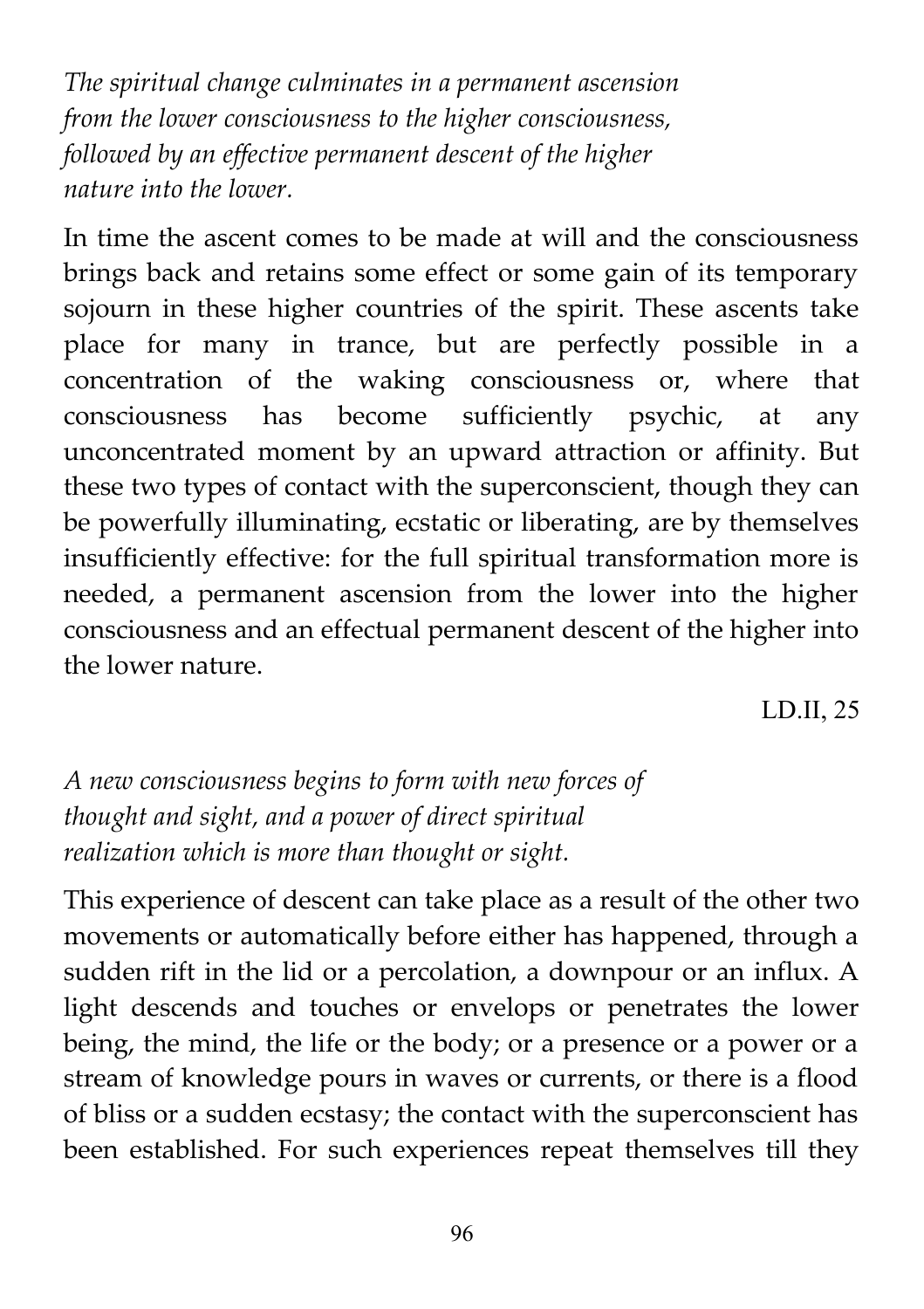become normal, familiar and well-understood, revelatory of their contents and their significance which may have at first been involved and wrapped into secrecy by the figure of the covering experience. For a knowledge from above begins to descend, frequently, constantly, then uninterruptedly, and to manifest in the mind's quietude or silence; intuitions and inspirations, revelations born of a greater sight, a higher truth and wisdom, enter into the being, a luminous intuitive discrimination works which dispels all darkness of understanding or dazzling confusions, puts all in order; a new consciousness begins to form, the mind of a high wide selfexistent thinking knowledge or an illumined or an intuitive or an overmental consciousness with new forces of thought or sight and a greater power of direct spiritual realization which is more than thought or sight, a greater becoming in the spiritual substance of our present being; the heart and the sense become subtle, intense, large to embrace all existence, to see God, to feel and hear and touch the Eternal, to make a deeper and a closer unity of self and the world in a transcendent realization. Other decisive experiences, other changes of consciousness determine themselves which are corollaries and consequences of this fundamental change. No limit can be fixed to this revolution; for it is in its nature an invasion by the Infinite.

For this new consciousness has itself the nature of infinity: it brings to us the abiding spiritual sense and awareness of the infinite and eternal with a great largeness of the nature and a breaking down of its limitations; immortality becomes no longer a belief or an experience but a normal self-awareness; the close presence of the Divine Being, his rule of the world and of our self and natural members, his force working in us and everywhere, the peace of the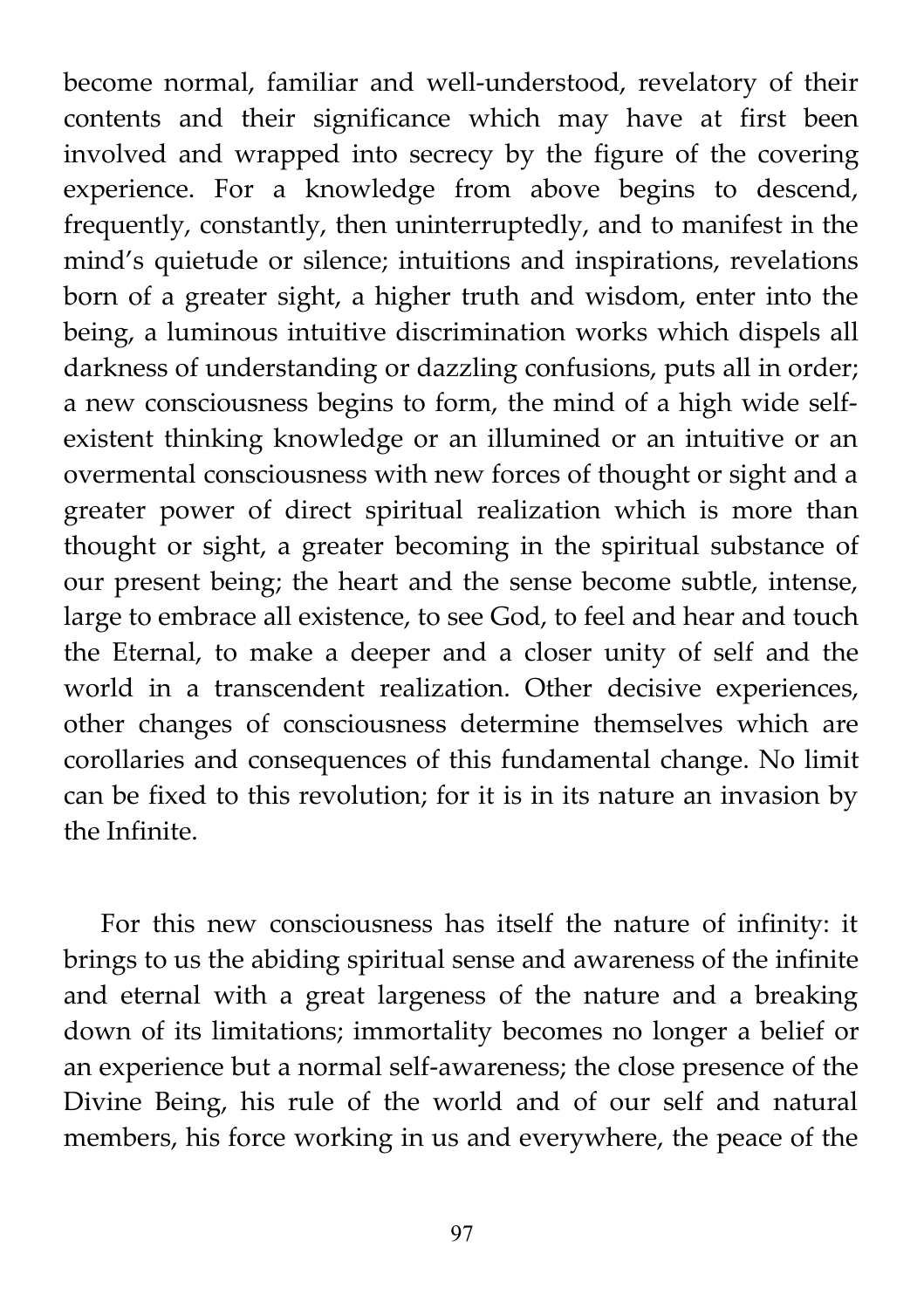infinite, the joy of the infinite are now concrete and constant in the being; in all sights and forms one sees the Eternal, the Reality, in all sounds one hears it, in all touches feels it; there is nothing else but its forms and personalities and manifestations; the joy or adoration of the heart, the embrace of all existence, the unity of the spirit are abiding realities. The consciousness of the mental creature is turning or has been already turned wholly into the consciousness of the spiritual being. This is the second of the three transformations; uniting the manifested existence with what is above it, it is the middle step of the three, the decisive transition of the spiritually evolving nature.

LD.II, 25

*To make this new creation permanent and perfect, the very foundation of our nature of ignorance must be transfigured and a greater power, a supramental Force must intervene to accomplish that transfiguration. This is the third phase: the supramental transformation.*

As the psychic change has to call in the spiritual to complete it, so the first spiritual change has to call in the supramental transformation to complete it. For all these steps forward are, like those before them, transitional; the whole radical change in the evolution from a basis of Ignorance to a basis of Knowledge can only come by the intervention of the supramental Power and its direct action in earth-existence.

This then must be the nature of the third and final transformation which finishes the passage of the soul through the Ignorance and bases its consciousness, its life, its power and form of manifestation on a complete and completely effective selfknowledge. The Truth-Consciousness, finding evolutionary Nature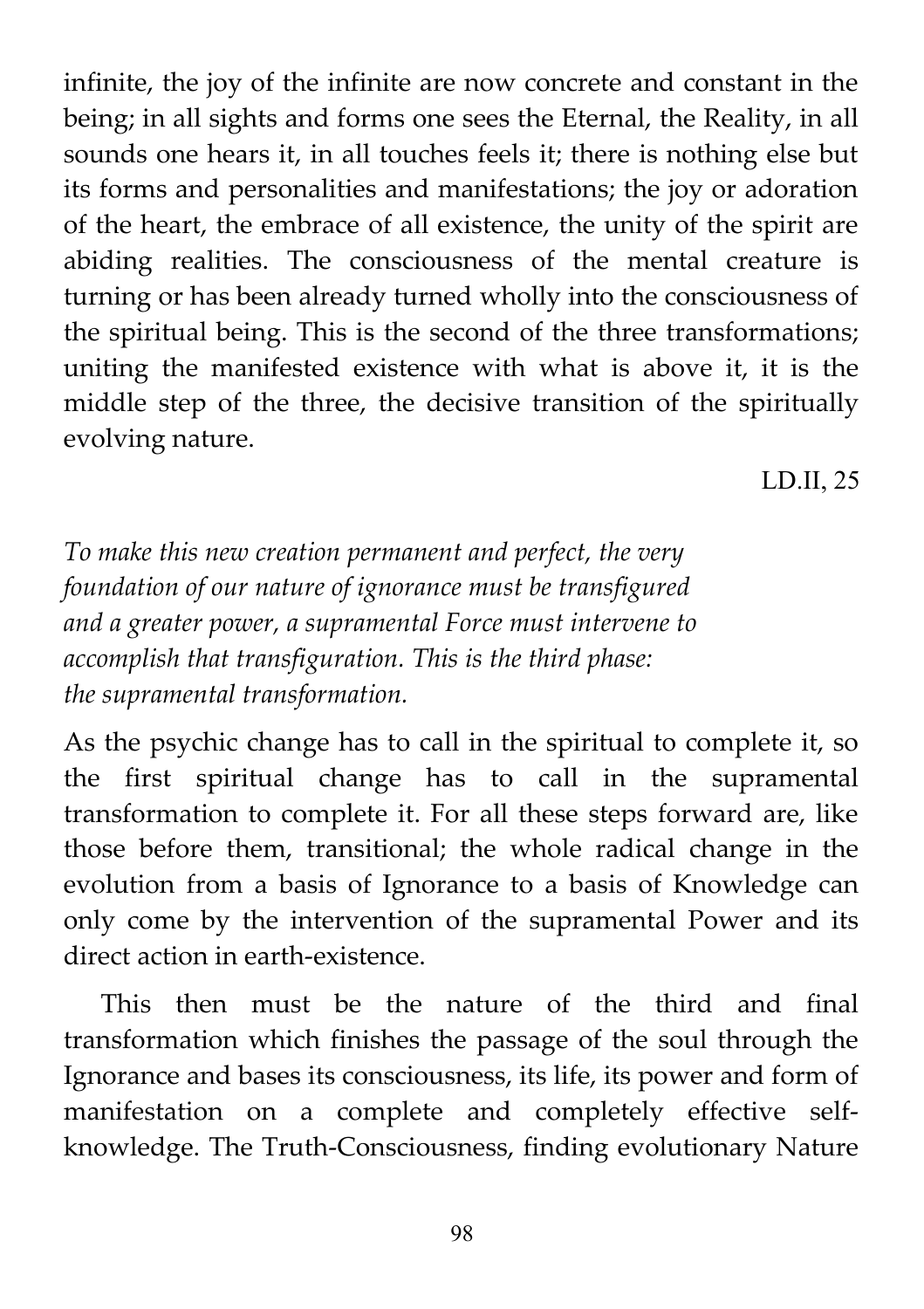ready, has to descend into her and enable her to liberate the supramental principle within her; so must be created the supramental and spiritual being as the first unveiled manifestation of the truth of the Self and Spirit in the material universe.

LD.II, 25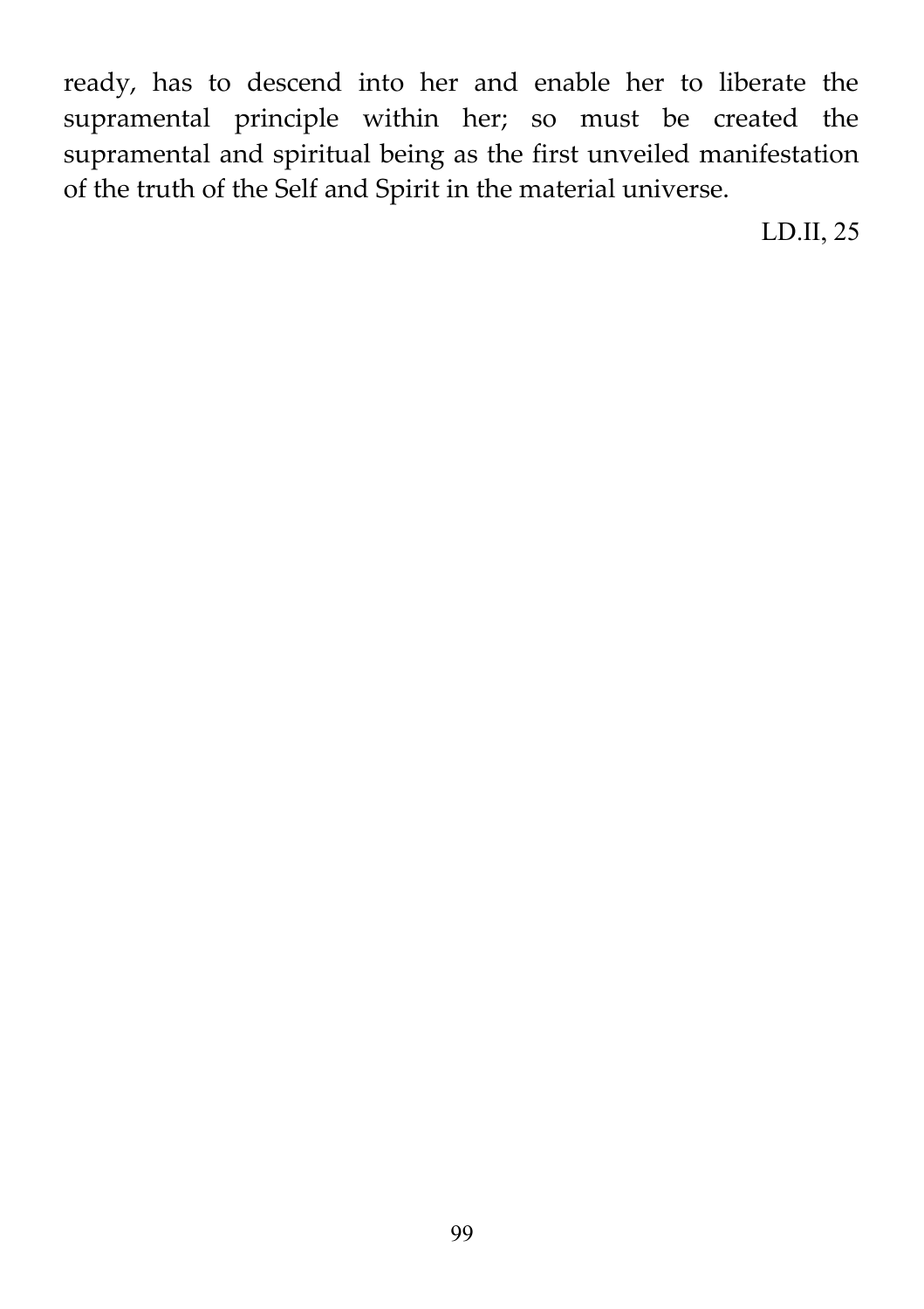### **CHAPTER VII**

# **THE ASCENT TOWARDS SUPERMIND**

*It is difficult to conceive intellectually what the Supermind is; and to describe it, another language would be needed than the poor abstract counters* of *the mind.*

THE psychic transformation and the first stages of the spiritual transformation are well within our conception; their perfection would be the perfection, wholeness, consummated unity of a knowledge and experience which is already part of things realized, though only by a small number of hitman beings. But the supramental change in its process carries us into less explored regions; it initiates a vision of heights of consciousness which have indeed been glimpsed and visited, but have yet to be discovered and mapped in their completeness. The highest of these peaks or elevated plateaus of consciousness, the supramental, lies far beyond the possibility of any satisfying mental scheme or map of it or any grasp of mental seeing and description. It would be difficult for the normal unillumined or untransformed mental conception to express or enter into something that is based on so different a consciousness with a radically different awareness of things; even if they were seen or conceived by some enlightenment or opening of vision, another language than the poor abstract counters used by our mind would be needed to translate them into terms by which their reality could become at all seizable by us. As the summits of human mind are beyond animal perception, so the movements of supermind are beyond the ordinary human mental conception: it is only when we have already had experience of a higher intermediate consciousness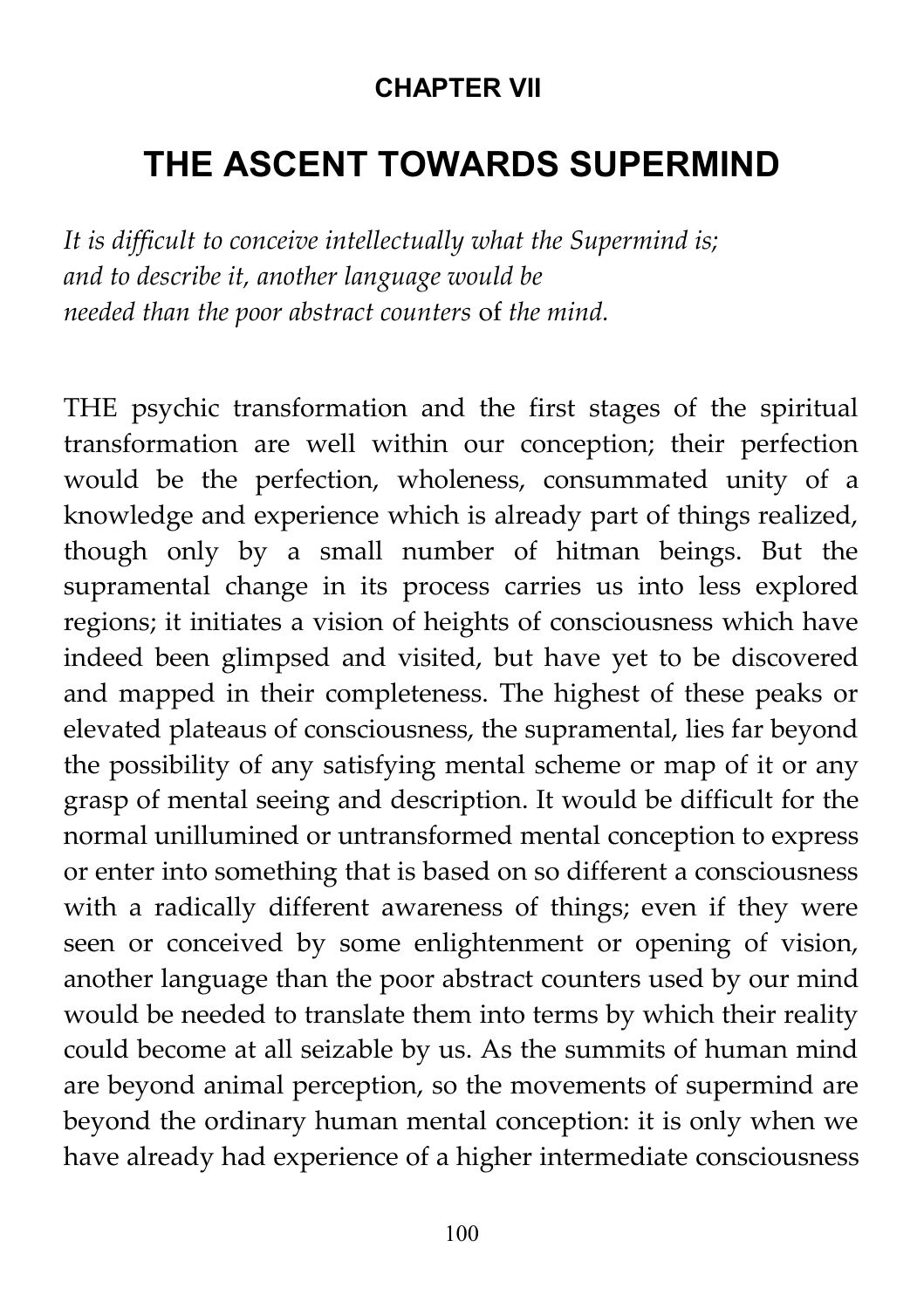that any terms attempting to describe supramental being could convey a true meaning to our intelligence; for then, having experienced something akin to what is described, we could translate an inadequate language into a figure of what we knew. If the mind cannot enter into the nature of supermind, it can look towards it through these high and luminous approaches and catch some reflected impression of the Truth, the Right, the Vast which is the native kingdom of the free Spirit.

LD.II, 26

*The transition from mind to Supermind is a passage from Nature into Supernature. For that very reason it cannot be achieved by a mere effort of our mind or our unaided aspiration. Overmind and Supermind are involved and hidden in the earth-nature; but, in order that they may emerge in us, there is needed a pressure of the same powers already formulated in their full natural force on their own superconscient planes. The powers of the Superconscience must descend into us and uplift us and transform our being.*

The transition to Supermind through overmind is a passage from Nature as we know it into Super-Nature. It is by that very fact impossible for any effort of the mere Mind to achieve; our unaided personal aspiration and endeavour cannot reach it: our effort belongs to the inferior power of Nature; a power of the Ignorance cannot achieve by its own strength or characteristic or available methods what is beyond its own domain of nature. All the previous ascensions have been effectuated by a secret Consciousness-Force operating first in Inconscience and then in the Ignorance: it has worked by an emergence of its involved powers to the surface, powers concealed behind the veil and superior to the past formulations of Nature, but even so there is needed a pressure of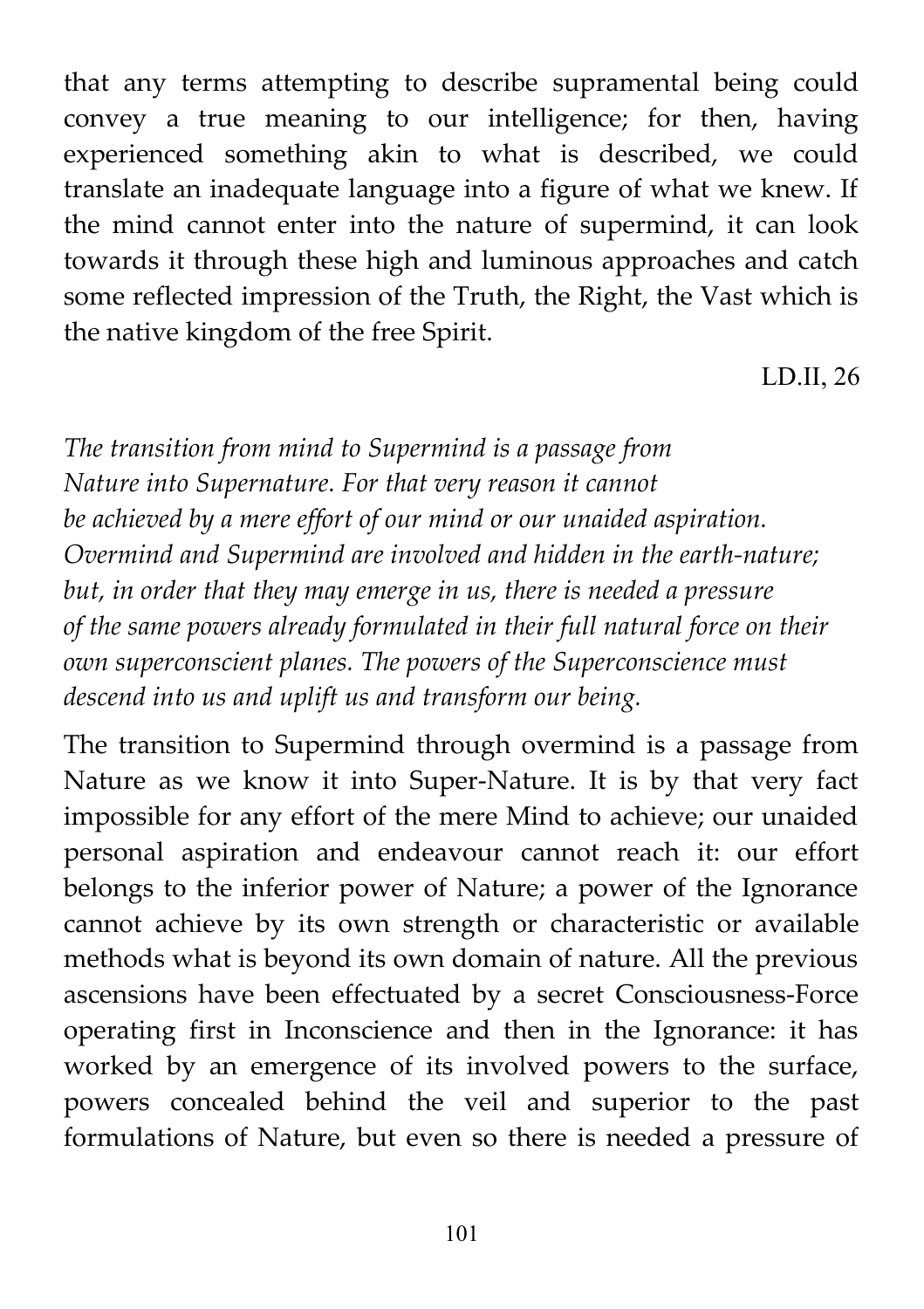the same superior powers already formulated in their full natural force on their own planes; these superior planes create their own foundation in our subliminal parts and from there are able to influence the evolutionary process on the surface. Overmind and Supermind are also involved and occult in earth-Nature, but they have no formations on the accessible levels of our subliminal inner consciousness; there is as yet no overmind being or organized overmind nature, no supramental being or organized supermind nature acting either on our surface or in our normal subliminal parts: for these greater powers of consciousness are superconscient to the level of our ignorance. In order that the involved principles of Overmind and Supermind should emerge from their veiled secrecy, the being and powers of the superconscience must descend into us and uplift us and formulate themselves in our being and powers; this descent is a *sine qua non* of the transition and transformation.

For a real transformation there must be a direct and unveiled intervention from above; there would be necessary too a total submission and surrender of the lower consciousness, a cessation of its insistence, a will in it for its separate law of action to be completely annulled by transformation and lose all rights over our being. If these two conditions can be achieved even now by a conscious call and will in the spirit and a participation of our whole manifested and inner being in its change and elevation, the evolution, the transformation can take place by a comparatively swift conscious change; the supramental Consciousness-Force from above and the evolving Consciousness-Force from behind the veil acting on the awakened awareness and will of the mental human being would accomplish by their united power the momentous transition. There would be no farther need of a slow evolution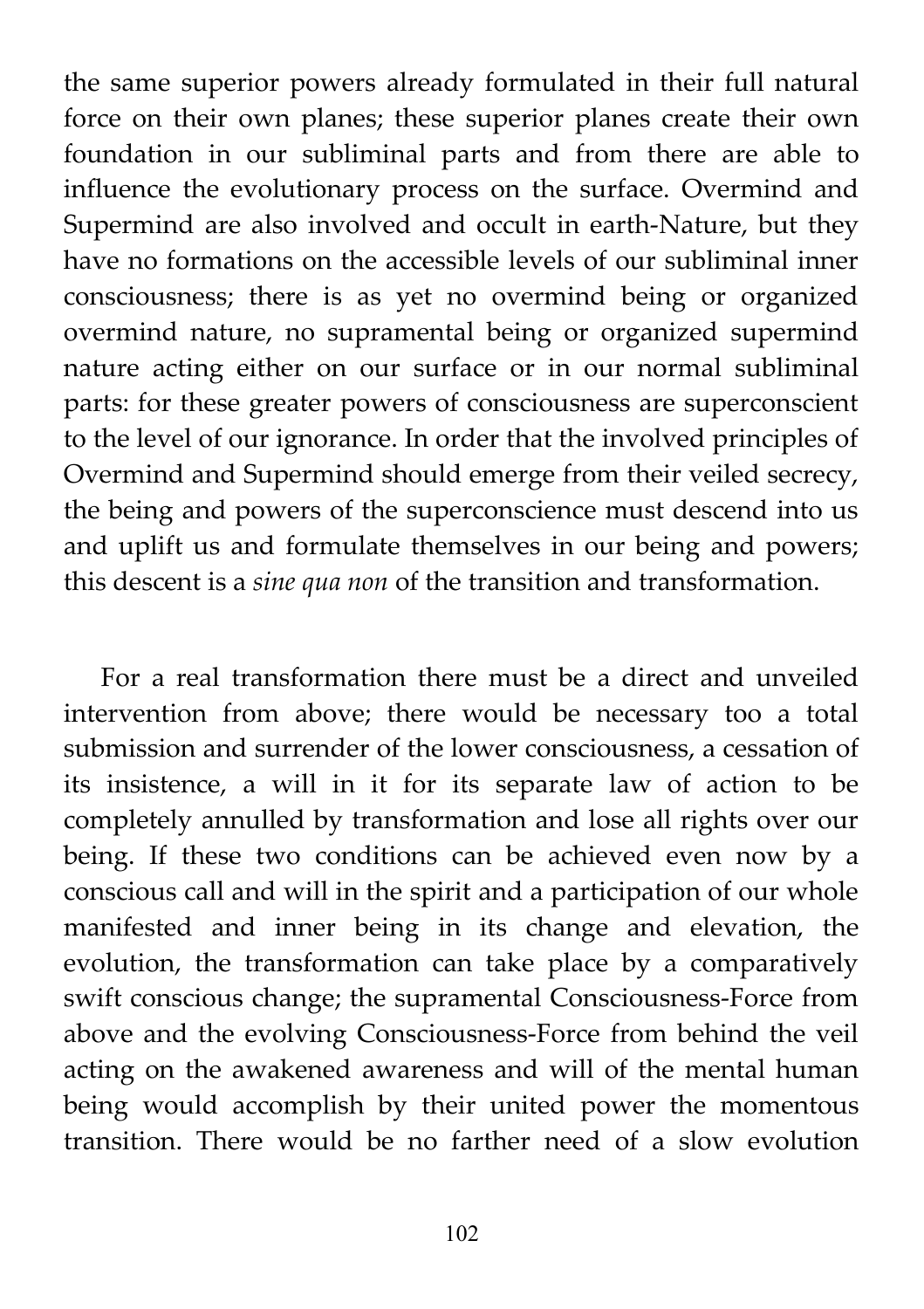counting many millenniums for each step, the halting and difficult evolution operated by Nature in the past in the unconscious creatures of the Ignorance.

LD.II, 26

*What should be the preparation for the supramental transformation? First, an increasing control of the individual over his own nature and a more and more conscious participation in the action of the Supernature.*

It is a first condition of this change that the mental Man we now are should become inwardly aware and in possession of his own deeper law of being and its processes; he must become the psychic and inner mental being master of his energies, no longer a slave of the movements of the lower Prakriti, in control of it, seated securely in a free harmony with a higher law of Nature.

In human mind there is the first appearance of an observing intelligence that regards what is being done and of a will and choice that have become conscious; but the consciousness is still limited and superficial: the knowledge also is limited and imperfect, it is a partial intelligence, a half understanding, groping and empirical in great part or, if rational, then rational by constructions, theories, formulas. There is not as yet a luminous seeing which knows things by a direct grasp and arranges them with a spontaneous precision according to the seeing, according to the scheme of their inherent truth; although there is a certain element of instinct and intuition and insight which has some beginning of this power, the normal character of human intelligence is an inquiring reason or reflective thought which observes, supposes, infers, concludes, arrives by labour at a constructed truth, a constructed scheme of knowledge, a deliberately arranged action of its own making.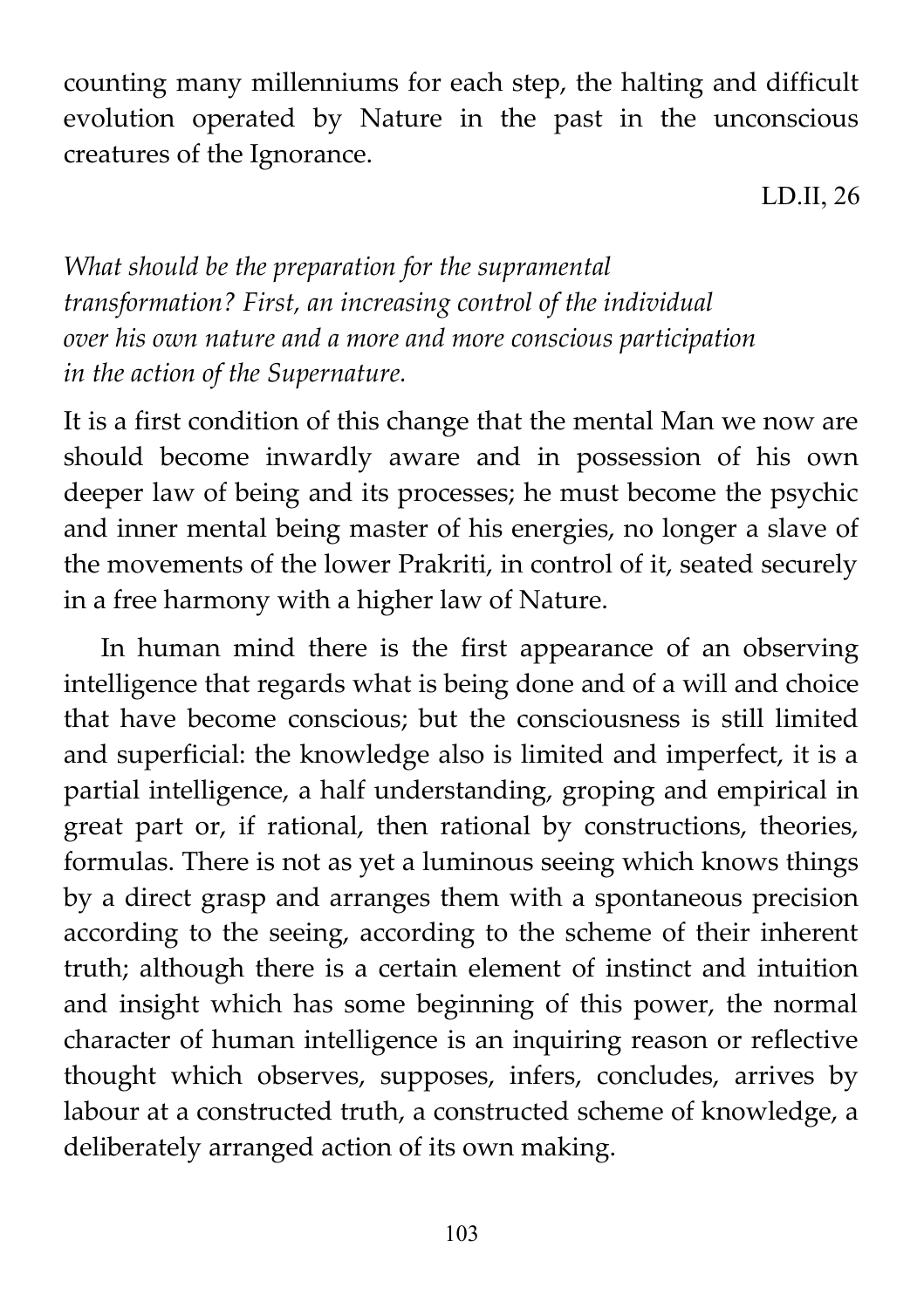It is only a free and entire intuitive consciousness which would be able to see and to grasp things by direct contact and penetrating vision or a spontaneous truth-sense born of an underlying unity or identity and arrange an action of Nature according to the truth of Nature. This would be a real participation by the individual in the working of the universal Consciousness-Force; the individual Purusha would become the master of his own executive energy and at the same time a conscious partner, agent, instrument of the Cosmic Spirit in the working of the universal Energy: the universal Energy would work through him, but he also would work through her and the harmony of the intuitive truth would make this double working a single action. A growing conscious participation of this higher and more intimate kind must be one accompaniment of the transition from our present state of being to a state of supernature.

Thus the individuality would become more and more powerful and effective in proportion as it realized itself as a centre and formation of the universal and transcendent Being and Nature. For as the progression of the change proceeded, the energy of the liberated individual would be no longer the limited energy of mind, life and body, with which it started; the being would emerge into and put on  $-$  even as there would emerge in him and descend into him, assuming him into it — a greater light of Consciousness and a greater action of Force: his natural existence would be the instrumentation of a superior Power, an overmental and supramental Consciousness-Force, the power of the original Divine Shakti. All the processes of the evolution would be felt as the action of a supreme and universal Consciousness, a supreme and universal Force working in whatever way it chose, on whatever level, within whatever self-determined limits, a conscious working of the transcendent and cosmic Being, the action of the omnipotent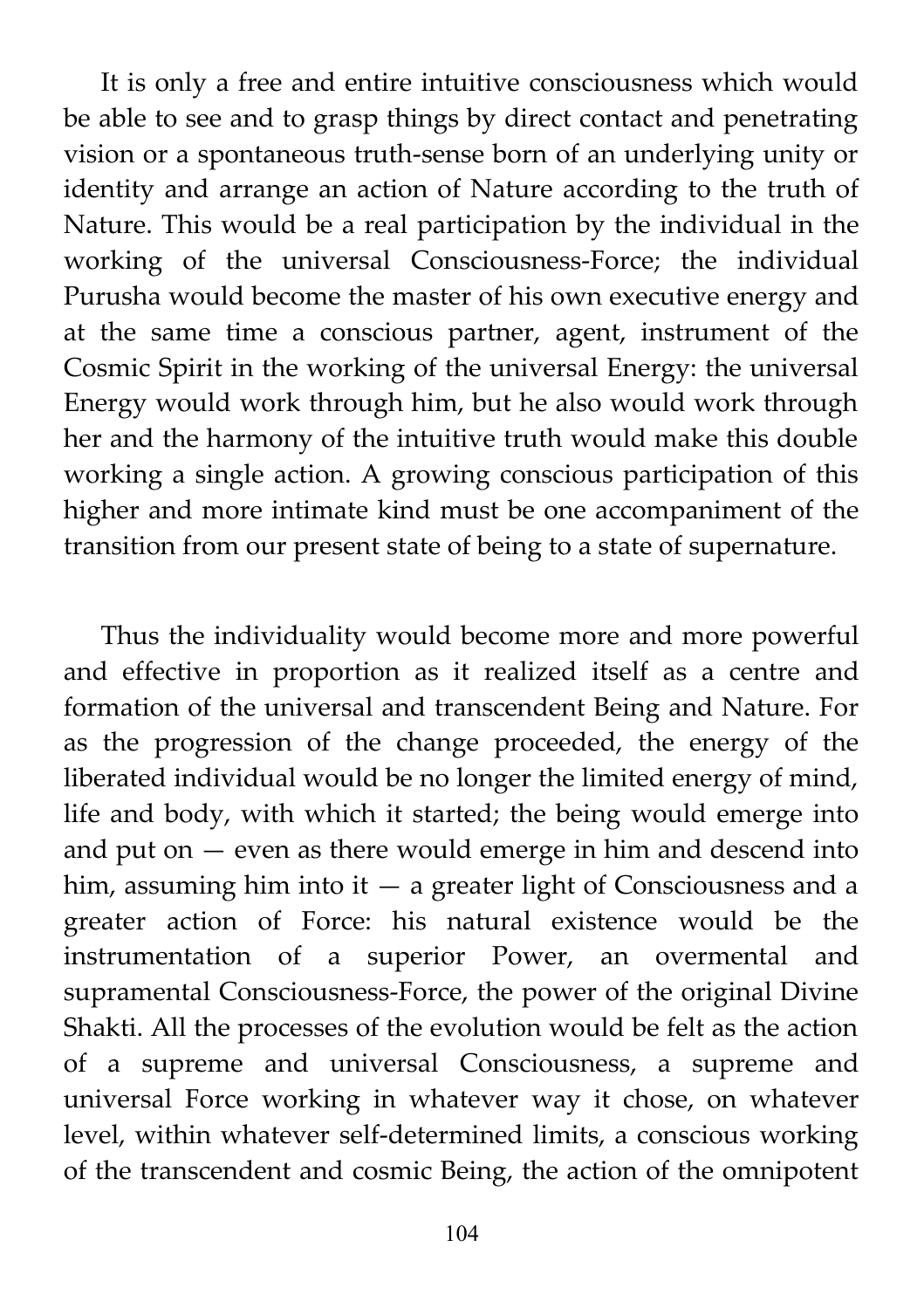and omniscient World-Mother raising the being into herself, into her supernature. In place of the Nature of Ignorance with the individual as its closed field and unconscious or half-conscious instrument, there would be a Super-Nature of the divine Gnosis and the individual soul would be its conscious, open and free field and instrument, a participant in its action, aware of its purpose and process, aware too of its own greater Self, the universal, the transcendent Reality, and of its own Person as inimitably one with that and yet an individual being of Its being, an instrument and a spiritual centre.

A first opening towards this participation in an action of Supernature is a condition of the turn towards the last, the supramental transformation: for this transformation is the completion of a passage from the obscure harmony of a blind automatism with which Nature sets out to the luminous authentic spontaneity, the infallible motion of the self-existent truth of the Spirit. The evolution begins with the automatism of Matter and of a lower life in which all obeys implicitly the drive of Nature, fulfils mechanically its law of being and therefore succeeds in maintaining a harmony of its limited type of existence and action; it proceeds through the pregnant confusion of the mind and life of a humanity driven by this inferior Nature but struggling to escape from her limitations, to master and drive and use her; it emerges into a greater spontaneous harmony and automatic self-fulfilling action founded on the spiritual Truth of things. In this higher state the consciousness will see that Truth and follow the line of its energies with a full knowledge, with a strong participation and instrumental mastery, a complete delight in action and existence. There will be a luminous and enjoyed perfection of unity with all instead of a blind and suffered subjection of the individual to the universal, and at every moment the action of the universal in the individual and the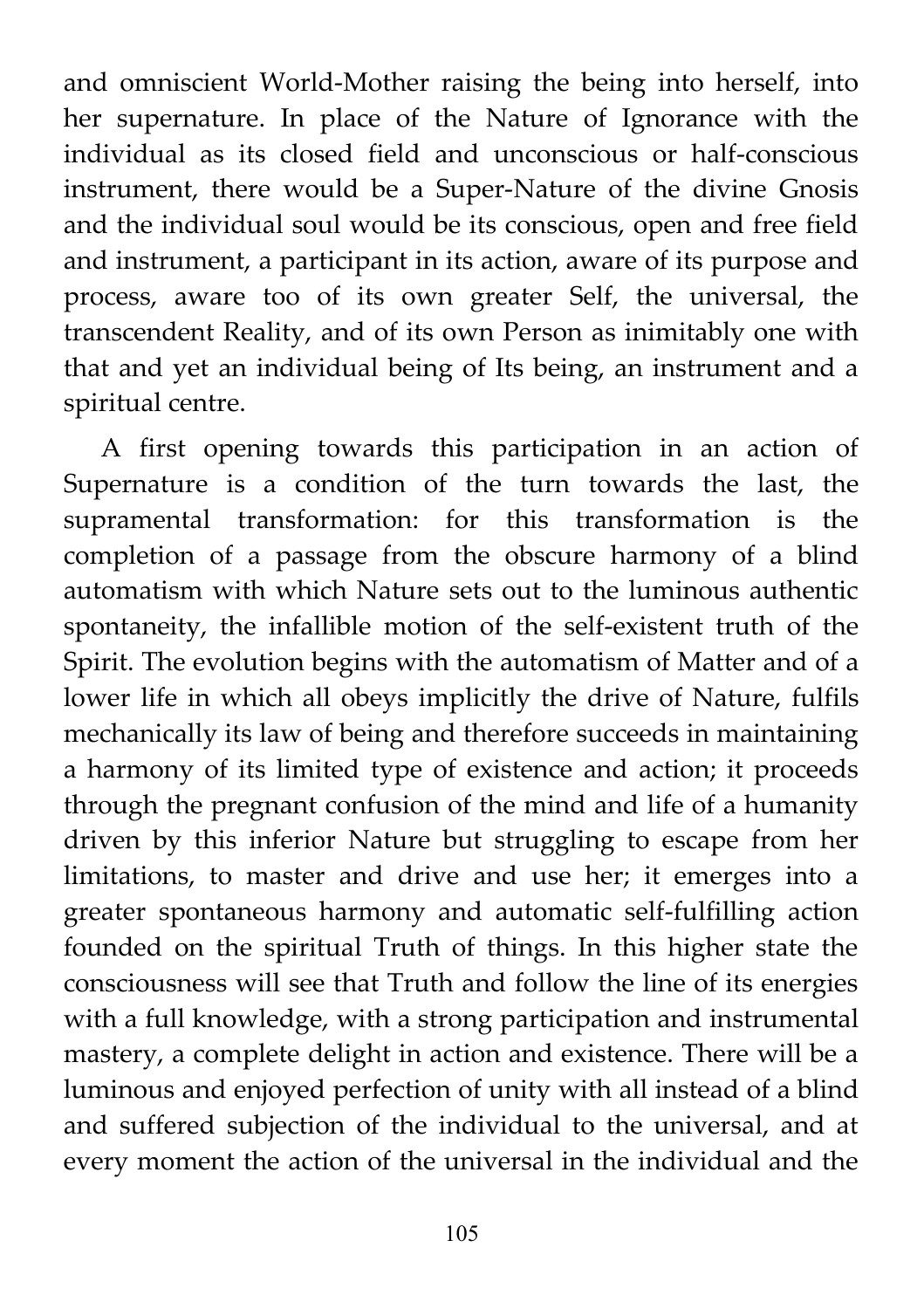individual in the universal will be enlightened and governed by the rule of the transcendent Supernature.

LD.II, 26

*A second condition consists in a* conscious *obedience, a surrender of our whole being, to the light, the truth and force from above.*

But this highest condition is difficult and must evidently take long to bring about; for the participation and consent of the Purusha to the transition is not sufficient, there must be also the consent and participation of the Prakriti. It is not only the central thought and will that have to acquiesce, but all the parts of our being must assent and surrender to the law of the spiritual Truth; all has to learn to obey the government of the conscious Divine Power in the members. There are obstinate difficulties in our being born of its evolutionary constitution which militate against this assent. For some of these parts are still subject to the inconscience and subconscience and to the lower automatism of habit or so-called law of the nature, — mechanical habit of mind, habit of life, habit of instinct, habit of personality, habit of character, the ingrained mental, vital, physical needs, impulses, desires of the natural man, the old functionings of all kinds that are rooted there so deep that it would seem as if we had to dig to abysmal foundations in order to get them out . . . At each step of the transition the assent of the Purusha is needed and there must be too the consent of each part of the nature to the action of the higher power for its change. There must be then a conscious self-direction of the mental being in us towards this change, this substitution of Supernature for the old nature, this transcendence. The rule of conscious obedience to the higher truth of the spirit, the surrender of the whole being to the light and power that come from the Supernature, is a second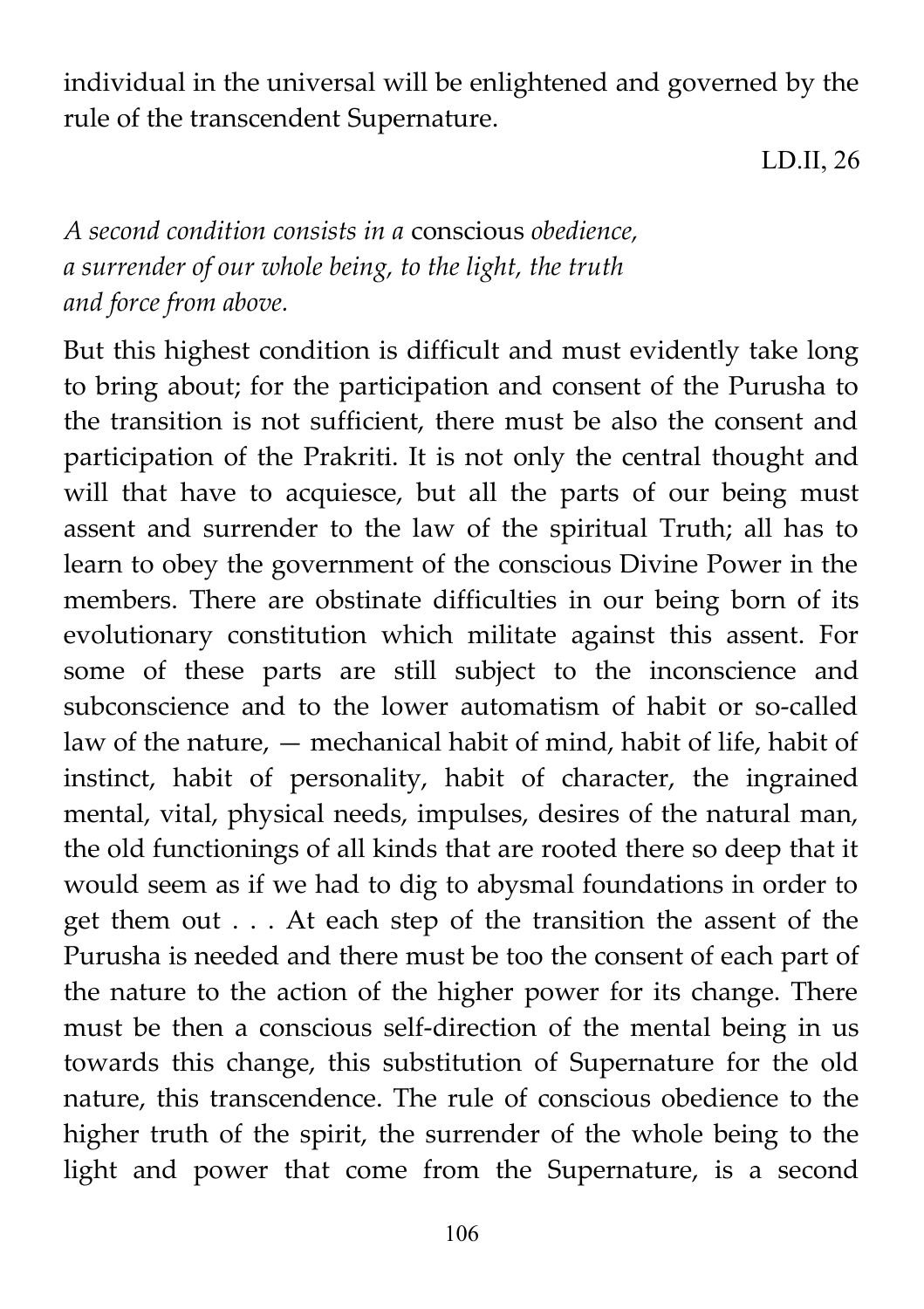condition which has to be accomplished slowly and with difficulty by the being itself before the supramental transformation can become at all possible.

It follows that the psychic and the spiritual transformation must be far advanced, even as complete as may be, before there can be any beginning of the third and consummating supramental change; for it is only by this double transmutation that the self-will of the Ignorance can be totally altered into a spiritual obedience to the remoulding truth and will of the greater Consciousness of the Infinite. A long, difficult stage of constant effort, energism, austerity of the personal will, *tapasya*, has ordinarily to be traversed before a more decisive stage can be reached in which a state of self-giving of all the being to the Supreme Being and the Supreme Nature can become total and absolute.

LD.II, 26

*A third condition is the unification of the whole being around the true self and the opening of the individual to the cosmic consciousness.*

A unification of the entire being by a breaking down of the wall between the inner and outer nature,  $-$  a shifting of the position and centration of the consciousness from the outer to the inner self, a firm foundation on this new basis, a habitual action from this inner self and its will and vision and an opening up of the individual into the cosmic consciousness,  $-$  is another necessary condition for the supramental change. It would be chimerical to hope that the supreme Truth-consciousness can establish itself in the narrow formulation of our surface mind and heart and life, however turned towards spirituality. All the inner centres $^{22}$  $^{22}$  $^{22}$  must have burst open and released into action their capacities; the psychic entity must be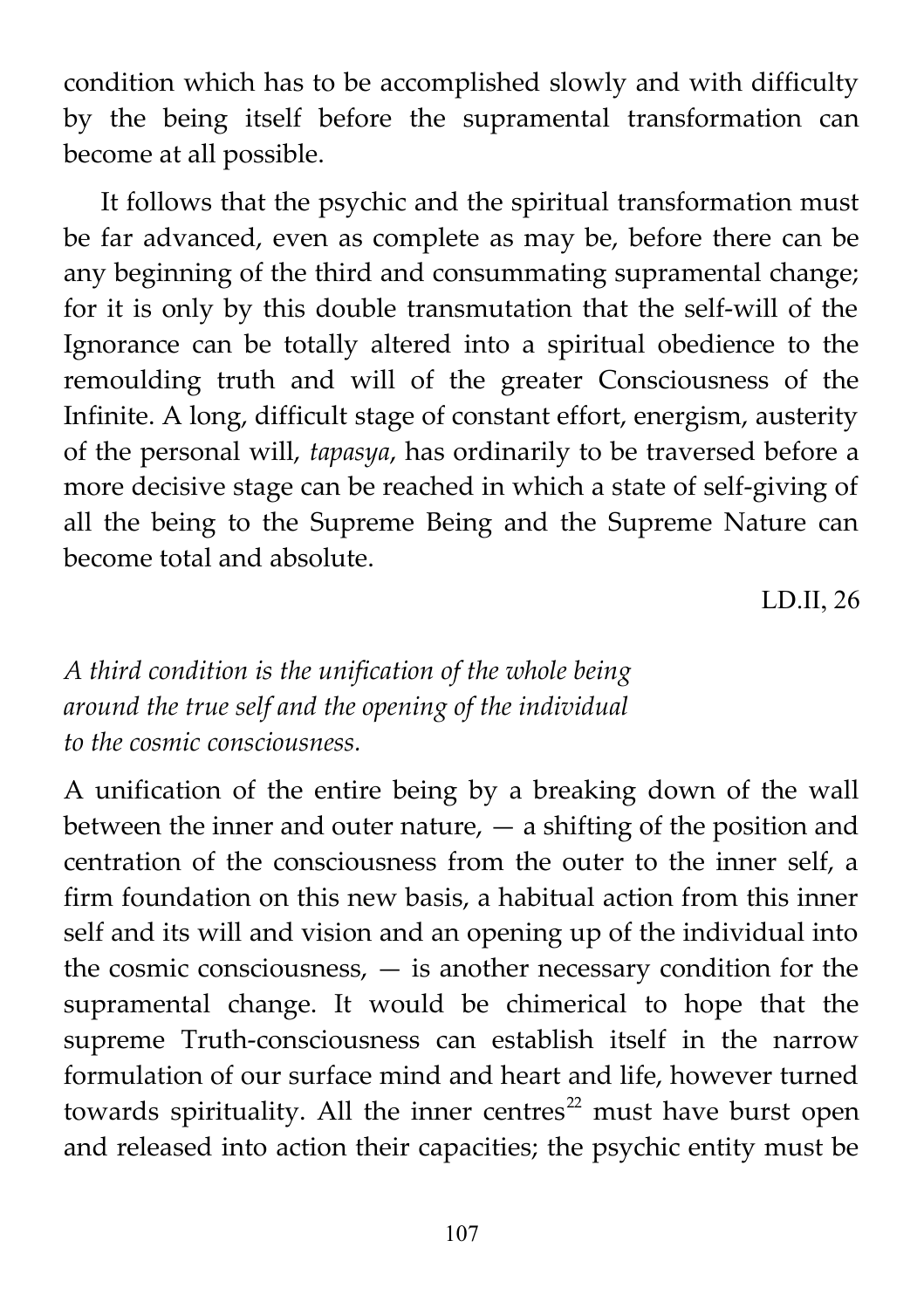unveiled and in control. If this first change establishing the being in the inner and larger, a Yogic in place of an ordinary consciousness has not been done, the greater transmutation is impossible. Moreover the individual must have sufficiently universalized himself, he must have recast his individual mind in the boundlessness of a cosmic mentality, enlarged and vivified his individual life into the immediate sense and direct experience of the dynamic motion of the universal life, opened up the communications of his body with the forces of universal Nature, before he can be capable of a change which transcends the present cosmic formulation and lifts him beyond the lower hemisphere of universality into a consciousness belonging to its spiritual upper hemisphere. Besides he must have already become aware of what is now to him superconscient; he must be already a being conscious of the higher spiritual Light, Power, Knowledge, Ananda, penetrated by its descending influences, new-made by a spiritual change.

The spiritual evolution obeys the logic of a successive unfolding; it can take a new decisive main step only when the previous main step has been sufficiently conquered: even if certain minor stages can be swallowed up or leaped over by a rapid and brusque ascension, the consciousness has to turn back to assure itself that the ground passed over is securely annexed to the new condition. It is true that the conquest of the spirit supposes the execution in one life or a few lives of a process that in the ordinary course of Nature would involve a slow and uncertain procedure of centuries or even of millenniums: but this is a question of the speed with which the steps are traversed; a greater or concentrated speed does not eliminate the steps themselves or the necessity of their successive surmounting. The increased rapidity is possible only because the conscious participation of the inner being is there and the power of the Supernature is already at work in the half-transformed lower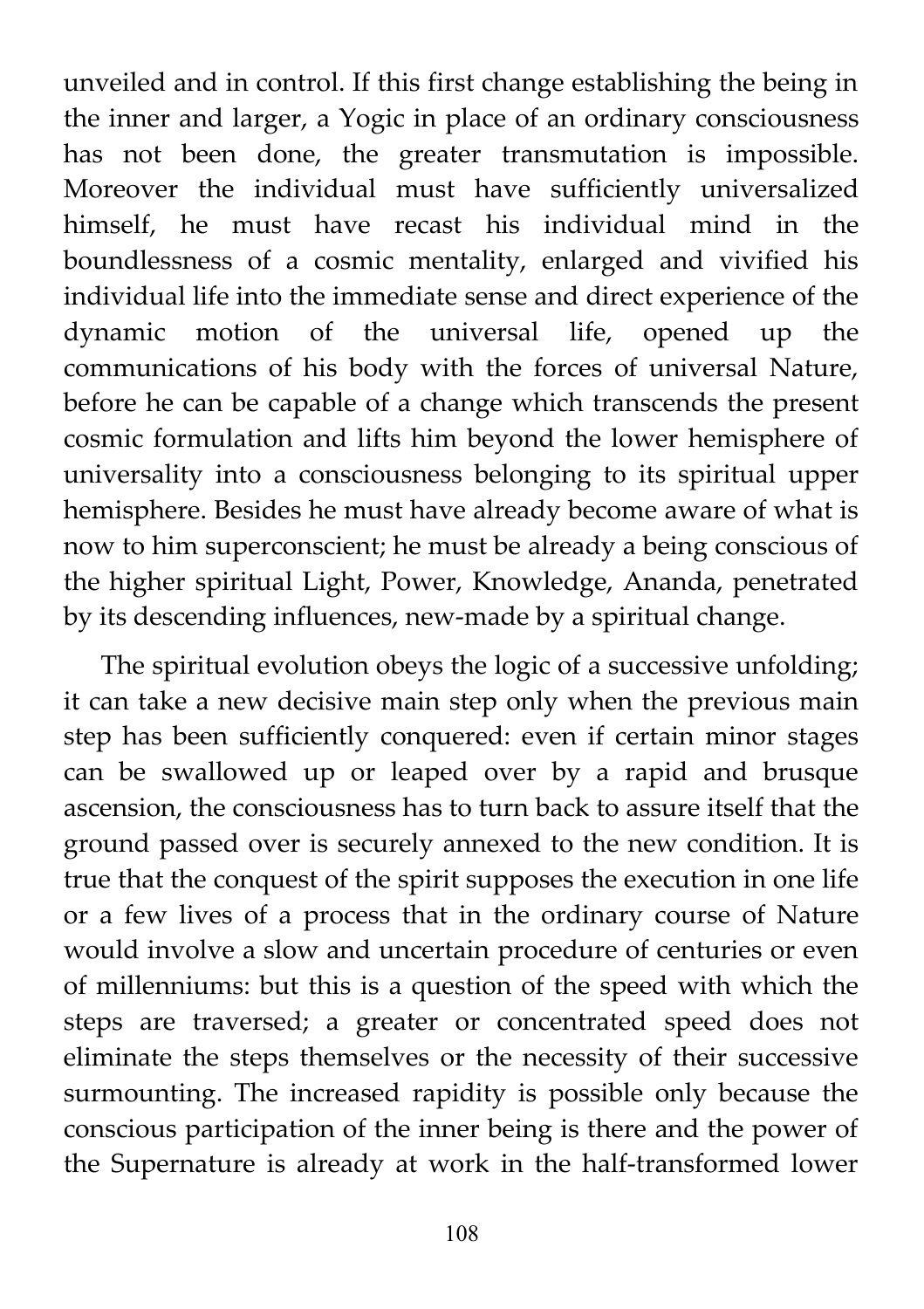nature, so that the steps which would otherwise have had to be taken tentatively in the night of Inconscience or Ignorance can now be taken in an increasing light and power of Knowledge.

LD.II, 26

*Four steps of ascent lead from the human intelligence to the Supermind; these are:*

## I. *Higher Mind*

Our first decisive step out of our human intelligence, our normal mentality, is an ascent into a higher Mind, a mind no longer of mingled light and obscurity or half-light, but a large clarity of the spirit. Its basic substance is a Unitarian sense of being with a powerful multiple dynamization capable of the formation of a multitude of aspects of knowledge, ways of action, forms and significances of becoming, of all of which there is a spontaneous inherent knowledge . . . It is a luminous thought-mind, a mind of spirit-born conceptual knowledge. An all-awareness emerging from the original identity, carrying the truths the identity held in itself, conceiving swiftly, victoriously, multitudinously, formulating and by self-power of the Idea effectually realizing its conceptions, is the character of this greater mind of knowledge.

But here in this greater Thought there is no need of a seeking and self-critical ratiocination, no logical motion step by step towards a conclusion, no mechanism of express or implied deductions and inferences, no building or deliberate concatenation of idea with idea in order to arrive at an ordered sum or outcome of knowledge . . .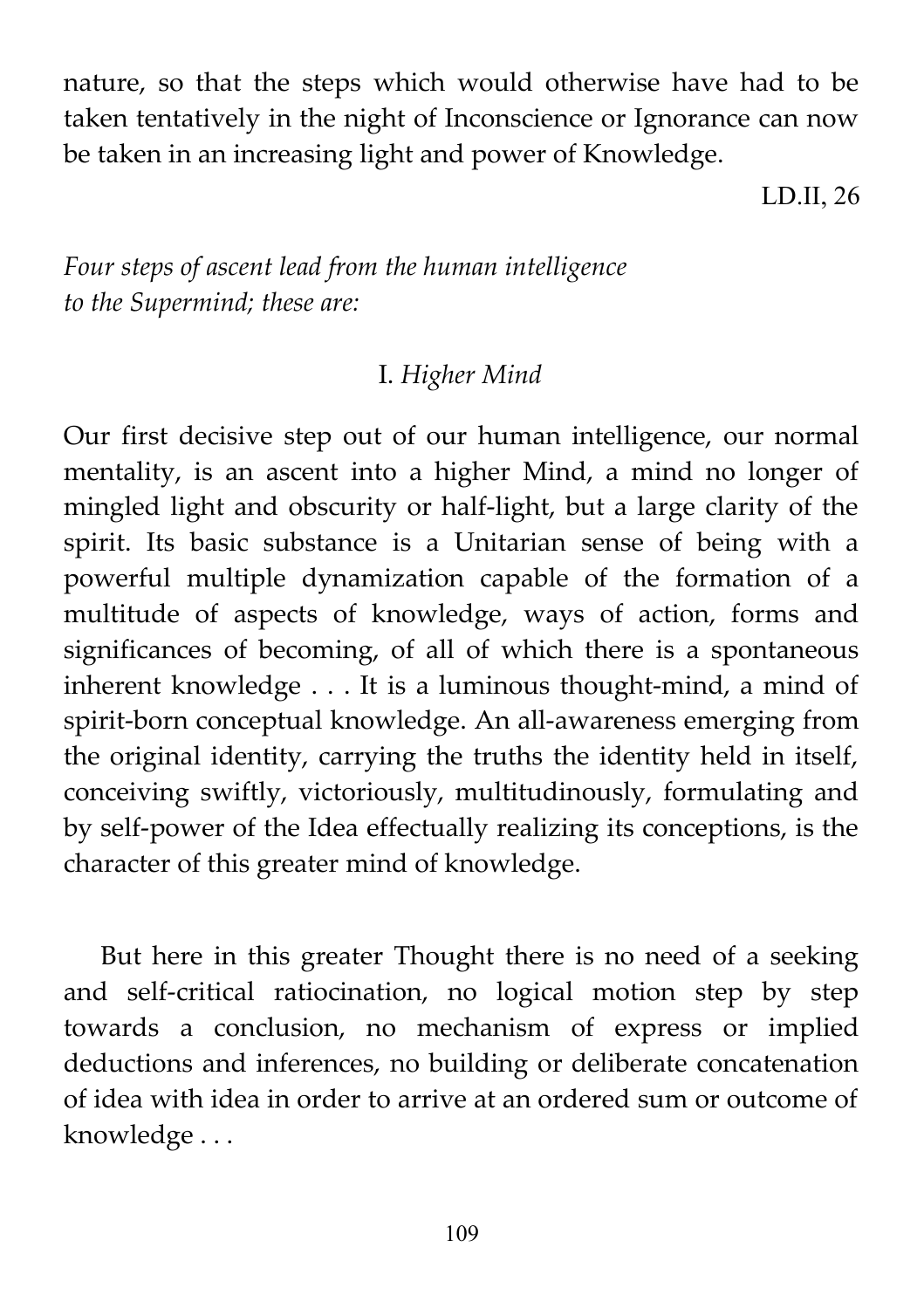This higher consciousness is a Knowledge formulating itself on a basis of self-existent all-awareness and manifesting some part of its integrality, a harmony of its significances put into thought-form. It can freely express itself in single ideas, but its most characteristic movement is a mass ideation, a system or totality of truth-seeing at a single view; the relations of idea with idea, of truth with truth are not established by logic but pre-exist and emerge already self-seen in the integral whole. There is an initiation into forms of an everpresent but till now inactive knowledge, not a system of conclusions from premisses or data; this thought is a self-revelation of eternal Wisdom, not an acquired knowledge.

This is the Higher Mind in its aspect of cognition; but there is also the aspect of will, of dynamic effectuation of the Truth: here we find that this greater more brilliant Mind works always on the rest of the being, the mental will, the heart and its feelings, the life, the body, through the power of thought, through the idea-force. It seeks to purify through knowledge, to deliver through knowledge, to create by the innate power of knowledge. The idea is put into the heart or the life as a force to be accepted and worked out; the heart and life become conscious of the idea and respond to its dynamisms and their substance begins to modify itself in that sense, so that the feelings and actions become the vibrations of this higher wisdom, are informed with it, filled with the emotion and the sense of it: the will and the life impulses are similarly charged with its power and its urge of self-effectuation; even in the body the idea works so that, for example, the potent thought and will of health replaces its faith in illness and its consent to illness, or the idea<sup>[23](#page-182-1)</sup> of strength calls in the substance, power, motion, vibration of strength; the idea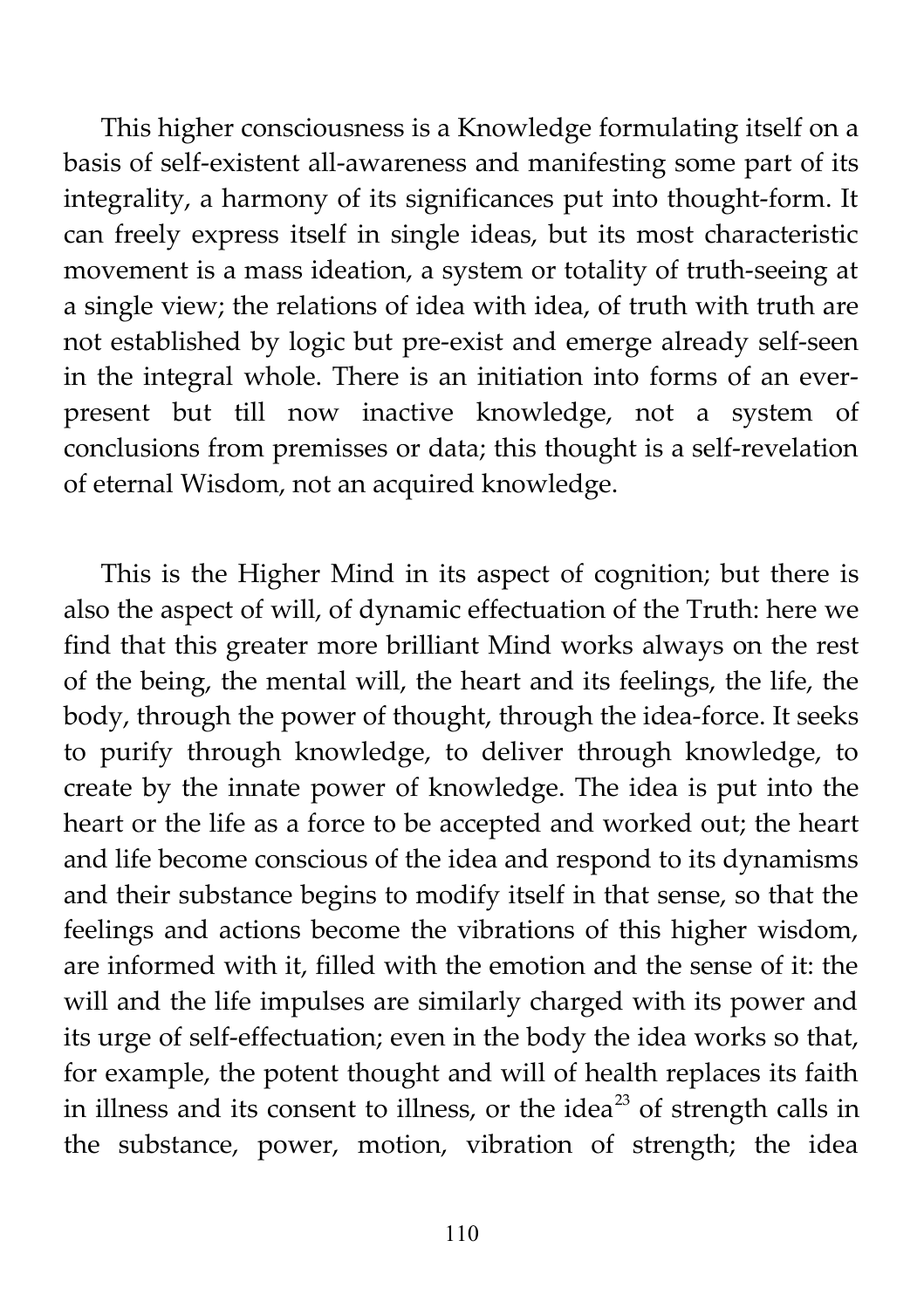generates the force and form proper to the idea and imposes it on our substance of mind, life or matter. It is in this way that the first working proceeds; it charges the whole being with a new and superior consciousness, lays a foundation of change, prepares it for a superior truth of existence.

LD.II, 26

#### 2. *Illumined Mind*

This greater Force is that of the Illumined Mind, a Mind no longer of higher Thought, but of spiritual light. Here the clarity of the spiritual intelligence, its tranquil day-light, gives place or subordinates itself to an intense lustre, a splendour and illumination of the spirit: a play of lightnings of spiritual truth and power breaks from above into the consciousness and adds to the calm and wide enlightenment and the vast descent of peace which characterize or accompany the action of the larger conceptualspiritual principle, a fiery ardour of realization and a rapturous ecstasy of knowledge. A downpour of inwardly visible Light very usually envelops this action; for it must be noted that, contrary to our ordinary conceptions, light is not primarily a material creation and the sense or vision of light accompanying the inner illumination is not merely a subjective visual image or a symbolic phenomenon: light is primarily a spiritual manifestation of the Divine Reality illuminative and creative; material light is a subsequent representation or conversion of it into Matter for the purposes of the material Energy. There is also in this descent the arrival of a greater dynamic, a golden drive, a luminous "enthousiasmos" of inner force and power which replaces the comparatively slow and deliberate process of the Higher Mind by a swift, sometimes a vehement, almost a violent impetus of rapid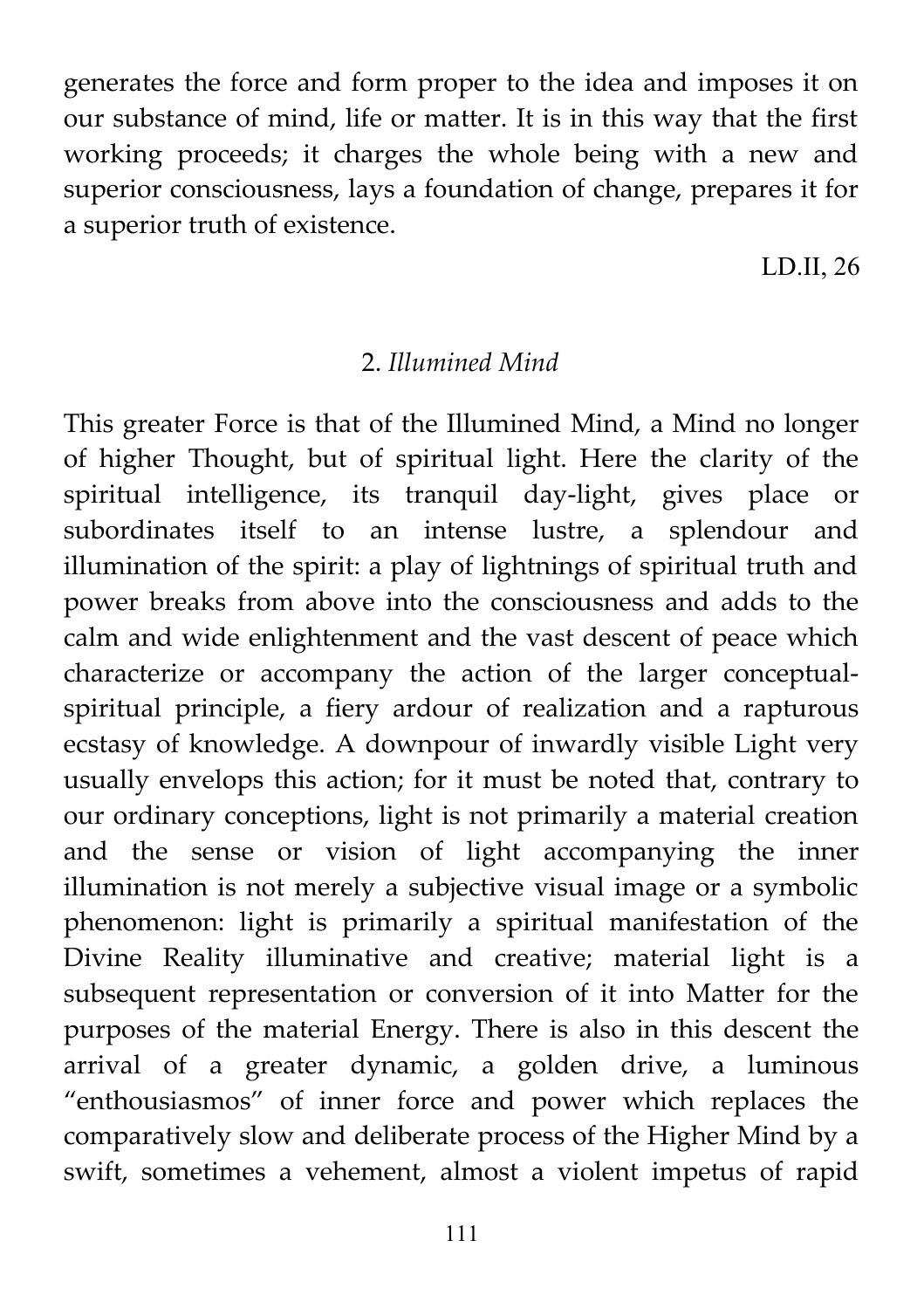transformation.

The Illumined Mind does not work primarily by thought, but by vision; thought is here only a subordinate movement expressive of sight. The human mind, which relies mainly on thought, conceives that to be the highest or the main process of knowledge, but in the spiritual order thought is a secondary and a not indispensable process.

A consciousness that proceeds by sight, the consciousness of the seer, is a greater power for knowledge than the consciousness of the thinker. The perceptual power of the inner sight is greater and more direct than the perceptual power of thought: it is a spiritual sense that seizes something of the substance of Truth and not only her figure; but it outlines the figure also and at the same time catches the significance of the figure, and it can embody her with a finer and bolder revealing outline and a larger comprehension and power of totality than thought-conception can manage.

LD.II, 26

#### 3. *Intuitive Mind*

But these two stages of the ascent enjoy their authority and can get their own united completeness only by a reference to a third level; for it is from the higher summits where dwells the intuitional being that they derive the knowledge which they turn into thought or sight and bring down to us for the mind's transmutation. Intuition is a power of consciousness nearer and more intimate to the original knowledge by identity; for it is always something that leaps out direct from a concealed identity . . .

This close perception is more than sight, more than conception : it is the result of a penetrating and revealing touch which carries in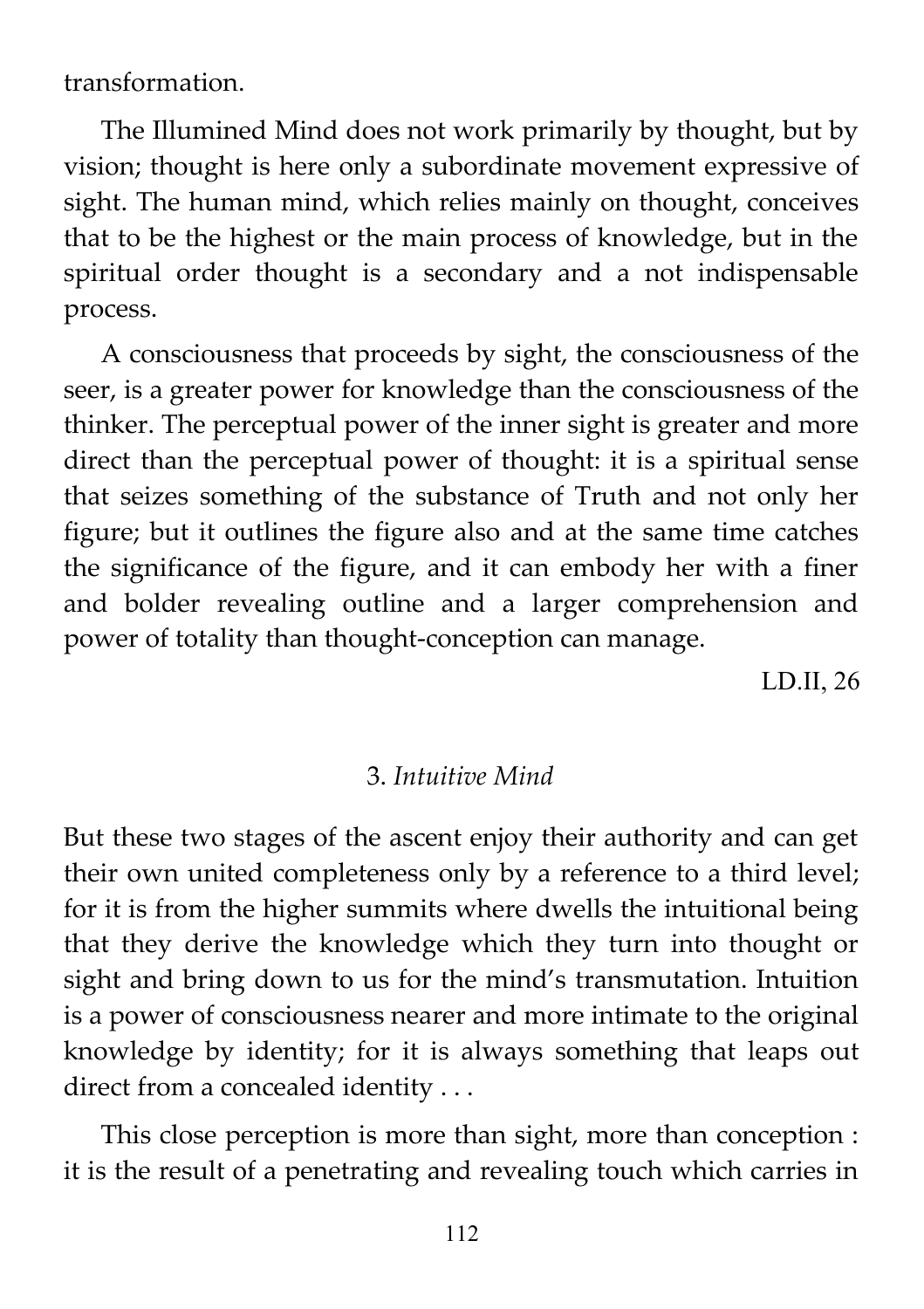it sight and conception as part of itself or as its natural consequence. A concealed or slumbering identity, not yet recovering itself, still remembers or conveys by the intuition its own contents and the intimacy of its self-feeling and self-vision of things, its light of truth, its overwhelming and automatic certitude.

In the human mind the intuition is even such a truthremembrance or truth-conveyance, or such a revealing flash or blaze breaking into a great mass of ignorance or through a veil of nescience: but we have seen that it is subject there to an invading mixture or a mental coating or an interception and substitution; there is too a manifold possibility of misinterpretation which comes in the way of the purity and fullness of its action. Moreover, there are seeming intuitions on all levels of the being which are communications rather than intuitions, and these have a very various provenance, value and character. The infrarational 'mystic', so styled, — for to be a true mystic it is not sufficient to reject reason and rely on sources of thought or action of which one has no understanding,  $-$  is often inspired by such communications on the vital level from a dark and dangerous source. In these circumstances we are driven to rely mainly on the reason and are disposed even to control the suggestions of the intuition — or the pseudo-intuition, which is the more frequent phenomenon, — by the observing and discriminating intelligence; for we feel in our intellectual part that we cannot be sure otherwise what is the true thing and what the mixed or adulterated article or false substitute. But this largely discounts for us the utility of the intuition: for the reason is not in this field a reliable arbiter, since its methods are different, tentative, uncertain, an intellectual seeking; even though it itself really relies on a camouflaged intuition for its conclusions, — for without that help it could not choose its course or arrive at any assured finding, — it hides this dependence from itself under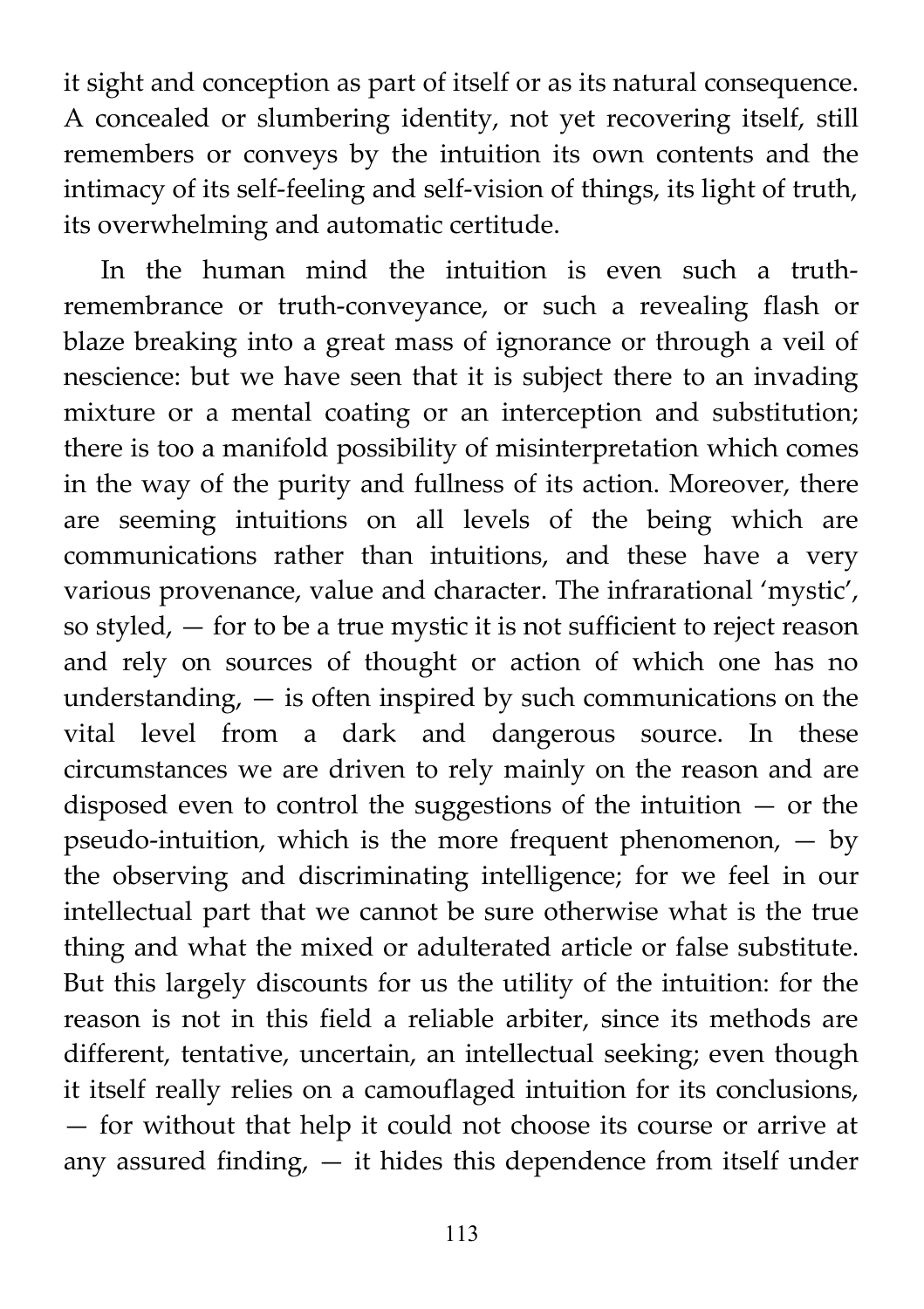the process of a reasoned conclusion or a verified conjecture. An intuition passed in judicial review by the reason ceases to be an intuition and can only have the authority of the reason for which there is no inner source of direct certitude. But even if the mind became predominantly an intuitive mind reliant upon its portion of the higher faculty, the co-ordination of its cognitions and its separated activities,  $-$  for in mind these would always be apt to appear as a series of imperfectly connected flashes, — would remain difficult so long as this new mentality has not a conscious liaison with its supranational source or a self-uplifting access to a higher plane of consciousness in which an intuitive action is pure and native.

Intuition is always an edge or ray or outleap of a superior light; it is in us a projecting blade, edge or point of a far-off supermind light entering into and modified by some intermediate truth-mind substance above us and, so modified, again entering into and very much blinded by our ordinary or ignorant mind substance; but on that higher level to which it is native its light is unmixed and therefore entirely and purely veridical, and its rays are not separated but connected or massed together in a play of waves of what might almost be called in the Sanskrit poetic figure a sea or mass of 'stable lightnings'. When this original or native Intuition begins to descend into us in answer to an ascension of our consciousness to its level or as a result of our finding of a clear way of communication with it, it may continue to come as a play of lightning-flashes, isolated or in constant action; but at this stage the judgment of reason becomes quite inapplicable, it can only act as an observer or registrar understanding or recording the more luminous intimations, judgments and discriminations of the higher power. To complete or verify an isolated intuition or discriminate its nature, its application, its limitations, the receiving consciousness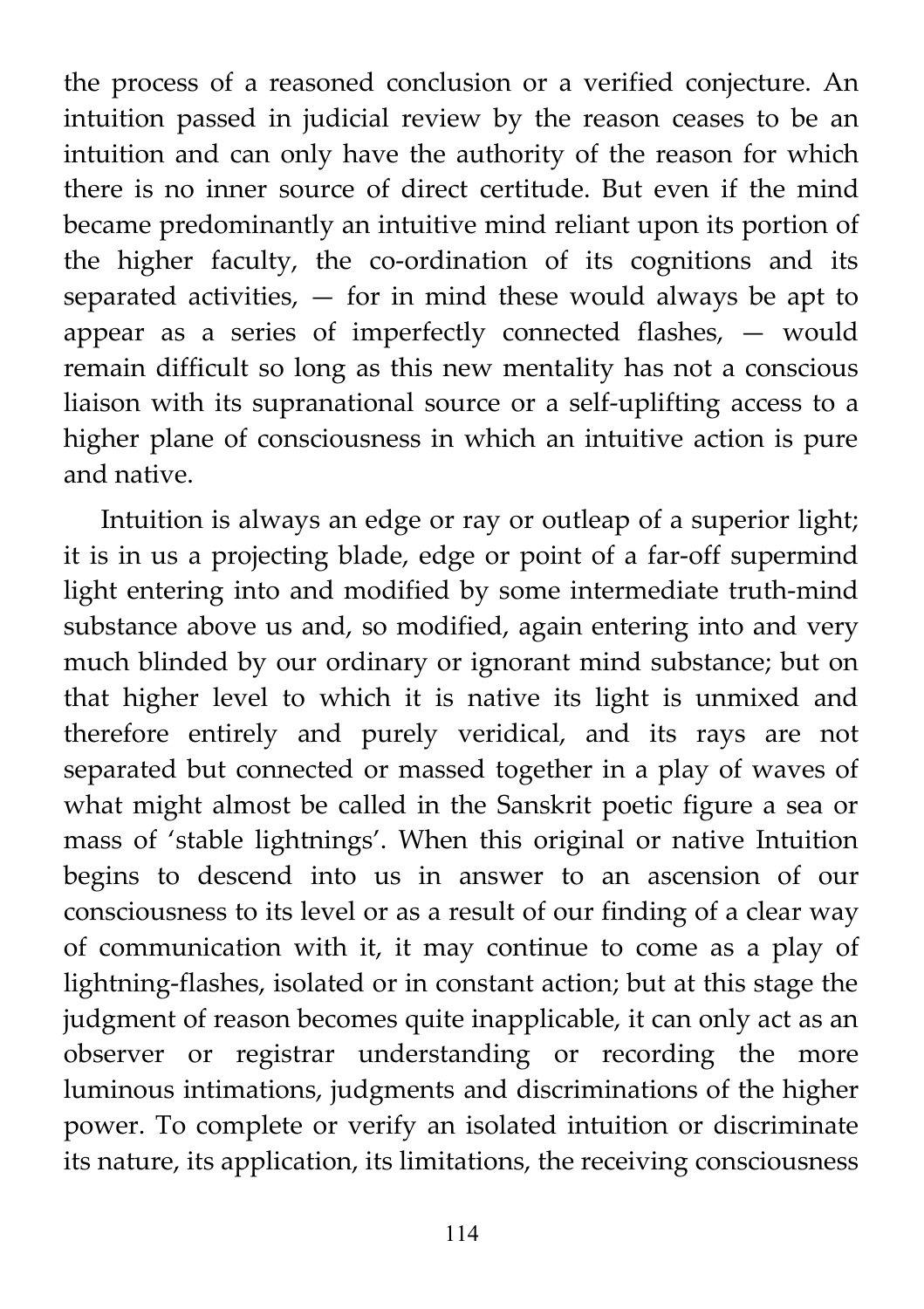must rely on another completing intuition or be able to call down a massed intuition capable of putting all in place. For once the process of the change has begun, a complete transmutation of the stuff and activities of the mind into the substance, form and power of intuition is imperative; until then, so long as the process of consciousness depends upon the lower intelligence serving or helping out or using the intuition, the result can only be a survival of the mixed Knowledge-Ignorance uplifted or relieved by a higher light and force acting in its parts of Knowledge.

Intuition has a fourfold power. A power of revelatory truthseeing, a power of inspiration or truth-hearing, a power of truthtouch or immediate seizing of significance, which is akin to the ordinary nature of its intervention in our mental intelligence, a power of true and automatic discrimination of the orderly and exact relation of truth to truth,  $-$  these are the fourfold potencies of Intuition. Intuition can therefore perform all the action of reason including the function of logical intelligence, which is to work out the right relation of things and the right relation of idea with idea, — but by its own superior process and with steps that do not fail or falter.

LD.II, 26

#### 4. *Overmind*

The next step of the ascent brings us to the Overmind; the intuitional change can only be an introduction to this higher spiritual overture. But we have seen that the Overmind, even when it is selective and not total in its action, is still a power of cosmic consciousness, a principle of global knowledge which carries in it a delegated light from the supramental gnosis. It is, therefore, only by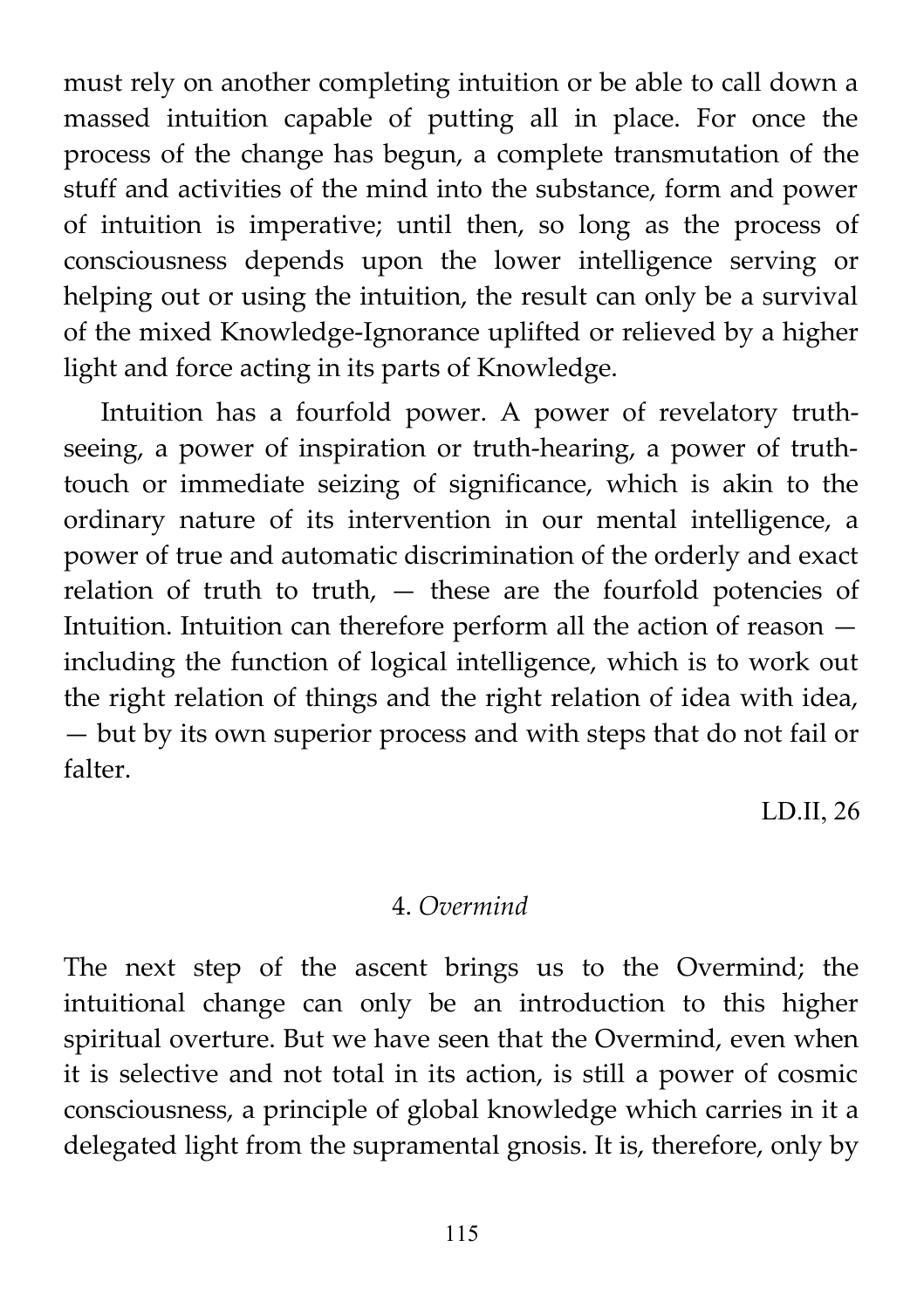an opening into the cosmic consciousness that the overmind ascent and descent can be made wholly possible: a high and intense individual opening upwards is not sufficient,  $-$  to that vertical ascent towards summit Light there must be added a vast horizontal expansion of the consciousness into some totality of the Spirit.

When the overmind descends, the predominance of the centralizing ego-sense is entirely subordinated, lost in largeness of being and finally abolished; a wide cosmic perception and feeling of a boundless universal self and movement replaces it: many motions that were formerly ego-centric may still continue, but they occur as currents or ripples in the cosmic wideness. Thought, for the most part, no longer seems to originate individually in the body or the person but manifests from above or comes in upon the cosmic mind-waves: all inner individual sight or intelligence of things is now a revelation or illumination of what is seen or comprehended, but the source of the revelation is not in one's separate self but in the universal knowledge; the feelings, emotions, sensations are similarly felt as waves from the same cosmic immensity breaking upon the subtle and the gross body and responded to in kind by the individual centre of the universality; for the body is only a small support or even less, a point of relation, for the action of a vast cosmic instrumentation. In this boundless largeness, not only the separate ego but all sense of individuality, even of a subordinated or instrumental individuality, may entirely disappear; the cosmic existence, the cosmic consciousness, the cosmic delight, the play of cosmic forces are alone left: if the delight or the centre of Force is felt in what was the personal mind, life or body, it is not with a sense of personality but as a field of manifestation, and this sense of the delight or of the action of Force is not confined to the person or the body but can be felt at all points in an unlimited consciousness of unity which pervades everywhere.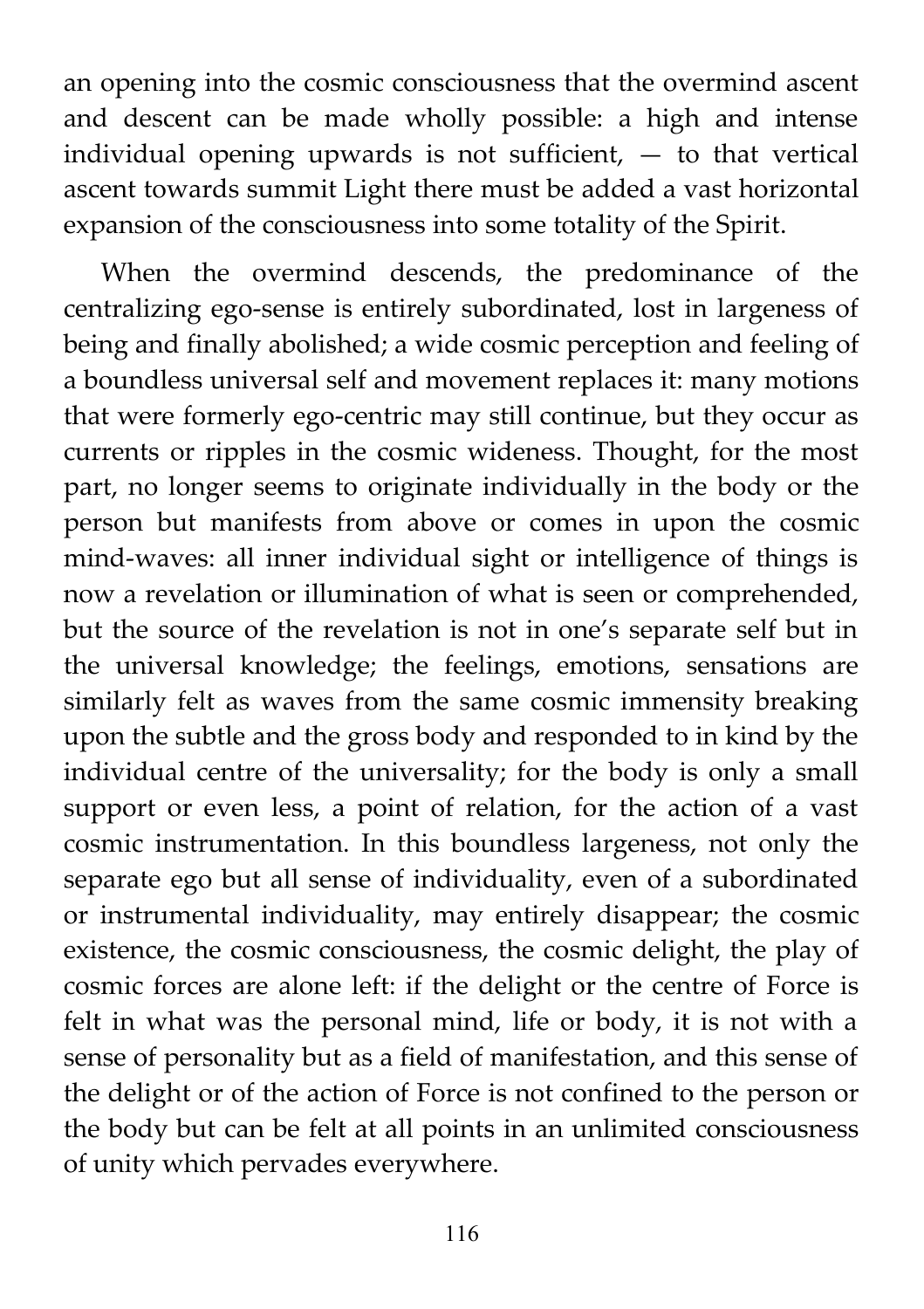But there can be many formulations of overmind consciousness and experience; for the overmind has a great plasticity and is a field of multiple possibilities. In place of an uncentred and unplaced diffusion there may be the sense of the universe in oneself or as oneself: but there too this self is not the ego; it is an extension of a free and pure essential self-consciousness or it is an identification with the All,  $-$  the extension or the identification constituting a cosmic being, a universal individual . . . In the transition towards the supermind this centralizing action tends towards the discovery of a true individual replacing the dead ego, a being who is in his essence one with the supreme Self, one with the universe in extension and yet a cosmic centre and circumference of the specialized action of the Infinite.

The overmind change is the final consummating movement of the dynamic spiritual transformation; it is the highest possible status-dynamis of the spirit in the spiritual-mind plane. It takes up all that is in the three steps below it and raises their characteristic workings to their highest and largest power, adding to them a universal wideness of consciousness and force, a harmonious concert of knowledge, a more manifold delight of being. But there are certain reasons arising from its own characteristic status and power that prevent it from being the final possibility of the spiritual evolution. It is a power, though the highest power, of the lower hemisphere; although its basis is a cosmic unity, its action is an action of division and interaction, an action taking its stand on the play of the multiplicity. Its play is, like that of all Mind, a play of possibilities; although it acts not in the Ignorance but with the knowledge of the truth of these possibilities, yet it works them out through their own independent evolution of their powers.

LD.II, 26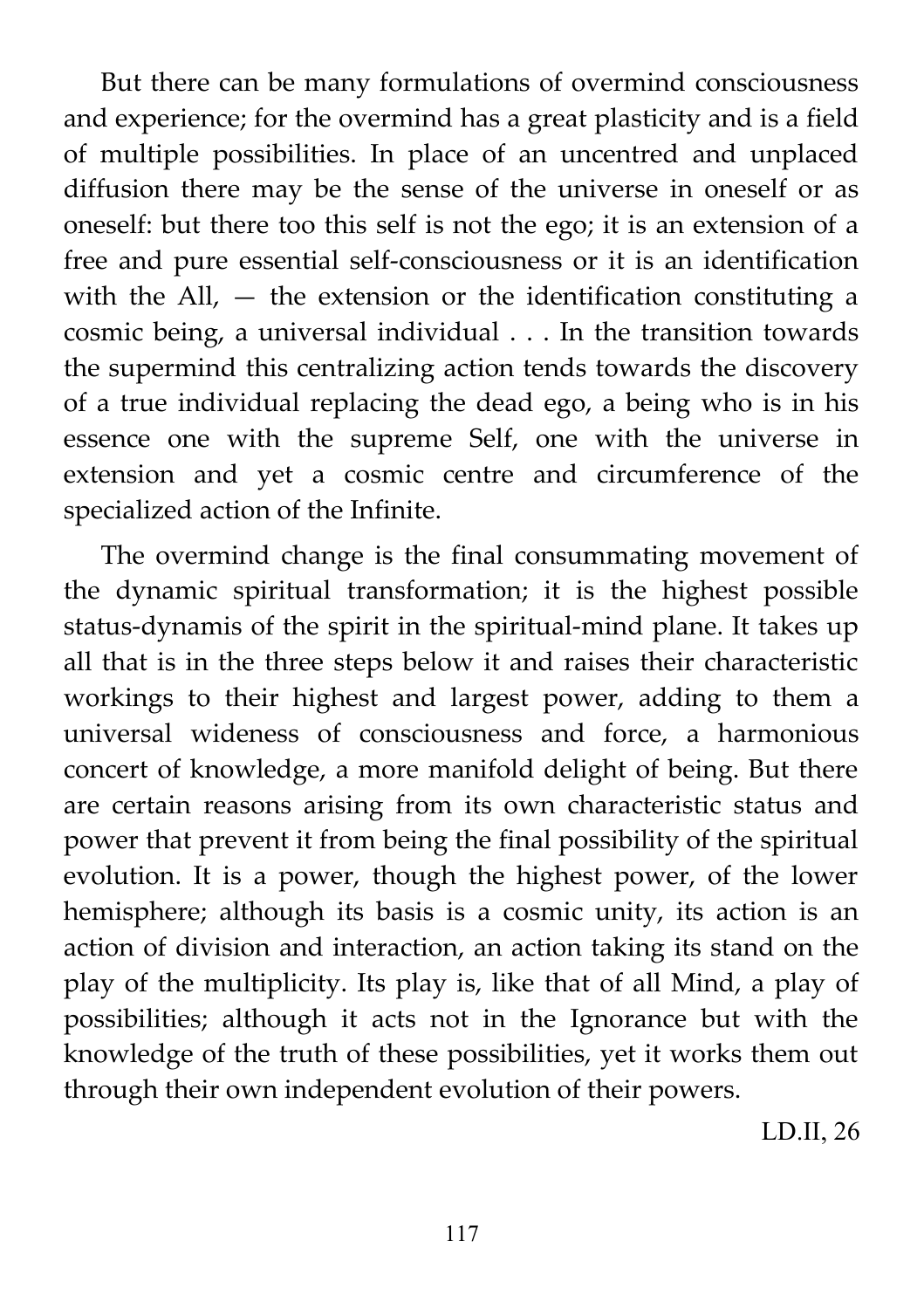*The Overmind descent is not sufficient to transform wholly the Inconscience, the Supramental Force alone is capable of achieving this.*

In the terrestrial evolution itself the overmind descent would not be able to transform wholly the Inconscience; all that it could do would be to transform in each man it touched the whole conscious being, inner and outer, personal and universally impersonal, into its own stuff and impose that upon the Ignorance illumining it into cosmic truth and knowledge. But a basis of Nescience would remain; it would be as if a sun and its system were to shine out in an original darkness of Space and illumine everything as far as its rays could reach so that all that dwelt in the light would feel as if no darkness were there at all in their experience of existence. But outside that sphere or expanse of experience the original darkness would still be there and, since all things are possible in an overmind structure, could reinvade the island of light created within its empire . . .

Also by this much evolution there could be no security against the downward pull of gravitation of the Inconscience which dissolves all the formations that life and mind build in it, swallows all things that arise out of it or are imposed upon it and disintegrates them into their original matter. The liberation from this pull of the Inconscience and a secured basis for a continuous divine or gnostic evolution would only be achieved by a descent of the Supermind into the terrestrial formula, bringing into it the supreme law and light and dynamis of the spirit and penetrating with it and transforming the inconscience of the material basis. A last transition from Overmind to Supermind and a descent of Supermind must therefore intervene at this stage of evolutionary Nature.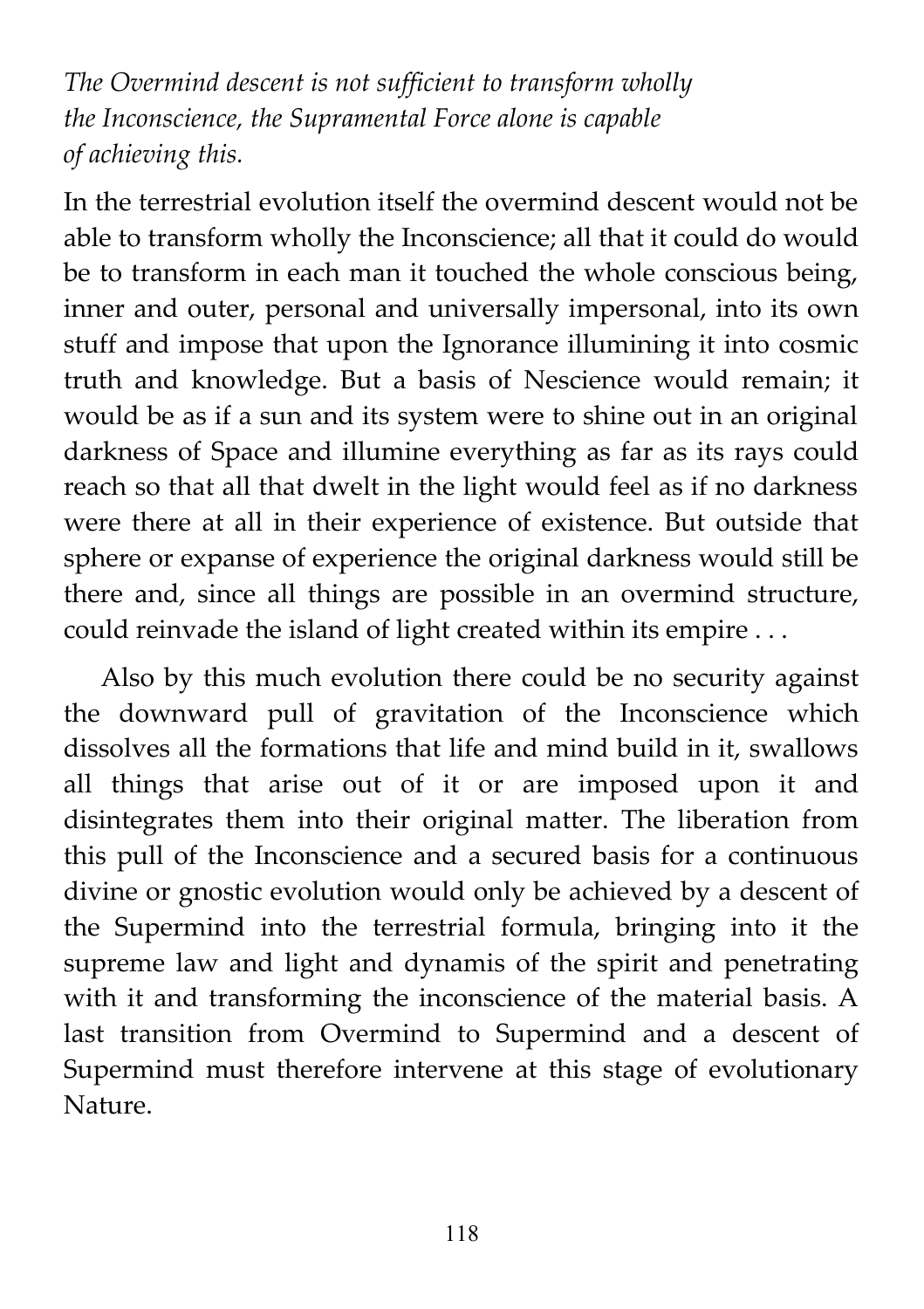A transformation of human nature can only be achieved when the substance of the being is so steeped in the spiritual principle that all its movements are a spontaneous dynamism and a harmonized process of the spirit. But even when the higher powers and their intensities enter into the substance of the Inconscience, they are met by this blind opposing Necessity and are subjected to this circumscribing and diminishing law of the nescient substance. It opposes them with its strong titles of an established and inexorable Law, meets always the claim of life with the law of death, the demand of Light with the need of a relief of shadow and a background of darkness, the sovereignty and freedom and dynamism of the spirit with its own force of adjustment by limitation, demarcation by incapacity, foundation of energy on the repose of an original Inertia. There is an occult truth behind its negations which only the Supermind with its reconciliation of contraries in the original Reality can take up and so discover the pragmatic solution of the enigma. Only the supramental Force can entirely overcome this difficulty of the fundamental Nescience; for with it enters an opposite and luminous imperative Necessity which underlies all things and is the original and final selfdetermining truth-force of the self-existent Infinite. This greater luminous spiritual Necessity and its sovereign imperative alone can displace or entirely penetrate, transform into itself and so replace the blind *Ananke* of the Inconscience.

LD.II, 26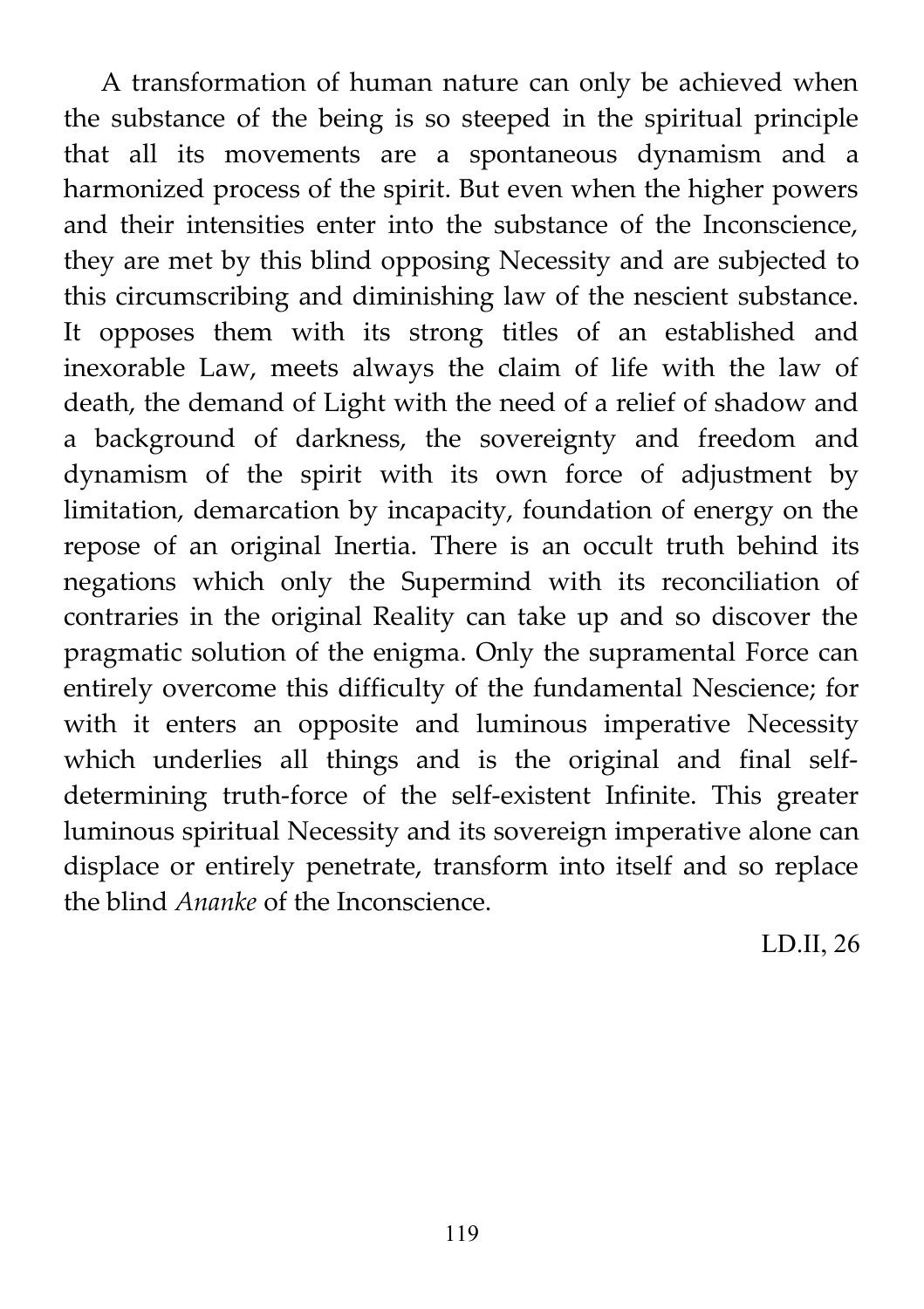## **CHAPTER VIII**

# **THE GNOSTIC BEING**

*The difficulty in understanding and describing the supramental nature comes from the fact that in its very essence, it is consciousness and power of the Infinite.*

AS we reach in our thought the line at which the evolution of mind into overmind passes over into an evolution of overmind into supermind, we are faced with a difficulty which amounts almost to an impossibility. For we are moved to seek for some precise idea, some clear mental description of the supramental or gnostic existence of which evolutionary Nature in the Ignorance is in travail; but by crossing this extreme line of sublimated mind the consciousness passes out of the sphere, exceeds the characteristic action and escapes from the grasp of mental perception and knowledge . . . Our normal perception or imagination or formulation of things spiritual and things mundane is mental, but in the gnostic change the evolution crosses a line beyond which there is a supreme and radical reversal of consciousness and the standards and forms of mental cognition are no longer sufficient: it is difficult for mental thought to understand or describe supramental nature.

Mental nature and mental thought are based on a consciousness of the finite; supramental nature is in its very grain a consciousness and power of the Infinite. Supramental Nature sees everything from the stand-point of oneness and regards all things, even the greatest multiplicity and diversity, even what are to the mind the strongest contradictions, in the light of that oneness; its will, ideas, feelings,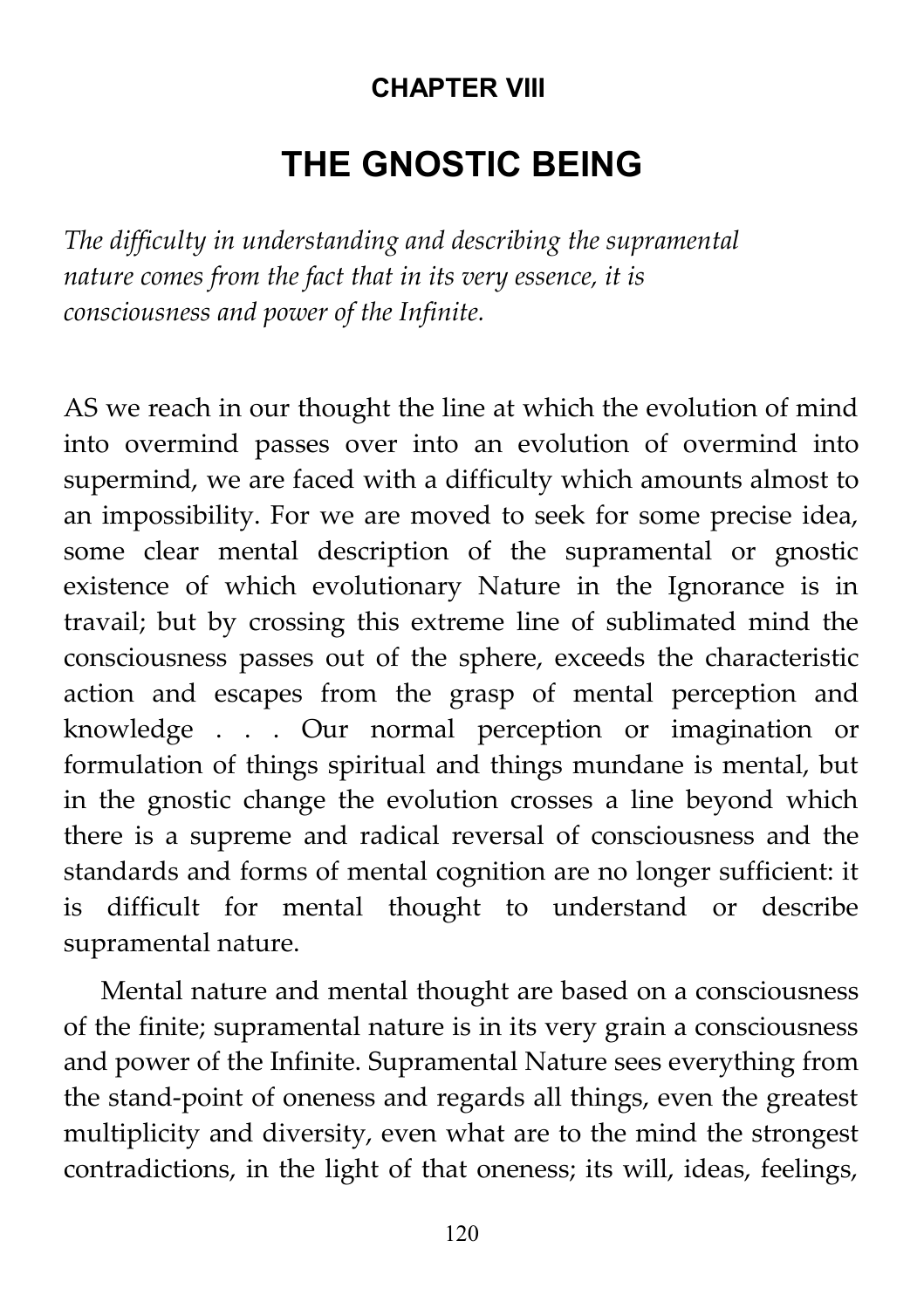sense are made of the stuff of oneness, its actions proceed upon that basis. Mental Nature, on the contrary, thinks, sees, wills, feels, senses with division as a starting-point and has only a constructed understanding of unity; even when it experiences oneness, it has to act from the oneness on a basis of limitation and difference. But the supramental, the divine life is a life of essential, spontaneous and inherent unity. It is impossible for the mind to forecast in detail what the supramental change must be in its parts of life action and outward behaviour or lay down for it what forms it shall create for the individual or the collective existence.

LD.II, 27

*One can, however, describe in a general way the passage from the Overmind to the Supermind and form an idea of the supramental existence in its initial step.*

This passage is the stage at which the supermind gnosis can take over the lead of the evolution from the overmind and build the first foundations of its own characteristic manifestation and unveiled activities; it must be marked therefore by a decisive but longprepared transition from an evolution in the Ignorance to an always progressive evolution in the Knowledge. It will not be a sudden revelation and effectuation of the absolute Supermind and the supramental being as they are in their own plane, the swift apocalypse of a truth-conscious existence ever self-fulfilled and complete in self-knowledge; it will be the phenomenon of the supramental being descending into a world of evolutionary becoming and forming itself there, unfolding the powers of the gnosis within the terrestrial nature.

[This revelation] can assume the formula of a truth-conscious existence founded in an inherent self-knowledge but at the same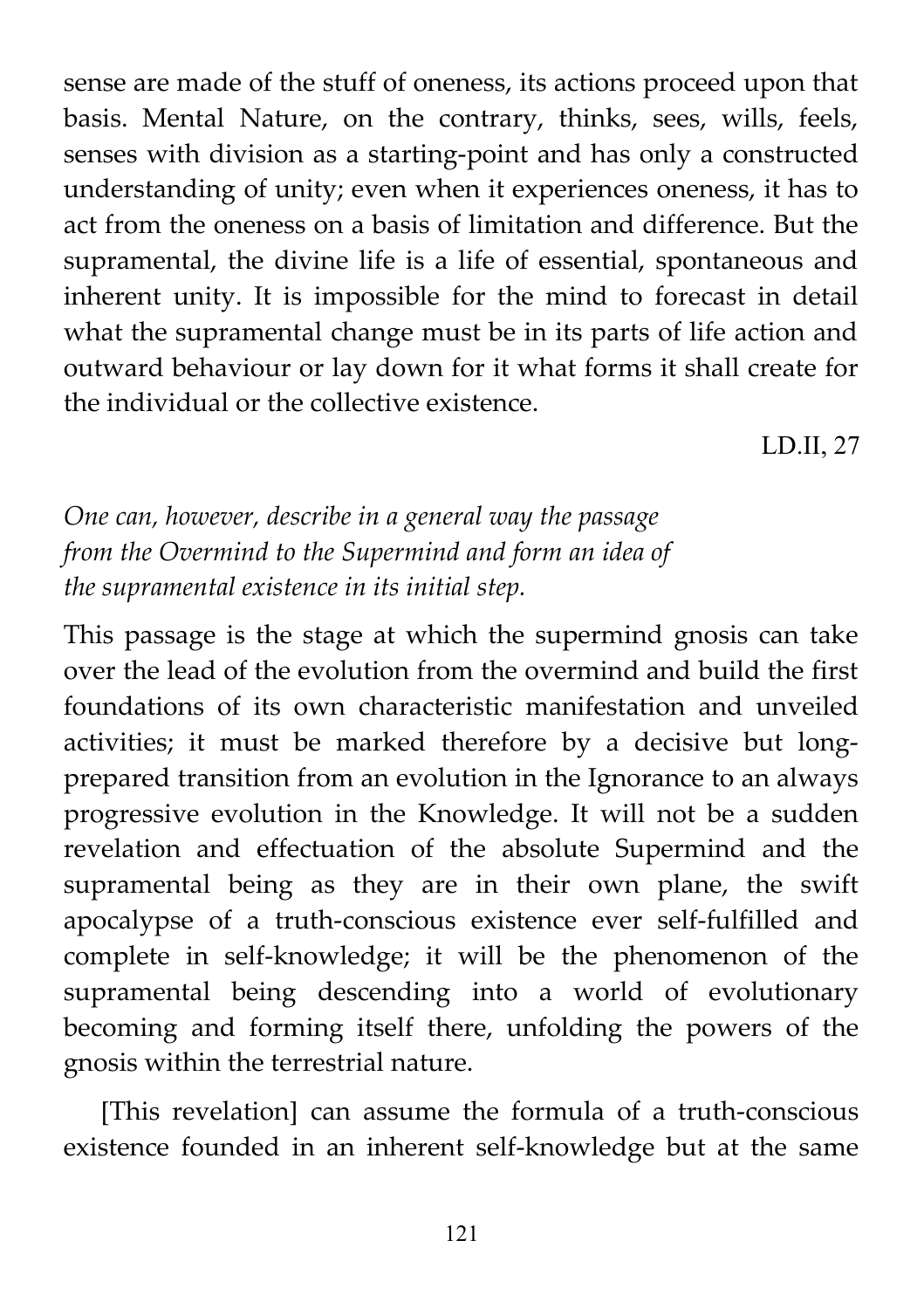time taking up into itself mental nature and nature of life and material body. For the supermind as the truth consciousness of the Infinite has in its dynamic principle the infinite power of a free selfdetermination. It can hold all knowledge in itself and yet put forward in formulation only what is needed at each stage of an evolution; it formulates whatever is in accordance with the Divine Will in manifestation and the truth of the thing to be manifested. It is by this power that it is able to hold back its knowledge, hide its own character and law of action and manifest overmind and under overmind a world of ignorance in which the being wills on its surface not to know and even puts itself under the control of a pervading Nescience. But in this new stage the veil thus put on will be lifted.

LD.II, 27

# *The supramental or gnostic being will be the perfect consummation of the spiritual man.*

In the Ignorance one is there primarily to grow, to know and to do, or, more exactly to grow into something, to arrive by knowledge at something, to get something done. Imperfect, we have no satisfaction of our being, we must perforce strive with labour and difficulty to grow into something we are not; ignorant and burdened with a consciousness of our ignorance, we have to arrive at something by which we can feel that we know; bounded with incapacity, we have to hunt after strength and power; afflicted with a consciousness of suffering, we have to try to get something done by which we catch at some pleasure or lay hold on some satisfying reality of life. To maintain existence is, indeed, our first occupation and necessity, but it is only a starting-point: for the mere maintenance of an imperfect existence chequered with suffering cannot be sufficient as an aim of our being; the instinctive will of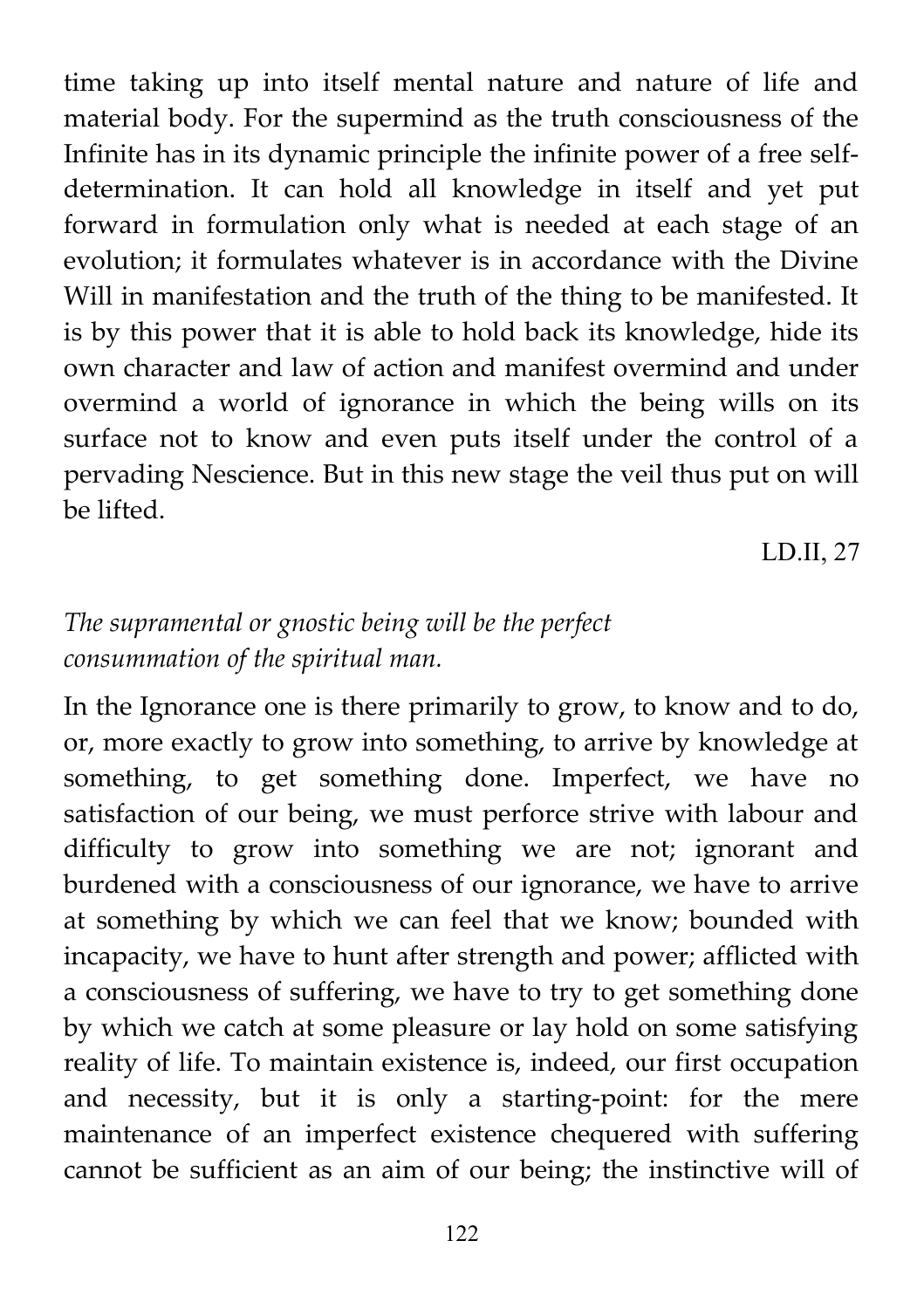existence, the pleasure of existence, which is all that the Ignorance can make out of the secret underlying Power and Ananda, has to be supplemented by the need to do and become. But what to do and what to become is not clearly known to us; we get what knowledge we can, what power, strength, purity, peace we can, what delight we can, become what we can. But our aims and our effort towards their achievement and the little we can hold as our gains turn into meshes by which we are bound; it is these things that become for us the object of life: to know our souls and to be our selves, which must be the foundation of our true way of being, is a secret that escapes us in our preoccupation with an external learning, an external construction of knowledge, the achievement of an external action, an external delight and pleasure. The spiritual man is one who has discovered his soul: he has found his self and lives in that, is conscious of it, has the joy of it; he needs nothing external for his completeness of existence. The gnostic being starting from this new basis takes up our ignorant becoming and turns it into a luminous becoming of knowledge and a realized power of being. All therefore that is our attempt to be in the Ignorance, he will fulfil in the Knowledge. All knowledge he will turn into a manifestation of the self-knowledge of being, all power and action into a power and action of the self-force of being, all delight into a universal delight of self-existence. Attachment and bondage will fall away, because at each step and in each thing there will be the full satisfaction of selfexistence, the light of the consciousness fulfilling itself, the ecstasy of delight of existence finding itself. Each stage of the evolution in the knowledge will be an unfolding of this power and will of being and this joy to be, a free becoming supported by the sense of the Infinite, the bliss of the Brahman, $24$  the luminous sanction of the Transcendence.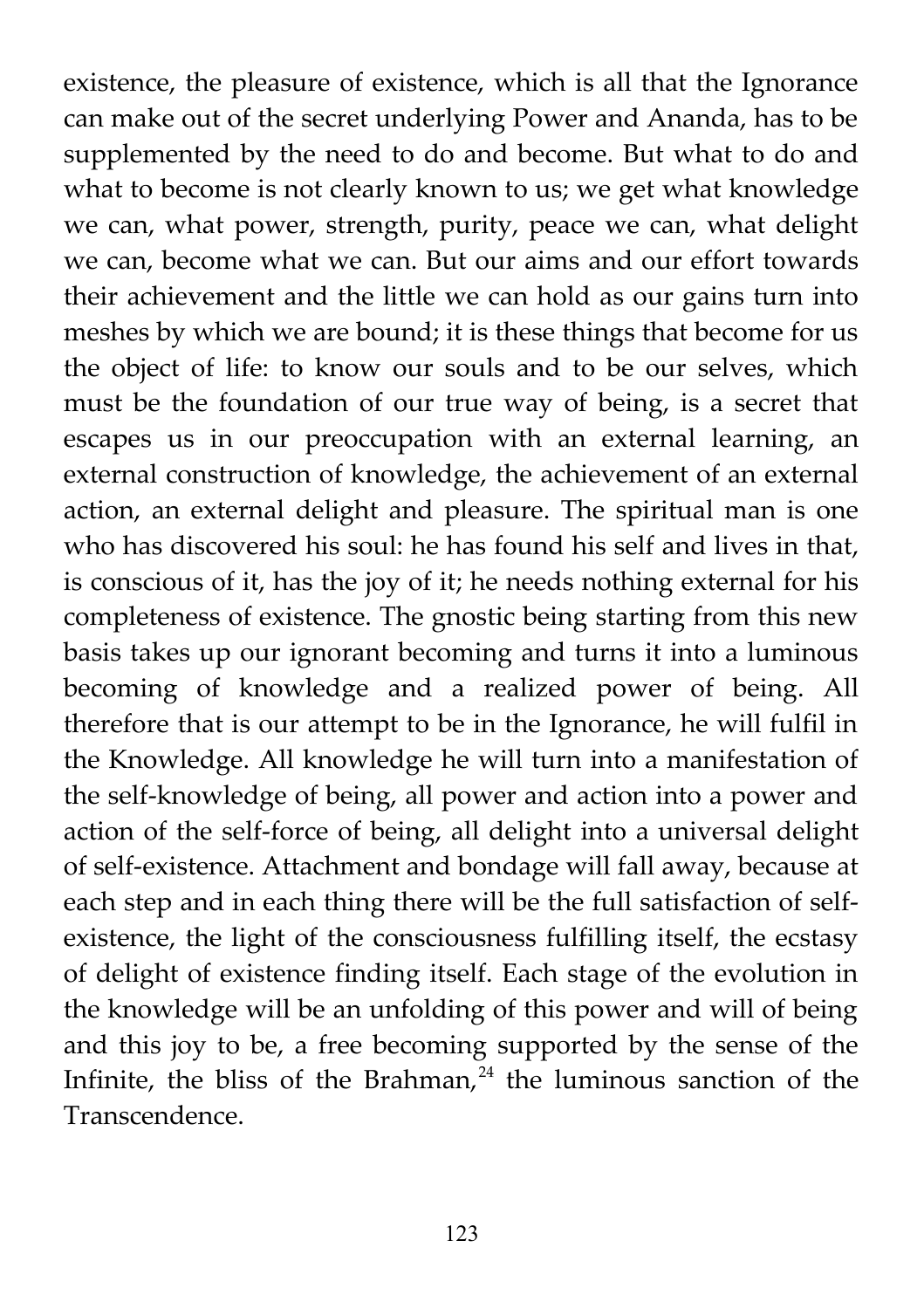The gnosis is the effective principle of the Spirit, a highest dynamis of the spiritual existence. The gnostic individual would be the consummation of the spiritual man; his whole way of being, thinking, living, acting would be governed by the power of a vast universal spirituality. All the trinities $^{25}$  $^{25}$  $^{25}$  of the Spirit would be real to his self-awareness and realized in his inner life. All his existence would be fused into oneness with the transcendent and universal Self and Spirit; all his action would originate from and obey the supreme Self and Spirit's divine governance of Nature. All life would have to him the sense of the Conscious Being, the Purusha within, finding its self-expression in Nature; his life and all its thoughts, feelings, acts would be filled for him with that significance and built upon that foundation of its reality. He would feel the presence of the Divine in every centre of his consciousness, in every vibration of his life-force, in every cell of his body. In all the workings of his force of Nature he would be aware of the workings of the supreme World-Mother, the Supernature; he would see his natural being as the becoming and manifestation of the power of the World-Mother. In this consciousness he would live and act in an entire transcendent freedom, a complete joy of the spirit, an entire identity with the cosmic self and a spontaneous sympathy with all in the universe. All beings would be to him his own selves, all ways and powers of consciousness would be felt as the ways and powers of his own universality. But in that inclusive universality there would be no bondage to inferior forces, no deflection from his own highest truth: for this truth would envelop all truth of things and keep each in its own place, in a relation of diversified harmony, — it would not admit any confusion, clash, infringing of boundaries, any distortion of the different harmonies that constitute the total harmony. His own life and the world life would be to him like a perfect work of art; it would be as if the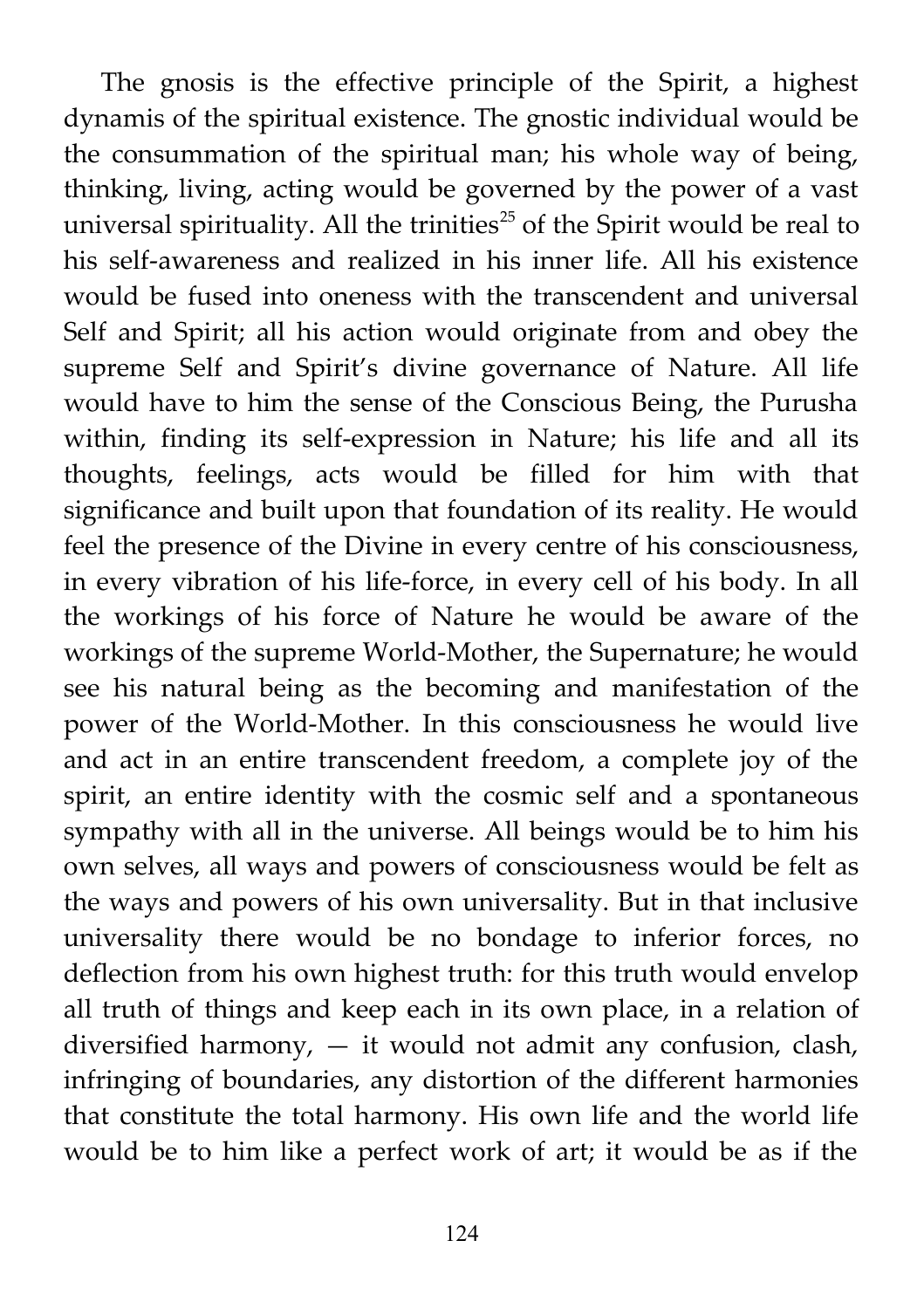creation of a cosmic and spontaneous genius infallible in its working out of a multitudinous order. The gnostic individual would be in the world and of the world, but would also exceed it in his consciousness and live in his self of transcendence above it; he would be universal but free in the universe, individual but not limited by a separative individuality. The True Person is not an isolated entity, his individuality is universal; for he individualizes the universe: it is at the same time divinely emergent in a spiritual air of transcendental infinity, like a high cloud-surpassing summit; for he individualizes the divine Transcendence.

LD.II, 27

# *The law* of *the Supermind is unity fulfilled in diversity; unity does not imply uniformity.*

A supramental or gnostic race of beings would not be a race made according to a single type, moulded in a single fixed pattern; for the law of the supermind is unity fulfilled in diversity, and therefore there would be an infinite diversity in the manifestation of the gnostic consciousness although that consciousness would still be one in its basis, in its constitution, in its all-revealing and all-uniting order . . . In the supramental race itself, in the variation of its degrees, the individuals would not be cast according to a single type of individuality; each would be different from the other, a unique formation of the Being, although one with all the rest in foundation of self and sense of oneness and in the principle of his being.

In the lower grades of gnostic being, there would be a limitation of self-expression according to the variety of the nature, a limited perfection in order to formulate some side, element or combined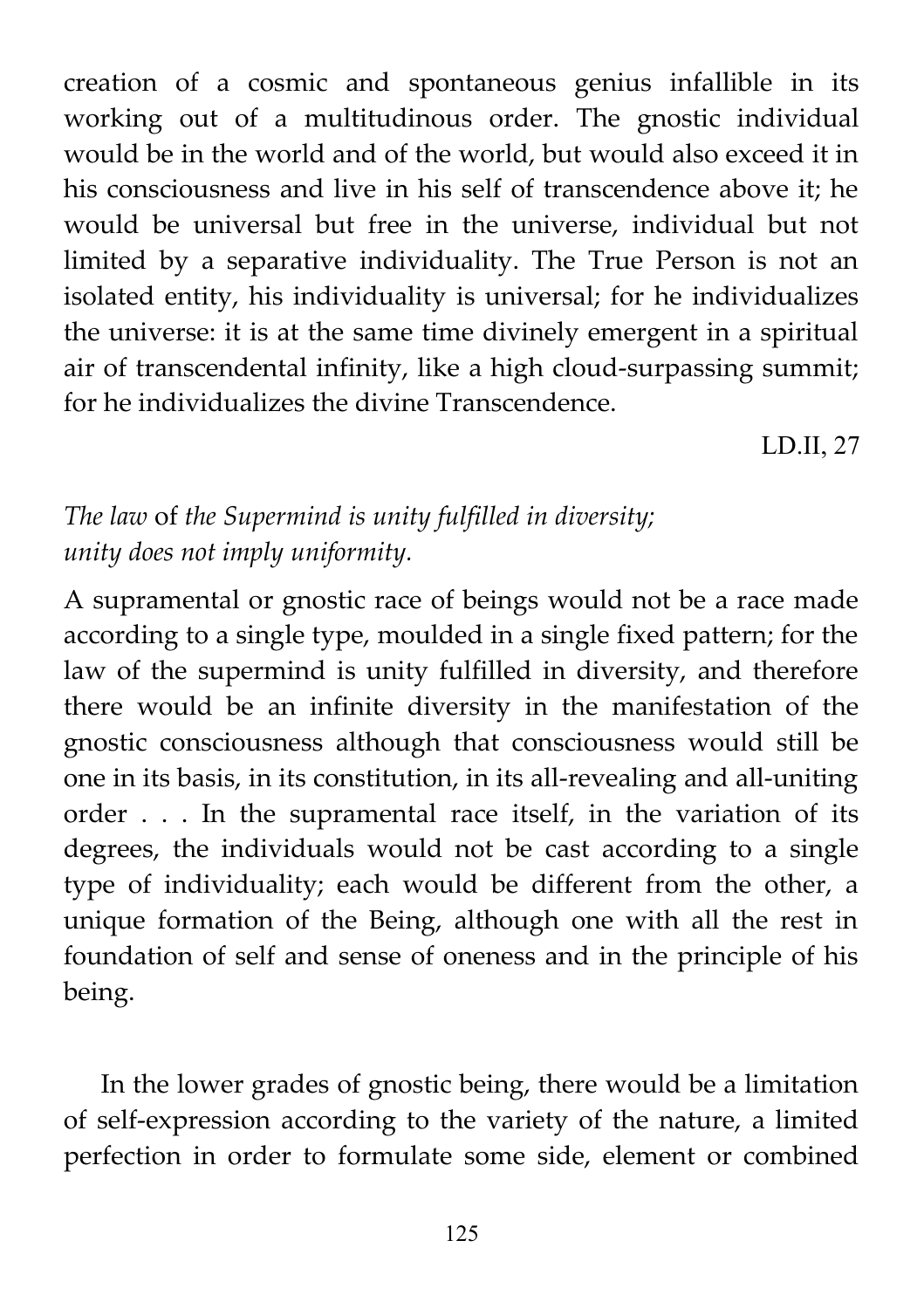harmony of elements of some Divine Totality, a restricted selection of powers from the cosmic figure of the infinitely manifold One. But in the supramental being this need of limitation for perfection would disappear; the diversity would not be secured by limitation but by a diversity in the power and hue of the Supernature: the same whole of being and the same whole of nature would express themselves in an infinitely diverse fashion; for each being would be a new totality, harmony, self-equation of the One Being. What would be expressed in front or held behind at any moment would depend not on capacity or incapacity, but on the dynamic selfchoice of the Spirit, its delight of self-expression, on the truth of the Divine's will and joy of itself in the individual and, subordinately, on the truth of the thing that had to be done through the individual in the harmony of the totality. For the complete individual is the cosmic individual, since only when we have taken the universe into ourselves  $-$  and transcended it  $-$  can our individuality be complete.

LD.II, 27

*The supramental being will realize the harmony of his individual self with the cosmic Self, of his individual will and action with the cosmic Will and Action.*

The supramental being in his cosmic consciousness seeing and feeling all as himself would act in that sense; he would act in a universal awareness and a harmony of his individual self with the total self, of his individual will with the total will, of his individual action with the total action. For what we most suffer from in our outer life and its reactions upon our inner life is the imperfection of our relations with the world, our ignorance of others, our disharmony with the whole of things, our inability to equate our demand on the world with the world's demand on us. There is a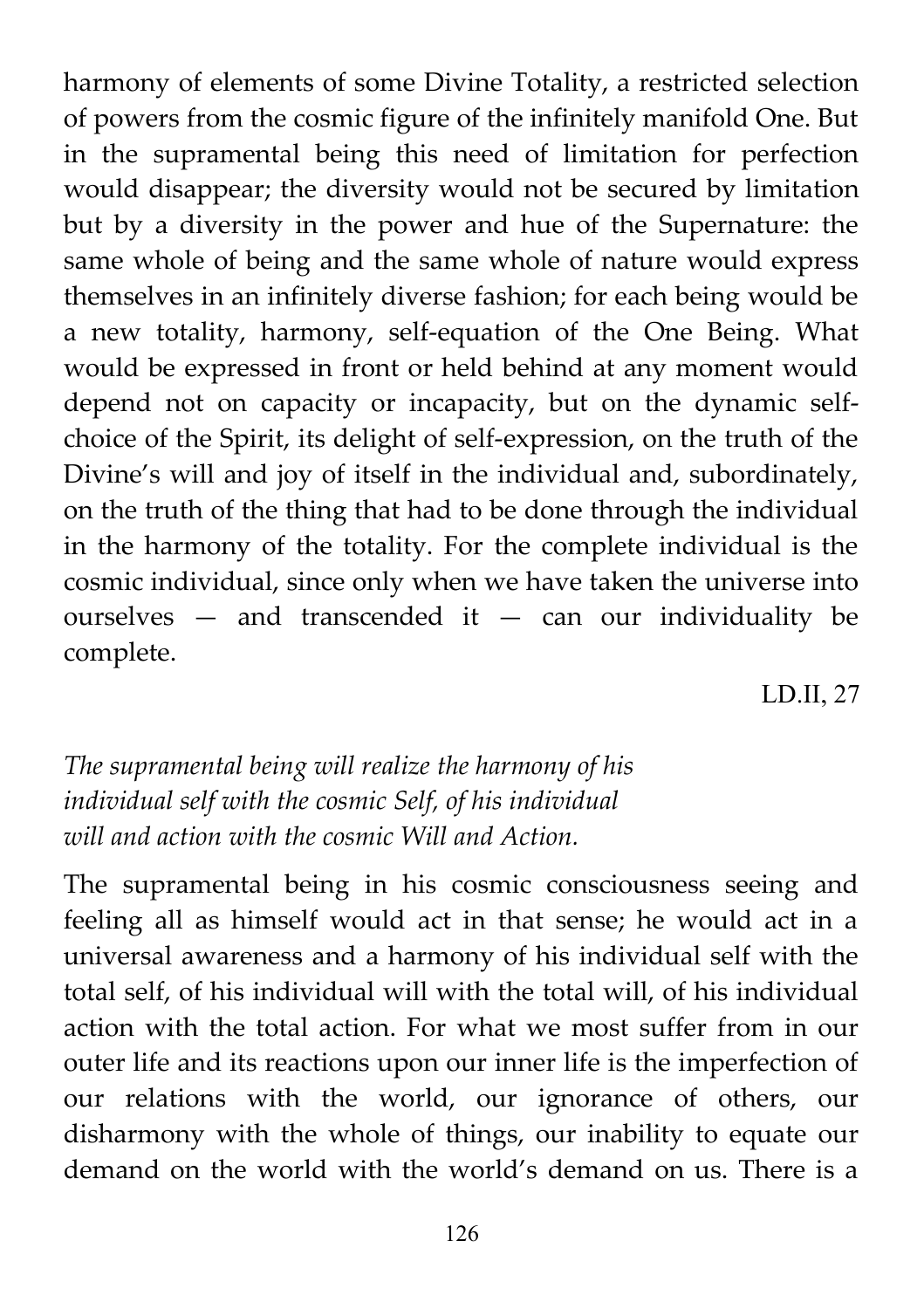conflict — a conflict from which there seems to be no ultimate issue except an escape from both world and self — between our selfaffirmation and a world on which we have to impose that affirmation, a world which seems to be too large for us and to pass indifferently over our soul, mind, life, body in the sweep of its course to its goal. The relation of our course and goal to the world's is unapparent to us, and to harmonize ourselves with it we have either to enforce ourselves upon it and make it subservient to us or suppress ourselves and become subservient to it or else to compass a difficult balance between these two necessities of the relation between the individual personal destiny and the cosmic whole and its hidden purpose. But for the supramental being living in a cosmic consciousness the difficulty would not exist, since he has no ego; his cosmic individuality would know the cosmic forces and their movement and their significance as part of himself, and the truthconsciousness in him would see the right relation at each step and find the dynamic right expression of that relation.

For in fact both individual and universe are simultaneous and interrelated expressions of the same transcendent Being . . .

One in self with all, the supramental being will seek the delight of self-manifestation of the Spirit in himself but equally the delight of the Divine in all: he will have the cosmic joy and will be a power for bringing the bliss of the spirit, the joy of being to others; for their joy will be part of his own joy of existence. To be occupied with the good of all beings, to make the joy and grief of others one's own has been described as a sign of the liberated and fulfilled spiritual man. The supramental being will have no need for that, of an altruistic self-effacement, since this occupation will be intimate to his selffulfilment, the fulfilment of the One in all, and there will be no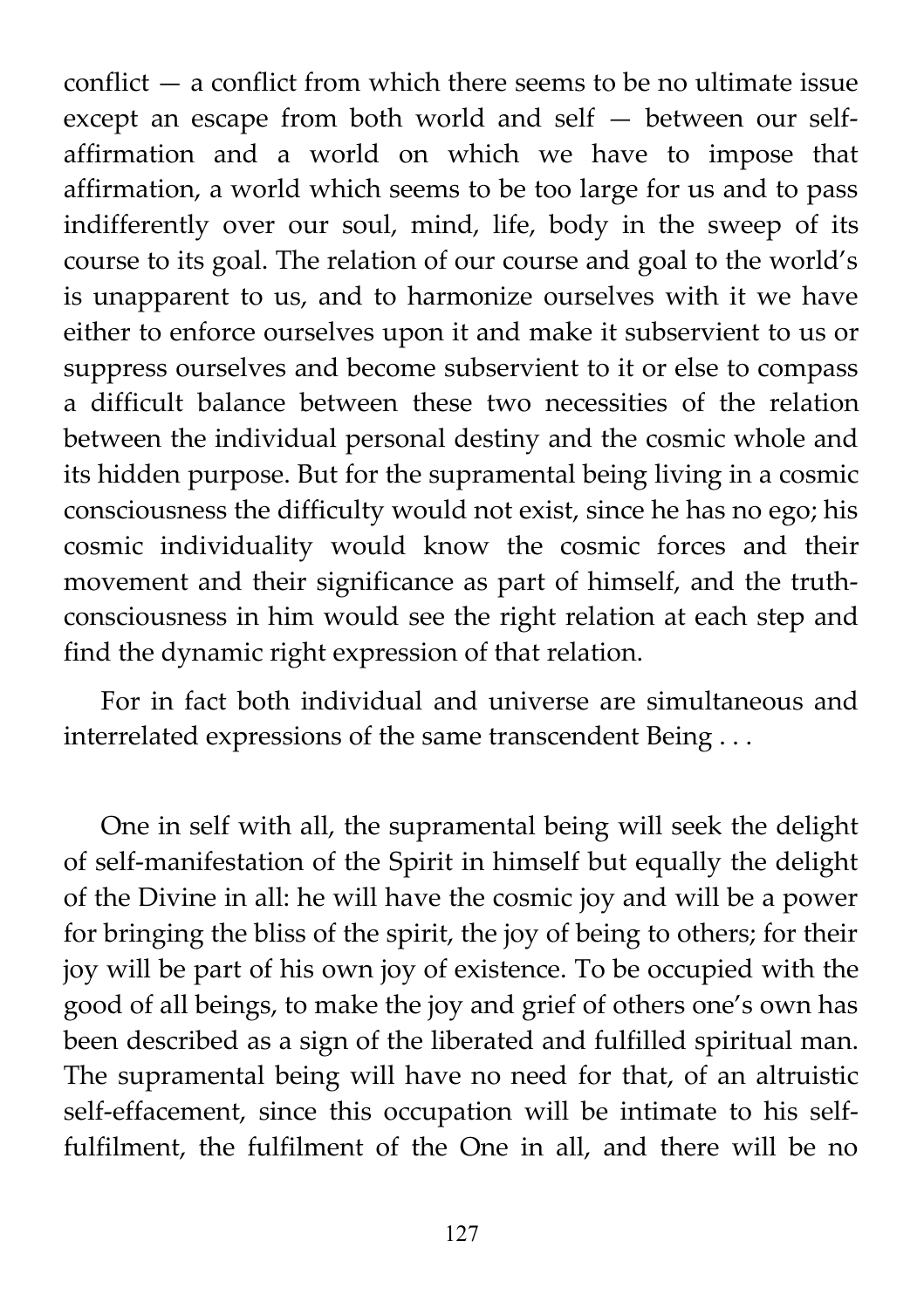contradiction or strife between his own good and the good of others: nor will he have any need to acquire a universal sympathy by subjecting himself to the joys and griefs of creatures in the Ignorance; his cosmic sympathy will be part of his inborn truth of being and not dependent on a personal participation in the lesser joy and suffering; it will transcend what it embraces and in that transcendence will be its power. His feeling of universality, his action of universality will be always a spontaneous state and natural movement, an automatic expression of the Truth, an act of the joy of the spirit's self-existence. There could be in it no place for limited self or desire or for the satisfaction or frustration of the limited self or the satisfaction or frustration of desire, no place for the relative and dependent happiness and grief that visit and afflict our limited nature; for these are things that belong to the ego and the Ignorance, not to the freedom and truth of the Spirit . . . The gnostic existence and delight of existence is a universal and total being and delight, and there will be the presence of that totality and universality in each separate movement: in each there will be, not a partial experience of self or a fractional bit of its joy, but the sense of the whole movement of an integral being and the presence of its entire and integral bliss of being, Ananda.

LD.II, 27

*The transcendence aspect* of *the spiritual life is indispensable for the freedom of the Spirit; but it will harmonize with the manifested existence and give it an unshakable foundation. For the gnostic being, to act in the world does not signify a lapse from unity.*

The gnostic life will be an inner life in which the antinomy of the inner and the outer, the self and the world will have been cured and exceeded. The gnostic being will have indeed an inmost existence in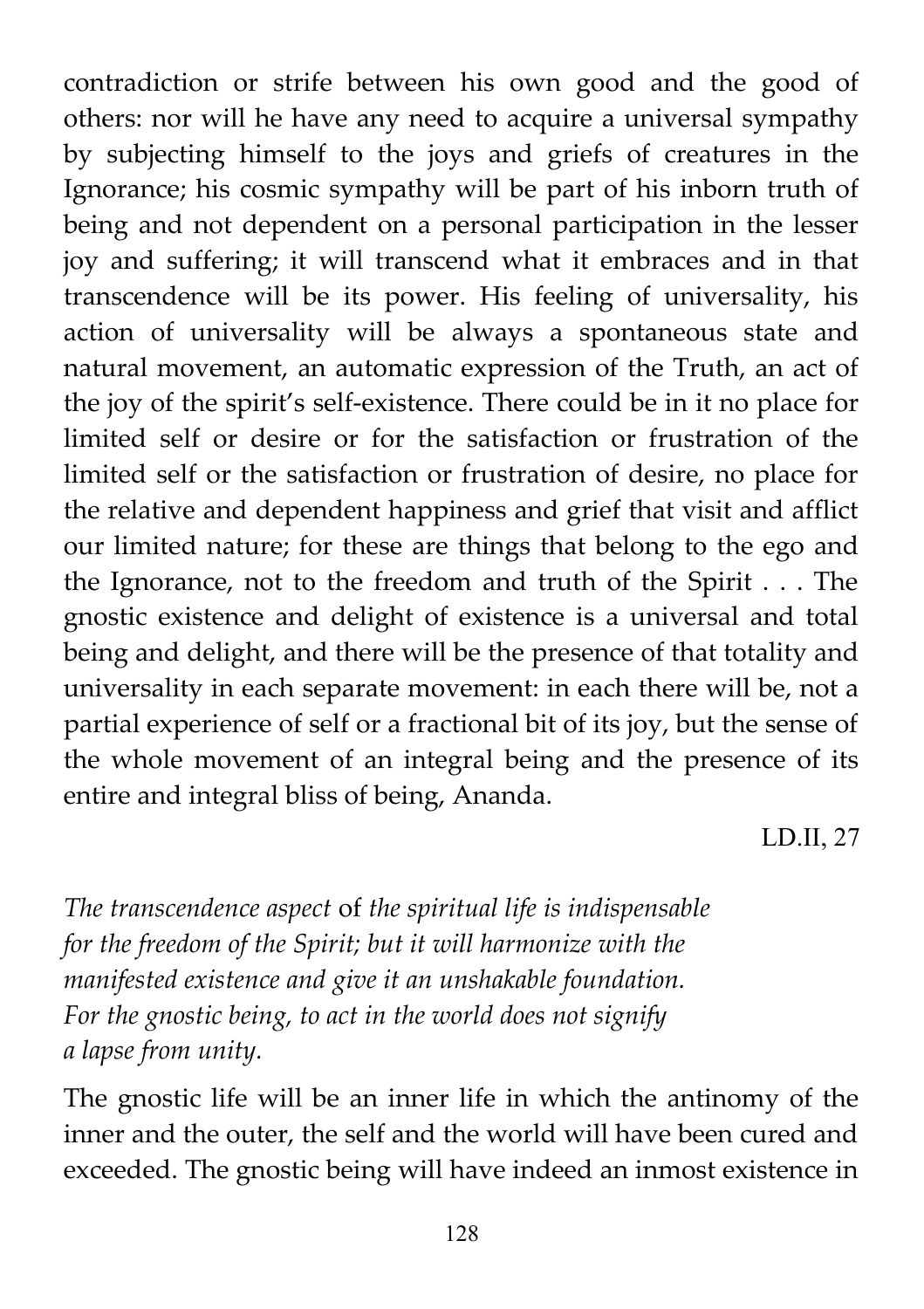which he is alone with God, one with the Eternal, self-plunged into the depths of the Infinite, in communion with its heights and its luminous abysses of secrecy; nothing will be able to disturb or to invade these depths or bring him down from the summits, neither the world's contents nor his action nor all that is around him. This is the transcendence aspect of the spiritual life and it is necessary for the freedom of the spirit; for otherwise the identity in Nature with the world would be a binding limitation and not a free identity. But at the same time God-love and the delight of God will be the heart's expression of that inner communion and oneness, and that delight and love will expand itself to embrace all existence. The peace of God within will be extended in the gnostic experience of the universe into a universal calm of equality not merely passive but dynamic, a calm of freedom in oneness dominating all that meets it, tranquillizing all that enters into it, imposing its law of peace on the supramental being's relations with the world in which he is living. Into all his acts the inner oneness, the inner communion will attend him and enter into his relations with others, who will not be to him others but selves of himself in the one existence, his own universal existence. It is this poise and freedom in the spirit that will enable him to take all life into himself while still remaining the spiritual self and to embrace even the world of the Ignorance without himself entering into the Ignorance.

The gnostic being has the will of action but also the knowledge of what is to be willed and the power to effectuate its knowledge; it will not be led from ignorance to do what is not to be done. Moreover, its action is not the seeking for a fruit or result; its joy is in being and doing, in pure state of spirit, in pure act of spirit, in the pure bliss of the spirit . . . The gnostic being's knowledge self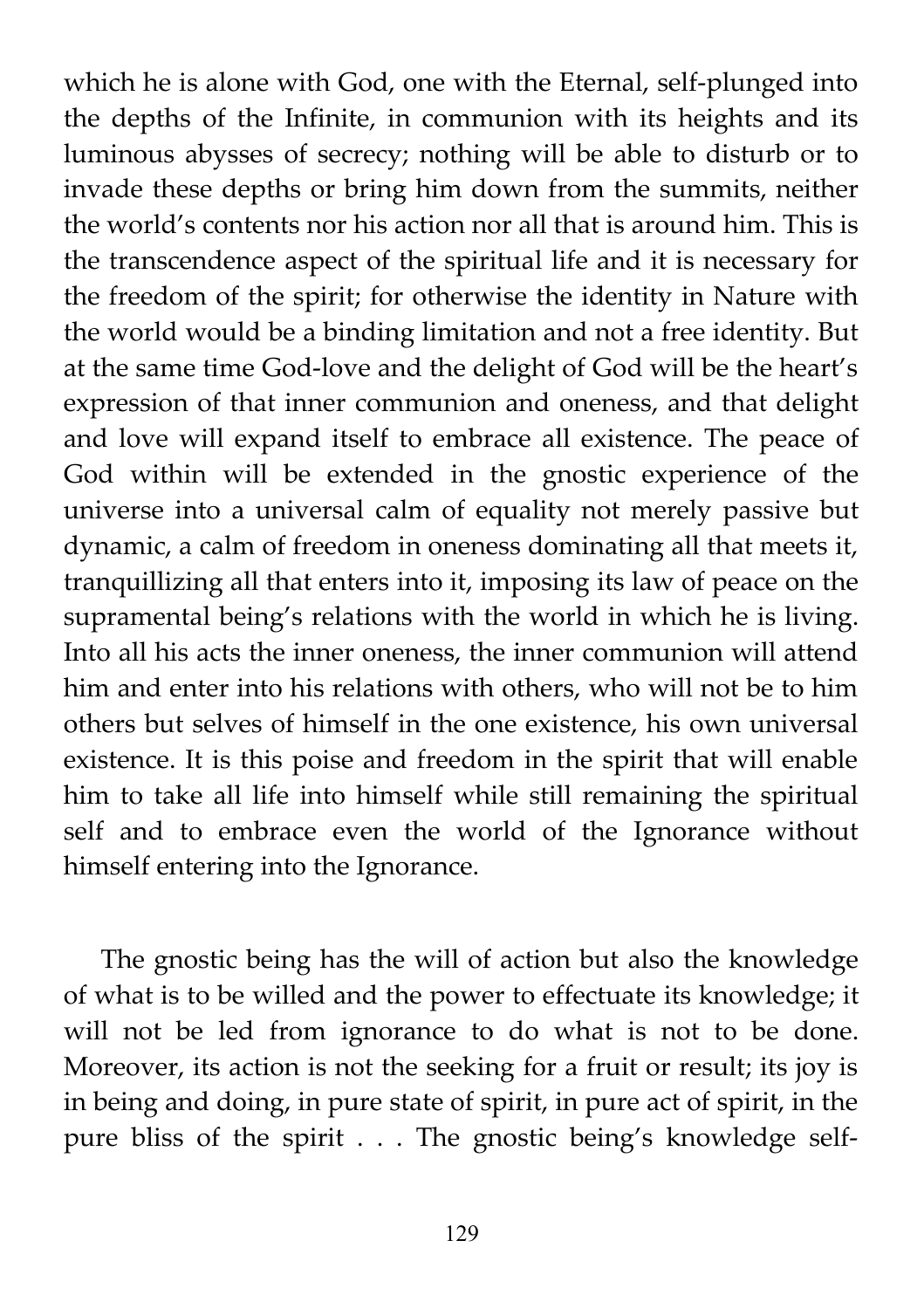realized in action will be, not an ideative knowledge, but the Real-Idea<sup>[26](#page-182-4)</sup> of the supermind, the instrumentation of an essential light of Consciousness; it will be the self-light of all the reality of being and becoming pouring itself out continually and filling every particular act and activity with the pure and whole delight of its self-existence. For an infinite consciousness with its knowledge by identity there is in each differentiation the joy and experience of the Identical, in each finite is felt the Infinite.

LD.II, 27

The *gnostic consciousness will proceed towards an integral knowledge. And that will not be a revelation or a delivery of light out* of *darkness, but of light out of light.*

Mind seeks for light, for knowledge, — for knowledge of the one truth basing all, an essential truth of self and things, but also of all truth of diversity of that oneness, all its detail, circumstance, manifold way of action, form, law of movement and happening, various manifestation and creation; for thinking mind the joy of existence is discovery and the penetration of the mystery of creation that comes with knowledge. This the gnostic change will fulfil in an ample measure; but it will give it a new character. It will act not by the discovery of the unknown, but by the bringing out of the known; all will be the finding 'of the self by the self in the self'.

A replacement of intellectual seeking by supramental identity and gnostic intuition of the contents of the identity, an omnipresence of spirit with its light penetrating the whole process of knowledge and all its use, so that there is an integration between the knower, knowledge and the thing known, between the operating consciousness, the instrumentation and the thing done,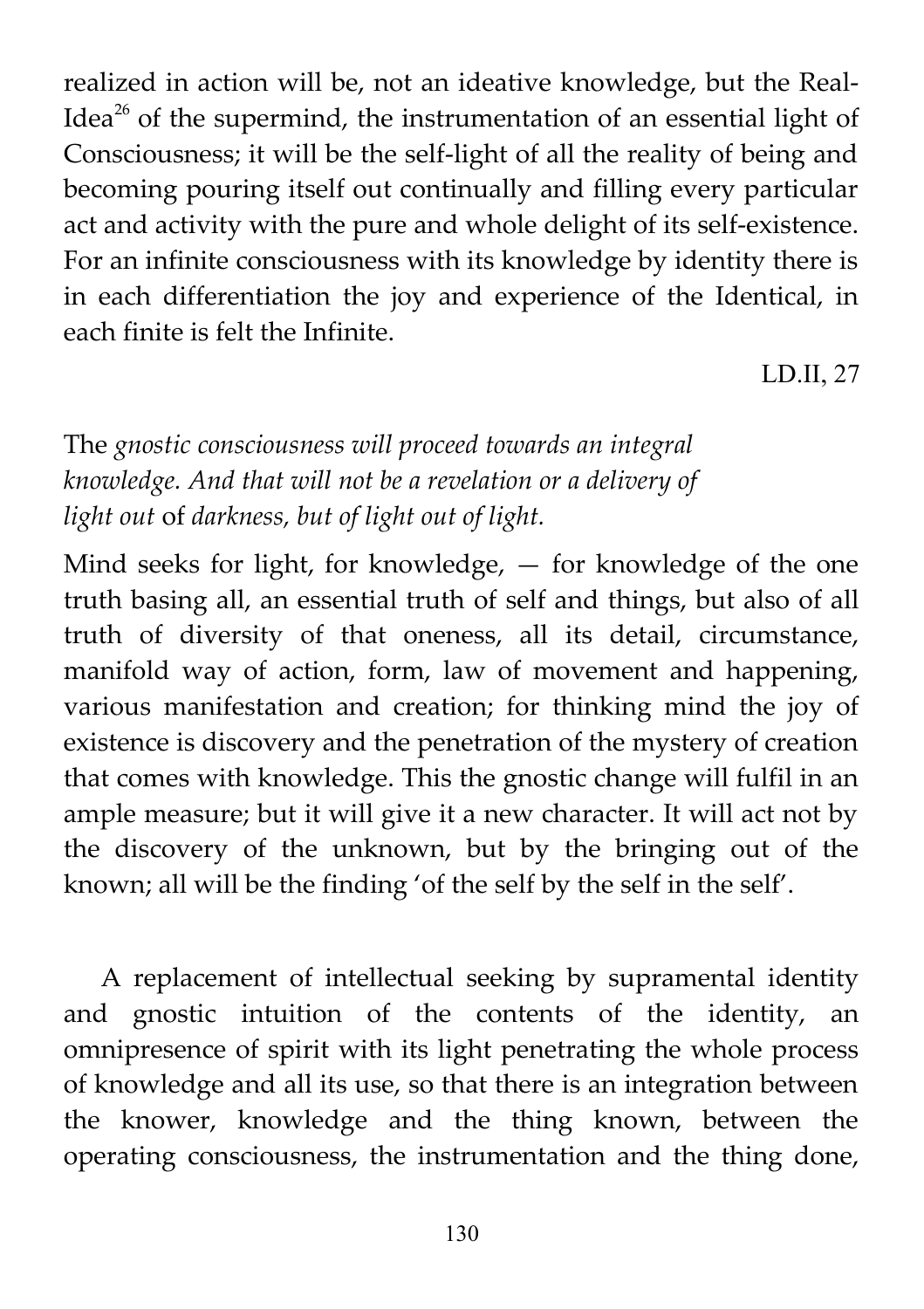while the single self watches over the whole integrated movement and fulfils itself intimately in it, making it a flawless unit of selfeffectuation, will be the character of each gnostic movement of knowledge and action of knowledge. Mind, observing and reasoning, labours to detach itself and see objectively and truly what it has to know; it tries to know it as not-self, independent other-reality not affected by process of personal thinking or by any presence of self; the gnostic consciousness will at once intimately and exactly know its object by a comprehending and penetrating identification with it. It will overpass what it has to know, but it will include it in itself; it will know the object as part of itself as it might know any part or movement of its own being, without any narrowing of itself by the identification or snaring of its thought in it so as to be bound or limited in knowledge. There will be the intimacy, accuracy, fullness of a direct internal knowledge, but not that misleading by personal mind by which we constantly err, because the consciousness will be that of a universal and not a restricted and ego-bound person. It will proceed towards all knowledge, not setting truth against truth to see which will stand and survive, but completing truth by truth in the light of the one Truth of which all are the aspects. . . . There will be an unfolding, not as a delivery of light out of darkness, but as a delivery of light out of itself; for if an evolving supramental Consciousness holds back part of its contents of self-awareness behind in itself, it does this not as a step or by an act of Ignorance, but as the movement of a deliberate bringing out of its timeless knowledge into a process of Time-manifestation.

LD.II, 27

*The joy of an intimate self-revealing diversity of the One, the multitudinous union and happy interaction within the One,*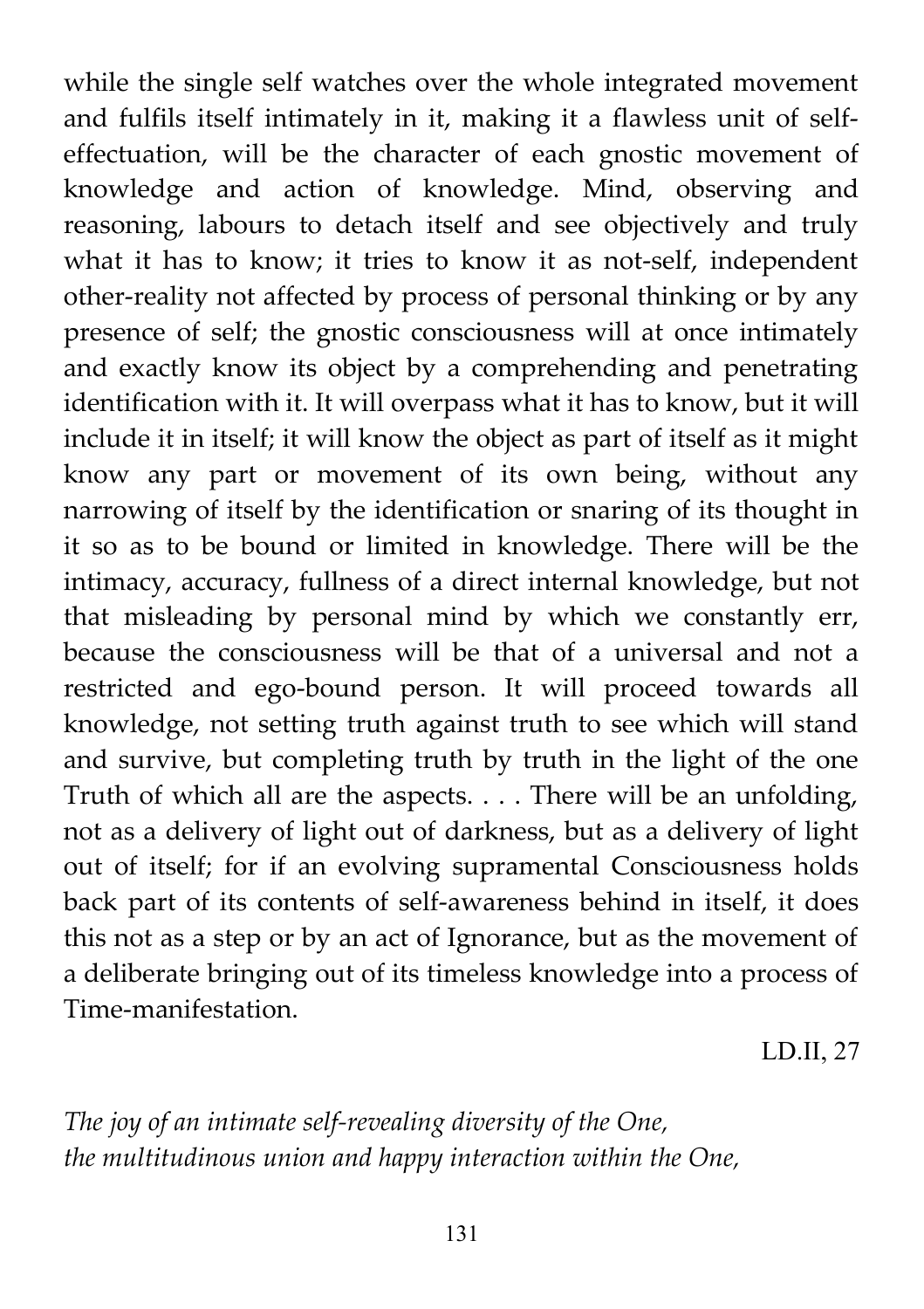## *will give a fully perfected sense to the gnostic life.*

As mind seeks for light, for the discovery of knowledge and for mastery by knowledge, so life seeks for the development of its own force and for mastery by force; its quest is for growth, power, conquest, possession, satisfaction, creation, joy, love, beauty; its joy of existence is in a constant self-expression, development, diverse manifoldness of action, creation, enjoyment, an abundant and strong intensity of itself and its power. The gnostic evolution will lift that to its highest and fullest expression, but it will not act for the power, satisfaction, enjoyment of the mental or vital ego, for its narrow possession of itself and its eager ambitious grasp on others and on things or for its greater self-affirmation and magnified embodiment; for in that way no spiritual fullness and perfection can come. The gnostic life will exist and act for the Divine in itself and in the world, for the Divine in all; the increasing possession of the individual being and the world by the Divine Presence, Light, Power, Love, Delight, Beauty will be the sense of life to the gnostic being. In the more and more perfect satisfaction of that growing manifestation will be the individual's satisfaction: his power will be the instrumentation of the power of Supernature for bringing in and extending that greater life and nature; whatever conquest and adventure will be there, will be for that only and not for the reign of any individual or collective ego. Love will be for him the contact, meeting, union of self with self, of spirit with spirit, a unification of being, a power and joy and intimacy and closeness of soul to soul, of the One to the One, a joy of identity and the consequences of a diverse identity. It is this joy of an intimate self-revealing diversity of the One, the multitudinous union of the One and a happy interaction in the identity, that will be for him the full revealed sense of life. Creation aesthetic or dynamic, mental creation, life creation, material creation will have for him the same sense. It will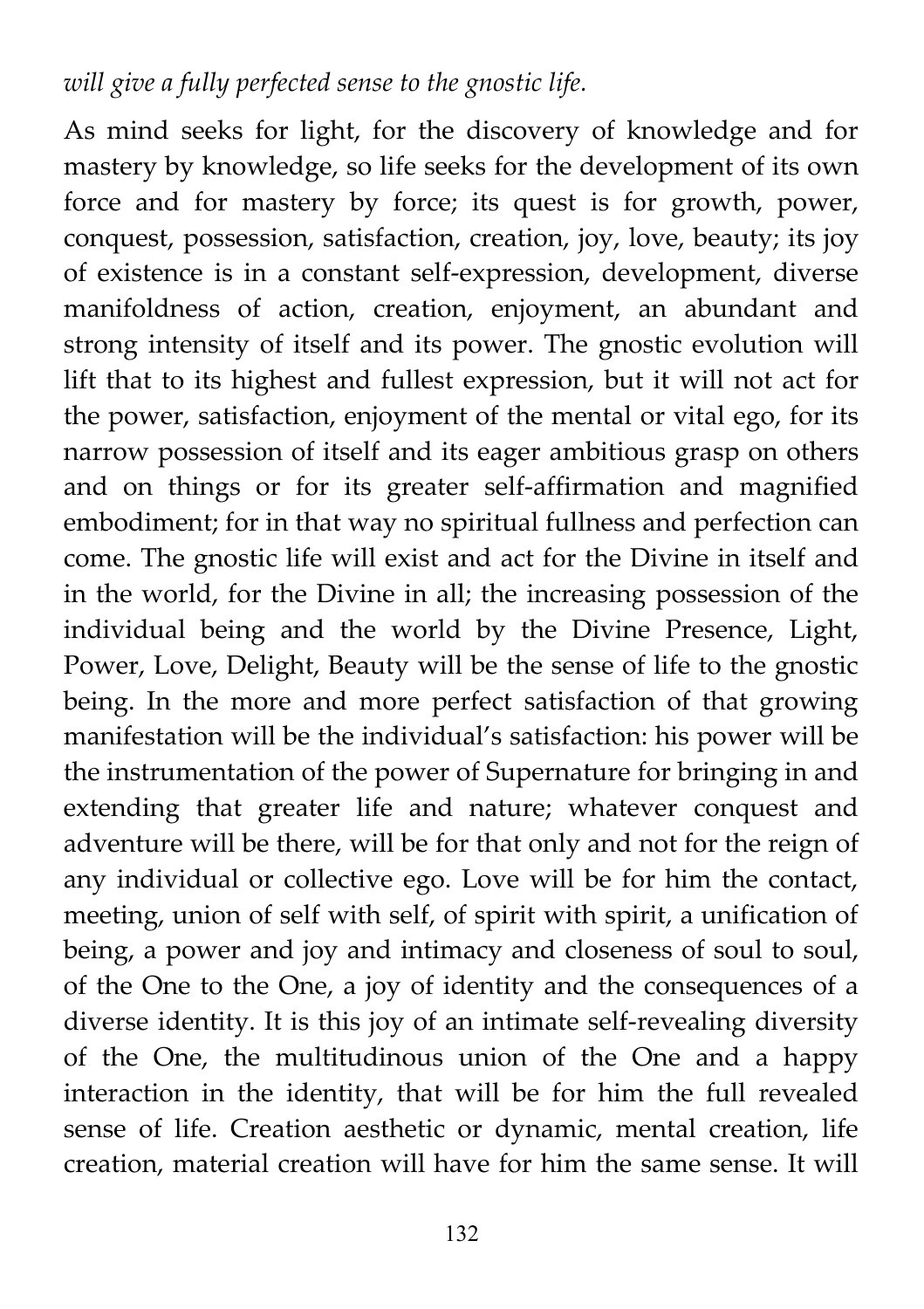be the creation of significant forms of the Eternal Force, Light, Beauty, Reality,  $-$  the beauty and truth of its forms and bodies, the beauty and truth of its powers and qualities, the beauty and truth of its spirit, its formless beauty of self and essence.

As a consequence of the total change and reversal of consciousness establishing a new relation of spirit with mind and life and matter, and a new significance and perfection in the relation, there will be a reversal, a perfecting new significance also of the relations between the spirit and the body it inhabits.

LD.II, 27

*Matter will reveal itself as an instrument of the manifestation of Spirit; a new liberated and sovereign acceptance of material Nature will then be possible.*

This new relation of the spirit and the body assumes — and makes possible — a free acceptance of the whole of material Nature in place of a rejection; the drawing back from her, the refusal of all identification or acceptance, which is the first normal necessity of the spiritual consciousness for its liberation, is no longer imperative. To cease to be identified with the body, to separate oneself from the body consciousness, is a recognized and necessary step whether towards spiritual liberation or towards spiritual perfection and mastery over Nature. But, this redemption once effected, the descent of the spiritual light and force can invade and take up the body also and there can be a new liberated and sovereign acceptance of material Nature. That is possible, indeed, only if there is a changed communion of the Spirit with Matter, a control, a reversal of the present balance of interaction which allows physical Nature to veil the Spirit and affirm her own dominance. In the light of a larger knowledge Matter also can be seen to be the Brahman, a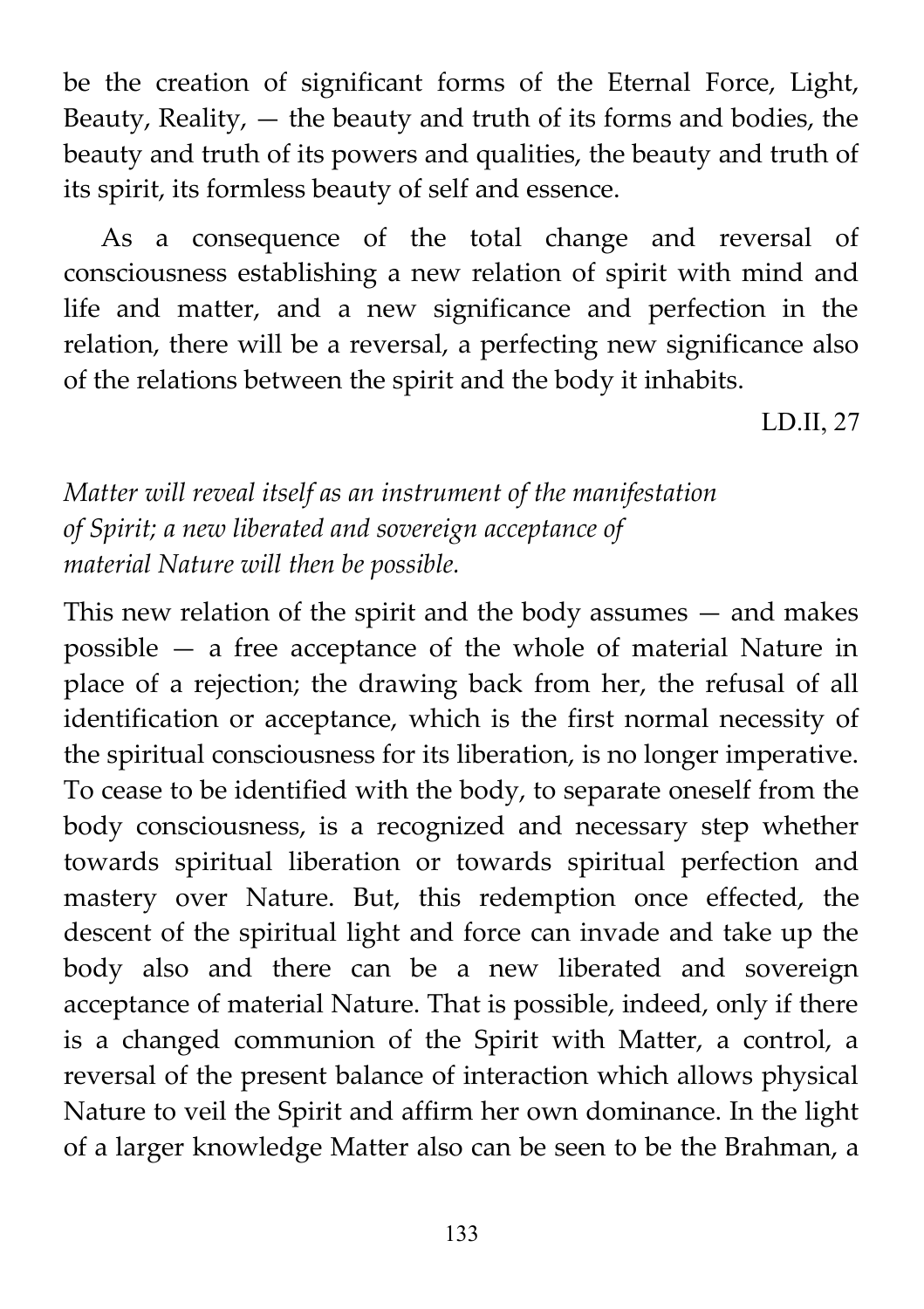self-energy put forth by the Brahman, a form and substance of Brahman; aware of the secret consciousness within material substance, secure in this larger knowledge, the gnostic light and power can unite itself with Matter, so seen, and accept it as an instrument of a spiritual manifestation. A certain reverence, even, for Matter and a sacramental attitude in all dealings with it is possible . . .

The gnostic being, using Matter but using it without material or vital attachment or desire, will feel that he is using the Spirit in this form of itself with its consent and sanction for its own purpose. There will be in him a certain respect for physical things, an awareness of the occult consciousness in them, of its dumb will of utility and service, a worship of the Divine, the Brahman in what he uses, a care for a perfect and faultless use of his divine material, for a true rhythm, ordered harmony, beauty in the life of Matter, in the utilization of Matter.

LD.II, 27

# *The body will become a faithful and capable instrument, perfectly responsive to the Spirit.*

For the law of the body arises from the subconscient or inconscient: but in the gnostic being the subconscient will have become conscious and subject to the supramental control, penetrated with its light and action; the basis of inconscience with its obscurity and ambiguity, its obstruction or tardy responses will have been transformed into a lower or supporting superconscience by the supramental emergence. Already even in the realized higher-mind being and in the intuitive and overmind being the body will have become sufficiently conscious to respond to the influence of the Idea and the Will-Force so that the action of mind on the physical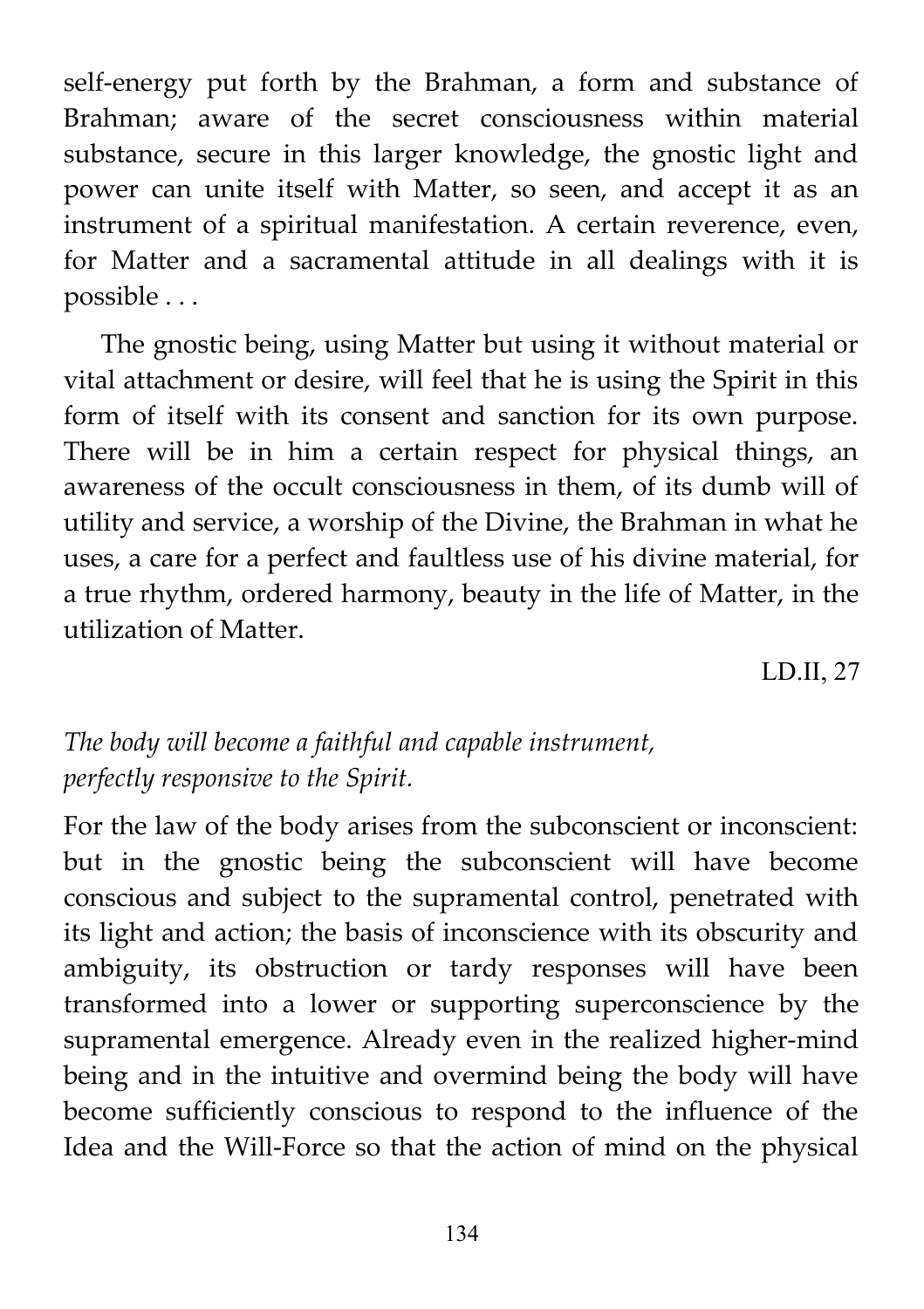parts, which is rudimentary, chaotic and mostly involuntary in us, will have developed a considerable potency: but in the supramental being it is the consciousness with the Real-Idea in it which will govern everything. This real-idea is a truth-perception which is selfeffective; for it is the idea and will of the spirit in direct action and originates a movement of the substance of being which must inevitably effectuate itself in state and act of being. It is this dynamic irresistible spiritual realism of the Truth-consciousness in the highest degree of itself that will have here grown conscient and consciously competent in the evolved gnostic being: it will not act as now, veiled in an apparent inconscience and self-limited by law of mechanism, but as the sovereign Reality in self-effectuating action. It is this that will rule the existence with an entire knowledge and power and include in its rule the functioning and action of the body. The body will be turned by the power of the spiritual consciousness into a true and fit and perfectly responsive instrument of the Spirit.

LD.II, 27

*Health, strength, duration, bodily happiness and ease, liberation from suffering, are a part of the physical perfection which the gnostic evolution is called upon to realize.*

As a result of this new relation between the Spirit and the body, the gnostic evolution will effectuate the spiritualization, perfection and fulfilment of the physical being; it will do for the body as for the mind and life. Apart from the obscurity, frailties and limitations, which this change will overcome, the body-consciousness is a patient servant and can be in its large reserve of possibilities a potent instrument of the individual life, and it asks for little on its own account: what it craves for is duration, health, strength,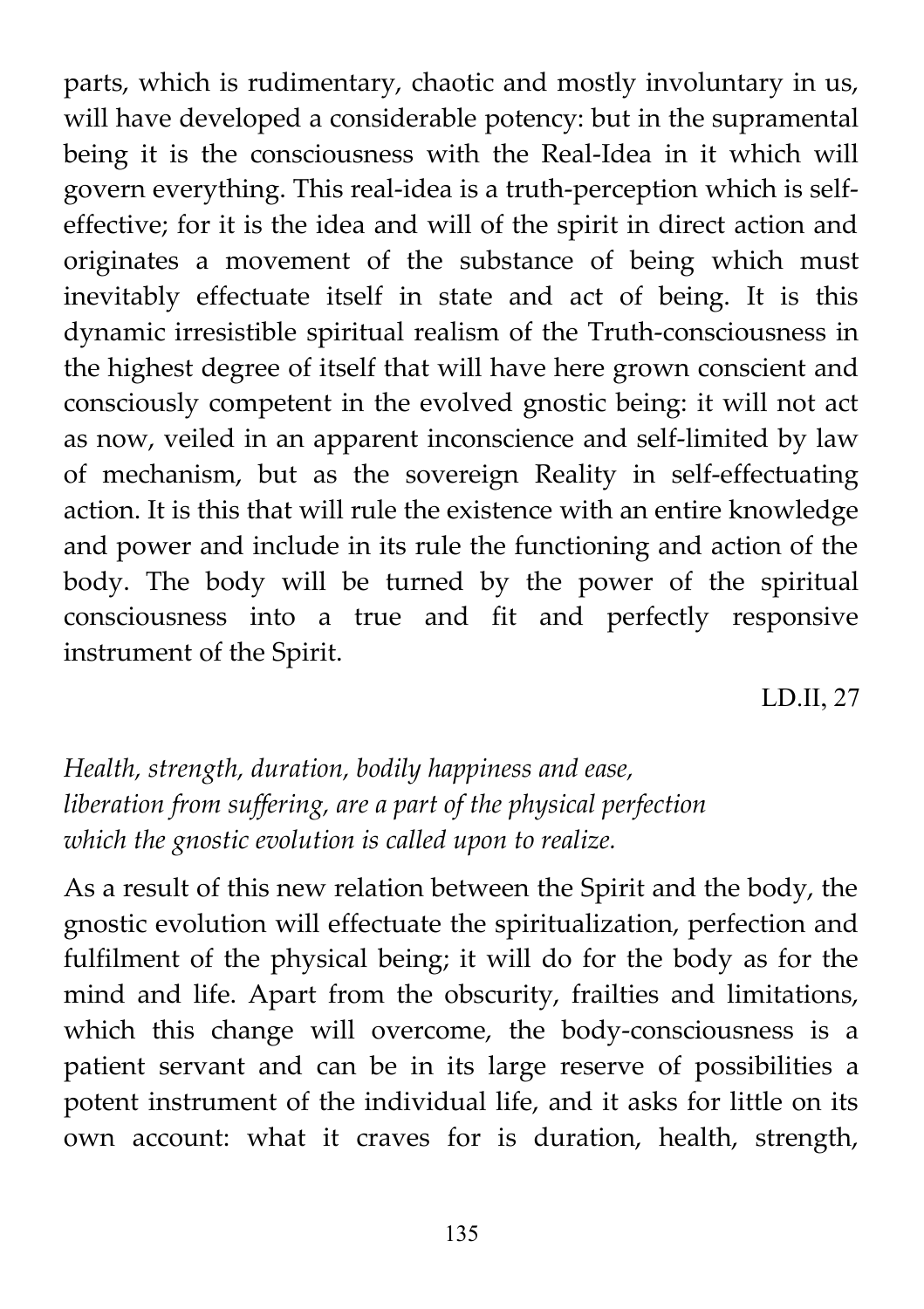physical perfection, bodily happiness, liberation from suffering, ease. These demands are not in themselves unacceptable, mean or illegitimate, for they render into the terms of Matter the perfection of form and substance, the power and delight which should be the natural outflowing, the expressive manifestation of the Spirit. When the gnostic Force can act in the body, these things can be established; for their opposites come from a pressure of external forces on the physical mind, on the nervous and material life, on the body-organism, from an ignorance that does not know how to meet these forces or is not able to meet them rightly or with power, and from some obscurity, pervading the stuff of the physical consciousness and distorting its responses, that reacts to them in a wrong way.

It is the incompleteness and weakness of the Consciousness-Force manifested in the mental, vital and physical being, its inability to receive or refuse at will, or, receiving, to assimilate or harmonize the contacts of the universal Energy cast upon it, that is the cause of pain and suffering. In the material realm Nature starts with an entire insensibility, and it is a notable fact that either a comparative insensibility or a deficient sensibility or, more often, a greater endurance and hardness to suffering is found in the beginnings of life, in the animal, in primitive or less developed man; as the human being grows in evolution, he grows in sensibility and suffers more keenly in mind and life and body. For the growth in consciousness is not sufficiently supported by a growth in force; the body becomes more subtle, more finely capable, but less solidly efficient in its external energy: man has to call in his will, his mental power to dynamize, correct and control his nervous being, force it to the strenuous tasks he demands from his instruments, steel it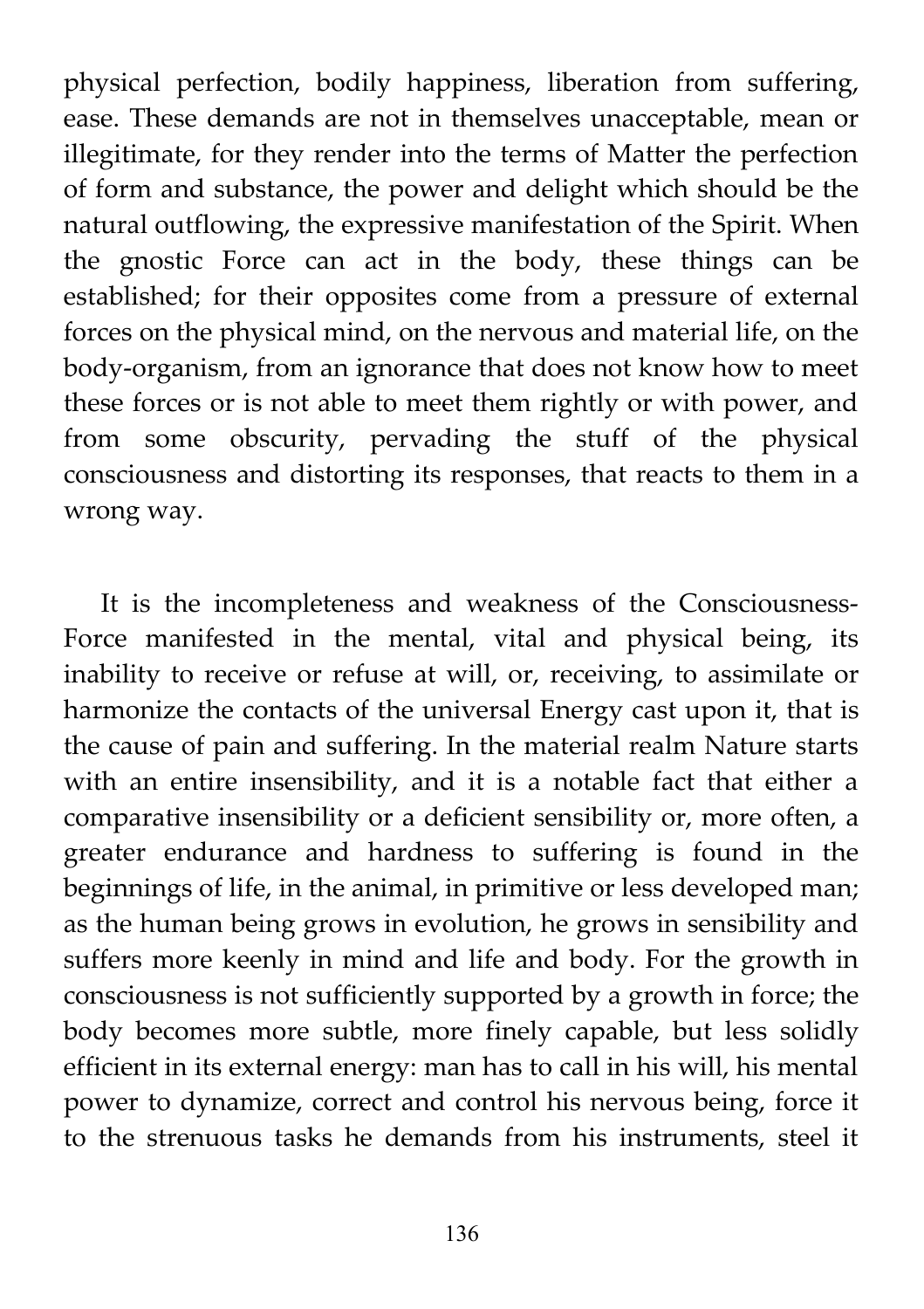against suffering and disaster. In the spiritual ascent this power of the consciousness and its will over the instruments, the control of spirit and inner mind over the outer mentality and the nervous being and the body, increases immensely; a tranquil and wide equality of the spirit to all shocks and contacts comes in and becomes the habitual poise, and this can pass from the mind to the vital parts and establish there too an immense and enduring largeness of strength and peace; even in the body this state may form itself and meet inwardly the shocks of grief and pain and all kinds of suffering. Even, a power of willed physical insensibility can intervene or a power of mental separation from all shock and injury can be acquired which shows that the ordinary reactions and the debile submission of the bodily self to the normal habits of response of material Nature are not obligatory or unalterable. Still more significant is the power that comes on the level of spiritual mind or overmind to change the vibrations of pain into vibrations of Ananda: even if this were to go only up to a certain point, it indicates the possibility of an entire reversal of the ordinary rule of the reacting consciousness; it can be associated too with a power of self-protection that turns away the shocks that are more difficult to transmute or to endure. The gnostic evolution at a certain stage must bring about a completeness of this reversal and of this power of self-protection which will fulfil the claim of the body for immunity and serenity of its being and for deliverance from suffering and build in it a power for the total delight of existence. A spiritual Ananda can flow into the body and inundate cell and tissue; a luminous materialization of this higher Ananda could of itself bring about a total transformation of the deficient or adverse sensibilities of physical Nature.

LD.II, 27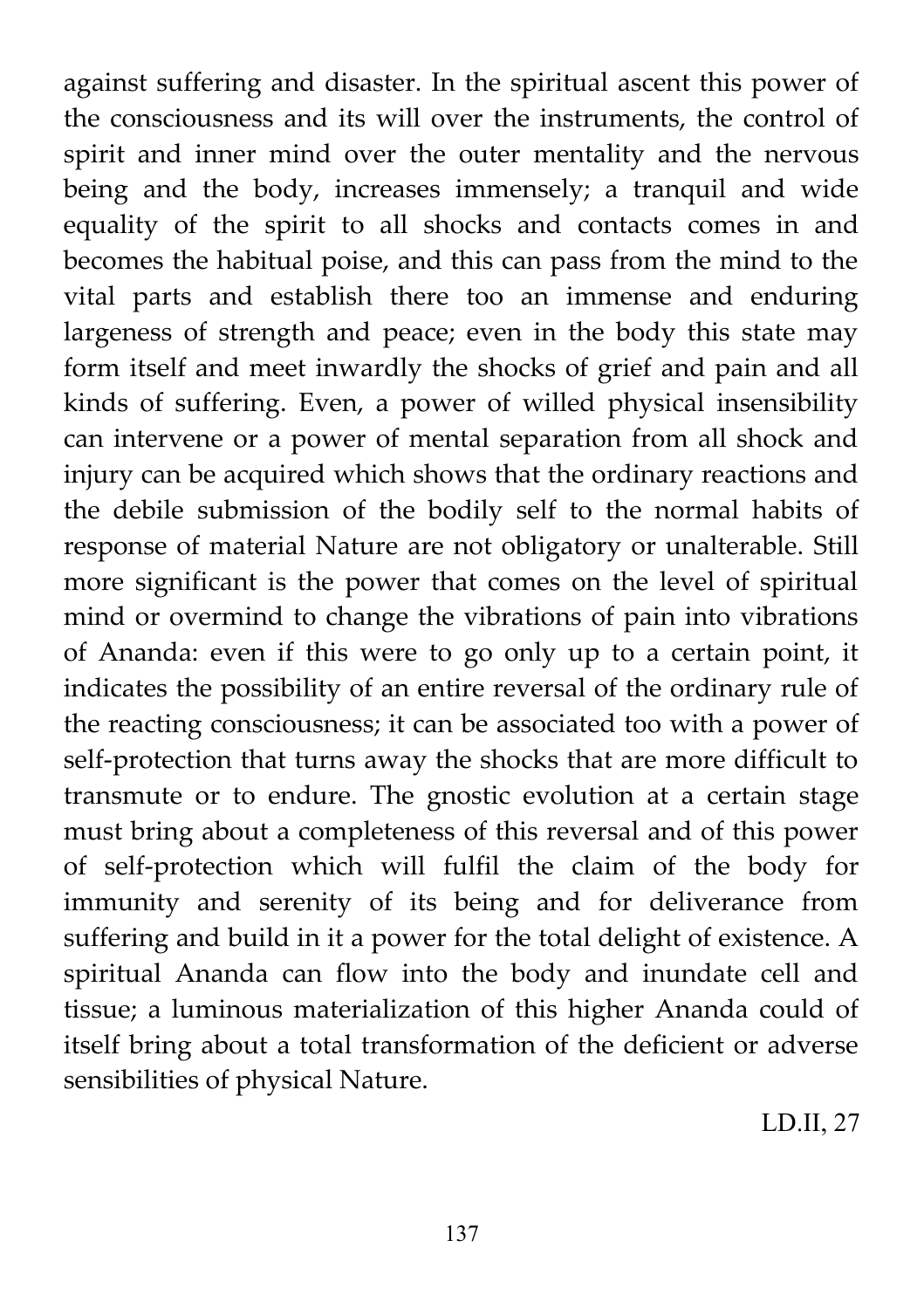A vast *calm and a deep delight of the gnostic existence rise together in a growing intensity and culminate in an eternal ecstasy. In the universal phenomenon is revealed the eternal Bliss, Ananda.*

An aspiration, a demand for the supreme and total delight of existence is there secretly in the whole make of our being, but it is disguised by the separation of our parts of nature and their differing urge and obscured by their inability to conceive or seize anything more than a superficial pleasure. In the body consciousness this demand takes shape as a need of bodily happiness, in our life parts as a yearning for life happiness, a keen vibrant response to joy and rapture of many kinds and to all surprise of satisfaction; in the mind it shapes into a ready reception of all forms of mental delight; on a higher level it becomes apparent in the spiritual mind's call for peace and divine ecstasy. This trend is founded in the truth of the being; for Ananda is the very essence of the Brahman, it is the supreme nature of the omnipresent Reality. The supermind itself in the descending degrees of the manifestation emerges from the Ananda and in the evolutionary ascent merges into the Ananda. It is not, indeed, merged in the sense of being extinguished or abolished but is there inherent in it, indistinguishable from the self of awareness and the selfeffectuating force of the Bliss of Being. In the involutionary descent as in the evolutionary return supermind is supported by the original Delight of Existence and carries that in it in all its activities as their sustaining essence; for Consciousness, we may say, is its parent power in the Spirit, but Ananda is the spiritual matrix from which it manifests and the maintaining source into which it carries back the soul in its return to the status of the Spirit. A supramental manifestation in its ascent would have as a next sequence and culmination of self-result a manifestation of the Bliss of the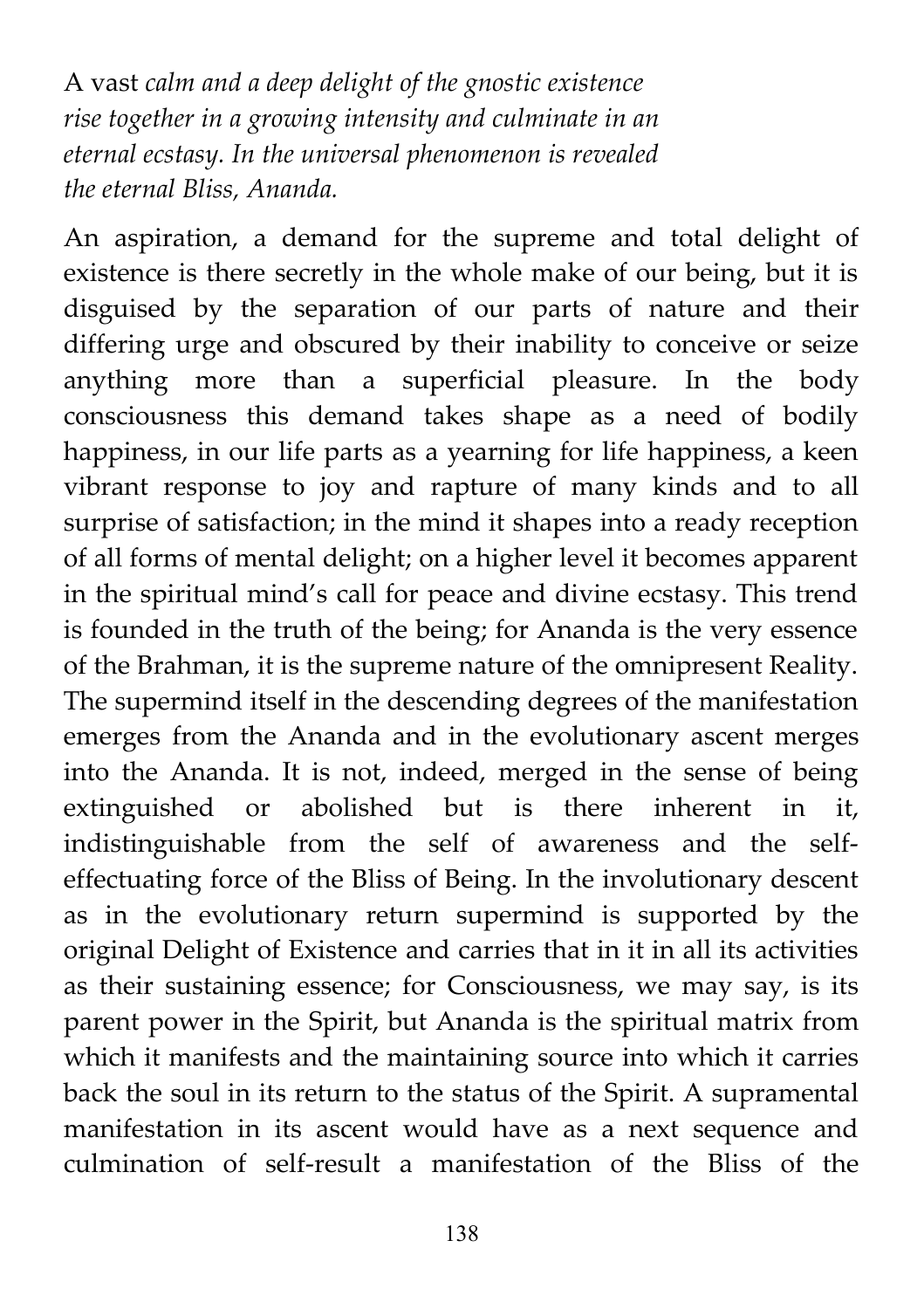Brahman: the evolution of the being of gnosis would be followed by an evolution of the being of bliss; an embodiment of gnostic existence would have as its consequence an embodiment of the beatific existence.

In the liberation of the soul from the Ignorance the first foundation is peace, calm, the silence and quietude of the Eternal and Infinite; but a consummate power and greater formation of the spiritual ascension takes up this peace of liberation into the bliss of a perfect experience and realization of the eternal beatitude, the bliss of the Eternal and Infinite

Peace and ecstasy cease to be different and become one. The supermind, reconciling and fusing all differences as well as all contradictions, brings out this unity; a wide calm and a deep delight of all-existence are among its first steps of self-realization, but this calm and this delight rise together, as one state, into an increasing intensity and culminate in the eternal ecstasy, the bliss that is the Infinite. In the gnostic consciousness at any stage there would be always in some degree this fundamental and spiritual conscious delight of existence in the whole depth of the being; but also all the movements of Nature would be pervaded by it, and all the actions and reactions of the life and the body: none could escape the law of the Ananda. Even before the gnostic change there can be a beginning of this fundamental ecstasy of being translated into a manifold beauty and delight. In the mind, it translates into a calm of intense delight of spiritual perception and vision and knowledge, in the heart into a wide or deep or passionate delight of universal union and love and sympathy and the joy of beings and the joy of things. In the will and vital parts it is felt as the energy of delight of a divine life-power in action or a beatitude of the senses perceiving and meeting the One everywhere, perceiving as their normal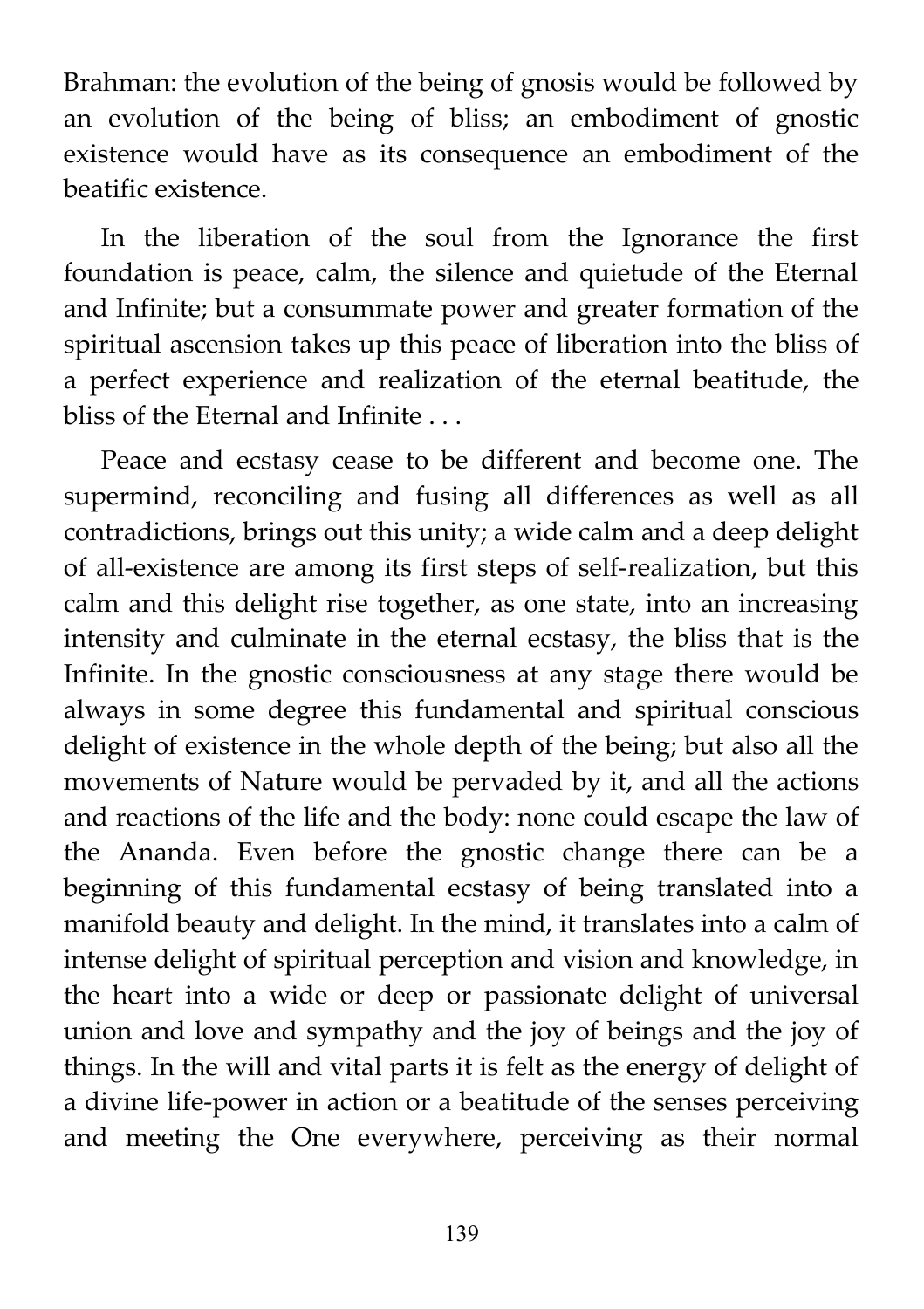aesthesis of things a universal beauty and a secret harmony of creation of which our mind can catch only imperfect glimpses or a rare supernormal sense. In the body it reveals itself as an ecstasy pouring into it from the heights of the spirit and the peace and bliss of a pure and spiritualized physical existence. A universal beauty and glory of being begins to manifest; all objects reveal hidden lines, vibrations, powers, harmonic significances concealed from the normal mind and the physical sense. In the universal phenomenon is revealed the eternal Ananda.

LD.II, 27

*Two questions remain to be examined, which are important for the human conception of life.*

### I. *What is the place of personality in the gnostic being?*

Ordinarily, in the common notion, the separative ego is our self and, if ego has to disappear in a transcendental or universal Consciousness, personal life and action must cease; for, the individual disappearing, there can only be an impersonal consciousness, a cosmic self: but if the individual is altogether extinguished, no further question of personality or responsibility or ethical perfection can arise. According to another line of ideas the spiritual person remains, but liberated, purified, perfected in nature in a celestial existence. But here we are still on earth, and yet it is supposed that the ego personality is extinguished and replaced by a universalized spiritual individual who is a centre and power of the transcendent Being. It might be deduced that this gnostic or supramental individual is a self without personality, an impersonal Purusha. There could be many gnostic individuals but there would be no personality, all would be the same in being and nature.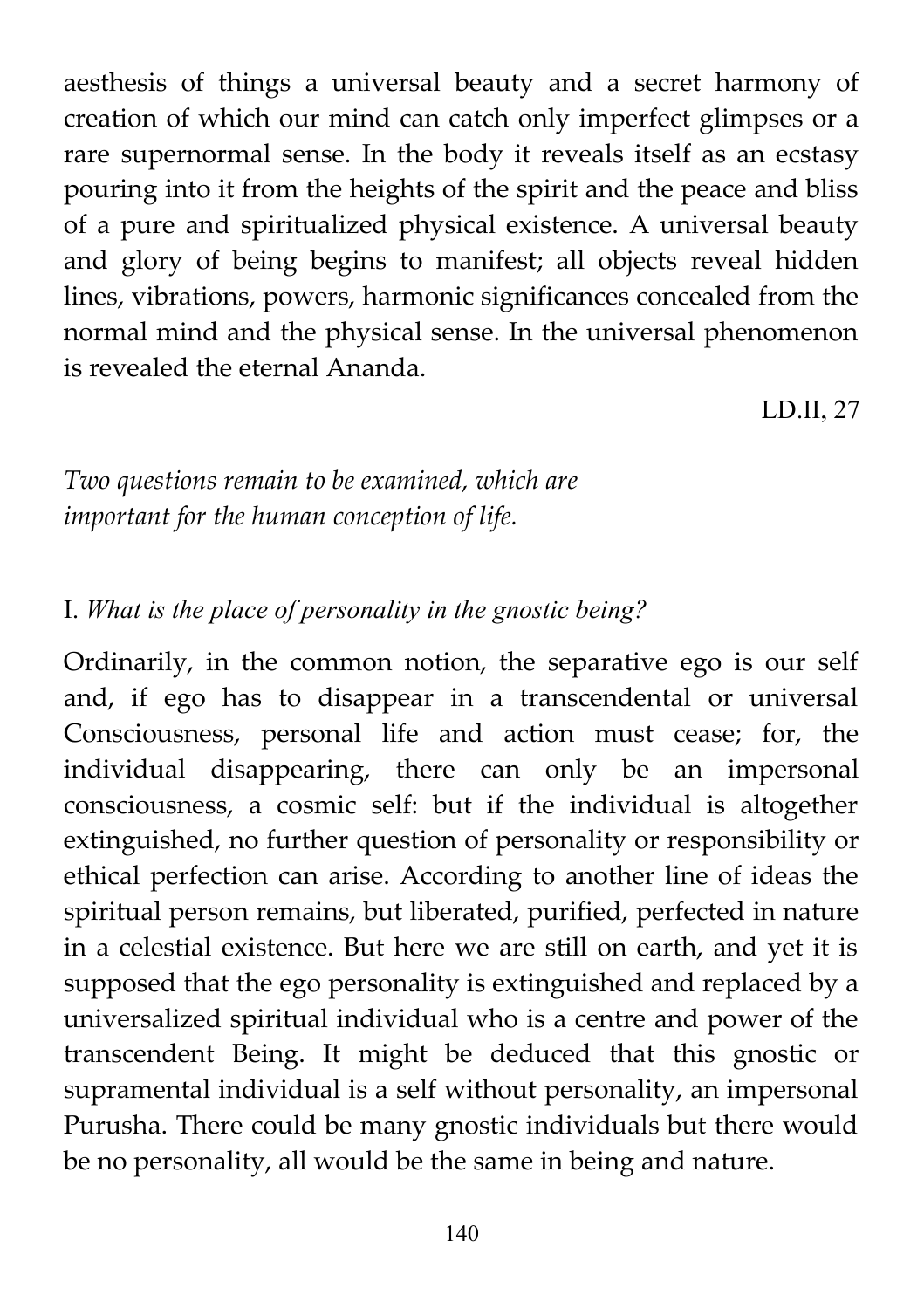*In the gnostic consciousness personality and impersonality are not opposing principles; they are inseparable aspects of one and the same reality.*

This reality is not the ego but the being, who is impersonal and universal in his stuff of nature, but forms out of it an expressive personality which is his form of self in the changes of Nature . . . The Divine, the Eternal, expresses himself as existence, consciousness, bliss, wisdom, knowledge, love, beauty, and we can think of him as these impersonal and universal powers of himself, regard them as the nature of the Divine and Eternal; we can say that God is Love, God is Wisdom, God is Truth or Righteousness: but he is not himself an impersonal state or abstract of states or qualities; he is the Being, at once absolute, universal and individual. If we look at it from this basis, there is, very clearly, no opposition, no incompatibility, no impossibility of a co-existence or one-existence of the Impersonal and the Person; they are each other, live in one another, melt into each other, and yet in a way can appear as if different ends, sides, obverse and reverse of the same Reality. The gnostic being is of the nature of the Divine and therefore repeats in himself this natural mystery of existence.

LD.II, 27

### *What will be the nature of the gnostic person?*

The ordinary restricted personality can be grasped by a description of the characters stamped on its life and thought and action, its very definite surface building and expression of self . . . But such a description would be pitifully inadequate to express the Person when its Power of Self within manifests more amply and puts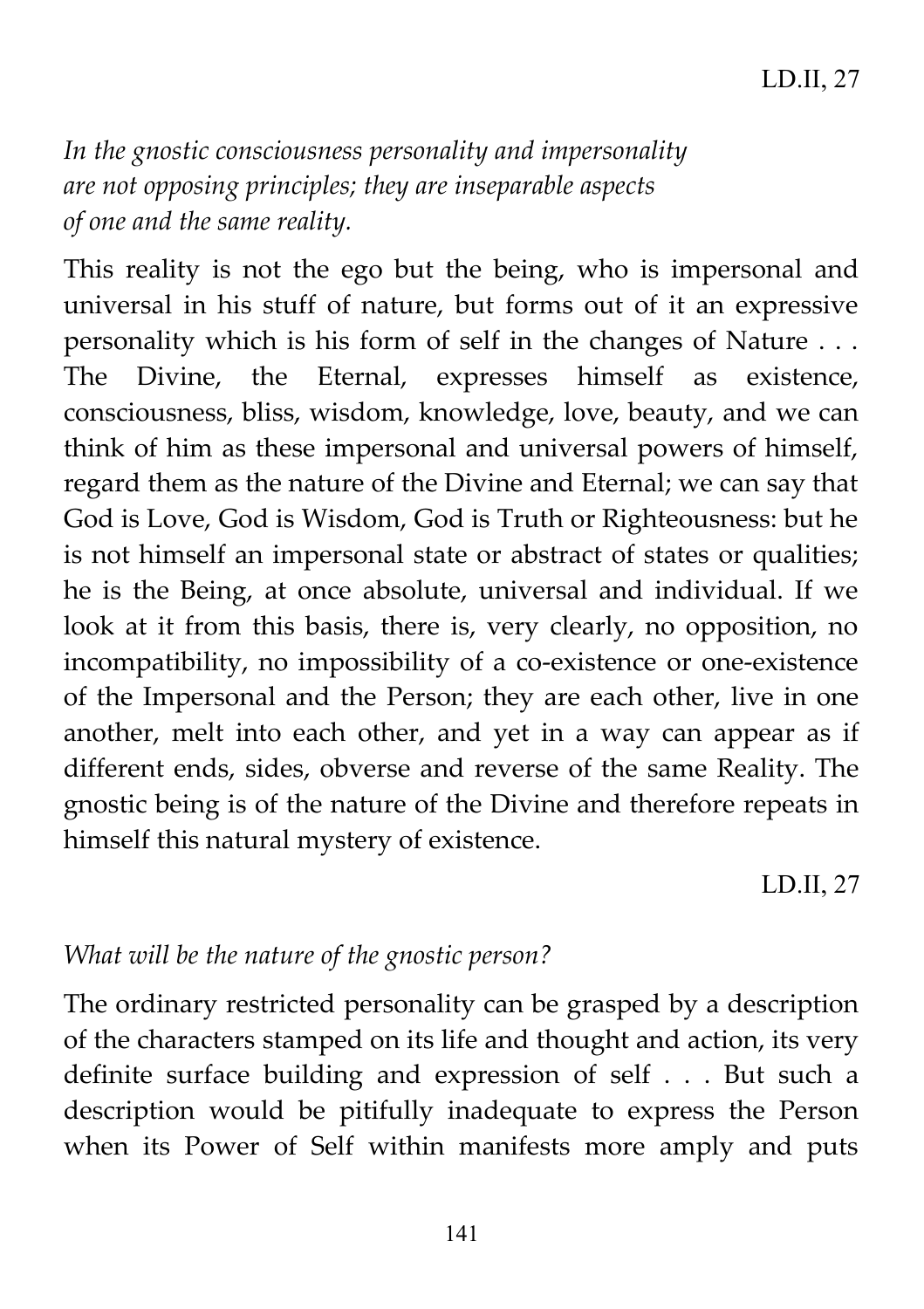forward its hidden daemonic force in the surface composition and the life. We feel ourselves in presence of a light of consciousness, a potency, a sea of energy, can distinguish and describe its free waves of action and quality, but not fix itself; and yet there is an impression of personality, the presence of a powerful being, a strong, high or beautiful recognizable Someone, a Person, not a limited creature of Nature but a Self or Soul, a Purusha. The gnostic Individual would be such an inner Person unveiled, occupying both the depths — no longer self-hidden — and the surface in a unified self-awareness; he would not be a surface personality partly expressive of a larger secret being, he would be not the wave but the ocean: he would be the Purusha, the inner conscious Existence self-revealed, and would have no need of a carved expressive mask or *persona.*

This, then, would be the nature of the gnostic Person, an infinite and universal being revealing  $-$  or, to our mental ignorance, suggesting — its eternal self through the significant form and expressive power of an individual and temporal self-manifestation. But the individual nature-manifestation, whether strong and distinct in outline or multitudinous and protean but still harmonic, would be there as an index of the being, not as the whole being: that would be felt behind, recognizable but indefinable, infinite. The consciousness also of the gnostic Person would be an infinite consciousness throwing up forms of self-expression, but aware always of its unbound infinity and universality and conveying the power and sense of its infinity and universality even in the finiteness of the expression, — by which, moreover, it would not be bound in the next movement of farther self-revelation. But this would still not be an unregulated un-recognizable flux but a process of self-revelation making visible the inherent truth of its powers of existence according to the harmonic law natural to all manifestation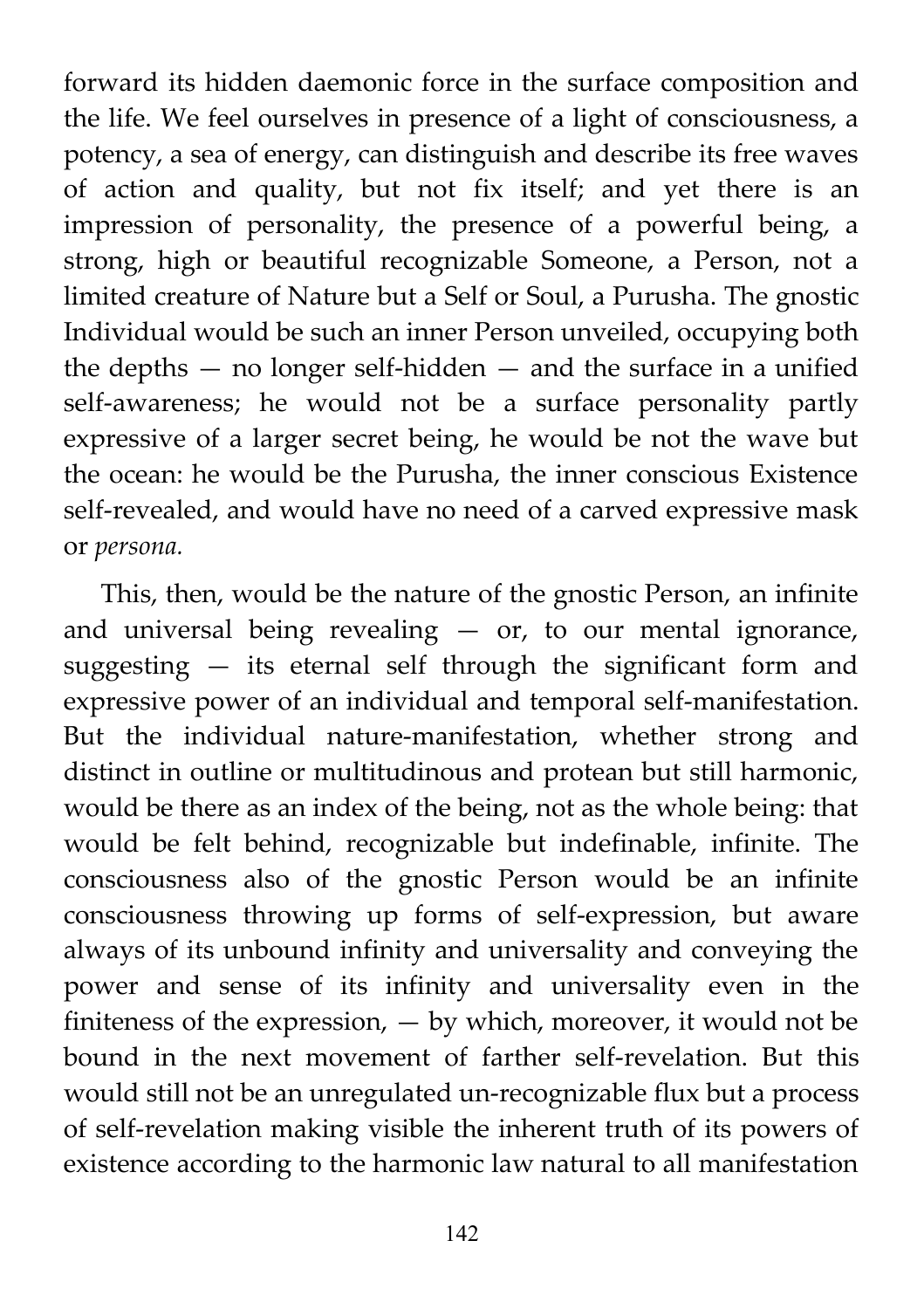### of the Infinite.

2. *If there is a gnostic personality and if it is in some way responsible for its acts, what is the place of the ethical element in the gnostic nature, what is its perfection and its fulfilment?*

The law, the standard has to be imposed on us now because there is in our natural being an opposite force of separateness, a possibility of antagonism, a force of discord, ill-will, strife. All ethics is a construction of good in a Nature which has been smitten with evil by the powers of darkness born of the Ignorance, even as it is expressed in the ancient legend of the Vedanta. $^{27}$  $^{27}$  $^{27}$  But where all is self-determined by truth of consciousness and truth of being, there can be no standard, no struggle to observe it, no virtue or merit, no sin or demerit of the nature. The power of love, of truth, of right will be there, not as a law mentally constructed but as the very substance and constitution of the nature and, by the integration of the being, necessarily also the very stuff and constituting nature of the action. To grow into this nature of our true being, a nature of spiritual truth and oneness, is the liberation attained by an evolution of the spiritual being: the gnostic evolution gives us the complete dynamism of that return to ourselves. Once that is done, the need of standards of virtue, *dharmas*, disappears; there is the law and self-order of the liberty of the spirit, there can be no imposed or constructed law of conduct, dharma. All becomes a self-flow of spiritual self-nature, *swadharma* of *swabhava*. [28](#page-183-0)

LD.II, 27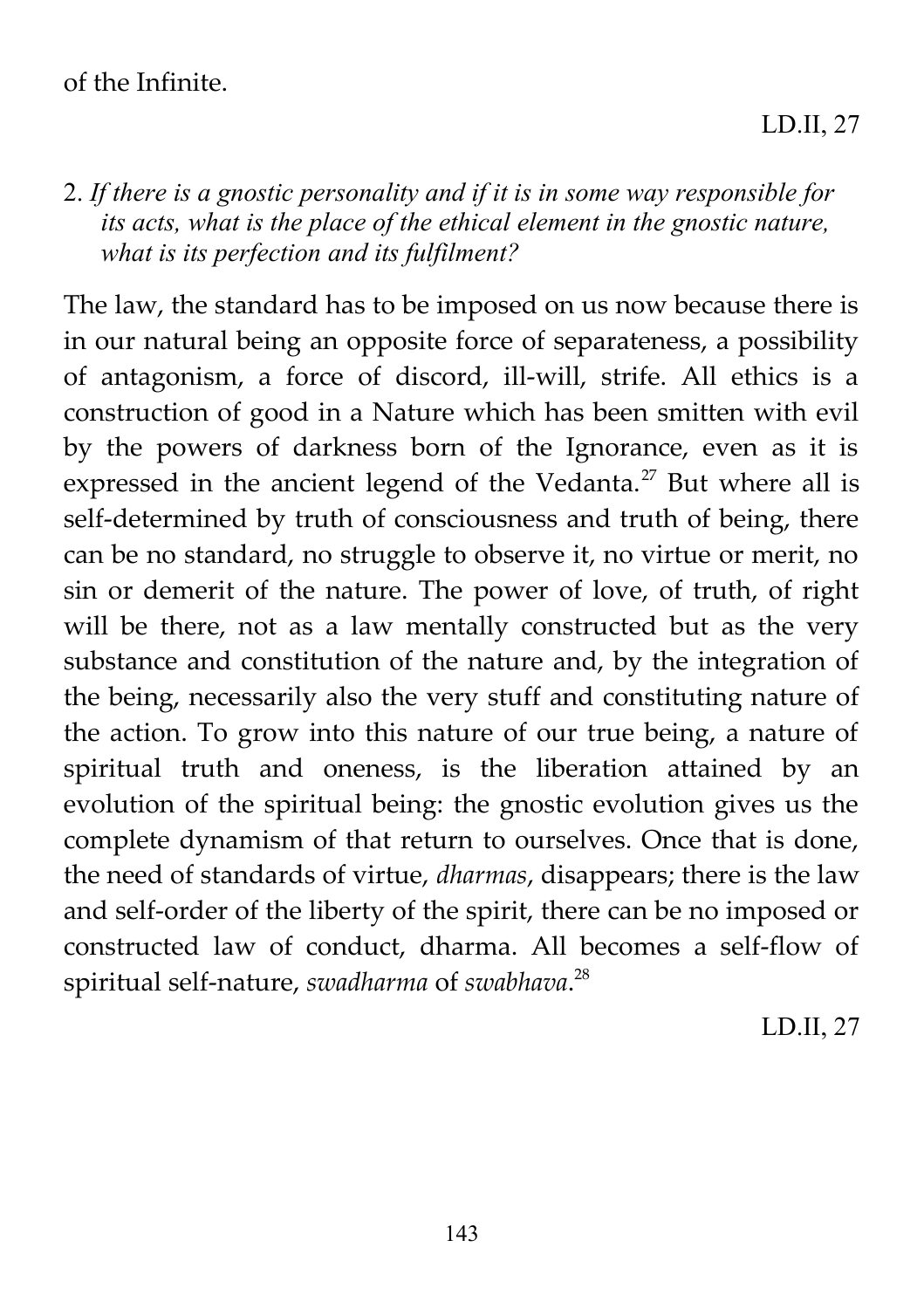*The gnostic life will reconcile freedom and order. There will be an entire accord between the free expression of the individual and his obedience to the inherent law of the supreme and universal Truth of things.*

A separate self-existent being could be at odds with other separate beings, at variance with the universal All in which they co-exist, in a state of contradiction with any supreme Truth that was willing its self-expression in the universe; this is what happens to the individual in the Ignorance, because he takes his stand on the consciousness of a separate individuality. There can be a similar conflict, discord, disparity between the truths, the energies, qualities, powers, modes of being that act as separate forces in the individual and in the universe. A world full of conflict, a conflict in ourselves, a conflict of the individual with the world around him are normal and inevitable features of the separative consciousness of the Ignorance and our ill-harmonized existence. But this cannot happen in the gnostic consciousness because there each finds his complete self and all find their own truth and the harmony of their different motions in that which exceeds them and of which they are the expression. In the gnostic life, therefore, there is an entire accord between the free self-expression of the being and his automatic obedience to the inherent law of the supreme and universal Truth of things. These are to him interconnected sides of the one Truth; it is his own supreme truth of being which works itself out in the whole united truth of himself and things in one supernature.

The two principles of freedom and order, which in mind and life are constantly representing themselves as contraries or incompatibles, though they have no need to be that if freedom is guarded by knowledge and order based upon truth of being, are in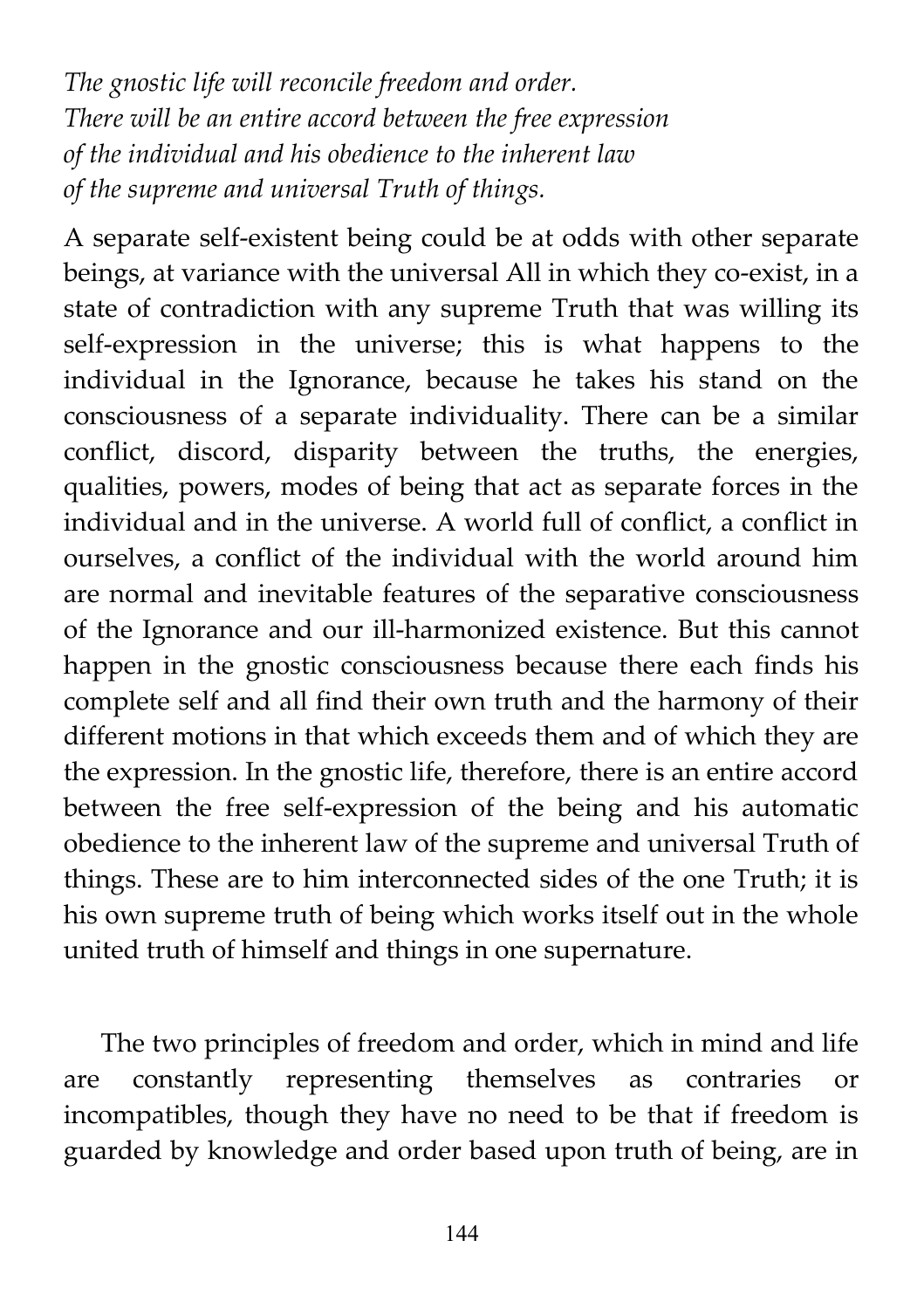the supermind consciousness native to each other and even fundamentally one. This is so because both are inseparable aspects of the inner spiritual truth and therefore their determinations are one; they are inherent in each other, for they arise from an identity and therefore in action coincide in a natural identity. The gnostic being does not in any way or degree feel his liberty infringed by the imperative order of his thought or actions, because that order is intrinsic and spontaneous; he feels both his liberty and the order of his liberty to be one truth of his being. His liberty of knowledge is not a freedom to follow falsehood or error, for he does not need like the mind to pass through the possibility of error in order to know, — on the contrary, any such deviation would be a departure from his plenitude of the gnostic self, it would be a diminution of his selftruth and alien and injurious to his being; for his freedom is a freedom of light, not of darkness. His liberty of action is not a licence to act upon wrong will or the impulsions of the Ignorance, for that too would be alien to his being, a restriction and diminution of it, not a liberation. A drive for fulfilment of falsehood or wrong will would be felt by him, not as a movement towards freedom, but as a violence done to the liberty of the spirit, an invasion and imposition, an inroad upon his supernature, a tyranny of some alien Nature.

A similar inevitability of the union of freedom and order would be the law of the collective life; it would be a freedom of the diverse play of the Infinite in divine souls, an order of the conscious unity of souls which is the law of the supramental Infinite. Our mental rendering of oneness brings into it the rule of sameness; a complete oneness brought about by the mental reason drives towards a thorough-going standardization as its one effective means, — only minor shades of differentiation would be allowed to operate: but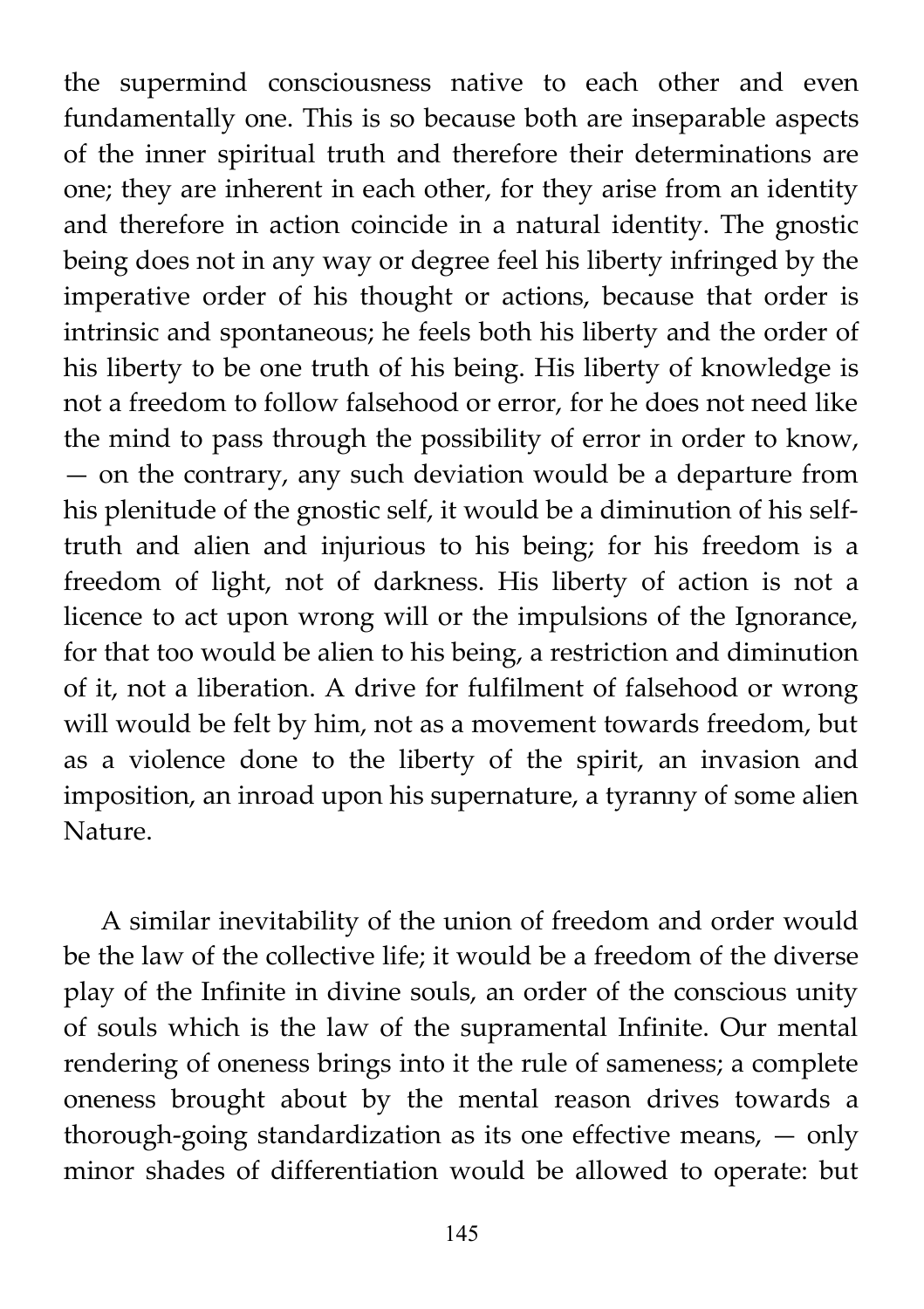the greatest richness of diversity in the self-expression of oneness would be the law of the gnostic life. In the gnostic consciousness difference would not lead to discord but to a spontaneous natural adaptation, a sense of complementary plenitude, a rich many-sided execution of the thing to be collectively known, done, worked out in life.

LD.II, 27

## *All mental standards would disappear because their necessity would cease; the authentic law* of *identity with the Divine Self would have replaced them.*

On this fact that the Divine Knowledge and Force, the supreme Supernature, would act through the gnostic being with his full participation, is founded the freedom of the gnostic being; it is this unity that gives him his liberty. The freedom from law, including the moral law, so frequently affirmed of the spiritual being, is founded on this unity of its will with the will of the Eternal. All the mental standards would disappear because all necessity for them would cease; the higher authentic law of identity with the Divine Self and identity with all beings would have replaced them. There would be no question of selfishness or altruism, of oneself and others, since all are seen and felt as the one self and only what the supreme Truth and Good decided would be done. There would be in the action a pervasive feeling of a self-existent universal love, sympathy, oneness, but the feeling would penetrate, colour and move in the act, not solely dominate or determine it: it would not stand for itself in opposition to the larger truth of things or dictate a personally impelled departure from the divinely willed true movement. This opposition and departure can happen in the Ignorance where love or any other strong principle of the nature can be divorced from wisdom even as it can be divorced from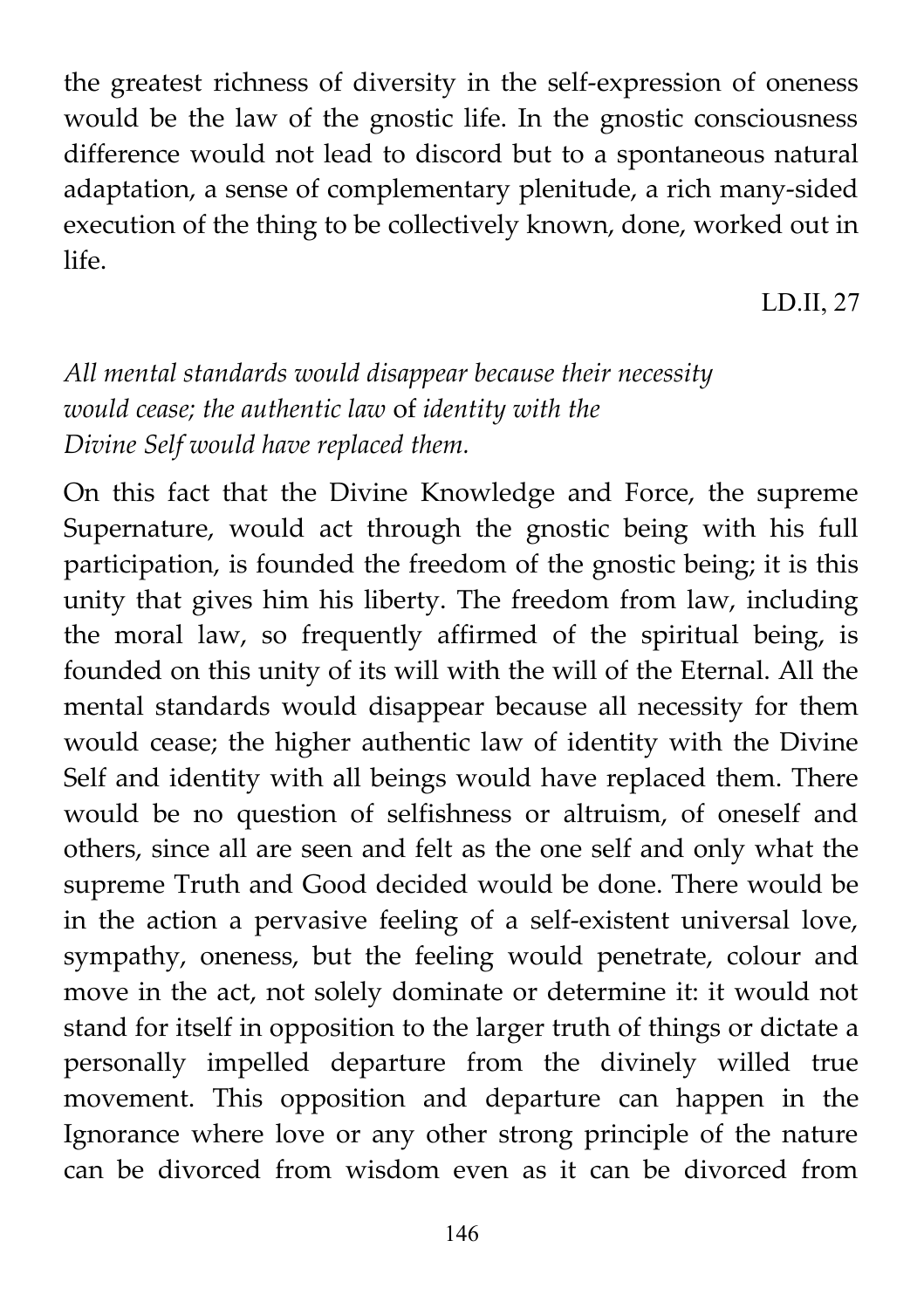power; but in the supermind gnosis all powers are intimate to each other and act as one. In the gnostic person the Truth-Knowledge would lead and determine and all the other forces of the being concur in the action: there would be no place for disharmony or conflict between the powers of the nature.

LD.II, 27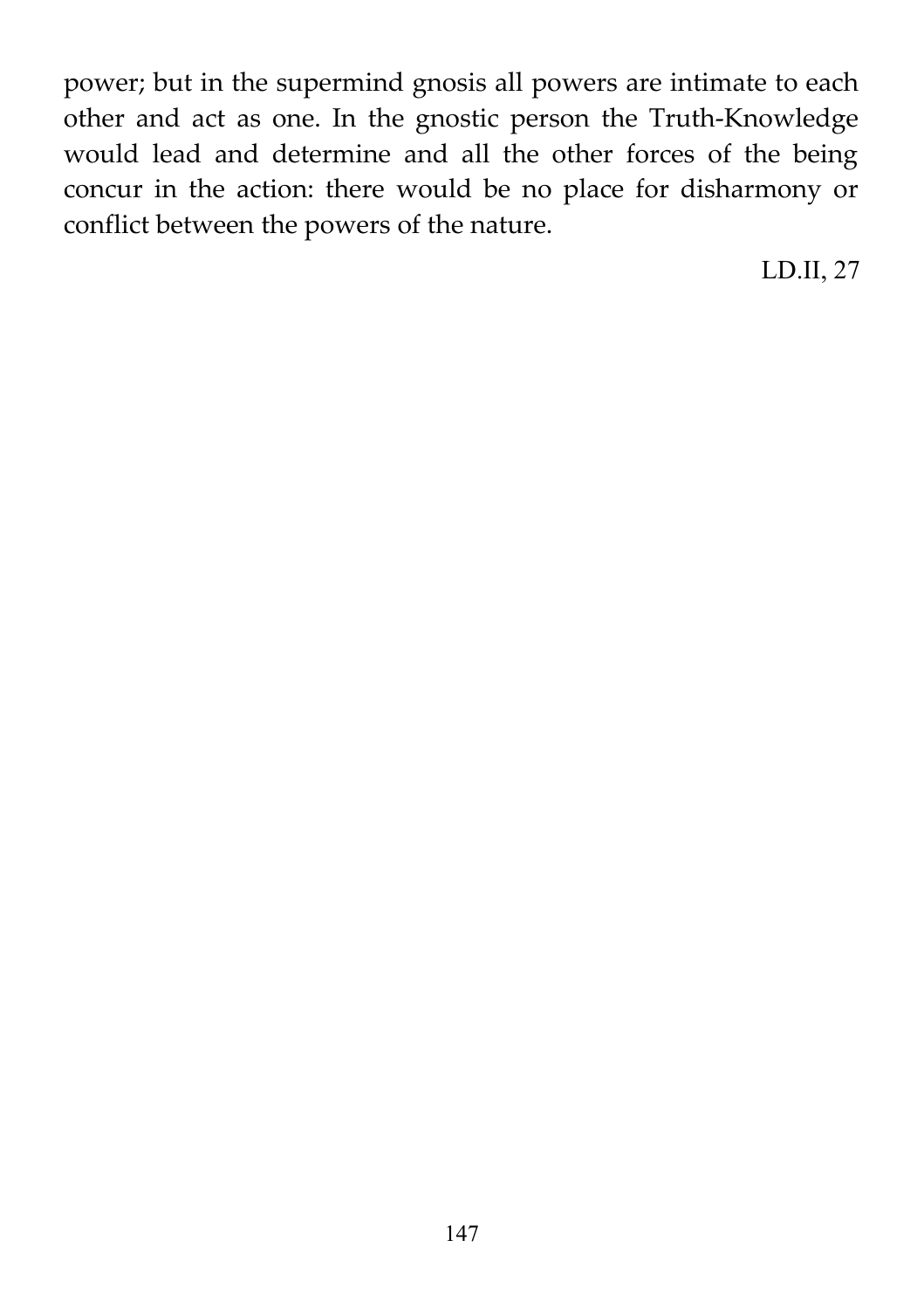### **CHAPTER IX**

# **THE DIVINE LIFE UPON EARTH**

*To be wholly and integrally conscious of oneself and of all the truth of one's being is what is implied by the perfect emergence of the individual consciousness, and it is that towards which evolution tends. All being is one, and to be fully conscious means to be integrated with the consciousness of all, with the universal self and force and action.*

FOR the essence of consciousness is the power to be aware of itself and its objects, and in its true nature this power must be direct, selffulfilled and complete: if it is in us indirect, incomplete, unfulfilled in its workings, dependent on constructed instruments, it is because consciousness here is emerging from an original veiling Inconscience and is yet burdened and enveloped with the first Nescience proper to the Inconscient; but it must have the power to emerge completely, its destiny must be to evolve into its own perfection which is its true nature. Its true nature is to be wholly aware of its objects, and of these objects the first is self, the being which is evolving its consciousness here, and the rest is what we see as not-self,  $-$  but if existence is indivisible, that too must in reality be self: the destiny of evolving consciousness must be, then, to become perfect in its awareness, entirely aware of self and allaware. This perfect and natural condition of consciousness is to us a superconscience, a state which is beyond us and in which our mind, if suddenly transferred to it, could not at first function; but it is towards that superconscience that our conscious being must be evolving. But this evolution of our consciousness to a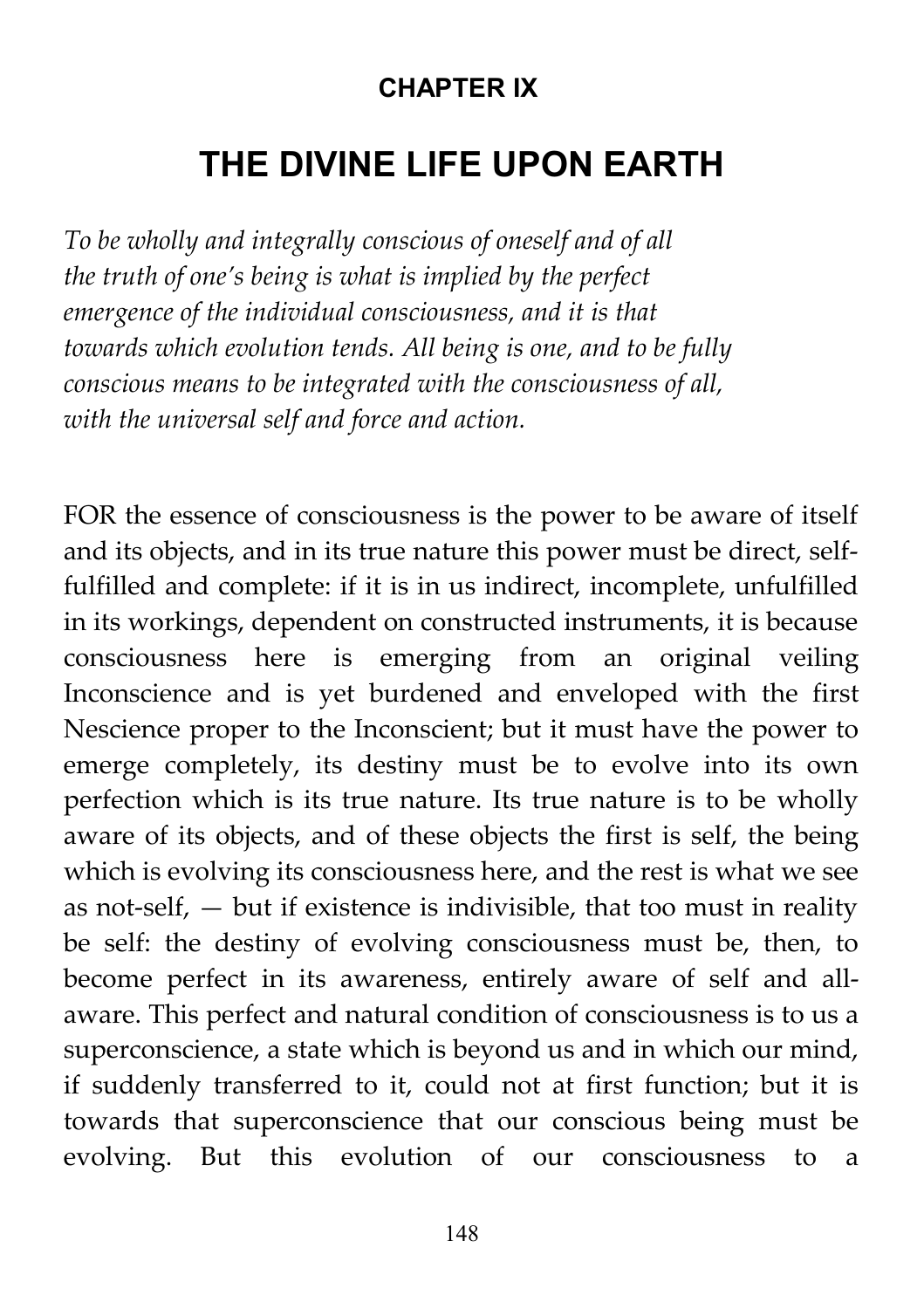superconscience or supreme of itself is possible only if the Inconscience which is our basis here is really itself an involved Superconscience; for what is to be in the becoming of the Reality in us must be already there involved or secret in its beginning. Such an involved Being or Power we can well conceive the Inconscient to be when we closely regard this material creation of an unconscious Energy and see it labouring out with curious construction and infinite device the work of a vast involved Intelligence and see, too, that we ourselves are something of that Intelligence evolving out of its involution, an emerging consciousness whose emergence cannot stop short on the way until the Involved has evolved and revealed itself as a supreme totally self-aware and all-aware Intelligence. It is this to which we have given the name of Supermind or Gnosis. For that evidently must be the consciousness of the Reality, the Being, the Spirit that is secret in us and slowly manifesting here; of that Being we are the becomings and must grow into its nature.

To be and to be fully is Nature's aim in us; but to be fully is to be wholly conscious of one's being: unconsciousness, half consciousness or deficient consciousness is a state of being not in possession of itself; it is existence, but not fullness of being. To be aware wholly and integrally of oneself and of all the truth of one's being is the necessary condition of true possession of existence. This self-awareness is what is meant by spiritual knowledge: the essence of spiritual knowledge is an intrinsic self-existent consciousness; all its action of knowledge, indeed all its action of any kind, must be that consciousness formulating itself. All other knowledge is consciousness oblivious of itself and striving to return to its own awareness of itself and its contents; it is self-ignorance labouring to transform itself back into self-knowledge.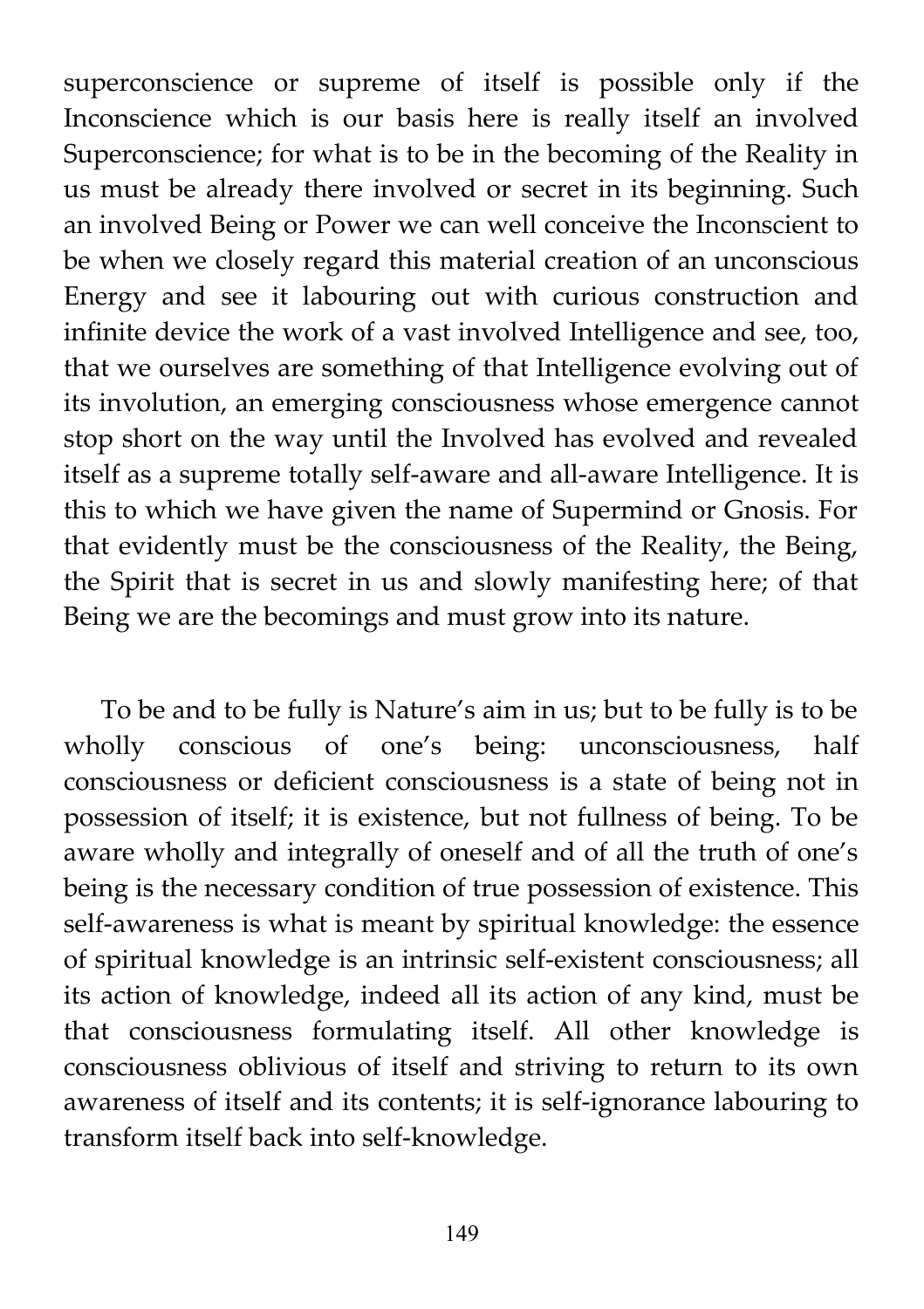To become complete in being, in consciousness of being, in force of being, in delight of being and to live in this integrated completeness is the divine living.

All being is one and to be fully is to be all that is. To be in the being of all and to include all in one's being, to be conscious of the consciousness of all, to be integrated in force with the universal force, to carry all action and experience in oneself and feel it as one's own action and experience, to feel all selves as one's own self, to feel all delight of being as one's own delight of being is a necessary condition of the integral divine living.

LD.II, 28

*The plenitude of this consciousness can only be attained by realizing the identity of the individual self with the transcendent Self, the supreme Reality.*

But thus to be universally in the fullness and freedom of one's universality, one must be also transcendentally. The spiritual fullness of the being is eternity; if one has not the consciousness of timeless eternal being, if one is dependent on body or embodied mind or embodied life, or dependent on this world or that world or on this condition of being or that condition of being, that is not the reality of self, not the fullness of our spiritual existence. To live only as a self of body or be only by the body is to be an ephemeral creature, subject to death and desire and pain and suffering and decay and decadence. To transcend, to exceed consciousness of body, not to be held in the body or by the body, to hold the body only as an instrument, a minor outward formation of self, is a first condition of divine living. Not to be a mind subject to ignorance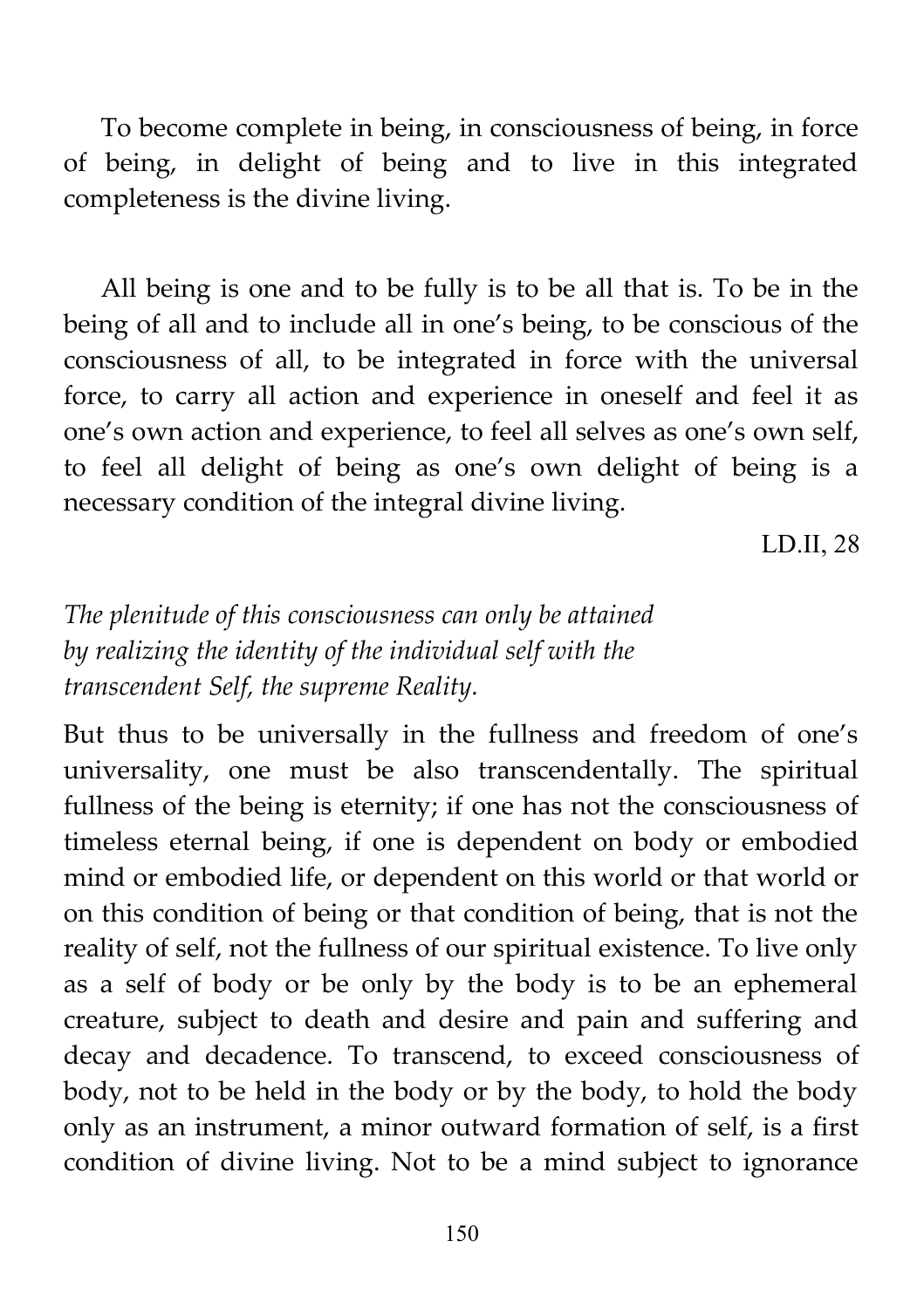and restriction of consciousness, to transcend mind and handle it as an instrument, to control it as a surface formation of self, is a second condition. To be by the self and spirit, not to depend upon life, not to be identified with it, to transcend it and control and use it as an expression and instrumentation of the self, is a third condition.

[The individual] must enter into the supreme divine Reality, feel his oneness with it, live in it, be its self-creation: all his mind, life, physicality must be converted into terms of its Supernature; all his thought, feelings, actions must be determined by it and be it, its self-formation. All this can become complete in him only when he has evolved out of the Ignorance into the Knowledge and through the Knowledge into the supreme Consciousness and its dynamis and supreme delight of existence; but some essentiality of these things and their sufficient instrumentation can come with the first spiritual change and culminate in the life of the gnostic supernature.

LD.II, 28

*This realization demands a turning of the consciousness inward. The ordinary human consciousness is turned outward and sees the surface of things only. It recoils from entering the inner depths which appear dark and where it is afraid of losing itself. Yet the entry into this obscurity, this void, this silence is only the passage to a greater existence.*

These things are impossible without an inward living; they cannot be reached by remaining in an external consciousness turned always outwards, active only or mainly on and from the surface. The individual being has to find himself, his true existence; he can only do this by going inward, by living within and from within . . .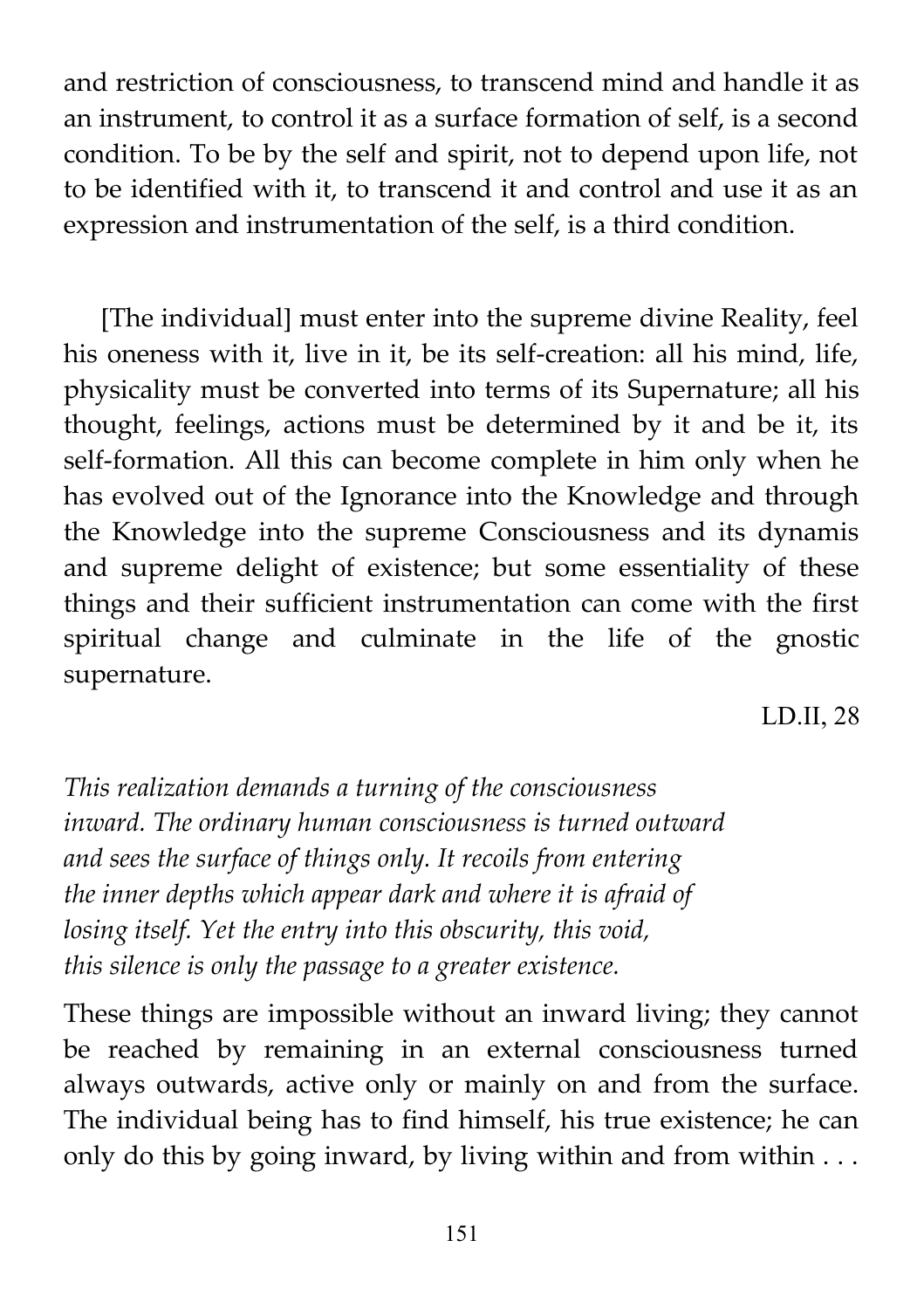This movement of going inward and living inward is a difficult task to lay upon the normal consciousness of the human being; yet there is no other way of self-finding. The materialistic thinker, erecting an opposition between the extrovert and the introvert, holds up the extrovert attitude for acceptance as the only safety: to go inward is to enter into darkness or emptiness or to lose the balance of the consciousness and become morbid; it is from outside that such inner life as one can construct is created, and its health is assured only by a strict reliance on its wholesome and nourishing outer sources, — the balance of the personal mind and life can only be secured by a firm support on external reality, for the material world is the sole fundamental reality. This may be true for the physical man, the born extrovert, who feels himself to be a creature of outward Nature; made by her and dependent on her, he would lose himself if he went inward : for him there is no inner being, no inner living. But the introvert of this distinction also has not the inner life; he is not a seer of the true inner self and of inner things, but the small mental man who looks superficially inside himself and sees there not his spiritual self but his life-ego, his mind-ego and becomes unhealthily preoccupied with the movements of this little pitiful dwarf creature. The idea or experience of an inner darkness when looking inwards is the first reaction of a mentality which has lived always on the surface and has no realized inner existence; it has only a constructed internal experience which depends on the outside world for the materials of its being. But to those into whose composition there has entered the power of a more inner living, the movement of going within and living within brings not a darkness or dull emptiness but an enlargement, a rush of new experience, a greater vision, a larger capacity, an extended life infinitely more real and various than the first pettiness of the life constructed for itself by our normal physical humanity, a joy of being which is larger and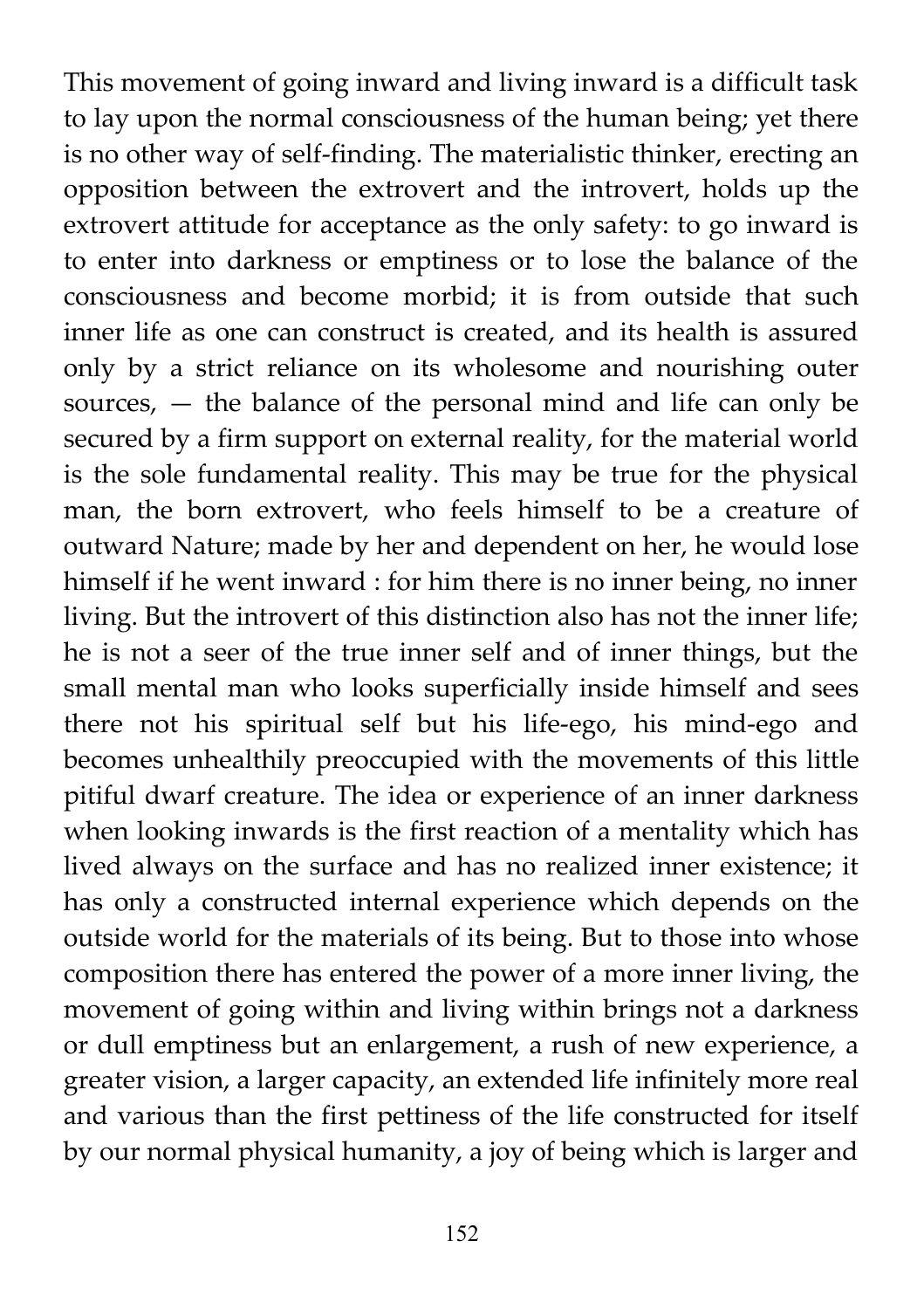richer than any delight in existence that the outer vital man or the surface mental man can gain by their dynamic vital force and activity or subtlety and expansion of the mental existence. A silence, an entry into a wide or even immense or infinite emptiness is part of the inner spiritual experience; of this silence and void the physical mind has a certain fear, the small superficially active thinking or vital mind a shrinking from it or dislike, — for it confuses the silence with mental and vital incapacity and the void with cessation or non-existence : but this silence is the silence of the spirit which is the condition of a greater knowledge, power and bliss, and this emptiness is the emptying of the cup of our natural being, a liberation of it from its turbid contents so that it may be filled with the wine of God; it is the passage not into non-existence but to a greater existence. Even when the being turns towards cessation, it is a cessation not in non-existence but into some vast ineffable of spiritual being or the plunge into the incommunicable superconscience of the Absolute.

LD.II, 28

## *Indeed, this inward-turning movement is not an imprisonment in the personal self; it is the first step towards a true universality.*

In fact, this inward turning and movement is not an imprisonment in personal self, it is the first step towards a true universality; it brings to us the truth of our external as well as the truth of our internal existence. For this inner living can extend itself and embrace the universal life, it can contact, penetrate, englobe the life of all with a much greater reality and dynamic force than is in our surface consciousness at all possible. Our outmost universalization on the surface is a poor and limping endeavour,  $-$  it is a construction, a make-believe and not the real thing: for in our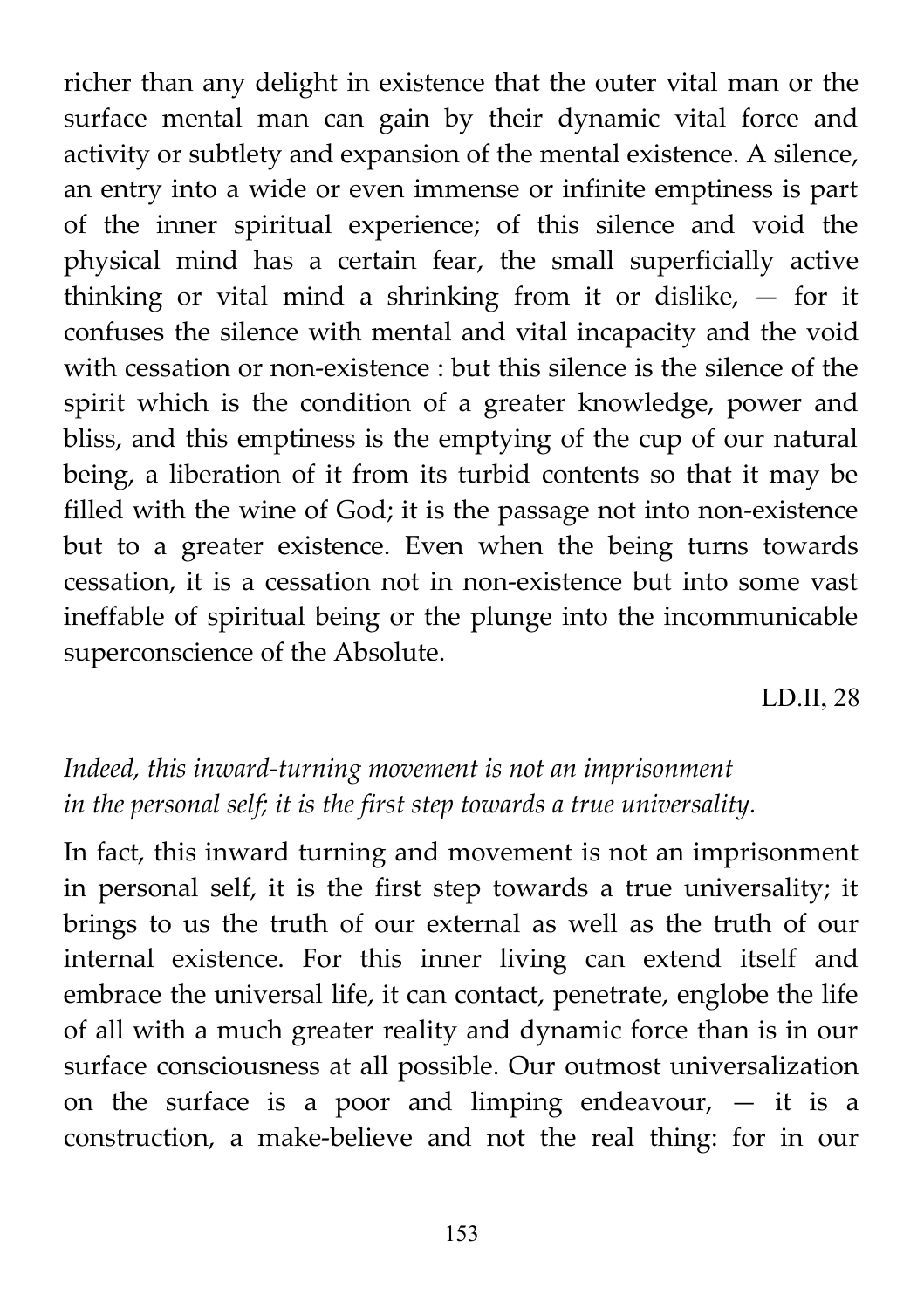surface consciousness we are bound to separation of consciousness from others and wear the fetters of the ego. There our very selflessness becomes more often than not a subtle form of selfishness or turns into a larger affirmation of our ego; content with our pose of altruism, we do not see that it is a veil for the imposition of our individual self, our ideas, our mental and vital personality, our need of ego-enlargement upon the others whom we take up into our expanded orbit. So far as we really succeed in living for others, it is done by an inner spiritual force of love and sympathy; but the power and field of effectuality of this force in us are small, the psychic movement that prompts it is incomplete, its action often ignorant because there is contact of mind and heart but our being does not embrace the being of others as ourselves. An external unity with others must always be an outward joining and association of external lives with a minor inner result; the mind and heart attach their movements to this common life and the beings whom we meet there; but the common external life remains the foundation, — the inward constructed unity, or so much of it as can persist in spite of mutual ignorance and discordant egoisms, conflict of minds, conflict of hearts, conflict of vital temperaments, conflict of interests, is a partial and insecure superstructure. The spiritual consciousness, the spiritual life reverses this principle of building; it bases its action in the collective life upon an inner experience and inclusion of others in our own being, an inner sense and reality of oneness. The spiritual individual acts out of that sense of oneness which gives him immediate and direct perception of the demand of self on other self, the need of the life, the good, the work of love and sympathy that can truly be done. A realization of spiritual unity, a dynamization of the intimate consciousness of one-being, of one self in all beings, can alone found and govern by its truth the action of the divine life.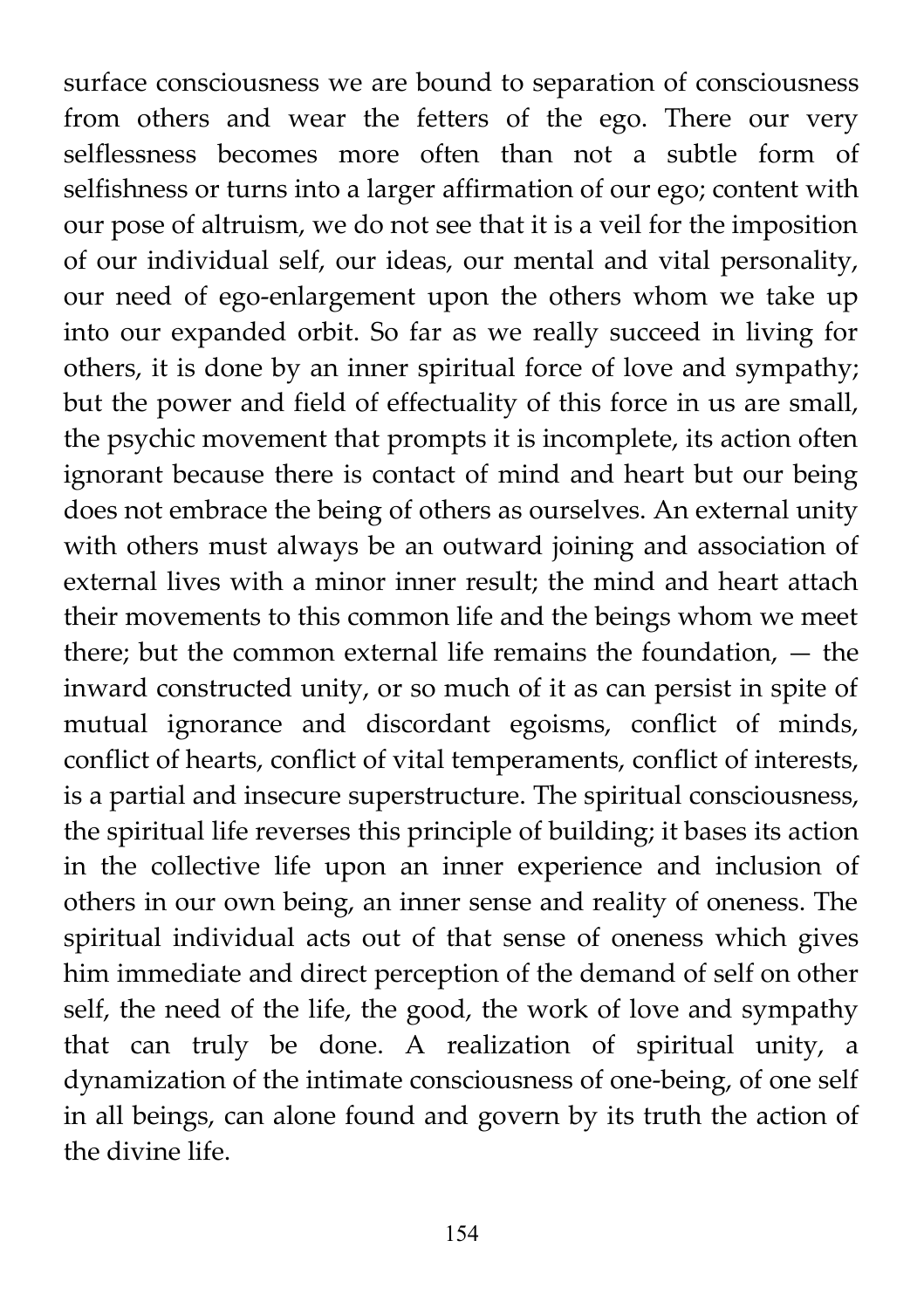*The law of the divine life is universality in action, organized by an all-seeing Will, with the sense of the true oneness of all.*

In the gnostic or divine being, in the gnostic life, there will be a close and complete consciousness of the self of others, a consciousness of their mind, life, physical being which are felt as if they were one's own. The gnostic being will act, not out of a surface sentiment of love and sympathy or any similar feeling, but out of this close mutual consciousness, this intimate oneness. All his action in the world will be enlightened by a truth of vision of what has to be done, a sense of the will of the Divine Reality in him which is also the Divine Reality in others and it will be done for the Divine in others and the Divine in all, for the effectuation of the truth of purpose of the All as seen in the light of the highest Consciousness and in the way and by the steps through which it must be effectuated in the power of the Supernature. The gnostic being finds himself not only in his own fulfilment, which is the fulfilment of the Divine Being and Will in him, but in the fulfilment of others; his universal individuality effectuates itself in the movement of the All in all beings towards its greater becoming. He sees a divine working everywhere; what goes out from him into the sum of that divine working, from the inner Light, Will, Force that works in him, is his action. There is no separative ego in him to initiate anything; it is the Transcendent and Universal that moves out through his universalized individuality into the action of the universe. As he does not live for a separate ego, so too he does not live for the purpose of any collective ego; he lives in and for the Divine in himself, in and for the Divine in the collectivity, in and for the Divine in all beings. This universality in action, organized by the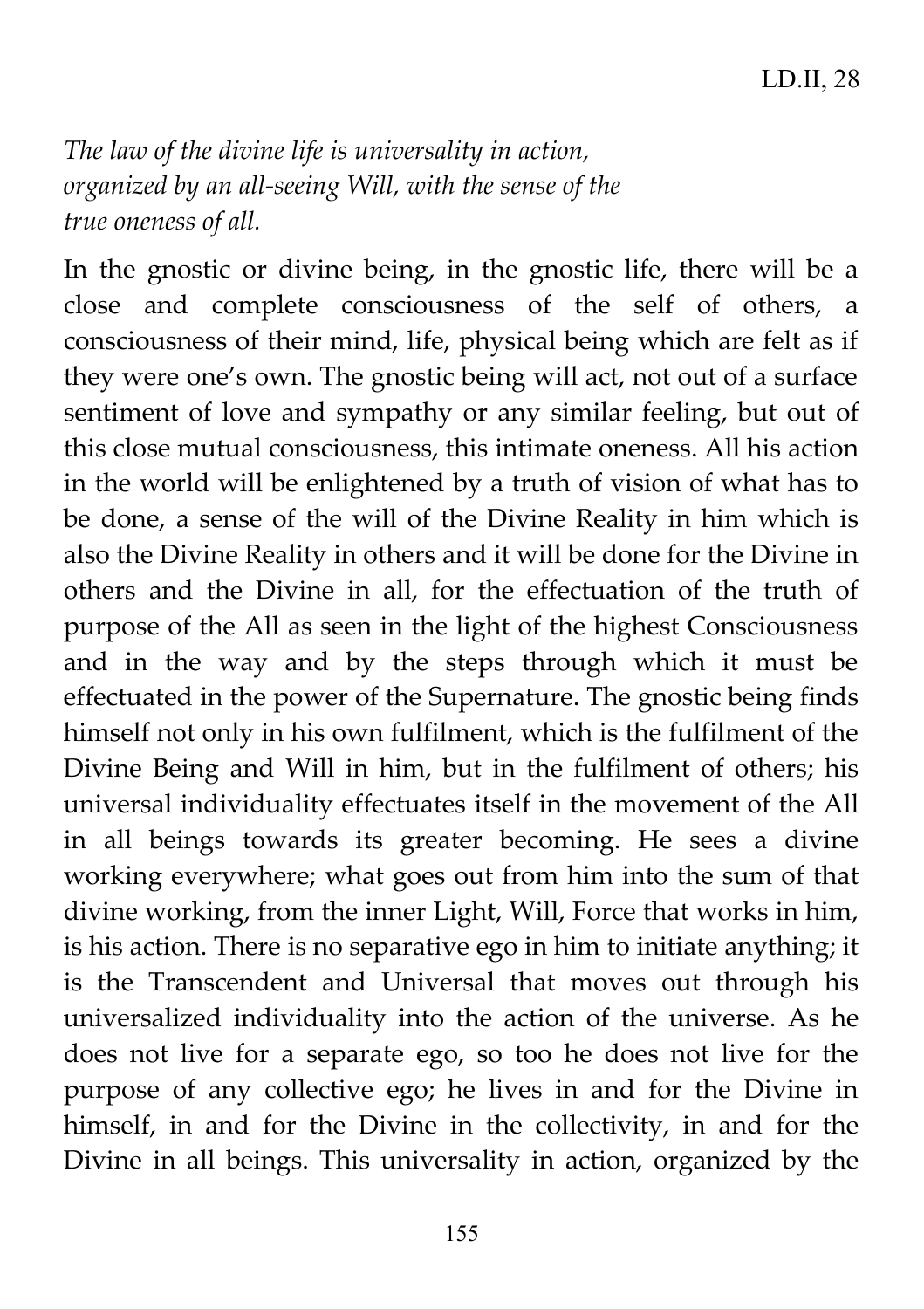all-seeing Will in the sense of the realized oneness of all, is the law of his divine living.

It is, then, this spiritual fulfilment of the urge to individual perfection and an inner completeness of being that we mean first when we speak of a divine life. It is the first essential condition of a perfected life on earth and we are therefore right in making the utmost possible individual perfection our first supreme business. The perfection of the spiritual and pragmatic relation of the individual with all around him is our second preoccupation; the solution of this second desideratum lies in a complete universality and oneness with all life upon earth which is the other concomitant result of an evolution into the gnostic consciousness and nature. But there still remains the third desideratum, a new world, a change in the total life of humanity or, at the least, a new perfected collective life in the earth-nature. This calls for the appearance not only of isolated evolved individuals acting in the unevolved mass, but of many gnostic individuals forming a new kind of beings and a new common life superior to the present individual and common existence.

A spiritual or gnostic being would feel his harmony with the whole gnostic life around him, whatever his position in the whole. According to his place in it he would know how to lead or to rule, but also how to subordinate himself; both would be to him an equal delight: for the spirit's freedom, because it is eternal, self-existent and inalienable, can be felt as much in service and willing subordination and adjustment with other selves as in power and rule. An inner spiritual freedom can accept its place in the truth of an inner spiritual hierarchy as well as in the truth, not incompatible with it, of a fundamental spiritual equality. It is this self-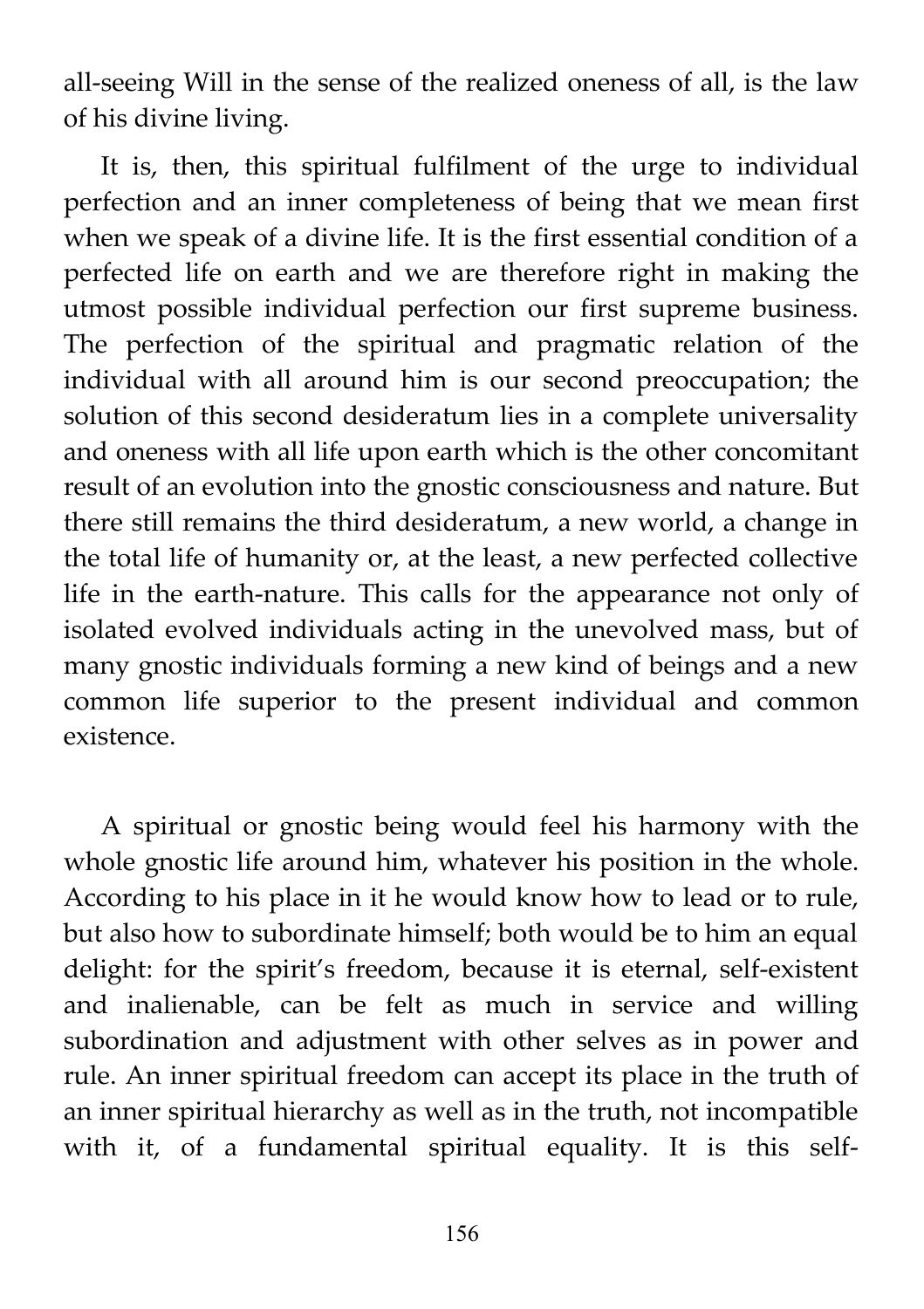arrangement of Truth, a natural order of the spirit, that would exist in a common life of different degrees and stages of the evolving gnostic being. Unity is the basis of the gnostic consciousness, mutuality the natural result of its direct awareness of oneness in diversity, harmony the inevitable power of the working of its force. Unity, mutuality and harmony must therefore be the inescapable law of a common or collective gnostic life. What forms it might take would depend upon the will of evolutionary manifestation of the Supernature, but this would be its general character and principle.

LD.II, 28

## *New powers of consciousness and new faculties will develop in the gnostic being who will use them in a natural, normal and spontaneous way both for knowledge and for action.*

An evolution of innate and latent but as yet unevolved powers of consciousness is not considered admissible by the modern mind, because these exceed our present formulation of Nature and, to our ignorant preconceptions founded on a limited experience, they seem to belong to the supernatural, to the miraculous and occult; for they surpass the known action of material Energy which is now ordinarily accepted as the sole cause and mode of things and the sole instrumentation of the World-Force. A human working of marvels, by the conscious being discovering and developing an instrumentation of material forces overpassing anything that Nature has herself organized, is accepted as a natural fact and an almost unlimited prospect of our existence; an awakening, a discovery, an instrumentation of powers of consciousness and of spiritual, mental and life forces overpassing anything that Nature or man has yet organized is not admitted as possible. But there would be nothing supernatural or miraculous in such an evolution, except in so far as it would be a supernature or superior nature to ours just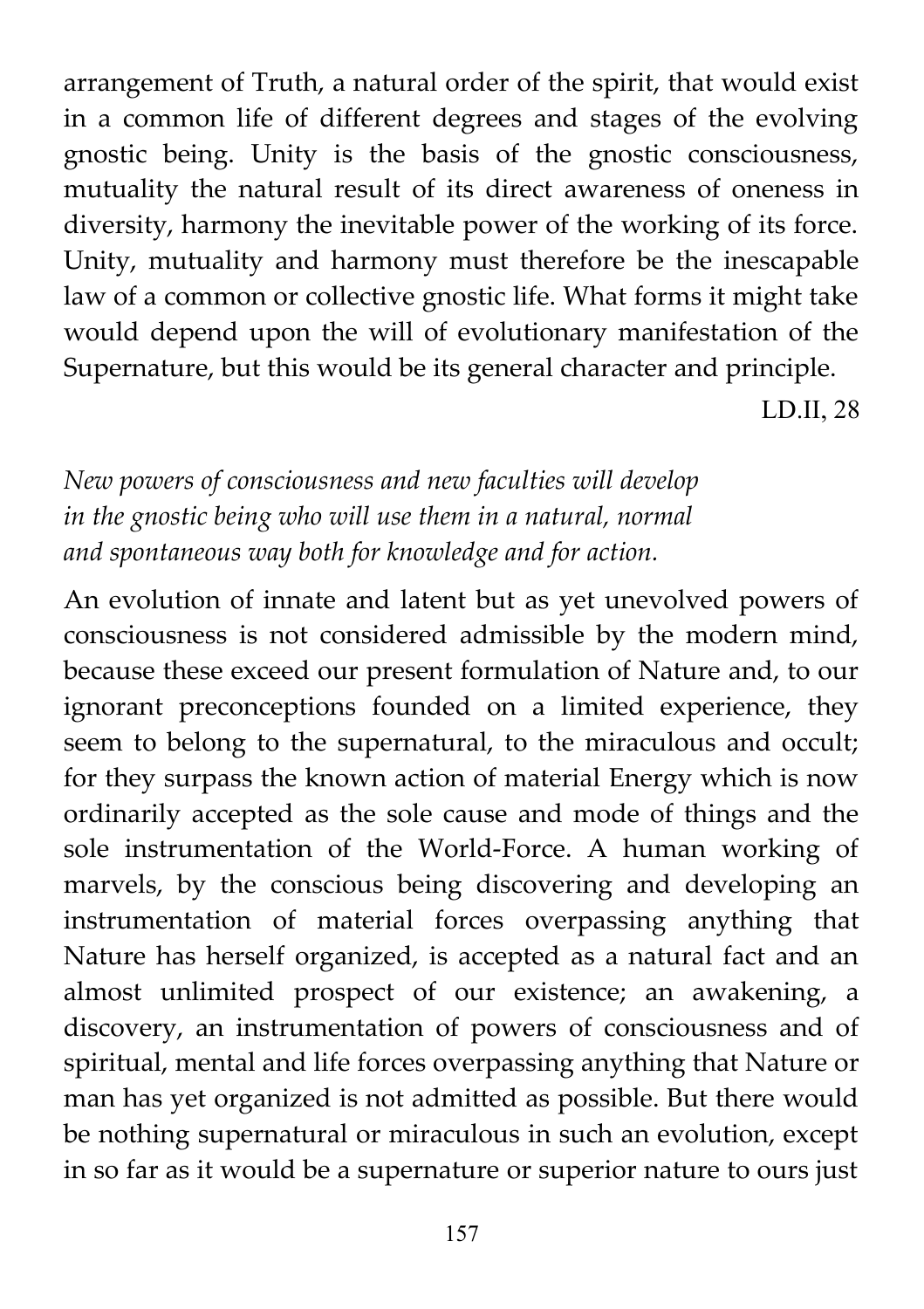as human nature is a supernature or superior nature to that of animal or plant or material objects. Our mind and its powers, our use of reason, our mental intuition and insight, speech, possibilities of philosophical, scientific, aesthetic discovery of the truths and potencies of being and a control of its forces are an evolution that has taken place: yet it would seem impossible if we took our stand on the limited animal consciousness and its capacities; for there is nothing there to warrant so prodigious a progression. But still there are vague initial manifestations, rudimentary elements or arrested possibilities in the animal to which our reason and intelligence with their extraordinary developments stand as an unimaginable journey from a poor and unpromising point of departure. The rudiments of spiritual powers belonging to the gnostic supernature are similarly there even in our ordinary composition, but only occasionally and sparsely active. It is not irrational to suppose that at this much higher stage of the evolution a similar but greater progression starting from these rudimentary beginnings might lead to another immense development and departure.

In mystic experience,  $-$  when there is an opening of the inner centres, or in other ways, spontaneously or by will or endeavour or in the very course of the spiritual growth, — new powers of consciousness have been known to develop; they present themselves as if an automatic consequence of some inner opening or in answer to a call in the being, so much so that it has been found necessary to recommend to the seeker not to hunt after these powers, not to accept or use them. This rejection is logical for those who seek to withdraw from life; for all acceptance of greater power would bind to life or be a burden on the bare and pure urge towards liberation. An indifference to all other aims and issues is natural for the God-lover who seeks God for His own sake and not for power or any other inferior attraction; the pursuit of these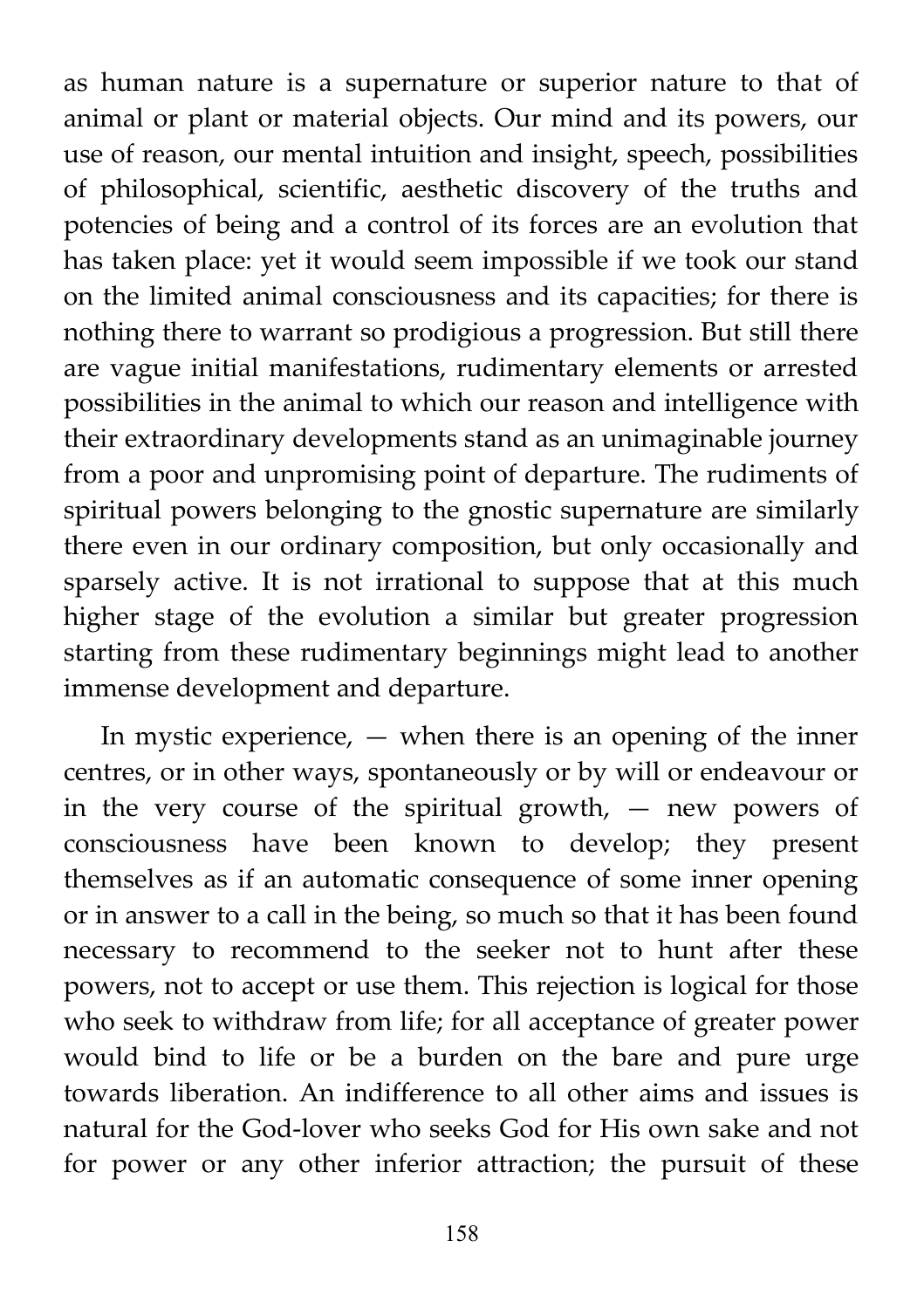alluring but often dangerous forces would be a deviation from his purpose. A similar rejection is a necessary self-restraint and a spiritual discipline for the immature seeker, since such powers may be a great, even a deadly peril; for their supernormality may easily feed in him an abnormal exaggeration of the ego. Power in itself may be dreaded as a temptation by the aspirant to perfection, because power can abase as well as elevate; nothing is more liable to misuse. But when new capacities come as an inevitable result of the growth into a greater consciousness and a greater life and that growth is part of the very aim of the spiritual being within us, this bar does not operate; for a growth of the being into supernature and its life in supernature cannot take place or cannot be complete without bringing with it a greater power of consciousness and a greater power of life and the spontaneous development of an instrumentation of knowledge and force normal to that supernature. There is nothing in this future evolution of the being which could be regarded as irrational or incredible; there is nothing in it abnormal or miraculous: it would be the necessary course of the evolution of consciousness and its forces in the passage from the mental to the gnostic or supramental formulation of our existence. This action of the forces of supernature would be a natural, normal and spontaneously simple working of the new higher or greater consciousness into which the being enters in the course of his selfevolution; the gnostic being accepting the gnostic life would develop and use the powers of this greater consciousness, even as man develops and uses the powers of his mental nature.

LD.II, 28

*The life of gnostic beings might fitly be characterized as a superhuman or divine life. But it must not be confused with past and present ideas of supermanhood.*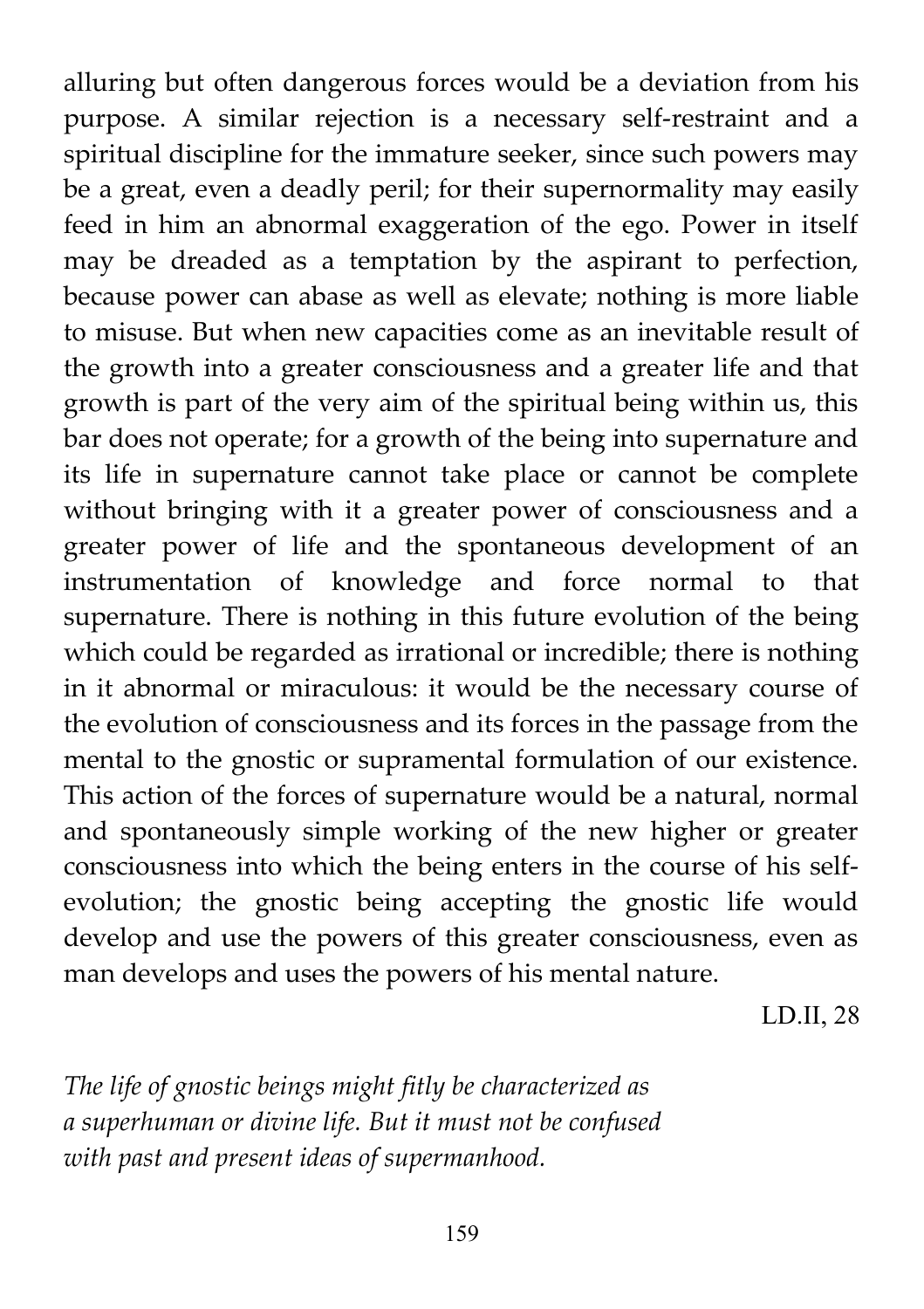A gnostic Supernature transcends all the values of our normal ignorant Nature; our standards and values are created by ignorance and therefore cannot determine the life of Supernature. At the same time our present nature is a derivation from Supernature and is not a pure ignorance but a half-knowledge; it is therefore reasonable to suppose that whatever spiritual truth there is in or behind its standards and values will reappear in the higher life, not as standards, but as elements transformed, uplifted out of the ignorance and raised into the true harmony of a more luminous existence. As the universalized spiritual individual sheds the limited personality, the ego, as he rises beyond mind to a completer knowledge in Supernature, the conflicting ideals of the mind must fall away from him, but what is true behind them will remain in the life of Supernature. The gnostic consciousness is a consciousness in which all contradictions are cancelled or fused into each other in a higher light of seeing and being, in a unified self-knowledge and world-knowledge. The gnostic being will not accept the mind's ideals and standards; he will not be moved to live for himself, for his ego, or for humanity or for others or for the community or for the State; for he will be aware of something greater than these halftruths, of the Divine Reality, and it is for that he will live, for its will in himself and in all, in a spirit of large universality, in the light of the will of the Transcendence. For the same reason there can be no conflict between self-affirmation and altruism in the gnostic life, for the self of the gnostic being is one with the self of all,  $-$  no conflict between the ideal of individualism and the collective ideal, for both are terms of a greater Reality and only in so far as either expresses the Reality or their fulfilment serves the will of the Reality, can they have a value for his spirit. But at the same time what is true in the mental ideals and dimly figured in them will be fulfilled in his existence; for while his consciousness exceeds the human values so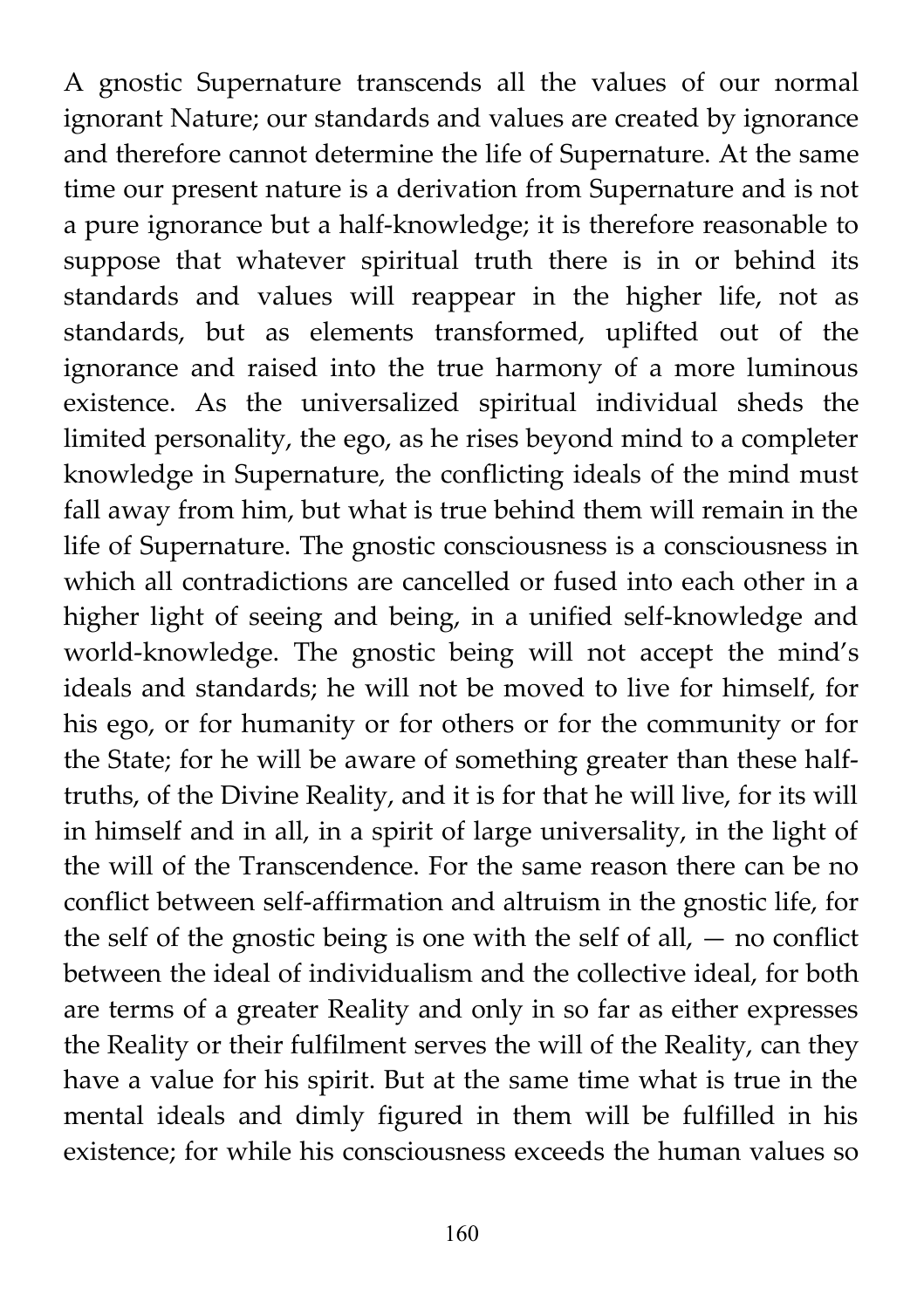that he cannot substitute mankind or the community or the State or others or himself for God, the affirmation of the Divine in himself and a sense of the Divine in others and the sense of oneness with humanity, with all other beings, with all the world because of the Divine in them and a lead towards a greater and better affirmation of the growing Reality in them will be part of his life action. But what he shall do will be decided by the Truth of the Knowledge and Will in him, a total and infinite Truth that is not bound by any single mental law or standard but acts with freedom in the whole reality, with respect for each truth in its place and with a clear knowledge of the forces at work and the intention in the manifesting Divine Nisus at each step of cosmic evolution and in each event and circumstance.

The one rule of the gnostic life would be the self-expression of the Spirit, the will of the Divine Being; that will, that self-expression could manifest through extreme simplicity or through extreme complexity and opulence or in their natural balance,  $-$  for beauty and plenitude, a hidden sweetness and laughter in things, a sunshine and gladness of life are also powers and expressions of the Spirit. In all directions the Spirit within determining the law of the nature would determine the frame of the life and its detail and circumstance. In all there would be the same plastic principle; a rigid standardization, however necessary for the mind's arrangement of things, could not be the law of the spiritual life. A great diversity and liberty of self-expression based on an underlying unity might well become manifest; but everywhere there would be harmony and truth of order.

A life of gnostic beings carrying the evolution to a higher supramental status might fitly be characterized as a divine life; for it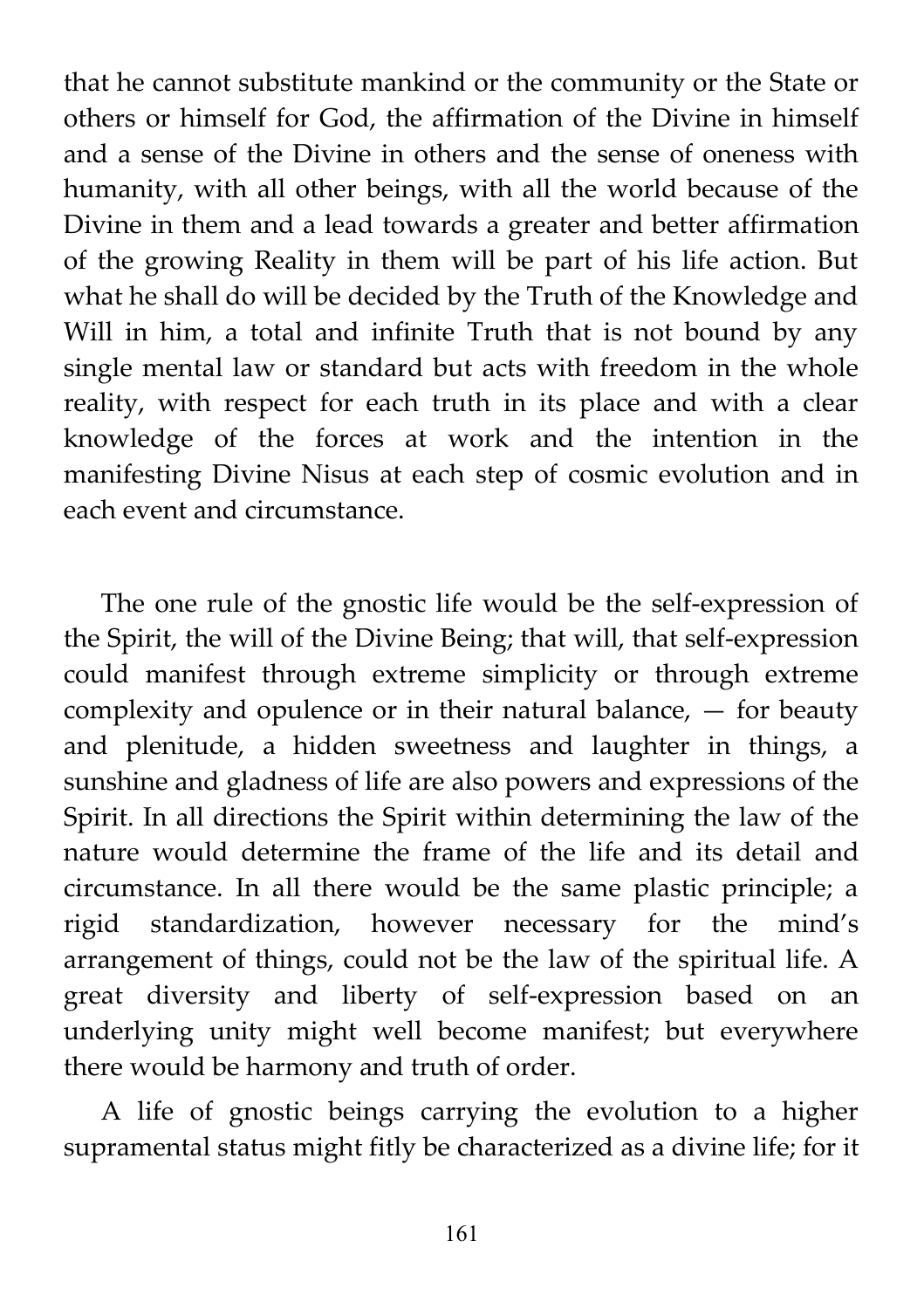would be a life in the Divine, a life of the beginnings of a spiritual divine light and power and joy manifested in material Nature. That might be described, since it surpasses the mental human level, as a life of spiritual and supramental supermanhood. But this must not be confused with past and present ideas of supermanhood; for supermanhood in the mental idea consists of an overtopping of the normal human level, not in kind but in degree of the same kind, by an enlarged personality, a magnified and exaggerated ego, an increased power of mind, an increased power of vital force, a refined or dense and massive exaggeration of the forces of the human Ignorance; it carries also, commonly implied in it, the idea of a forceful domination over humanity by the superman. That would mean a supermanhood of the Nietzschean type; it might be at its worst the reign of the 'blonde beast' or the dark beast or of any and every beast, a return to barbaric strength and ruthlessness and force: but this would be no evolution, it would be a reversion to an old strenuous barbarism.

But earth has had enough of this kind in her past and its repetition can only prolong the old lines; she can get no true profit for her future, no power of self-exceeding, from the Titan, the Asura<sup>[29](#page-183-1)</sup> : even a great or supernormal power in it could only carry her on larger circles of her old orbit. But what has to emerge is something much more difficult and much more simple; it is a selfrealized being, a building of the spiritual self, an intensity and urge of the soul and the deliverance and sovereignty of its light and power and beauty, — not an egoistic supermanhood seizing on a mental and vital domination over humanity, but the sovereignty of the Spirit over its own instruments, its possession of itself and its possession of life in the power of the spirit, a new consciousness in which humanity itself shall find its own self-exceeding and self-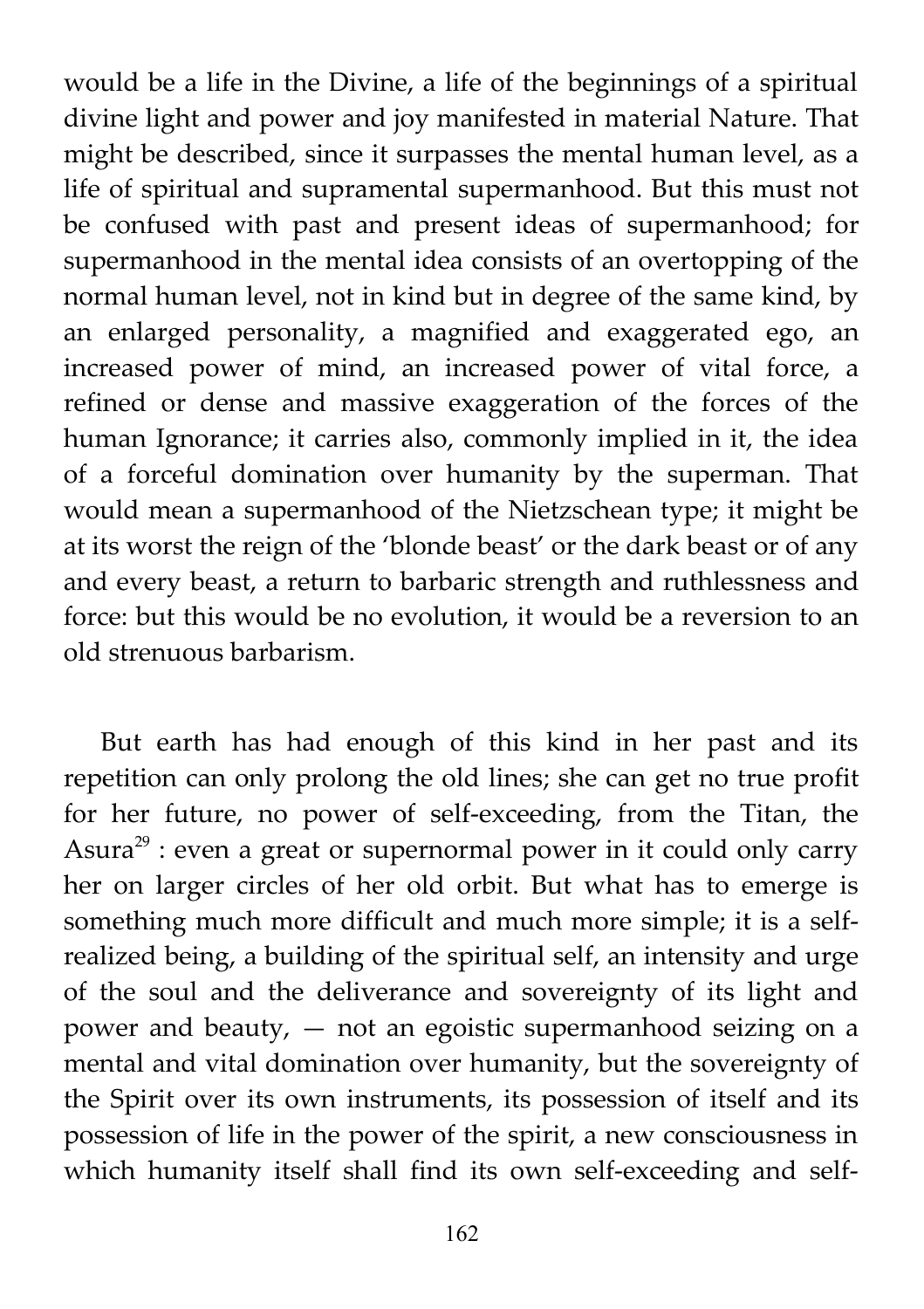fulfilment by the revelation of the divinity that is striving for birth within it. This is the sole true supermanhood and the one real possibility of a step forward in evolutionary Nature.

LD.II, 28

*It would be a misconception to think that a life in the full light of Knowledge would lose its charm and become an insipid monotony. The gnostic manifestation of life would be more full and fruitful and its interest more vivid than the creative interest offered to us by the world of Ignorance.*

This new status would indeed be a reversal of the present law of human consciousness and life, for it would reverse the whole principle of the life of the Ignorance. It is for the taste of the Ignorance, its surprise and adventure, one might say, that the soul has descended into the Inconscience and assumed the disguise of Matter, for the adventure and the joy of creation and discovery, an adventure of the spirit, an adventure of the mind and life and the hazardous surprises of their working in Matter, for the discovery and conquest of the new and the unknown; all this constitutes the enterprise of life and all this, it might seem, would cease with the cessation of the Ignorance. Man's life is made up of the light and the darkness, the gains and losses, the difficulties and dangers, the pleasures and pains of the Ignorance, a play of colours moving on a soil of the general neutrality of Matter which has as its basis the nescience and insensibility of the Inconscient. To the normal lifebeing an existence without the reactions of success and frustration, vital joy and grief, peril and passion, pleasure and pain, the vicissitudes and uncertainties of fate and struggle and battle and endeavour, a joy of novelty and surprise and creation projecting itself into the unknown, might seem to be void of variety and therefore void of vital savour. Any life surpassing these things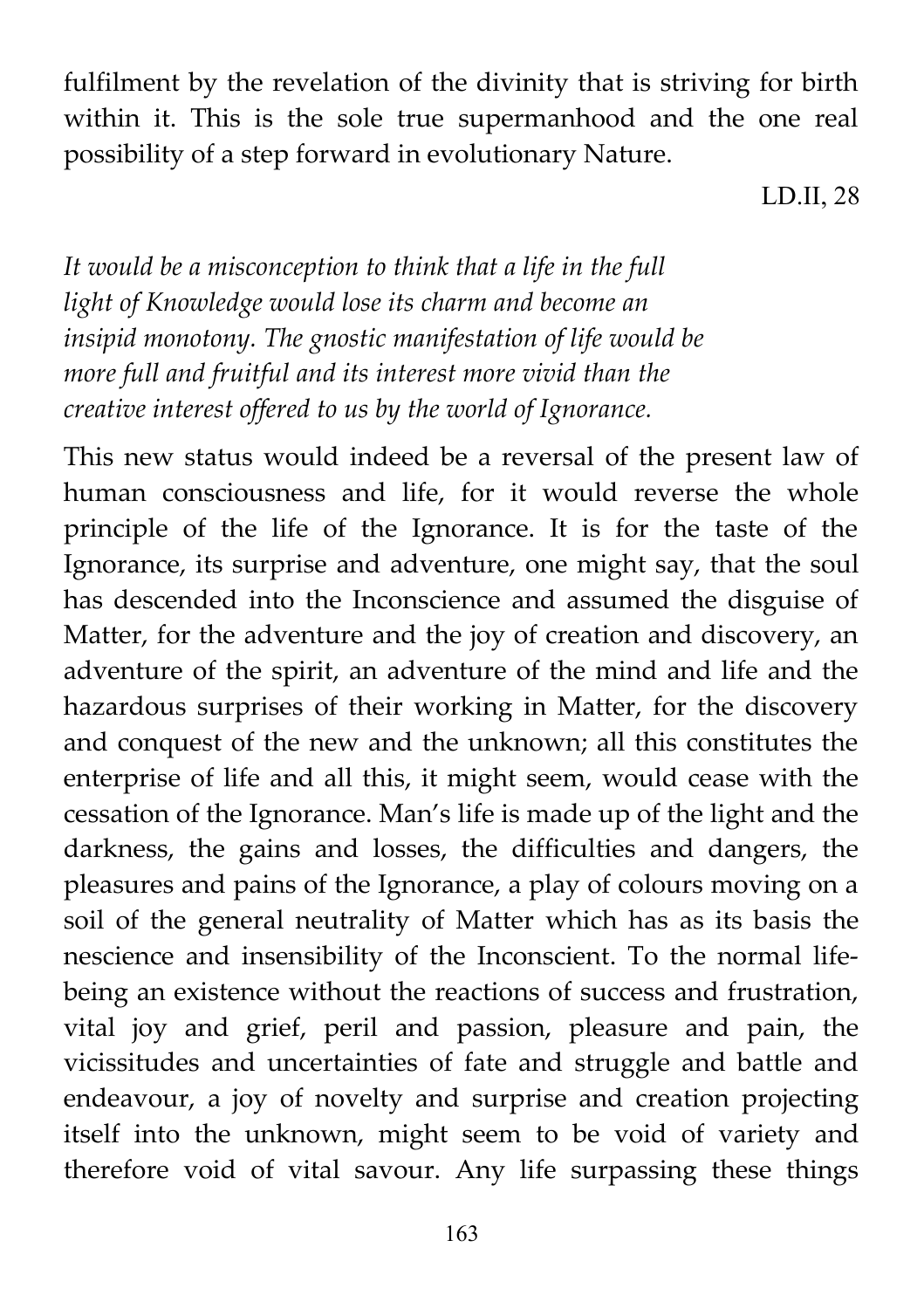tends to appear to it as something featureless and empty or cast in the figure of an immutable sameness; the human mind's picture of heaven is the incessant repetition of an eternal monotone. But this is a misconception; for an entry into the gnostic consciousness would be an entry into the Infinite. It would be a self-creation bringing out the Infinite infinitely into form of being, and the interest of the Infinite is much greater and multitudinous as well as more imperishably delightful than the interest of the finite. The evolution in the Knowledge would be a more beautiful and glorious manifestation with more vistas ever unfolding themselves and more intensive in all ways than any evolution could be in the Ignorance. The delight of the Spirit is ever new, the forms of beauty it takes innumerable, its godhead ever young and the taste of delight, *rasa,* [30](#page-183-2) of the Infinite eternal and inexhaustible. The gnostic manifestation of life would be more full and fruitful and its interest more vivid than the creative interest of the Ignorance; it would be a greater and happier constant miracle.

If there is an evolution in material Nature and if it is an evolution of being with consciousness and life as its two key-terms and powers, this fullness of being, fullness of consciousness, fullness of life must be the goal of development towards which we are tending and which will manifest at an early or later stage of our destiny. The self, the spirit, the reality that is disclosing itself out of the first inconscience of life and matter, would evolve its complete truth of being and consciousness in that life and matter. It would return to itself  $-$  or, if its end as an individual is to return into its Absolute, it could make that return also, — not through a frustration of life but through a spiritual completeness of itself in life. Our evolution in the Ignorance with its chequered joy and pain of self-discovery and world-discovery, its half-fulfilments, its constant finding and missing, is only our first state. It must lead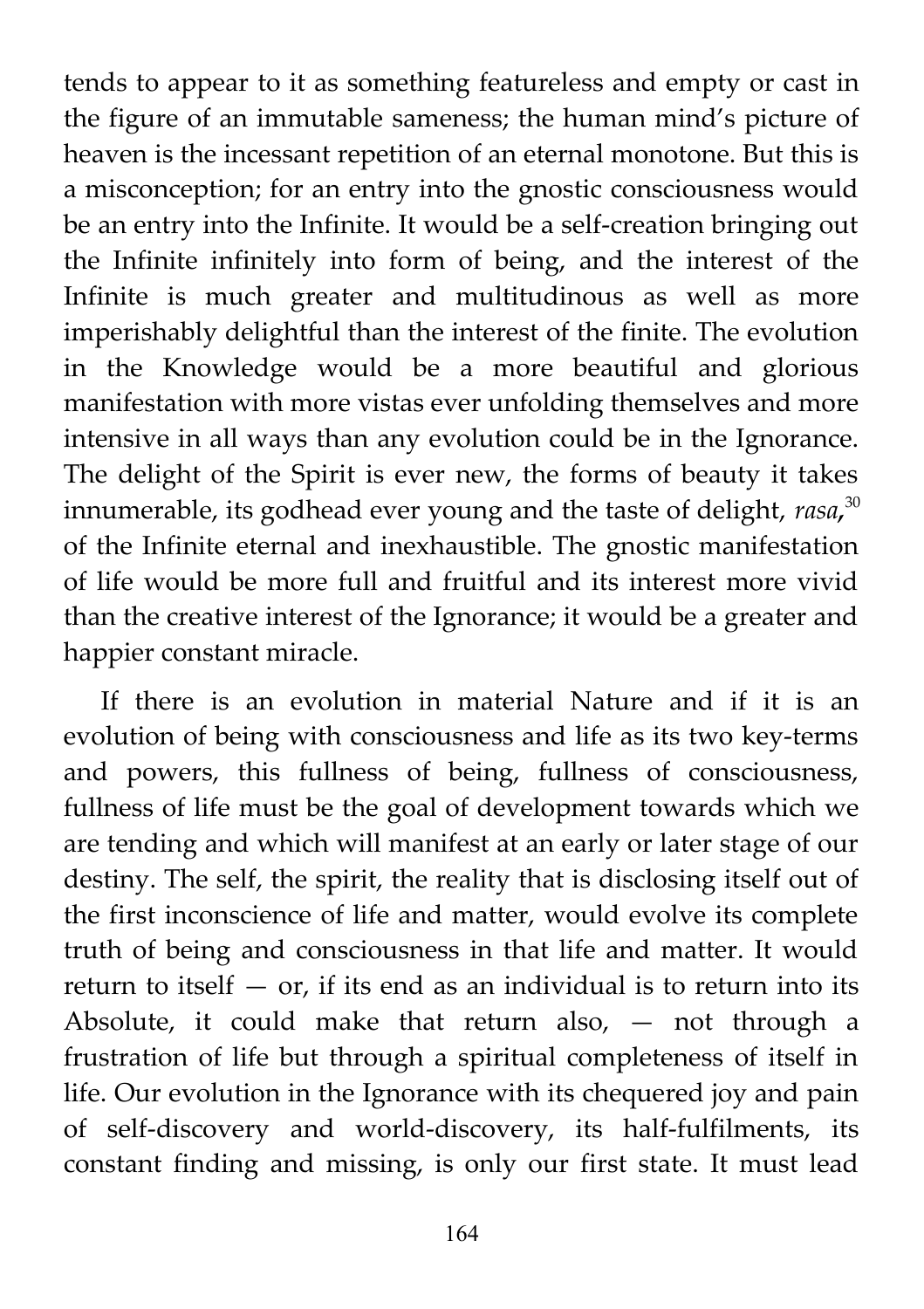inevitably towards an evolution in the Knowledge, a self-finding and self-unfolding of the Spirit, a self-revelation of the Divinity in things in that true power of itself in Nature which is to us still a Supernature.

LD.II, 28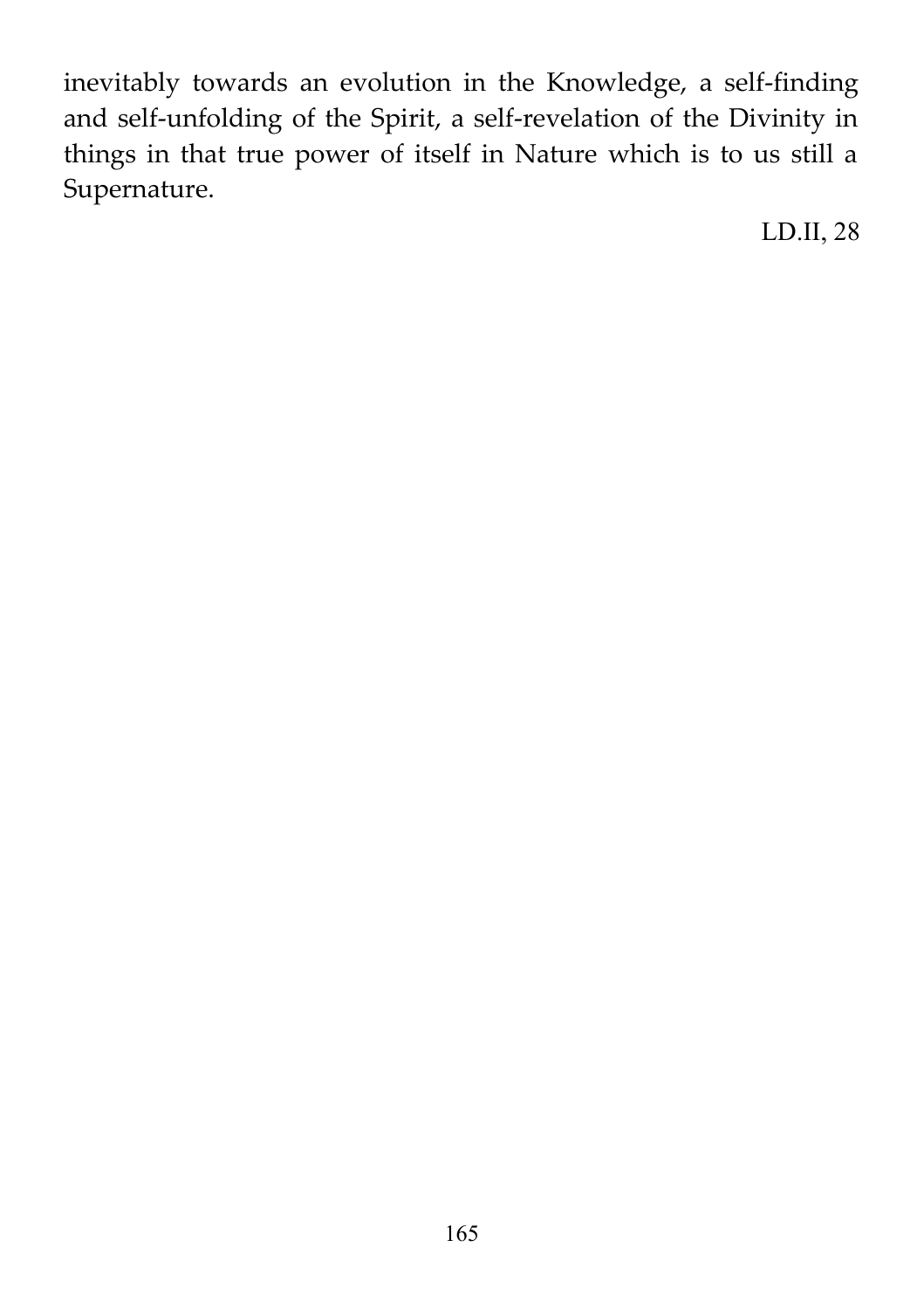# **BIBLIOGRAPHY**

N.B. The origin of each quotation is indicated by the letters

LD *The Life Divine* SY *The Synthesis of Yoga* HC *The Human Cycle*

followed by the number of the volume and/or chapter.

### *The Life Divine*

*The Life Divine* originally appeared as a series in the philosophic monthly the *Arya,* published at Pondicherry, between August 1914 and January 1919.

The work was afterwards published in book form under the same title:

1*st Indian edition —* Arya Publishing House, Calcutta, 2 volumes  $(3 \text{ parts})$ , 1939 (vol. I  $-1 \text{ part}$ , VIII + 441 pp.) and 1940 (vol. II  $-2$ parts,  $X$ ,  $X$  + 1186 pp.).

In this edition the order of the chapters was somewhat modified and their text revised and enlarged in places, often considerably. This is particularly the case in the last six chapters of the work, which are much quoted in the present book: two of them were rewritten and four completely new.

2*nd Indian edition* — Arya Publishing House, Calcutta, 2 volumes  $(2 \text{ parts})$ , 1943 (vol. I – VIII + 349 pp.) and 1944 (vol. II-X + 945 pp.).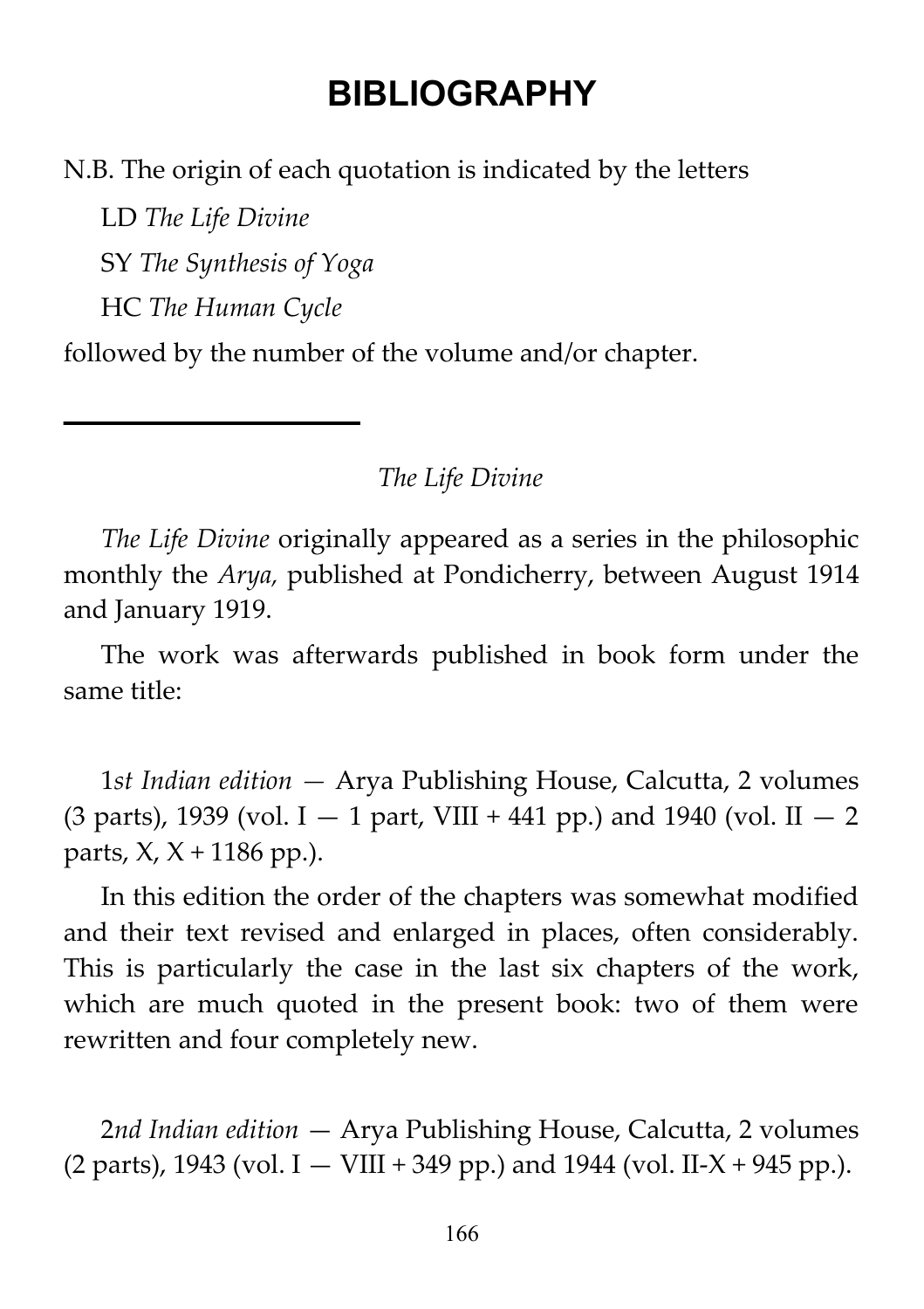3*rd Indian edition —* (Sri Aurobindo International University Centre Collection, vol. III), in one volume (VIII + 1272 pp.), Sri Aurobindo Ashram, Pondicherry, 1955.

*4th Indian edition* — same as above, 1960.

*5th Indian edition —* as a part of Sri Aurobindo Centenary set, 1972, in two volumes (1070 pp.), also a smaller size edition for loose sale.

*American edition — The* Sri Aurobindo Library, New York, N.Y., 1949, in one volume with an index  $(X + 1040$  pp.).

*French Translations —* A translation of the first seven chapters was published in 1947 by the Sri Aurobindo Ashram, Pondicherry.

The last six chapters of the work have appeared both in English and French (translated by the Mother), with the sub-title 'The Spiritual Evolution', in the *Bulletin of Physical Education* (bilingual Quarterly), Sri Aurobindo Ashram, Pondicherry, from 1956, No. 2 to 1957, No. 4.

*Translations in Indian Languages —* The trilingual edition of the *Bulletin of Physical Education* (English, French, Hindi) has given a Hindi translation of these six chapters between the dates stated above.

There exist one complete Hindi and two Bengali translations of *The Life Divine.* Also one other Hindi translation in part.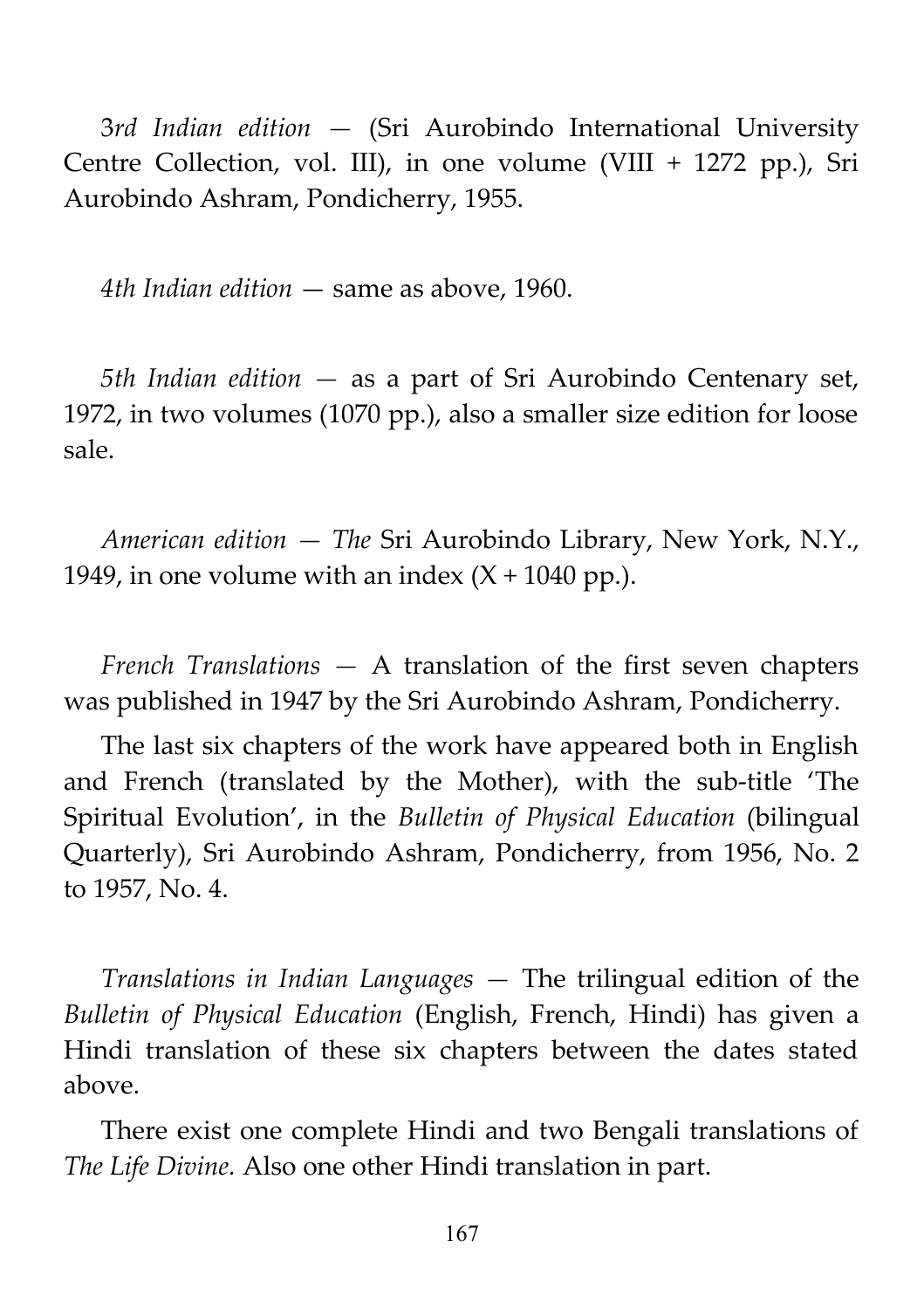#### *The Synthesis of Yoga*

*The Synthesis of Yoga* originally appeared (73 chapters) in the *Arya* between August 1914 and January 1921. It was incomplete when this monthly ceased.

*Partial edition —* Sri Aurobindo Library, Madras, 1948, (VIII + 283 pp.). Re-issue, under the same title but greatly revised and enlarged, of the first 12 chapters published in the *Arya* (Part I. The Yoga of Divine Works).

*2nd Partial edition* — same as above, Sri Aurobindo Ashram, Pondicherry, 1953.

*American edition* — The Sri Aurobindo Library, New York, N.Y., 1950. Reproduction of the Partial Indian edition (12 chapters), but with Glossary and Index (VIII + 303 pp.).

1*st Complete Indian edition —* Sri Aurobindo, *On Yoga:* I. *The Synthesis of Yoga* (Sri Aurobindo International University Centre Collection, vol. IV), Sri Aurobindo Ashram, Pondicherry, 1955, in one volume (VIII + 1034 pp.).

Besides a newly written Introduction (The Conditions of the Synthesis), the work consists of four parts, of which the first (The Yoga of Divine Works) was revised and published in 1948; a Chapter XIII, newly written but left incomplete, has been added. The second part (The Yoga of Integral Knowledge) was partially revised by the author. The two other parts (The Yoga of Divine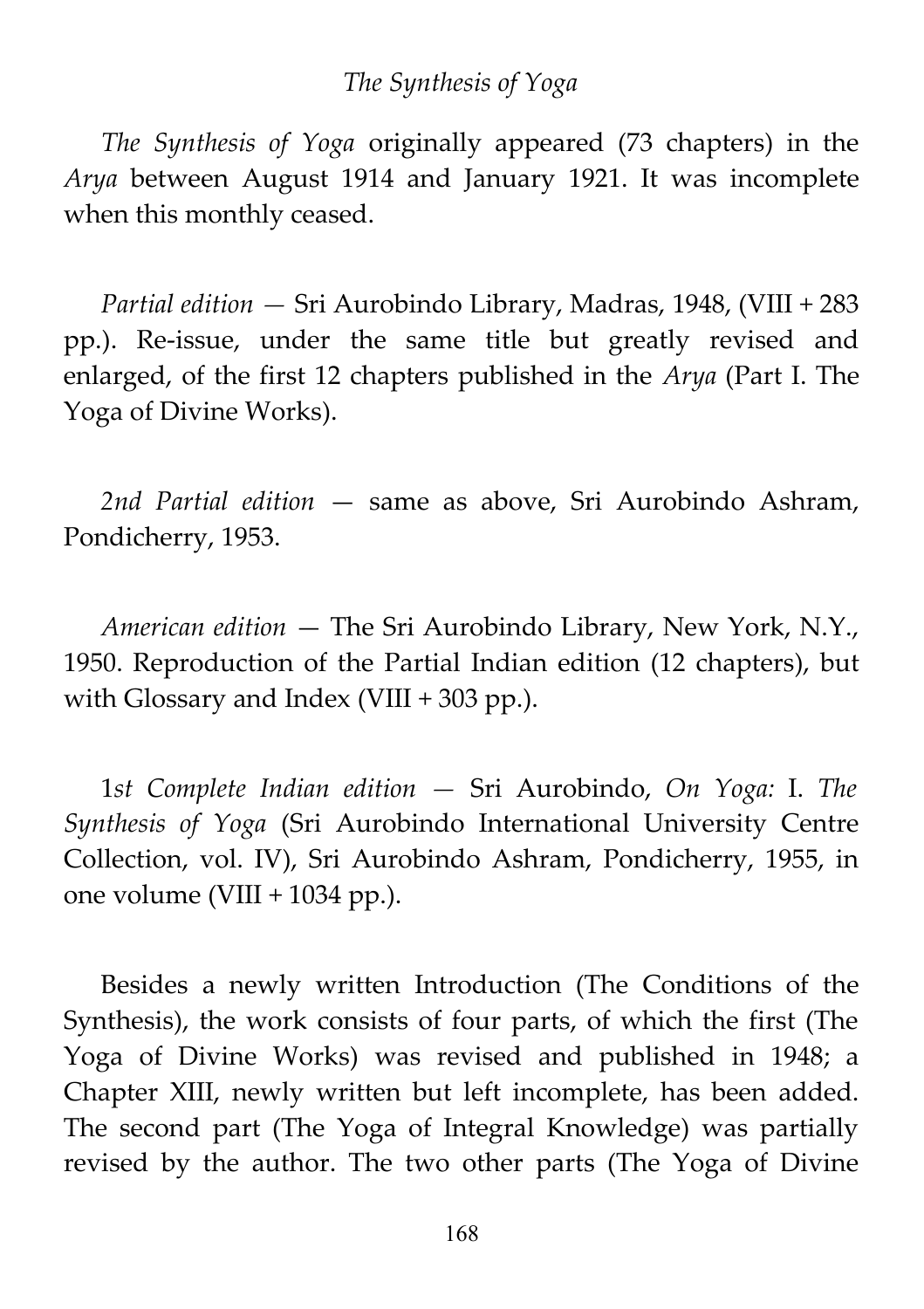Love, The Yoga of Self-Perfection) have been reprinted without change from the *Arya.*

*2nd Complete Indian edition —* same as above, 1957.

*3rd Indian edition* — as a part of Sri Aurobindo Birth Centenary set, 1972 (872 pp.), also a smaller size edition for loose sale.

*French Translations* — A translation of the revised first six chapters from the *Arya* was published in 1939 by the Sri Aurobindo Ashram, Pondicherry, and re-edited in 1953.

The French translation (by the Mother) of the complete work (after the 1957 edition) is in the course of being published together with the English text in the *Bulletin of Sri Aurobindo International Centre of Education* (new name of the quarterly *Bulletin of Physical Education),* Sri Aurobindo Ashram, Pondicherry, from 1958, No. 1, onward. Chapter VII, quoted in the present book, appeared in the Bulletin 1959, No. 3.

*A Hindi translation* is also in the process of publication, together with the English original and the French translation in the trilingual edition of the *Bulletin of Sri Aurobindo International Centre of Education,* Sri Aurobindo Ashram, Pondicherry, from 1958, No. 1, onward. A complete Hindi translation and Bengali translation have been published as part of the Centenary sets in these languages.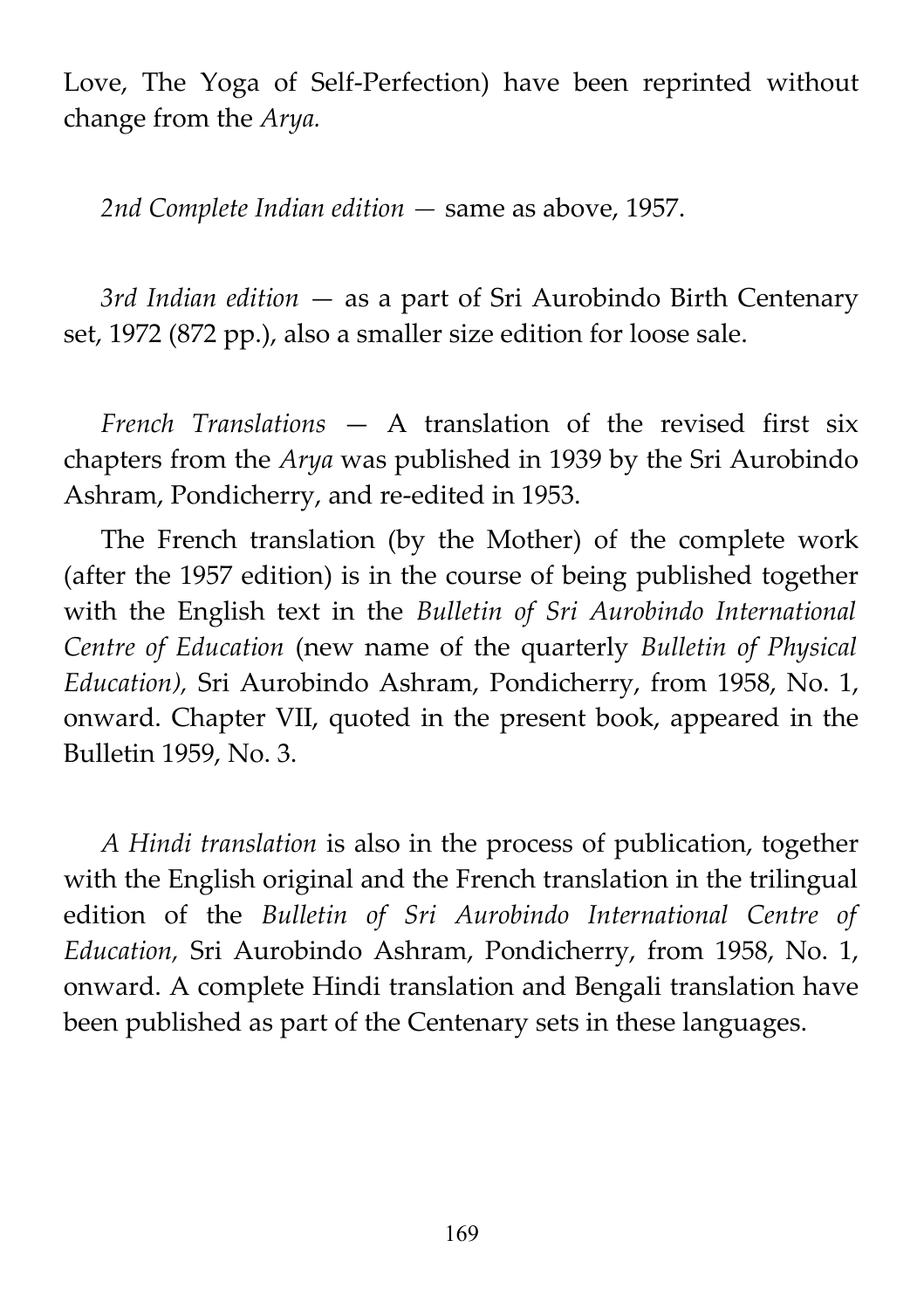#### *The Human Cycle*

The original work appeared in the *Arya* under the title, 'The Psychology of Social Development', from August 1916 to July 1918.

*Indian edition* — under the title *The Human Cycle,* Sri Aurobindo Ashram, Pondicherry, 1949 (VIII + 334 pp.). Re-issue, almost without change except for a few footnotes, of the chapters from the *Arya.*

Published for the second time as a part of the Sri Aurobindo Birth Centenary set, 1972 (254 pp.), also a smaller size edition for loose sale.

*American edition —* same title, The Sri Aurobindo Library, New York, N.Y., 1950 (VIII + 312 pp.) with Index.

*French Translation* (by the Mother) — *Le Cycle Humain* published with the English text, in the *Bulletin of Physical Education,* Sri Aurobindo Ashram, Pondicherry, from 1954, No. 3, to 1956, No. 1 (7 Nos.).

Chapters quoted in the present book *Bulletin*

XI, XII, XIII — 1955, No. 1

XVII — 1955, No. 3

*German Translation* (by Ursula von Mangoldt) — under the title *Zyklus Der Menschlichen Entwicklung,* Otto-Wilhelm-Barth-Verlag, Muenchen-Planegg, 1955 (411 pp.).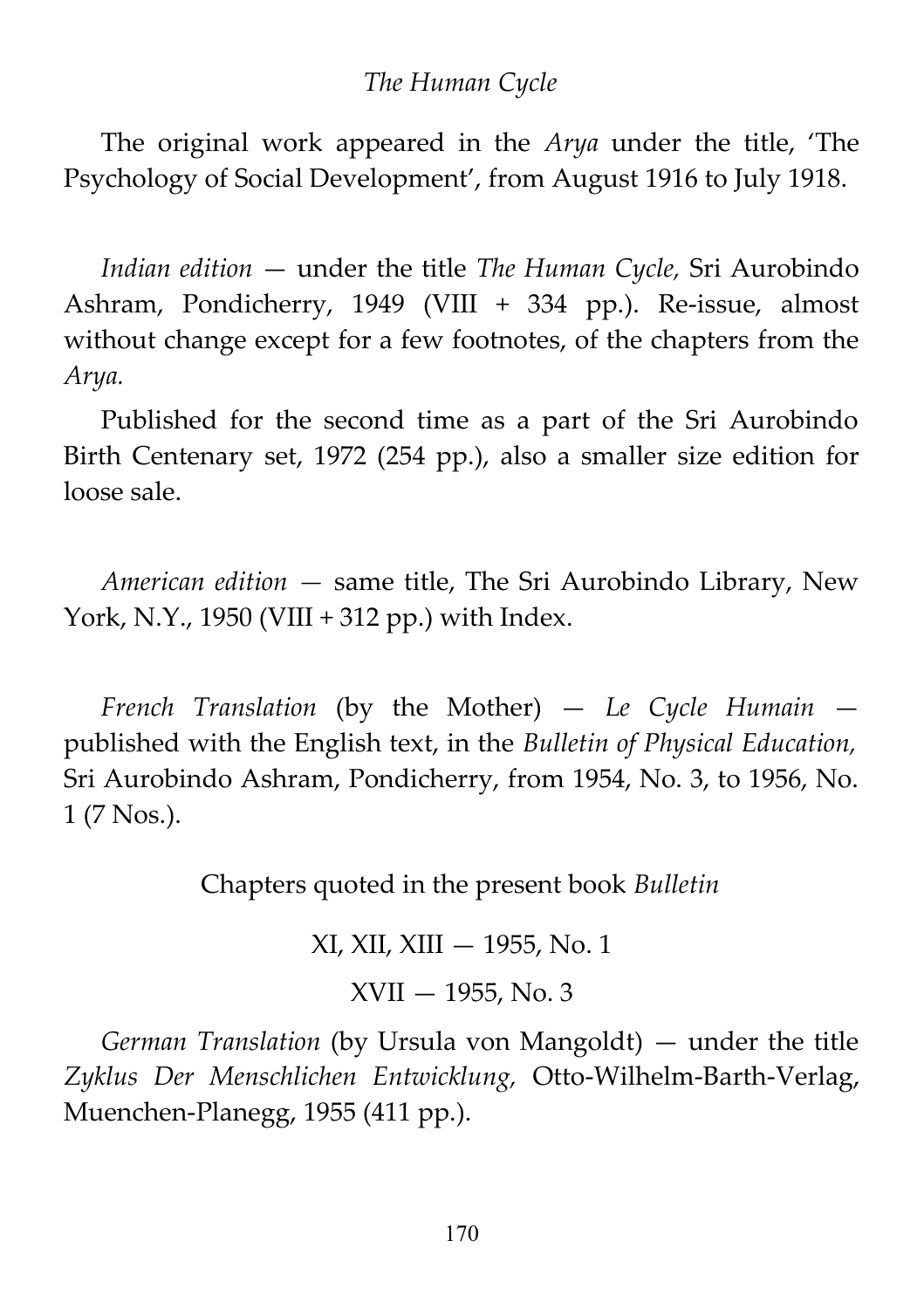*Hindi Translation —* published in the trilingual editions of the *Bulletin of Physical Education,* between the dates stated above. Revised and issued in book form as part of the Centenary set in Hindi.

*Gujarati Translation* — A complete Gujarati translation has been published.

For biographies of Sri Aurobindo, consult (i) *Sri Aurobindo on Himself,* revised and enlarged, 1972 (513 pp.), Sri Aurobindo Ashram, Pondicherry, (ii) *Sri Aurobindo*; a biography and a history by Dr. K.R. Srinivasa Iyengar, M.A.D. Litt, with illuss, 2 volumes (1471 pp.), 3rd edition, revised and enlarged, Sri Aurobindo International Centre of Education, Pondicherry. (iii) *Life of Sri Aurobindo* by A.B. Purani, Sri Aurobindo Ashram, Pondicherry. (iv) *Mahayogi Sri Aurobindo,* by R.R. Diwakar, with 11 illuss (300 pp., 5th edition 1972), Bharatiya Vidya Bhavan, Bombay. (v) *Sri Aurobindo,* Publications Division, Ministry of Information and Broadcasting, Government of India, profusely illustrated (68 pp., 1972). (vi) *Sri Aurobindo,* the story of his life, Sri Aurobindo Ashram, Pondicherry (93 pp., 1972). (vii) *Sri Aurobindo,* a brief biography by Prema Nandakumar (54 pp., 1972), Publications Division, Ministry of Information and Broadcasting, Government of India. (viii) *Sri Aurobindo* by Navajata, with illuss (122 pp., 1972), National Book Trust, India, New Delhi. (ix) *Sri Aurobindo,* a life sketch and his teaching, Sri Aurobindo's Action, Pondicherry (45 pp., 1971). (x) *Sri Aurobindo,* his life and teachings, Popular Prakashan, Bombay (123 pp.).

(May be obtained from Sri Aurobindo Books Distribution Agency, Pondicherry-605002, India.)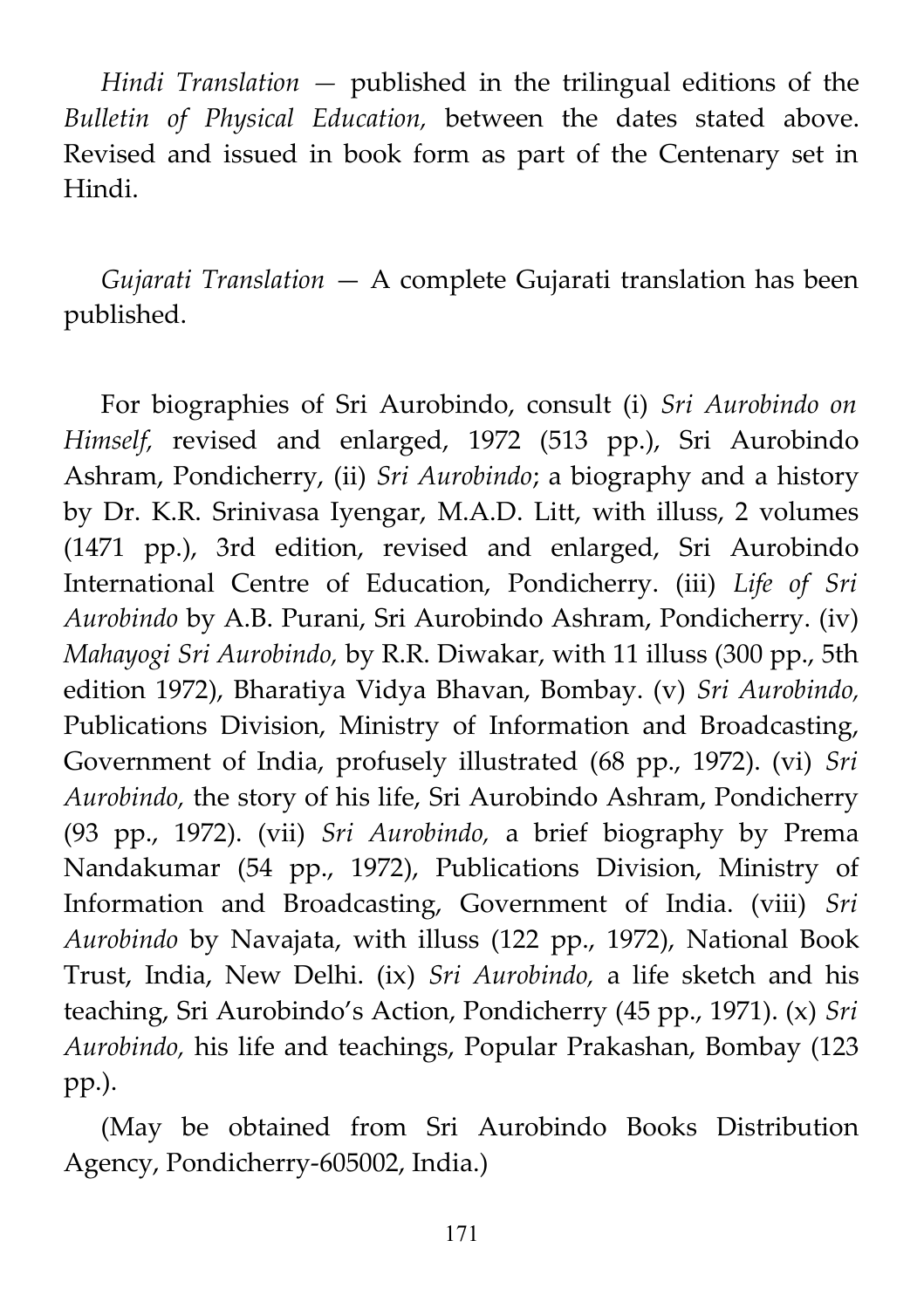1 The present cosmic manifestation is the result of a double movement: *involution and* evolution. Involution is a process of self-limitation, of densification, by which the universal Consciousness-Force veils itself by stages until it assumes the appearance of a dense cosmic Inconscience. In this way a series of universal principles, worlds or planes of consciousness have been created, each characterized by certain powers of consciousness.

The three superior planes of this universe are called *the planes* of *Sachchidananda.* They form universal and fundamental states of the spiritual Reality in which the unity of the Divine Existence, the power of the Divine Consciousness, the bliss of the Divine Delight of existence are put in front. They are far above the reach of normal human consciousness and experience.

Then comes an intermediate plane, called *the Supramental plane,* or the plane of Supermind. It can be characterized as a self-effectuating Truth-Consciousness.

The series of descending planes ends with

- *the mental plane* or plane of Mind,
- *the vital plane* or plane of Life,
- *the physical or material plane,* or plane of Matter.

In the physical plane the involution reaches its last stage in a total Inconscience which becomes the starting point of a gradual evolution. This Inconscience is a stark and utter negation of the Spirit  $-$  an indeterminable original chaos, as it were.

In each plane all the powers of consciousness belonging to the planes above it are involved, so that all the powers of the original and universal Consciousness-Force are really involved or hidden even in the Inconscient.

These universal planes are worlds in themselves: they have their own forces, forms and beings. We are partly immersed in them and influenced by them (see Note 6 below), although it is only in the material plane that we have developed sense organs which bring the forces, forms and beings of the world of matter within our normal perception.

Evolution is an opposite process, by which the Consciousness-Force emerges again gradually from the apparent cosmic Inconscience and manifests its hidden powers.

Out of the Inconscient, *Matter* has been organized by the urge of the involved Consciousness-Force and under the pressure of the subtler forces of the physical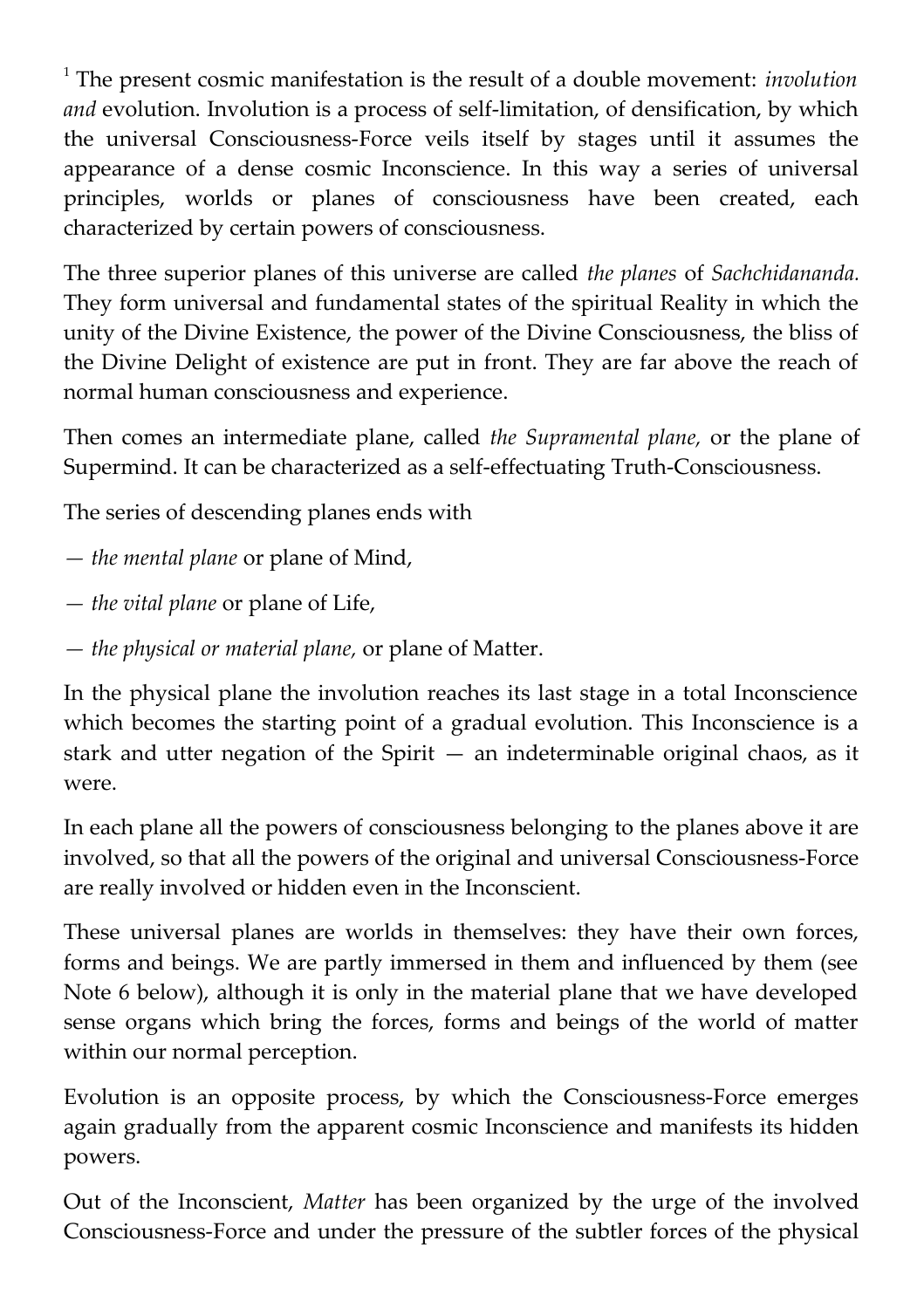plane. It has gradually developed into the physical cosmos as we know it. Matter, again by the working of the secret Consciousness-Force and that of the forces of the vital plane above, has produced Life and living physical beings: plants and animals. In the animal, once more by a double action, the forces of the mental plane have successfully fashioned an instrument permitting them to come in contact with Matter and organize it: *Mind* is born in the physical world and, with it, Man, the self-conscious thinking animal. The next step of the ascent of the embodied consciousness will be taken under the pressure of the forces from the supramental plane: *Supermind* will emerge in the earthly manifestation. Sri Aurobindo's principal works are a comprehensive study of this new power of consciousness, the conditions of its emergence on earth and the resultant transformation of mankind.

'Mind, Life and Matter are the realized powers of the evolution and well-known to us; Supermind and the triune aspects of Sachchidananda are the secret principles which are not yet put in front and have still to be realized in the forms of the manifestation and we know them only by hints and a partial and fragmentary action still not disengaged from the lower movements and therefore not easily recognizable.' (Sri Aurobindo, *The Life Divine,* II, 15).

It must be noted that, as Sri Aurobindo uses the terms, evolution is not exactly the reverse of involution. Evolution is not a withdrawing, a subtilization, plane after plane, leading to a reabsorption into the One Unmanifest. It takes place in Matter itself: it is a gradual emergence of higher powers of consciousness, leading to an ever greater manifestation of the divine Consciousness-Force *in the material universe.* This is the secret significance of the terrestrial evolution.

2 The principle and support of all existence is the *Self* or *Spirit (Atman* or *Brahman* in Sanskrit). From the point of view of the manifested existence, it has three aspects:

 a) transcendent: the *Supreme Self (Paramatman*), Existence *in esse,* above the individual and the cosmos, identical with the essential Divine Being, the Supracosmic Reality, the spaceless and timeless Absolute (*Parabrahman);*

 b) cosmic: the *Universal Self,* the Spirit manifested in infinite self-extension, the indwelling Spirit equal in all beings;

individual (*Jivatman*): the true *Individual Self,* the central being of each living entity, the essential individual consciousness, immutable and free, not affected by desire, ego and ignorance. The Self is one and indivisible notwithstanding its three aspects.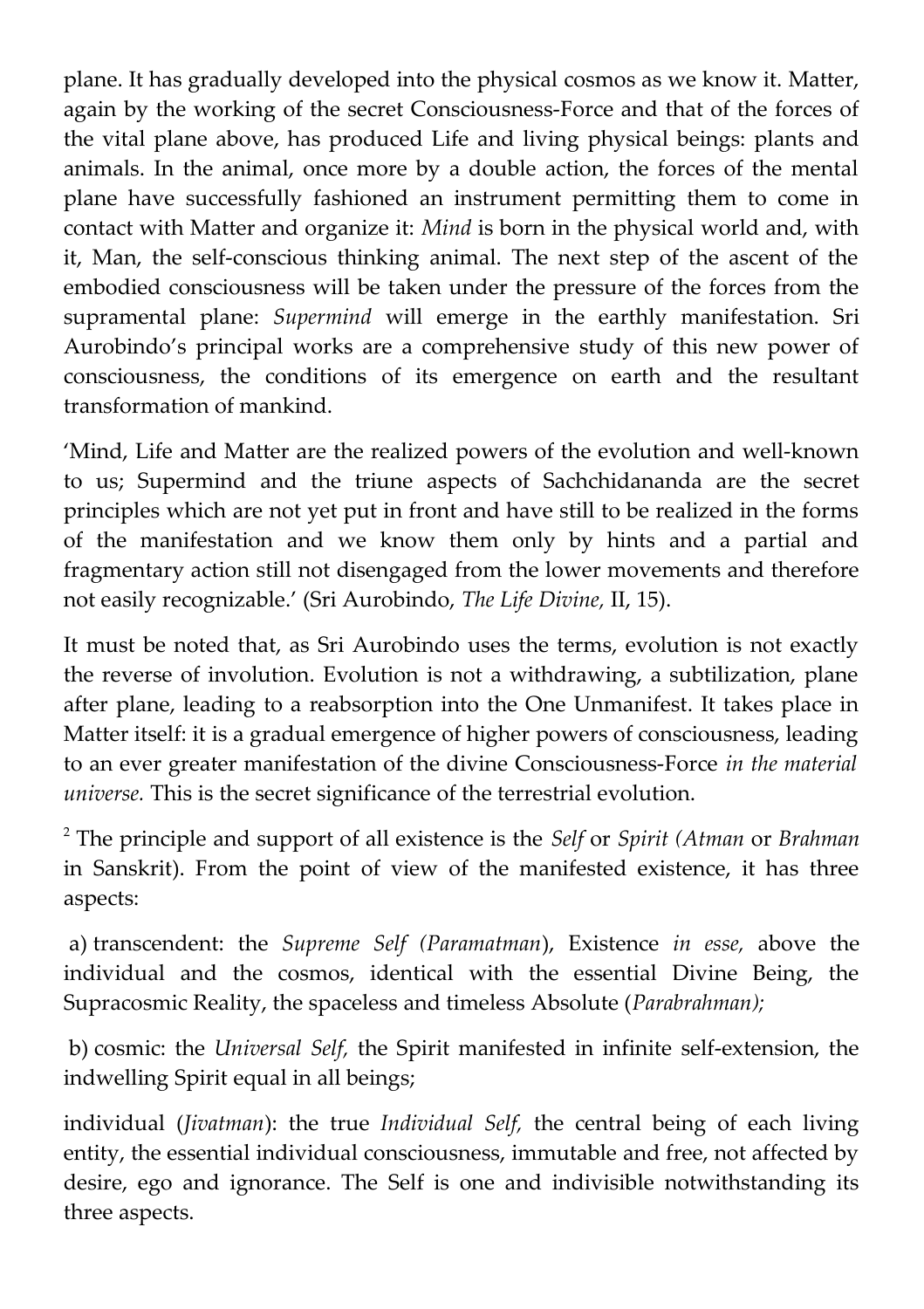3 To the highest spiritual perception, the One reveals a triple nature: *Existence-Consciousness-Bliss, Sat-Chit-Ananda (Sachchidananda).*

In the Supreme the three are not three but one — Existence *(Sat)* is Consciousness *(Chit),* Consciousness is Bliss *(Ananda).* In the superior planes of manifestation, they become triune although inseparable; one can be made more prominent and base or lead the others. In the lower planes they become separable in appearance, though not in their secret reality, and one can exist phenomenally without the others, so that we can speak of an inconscient or a painful existence.

*Chit,* Consciousness, is not an inert and passive principle; it contains inherently the potential spiritual Energy, *Tapas,* which in the manifestation becomes the dynamic and creative Power or Force, *Shakti. Chit-Tapas* becomes *Chit-Shakti,* the universal Consciousness-Force, the conscious creative Force.

<sup>4</sup> Mind: in the language of this Yoga the words 'mind' and 'mental' are used to connote specifically that part of the nature which is concerned with cognition and intelligence. It proceeds by the elaboration of images, thoughts, ideas. It has various faculties: intelligence, memory, will, imagination, reason.

The *vital* is the life nature made up of desires, sensations, feelings, passions, energies of action, will of desire, reactions of the desire soul in man and all that play of possessive and other related instincts, anger, fear, greed, lust, etc.

<sup>5</sup> Man is made up of a temporary surface personality and a deeper eternal soul with an individual Self (Jivatman) presiding from above. The personality has three principal parts: *body, life* and *mind.*

The individual soul is called the *psychic being* by Sri Aurobindo. It stands, so to speak, behind mind, life and body, which are its instruments in the manifestation, and supports them at first in a veiled manner, then, as it grows, more and more openly.

The psychic being is immortal while the body, the vital and the mind are dissolved at death, or a little later. It passes from life to life, gathering the essence of its life experiences and makes that its basis of growth in the evolution of the individual through the ages.

The true central being, the individual Self or Spirit (*Jivatman*) presides over the individual evolution, but it remains above the cosmic manifestation: it is not born nor does it evolve. It puts forward, as a representative of itself, the psychic being, which stands behind the manifestation in mind, life and body, and ensures the continuity of the individual evolution.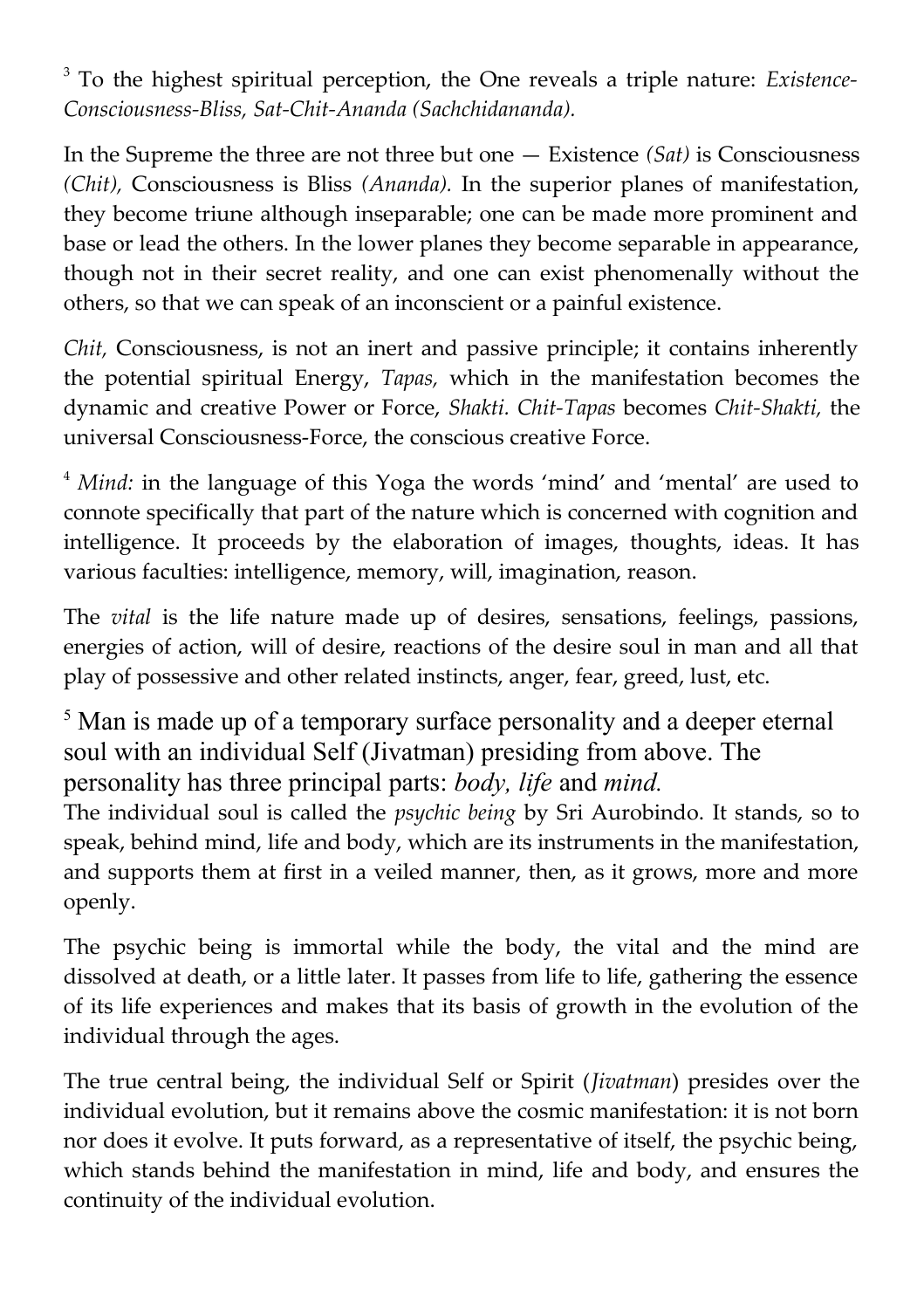The psychic being should not be confused with the vital being which governs the activities of life and is the seat of desires, passions and emotions. The true individual Self should also be distinguished from its distorted reflection, the *ego.* The ego, the little self, which regards itself as separate from others and from the world, is a physical, vital and mental formation; it belongs to the transitory personality and dissolves with it.

<sup>6</sup> Psychic: which pertains to the true soul, the 'psyche' or psychic being.

 $7$  The Spirit is the Atman, Brahman, the essential Divine. When the One manifests the Many, that are always inherent in it, it assumes two aspects: *Purusha* and *Prakriti,* the Conscious Being or Soul, and Nature.

The *Purusha* is the true being, or at least represents the true being, on whatever plane he manifests. But in ordinary man, he is covered by the ego and by the ignorant play of the Prakriti, and remains veiled as a 'witness' which upholds and observes the play of the Ignorance. When he emerges, he is perceived at first as a calm, immovable consciousness, detached from the play of Nature. Thereafter he gradually asserts himself as the sovereign Master of Prakriti. Even when he is covered up, he is always present. The emergence of Purusha is the beginning of liberation.

What is commonly meant by *Prakriti* is Nature; it appears to be a play of unconscious and mechanical forces. But behind it is the ever present living Consciousness and Force of the Divine: the divine Shakti. Truly speaking Nature is only the outer or executive aspect of the Shakti or Conscious Force that forms and moves the worlds.

It can be said also that *Nature* is only the lower Prakriti, the Prakriti of mind, life and matter. There exists also a Higher Prakriti (Paraprakriti), the *Supernature* or divine Nature of the Sachchidananda, which has the power of manifesting the Supermind and remains always conscious of the Divine and free from Ignorance and its consequences.

8 Sri Aurobindo calls *Supermind* or *Gnosis* the higher dynamism of spiritual existence. The Supermind is the full Truth-Consciousness in which there can be no place for the principle of division and ignorance. Its fundamental character is knowledge by identity, in which the knower is one with that which is known. It knows the Self, the divine Sachchidananda and also the whole truth of manifestation.

The Supermind possesses an inherent dynamic power of self-determination and self-realization which sees all and unites all.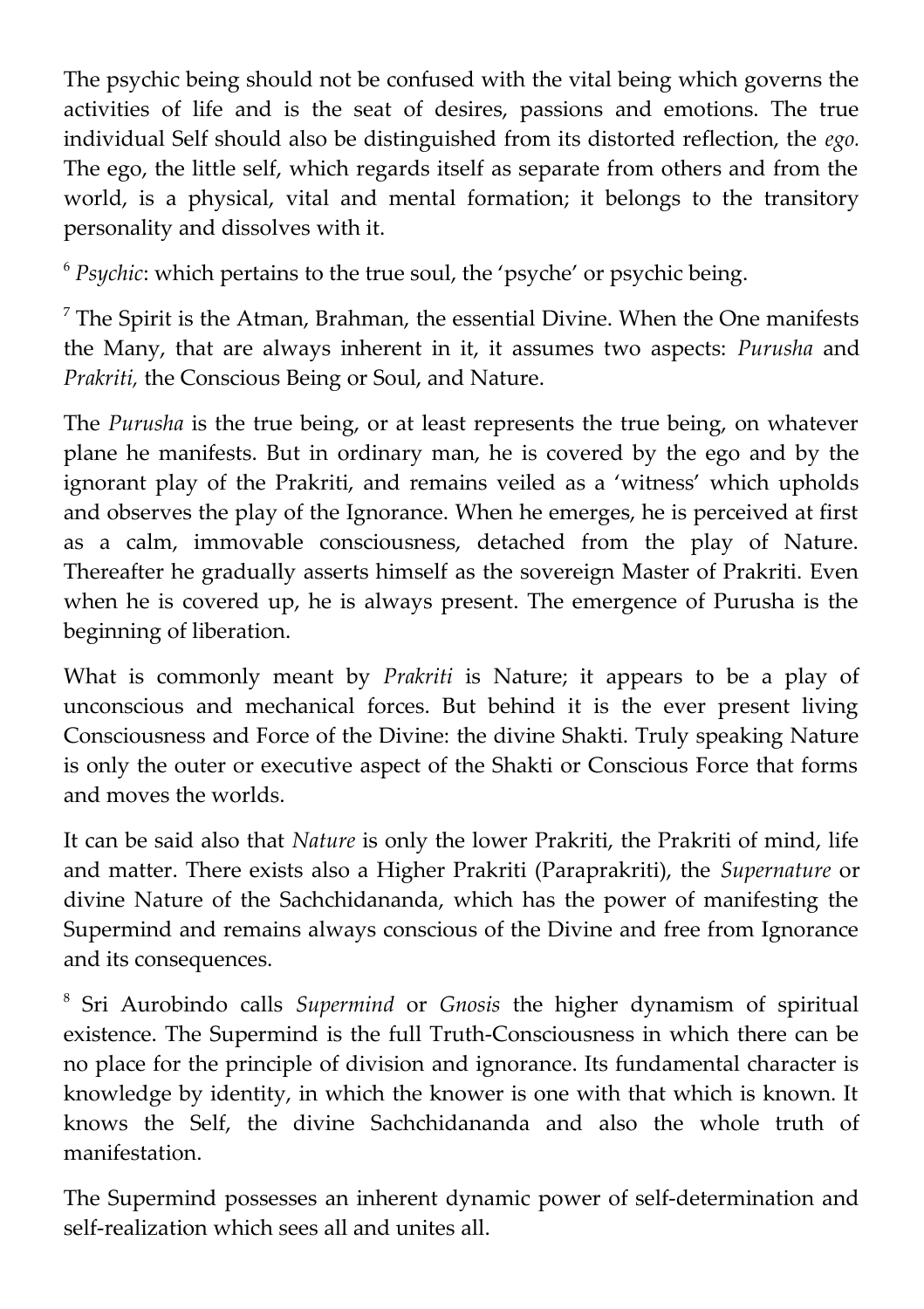<sup>9</sup> Dharma: this word, translated variously as 'law', 'moral law', 'duty' 'religion', is used at once in a wide and flexible sense. In its deepest meaning it is 'the law of the action according to the essential nature of each being'. Sri Aurobindo explains this meaning in the last quotation of Chapter IV.

<sup>10</sup> *Pralaya:* is the periodical dissolution of the universe at the end of a cycle of cosmic creation and activity.

<sup>11</sup> *Tapasya:* practice of a discipline, and generally of austerities for a determined end; spiritual effort, concentration of the energies in a spiritual discipline or process.

<sup>12</sup> Rishi: 'one who sees (the Truth)', a seer, a sage.

*Yoga:* union with the Divine; the discipline by which one seeks deliberately and consciously to realize this union, or more generally, to attain to a higher consciousness.

*Yogi*: one who practises yoga; one who has attained the goal of yoga.

<sup>13</sup> The *Bhagavad-Gita* (The Celestial Song); an episode in the ancient epic Mahabharata in which, on the battle-field of Kurukshetra, the Divine, in the form of Sri Krishna, gives his teachings to Arjuna. It is the most famous of the Indian Scriptures and universally revered.

<sup>14</sup>Nirvana: dissolution of the separate individual self (the little self, the ego); extinction of all separative consciousness, of desire and egoistic action and mentality; it is not necessarily the extinction of all being, but of being as we know it.

<sup>15</sup> *Swami Vivekananda*: (born and died in Bengal, 1863-1902): one of the chief disciples of Sri Ramakrishna and founder of the Ramakrishna Mission.

<sup>16</sup> Whether for the individual or the collectivity, Sri Aurobindo stresses the fundamental difference which exists between the true *Self,* immutable and free, one with the supreme *Self,* and the *ego,* a transient separative individual consciousness identified with the mind, vital and physical, open and more or less subject to the forces of all kinds belonging to these planes.

In the evolution, the ego has a role of protection; it is necessary as long as the individual is not conscious of the true Self. But it becomes unnecessary when the psychic being, which is a delegate of the true Self, openly asserts itself, and in order that the psychic being may take possession of the nature, the ego has to abdicate and disappear.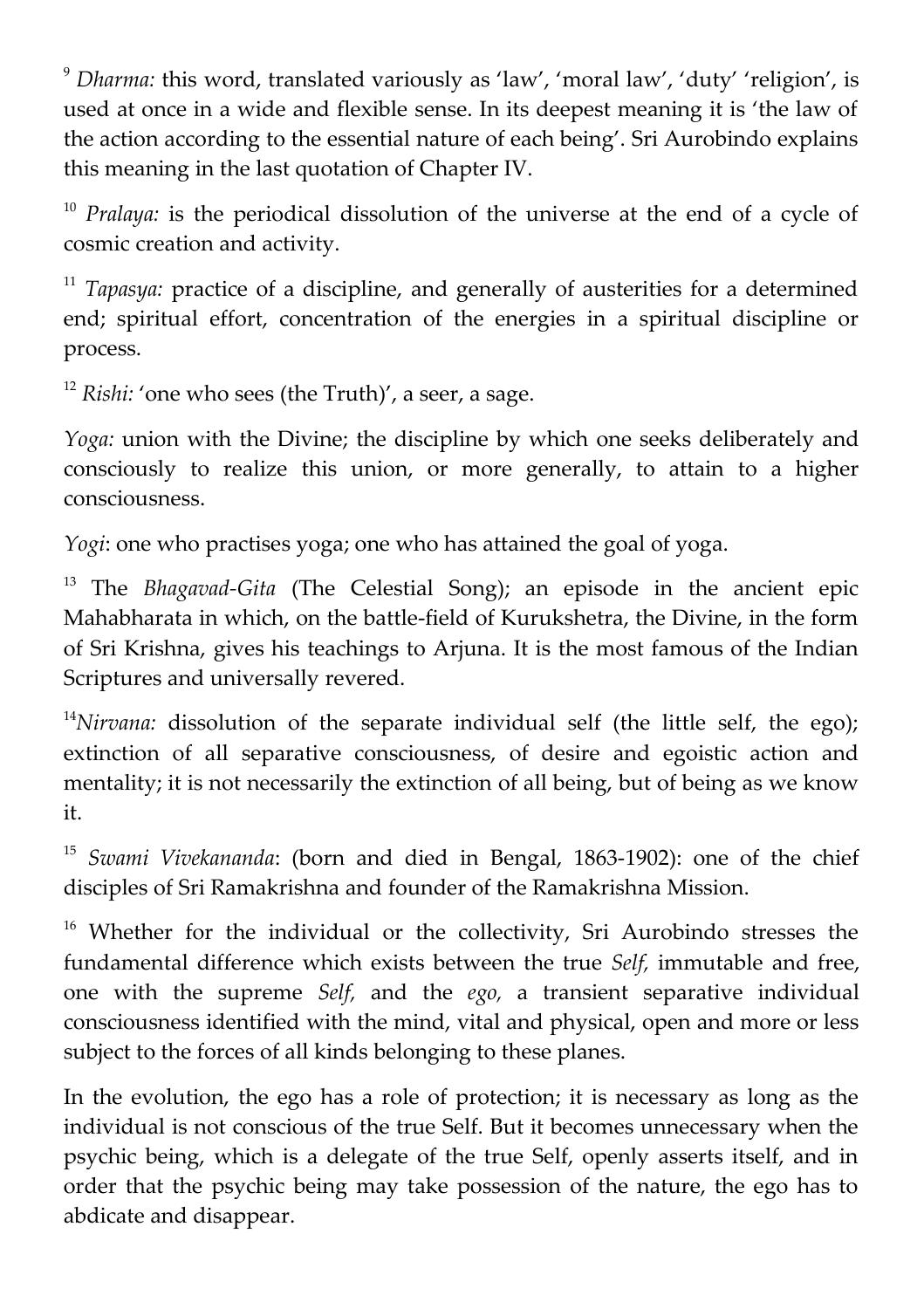<sup>17</sup> *Ishwara,* the Divine as Lord and Master of the universe, and *Shakti,* the conscious creative Power, form of a fundamental duality somewhat different from the *Purusha-Prakriti* duality (Note 8, above). Purusha and Prakriti are separate powers, while Ishwara and Shakti are contained in each other. Ishwara is Purusha who contains Prakriti and rules by the power of the Shakti within him. Shakti is Prakriti ensouled by Purusha and acts by the will of the Ishwara, whose presence in her movements she carries always with her.

The Shakti of the Ishwara (*Ishwari-Shakti*) is the divine *Consciousness-Force* or *World-Mother,* who contains all and carries all within herself, and to manifest it in Time and Space is her role. She thus appears as the mediatrix between the eternal One and the manifested Many.

These two dualities, as also the third fundamental duality *Brahman-Maya,* correspond to different spiritual experiences or realizations in Yoga (see *The Synthesis of Yoga,* Part II, Chapter IV, and *The Life Divine,* Vol. II, Chapter II).

 $18$  The part of our nature of which we are normally conscious is our surface personality, consisting of the body, the (surface) vital and the (surface) mind. But behind this superficial consciousness there exists a far greater, deeper and more powerful consciousness which is in constant touch with the universal planes of Mind, Life and Matter (see Note 3 above). This hidden consciousness, which influences and governs us without our knowledge, is sometimes referred to as our *inner being.* Sri Aurobindo differentiates in it three regions or parts. One part is *subconscient,* lower than our waking consciousness; another part is on a level with our waking consciousness but *subliminal,* behind the threshold of consciousness; and yet another is *superconscient,* a higher consciousness above the normal consciousness.

The *subconscient* is a concealed and unexpressed, inarticulate consciousness which works below all our conscious physical activities. It retains the impressions of all our past experiences; not as perceptions, reactions, memories, thoughts, but as a fluid substance of these, as impressions at the same time obscure and obstinate. These impressions can surge up in dream forms as mechanical repetitions, or as 'complexes' which explode in actions and happenings.

The *subliminal* contains, behind the surface mind, an inner mind, larger and more effective; behind the surface vital, an inner vital, larger and more powerful; a subtler physical consciousness behind the surface physical being, more open and plastic and free. And above, the subliminal opens itself to the regions of superconscience, just as it opens below to the subconscient regions.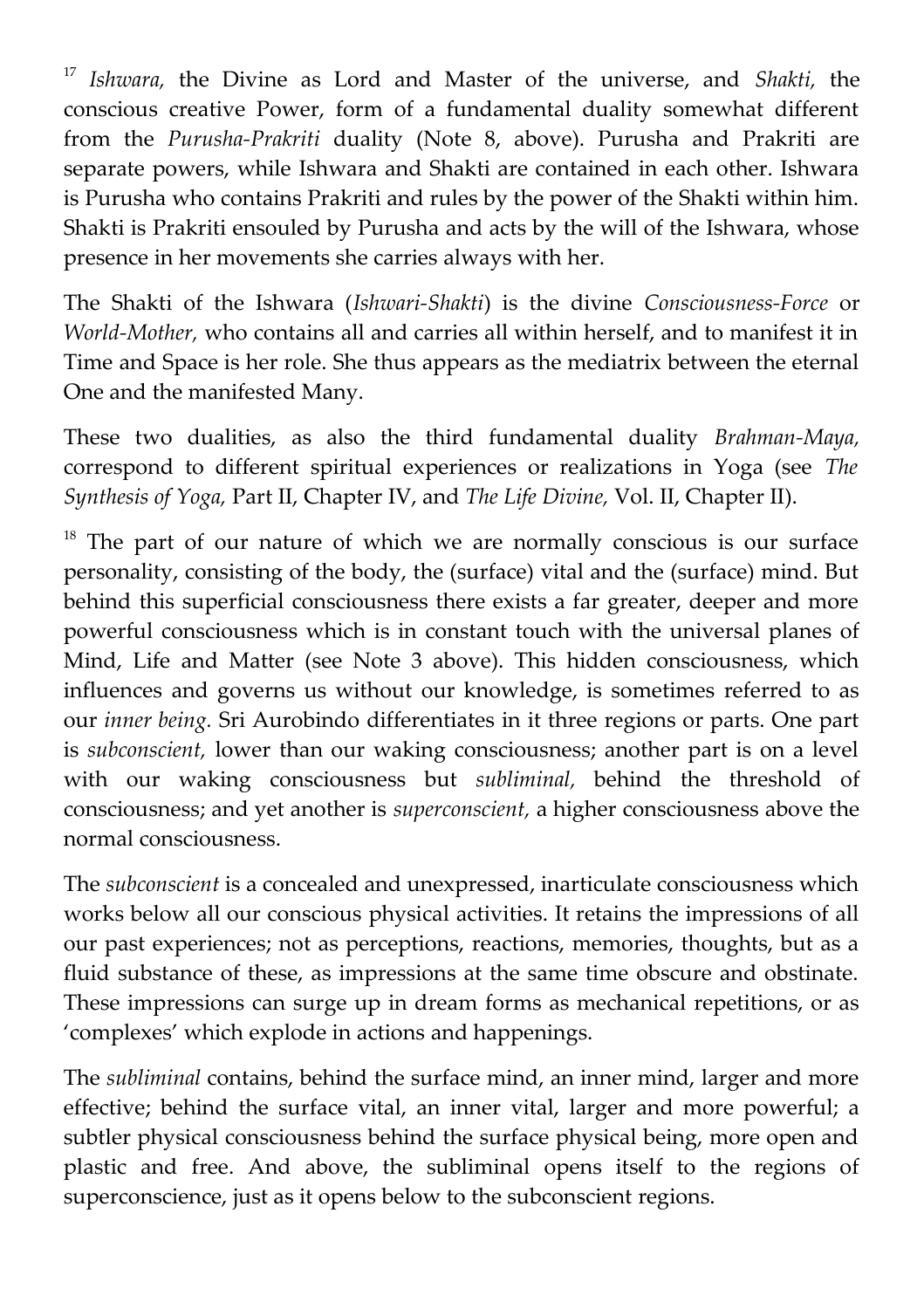The *superconscient* contains first certain regions of the mind of which ordinary man is not normally conscious, sources of the higher intuitions and inspirations, then the Supermind and finally that which is above and beyond it (the planes of Sachchidananda).

<sup>19</sup> *Bhagavad-Gita.*The Buddhist elevation of universal compassion, *karuna,* and sympathy *(vasudhaiva kutumbakam,* 'the whole earth is my family'), to be the highest principle of action, the Christian emphasis on love indicate this dynamic side of the spiritual being.

<sup>20</sup> Bhakti: is devotion, *bhakta* is one who follows the path of devotion, the devotee, the worshipper.

 $21$  Between the thinking mind and the Supermind there are a number of ranges, planes or layers of consciousness in which the element or substance of mind and consequently its movements also become more and more illumined and powerful and wide.

The *Overmind* is the highest of these intervening ranges; it is full of lights and powers; but from the point of view of what is above it, it is the line of the soul's turning away from the complete and indivisible Knowledge and its descent towards Ignorance. For although it draws from the Truth, it is here that begins the separation of the aspects of the Truth and their working out as if they were independent truths and forces, and this is a process that ends, as one descends to ordinary mind, life and matter, in a complete division, fragmentation, separation from the indivisible Truth above.

It is from the Overmind that all the different arrangements of the creative Truth of things originate. Out of the Overmind they come down to the *intuitive mind* and are transmitted from it to the *illumined mind* and the *higher mind* to be arranged there for our intelligence. But they lose more and more of their power and certitude and harmony in the transmission as they come down to the lower levels.

The Overmind is the world of the great Gods, the divine Creators. One can consider it as the line separating the higher half of the Universe of Consciousness from the lower half. The *Higher Hemisphere* consists of the planes of *Sat. Chit, Ananda, Mahas* (the *Supermind);* the *Lower Hemisphere* of *Mind, Life* and *Matter.*

In the individual yoga, as in the collective evolution, consciousness has to rise successively to each of the ranges extending from the thinking mind to the Supermind. In the passages quoted in Chapter VII, Sri Aurobindo describes the characteristic functioning of the consciousness on these levels.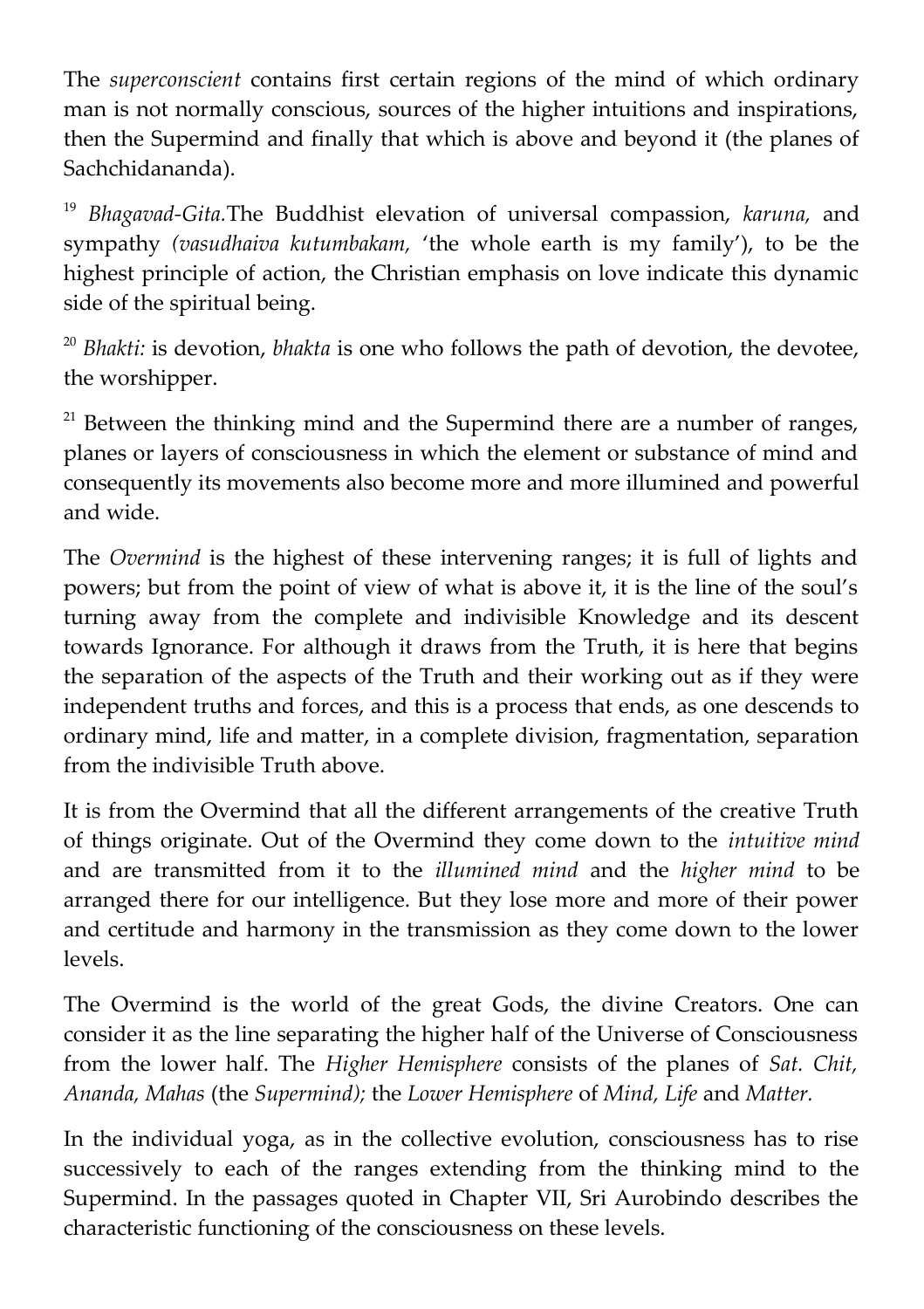<sup>22</sup> *The inner centres* are the seven lotuses or psychological centres (*chakra)* of the subtle body. They become active in the course of yoga and connect the waking consciousness to the subtler, deeper or higher states of consciousness.

 $23$  The word expressing the idea has the same power if it is surcharged with the spiritual force; that is the rationale of the Indian use of the *mantra\*.*

*\* Mantra*: 'the word that reveals', a combination of words or sounds having a spiritual significance and power. The function of a mantra is to create in the consciousness vibrations which will prepare it for the realization of what the mantra symbolizes and is supposed to carry within itself.

<sup>24</sup> Brahman: the supreme Reality, the Absolute, the Divine (see Note 1, above).

<sup>25</sup> *The Trinities of the Spirit:* the fundamental Trinities have been mentioned in Notes 1 and 2.

'The Transcendent, the Universal, the Individual are three powers overarching, underlying and penetrating the whole manifestation; this is the first of the Trinities. In the unfolding of consciousness also, these are the three fundamental terms and none of them can be neglected if we would have the experience of the whole Truth of existence.' (*The Synthesis of Yoga,* Part I, Chapter XI).

'A trinity of transcendent existence, self-awareness and self-delight (*Sachchidananda*) is, indeed, the metaphysical description of the supreme Atman, the self-formulation, to our awakened knowledge, of the Unknowable whether conceived as a pure Impersonality or as a cosmic Personality manifesting the universe.' *(The Synthesis of Yoga,* Introduction II).

<sup>26</sup> Idea: term belonging to the Platonic vocabulary, where it designates the essential form or type of things, a kind of eternal and immutable model. The Idea to Plato is the true reality; all the rest is an appearance or a derivative.

*The Real-Idea* is a perception of truth which contains in itself the force of its own realization.

Sri Aurobindo distinguishes the Idea, which belongs to the higher regions of the mind (see Note 20), from the Real-Idea, which belongs to the Supermind. The Idea and the Will-Force are separated, whereas the Real-Idea possesses in itself the spiritual dynamism inherent in the higher Reality, the Supemature. But Sri Aurobindo uses sometimes the word Idea, meaning thereby Real-Idea.

<sup>27</sup> *Vedanta:* originally the word Vedanta meant 'the end or culmination of the Vedas' and refers to the Upanishads. Subsequently, one of the six classical schools